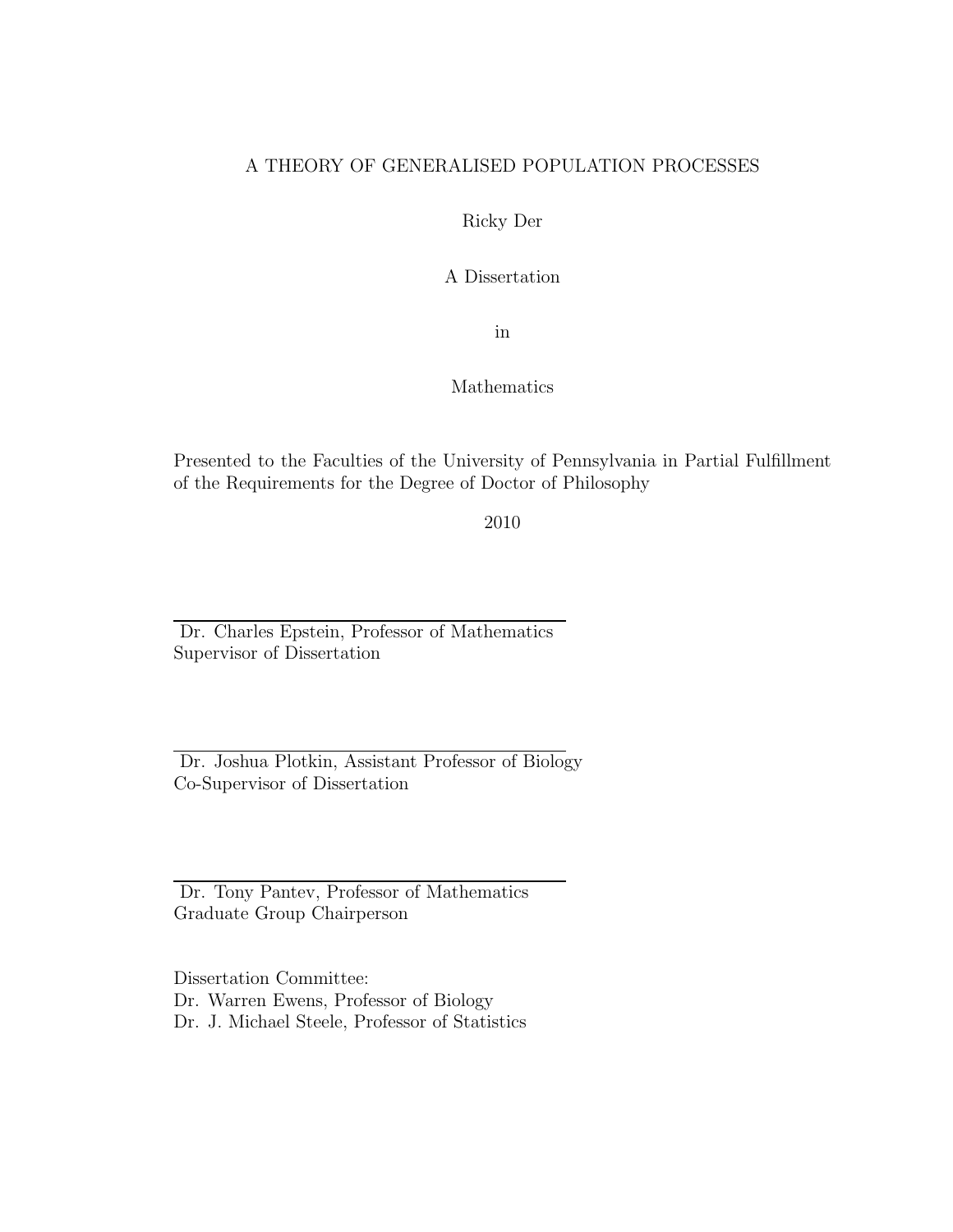#### ABSTRACT

#### A THEORY OF GENERALISED POPULATION PROCESSES

#### Ricky Der

#### Advisors: Charles Epstein and Joshua Plotkin

A systematic study of population processes subsuming the Wright-Fisher model in classical population genetics is undertaken. Discrete and continuum methods are developed for the analysis of these generalised processes, which in many respects can exhibit strikingly different dynamics than the canonical model. Genetic features which are stable across the entire class are also identified, and lead to new understandings of the original model.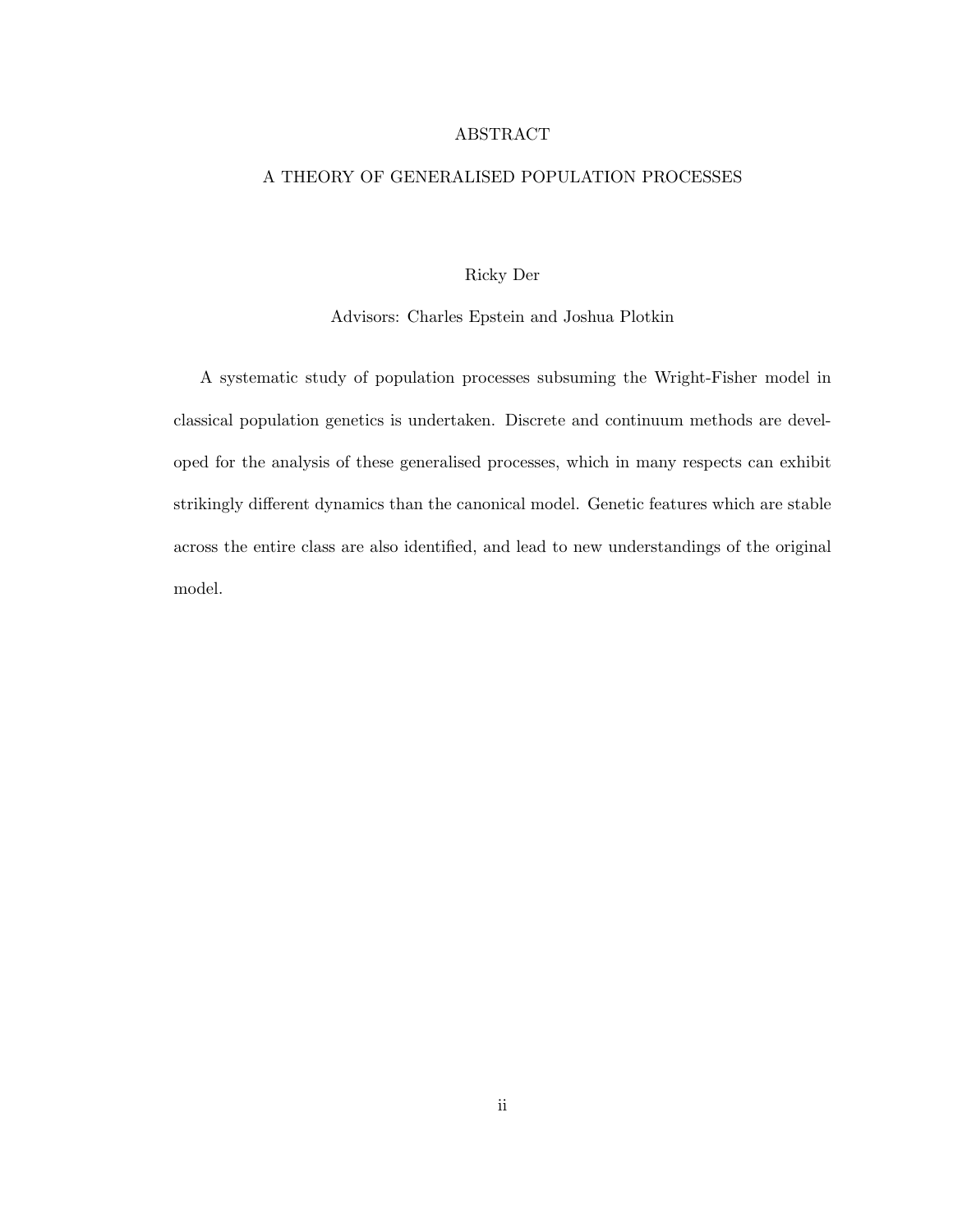# **Contents**

| 1 |     |       | Markov Chain Models of Evolution                                                       | 11 |
|---|-----|-------|----------------------------------------------------------------------------------------|----|
|   | 1.1 |       |                                                                                        | 12 |
|   |     | 1.1.1 |                                                                                        | 12 |
|   |     | 1.1.2 |                                                                                        | 13 |
|   | 1.2 |       |                                                                                        | 15 |
|   |     | 1.2.1 | Examples of Pure-Drift GWF Processes.                                                  | 18 |
|   |     | 1.2.2 | Empirical Plausibility of Non-Diffusive GWF Processes.                                 | 20 |
|   | 1.3 |       | Basic Properties of Pure-Drift Generalized Processes                                   | 20 |
|   |     | 1.3.1 |                                                                                        | 21 |
|   |     | 1.3.2 |                                                                                        | 21 |
|   | 1.4 |       |                                                                                        | 25 |
|   |     | 1.4.1 |                                                                                        | 26 |
|   | 1.5 |       | Generalizations to the K-Allele Case $\dots \dots \dots \dots \dots \dots \dots \dots$ | 29 |
|   |     | 1.5.1 |                                                                                        | 30 |
|   |     | 1.5.2 |                                                                                        | 31 |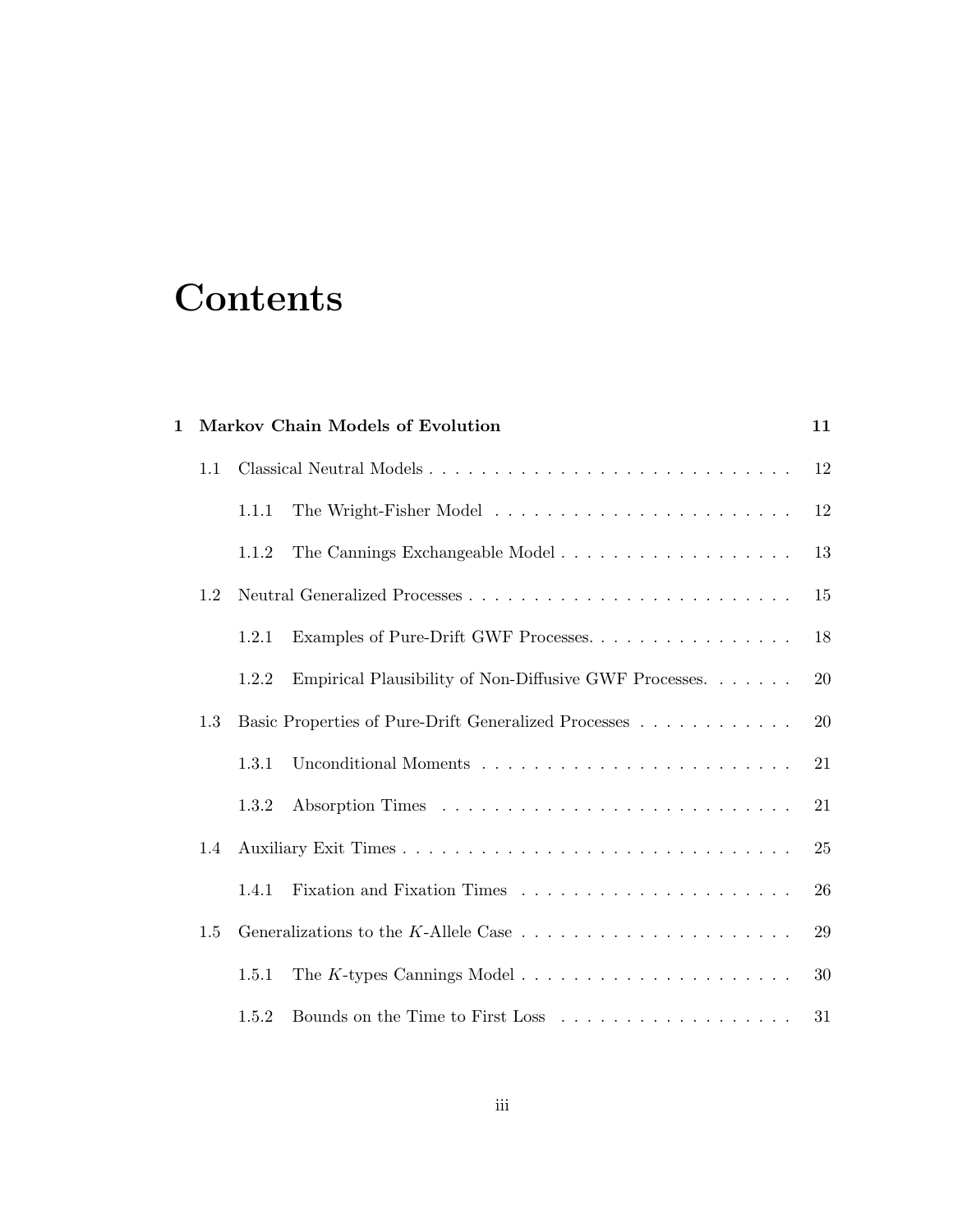|          | 1.6 |                                                                              | 33 |
|----------|-----|------------------------------------------------------------------------------|----|
|          |     | 1.6.1<br>Stationary Distributions under Selection and Mutation               | 37 |
|          |     | Evolution of Moments under Selection and Mutation.<br>$\dots$ .<br><br>1.6.2 | 38 |
|          |     | 1.6.3<br>Fundamental Properties of Pure Selection Processes                  | 39 |
|          |     | GWF Processes under One-Way Mutation<br>1.6.4                                | 44 |
| $\bf{2}$ |     | <b>Classes and Examples of Neutral Models</b>                                | 47 |
|          | 2.1 |                                                                              | 48 |
|          | 2.2 |                                                                              | 49 |
|          | 2.3 |                                                                              | 50 |
|          |     | 2.3.1<br>Expected Absorption Times of Extreme Processes                      | 52 |
|          | 2.4 |                                                                              | 53 |
|          |     | 2.4.1                                                                        | 54 |
|          |     | 2.4.2<br>An Algorithm for Computation of the Parameters                      | 59 |
|          |     | Absorption times of Power-law models<br>2.4.3                                | 60 |
|          | 2.5 | Discussion of GWF Absorption and Fixation Times                              | 64 |
|          | 2.6 |                                                                              | 68 |
| 3        |     | <b>Continuum Theory</b>                                                      | 71 |
|          | 3.1 |                                                                              | 71 |
|          | 3.2 |                                                                              | 74 |
|          |     | 3.2.1<br>Domain and Range                                                    | 74 |
|          |     | 3.2.2                                                                        | 77 |
|          | 3.3 |                                                                              | 78 |
|          |     |                                                                              |    |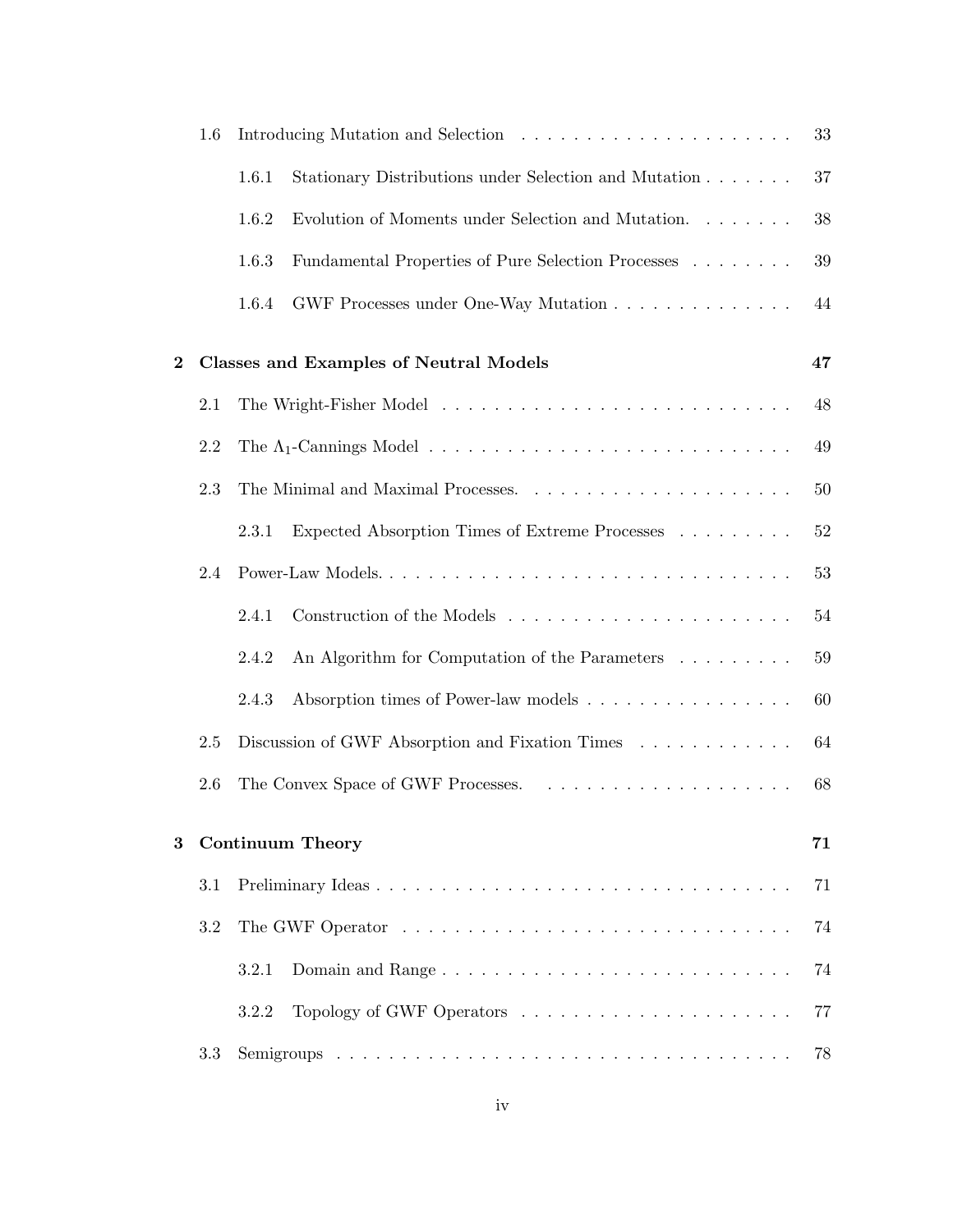|   | 3.4 | Markov Chains, their Limits, and Approximation of Semigroups                                        | 81 |
|---|-----|-----------------------------------------------------------------------------------------------------|----|
|   | 3.5 |                                                                                                     | 85 |
|   | 3.6 | Convergence of GWF Markov Chains                                                                    | 88 |
|   | 3.7 | 90                                                                                                  |    |
|   |     | Approximation of $\Omega$ by Extreme Measures<br>3.7.1                                              | 90 |
|   |     | 94<br>3.7.2                                                                                         |    |
|   | 3.8 | Continuum Limits and the Generator Problem $\ldots \ldots \ldots \ldots \ldots$<br>96               |    |
|   |     | 97<br>3.8.1                                                                                         |    |
|   | 3.9 | An Abstract Construction of Continuum Cannings Processes<br>100                                     |    |
|   |     | 3.10 Incorporating Selection and Mutation $\ldots \ldots \ldots \ldots \ldots \ldots \ldots$<br>102 |    |
|   |     | 103                                                                                                 |    |
|   |     | 105                                                                                                 |    |
|   |     | 105                                                                                                 |    |
|   |     | 106                                                                                                 |    |
|   |     | 107                                                                                                 |    |
|   |     | 107                                                                                                 |    |
| 4 |     | <b>Applications of Continuum Theory</b><br>121                                                      |    |
|   |     |                                                                                                     |    |
|   |     | Extreme Processes in the Continuum Limit<br>4.0.5<br>122                                            |    |
|   | 4.1 | The Generalized Wright-Fisher Operator with Selection<br>123                                        |    |
|   | 4.2 | 124                                                                                                 |    |
|   | 4.3 | 126                                                                                                 |    |
|   |     | 4.3.1<br>128                                                                                        |    |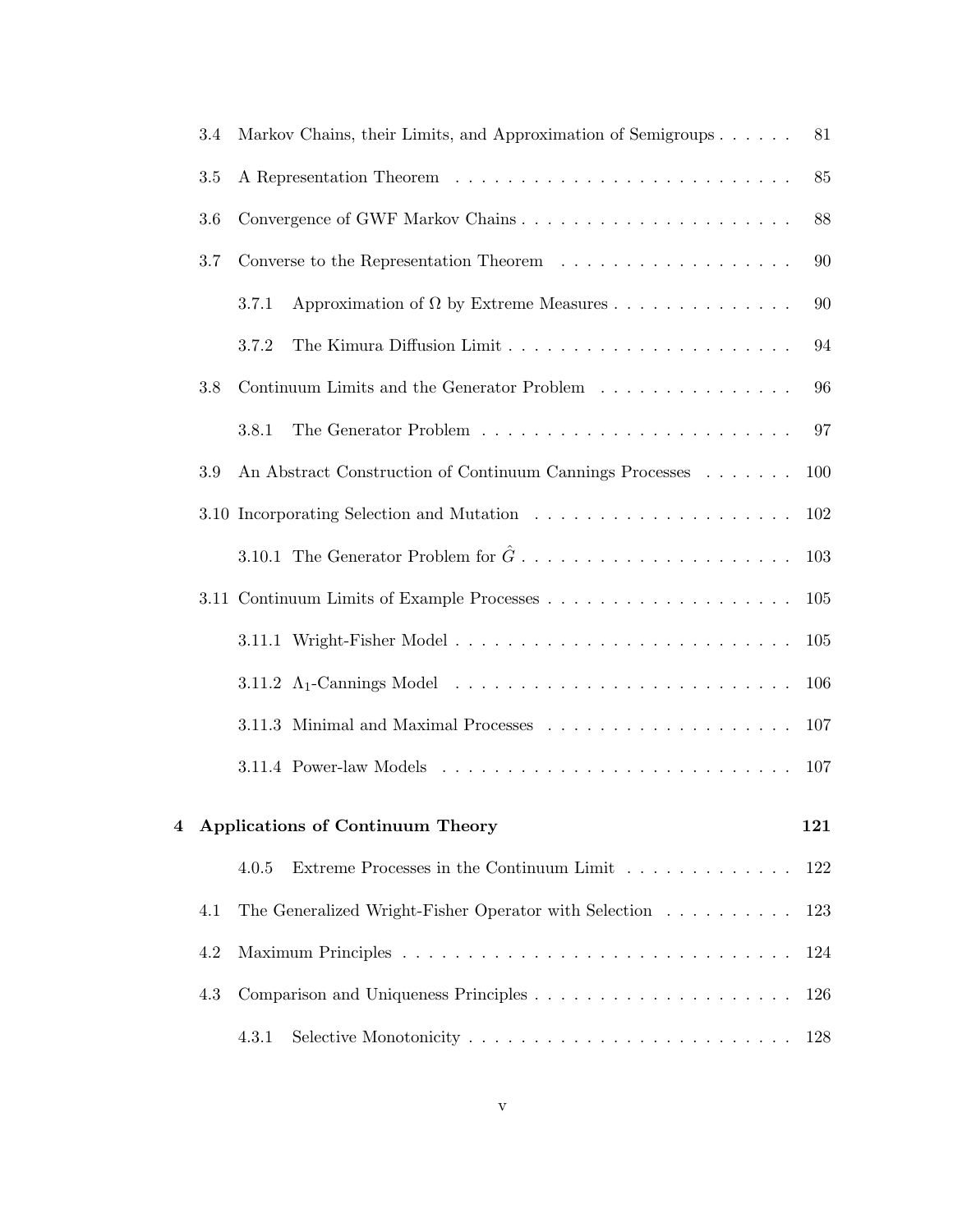| 4.4 |       |                                                                                                |  |
|-----|-------|------------------------------------------------------------------------------------------------|--|
| 4.5 |       | Aspects of Fixation Probabilities and Asymptotic Moments under Selection 130                   |  |
|     | 4.5.1 |                                                                                                |  |
|     | 4.5.2 | Maximal and Minimal GWF Processes and the Evolution of Means 133                               |  |
|     | 4.5.3 | Probability of Fixation for Example Processes 137                                              |  |
| 4.6 |       |                                                                                                |  |
| 4.7 |       |                                                                                                |  |
|     | 4.7.1 | Inference and Identifiability from Equilibrium $\ldots \ldots \ldots \ldots \ldots$ 152        |  |
|     | 4.7.2 | The Sampled Frequency Spectrum 154                                                             |  |
|     | 4.7.3 | The Finite Sites Poisson Random Field Model $\hfill\ldots\ldots\ldots\ldots\ldots\ldots\,$ 156 |  |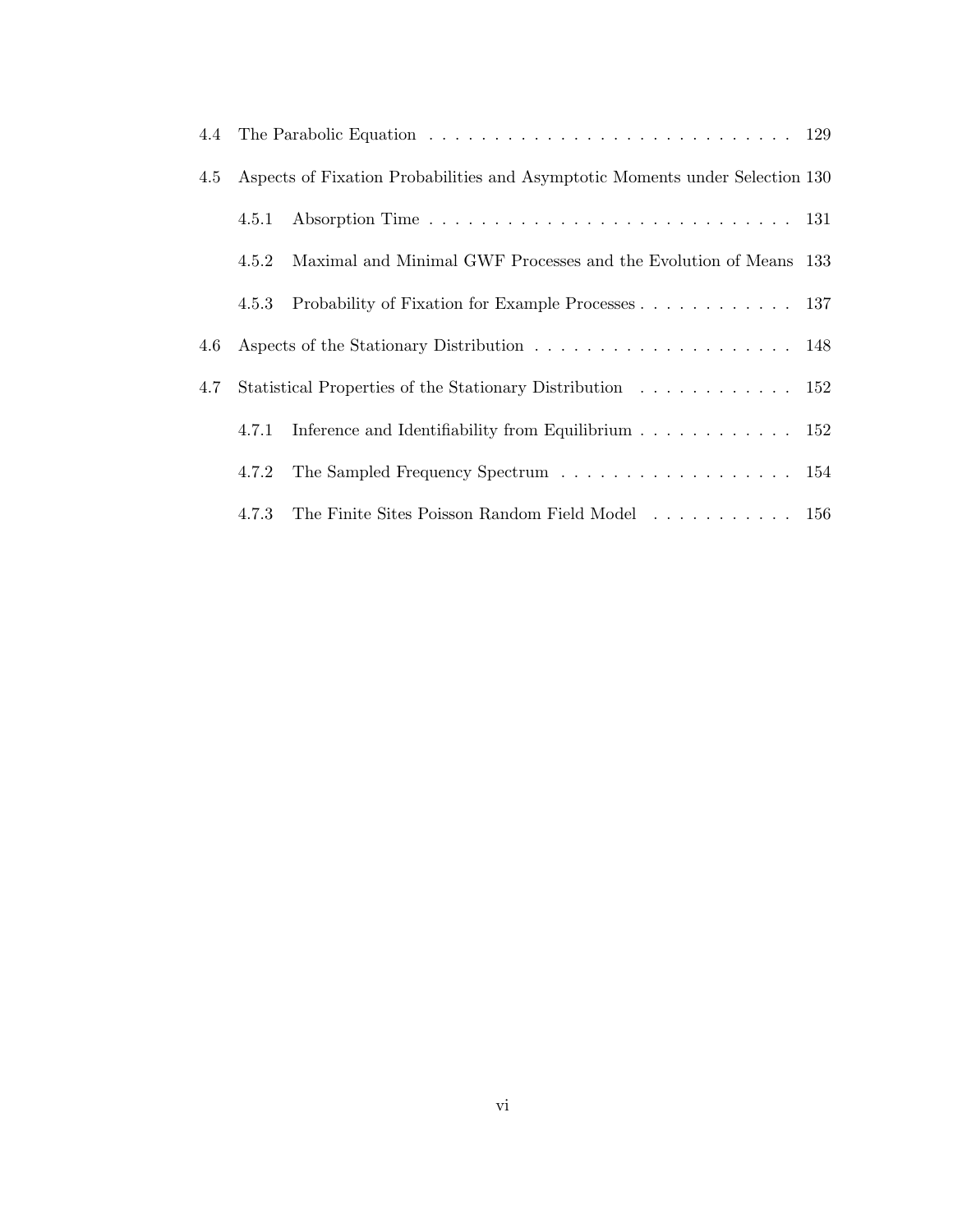# List of Figures

| 2.1 Center transition distributions of $\mathbf{Q}_N$ , $N = 30$ . Solid: Wright-Fisher, Bold: |  |
|------------------------------------------------------------------------------------------------|--|
|                                                                                                |  |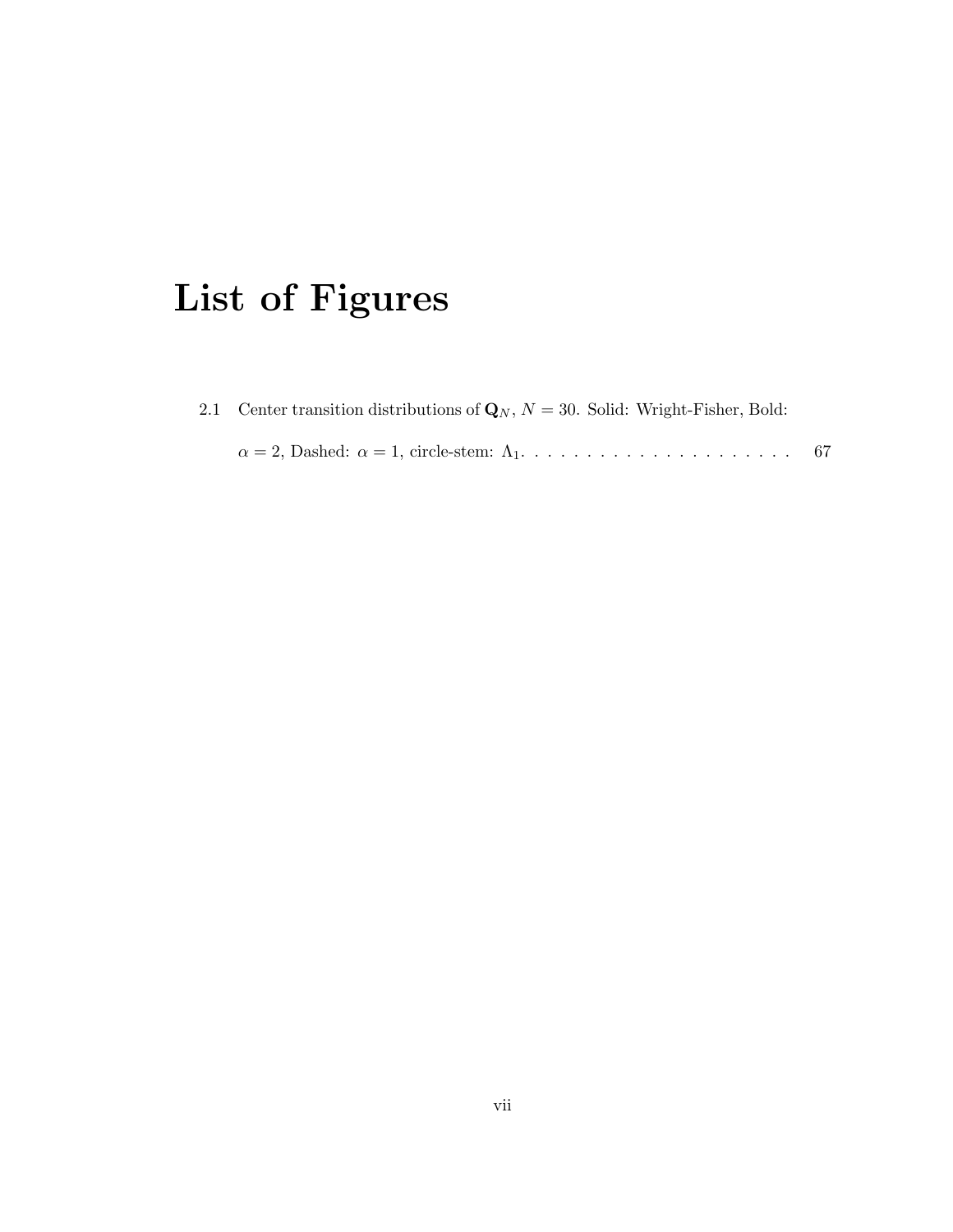# List of Notation

| [x]                | Integer part of a real number $x$ .                                       |
|--------------------|---------------------------------------------------------------------------|
| $P(\cdot)$         | The probability of some event.                                            |
| P                  | Bold notation denote transition matrices.                                 |
| $C(X)$ , $C0(X)$   | Continuous real-valued functions on a metric space $X$ .                  |
| $C^k(X)$           | Real-valued functions with $k$ continuous derivatives on X.               |
| C(S,T)             | Set of continuous functions between metric spaces $S$ and $T$ .           |
| $\stackrel{d}{=}$  | Equality in distribution.                                                 |
| $\mathscr{P}$      | Set of polynomials                                                        |
| $\mathcal{D}(A)$   | Domain of an operator $A$ .                                               |
| $P_x(X_t)$         | Short-hand for $P(X_t X_0=x)$ .                                           |
| $E_x(X_t)$         | Short-hand for $E(X_t X_0=x)$ .                                           |
| $K_N$              | The set $\{0, 1/N, 2/N, \ldots, 1\}.$                                     |
| $\pi_N$            | The canonical projection $\pi_N : C[0,1] \to C(K_N)$                      |
| $\mathcal{M}_1(X)$ | The set of Borel probability measures on $X$ .                            |
| Ω                  | A measure-valued function $\Omega$ : $(0,1) \rightarrow \mathcal{M}_1(X)$ |
| $G_{\Omega}$       | The Generalised Wright-Fisher operator associated with $\Omega$           |
| $\frac{G^*}{G}$    | The adjoint of an operator $G$                                            |
|                    | The closure of a set or an operator $G$ .                                 |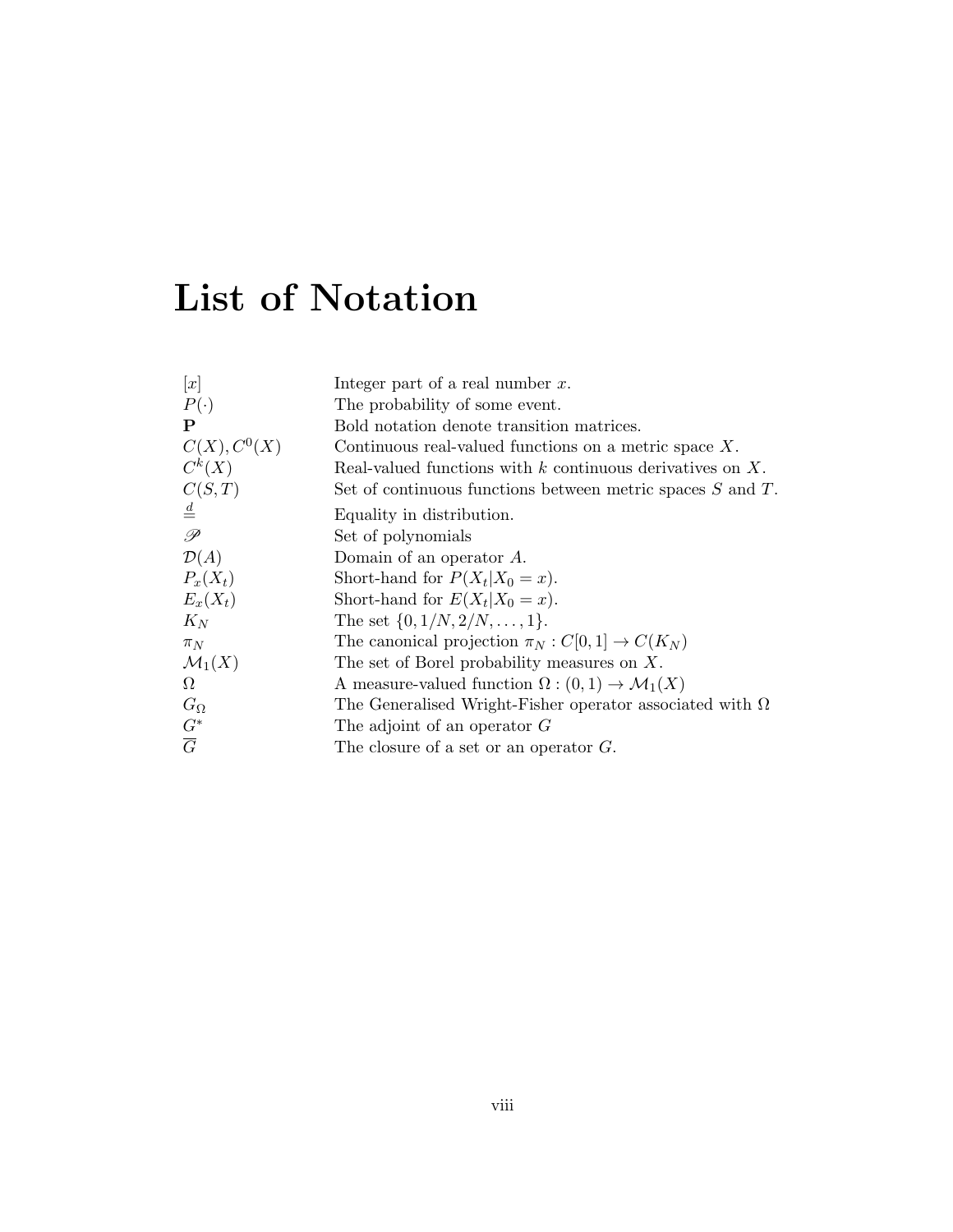# Introduction

The field of population genetics, broadly construed, is concerned with the evolution of heritable traits. Its birth may be traced to the early 20th-century, in a synthesis between two apparently unrelated, and potentially incompatible theories.

Charles Darwin, in The Origin of Species, postulated mutation and natural selection as the agent underlying evolution. Moreover, based on his experience as a naturalist, Darwin proposed that variation in organismal traits was continuous, with evolutionary change occurring in incremental, gradual steps. There was a significant objection to this model, however, originating in the so-called "blending" view of inheritance. If phenotypal characteristics were continuous, and offspring tended to mix the characteristics of their parents, then the variance of any trait would rapidly decrease every generation until a population reached complete homogeneity. No variation could then exist for selection to act upon.

In his work on genetical inheritance, Gregor Mendel proposed a "quantal" theory in which inheritance was propagated through discrete units. This theory, rediscovered at the turn of the 20th-century, seemed to contradict the Darwinian gradualist paradigm. Many biologists became adherents of the saltationist view of evolution, wherein change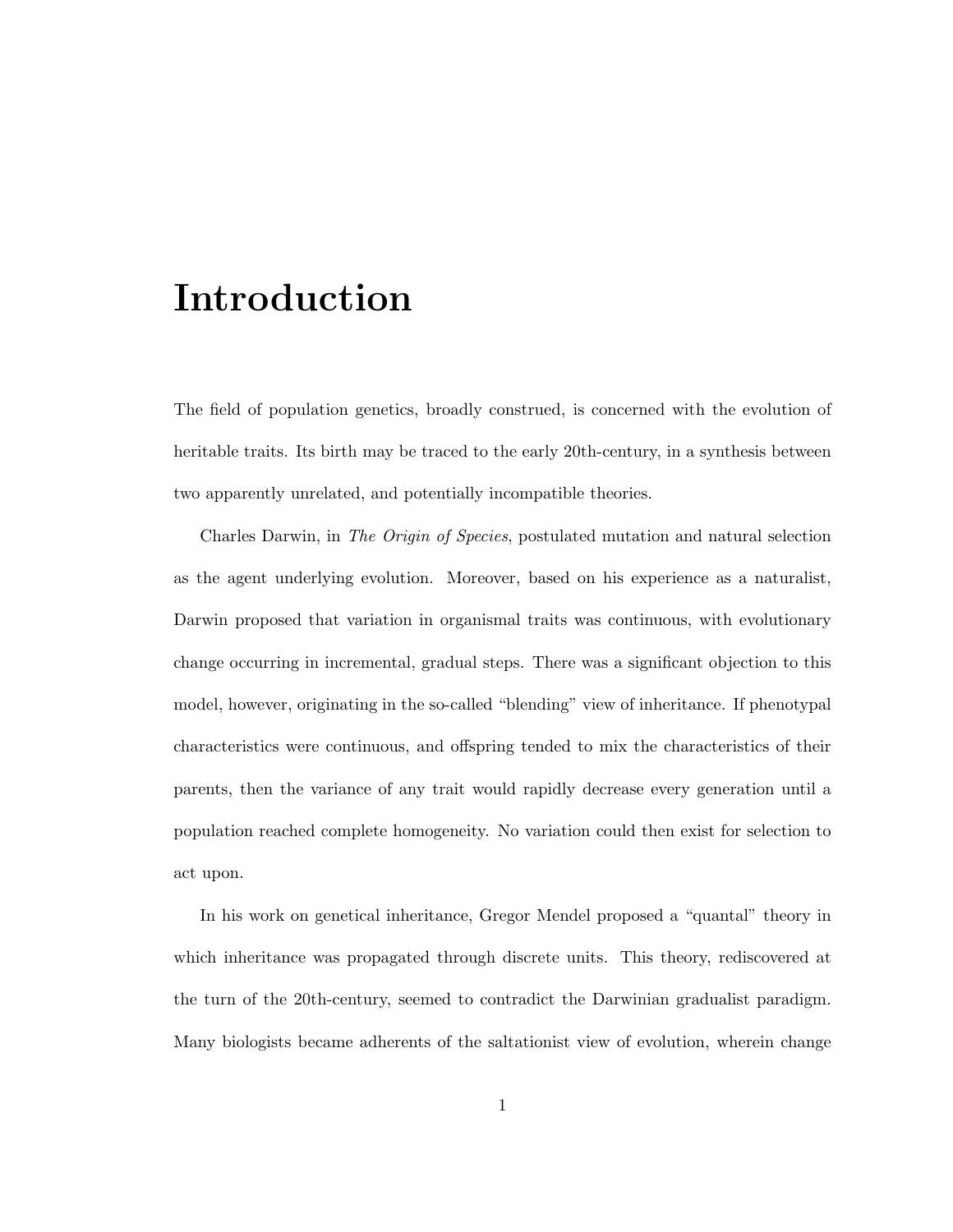occurred in large mutational jumps. Mendelism, it was said, had destroyed Darwinism.

Significantly, it would require the first serious intrusion of mathematics into the debate to show that these two notions were reconcilable. The intrusion came in the form of the Hardy–Weinberg law, which stands as a turning point in the history of population genetics—not only as the key unifying principle between Mendelism and Darwinism but also as an example of the clarifying power of mathematics in a discipline hitherto untouched by it. In its simplest form, the theorem states that a Mendelian diploid population having three genotypic frequencies achieves, after a single generation of random mating, stable frequencies which are maintained for all time. Thus, far from contradicting Darwin, Mendel's system in fact supplies the mechanism for inheritance of phenotypic variation needed to complete Darwin's argument.

This foundation rapidly developed, by mid-century, into a mature form of mathematical population genetics, centering around the work of S. Wright, R. Fisher, and J. B. S. Haldane, who formulated a quantitative description of evolutionary processes taking into account both selection and mutational forces, as well as a new, stochastic, effect due to environmental limitations on resources. This Wright–Fisher model considers a population of N reproducing individuals of two genetic types. In each generation, individuals independently produce a large number of gametes (potential offspring) of their own type; the next generation is formed by randomly sampling  $N$  gametes from this pool of possible offspring. Total population size remains fixed from generation to generation due to finite carrying capacity: only relative numbers of differing types change. Natural selection is incorporated by favoring fitter individuals in the sampling procedure, and mutation by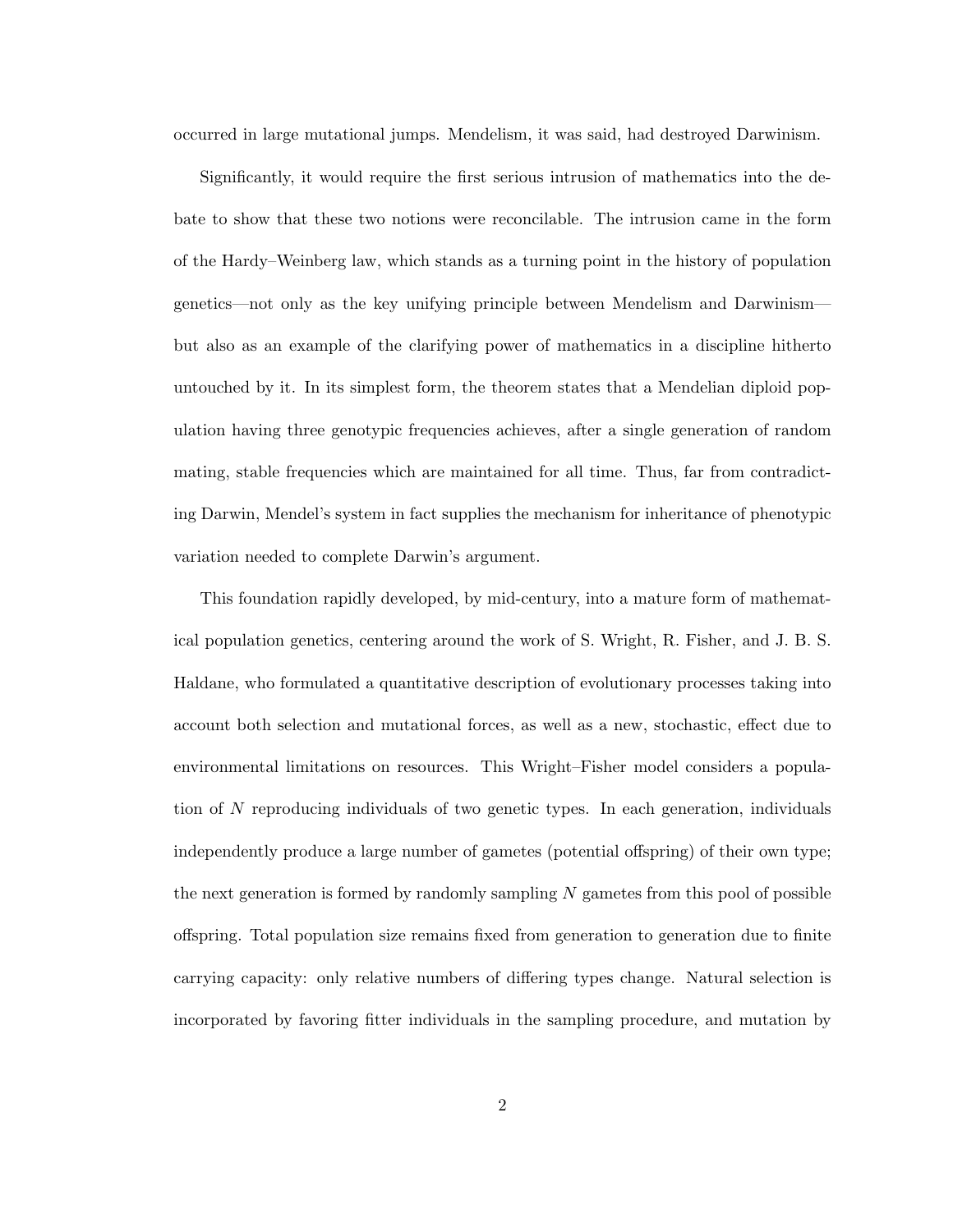randomly altering the types of offspring at specified rates. In contemporary language, the fluctuations in the numbers of a given type is a Markov chain  $\{X_k, k = 0, 1, \ldots\}$  on state space  $\{0, \ldots, N\}$ , whose transition matrix takes the form

$$
\mathbf{P}_{ij} = \begin{pmatrix} N \\ j \end{pmatrix} (p_i)^j (1 - p_i)^{N - j} \tag{0.0.1}
$$

where  $p_i = i/N$  in the non-selective, non-mutation case, and a suitably adapted function of  $i/N$  when selection and mutation are present.

Among the many interesting questions that can be asked about this model, there are three that stand out: given some initializing state, 1) What is the probability of ultimate survival of a given type? 2) What is the average time for some type to fixate in the population? 3) Does  $X_k$  have an equilibrium measure, and what is its form?

While relatively simple to describe, this model turns out to be surprisingly difficult to analyse directly. In principle, of course, the solutions to all these problems are merely the solutions to a system of  $N$  linear equations, but the complicated nature of the matrix P makes the inversion of this system quite intractable for any but minute population sizes N. Moreover, very little qualitative insight could be achieved by a direct numerical inversion.

Instead, in an approach pioneered by M. Kimura [11], and already presaged in the early work of Fisher and Wright, the Markov chain is approximated by a model with continuous variables — its diffusion limit. This approximation, which Kimura called "the partialdifferential equation method" becomes increasingly accurate as  $N \to \infty$ , and involves replacing numbers of individuals with frequencies of types, and discrete-time generations by a continuous time scaling. It was only given a truly rigorous mathematical basis a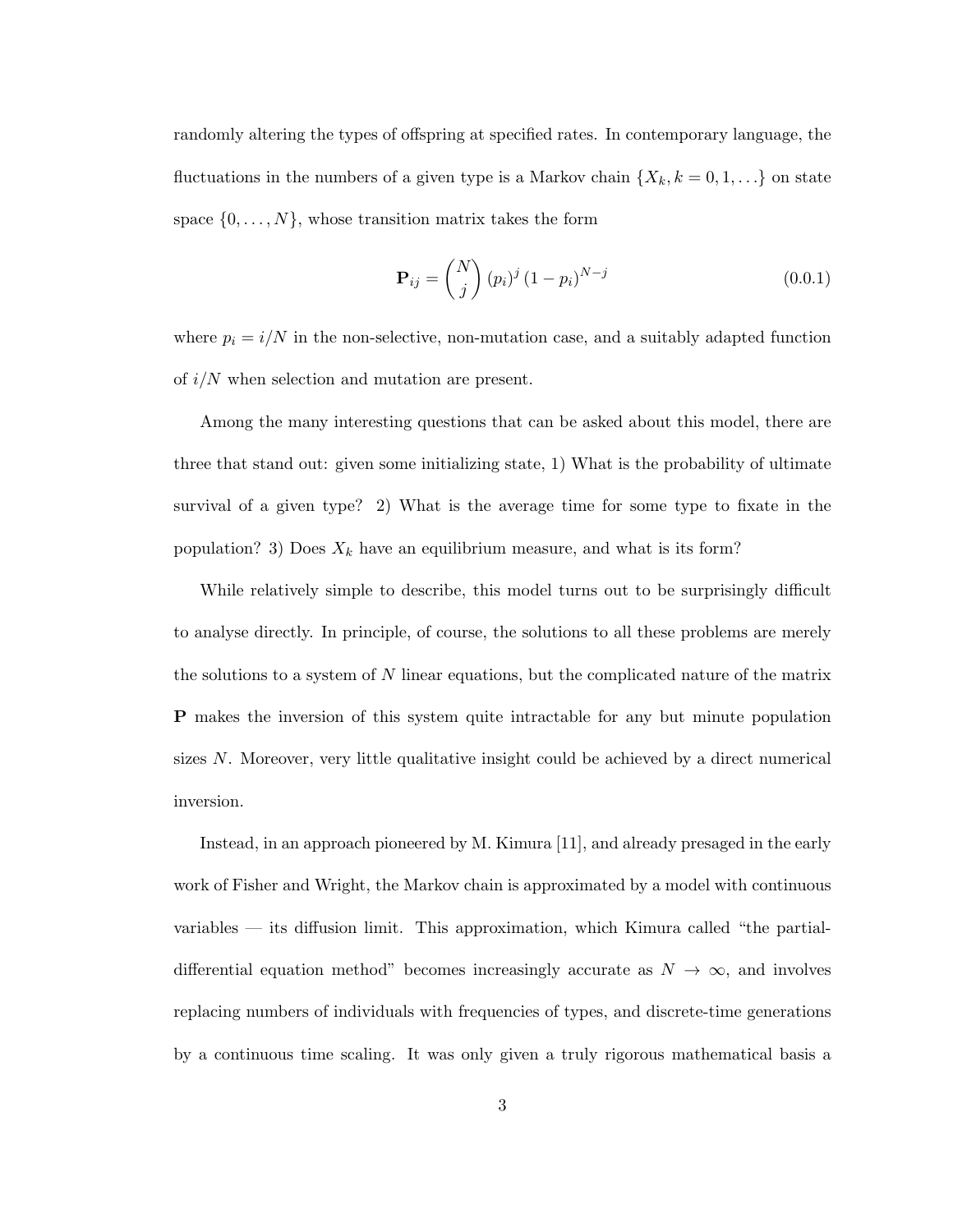decade later by Trotter [22] and Feller [6], among others, who showed that the sequence of scaled processes  $\frac{1}{N} X_{[Nt]}^N$  converges weakly to a continuous-time Markov process  $X_t$  on [0, 1], whose generator is

$$
Gu(x) = \frac{1}{2}x(1-x)\frac{d^2u}{dx^2} + G_1u(x)
$$
\n(0.0.2)

where  $G_1$  is a first-order differential operator encoding selective and mutation effects, and the domain  $\mathcal{D}(G)$  described by a Feller boundary condition.

The analogous questions on stopping times and the forms of the asymptotic distribution can now be posed for the limit  $X_t$ , which are much easier to answer and understand in some principled way, since all the formidable machinery of the theory of differential and partial differential equations can be invoked. The latter are also easier to solve than the recurrence relations in the discrete setup, in the same way that an integral is usually simpler to evaluate than an infinite sum.

The Wright–Fisher model is founded on a set of assumptions about how organisms reproduce, and the way in which the constraint of finite population size enforces dependencies among individuals. As an example, one important assumption lies in the hypothesis that each individual produces an exceedingly large number of potential offspring. What happens if this assumption is relaxed, for instance, to the statement merely that each individual produces a random (finite) number of offspring? Do general features of the model remain stable? To what extent do the predictions or inferences made using the Wright-Fisher framework depend upon the assumptions?

A significant source of such generalized models was first furnished by C. Cannings in the 1970s. Cannings introduced a very general scheme for evolutionary processes, based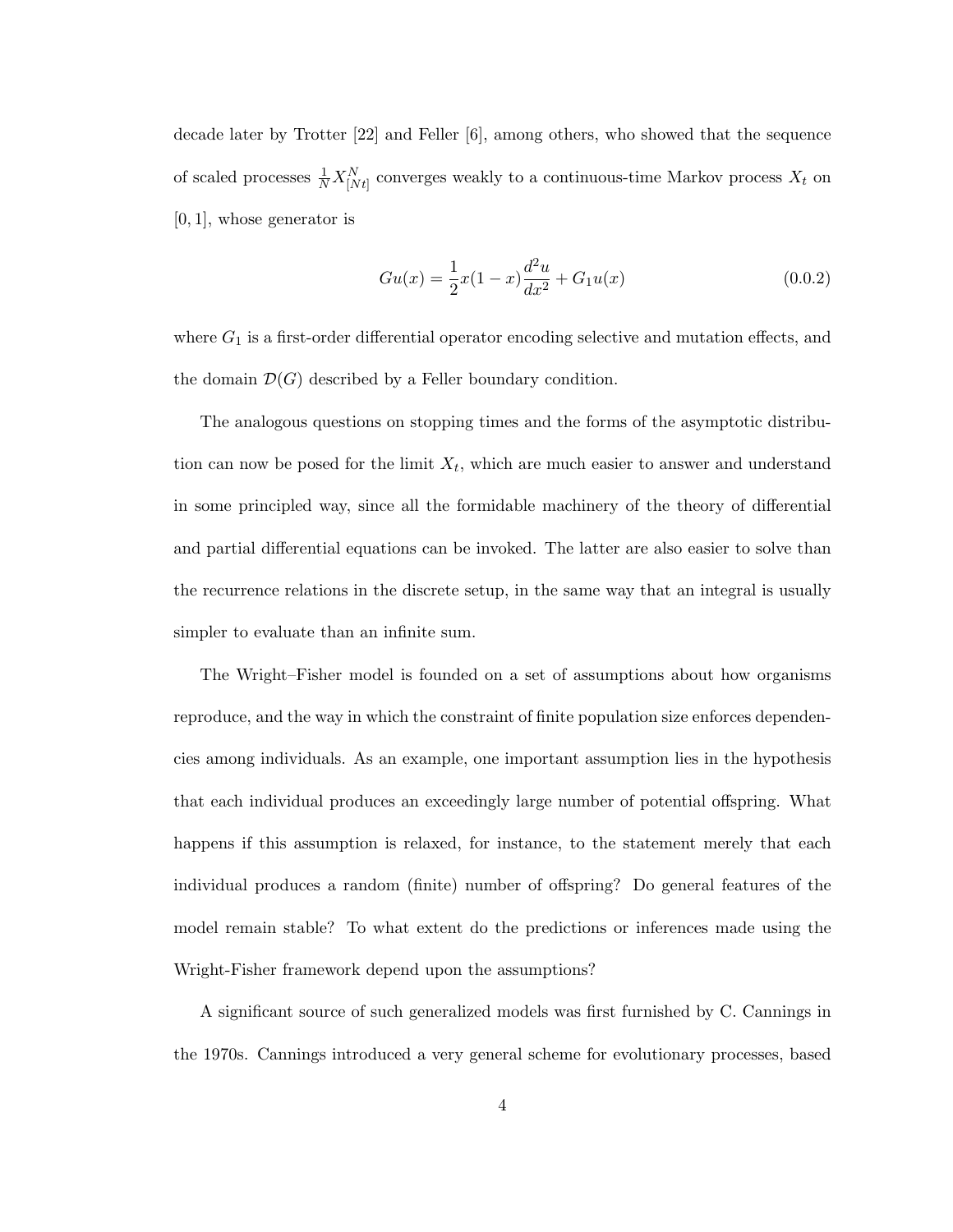only on the probabilistic concept of exchangeability—a form of homogeneity deriving from the invariance of the process under a relabeling of individuals. In this process, the conditional distribution of the chain is governed by

$$
X_k|X_{k-1} \stackrel{d}{=} \sum_{i=1}^{X_{k-1}} \nu_i \tag{0.0.3}
$$

where  $\nu_i$  are any positive integer-valued exchangeable variables summing to N. The Wright-Fisher model occurs as the special case when  $\nu = (\nu_1, \dots, \nu_N)$  have a multinomial distribution.

Despite the observation that these processes are, at least conceptually, often more realistic models than the classical theory, and additionally, offer an opportunity of analyzing the sensitivity of predictions over a natural set of models, relatively little work has been done in this area.

One reason for this paucity is a central-limit theorem type dogma: it can be proven that a large class of Cannings processes have precisely the same diffusion limit as the Wright–Fisher process. It follows that such processes can be well-approximated by the standard model, with differences arising only in higher-order effects. Secondly, the set of models that cannot be well approximated is difficult to analyse; it was not even understood how to obtain a continuum limit in these cases (necessarily different from the Wright– Fisher diffusion), let alone derive their corresponding evolutionary dynamics. The map between the exchangeable variables  $\nu$  and the asymptotic process is highly complex and mysterious, aggravated by the fact that the  $\nu_i$  are often highly negatively dependent random variables.

This dissertation proposes a framework for the study of such generalised population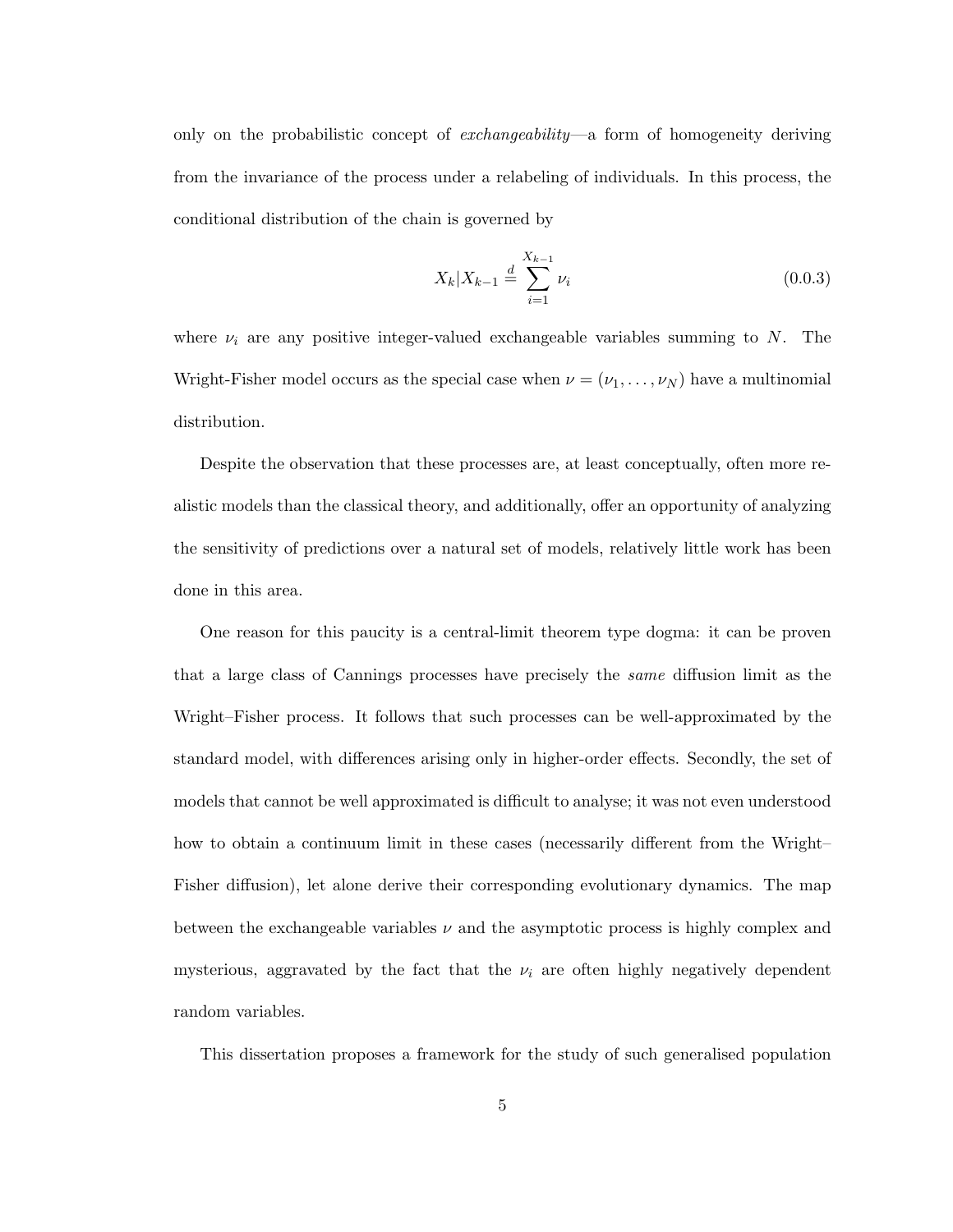models. While the backward-time, or coalescent theory [21], [18] of these processes has seen a recent flowering, their forward-time analysis has yet to be achieved, particularly in the presence of selection and mutation. This is our principal topic of inquiry, and as far as the author knows, the present thesis records the first systematic exploration of non-Wright-Fisherian aspects of these models.

Chapter I begins with an overview of the relevant Markov chain models for evolution, and the basic definition of the class of systems under study  $-$  the Generalized Wright-Fisher (GWF) — two-type processes, a wide-ranging and mathematically compelling class containing the Cannings models. Asymptotic bounds are developed on the distribution of the absorption times and conditional fixation times, and the methods shown how to generalise to higher-dimensional, multi-type Cannings processes. It is next described how to incorporate selection and mutation in a canonical way into GWF processes, and the basic discrete theory of these processes is developed. The chapter concludes with bounds on the absorption times of GWF processes under one-way mutation.

In Chapter II, we introduce and construct some important examples of GWF processes, and show that many of these examples achieve the bounds developed in Chapter I, thereby proving their optimality. Two of these models: the Wright-Fisher Model, and the socalled  $\Lambda_1$  Cannings model, are identified in some sense as antipodes, and an interesting, biologically realistic, parametric family of power-law models, bridging the two processes is constructed. We end with a discussion of the convexity of the space of GWF processes, and a characterization theorem for the extreme points of this space, which will be needed in succeeding chapters.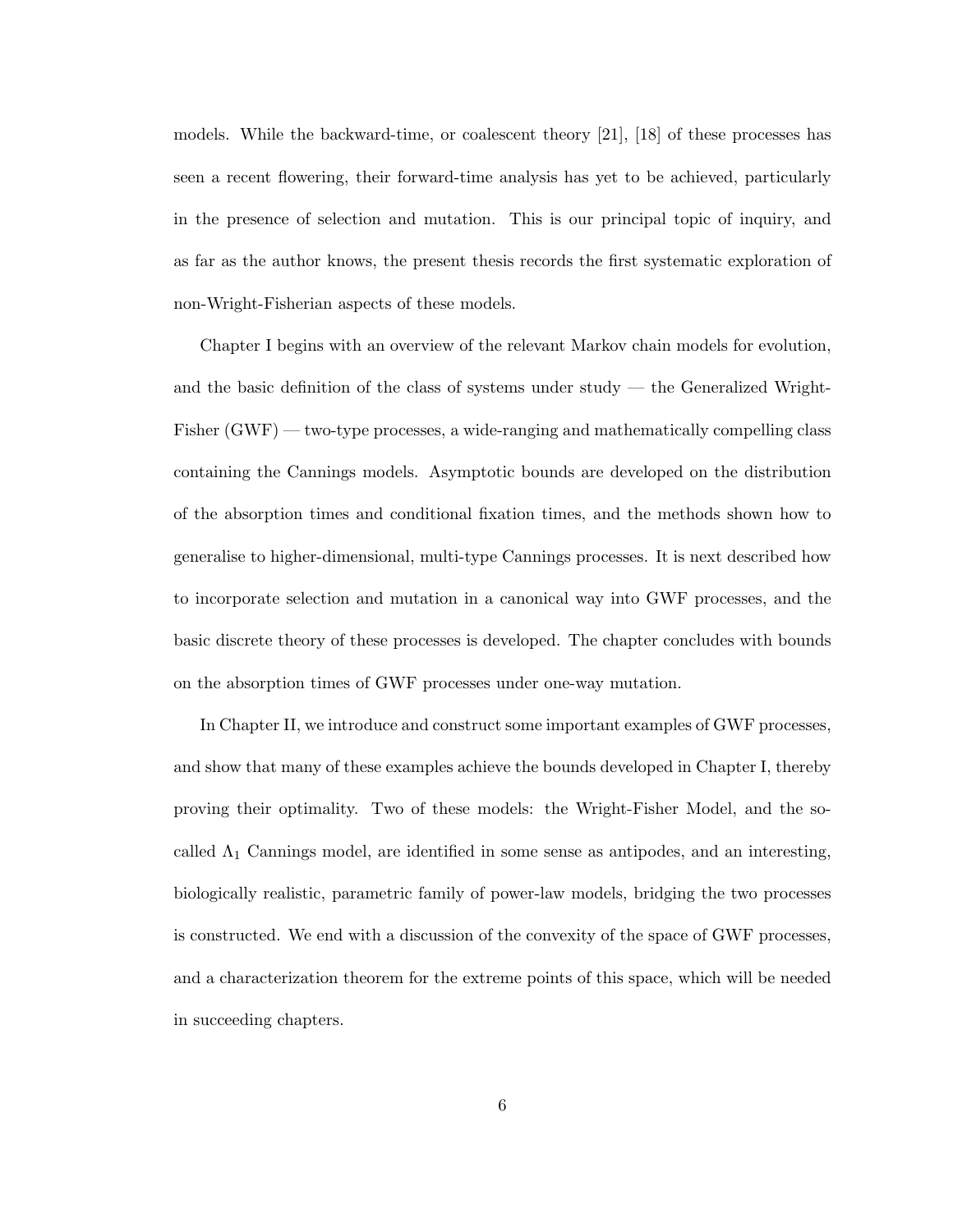Chapter III is devoted to the construction of a continuum theory which generalises the diffusion theory of the Wright-Fisher model. A representation formula for the generator of any continuum limit of a sequence of GWF Markov chains is derived, parameterized by three variables: selection pressure  $\beta$ , mutation rates  $\theta_1, \theta_2$ , and a new object:  $\Omega$ , a probability measure valued function, which quantifies the type of random drift. The Wright-Fisher model is identified exactly as that process where  $\Omega : x \in (0,1) \mapsto \delta_x$ , and hence the only continuum process with a local generator and continuous sample paths. We provide a condition for the convergence of a GWF chain to the Wright-Fisher diffusion which generalizes previous characterizations in the literature, and also state conditions under which a GWF chain will converge weakly to a continuum limit. Our theory is used to give an abstract construction of the continuum limit for any convergent Cannings chain. Finally, the continuum limit for each of our example processes is proved and precise formulae for their generators are given.

The generators of a generic GWF continuum limit are integro-differential operators, and the apposite calculations for stopping times and stationary measures usually do not admit closed-form analysis. In Chapter IV, the topological tool of the maximum principle is built up, and we use it to obtain quite precise information concerning solutions. We also pose some interesting extremal problems, such as: which family of drift measures  $\Omega$ maximizes and minimizes the probability of fixation for a given selection pressure? These extremal problems are solved with the maximum principle, and thus allow bounds to be developed on genetic quantities involving non-zero selection — a case not easily amenable by discrete methods. Finally, we discuss aspects of the stationary distributions for GWF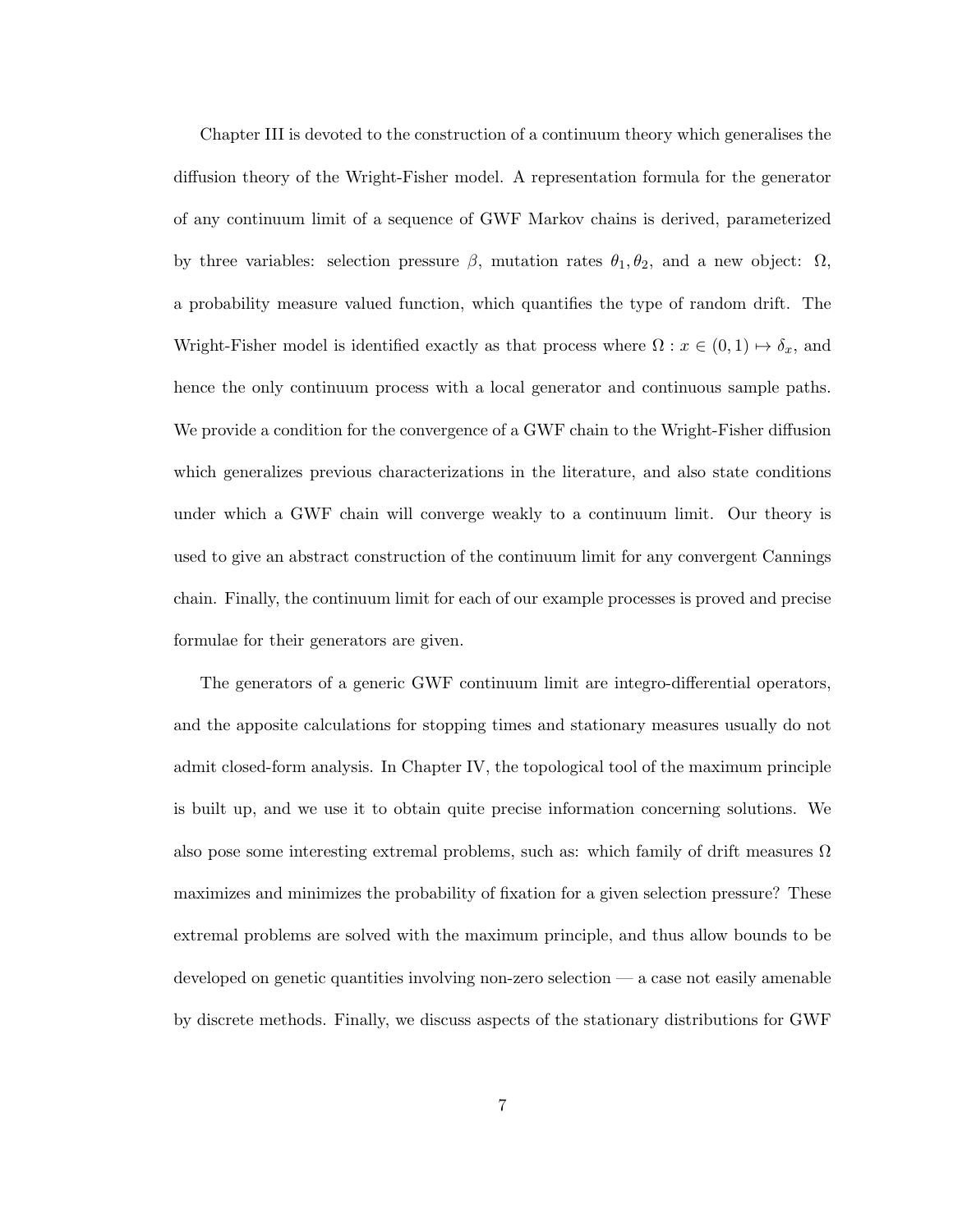processes, using continuum theory, proving the existence and uniqueness of equilibrium measures for Cannings processes under positive mutation, and develop formulae for the moments of such measures. Since the stationary distribution is, in biological practice, the object of main interest for inferential questions, we devote space to the development of the appropriate parameter estimation framework for GWF processes, and prove theorems regarding the identifiability of mutation parameters. Finally, we extend the validity of the Poisson Random Field approximation theorem, from that of the Wright-Fisher model, to that of any Cannings model. This serves to show that certain classical statistics — the so-called Watterson estimator — is in fact sufficient for the mutation parameter even in this wider generality.

Structurally, this thesis is roughly divided into two parts, based on methodological grounds. In the first two chapters, we restrict ourselves purely to discrete methods, making use only of the very elementary parts of Markov chain and martingale theory. Nonetheless, a surprising amount of information can be obtained. The last two chapters develop continuum methods, and here we employ more advanced mathematics from semigroup theory, functional analysis, differential equations, and the convergence theory of Markov processes. These two methodologies complement one another: only a few of our theorems seem to be easily proved with either method.

The contributions of the present thesis are both mathematical and biological. To the pure mathematician, of greatest interest is perhaps the development of a non-diffusive continuum theory for the approximation of time-homogeneous, bounded, martingale Markov chains which have a given conditional variance vanishing at the boundaries. Diffusion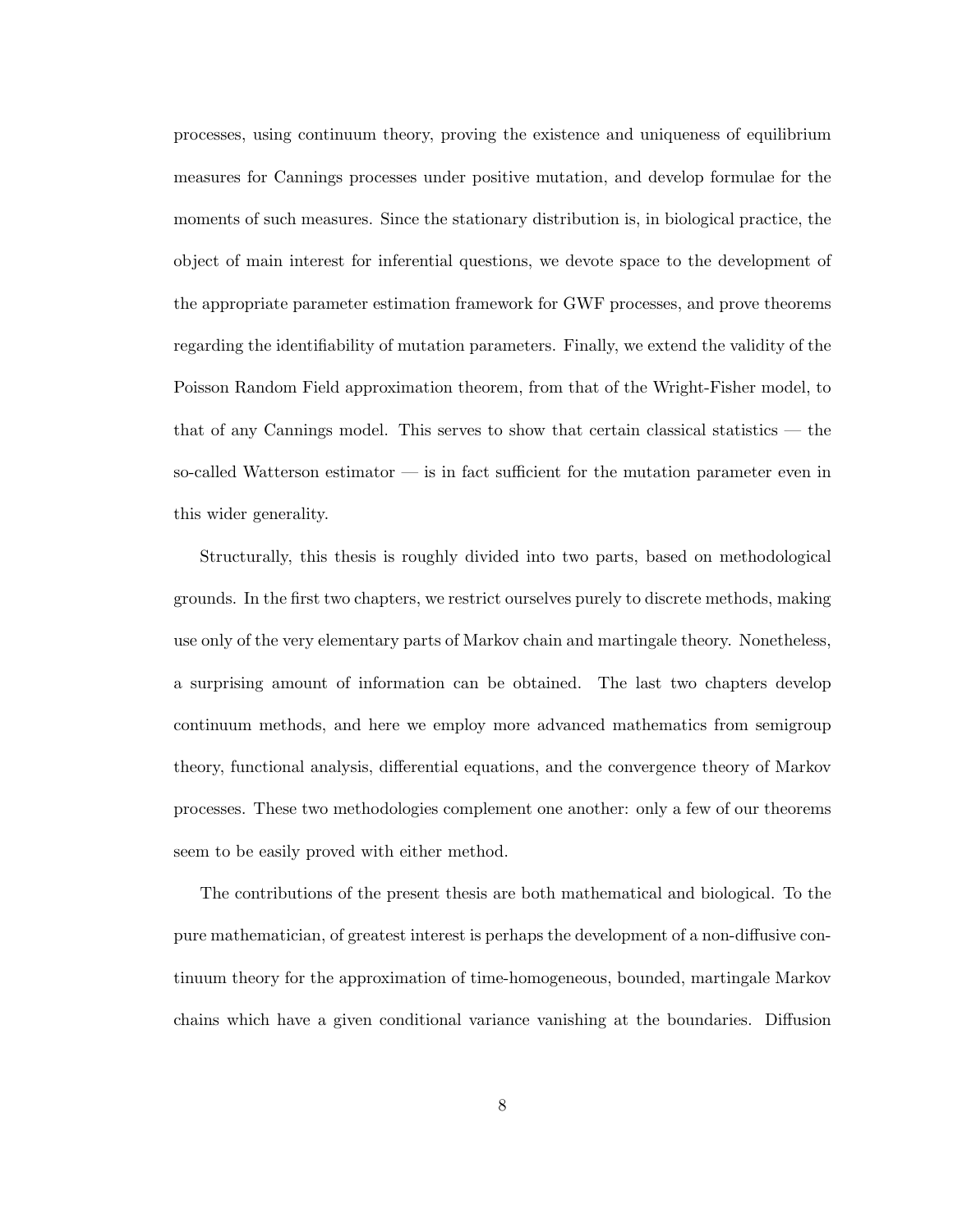approximation is formally trivial: one finds some natural scaling so that means and covariances converge: these second-order statistics parameterize the diffusion, and the rest is just "rigorizing the obvious" — notwithstanding its technical challenge. In the systems we consider, the higher moments are a vital part of the process and cannot be ignored; the very structure of the continuum limit becomes interesting. Consequently, the resulting class of generators we consider is extremely large, and are found to be parameterized by a measure-valued function  $\Omega$ ; we also demonstrate a kind of converse, and show how approximation by extreme measures allows one in effect to construct weak solutions to backward Kolmogorov equations associated to  $\Omega$ . There are other things, such as the use of completely elementary methods to construct fairly powerful estimates on the distribution of absorption times, or the employment of maximum principles to obtain quite concrete quantitative estimates, which may pique the interest of the purist. The applied mathematician will find many new results on the forward-time analysis of Cannings processes: these include absorption and fixation time bounds, probability of fixation bounds under selection, as well as a great deal of information on their stationary measures.

This thesis was written mainly for mathematically-trained practitioners, but there seem to be important consequences of our results for biology at large. From the broader purview of science, our work can be considered foundational, in that we have arrived at a deeper understanding of the classical Wright-Fisher model itself, by probing its sensitivity to modifications in its assumptive offspring structure. We can identify the stable features of the Wright-Fisher model (conditional fixation times, for example), and we can also identify properties which are highly model dependent (fixation probabilities of a mutant,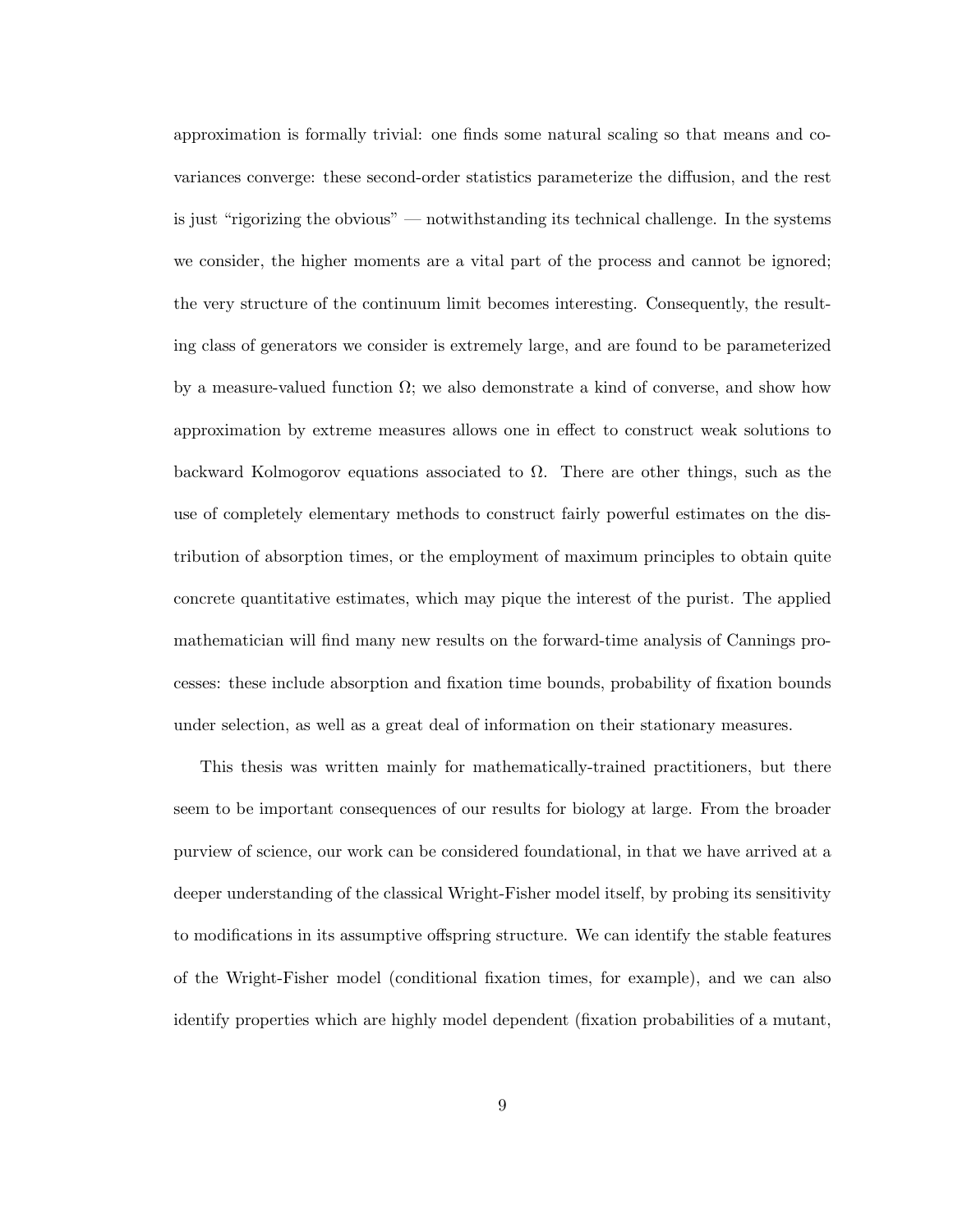as another example). An important new biological idea which has emerged from our general analysis is that there are many different kinds of genetic drift, as parameterized by a measure-valued function: the random drift that biologists have hitherto recognized has only been a single manifestation of this more general drift. That the type of genetic drift has profound effect on some predictions — and less so on others — is one of the main messages of this work.

What may also be of significant surprise is that the classical model — the Wright-Fisher model — is anything but an "average" or "typical" model. Geometrically, one might naively expect that it lies somewhere in the center of the space of Cannings models, but this is very far from the truth. It is in actuality an extreme point, and operates very near the lower bound for a number of genetic quantities, fixation probability being one of them. One striking consequence is that the model of Wright and Fisher is the drift model most disadvantageous for the perpetuation of new and selectively advantageous mutants. This has inferential ramifications: any inference on selective pressure from data employing the Wright-Fisher framework is an upper bound on its actual value.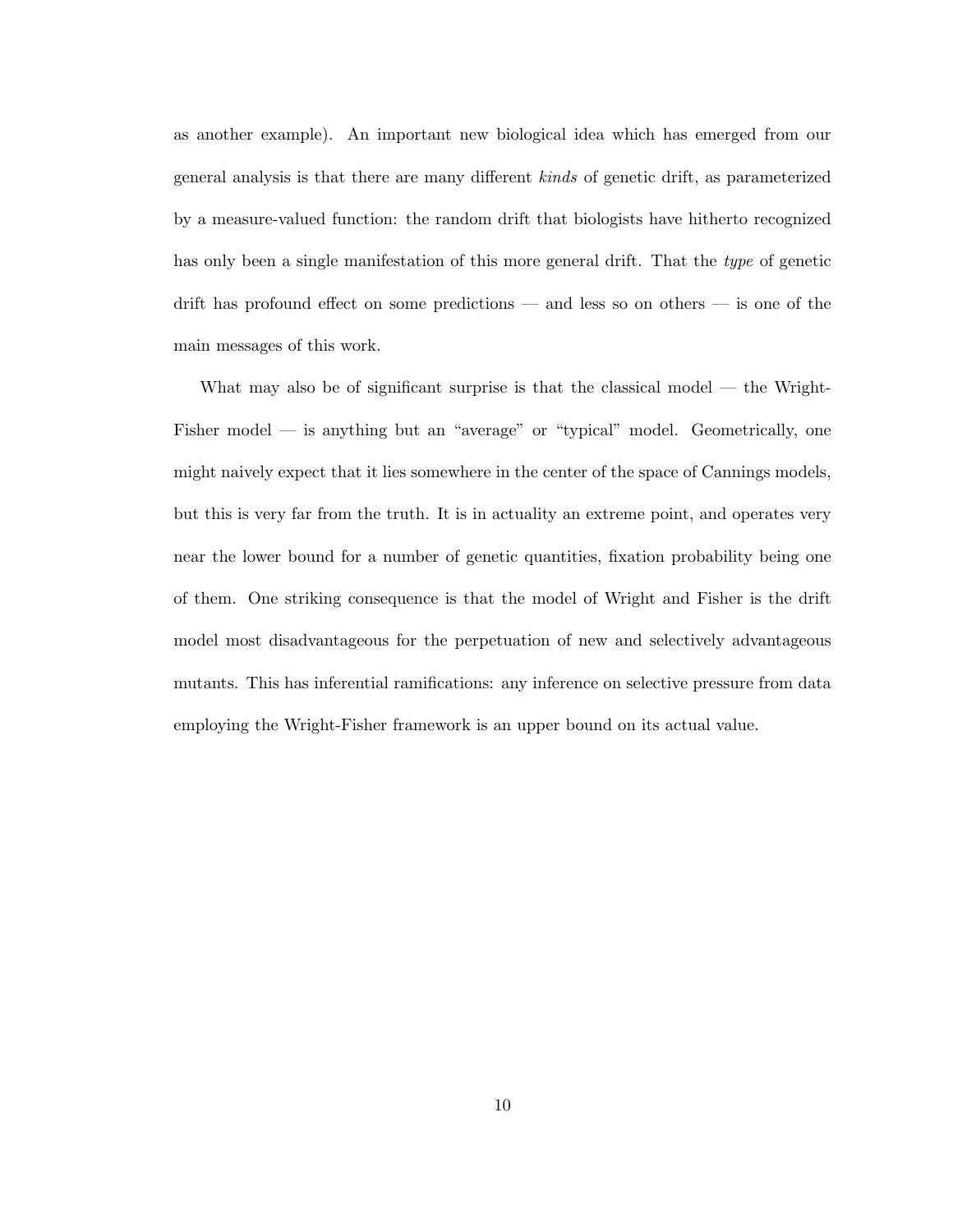## Chapter 1

# Markov Chain Models of

# Evolution

After a brief recapitulation of the classical theory of population genetics, this chapter defines generalized two-type processes and explores a number of their basic properties, derived from the discrete Markov chain. We describe the absorbing states of a generalized process, and develop tail bounds on the absorption time, using this to prove almost sure absorption of every path, as well as establishing limits on the mean absorption time. The properties of the chains conditional on fixation are also explored, including the probability of fixation and time to fixation, which are proved to be stable features of any generalized processes. We provide extensions of some of these methods to the higher-dimensional K-type case. The adjunction of selection and mutational forces to the model are then described, and further fundamental aspects of the processes are investigated using purely discrete methods.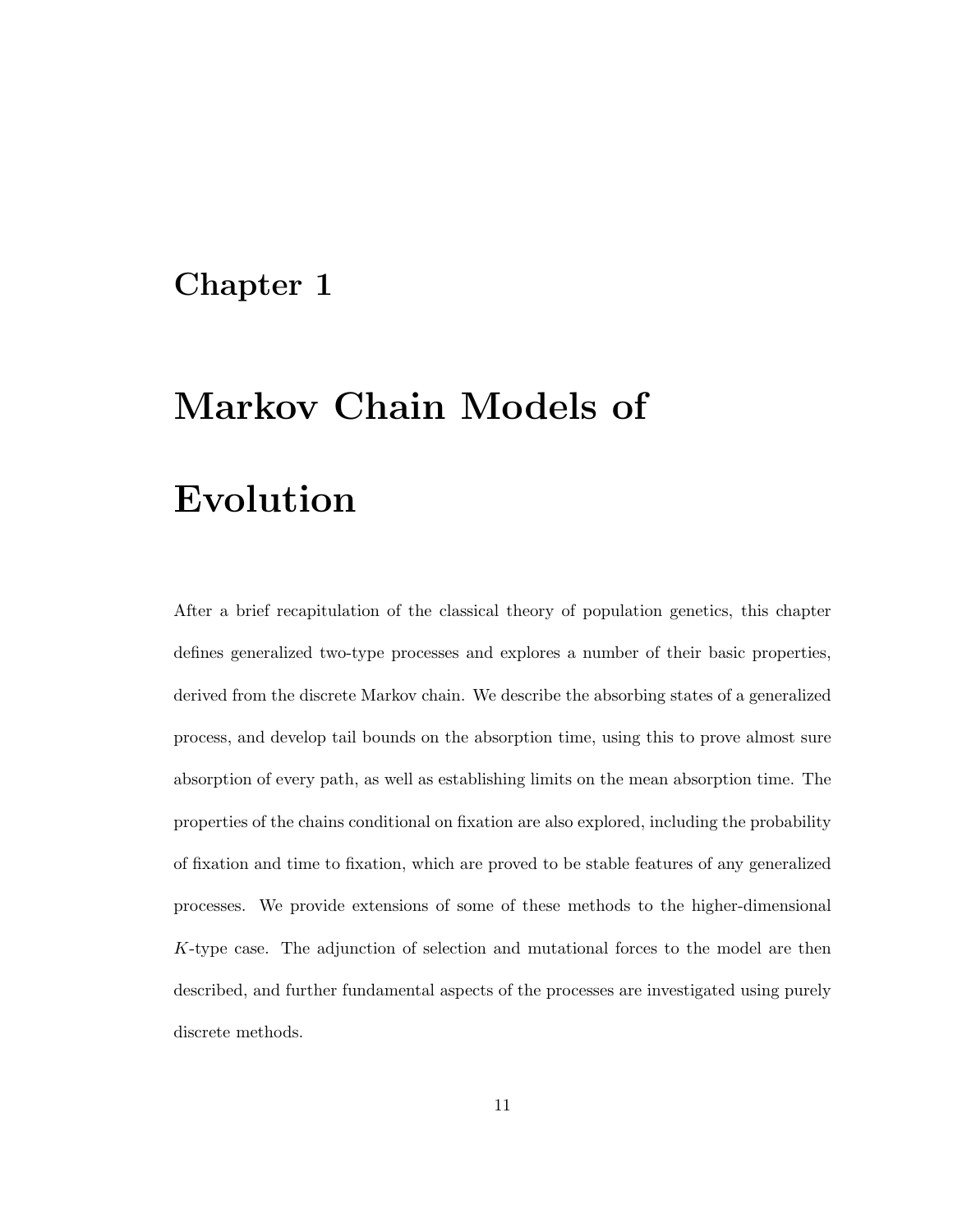## 1.1 Classical Neutral Models

#### 1.1.1 The Wright-Fisher Model

In the early 1930's, Fisher [7] originally, and Wright [23] subsequently, described a new mathematical model of evolution. Its novelty arose from the incorporation of stochastic effects arising from finite population size, a crucial improvement upon Haldane's preceding deterministic theory of evolution. They considered a fixed population of  $N$  asexual reproducing individuals of two types: A and B. In every generation, individuals independently produce a large number of gametes (potential offspring) of type identical to their parent; the collection of gametes is placed into an urn and the next generation is formed by sampling  $N$  gametes from the urn. Let  $X_k$  denote the number of individuals of type A at time points  $k = 0, 1, \ldots$  Then one readily sees that in the large offspring limit,  $X_k$ has the structure of a Markov chain on states  $\{0, \ldots, N\}$ , with the binomial transition matrix

$$
\mathbf{P}_{ij} = \binom{N}{j} \left(\frac{i}{N}\right)^j \left(1 - \frac{i}{N}\right)^{N-j} \tag{1.1.1}
$$

Simple computations show that  $X_k$  is a martingale (in correspondence with the specification of selective neutrality), and  $\{0, N\}$  the only absorbing states, with absorption occurring almost surely. Wright and Fisher then proceeded to determine the behavior of various important genetic quantities from this description, foremost among them 1) the probability of fixation of a type, and 2) the average time to absorption/fixation of a type, starting at  $X_0 = 1$ . We shall not repeat these calculations here, because a study of these functionals, in a much more expanded setting, will be conducted.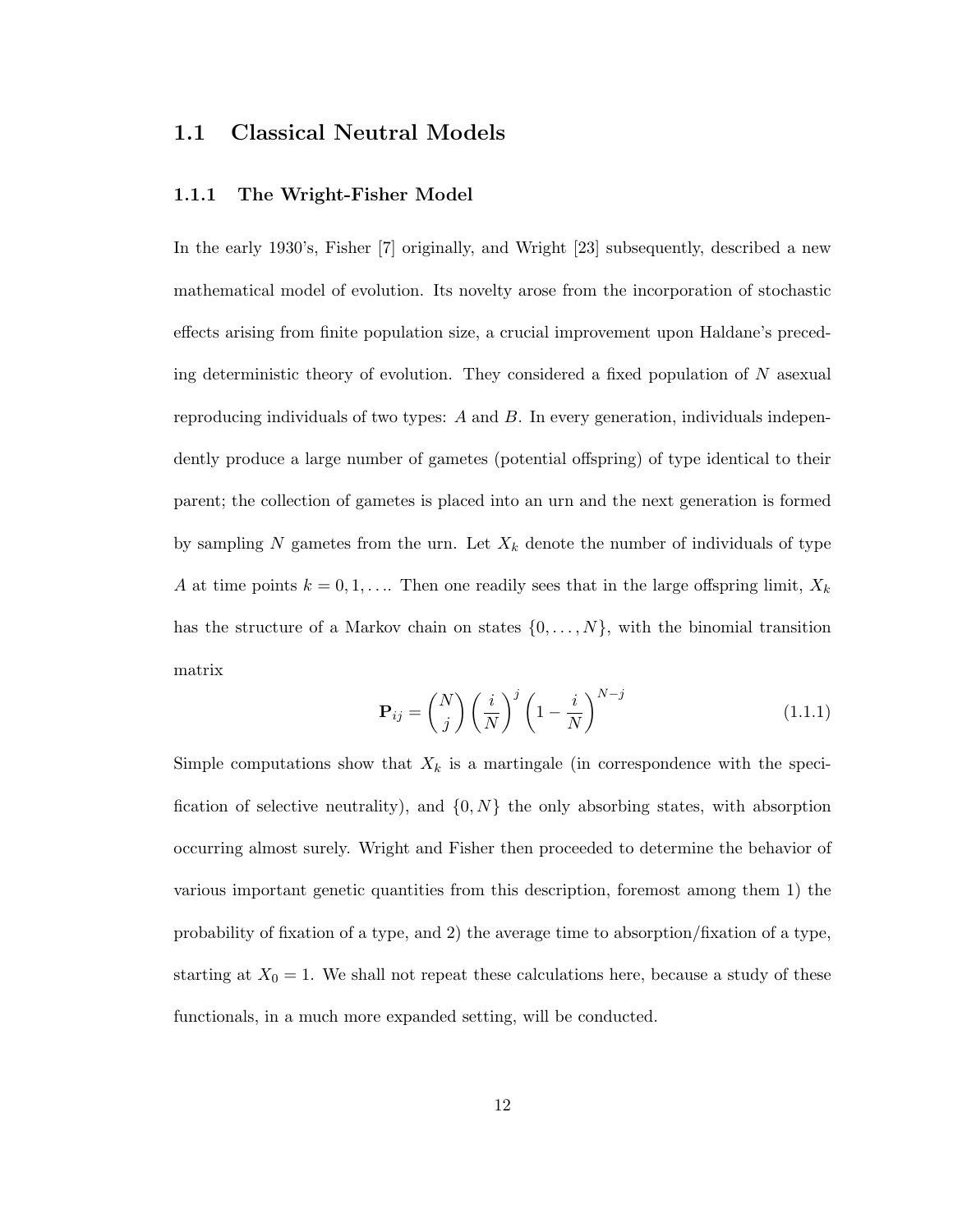#### 1.1.2 The Cannings Exchangeable Model

There is another construction of the Wright-Fisher model which leads to an important generalization due to Cannings [2]. We suppose that individuals reproduce independently from an offspring number distribution F. If  $\xi_1, \ldots, \xi_N$  are independent random variables each with law  $F$ , let

$$
\nu = (\nu_1, \dots, \nu_N) \stackrel{d}{=} (\xi_1, \dots, \xi_N) | \sum_{i=1}^N \xi_i = N
$$
\n(1.1.2)

In other words,  $\nu_i$  is the random number of offspring contributed to the subsequent generation by individual  $i$ , the fixed population size stipulation enforced by the conditioning event  $\sum \nu_i = N$ . One notes that  $\nu$  is an exchangeable vector of random variables. Because of this, the conditional variable  $X_k|X_{k-1}$  now has the structure:

$$
X_k|X_{k-1} \stackrel{d}{=} \sum_{i=1}^{X_{k-1}} \nu_i \tag{1.1.3}
$$

The Wright-Fisher model occurs exactly when F has a Poisson distribution;  $\nu$  then takes the form of a multinomial distribution with parameters  $(N, 1/N, \ldots, 1/N)$ . In general, the foregoing model for arbitrary  $F$  is called Karlin's conditional branching process.

The probabilistic mechanism for ensuring fixed population size in the above may appear artificial: one simply retains those realizations of a standard branching process for which there "happen" only to be  $N$  individuals in every generation. In reality, a fixed population size occurs because of the inherent constraint of environmental carrying capacity, or the structure of relationships within a population. Cannings' insight was to take the exchangeable variable  $\nu$  as fundamental, rather than the independent offspring variables  $\xi$ , thus raising the aspect of *homogeneity* to an axiom. In the Cannings' model,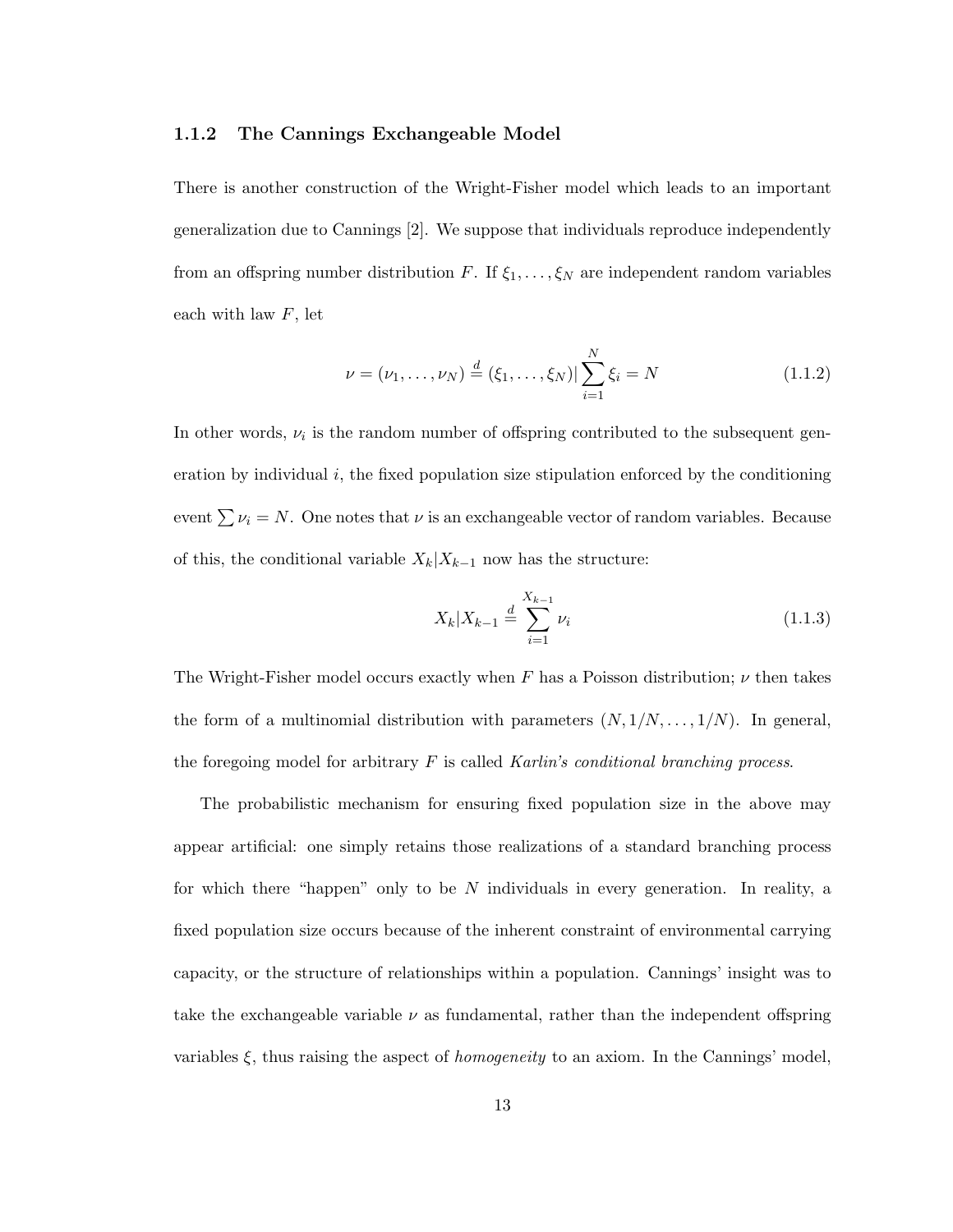the process is fully prescribed by any positive-integer valued exchangeable distribution  $\nu$ satisfying  $\sum \nu_i = N$ , with the Markov chain for the evolution of a given type governed then by (1.1.3).

While equation (1.1.3) in principle gives a mapping between the exchangeable variable  $\nu$  and the associated Markov transition matrix, this mapping is extremely ungainly, depending on partition-theoretic properties of  $N$ . The complexity of the map is an enormous obstruction to a forward-time understanding of the Cannings model. The conditioning inherent in Karlin's model also makes a direct analysis difficult: Karlin himself published a few questionable theorems on his model (e.g. the diffusion limit theorems 4 and 5 in [10] are most likely false, see [19] for the correct hypotheses).

Surprisingly little is known about the forward-time behavior of the Markov chain  $(1.1.3)$ , other than the eigenvalues of its transition matrix  $P_{ij}$ , which can be computed exactly from the moments of  $\nu_i$ . One might naively expect that the eigenvalues of  $P$  — for example, the so-called "eigenvalue gap" between the top and second-largest eigenvalues would contain information about such quantities as the absorption time, but this is rather misleading: it turns out that the eigenvalue gap is the same for all Cannings models, but we will prove that the absorption time can differ greatly, by even orders of magnitude for different choices of exchangeable variable  $\nu$ . This is a general problem related to the asymmetry, or lack of self-adjointness, of P. Even in the simple case of the Wright-Fisher model, knowledge of the eigenvalues of  $P$  is insufficient for an understanding of the absorption time: one needs actually to understand the entire spectral decomposition (left and right eigenvectors) of  $P$  — which do not have closed-form expressions [5].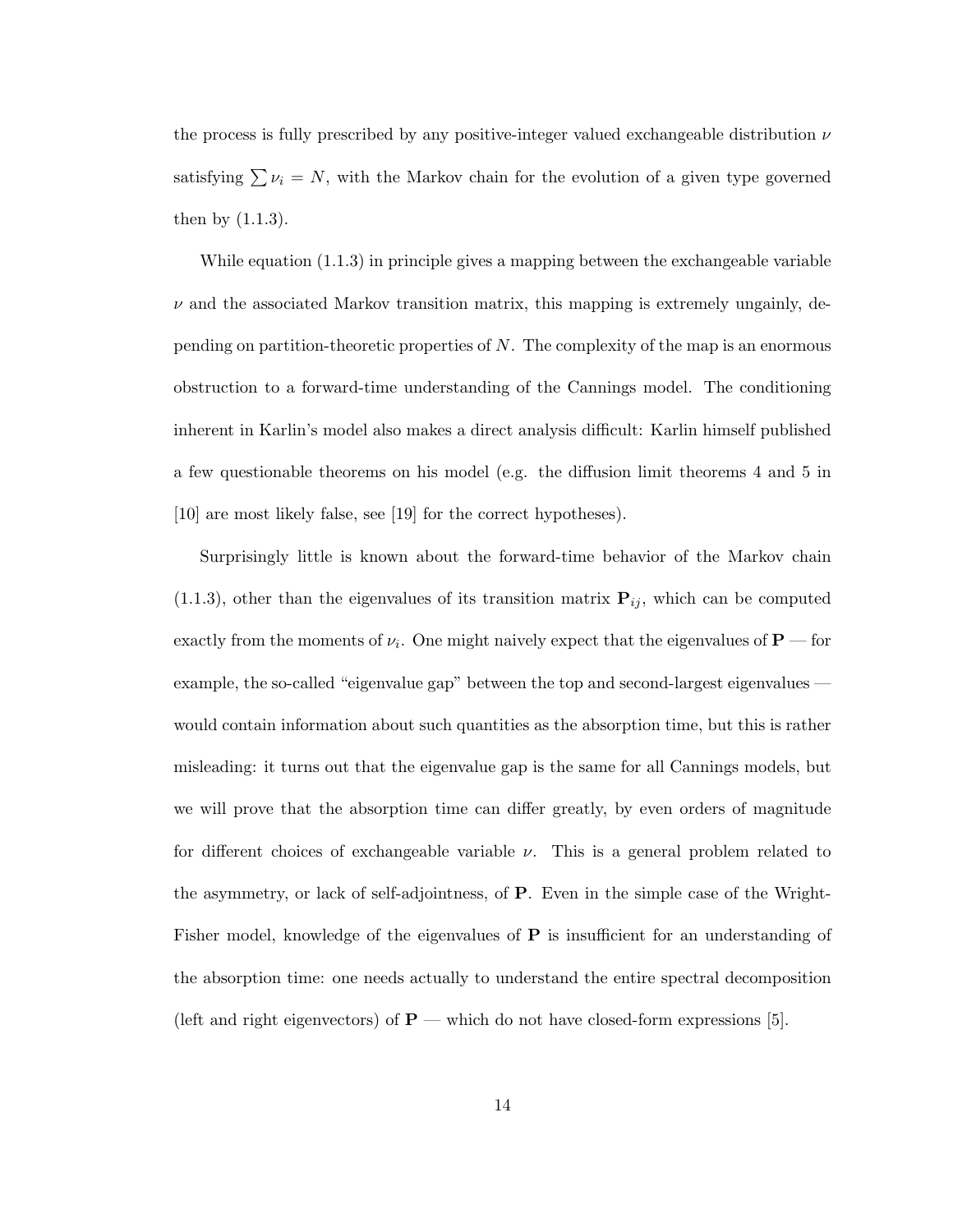#### Moments of the Cannings Model

The moments of a Cannings process have a beautiful structural regularity which we will employ in due course. Using the fact that  $E\nu_i = 1$ , one verifies easily that every Cannings process  $X_k$  is a martingale:

$$
E[X_{k+1}|X_k] = X_k \tag{1.1.4}
$$

Moreover, the second-order statistics depend not on the full distribution  $\nu$ , but only on the offspring variance  $\sigma^2 = Var(\nu_i)$ :

$$
E[X_{k+1}^2 | X_k] = \frac{N\sigma^2}{N-1} X_k (1 - X_k/N) + X_k^2
$$
\n(1.1.5)

One can continue to show that all conditional moments  $E[X_{k+1}^m | X_k]$  are m-th order polynomials in  $X_k$ . This implies, by taking expectations, that the *unconditional* moments satisfy linear recurrence relations, with inhomogeneities entering in from the solutions of lower-order equations (c.f. Section 1.3.1).

The formulae  $(1.1.4)$  and  $(1.1.5)$  illustrate the first "stable" properties of generic neutral processes: for populations of a given offspring variance, the conditional first and second order statistics — and by taking expectations, the *unconditional* lower moments too — behaves identically across the entire class of Cannings models. This invariance of the first two moments now leads us to consider an even more general definition.

## 1.2 Neutral Generalized Processes

Let us first begin with a definition for a two-type generalized population process: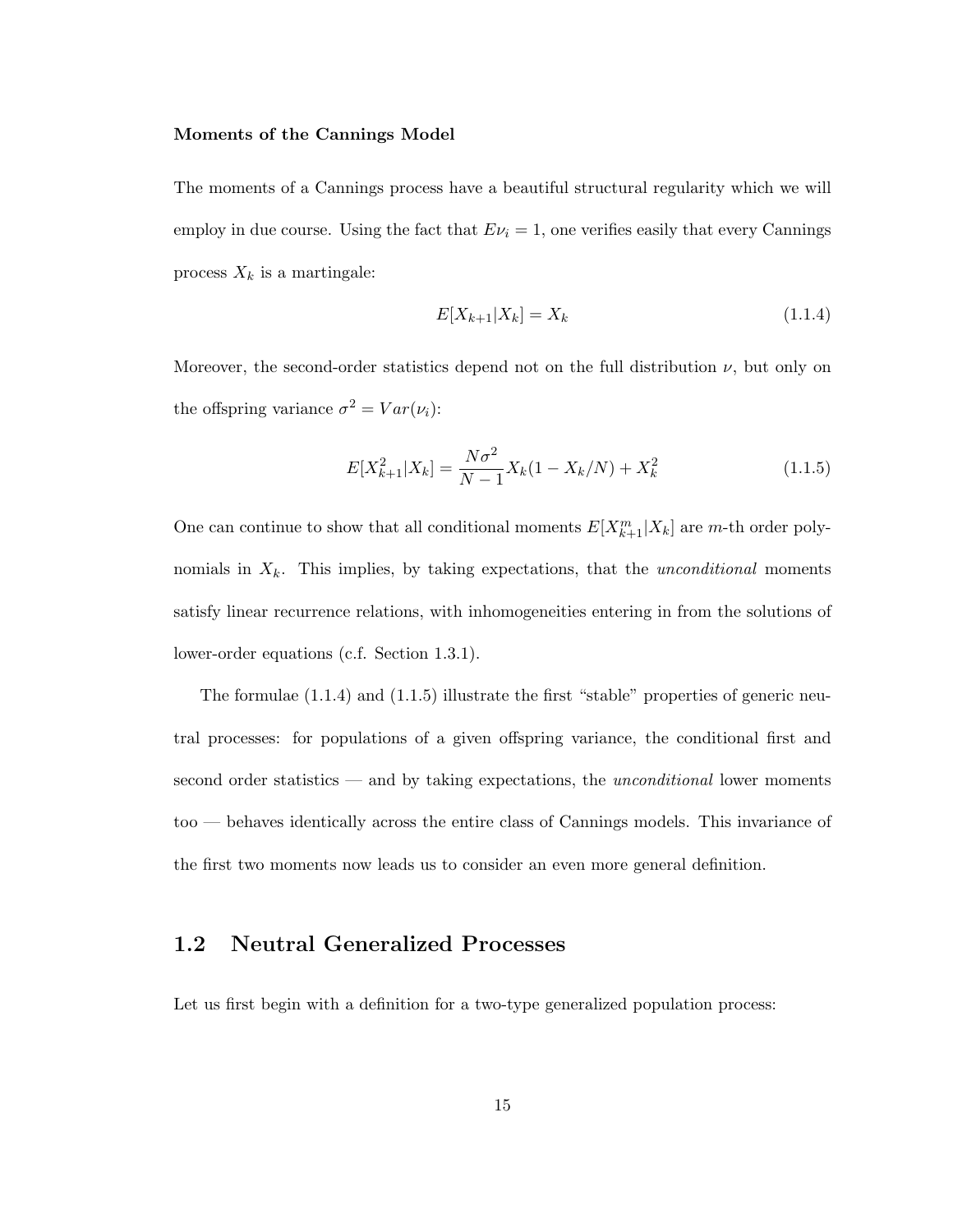**Definition 1.2.1.**  $X_k$  is a Pure-Drift<sup>1</sup> Generalized Process with offspring variance  $\sigma_N^2$  if it is a Markov chain on states  $\{0, \ldots, N\}$  for which the conditional moments satisfy

$$
E[X_{k+1}|X_k] = X_k
$$
\n(1.2.1)

$$
E[X_{k+1}^2 | X_k] = \frac{N\sigma_N^2}{N-1} X_k (1 - X_k/N) + X_k^2
$$
\n(1.2.2)

or alternatively, and more transparently:

$$
E[X_{k+1}|X_k] = X_k
$$
\n(1.2.3)

$$
Var[X_{k+1}|X_k] = \frac{N\sigma_N^2}{N-1}X_k(1 - X_k/N)
$$
\n(1.2.4)

Let  $\mathbf{Q}_{ij}$  be the transition matrix underlying  $X_k$ . Consistent with Cannings' model, we shall call the distribution accorded to row  $\mathbf{Q}_{1,j}$  the *offspring distribution*. The above moment conditions are equivalently restated as:

$$
\sum_{j=0}^{N} j\mathbf{Q}_{ij} = i \tag{1.2.5}
$$

$$
\sum_{j=0}^{N} (j-i)^2 \mathbf{Q}_{ij} = \frac{N \sigma_N^2}{N-1} i \left( 1 - \frac{i}{N} \right)
$$
 (1.2.6)

There are many reasons why one chooses a particular definition over another, and not all such reasons lie within the immediate power of words to convey: much depends on the experience of the definer. Viewed in the light of the Cannings' model, the specifications (1.2.1,1.2.2) are the natural manifestation of symmetry assumptions; qualitatively, the mean condition  $(1.2.1)$  expresses a basic neutrality, while  $(1.2.2)$  is a gross, second-order characterization of the strength of drift as a function of allele frequency. Taken together,

<sup>1</sup>There are two definitions of the abused term "drift" in the literature, unfortunately at odds with one another: probabilists employ the word for the infinitesimal mean of a diffusion, while biologists use the term to describe the stochastic integral term in an Ito process. We will side with the biologists, and drift will generally denote the random component of a process.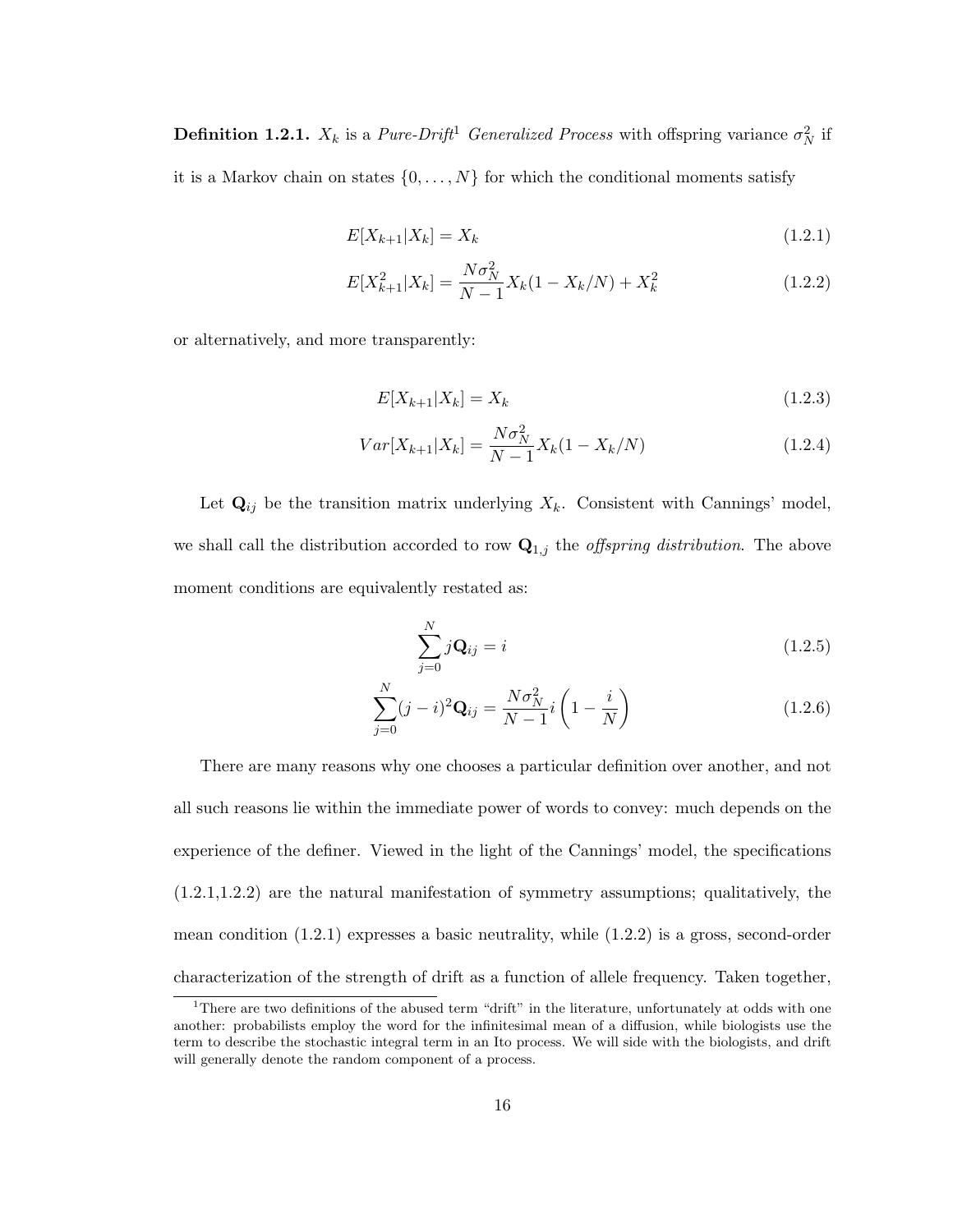they could be construed as a minimal set of desiderata on any neutral population process: our definition of a GWF process is from this vantage point natural. On the other hand, if one's interest is confined strictly to Cannings' processes, the definition may be considered too general, particularly since equally natural higher-order symmetry hypotheses such as  $\mathbf{Q}_{i,j} = \mathbf{Q}_{N-i,N-j}$  are not imposed. Nevertheless, it will turn out the inclusion of asymmetric processes becomes technically important in the derivation of bounds under selection (Section 4.5). Moreover, for many of our results it will be possible to find symmetric, and even Cannings processes which operate near our theoretical limits (which are established over the entire class of asymmetric models).

Now it is a well-known result of diffusion theory (c.f. [17]), that if a Markov chain  $X_k$ satisfies (1.2.1, 1.2.2),  $\sigma_N^2 \to \sigma^2 < \infty$  and additionally possesses *some* conditional higher moment  $E[|X_{k+1}/N - X_k/N|^{2+\delta}|X_k]$  of order  $o(1/N)$  uniformly in  $X_k$ , then  $X_k$  can be well approximated by Kimura's diffusion process for large  $N$ , and hence by the Wright-Fisher model itself. Since we take particular interest in exploring GWF and Cannings processes which cannot be approximated by the standard model, we refrain from imposing any constraints on higher-order statistics of the process.

Our principal task will be to determine the conceivable range of behavior for important genetic quantities (absorption times, probabilities of fixation etc.) under the proposed constraints on the first two conditional statistics, but when the higher-order properties of genetic drift are allowed to freely vary.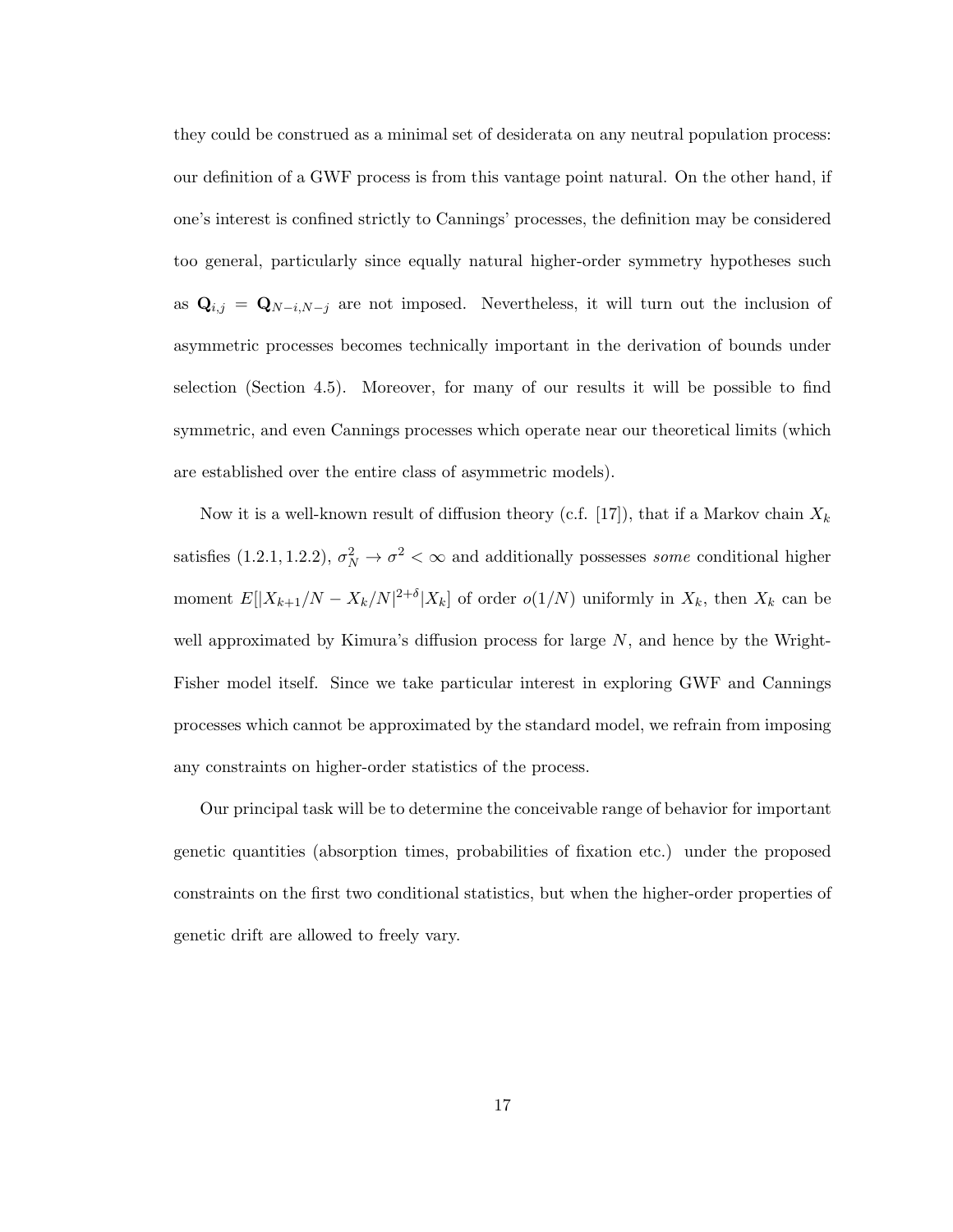#### 1.2.1 Examples of Pure-Drift GWF Processes.

It is opportune here to introduce model cases for  $\mathbf{Q}_N$ , whose behavior in many respects are typical of non-Wright-Fisherian models, and which will be used to illustrate aspects of our theory. Deeper examinations of specific properties of the following processes are conducted in several passes, particularly in Chapters 2, 3 and 4.

#### Cannings Models.

As remarked above, by a simple computation on its moments, every Cannings model, and in particular the Wright-Fisher model, is a pure-drift GWF process; the last thus already contains a large and biologically germane set of processes.

#### The  $\Lambda_1$ -Cannings Model.

In a sense the antipode to the Wright-Fisher process, this Cannings process is defined by the transition matrix:  $\epsilon$ 

$$
\mathbf{Q}_{ij} = \begin{cases} \frac{N-i}{N^2}, & j = 0\\ 1 - \frac{1}{N}, & j = i\\ \frac{i}{N^2}, & j = N \end{cases}
$$
(1.2.7)

Mechanistically, individuals produce exactly one offspring each generation, until a random time of average length N generations where a single individual replaces the entire population. The name by which we have designated this model originates in the theory of Λ-coalescents (c.f. [18]), a class of non-standard coalescents parameterized by measures on [0, 1]. Our forward-time  $\Lambda_1$  process corresponds in the retrospective theory to a  $\Lambda$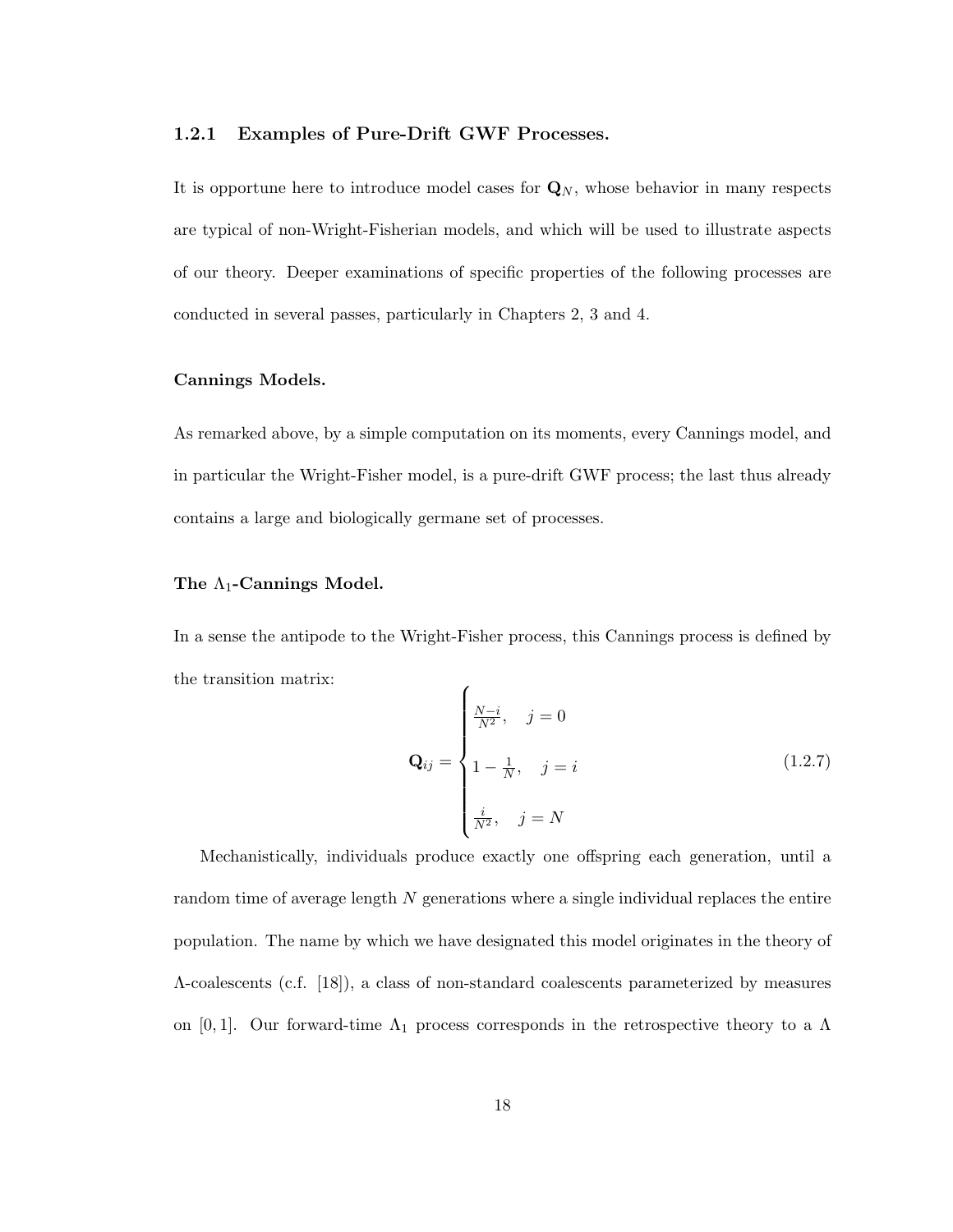measure concentrated at the point 1. While making no claim to accurately depicting any but a few special systems, the  $\Lambda_1$ -Cannings model nonetheless will delimit certain extreme aspects of GWF processes.

#### Power-law Models.

The divide between Wright-Fisher and  $\Lambda_1$  models can be partially spanned by a special one-parameter family. We define a pure-drift Markov process whose transition matrix has tails of decay "index"  $\alpha > 0$ :

$$
\mathbf{Q}_{ij} = \begin{cases} \frac{c_i}{1 + b_{1,i}|j - i|^{\alpha}}, & j < i, 0 < i < N \\ \frac{c_i}{1 + b_{2,i}|j - i|^{\alpha}}, & j \geq i, 0 < i < N \\ \delta_{0,j}, & i = 0 \\ \delta_{N,j}, & i = N \end{cases} \tag{1.2.8}
$$

where  $b_{1,i}, b_{2,i} > 0$  are "slope" parameters and the normalisation constant  $c_i$  designed so  $\sum_{j=0}^{N} \mathbf{Q}_{ij} = 1$ . Three free parameters are introduced to satisfy the normalisation and two GWF constraints. In Chapter 2 we shall explicitly construct these processes, by proving that there exist unique positive  $b_{1,i}, b_{2,i}, c_i$  which satisfy the GWF conditions (1.2.1,1.2.2), for each population size  $N$ . Since the conditional distribution of the Wright-Fisher model is of Gaussian decay, one may roughly associate it to the limiting case  $\alpha = \infty$ , though we shall prove (See Theorem 3.11.3 and Theorem 3.11.6) that the standard diffusion approximation holds already for  $\alpha \geq 3$ . Conversely, the models  $0 < \alpha < 3$  are poorly approximated by Kimura's diffusion, and possess a behavior that can be markedly different from the Wright-Fisher model.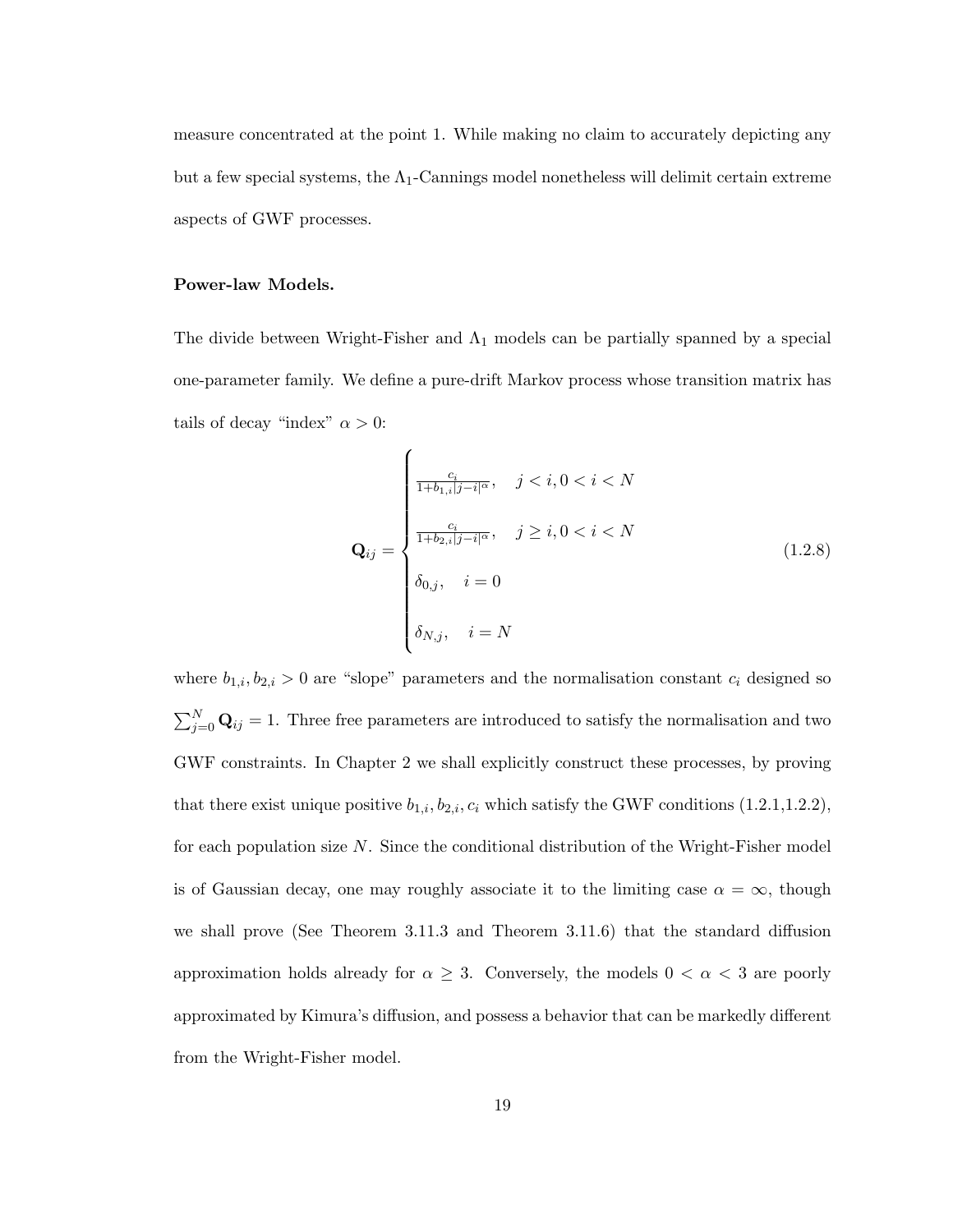#### Convex aggregates.

A large number of intermediate models can be formed by taking any two GWF processes with transitions  $\mathbf{Q}_1$  and  $\mathbf{Q}_2$ , and taking their convex combination  $\mathbf{P} = a\mathbf{Q}_1 + (1 - a)\mathbf{Q}_2$ , for  $0 < a < 1$ . It is immediate from the linearity of the GWF conditions  $(1.2.1, 1.2.2)$ that  $P$  is also a GWF process.

#### 1.2.2 Empirical Plausibility of Non-Diffusive GWF Processes.

Few works in the literature have been concerned with empirical confirmation of the standard model; of those, for example [1], typically only verification up to second-order statistics of the process has been sought, since the calculation of the full likelihood of the model was not feasible with the technology of the time. Modern computing has allowed us to compute the full likelihood of a number of evolutionary data sets for a cross-section of the models presented above. The results indicate that the power-law models are indeed quite plausible, even those in the non-diffusive range  $\alpha < 3$ . For details see our forthcoming biological publication [3].

### 1.3 Basic Properties of Pure-Drift Generalized Processes

We now begin to infer some of the consequences of our definitions  $(1.2.1)$ ,  $(1.2.2)$ . We will be principally, though not universally, concerned with the realistic case where the offspring variance is convergent:  $\lim_{N \to \infty} \sigma_N^2 = \sigma^2 < \infty$ .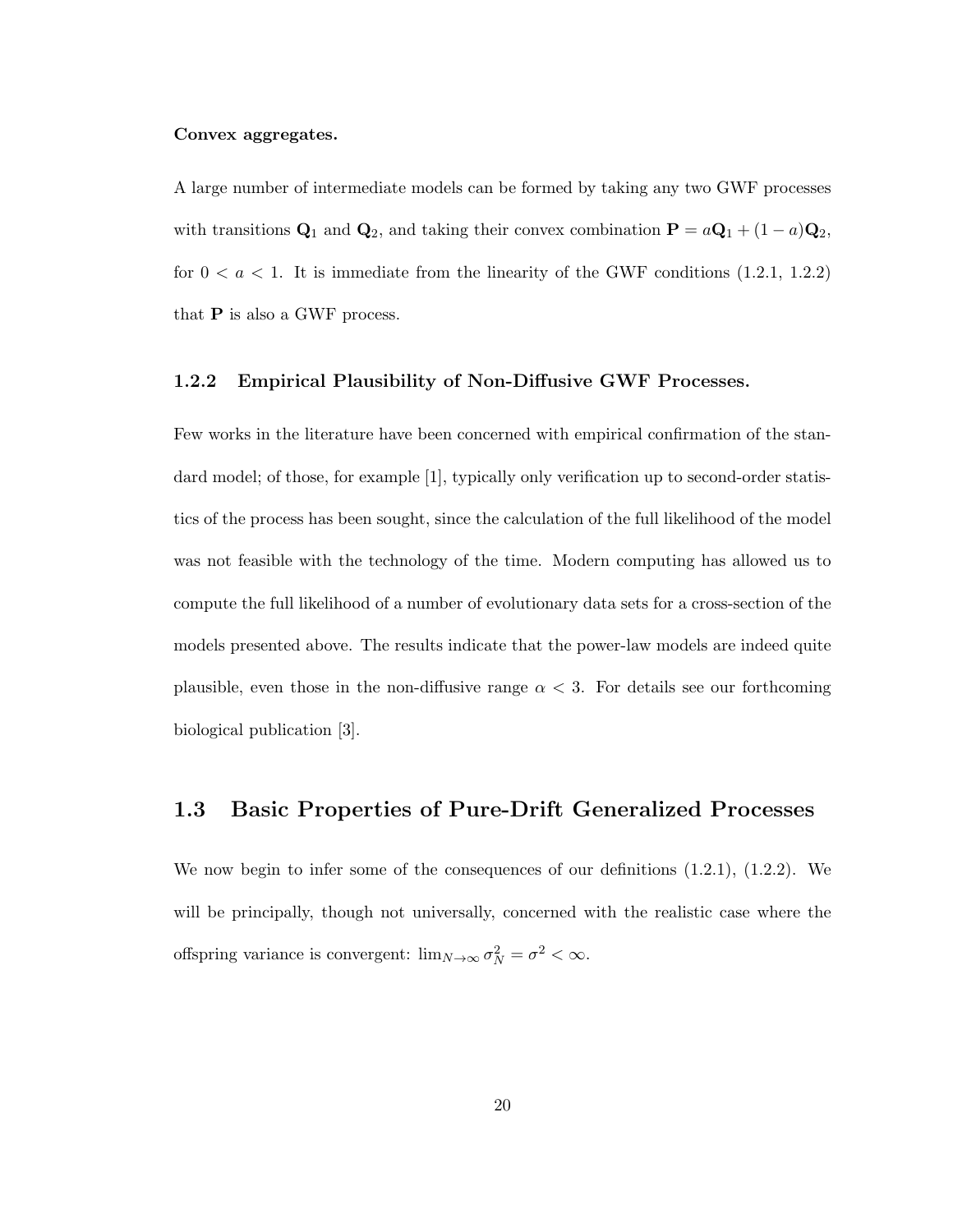## 1.3.1 Unconditional Moments

The conditional moments (1.2.1, 1.2.2) imply, by taking expectations,

$$
EX_{k+1} = EX_k \tag{1.3.1}
$$

$$
EX_{k+1}^2 = \frac{N\sigma_N^2}{N-1}EX_k + \left(1 - \frac{\sigma_N^2}{N-1}\right)EX_k^2
$$
 (1.3.2)

These recurrences can be easily solved to produce closed-form expressions for the time evolution of the first two statistics of a GWF process:

Proposition 1.3.1. The unconditional first two moments of a Pure-Drift Generalized Process satisfy:

$$
EX_k = X_0
$$
\n
$$
EX_k^2 = X_0^2 \lambda_N^k + N X_0 (1 - \lambda_N^k)
$$
\n
$$
Var X_k = X_0 (N - X_0) (1 - \lambda_N^k)
$$
\n(1.3.3)

where  $\lambda_N = 1 - \frac{\sigma_N^2}{N-1}$ .

We observe that these moments coincide exactly with those of the Wright-Fisher process. As an elementary corollary, any function of the first two moments — heterozygosity  $EX_k(N - X_k)$ , for example, is invariant over the entire set of GWF processes.

#### 1.3.2 Absorption Times

**Theorem 1.3.2.** The absorbing states of a Generalized Process are exactly  $\{0, N\}$ .

Proof. Immediate from the variance prescription (1.2.4).  $\Box$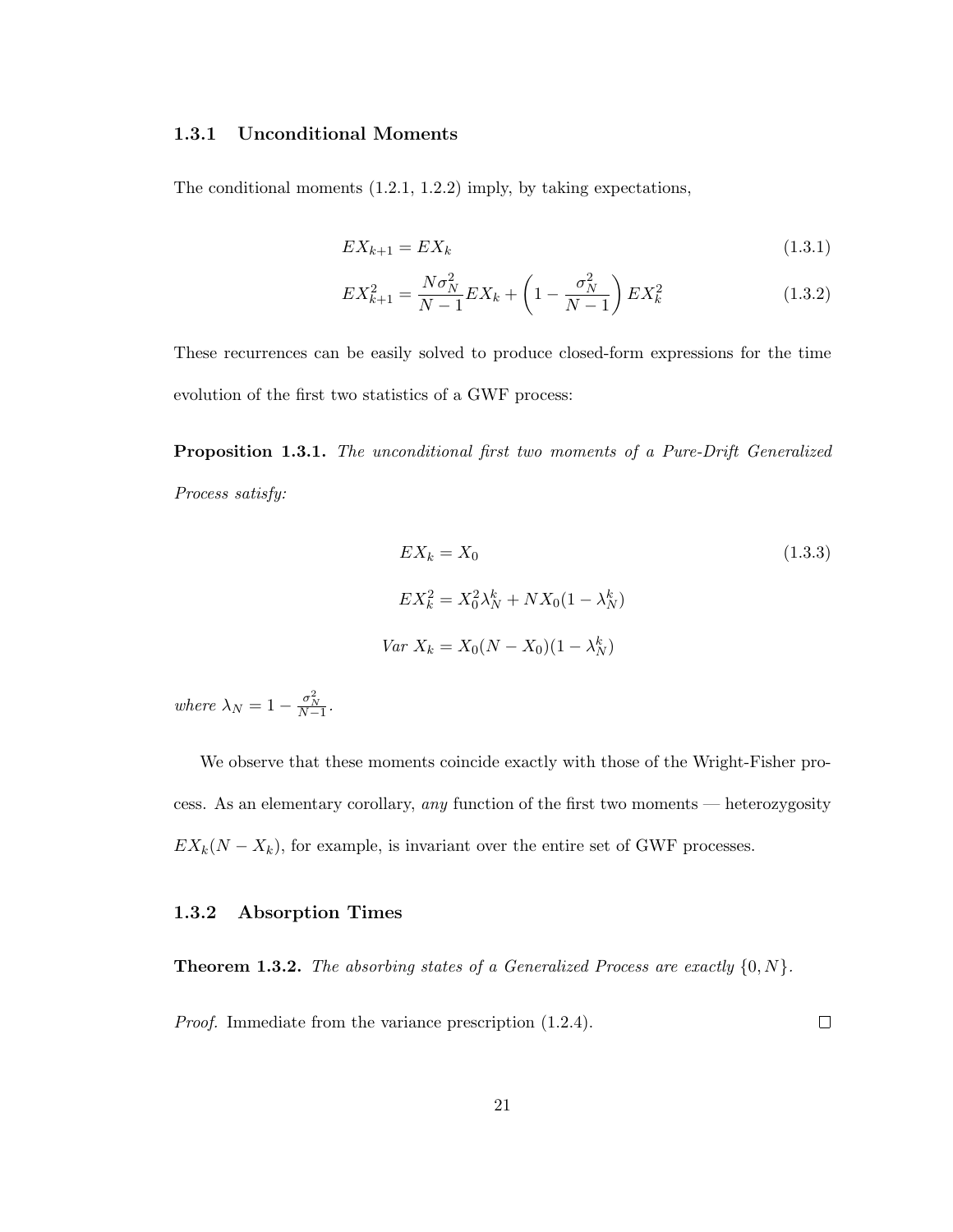The biological import is clear: in the absence of mutation, if at any time a given type becomes all-pervasive in a population, no further changes in allele frequency can occur.

In what follows, for ease of notation we have often assumed that the offspring variance  $\sigma_N^2 = 1 - 1/N$ . The general results follow by a simple scaling of the expected times by  $1/\sigma_N^2$ .

Define the time to absorption, given the starting value  $X_0$  of the population process, by  $\tau = \inf\{k : X_k \in \{0, N\}\},\$  which may a priori be infinite. The following theorem, a principal result, gives bounds on the distribution of  $\tau$ .

**Theorem 1.3.3.** For a Pure-Drift Generalized Process  $X_k$  with  $\sigma_N^2 = 1 - 1/N$ , we have the estimates:

$$
P(\tau > k) \ge \frac{X_0(N - X_0)\alpha^k(2 - \alpha^k)}{(N - \alpha^k(N - X_0))(N - X_0\alpha^k)}
$$
(1.3.4)

$$
P(\tau > k) \le \min\left\{1, \frac{X_0(N - X_0)}{N - 1} \alpha^k\right\}
$$
 (1.3.5)

where  $\alpha = 1 - \frac{1}{N}$  $\frac{1}{N}$  .

Proof. We start with the lower bound, beginning with:

$$
P(\tau \le k) = P(X_k = N \cup X_k = 0) = P(X_k = N) + P(X_k = 0)
$$
\n(1.3.6)

The first term can be estimated by the Glivenko-Chebyshev inequality: if  $Y$  is a random variable Y of mean zero, and  $\lambda > 0$ ,

$$
P(Y \ge \lambda) \le \frac{EY^2}{EY^2 + \lambda^2} \tag{1.3.7}
$$

Putting  $Y = X_k - X_0$  and  $\lambda = N - X_0$ , one determines

$$
P(X_k = N) \le \frac{Var(X_k)}{Var(X_k) + (N - X_0)^2}
$$
\n(1.3.8)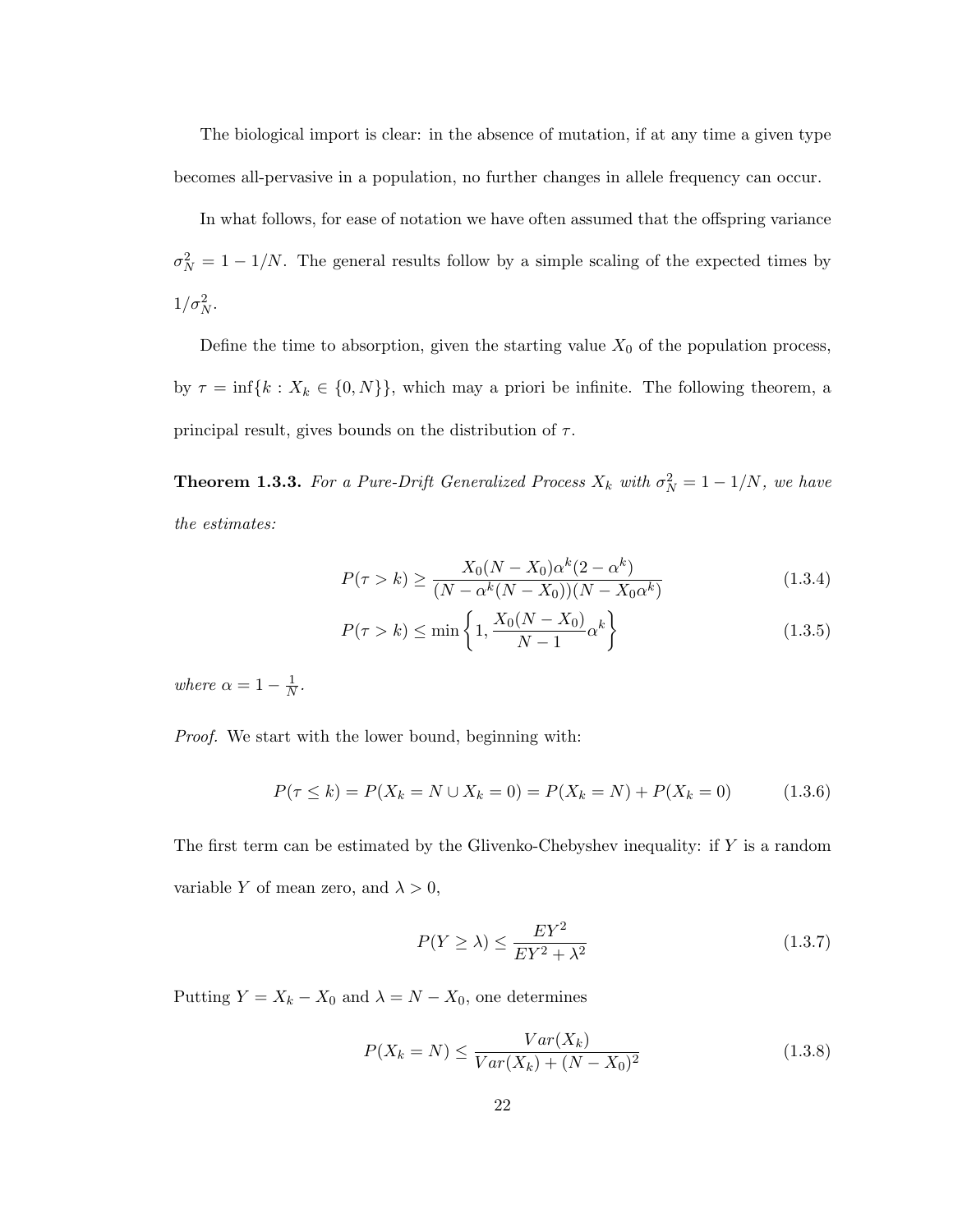From the Cauchy-Schwarz inequality applied to  $X_k 1_{X_k>0}$  the second term of (1.3.6) satisfies:

$$
P(X_k = 0) \le \frac{Var(X_k)}{Var(X_k) + X_0^2}
$$
\n(1.3.9)

Combining into (1.3.6), and substituting the moment formulae (1.3.3),

$$
P(\tau > k) \ge \frac{X_0^2 (N - X_0)^2 - [Var(X_k)]^2}{(X_0^2 + Var(X_k))((N - X_0)^2 + Var(X_k))}
$$
(1.3.10)

which is algebraically equivalent to (1.3.4).

For the upper bound, an easy consequence of Markov's inequality is the following: if  $|Y| \leq K$ ,  $0 \leq \lambda < K$ , then

$$
P(|Y| \le \lambda) \le \frac{K^2 - EY^2}{K^2 - \lambda^2} \tag{1.3.11}
$$

Since  $Y_k = X_k - N/2$  is bounded by  $K = N/2$ , and so:

$$
P(|X_k - N/2| \le \lambda) \le \frac{N^2/4 - E(X_k - N/2)^2}{N^2/4 - \lambda^2} = \frac{-EX_k^2 + N \cdot EX_k}{N^2/4 - \lambda^2} \tag{1.3.12}
$$

Inserting  $\lambda = N/2-1$ , and applying the solutions (1.3.3), one obtains the desired outcome:

$$
P(\tau > k) = P(|X_k - N/2| \le N/2 - 1) \le \frac{X_0(N - X_0)}{N - 1} \alpha^k \tag{1.3.13}
$$

The preceding theorem indicates that in the discrete process, the tail of the absorption time ultimately ranges from slightly faster than exponential (1.3.4) to exponential decay (1.3.5). We do not make the statement, of course, that as a whole, the absorption time distribution is anywhere near exponential. Indeed, for certain starting values  $X_0$ , the upper bound remains trivial for at least  $O(N)$  values of k, and this probability mass tends to dominates the mean absorption time, rather than the tail. We should also mention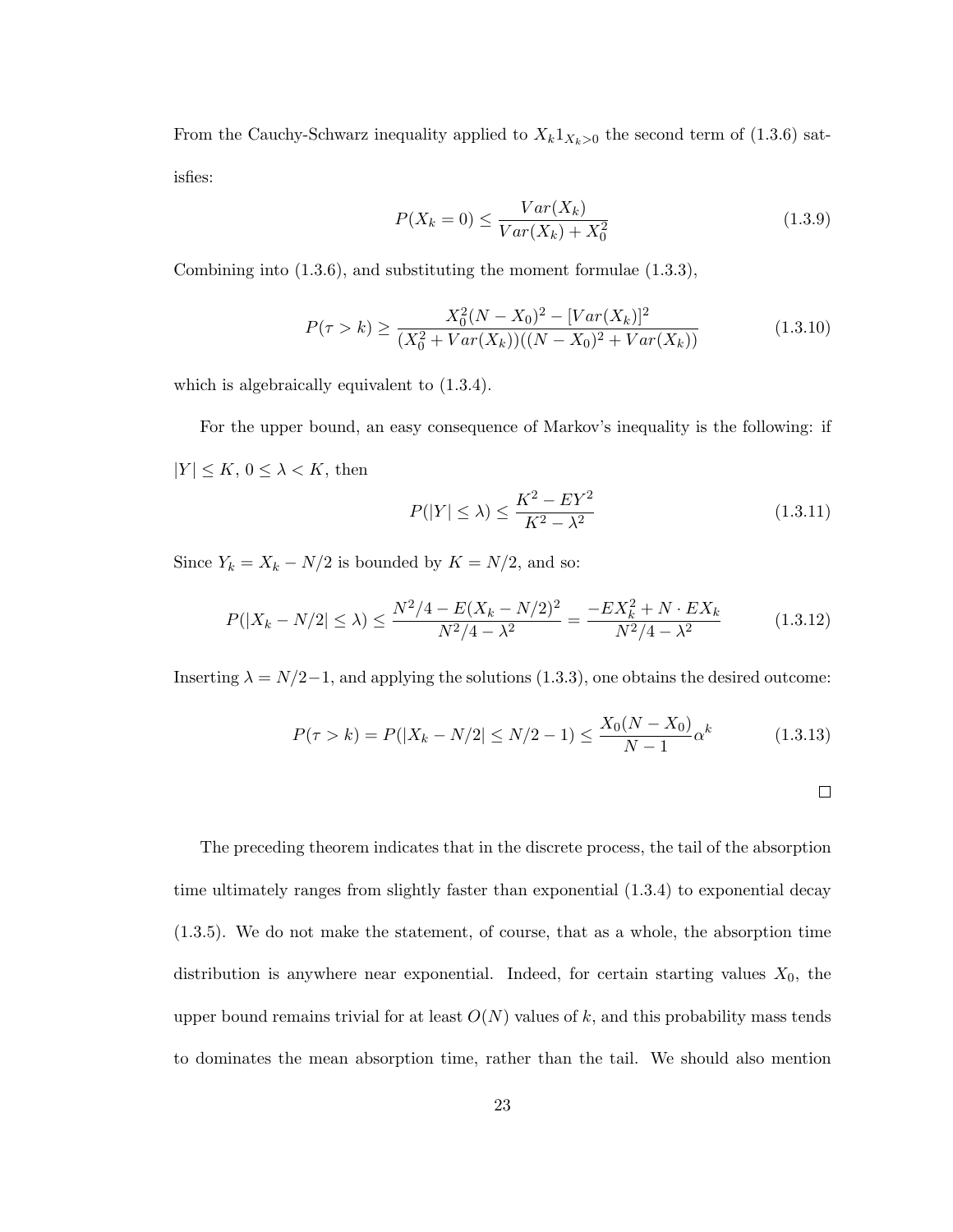that while it is obvious that one has an exponential holding time for a single state in any time-homogeneous Markov chain, the exit time for a general set is no longer exponential, and may be very long. Thus, the bounds derived above are non-trivial.

Our upper bound implies almost sure absorption of every sample path, no matter the initialization:

**Corollary 1.3.4.** For a Pure-Drift GWF Process,  $P(\tau < \infty) = 1$ 

*Proof.* Immediate from  $\lim_{k\to\infty} P(\tau > k) = 0$ .  $\Box$ 

Moreover, estimates of all the moments of the absorption time can be derived from Theorem 1.3.3. Of highest interest is naturally the mean time, which is obtained by summing over the estimates  $(1.3.4)$ ,  $(1.3.5)$ .

**Proposition 1.3.5.** Let  $X_k$  be a Pure-Drift Generalized Process with  $\sigma_N^2 = 1 - 1/N$ , and let  $\tau$  be the associated absorption time. Then:

$$
E(\tau) \ge \frac{X_0 \log(N - X_0) + N \log N - X_0 \log X_0 - N \log(N - X_0)}{-N \log \alpha} \tag{1.3.14}
$$

$$
E(\tau) \le 1 + \left[(-\log c)/\log(\alpha)\right] + c \cdot \sum_{k=\left[(-\log c)/\log(\alpha)\right]+1}^{\infty} \alpha^k \tag{1.3.15}
$$

where  $c = X_0(N - X_0)/(N - 1) \geq 1$ , and  $\alpha = 1 - \frac{1}{N}$  $\frac{1}{N}$  .

These bounds inhabit a simpler form if we consider their asymptotic  $(N \to \infty)$  behavior, at the biologically interesting initializations  $X_0 = 1$  (time to absorption of a single mutant), and  $X_0 = [xN]$ , with x a fixed fraction of the population size N. In these cases, the asymptotic analysis of Theorem 1.3.5 can be worked out, and the upper and lower bounds described in the next two theorems.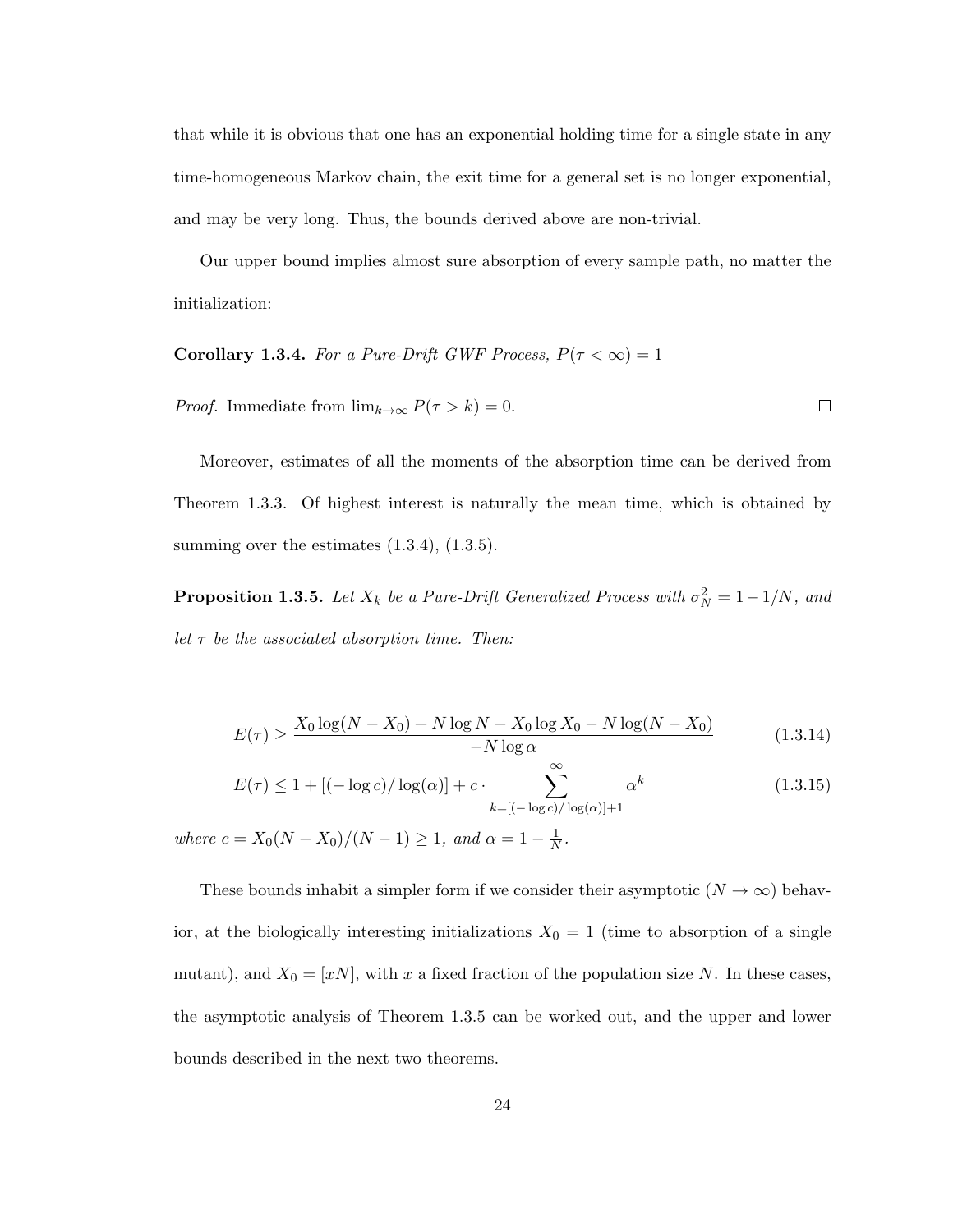#### Theorem 1.3.6. *(Absorption time bounds)*

1. Started at a fixed fraction x of the population size  $N$ , the mean time to absorption  $E\tau_N$  (in generations) of a Pure-Drift GWF process satisfies (as  $N \to \infty$ ):

$$
-\frac{N}{\sigma^2} (x \log x + (1 - x) \log(1 - x)) \le E \tau_N \le \frac{N}{\sigma^2} \log(Nx(1 - x)) \tag{1.3.16}
$$

2. Started at  $X_0 = 1$ , the mean time to absorption  $E\tau_N$  satisfies (as  $N \to \infty$ )

$$
\frac{1}{\sigma^2} \log N \le E \tau_N \le \frac{N}{\sigma^2} \tag{1.3.17}
$$

Remark: The calculations in Chapter 2 show that these bounds are asymptotically achieved by particular models, and hence the orders (in N) discovered are optimal.

Theorem 1.3.6 provides us our first intimations concerning the sensitivity of the Wright-Fisher model. The absorption time starting at any fixed fraction of the population size  $-N/2$ , for example, is a rather stable quantity over all generalized models, of order between N and N log N. As one moves towards the boundaries, however, sensitivity increases, and the process started at  $X_0 = 1$  or  $X_0 = N - 1$  can exhibit a significantly wider range of absorption times  $O(\log N)$  to  $O(N)$ . Some intuitive reasons for this result are provided at the end of Chapter 2.

## 1.4 Auxiliary Exit Times

For a fixed  $\lambda < 1$ , consider the set of states  $A_{\lambda} = \{x \in \{0...N\}, |x - N/2| \leq \lambda N/2\}.$ This is a set excluding a neighborhood of size  $(1 - \lambda)N$  about the boundaries. Assuming that  $X_0 \in A_\lambda$ , let us define the first exit time  $\tau(\lambda) = \inf\{k : X_k \notin A_\lambda\}$ . This is the time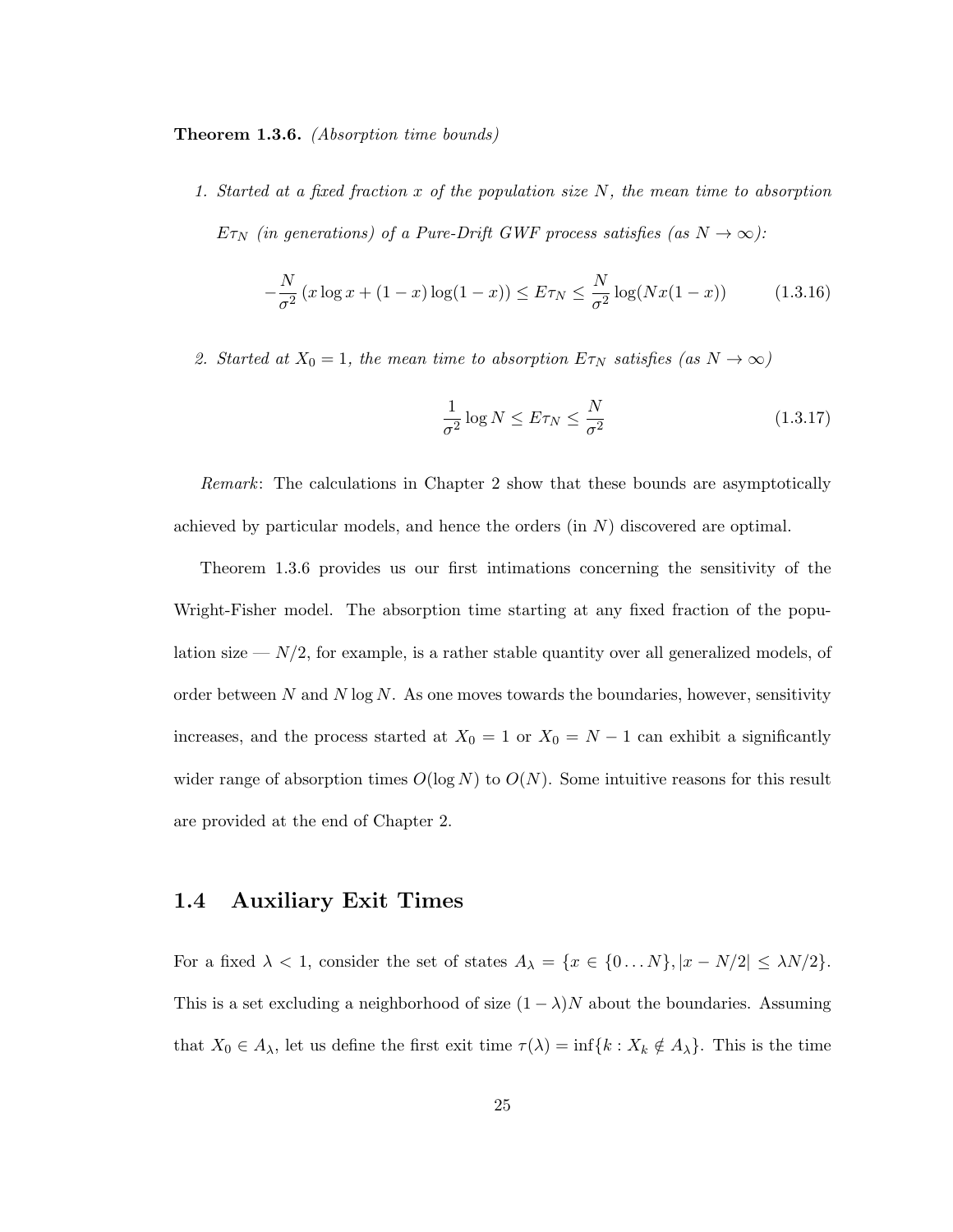taken for one type to first attain a frequency greater than  $\lambda$  within the population. We have:

**Theorem 1.4.1.** Let  $X_k$  be a Pure-Drift GWF process started at  $X_0 = [xN]$ . Then the mean exit  $E\tau(\lambda)$  has the asymptotic bound  $(N \to \infty)$ :

$$
E\tau(\lambda) \le \frac{4Nx(1-x)}{\sigma^2(1-\lambda^2)}\tag{1.4.1}
$$

*Proof.* Since  $\{X_k \notin A_\lambda\} \subset \{\tau(\lambda) \leq k\}, P(\tau > k) \leq P(X_k \in A_\lambda)$ . Now one can proceed as in the proof of Theorem 1.3.3, to discover the upper bound

$$
P(X_k \in A_\lambda) \le \frac{-EX_k^2 + NEX_k}{(1 - \lambda^2)N^2/4}
$$
\n(1.4.2)

Substitution of the moment formulae (1.3.3) and summing over the estimates one has the  $\Box$ desired result.

It is of interest to observe that while it requires only  $O(N)$  generations for some type to attain a dominance of frequency  $\lambda$  within a population  $(\lambda < 1)$ , it is conceivable that this time may increase to infinity as  $\lambda \uparrow 1$  (as evidenced by the  $O(N \log N)$  bound of Theorem (1.3.6). We shall see explicit examples in Chapter 2.

#### 1.4.1 Fixation and Fixation Times

We have seen that almost surely, a generalized population process  $X_k$  absorbs into the set  $\{0, N\}$ . A classical question concerns the probability of *fixation*, i.e. absorption at state N. The martingale property is very strong here, and gives another trivial, but fundamental, stability property of generalized models: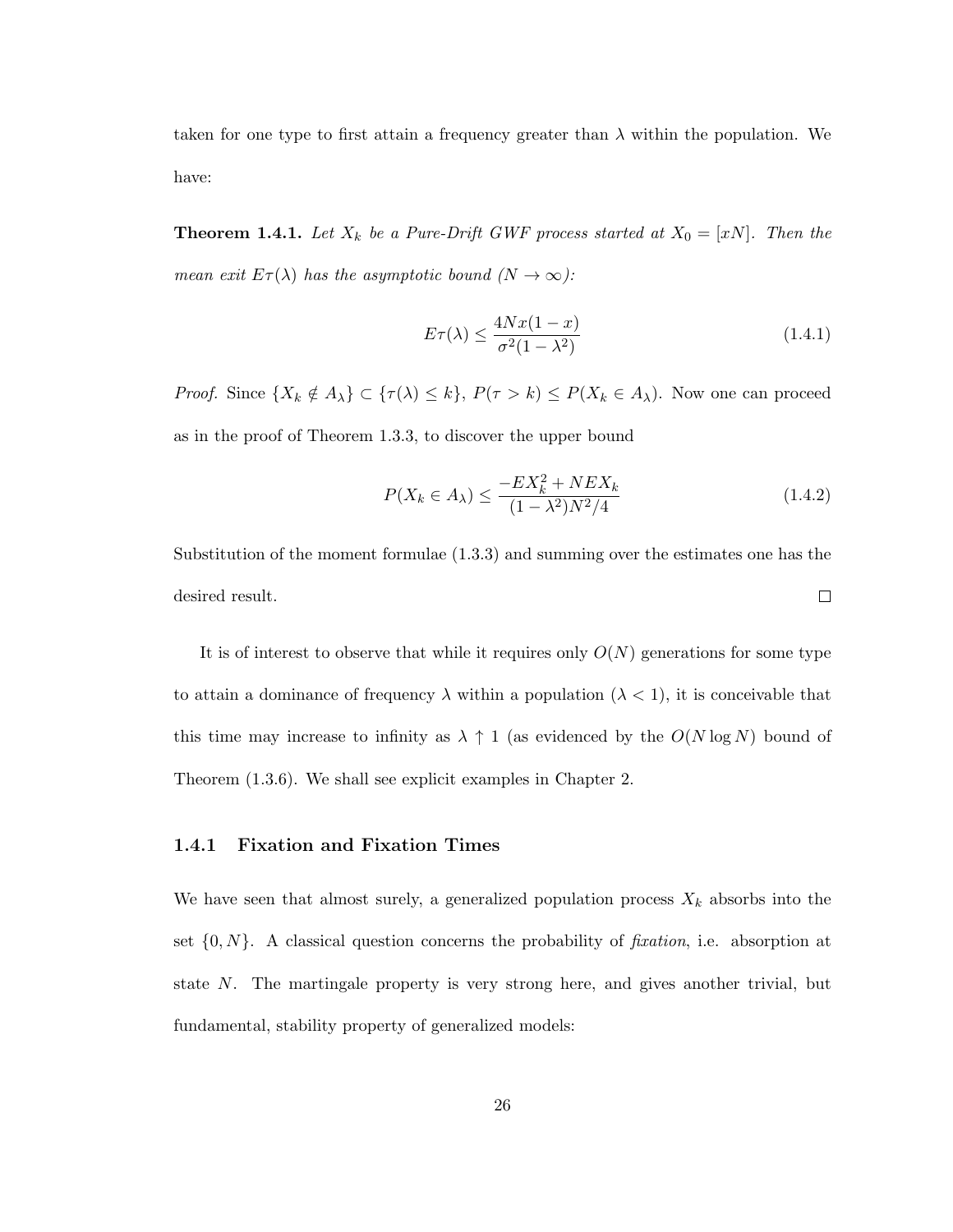**Theorem 1.4.2.** Let  $X_k$  be a Pure-Drift Generalized process, and  $\tau$  the absorption time (which is finite almost surely). Then

$$
P(X_{\tau} = N) = \frac{X_0}{N}
$$
 (1.4.3)

*Proof.*  $X_k$  is bounded and hence uniformly integrable, so the optional stopping theorem holds:  $X_0 = EX_\tau = N \cdot P(X_\tau = N)$ .  $\Box$ 

An interesting problem now arises: what is the mean time to fixation conditioned on the event  $X_\tau = N$ , that is, considering only those sample paths which terminate at the absorbing state N? More precisely, the Markov chain  $X_k^*$  conditioned on ultimate fixation, defined on the state space  $\{1, \ldots, N\}$  has, by Theorem 1.4.2 and Doob's h-transform, the transition matrix:

$$
\mathbf{P}_{ij}^* = \mathbf{P}_{ij} \frac{j}{i} \tag{1.4.4}
$$

where  $P_{ij}$  is the unconditioned transition.  $X^*$  has a single absorbing state at N; let  $\tau^* = \inf\{k : X_k^* = N\}.$  We find the following exponential tail bounds for  $\tau^*$ :

**Theorem 1.4.3.** The absorption time  $\tau^*$  conditioned on fixation of a pure-drift GWF process with  $\sigma^2 = 1 - 1/N$  satisfies

$$
\frac{N - X_0}{N - 1} \alpha^k \le P(\tau^* > k) \le \min\left\{1, (N - X_0)\alpha^k\right\}
$$
\n(1.4.5)

where  $\alpha = 1 - 1/N$ .

Proof. From (1.4.4) we derive the conditional mean relation:

$$
\sum_{j} j \mathbf{P}_{ij}^{*} = \frac{1}{i} \sum_{j} j^{2} \mathbf{P}_{ij} = \frac{1}{i} (i(1 - i/N) + i^{2}) = 1 + \alpha i
$$
 (1.4.6)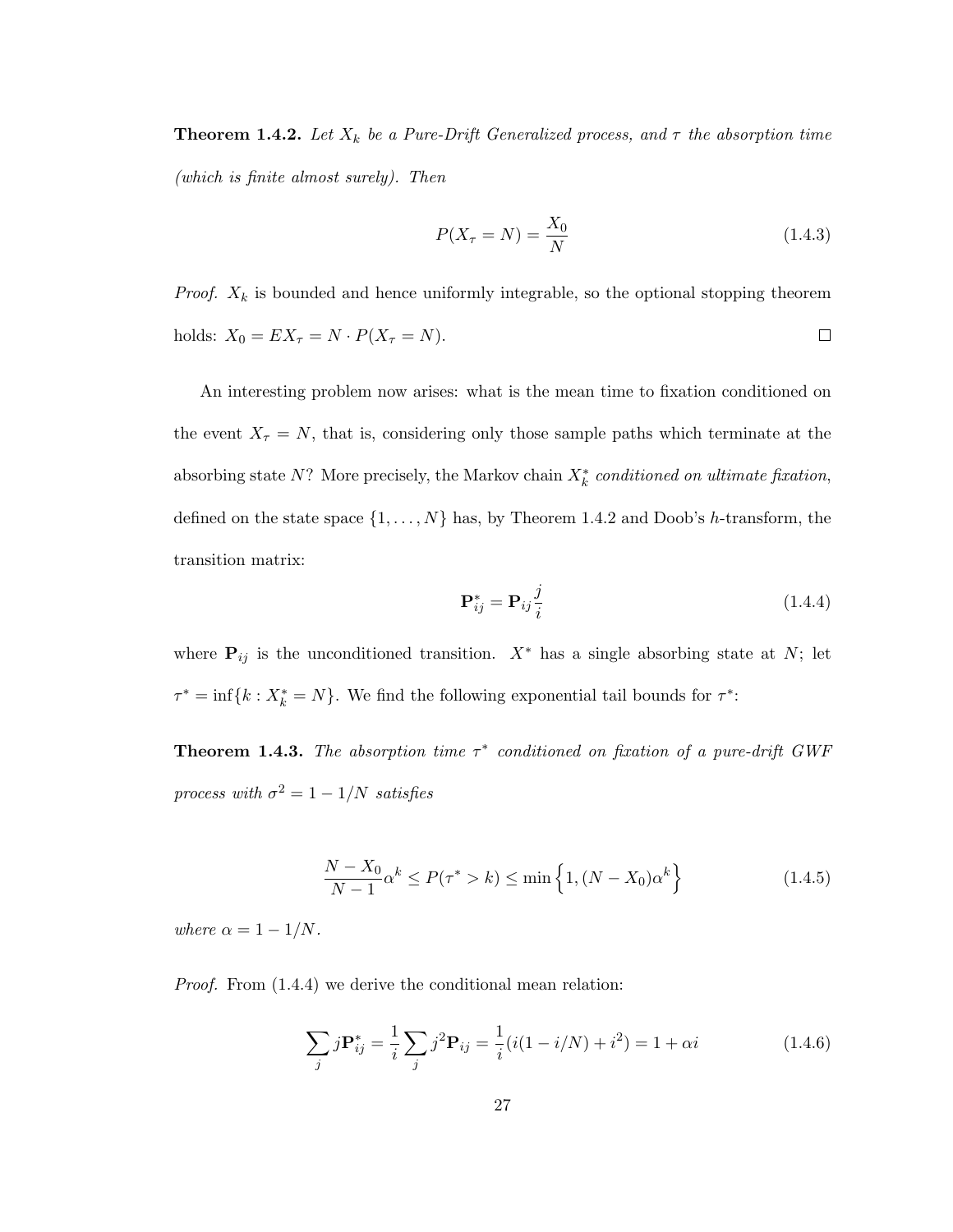where  $\alpha = 1 - 1/N$ . It follows by taking expectations that the unconditioned mean of the process satisfies the recurrence

$$
EX_{k+1}^* = 1 + \alpha EX_k^* \tag{1.4.7}
$$

whose solution is

$$
EX_k^* = \frac{1 - \alpha^k}{1 - \alpha} + \alpha^k X_0 \tag{1.4.8}
$$

Applying Markov's inequality on the positive process  $X_k^* - 1$ , one derives

$$
P(\tau^* \le k) = P(X_k^* = N) \le \frac{EX_k^* - 1}{N - 1}
$$
\n(1.4.9)

Finally, after substituting the recurrence solution (1.4.8) and taking complements, find the lower bound

$$
P(\tau > k) \ge \alpha^k \frac{N - X_0}{N - 1} \tag{1.4.10}
$$

To discover an upper bound, apply Markov's inequality on the positive process  $N - X_k^*$ :

$$
P(N - X_k^* \ge 1) \le N - EX_k^* \tag{1.4.11}
$$

 $\Box$ 

so that

$$
P(\tau^* > k) = 1 - P(X_k^* > N - 1) = P(X_k^* \le N - 1) \le N - EX_k^* = \alpha^k (N - X_0) \tag{1.4.12}
$$

which implies the upper bound of the theorem.

Again, by summing over these estimates, we derive mean conditional fixation time bounds:

**Theorem 1.4.4.** The average absorption time conditioned on fixation  $E\tau^*$  of a pure-drift GWF process with  $\sigma^2 = 1$  obeys

$$
\frac{N - X_0}{\alpha} \le E\tau^* \le 1 + c + (N - X_0) \sum_{k=c+1}^{\infty} \alpha^k
$$
\n(1.4.13)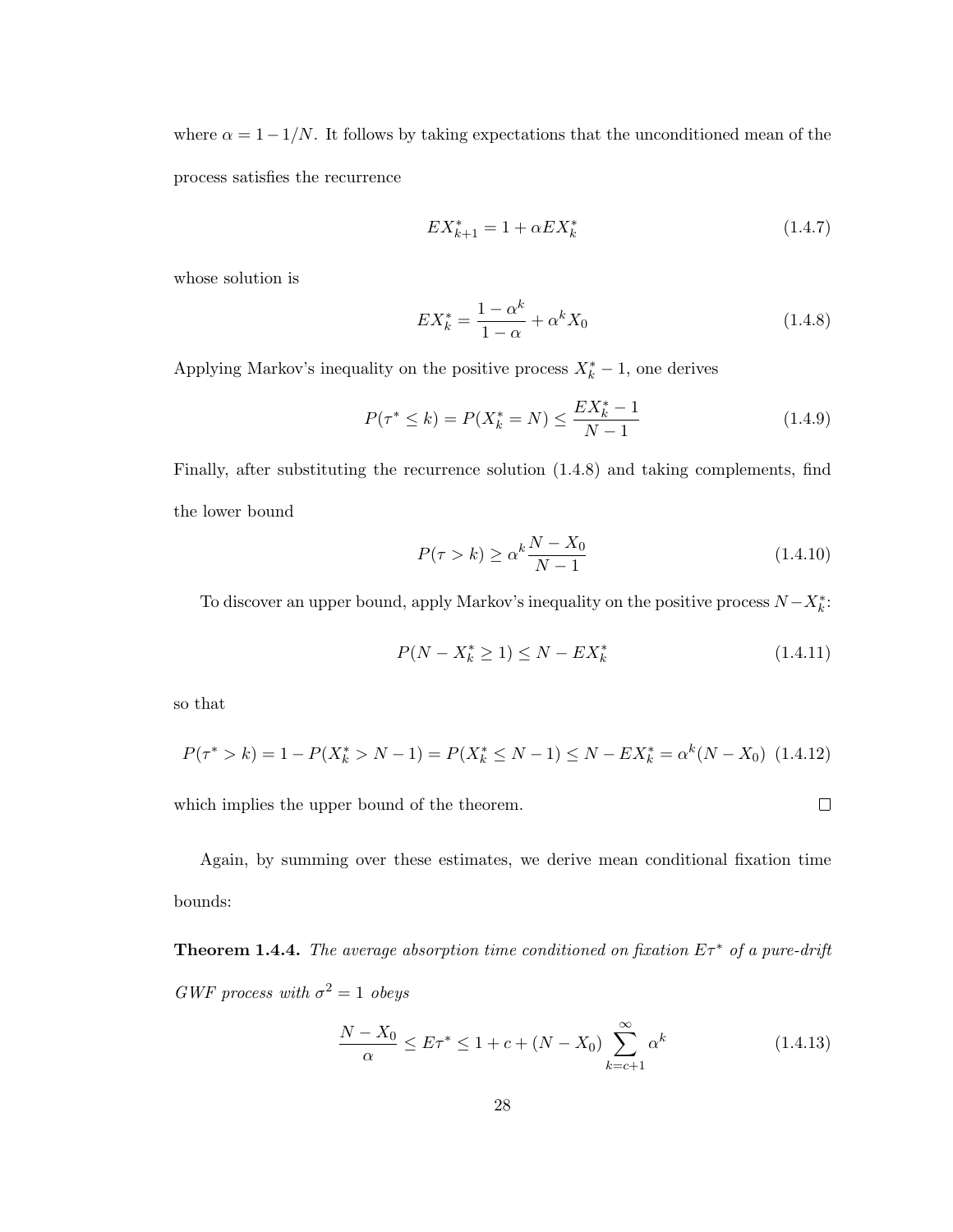where  $c = [-\log(N - X_0)/\log(\alpha)], \ \alpha = 1 - 1/N.$ 

Once more it is germane to discuss the asymptotic order of these quantities when started with a single individual of a given type  $X_0 = 1$ , as well as the fixed fraction  $X_0 = [xN].$ 

**Theorem 1.4.5.** (Conditional fixation time bounds)

1. Started at a fixed fraction x of the population size N, the mean time to fixation  $E\tau_N^*$ of a pure-drift GWF process satisfies (as  $N\rightarrow\infty)$ 

$$
\frac{N}{\sigma^2}(1-x) \le E\tau_N^* \le \frac{N}{\sigma^2}\log(N(1-x))\tag{1.4.14}
$$

2. Started at  $X_0 = 1$ , the mean time to fixation  $E\tau_N^*$  satisfies (as  $N \to \infty$ )

$$
\frac{N}{\sigma^2} \le E\tau_N^* \le \frac{N\log N}{\sigma^2} \tag{1.4.15}
$$

The orders in  $N$  exhibited by these formulae are tight, with the Wright-Fisher process operating near the lower bound in both cases of initialization, while the Minimal process will meet our upper bounds (see Section 2.3.1). It is worth commenting that the *con*ditional fixation time is significantly more stable even when started near the boundary than for the unconditional absorption time (compare Theorem 1.3.6). Intuitive reasons for this are presented at the end of Chapter 2.

### 1.5 Generalizations to the K-Allele Case

In this section we briefly show how some of the bounds derived for  $K = 2$  types can be generalized to an analysis of the first absorption time for a K-type Cannings process.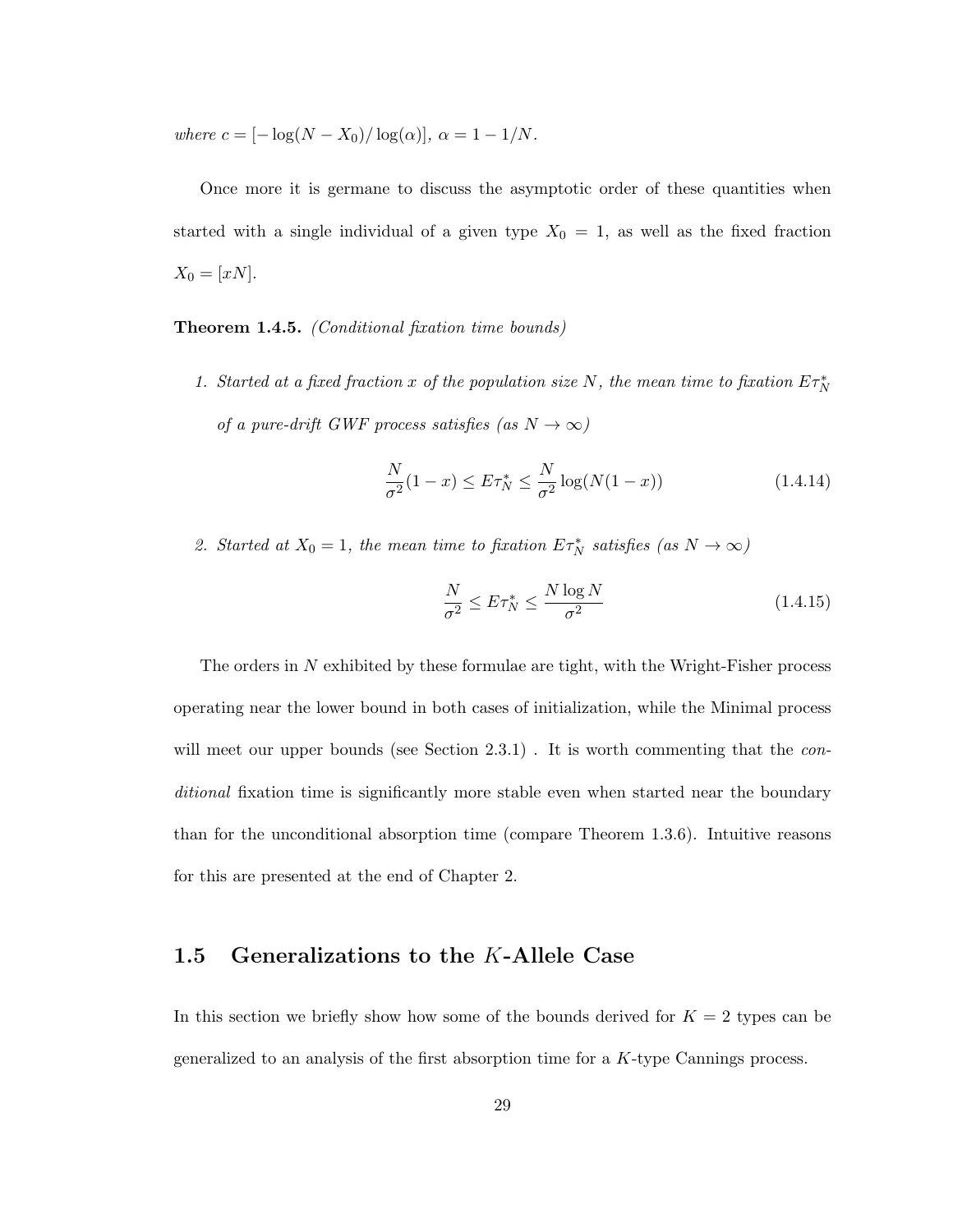#### 1.5.1 The K-types Cannings Model

The mechanism underlying the Cannings model described in Section 1.1.2 describes, without change, the evolution of K types. As usual, suppose  $(\nu_1, \ldots, \nu_N)$  is an exchangeable random vector for which  $\sum_{i=1}^{N} \nu_i = N$ , representing the number of offspring passed into the next generation by individual  $i$ . Also assume for simplicity that  $Var(\nu_i) = \sigma_N^2 = 1 - 1/N$ . Let  $X_k = (X_k^{(1)})$  $x_k^{(1)}, \ldots, X_k^{(K-1)}$  be the vector counting numbers of individuals of the first  $K - 1$  types. Then the Markov chain describing the changes in type frequency has the transition form:

$$
X_{k+1}^{(1)} | X_k^{(1)} \stackrel{d}{=} \sum_{i=1}^{X_k^{(1)}} \nu_i \tag{1.5.1}
$$

$$
X_{k+1}^{(2)} | X_k^{(2)} \stackrel{d}{=} \sum_{i=1}^{X_k^{(2)}} \nu_i \tag{1.5.2}
$$

$$
\vdots \quad = \quad \vdots \tag{1.5.3}
$$

Since  $E\nu_i = 1$ , it is simple to verify that  $X_k$  is a martingale. Elementary calculations also show that the second-order statistics of the process are once more parameterized completely by the offspring variance  $\sigma^2 = Var(\nu_i)$ :

$$
Var[X_{k+1}^{(i)}|X_k] = \sigma^2 \frac{N}{N-1} X_k^{(i)} (1 - X_k/N)
$$
\n(1.5.4)

$$
Cov[X_{k+1}^{(i)}, X_{k+1}^{(j)} | X_k] = -\frac{\sigma^2}{N-1} X_k^{(i)} X_k^{(j)}, \quad i \neq j \tag{1.5.5}
$$

Rewriting the second-order conditions, one has

$$
E[(X_{k+1}^{(i)})^2 | X_k] = X_k^{(i)}(1 - X_k^{(i)}/N) + (X_k^{(i)})^2
$$
\n(1.5.6)

$$
E[X_{k+1}^{(i)} X_{k+1}^{(j)} | X_k] = (1 - 1/N)X_k^{(i)} X_k^{(j)}
$$
\n(1.5.7)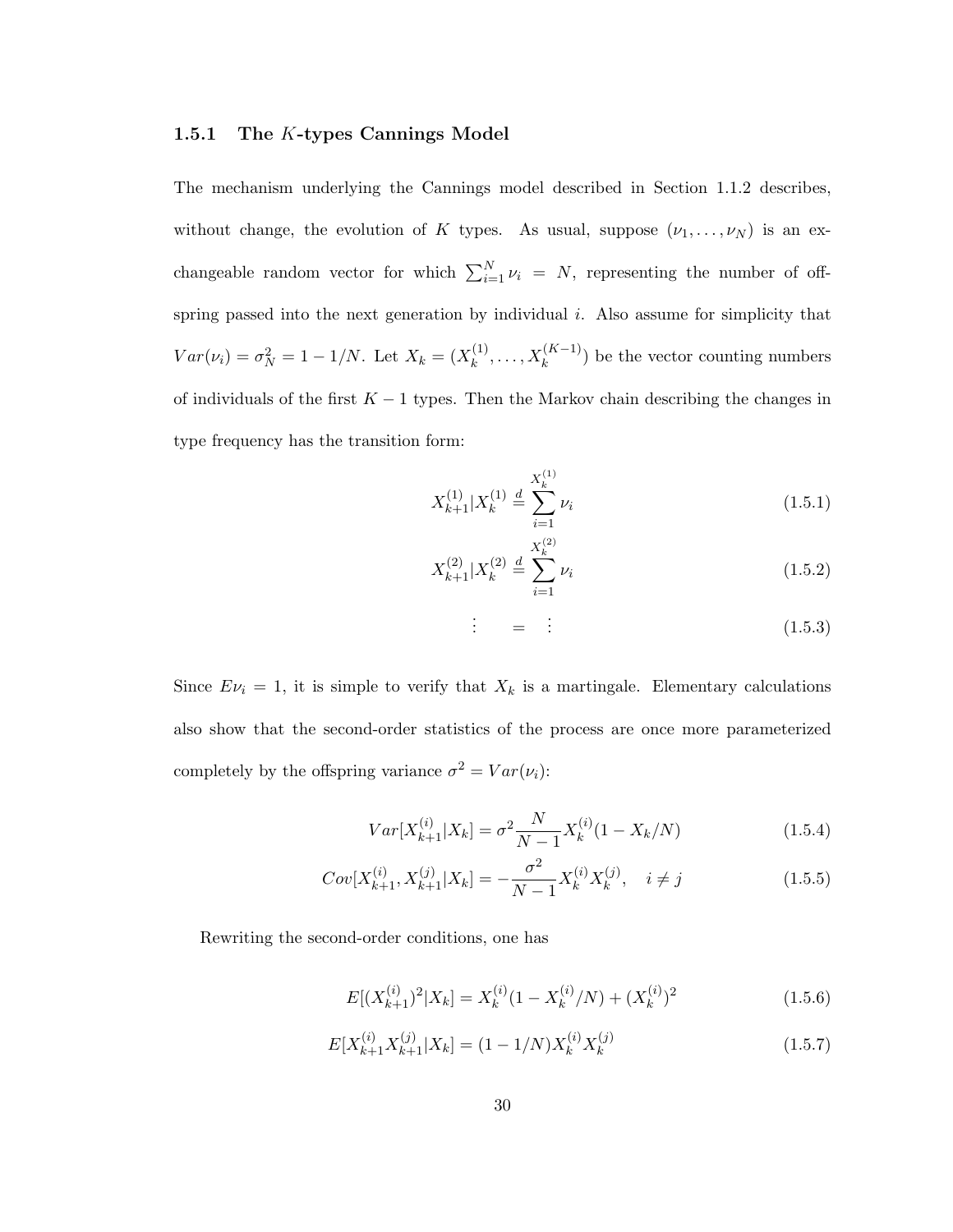Now upon taking expectations in the above, one derives a set of  $(K-1)^2$  decoupled difference equations:

$$
E(X_{k+1}^{(i)})^2 = EX_k^{(i)} + (1 - 1/N)E(X_k^{(i)})^2, \quad i = 1, ..., K - 1
$$
 (1.5.8)

$$
EX_{k+1}^{(i)}X_{k+1}^{(j)} = (1 - 1/N)EX_k^{(i)}X_k^{(j)}, \quad i \neq j
$$
\n(1.5.9)

Solving the recurrences, we have then closed forms for the evolution of the first few statistics of a multi-type Cannings process:

$$
Var(X_k^{(i)}) = X_0^{(i)}(N - X_0^{(i)})(1 - \alpha^k)
$$
\n(1.5.10)

$$
Cov(X_k^{(i)}, X_k^{(j)}) = -X_0^{(i)}X_0^{(j)}(1 - \alpha^k)
$$
\n(1.5.11)

where  $\alpha = 1 - 1/N$ .

Remark: We do not feel inclined at this moment to introduce a definition of GWF processes in higher dimensions, whose obvious, but incorrect form, would take on (1.5.8), (1.5.9). Subtle constraints inform the relationships between allele frequencies which are not apparent in dimension one. For example, any agglomeration of type variables  $X_k^{(i)}$  $\boldsymbol{e}^{(i)}$  in the Cannings model is also a martingale.

#### 1.5.2 Bounds on the Time to First Loss

We shall now construct bounds on the time to a loss of an allele, assuming asymptotically finite offspring variance. Let B be the boundary of the simplex  $\sum_{i=1}^{K-1} x_i \leq N$ ,  $x_i \in \mathbb{Z}^+$ . We seek first to estimate  $P(X_k \in B)$ . There are K faces to this simplex, the simple boundaries  $B_i = \{x_i = 0\}$  and the diagonal boundary  $B_K = \{\sum_{i=1}^{K-1} x_i = N\}$ . Let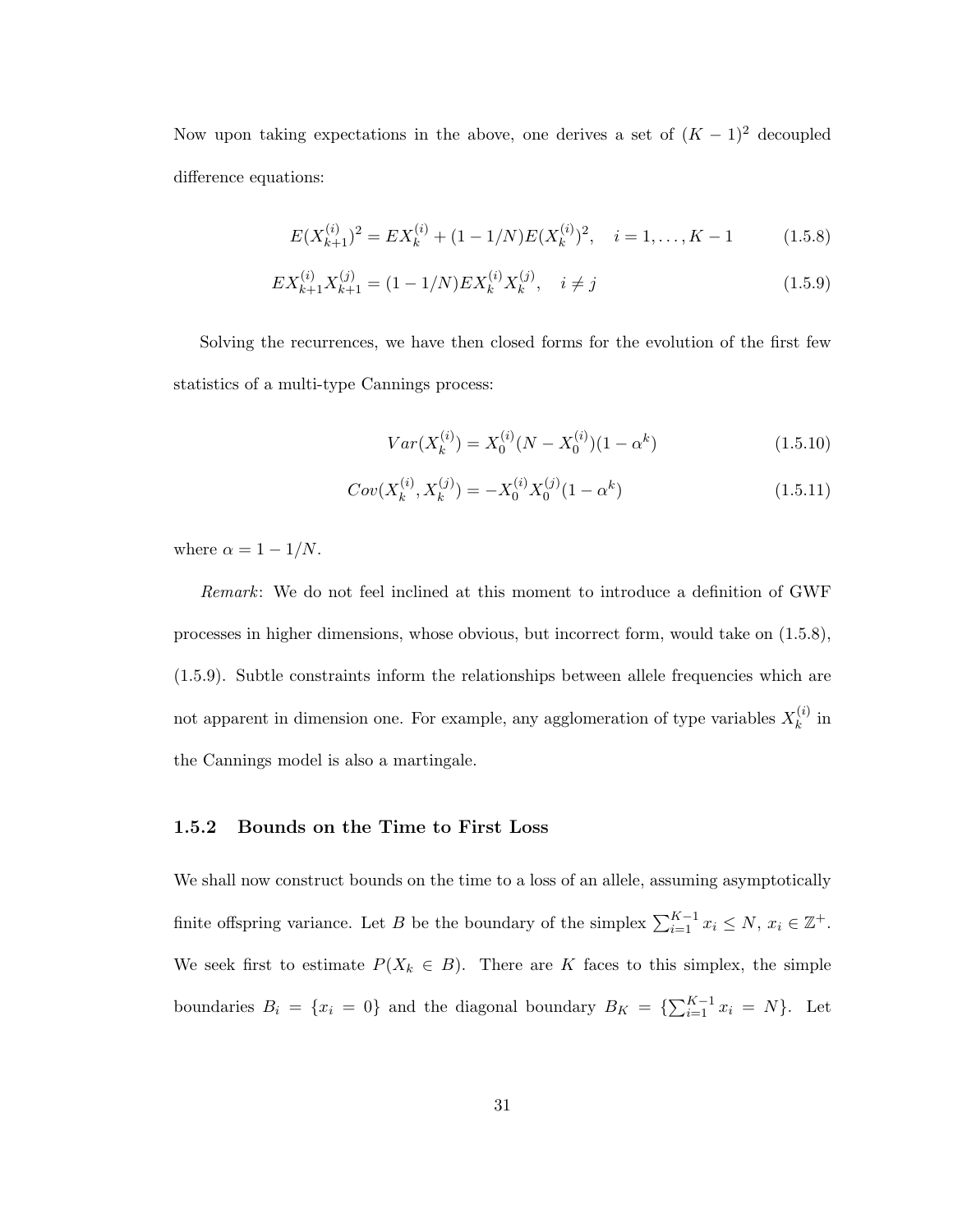$Y_k = \sum_{i=1}^{K-1} X_k^{(i)}$  $\kappa_k^{(i)}$ . Applying the Glivenko-Chebyshev inequality, one finds:

$$
P(X_k \in B_K) = P(Y_k = N) \le \frac{Var(Y_k)}{Var(Y_k) + (N - EY_k)^2}
$$
\n(1.5.12)

The Cauchy-Schwarz provides estimates for the other boundaries:

$$
P(X_k \in B_i) = P(X_k^{(i)} = 0) \le \frac{Var(X_k^{(i)})}{Var(X_k^{(i)}) + (EX_k^{(i)})^2}
$$
(1.5.13)

Hence

$$
P(X_k \in B) \le \frac{Var(Y_k)}{Var(Y_k) + (N - EY_k)^2} + \sum_{i=1}^{K-1} \frac{Var(X_k^{(i)})}{Var(X_k^{(i)}) + (EX_k^{(i)})^2}
$$
(1.5.14)

and where

$$
Var(Y_k) = \sum_{i=1}^{K-1} Var(X_k^{(i)}) + \sum_{i \neq j} Cov(X_k^{(i)}, X_k^{(j)})
$$
\n(1.5.15)

One may also write the estimate more simply, if we introduce the last type  $X_k^{(K)}$  $\binom{K}{k}$ , as:

$$
P(X_k \in B) \le \sum_{i=1}^{K} \frac{Var(X_k^{(i)})}{Var(X_k^{(i)}) + (EX_k^{(i)})^2}
$$
(1.5.16)

Note when  $K = 2$ , we reduce to our one-dimensional procedure.

Inserting the solution (1.5.10) and (1.5.11) to the recurrences into this estimate, one finds

$$
P(X_k \in B) \le \sum_{i=1}^{K} \frac{X_0^{(i)}(N - X_0^{(i)})(1 - \alpha^k)}{X_0^{(i)}(N - X_0^{(i)})(1 - \alpha^k) + (X_0^{(i)})^2}
$$
(1.5.17)

$$
= \sum_{i=1}^{K} \frac{(N - X_0^{(i)})(1 - \alpha^k)}{(N - X_0^{(i)})(1 - \alpha^k) + X_0^{(i)}} \tag{1.5.18}
$$

In principle, the above estimate can be used to deduce estimates on the distribution of the first time to loss of an allele. One particularly simple case occurs at the symmetrical initialization  $X_0^{(i)} = \frac{1}{K}N$ . Define the stopping time  $\tau = \inf\{k : X_k \in B\}$ , for this equi-frequency initialization. We then have the following theorem.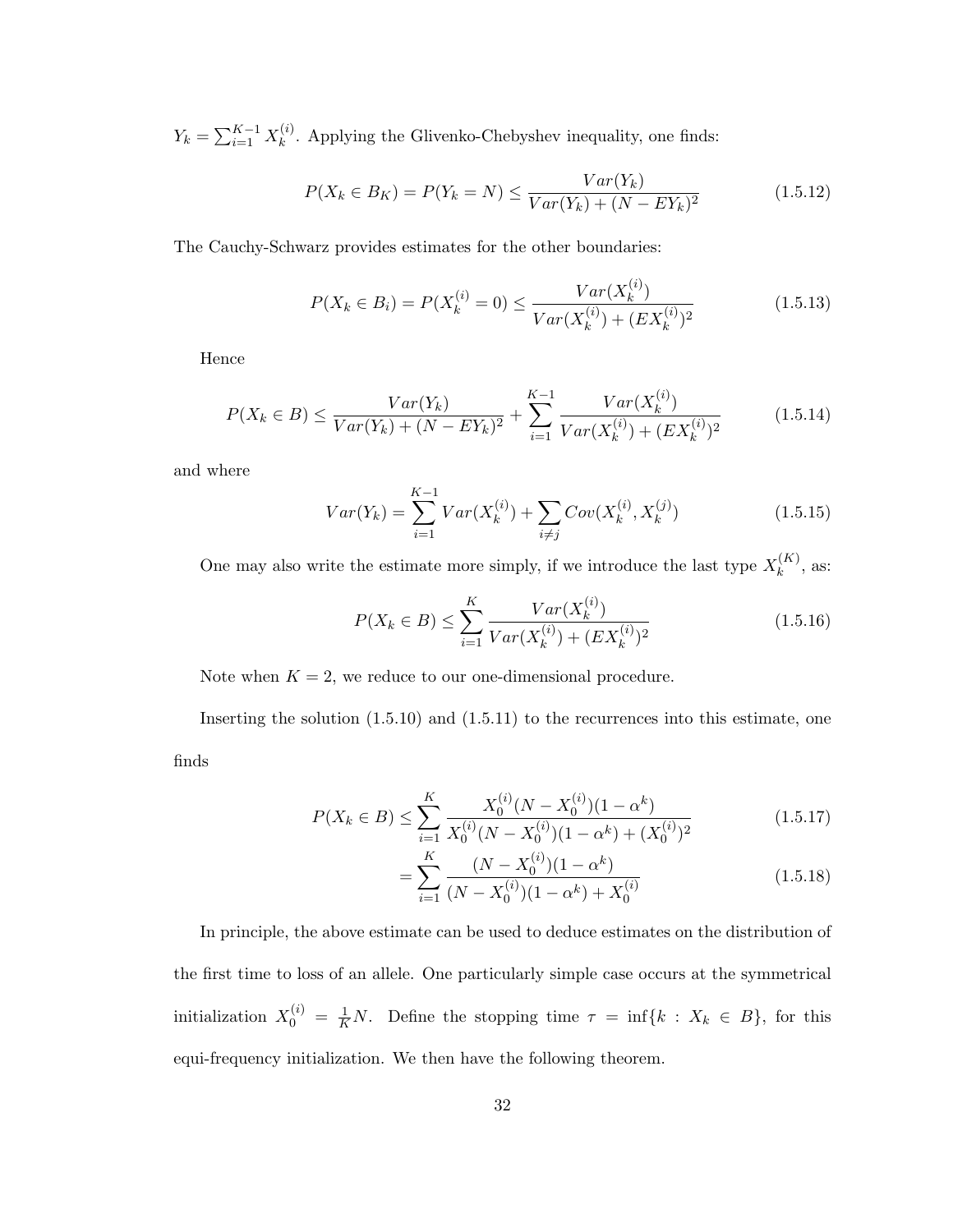**Theorem 1.5.1.** The time  $\tau$  to the loss of some allele for a K-type Cannings process with  $\sigma_N^2 = 1 - 1/N$  in the equi-frequency initialization satisfies

$$
P(\tau > t) \ge \max\left\{ \frac{(1 - K + \frac{1}{K - 1}) + (K - 1)\alpha^t}{(1 + \frac{1}{K - 1}) - \alpha^t}, 0 \right\}
$$
(1.5.19)

Summing over the positive part of this estimate and using an integral approximation, one finds that asymptotically  $(N \to \infty)$ ,

$$
E\tau \ge N \left[ \log \frac{K}{K-1} + (K-2) \log \left( 1 - \frac{1}{(K-1)^2} \right) \right]
$$
 (1.5.20)

At  $K = 3$  alleles,  $E\tau \geq 0.12N$  asymptotically, which can be compared to the equifrequency Wright-Fisher absorption time  $E\tau = 0.8N$ . For large K our lower bound is approximately  $N/K$ —an intuitively appealing and general finding, consistent with the diffusion results of Littler [14] who established it under the restricted case of the Wright-Fisher process.

# 1.6 Introducing Mutation and Selection

The forces of selection and mutation are classically [5] introduced into the Wright-Fisher process by biasing the allele frequencies  $i/N$  in the urn model (1.1.1). Specifically, if type A has fitness advantage s over type B, and mutation occurs between the two types at rates  $\mu_1, \mu_2$ , then the urn process is altered as follows:

$$
\mathbf{P}_{ij} = \binom{N}{j} (x_i^*)^j (1 - x_i^*)^{N-j} \tag{1.6.1}
$$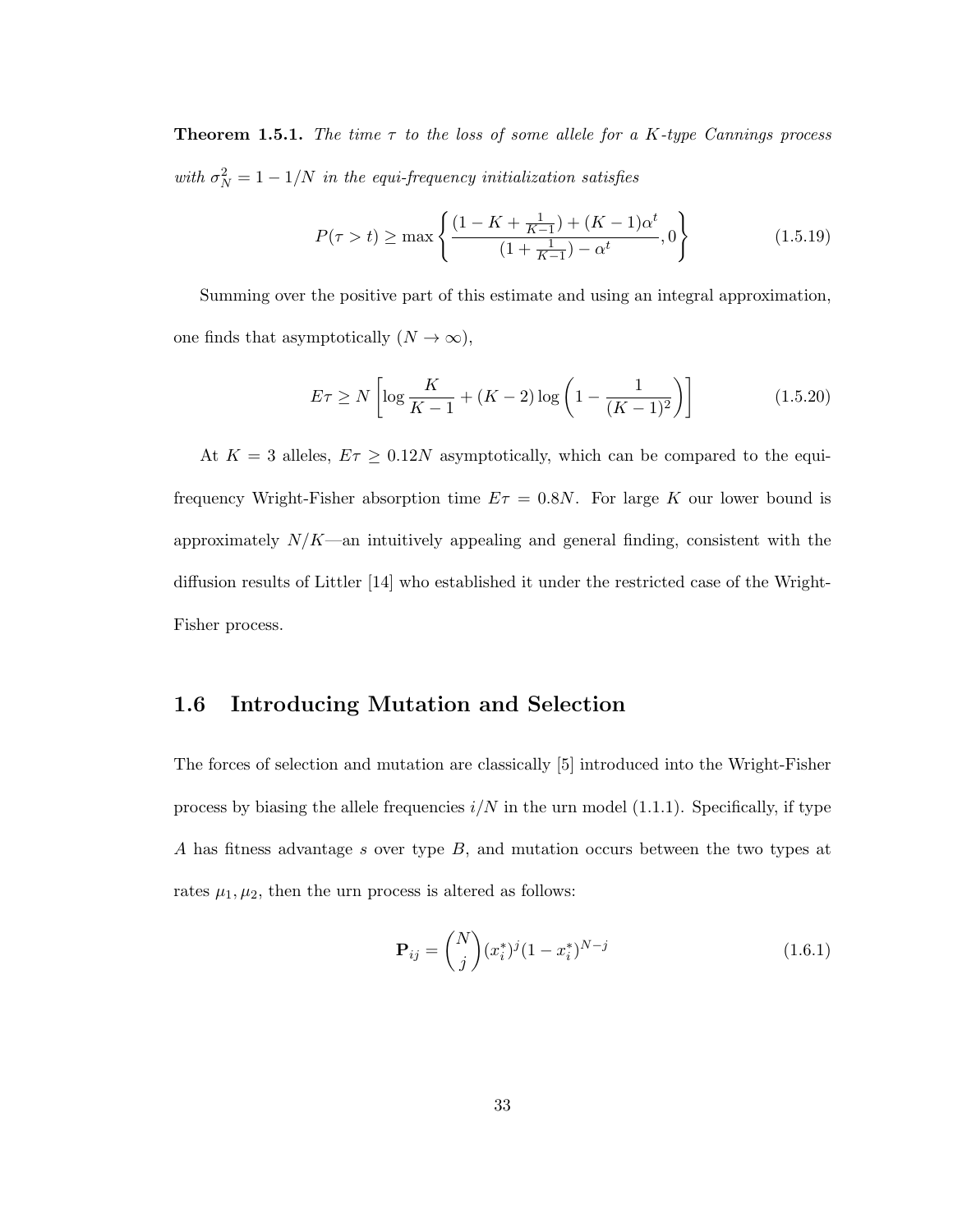$$
x_i^* = (1 - \mu_1)x_i + (1 - x_i)\mu_2 \tag{1.6.2}
$$

$$
x_i = \frac{i}{N} \left( \frac{1 + \frac{s}{2}(1 + i/N)}{1 + s\frac{i}{N}} \right)
$$
 (1.6.3)

Since GWF processes in general do not possess an urn-like mechanistic interpretation, the preceding procedure does not admit immediate generalization. We can, however, introduce selection and mutation in a natural way, as follows. Let  $\mathbf{Q}_N$  be the Markov transition matrix for a pure-drift generalized process on N individuals. We multiply  $\mathbf{Q}_N$ with additional transition matrices encoding the requisite effects, say  $\mathbf{S}_N$  and  $\mathbf{M}_N$ . The total model is then defined by the composite transition

$$
\mathbf{P}_N = \mathbf{S}_N \mathbf{Q}_N \mathbf{M}_N. \tag{1.6.4}
$$

Conceptually, the above sequence partitions events in a generation into three components, in the following order: 1) alteration of the frequency of types based on fitness differences  $(S)$ , 2) A reproduction stage  $(Q)$ , and 3) a mutational stage  $(M)$ .

The mutation matrix  $M$  can be specified as follows: after reproduction, each individual mutates to the opposing type independently with respective probabilities  $\mu_1, \mu_2$ . If we define  $M_{jk}$  as the probability that, starting with j individuals of type A, one obtains k individuals of type A after mutation, then  $M_{jk}$  is distributed according to a sum of independent binomial random variables  $X_j$  and  $Y_j$ :

$$
P(X_j = r) = {j \choose r} (1 - \mu_1)^r \mu_1^{j - r}, \quad P(Y_j = r) = {N - j \choose r} \mu_2^r (1 - \mu_2)^{N - j - r} \tag{1.6.5}
$$

$$
\mathbf{M}_{jk} = P(X_j + Y_j = k) \tag{1.6.6}
$$

with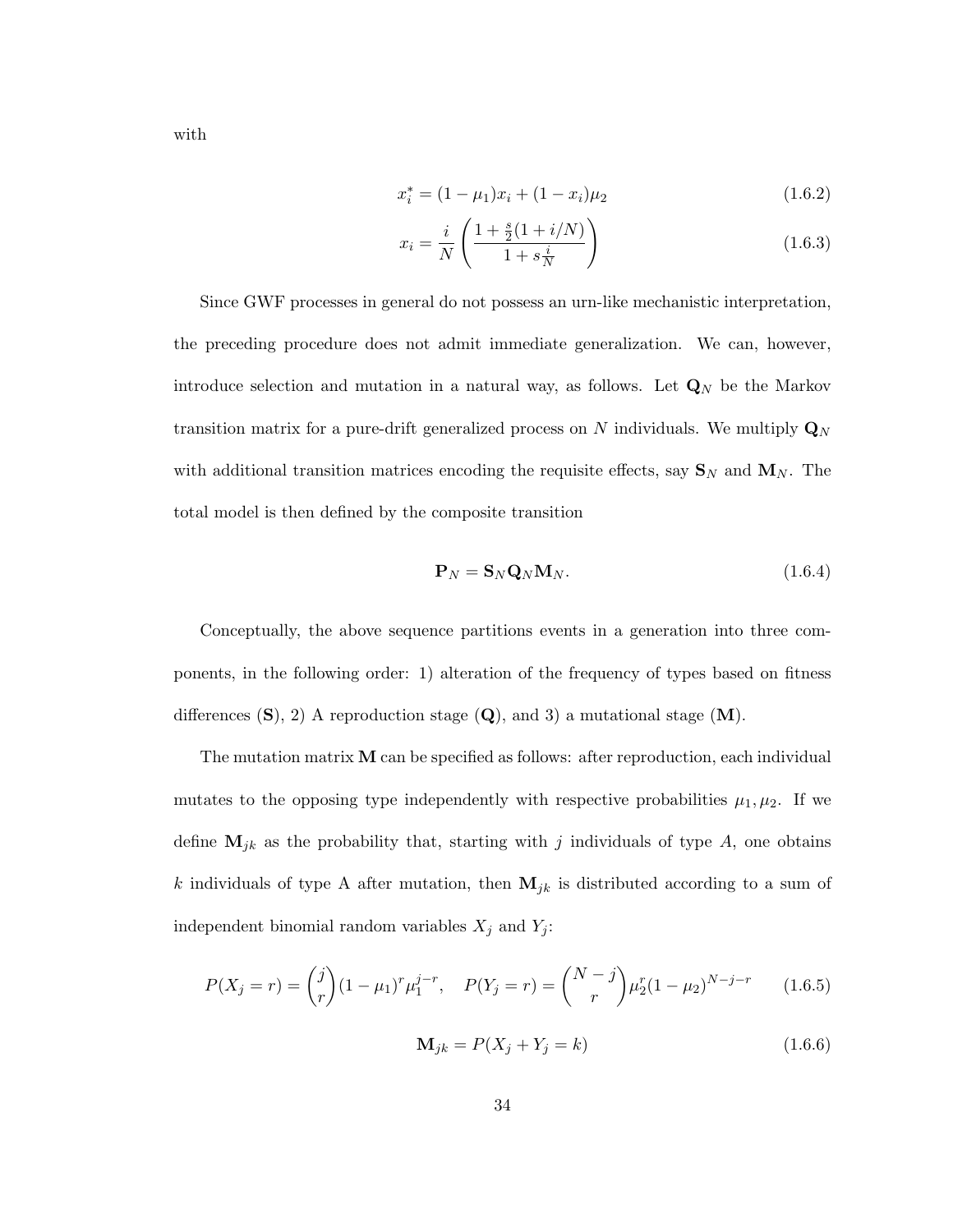Our next calculation shows that, in the absence of selection, our choice of mutation matrix reduces to  $(1.6.1)$  when **Q** is the pure-drift Wright-Fisher process:

**Theorem 1.6.1.** If  $Q$  is the pure-drift Wright-Fisher model (1.1.1) and  $M$  is defined by (1.6.6), then  $\mathbf{P} = \mathbf{Q}\mathbf{M}$  coincides with the classical Wright-Fisher model (1.6.1) under  $s=0.$ 

Proof. Writing out the matrix multiplication and the convolution of distributions implicit in (1.6.6), one finds:

$$
\mathbf{P}_{ik} = \sum_{j=0}^{N} \sum_{l=0}^{j} {N \choose j} (i/N)^j (1 - i/N)^{N-j} {j \choose l} (1 - \mu_1)^l \mu_1^{j-l} {N-j \choose k-l} \mu_2^{k-l} (1 - \mu_2)^{N-j-(k-l)}
$$
(1.6.7)

We demonstrate this is binomial. To do this consider the generating function  $\phi(z)$  =  $\sum_{k\geq 0} \mathbf{P}_{ik} z^k$ . Using this with (1.6.7), decomposing  $z^k = z^{k-l} z^l$  and summing over k via the binomial theorem, one finds:

$$
\phi(z) = \sum_{j=0}^{N} \sum_{l=0}^{j} {N \choose j} (i/N)^j (1 - i/N)^{N-j} {j \choose l} (1 - \mu_1)^l \mu_1^{j-l} (\mu_2 z + 1 - \mu_2)^{N-j} z^l \quad (1.6.8)
$$

which re-writes as

$$
\phi(z) = \sum_{j=0}^{N} {N \choose j} (i/N)^j (1 - i/N)^{N-j} (\mu_2 z + 1 - \mu_2)^{N-j} \sum_{l=0}^{j} {j \choose l} \mu_1^{j-l} (z(1 - \mu_1))^l
$$
(1.6.9)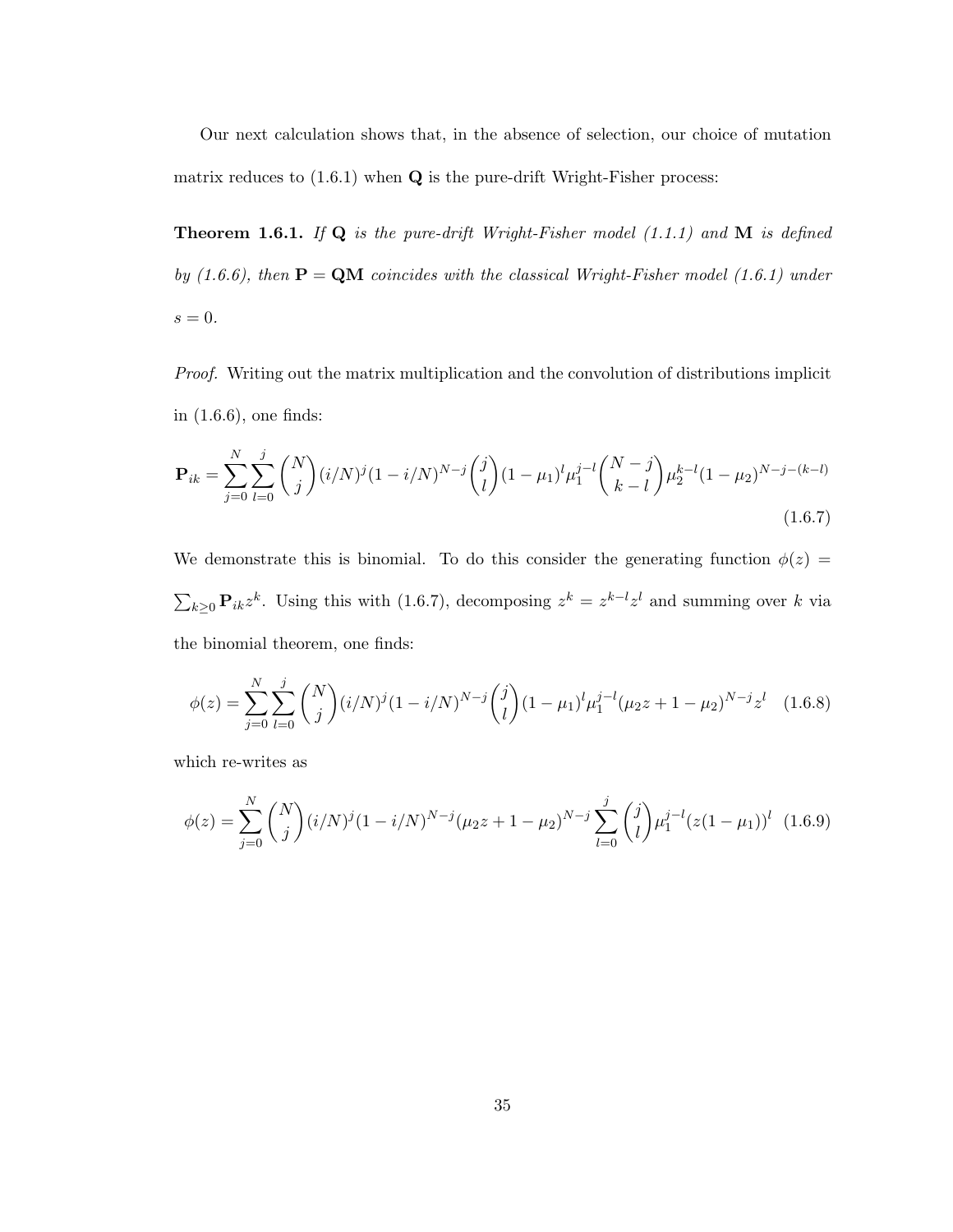Apply the binomial theorem again, twice:

$$
\phi(z) = \sum_{j=0}^{N} {N \choose j} (i/N)^j (1 - i/N)^{N-j} (\mu_2 z + 1 - \mu_2)^{N-j} (z(1 - \mu_1) + \mu_1)^j
$$
(1.6.10)

$$
= \sum_{j=0}^{N} {N \choose j} (i/N \cdot (z(1 - \mu_1) + \mu_1))^j [(1 - i/N)(\mu_2 z + 1 - \mu_2)]^{N-j}
$$
(1.6.11)

$$
= \left(\frac{i}{N}(z(1-\mu_1)+\mu_1) + (1-i/N)(\mu_2 z + 1 - \mu_2)\right)^N
$$
\n(1.6.12)

$$
= (1 + z((i/N)(1 - \mu_1) + \mu_2(1 - i/N)) - [(i/N)(1 - \mu_1) + \mu_2(1 - i/N)])^N
$$
\n(1.6.13)

which is the generating function for the binomial distribution of size  $N$  and parameter  $(i/N)(1 - \mu_1) + \mu_2(1 - i/N)$ , as desired.  $\Box$ 

The case of the selection matrix S is less clean, and there is no obvious way to introduce it into the discrete model. It is tempting to define S as the matrix for which SPM agrees with model  $(1.6.1)$ , but it can be shown (we will omit this proof), that no such stochastic S exists. Nonetheless, there do exist matrices for which SPM approximates the behavior of the Wright-Fisher model in the limit of large population size. Generically, we can ask that any particular specification of  $\mathbf{S}_N$  or  $\mathbf{M}_N$  reduces  $\mathbf{P}_N$  to Haldane's classical theory of deterministic evolution [8] when the offspring variance  $\sigma^2 = 0$ , (i. e.  $\mathbf{Q}_N = I$ ), as  $N \to \infty$ . Mathematically translated, this amounts to the prescription that the transition matrices have generators which converge to the convection terms in Kimura's diffusion:

$$
\lim_{N \to \infty} (\mathbf{S}_N - I) u_N = \beta x (1 - x) \frac{du}{dx}
$$
\n(1.6.14)

$$
\lim_{N \to \infty} (\mathbf{M}_N - I) u_N = \frac{1}{2} (-\theta_1 x + \theta_2 (1 - x)) \frac{du}{dx}
$$
\n(1.6.15)

where the allele of interest has selective advantage  $\beta = Ns$ , mutation between the two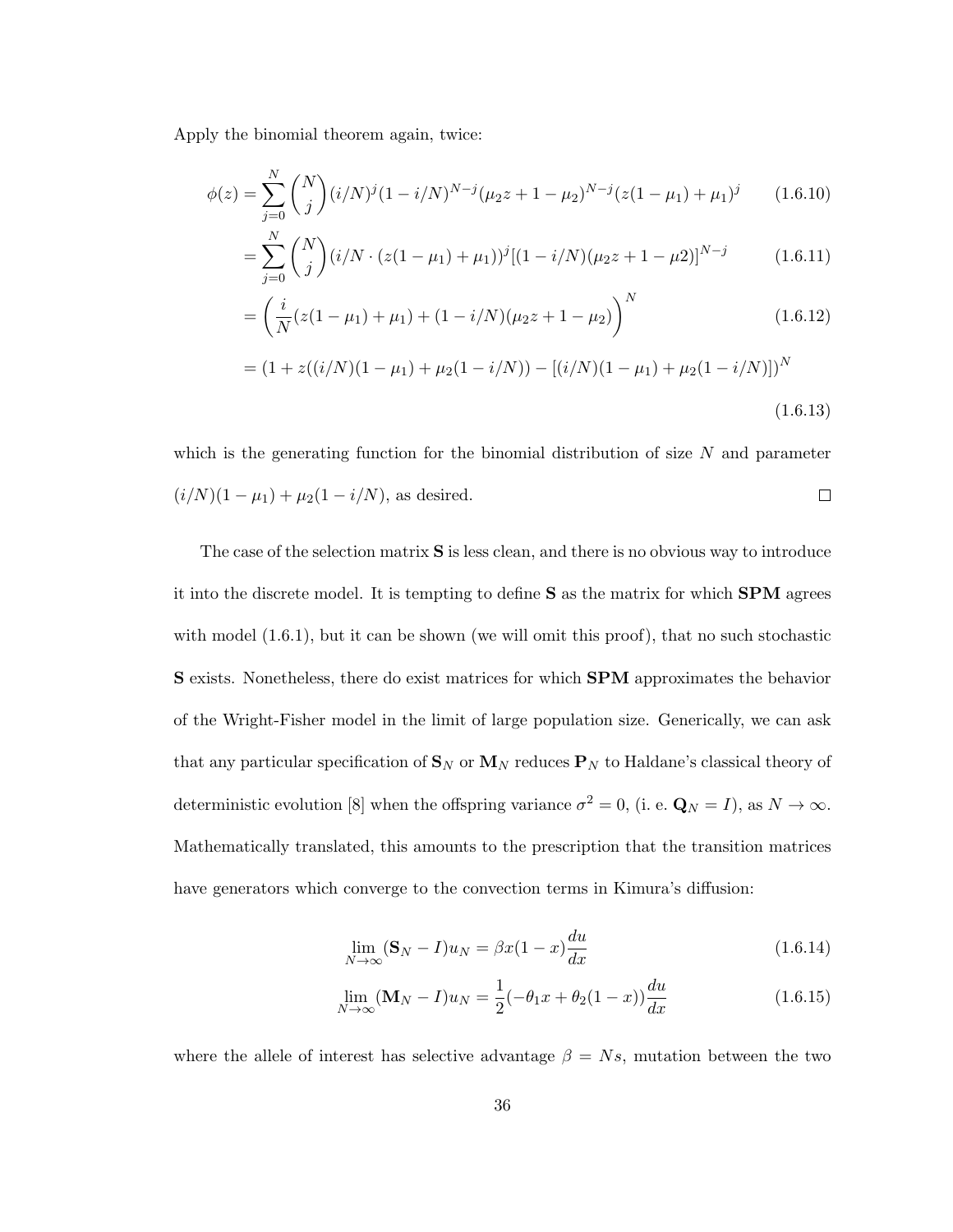classes occurs at rates  $\theta_i = 2N\mu_i$ , u is any smooth function, and  $u_N(i) = u(i/N)$ . When  $(1.6.14, 1.6.15)$  are fulfilled, the order in which the matrices are multiplied in  $(1.6.4)$  is immaterial, as  $N \to \infty$  (See the continuum theory, Section 3.10).

For numerical experiments, we have chosen an  $S$  with the property that its *i*-th row is a binomial distribution supported on states  $\{i, \ldots, N\}$ , and probability parameter selected so that its mean agrees with the selected Wright-Fisher model (1.6.1). It is simple with a Taylor expansion to see that this choice satisfies the constraint (1.6.14). When  $\mathbf{Q}_N$  is the pure-drift Wright-Fisher model, our numerical experiments show that this choice leads to a model  $\mathbf{P}_N$  agreeing extremely well in all respects to  $(1.6.1)$ , even at very low population sizes N (asymptotically they must agree). It should be emphasized, however, that none of our theoretical results depend upon such specific forms for mutation and selection, but only on the canonical asymptotic forms (1.6.14, 1.6.15).

#### 1.6.1 Stationary Distributions under Selection and Mutation

When two-way non-zero mutation  $\mu_1, \mu_2 > 0$  is present, as described in the previous section, it is readily verified that any GWF process must have a transition matrix P possessing strictly positive entries. The classical Perron-Frobenius theorem then gives the following:

**Proposition 1.6.2.** Let  $P$  be the transition matrix for a GWF chain with strictly positive two-way mutation rates and arbitrary selection. Then there is a unique stationary distribution  $\pi$  for **P**, and  $(\mathbf{P}^*)^k \mathbf{u}_0 \to \pi$  in norm as  $k \to \infty$  for any initialization  $\mathbf{u}_0$ .

We will use continuum theory (Section 4.6) to develop further properties of the equi-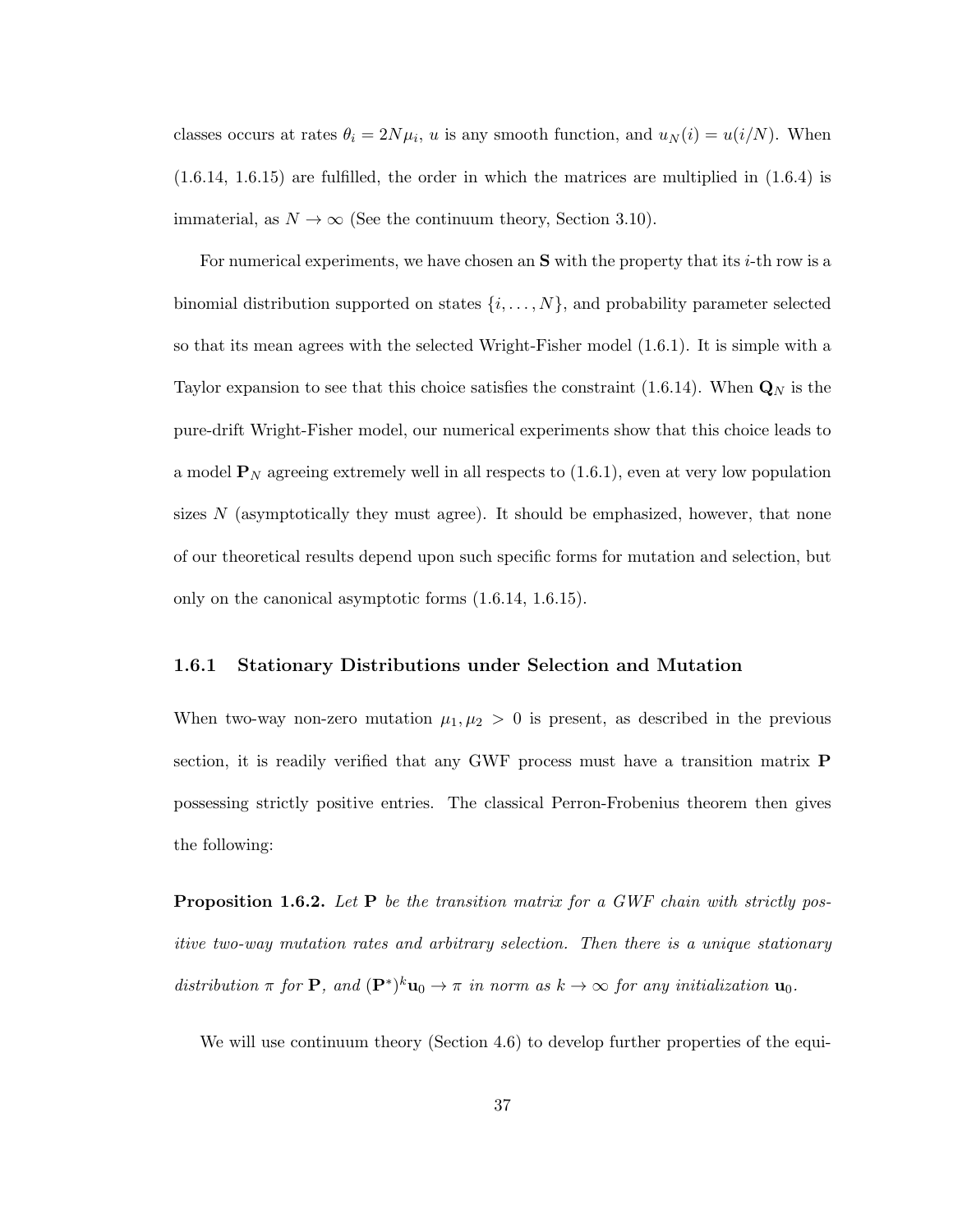librium.

#### 1.6.2 Evolution of Moments under Selection and Mutation.

Interestingly, the invariance of the unconditional moments over the class of pure-drift GWF processes extends to the case when mutation is present:

**Theorem 1.6.3.** For any mutation rates  $\mu_1 \geq 0, \mu_2 \geq 0$ , the first two moments of any  $GWF$  process  $X_k$  coincide, for all time, with a corresponding Wright-Fisher model with the same mutation rates and initial condition.

*Proof.* A calculation with the mutation matrix  $M$  shows that even under mutation,  $EX_k, EX_k^2$  satisfy linear difference equations identical to those of the Wright-Fisher model. The theorem then follows from the uniqueness of the solutions to these equations given an initial condition.  $\Box$ 

The above stability principle arises from the observation that the functions multiplying the derivative operators in the mutation term  $(1.6.15)$  are *linear* functions in allele frequency x. A crucial implication of this is that the evolution of the lower moments in any neutral GWF process is closed, in the sense that moments of order  $m \leq 2$  depend only on the moments of order  $m$  and lower in previous time generations. In fact, for a very large class of GWF processes, including each of the model examples previously presented, the structure of the moments is closed for all orders  $m$ , not merely those less than 2. In this case the moments up to order  $m$  will satisfy a finite system of linear recurrences.

No such system is possible once non-zero selection is present, for the quadratic coefficient  $x(1-x)$  multiplying the selection operator in (1.6.14) demands that  $EX_k^m$  be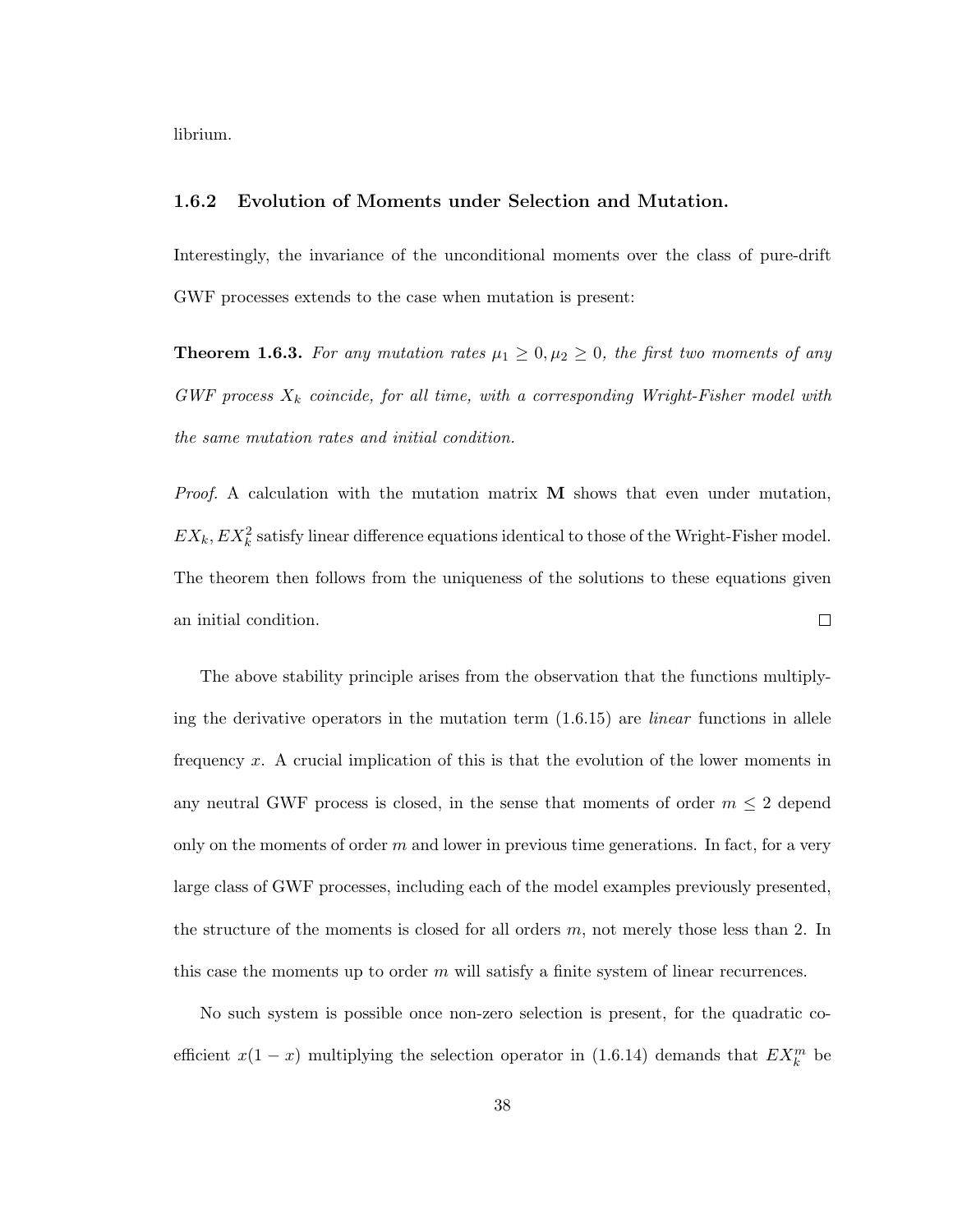a function of the  $(m + 1)$ -th moment in the previous generation. In this case,  $EX_{\infty}$  is then a function of all the higher moments at finite times; the closed structure breaks, and we lose the invariance property of the preceding theorem. In fact, continuum methods (Chapter 4) will be required for a serious analysis in the case of non-zero selection.

#### 1.6.3 Fundamental Properties of Pure Selection Processes

By Pure Selection Process we denote a GWF process with zero mutation rates  $\mu_i = 0$ . In this case, the transition matrix takes the form  $P = SQ$ . Many of the methods used in the previous sections to obtain information about the evolution of moments are not applicable, due to loss of the martingale and moment structure. The aim of this section is nonetheless to obtain some basic knowledge. Two properties are used repeatedly in the subsequent theorems: strict positivity of the variance of interior states, and the fact that positive selection makes  $X_k$  a submartingale  $(E[X_k|X_0] \ge X_0$  for every k), a statement simply verified with the choice of selection matrix in Section 1.6.

To begin, recall that two states  $i, j$  are *communicating* if  $\mathbf{P}_{ij}^k > 0$  for some k, i. e. it is possible to move from  $i$  to  $j$  in a finite number of steps.

**Proposition 1.6.4.** For a GWF process under strictly positive selection, all interior states  $\{1, \ldots, N-1\}$  communicate with state N.

*Proof.* Fix an interior state i. Assume that it cannot enter N directly. If row i has variance zero, this can only be if  $S$  moves i to state N or state 0, because the interior rows of Q have non-zero variance. The former was ruled out by assumption, and the latter cannot occur because  $P$  is a sub-martingale. Therefore row i has strictly positive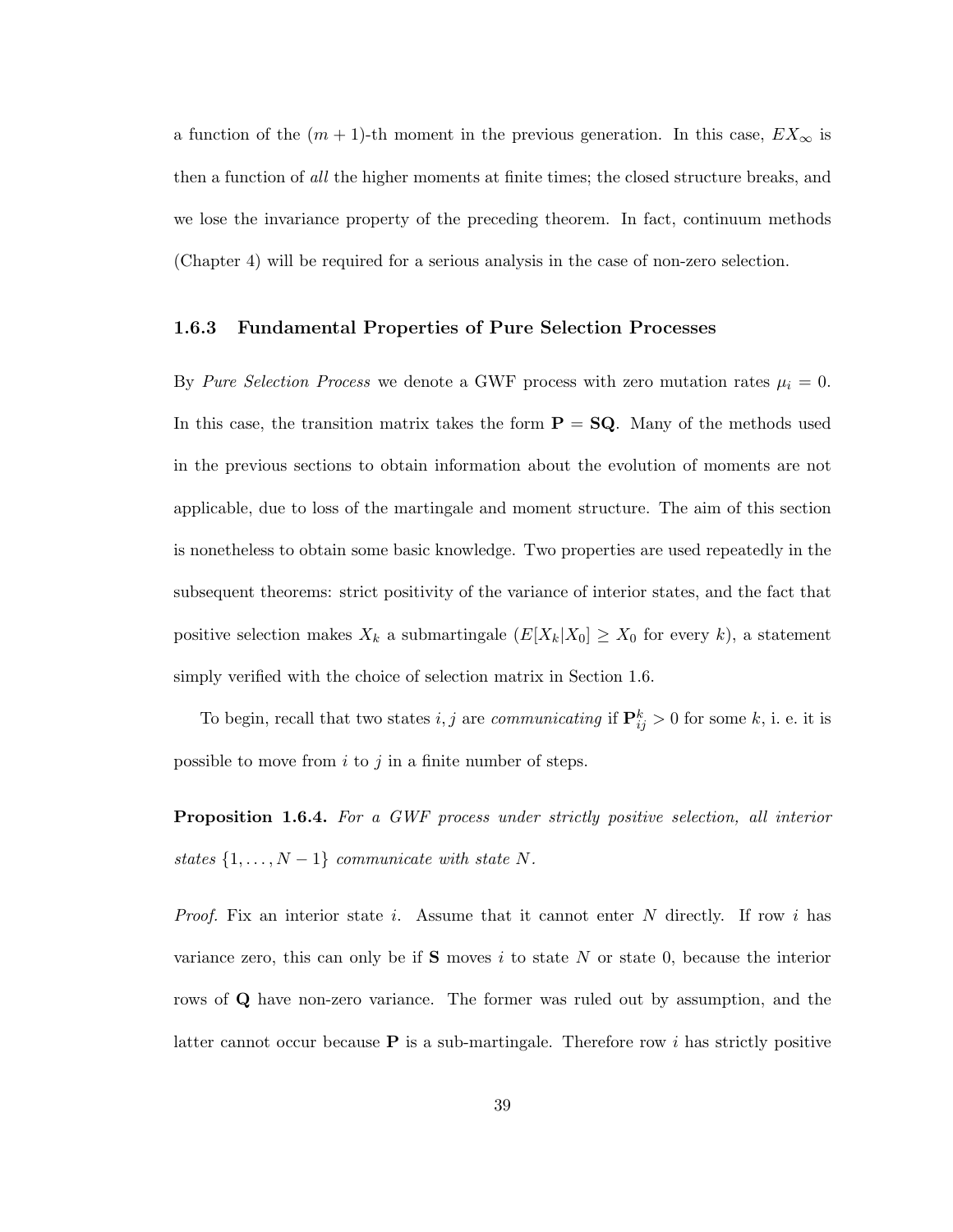variance. Since it is a submartingale, i can enter a state strictly larger with positive probability. The argument can be iterated at this larger state, and there can only be a finite number of steps until one reaches a state in direct communication with N.  $\Box$ 

**Corollary 1.6.5.** Under neutrality  $(P$  is both sub- and super-martingale), all interior states are in communication with both 0, N.

**Lemma 1.6.6.** The absorbing states of the transition  $P$  of a Pure Selection Process are precisely  $\{0, N\}.$ 

*Proof.* By the stipulations in Section 1.6, states  $\{0, N\}$  are still absorbing, and no interior state can be absorbing because of the non-zero variance condition on Q.  $\Box$ 

**Proposition 1.6.7.** Any stationary distribution  $p$  of P must be concentrated on the absorbing states  $\{0, N\}$ .

*Proof.* Write  $\mathbf{p} = (p_1, \ldots, p_N)$ , let i be an interior state, and k a power of **P** for which i can enter N with positive probability:  $\mathbf{P}_{i,N}^k > 0$ . Denote  $\mathbf{R} = \mathbf{P}^k$  as this power, so that  $\mathbf{R}_{i,N} > 0$ , and consider the invariant equation  $\mathbf{R}^* \mathbf{p} = (\mathbf{P}^k)^* \mathbf{p} = (\mathbf{P}^k)^* \mathbf{p} = \mathbf{p}$ , the *N*-th entry of this vector relation is

$$
\sum_{j=1}^{N} \mathbf{R}_{j, NPj} = p_N \tag{1.6.16}
$$

Since  $\mathbf{R}_{N,N} = 1$ , and  $\mathbf{R}_{i,N} > 0$ ,  $p_i = 0$ . One can now repeat the proof for each interior  $\Box$ state i.

Remark: The use of the communication property in the above demonstration was crucial.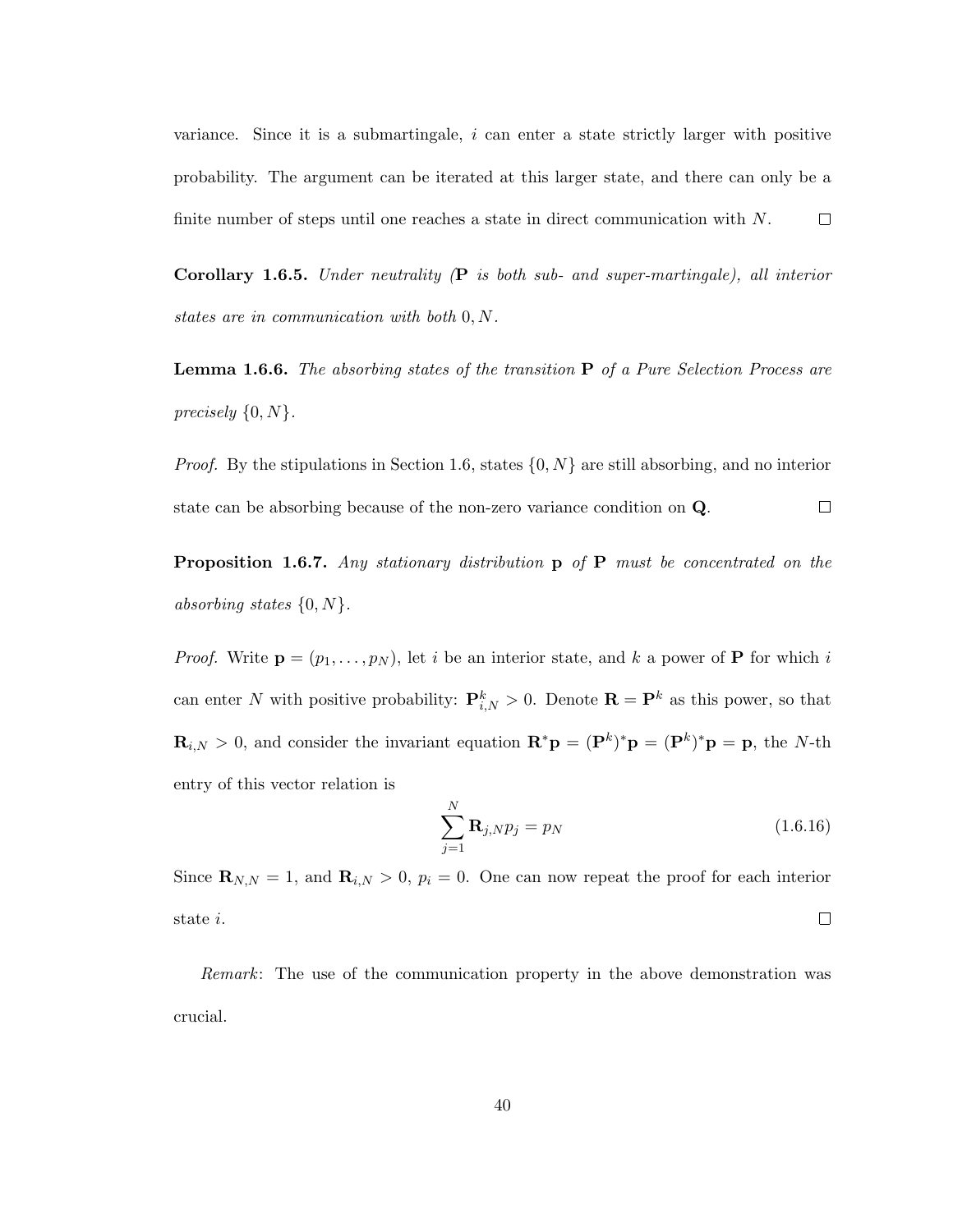As usual let us define the stopping time  $\tau = \inf\{k : X_k \in \{0, N\}\}\,$ , where  $X_k$  is the process corresponding to P. The following is a generalization of Corollary 1.3.4.

**Theorem 1.6.8.** For a Pure Selection Process,  $P(\tau < \infty) = 1$ .

*Proof.*  $X_k$  is a bounded submartingale, so it converges almost surely to a limit  $X_{\infty}$ . The distribution **p** of  $X_{\infty}$  must be an invariant distribution:  $\mathbf{P}^* \mathbf{p} = \mathbf{p}$ . By Proposition 1.6.7 **p** is concentrated on  $\{0, N\}$ . Thus  $X_k(\omega) \to X_{\infty}(\omega)$  for all  $\omega$  in a set T with full measure, and for each  $\omega \in T$ ,  $X_k(\omega)$  integer-valued indicates it hits  $X_\infty(\omega) \in \{0, N\}$  after a finite time.  $\Box$ 

**Theorem 1.6.9.** Let  $X_k$  be a Pure Selection Process initialized at  $X_0$ . Then  $P(X_\tau =$  $N) \geq X_0/N$ 

*Proof.*  $X_k$  is a bounded submartingale, therefore  $j = X_0 \leq EX_{\tau} = N \cdot P(X_{\tau} = N)$  by  $\Box$ optional stopping.

An obvious corollary summarising the above is the identification

**Corollary 1.6.10.** Let  $X_k$  be a Pure Selection Process. Let  $f: \{0, \ldots, N\} \rightarrow \{0, \ldots, N\}$ be any function such that 0 and N are fixed points. Then

$$
P(X_{\tau} = N) = \frac{Ef(X_{\infty})}{N} = \frac{\lim_{k \to \infty} Ef(X_k)}{N}
$$
\n(1.6.17)

*Proof.* The second equality comes from bounded convergence, the first because  $Ef(X_\infty)$  =  $NP(X_{\infty} = N)$  and  $X_{\infty}(\omega) = N$  if and only if  $X_{\tau} = N$ .  $\Box$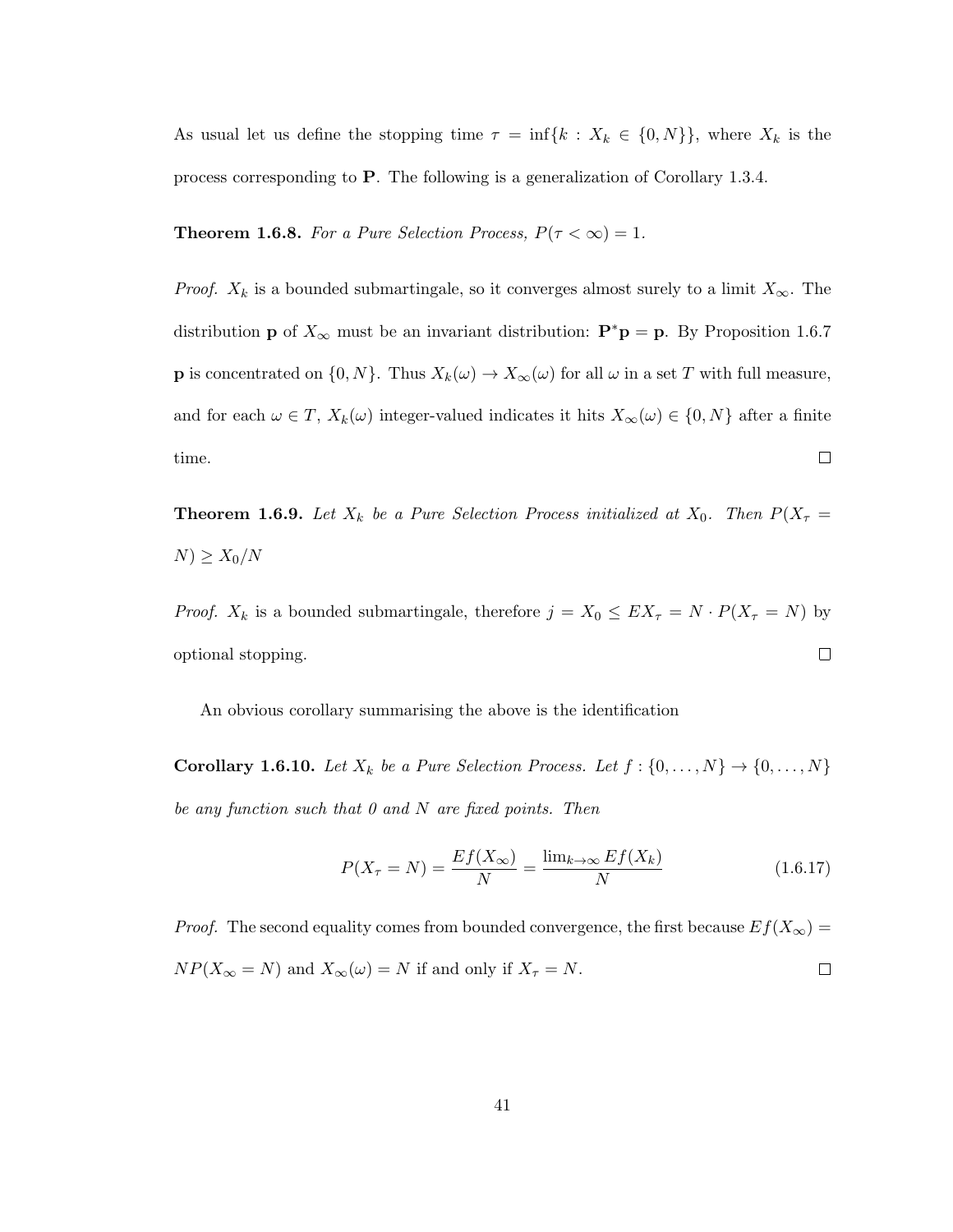#### Monotonic Processes

In the continuum theory it will be important to know that  $P(X_\tau = N | X_0 = j)$  is an increasing function in  $j$ . Biologically, this corresponds to the natural prediction that fixation probability is monotonically increasing in initial allele frequency. Remarkably, this is *not* true for arbitrary choices of GWF process; the counterexamples are complex and will not be discussed here. Our present aim is rather to establish a reasonable class under which such monotonicity does hold.

**Definition 1.6.11.** A transition matrix  $Q_{ij}$  will be called *monotonic* if the functions  $f_i: n \mapsto \sum_{j=n}^{N} \mathbf{Q}_{ij}$  are an increasing family in i.

Each of the example processes considered in detail in Chapter 2 will turn out to possess this monotonicity property. For now, we prove this for the Cannings class:

**Lemma 1.6.12.** If  $Q$  is the transition matrix for a Cannings process,  $Q$  is monotonic.

*Proof.* Letting  $\nu = (\nu_1, \dots, \nu_N)$  symbolize the exchangeable vector in the Cannings model, we have that row i and  $i+1$  of **Q** have the same distribution as the variables  $\sum_{j=1}^{i} \nu_j$  and  $\sum_{j=1}^{i+1} \nu_j$ , and the latter is almost surely larger, and therefore stochastically larger, than the former.  $\Box$ 

**Lemma 1.6.13.** Let X and Y be two random variables for which  $P(Y \ge t) \ge P(X \ge t)$ for all t. Then if f is an increasing function,  $Ef(Y) \ge Ef(X)$  whenever the expectations exists.

*Proof.* Immediate from integration by parts on the formula for  $Ef(Y)$  and  $Ef(X)$ .  $\Box$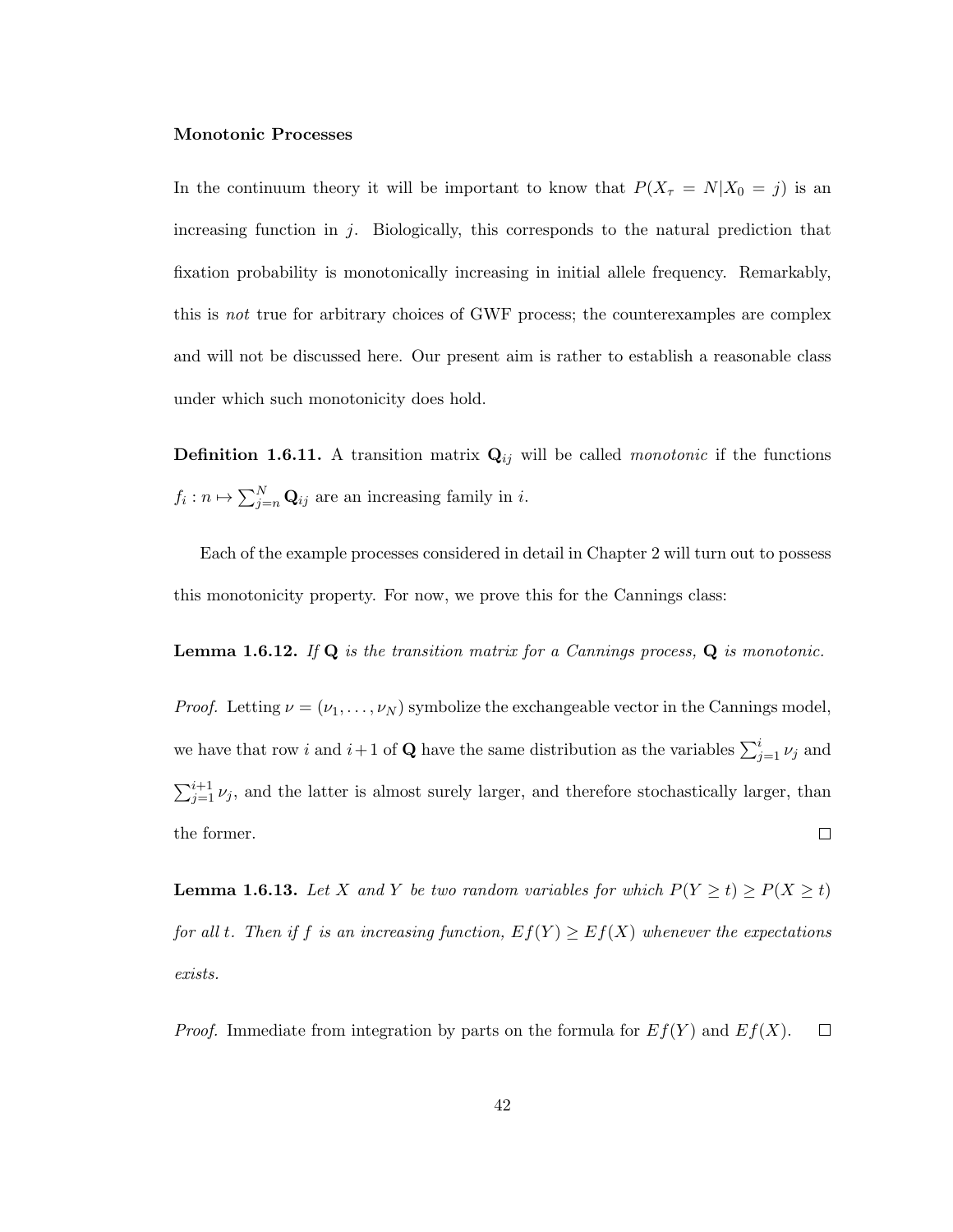*Remark*: The converse to this Lemma is also true, as is readily seen by taking  $f$  to be hinge functions.

We can now show that monotonicity is preserved under products.

Theorem 1.6.14. The product of monotonic transition matrices is monotonic.

*Proof.* Let **R** and **P** be monotonic, and  $Q = RP$ . Then

$$
\mathbf{Q}_{ij} = \sum_{k=1}^{N} \mathbf{R}_{ik} \mathbf{P}_{kj}
$$
 (1.6.18)

Consider the associated functions for **Q**, say  $f_i$  and  $f_{i'}$ , where  $i' \geq i$ . Then

$$
f_i(n) = \sum_{j=n}^{N} \mathbf{Q}_{ij} = \sum_{k=1}^{N} \mathbf{R}_{ik} \left( \sum_{j=n}^{N} \mathbf{P}_{kj} \right)
$$
(1.6.19)

$$
f_{i'}(n) = \sum_{j=n}^{N} \mathbf{Q}_{i'j} = \sum_{k=1}^{N} \mathbf{R}_{i'k} \left( \sum_{j=n}^{N} \mathbf{P}_{kj} \right)
$$
 (1.6.20)

Fix *n*. By monotonicity,  $\sum_{j=n}^{N} P_{kj}$  is an increasing function in k, and we can think of the sums in (1.6.19) and (1.6.20) as expectations of such a function under the measure associated to rows i and i' of **R**. Since  $i' \geq i$ , the monotonicity assumption on R combined  $\Box$ with Lemma 1.6.13 tells us  $f_{i'}(n) \ge f_i(n)$ , as desired.

One consequence of this product theorem is that as long as the selection matrix S chosen is monotonic (and it is easily verified that the binomial selection matrix of Section 1.6 has this property), it suffices to check that the drift operator Q has the desired property to verify for the composite P.

**Corollary 1.6.15.** If **P** is monotonic, so are the k-step transition kernels  $\mathbf{P}^k$  of a generalized population process.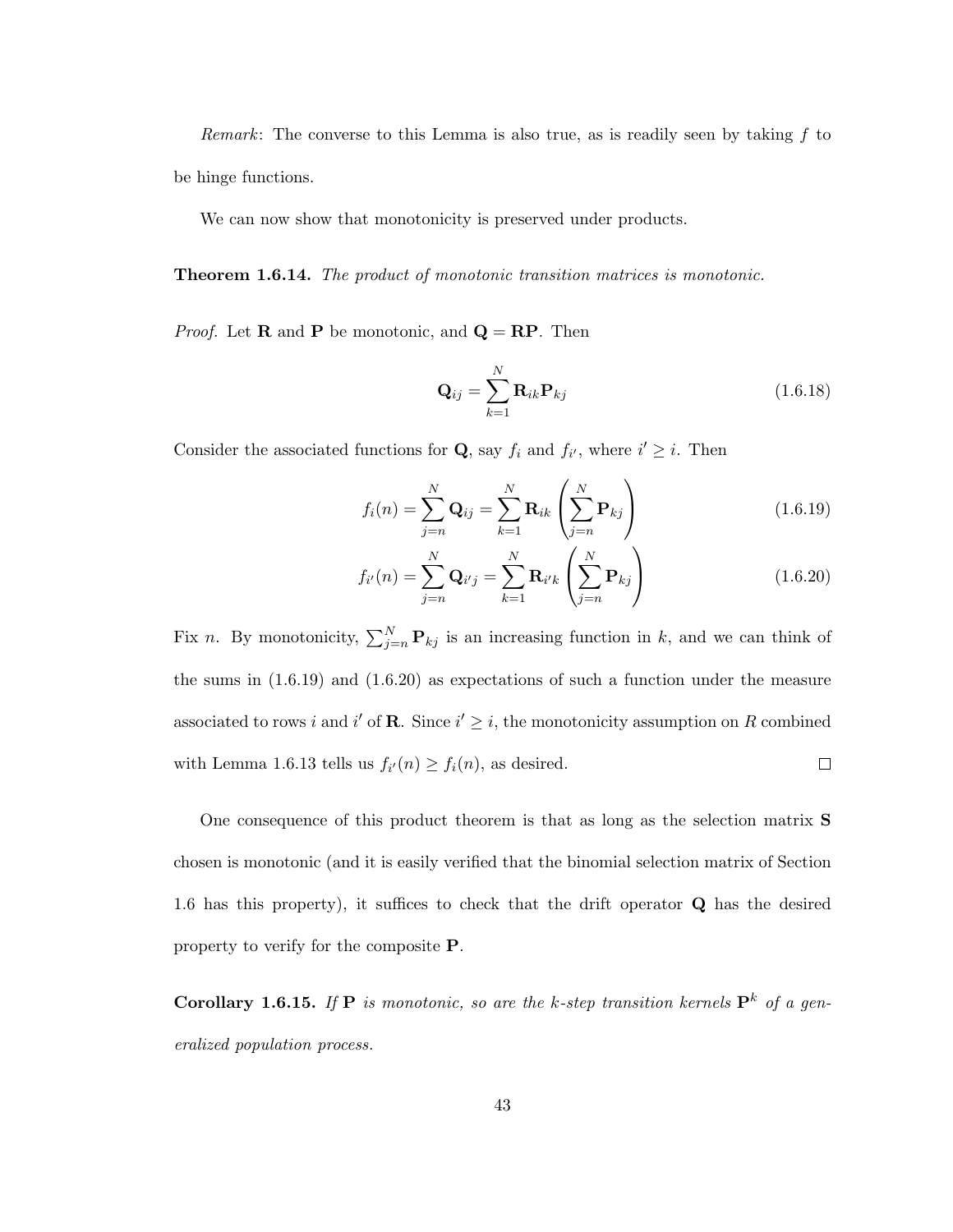We finally have the sought-after regularity theorem for monotonic processes:

**Theorem 1.6.16.** If the transition matrix  $P$  of a pure selection process is monotonic, then  $P(X_{\tau} = N | X_0 = i) = P(X_{\infty} = N | X_0 = i)$  is increasing in i.

*Proof.* If  $i' \geq i$ , then Corollary 1.6.15 along with Lemma 1.6.13 indicate that  $E[X_k|X_0 =$  $i' \ge E[X_k | X_0 = i]$  for all k. Taking limits, since  $X_k \to X_\infty$  almost surely as described in the proof of Theorem 1.6.8, and using bounded convergence, we have  $E[X_{\infty}|X_0 = i'] \ge$  $E[X_{\infty}|X_0 = i]$ , and from this follows the second equality as  $X_{\infty}$  concentrates on  $\{0, N\}$ . The first equality is Corollary 1.6.10.  $\Box$ 

#### 1.6.4 GWF Processes under One-Way Mutation

By a Pure Mutation GWF Process we mean a GWF process with zero selection, so that  $P = QM$ . If we presume that only one-way mutation occurs from an allele of interest to the other type at rate  $\mu$ , then absorption at the boundary 0 is assured. Using techniques similar to those employed above, it is again possible to derive bounds on the time to this loss. We will only display the lower bound, since the upper bound, which can also be derived, has a somewhat ungainly form.

Theorem 1.6.17. (Time to Loss for One-Way Mutation). Suppose one-way mutation from a type occurs at rate  $\theta = 2N\mu$  in a pure mutation GWF process, then

1. Started at a fixed fraction x of the population size, the mean time to loss  $E\tau_N$  of the type satisfies (as  $N \to \infty$ )

$$
E\tau_N \ge \frac{xN\log\left(\frac{x(\sigma^2 + \theta/2)}{\sigma^2}\right)}{(\theta/2 + \sigma^2)\left(x - \frac{\sigma^2}{\sigma^2 + \theta/2}\right)}
$$
(1.6.21)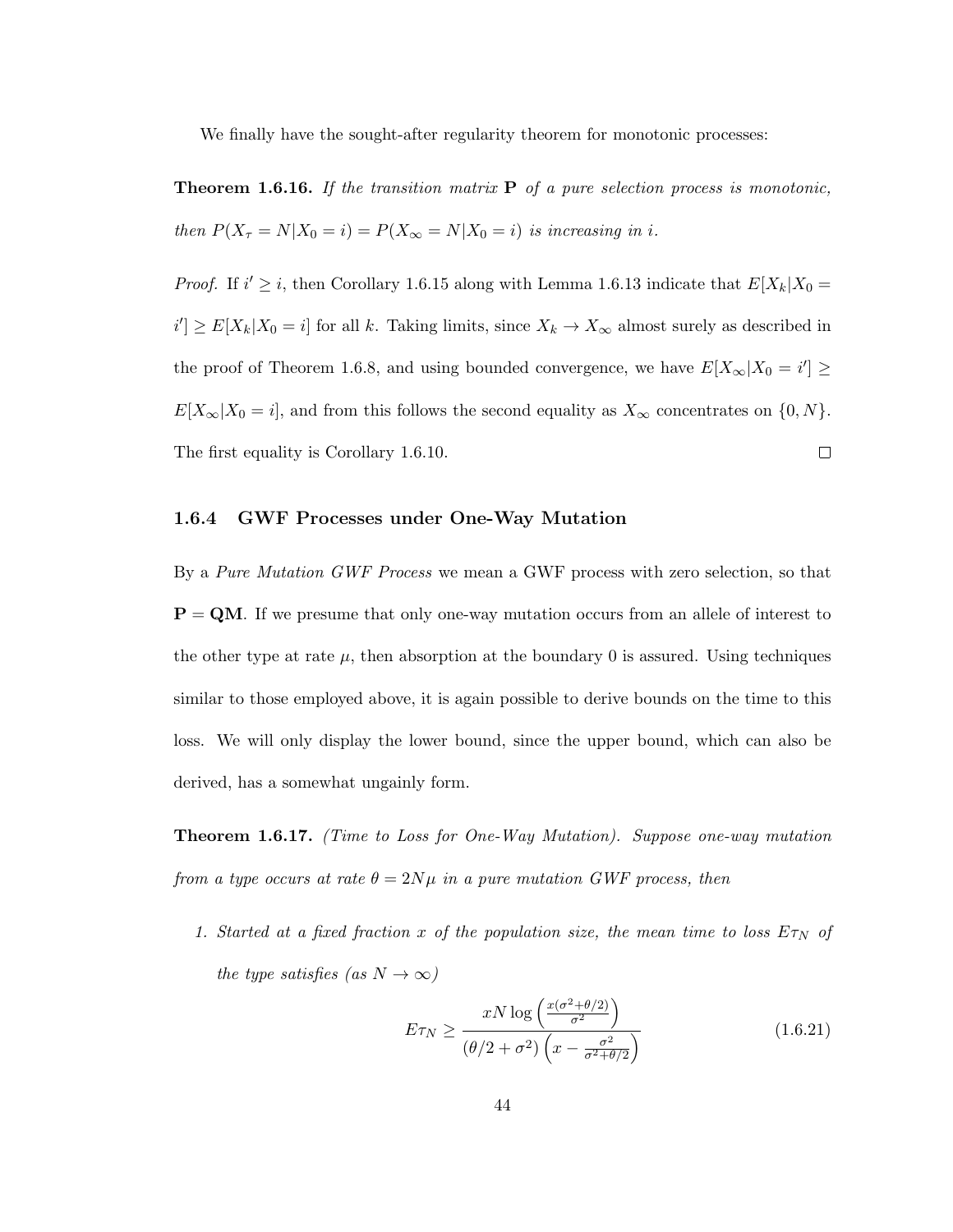2. Started at  $X_0 = 1$ , the mean time to loss  $E\tau_N$  satisfies  $(as\ N \rightarrow \infty)$ 

$$
E\tau_N \ge \frac{\log(\frac{\sigma^2}{\sigma^2 + \theta/2}N)}{\sigma^2} \tag{1.6.22}
$$

*Proof.* Let  $A \rightarrow B$  with probability  $\mu > 0$ . An easy computation with the mutation matrix of  $(1.6.6)$  shows:

$$
E(X_{k+1}|X_k) = X_k(1 - \mu)
$$
\n(1.6.23)

$$
E(X_{k+1}^2 | X_k) = cX_k + \left(1 - \frac{\sigma^2}{N-1}\right)(1-\mu)^2 X_k^2
$$
 (1.6.24)

where  $c = \mu + N\sigma^2/(N-1) \cdot (1 - 2\mu)$ .

Taking the expectation of both sides, the lower moments satisfy the following recurrences:

$$
EX_{k+1} = vEX_k \tag{1.6.25}
$$

$$
EX_{k+1}^2 = cEX_k + v^2 \left(1 - \frac{\sigma_N^2}{N-1}\right) EX_k^2
$$
 (1.6.26)

where  $v = 1 - \mu$ . Solving the recurrences produces

$$
EX_k = v^k X_0 \tag{1.6.27}
$$

$$
EX_k^2 = c \frac{v^{k-1} X_0}{1 - v \lambda_N} (1 - (v \lambda_N)^k) + (v^2 \lambda_N)^k X_0^2
$$
 (1.6.28)

with  $\lambda_N = 1 - \frac{\sigma_N^2}{N-1}$ .

Using the Cauchy-Schwarz inequality, one discovers:

$$
P(X_k = 0) \le \frac{EX_k^2 - (EX_k)^2}{EX_k^2}
$$
\n(1.6.29)

Thus if  $\tau$  is the time to absorption at 0,

$$
P(\tau > k) \ge \frac{(EX_k)^2}{EX_k^2} = \frac{v^k X_0}{C(1 - (v\lambda_N)^k) + X_0(v\lambda_N)^k}
$$
(1.6.30)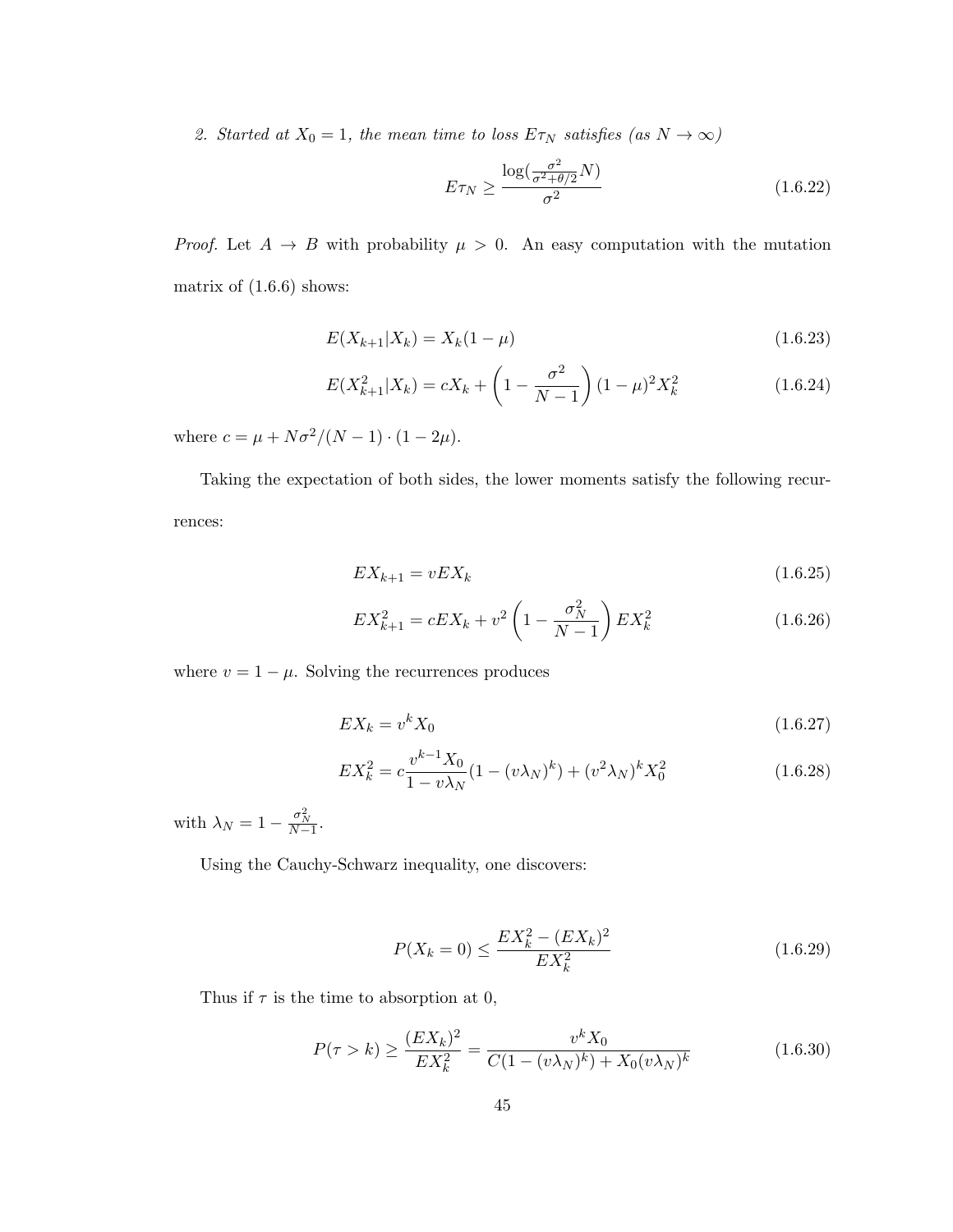where  $C = \frac{cv^{-1}}{1-v}$  $\frac{cv^{-1}}{1-v\lambda_N}$ . The previous equation has the lower bound:

$$
\int_0^\infty \frac{X_0(v\lambda_N)^x}{C(1-(v\lambda_N)^x)+(v\lambda_N)^xX_0} dx = \frac{X_0(\log(X_0/C))}{-[\log(v\lambda_N)](X_0-C)}
$$
(1.6.31)

For large  $N$ , this bound reads

$$
E\tau \ge \frac{NX_0 \log(X0/(kN))}{(\theta/2 + \sigma^2)(X_0 - kN)}
$$
\n(1.6.32)

where  $k = \frac{\sigma^2}{\theta/2 + \sigma^2}$ . This in turn reduces to, in the special cases  $X_0 = 1, X_0 = [xN]$ :

$$
E\tau \ge \frac{\log(kN)}{\sigma^2} \tag{1.6.33}
$$

$$
E\tau \ge \frac{xN\log(x/k)}{(\theta/2 + \sigma^2)(x - k)}\tag{1.6.34}
$$

| ۰ |  |  |
|---|--|--|
|   |  |  |
|   |  |  |
|   |  |  |

For comparison, and akin to the situation with absorption times, Kimura's classical value of  $E\tau_N = \int_{1/N}^1 y^{-1}(1-y)^{\theta-1} dy \sim 2\log N$  for time to loss of a new mutant under  $\sigma^2 = 1$  is near the lower bound (1.6.22). On the other hand, it can be shown that the  $\Lambda_1$ -Cannings model has an analogous time to loss of the significantly larger order  $O(N)$ generations (see Section 2.2).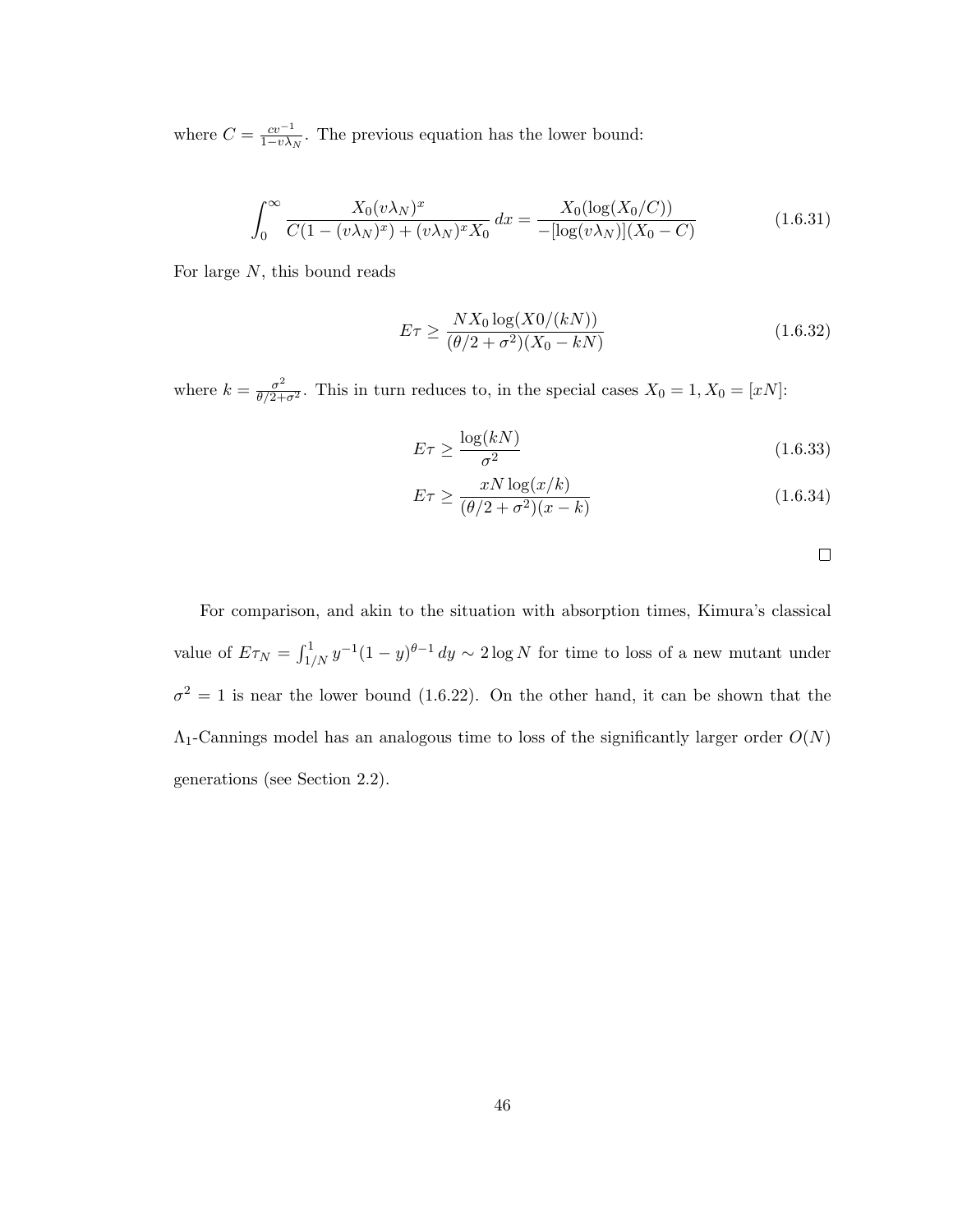# Chapter 2

# Classes and Examples of Neutral Models

Section 1.2.1 gave a brief introduction to a number of models of interest, both mathematical and biological. In this chapter we now formally take up their construction, analyzing their specific properties with the aid of only discrete methods. One of the goals is to demonstrate that the bounds on neutral absorption and fixation times derived in the previous chapter are asymptotically tight. Finally, we make a preparatory study of the convex structure of the space of discrete GWF processes, which will be an important ingredient in our continuum theory. In each case, we have given the specification for the (asymptotically) unit offspring variance  $\sigma^2 = 1$  model.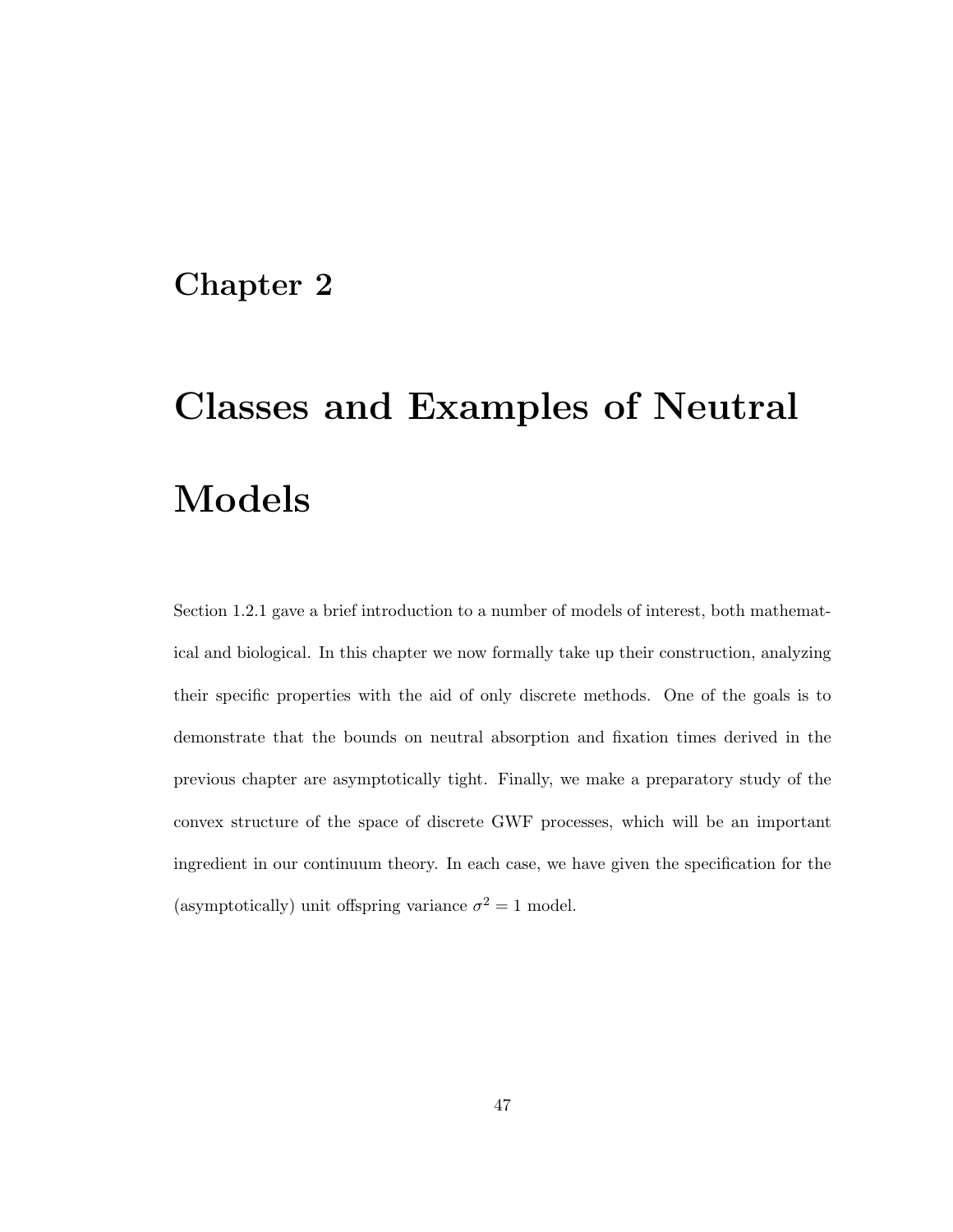# 2.1 The Wright-Fisher Model

We have already introduced this classical process as the GWF model with transition  $\mathbf{Q}_{ij} =$  $\binom{N}{j} \left(\frac{i}{N}\right)^j \left(1-\frac{i}{N}\right)$  $\frac{i}{N}$ )<sup>N-j</sup>. Our present task is merely to record known results concerning its neutral absorption and fixation times. We have the well-known proposition, from [5]:

Proposition 2.1.1. (Kimura)

1. Started at a fixed fraction x of the population size  $N$ , the mean time to absorption  $E\tau_N$  (in generations) of the Pure-Drift Wright-Fisher process satisfies

$$
E\tau_N \sim -2N(x\log x + (1-x)\log(1-x))
$$
\n(2.1.1)

2. Started at  $X_0 = 1$ , the mean time to absorption  $E\tau_N$  satisfies (as  $N \to \infty$ )

$$
E\tau_N \sim 2\log N \tag{2.1.2}
$$

3. Started at a fixed fraction x, the conditional fixation time  $E\tau_N^*$  satisfies

$$
E\tau_N^* \sim -2N\frac{(1-x)\log(1-x)}{x}
$$
 (2.1.3)

4. Started at  $X_0 = 1$ , the conditional fixation time satisfies

$$
E\tau_N^* \sim 2N\tag{2.1.4}
$$

We note that these values are of the same asymptotic order in  $N$  as the lower bounds recorded in our Theorems 1.3.6 and 1.4.5, and indeed, are only a factor of at most two larger, depending on the initializing state.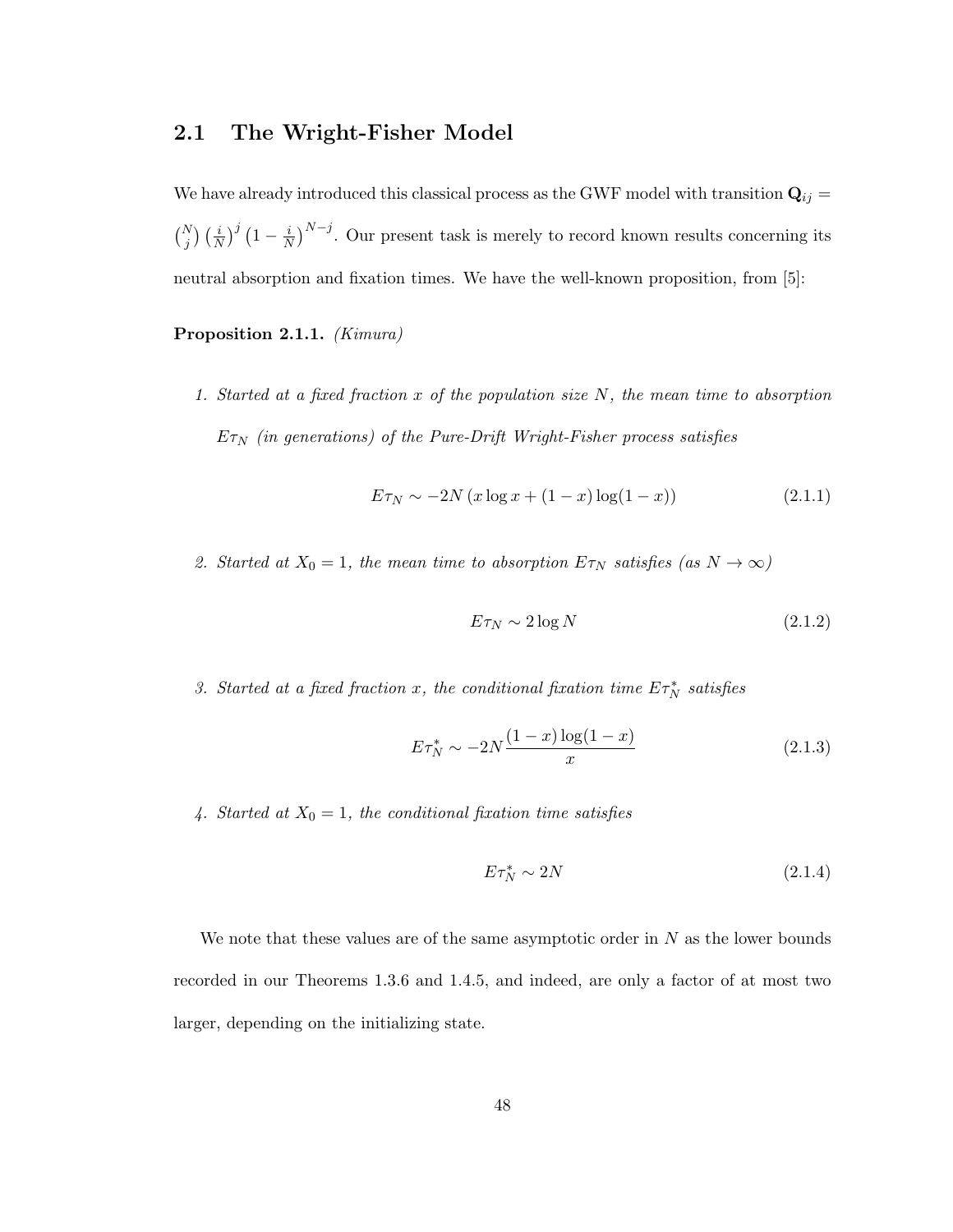# 2.2 The  $\Lambda_1$ -Cannings Model

Cannings processes are defined by the prescription of an exchangeable positive integervalued random vector  $(\nu_1, \ldots, \nu_N)$  satisfying the fixed population constraint  $\sum_{i=1}^N \nu_i = N$ . An equivalent specification is to give a measure on the sample space of partitions of  $N$ . We define the  $\Lambda_1$ -model as that Cannings model specified by the measure  $\mu(P_1) = 1 - 1/N$ , and  $\mu(P_2) = 1/N$ , where  $P_i$  are the partitions  $P_1 = 1 + \cdots + 1$ ,  $P_2 = N + 0 + \cdots + 0$ . The resulting transition matrix for the allele frequencies has the form:

$$
\mathbf{Q}_{ij} = \begin{cases} \frac{N-i}{N^2}, & j = 0\\ 1 - \frac{1}{N}, & j = i\\ \frac{i}{N^2}, & j = N \end{cases}
$$
 (2.2.1)

Mechanistically, individuals produce exactly one offspring each generation, until a random time of average length N generations where a single individual replaces the entire population. This observation is formally set out in the following obvious proposition.

**Proposition 2.2.1.** The expected absorption time  $E\tau_N$  and expected conditional fixation time  $E\tau_N$  for the pure-drift  $\Lambda_1$ -Cannings Process are each N generations, for any *initialization*  $X_0 \notin \{0, N\}.$ 

The preceding establishes the exact optimality of the upper bound in Theorem 1.3.6(b).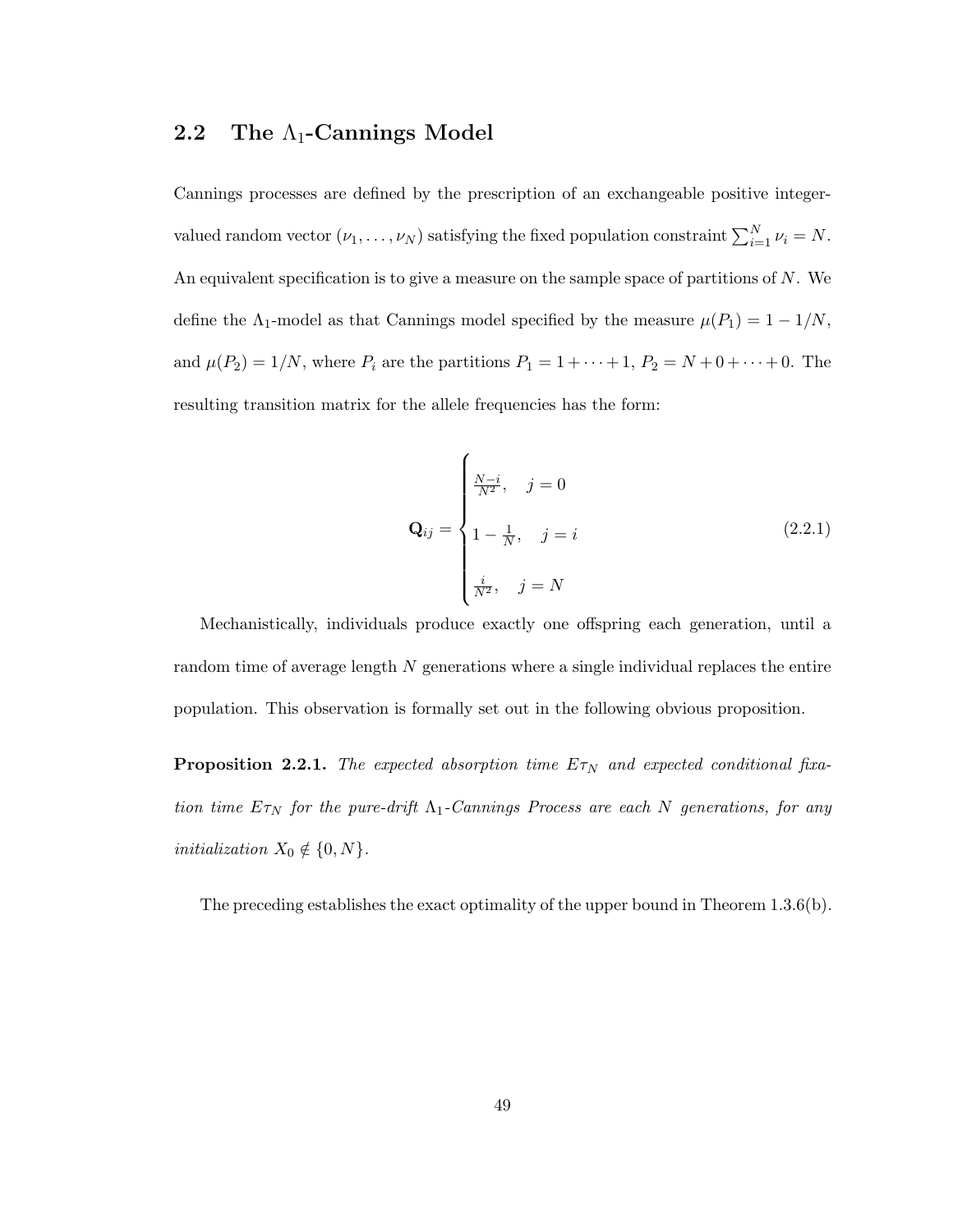## 2.3 The Minimal and Maximal Processes.

There are two extreme processes, which, while not possessing much biological relevance, nonetheless will play a crucial technical role in our continuum theory. In particular they will be seen to delimit two extreme boundaries within the space of GWF processes.

The conditional increments in the Wright-Fisher process are binomial distributions, indicating that jumps to states at distance  $d$  decay roughly exponentially in  $d$ . In looking for processes with markedly differing behavior, it is reasonable, then, to attempt to maximize the mass assigned to the tails (and thus indirectly the incremental higher moments), subject to the GWF constraints. Define two cost functions:  $J_{-}^{(i)}(\mathbf{P}_{ij}) = \mathbf{P}_{i,0}$ , and  $J^{(i)}_{+}(\mathbf{P}_{ij}) = \mathbf{P}_{i,N}$ , which favor skewness to the extreme ends. The maximization of  $J^{(i)}_{-}$ − and  $J_{+}^{(i)}$ , for each row *i*, subject to the linear GWF constraints (1.2.5, 1.2.6) is a problem in linear programming. Application of the simplex method yields the following transition matrices, which we turn the Minimal and Maximal transitions respectively. Their nomenclature will become clearer in Chapter 4.

#### Minimal Process

Define Q<sup>−</sup> as the transition matrix: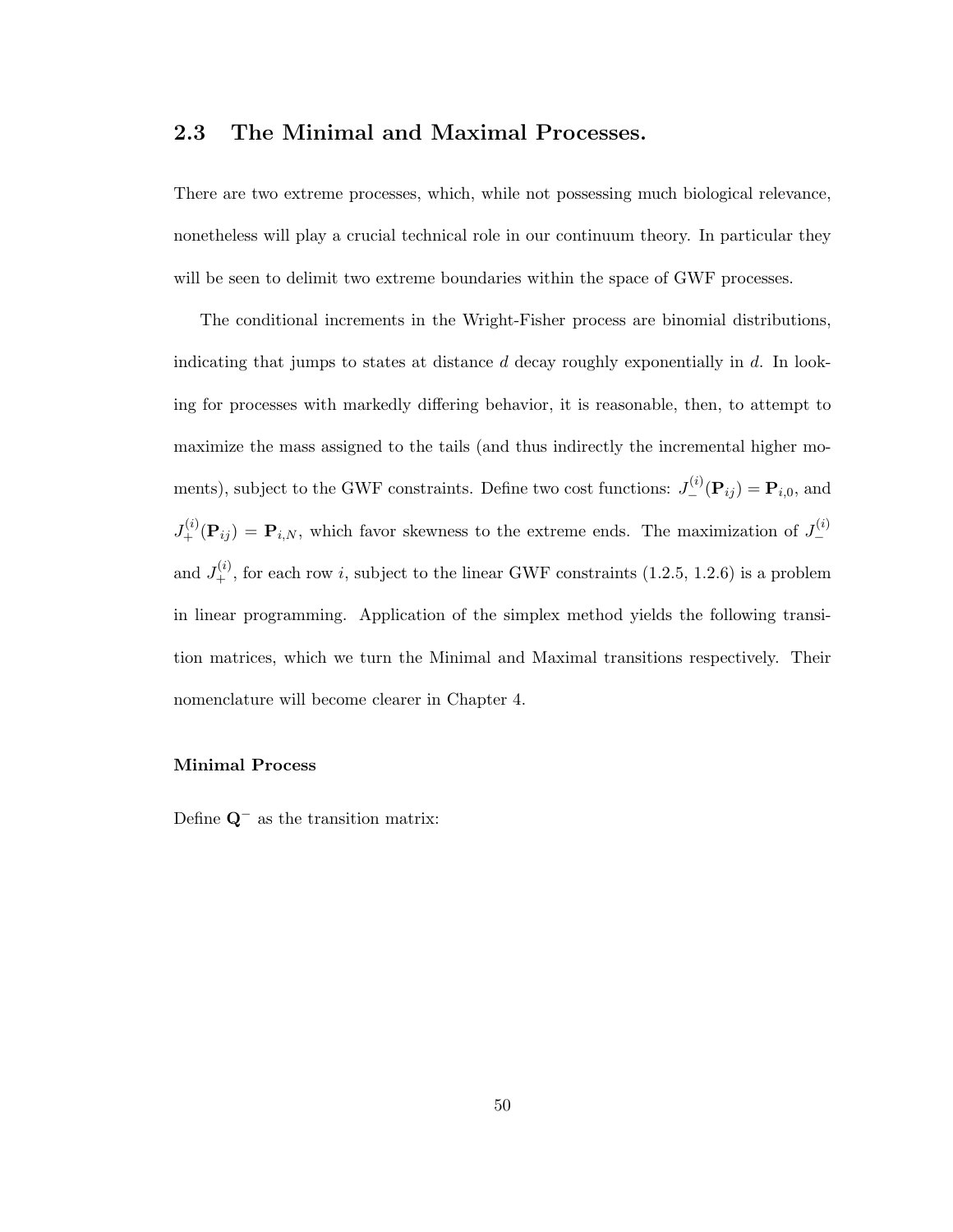$$
\begin{pmatrix}\n1 & 0 & 0 & \cdots & & & & 0 \\
x_1^{(1)} & x_2^{(1)} & x_3^{(1)} & 0 & \cdots & & & 0 \\
x_1^{(2)} & 0 & x_2^{(2)} & x_3^{(2)} & 0 & \cdots & & & 0 \\
\vdots & & & & & & & \\
\vdots & & & & & & \\
0 & \cdots & & & & & & \\
0 & \cdots & & & & & & \\
0 & \cdots & & & & & & \\
0 & \cdots & & & & & & \\
0 & \cdots & & & & & & \\
0 & \cdots & & & & & & \\
0 & \cdots & & & & & & \\
0 & \cdots & & & & & & \\
0 & \cdots & & & & & & \\
0 & \cdots & & & & & & \\
0 & \cdots & & & & & & \\
0 & \cdots & & & & & & \\
0 & \cdots & & & & & & \\
0 & \cdots & & & & & & \\
0 & \cdots & & & & & & \\
0 & \cdots & & & & & & \\
0 & \cdots & & & & & & \\
0 & \cdots & & & & & & \\
0 & \cdots & & & & & & \\
0 & \cdots & & & & & & \\
0 & \cdots & & & & & & \\
0 & \cdots & & & & & & \\
0 & \cdots & & & & & & \\
0 & \cdots & & & & & & \\
0 & \cdots & & & & & & \\
0 & \cdots & & & & & & \\
0 & \cdots & & & & & & \\
0 & \cdots & & & & & & \\
0 & \cdots & & & & & & \\
0 & \cdots & & & & & & \\
0 & \cdots & & & & & & \\
0 & \cdots & & & & & & \\
0 & \cdots & & & & & & \\
0 & \cdots & & & & & & \\
0 & \cdots & & & & & & \\
0 & \cdots & & & & & & \\
0 & \cdots & & & & & & & \\
0 & \cdots & & & & & & & \\
0 & \cdots & & & & & & & \\
0 & \cdots & & & & & & & \\
0 & \cdots & & & & & & & \\
0 & \cdots & & & & & & & \\
0 & \cdots & & & & & & & \\
0 & \cdots & & & & & & & \\
0 & \cdots & & & & & & & \\
0 & \cdots & & & & & & & \\
0 & \cdots & & & & & & & \\
0 & \cdots & & & & & & & \\
0 & \cdots & & & & & & & \\
0 & \cdots & & & & & & & \\
0 & \cdots & & & & & & & \\
0 & \cdots & & & & & & &
$$

whose entries are

$$
x_1^{(i)} = \frac{N-i}{N(i+1)}, \qquad x_2^{(i)} = \frac{i}{N}, \qquad x_3^{(i)} = \frac{N-i}{N} - \frac{N-i}{N(i+1)}
$$
(2.3.2)

The above stochastic matrix maximizes the cost function  $J_{-}^{(i)}$  subject to the GWF conditions for every  $0\leq i\leq N.$ 

#### Maximal Process

Define  $\mathbf{Q}^+$  as the transition matrix:

$$
\begin{pmatrix}\n1 & 0 & 0 & \cdots & 0 & 0 \\
x_1^{(1)} & x_2^{(1)} & 0 & \cdots & 0 & x_3^{(1)} \\
0 & x_1^{(2)} & x_2^{(2)} & 0 & \cdots & x_3^{(2)} \\
0 & 0 & x_1^{(3)} & \cdots & & & \\
\vdots & & & & & \\
0 & \cdots & & & 0 & 1\n\end{pmatrix}
$$
\n(2.3.3)

with entries

$$
x_1^{(i)} = \frac{i}{N} - \frac{i}{N(N-i+1)}, \qquad x_2^{(i)} = 1 - \frac{i}{N}, \qquad x_3^{(i)} = \frac{i}{N(N-i+1)}
$$
(2.3.4)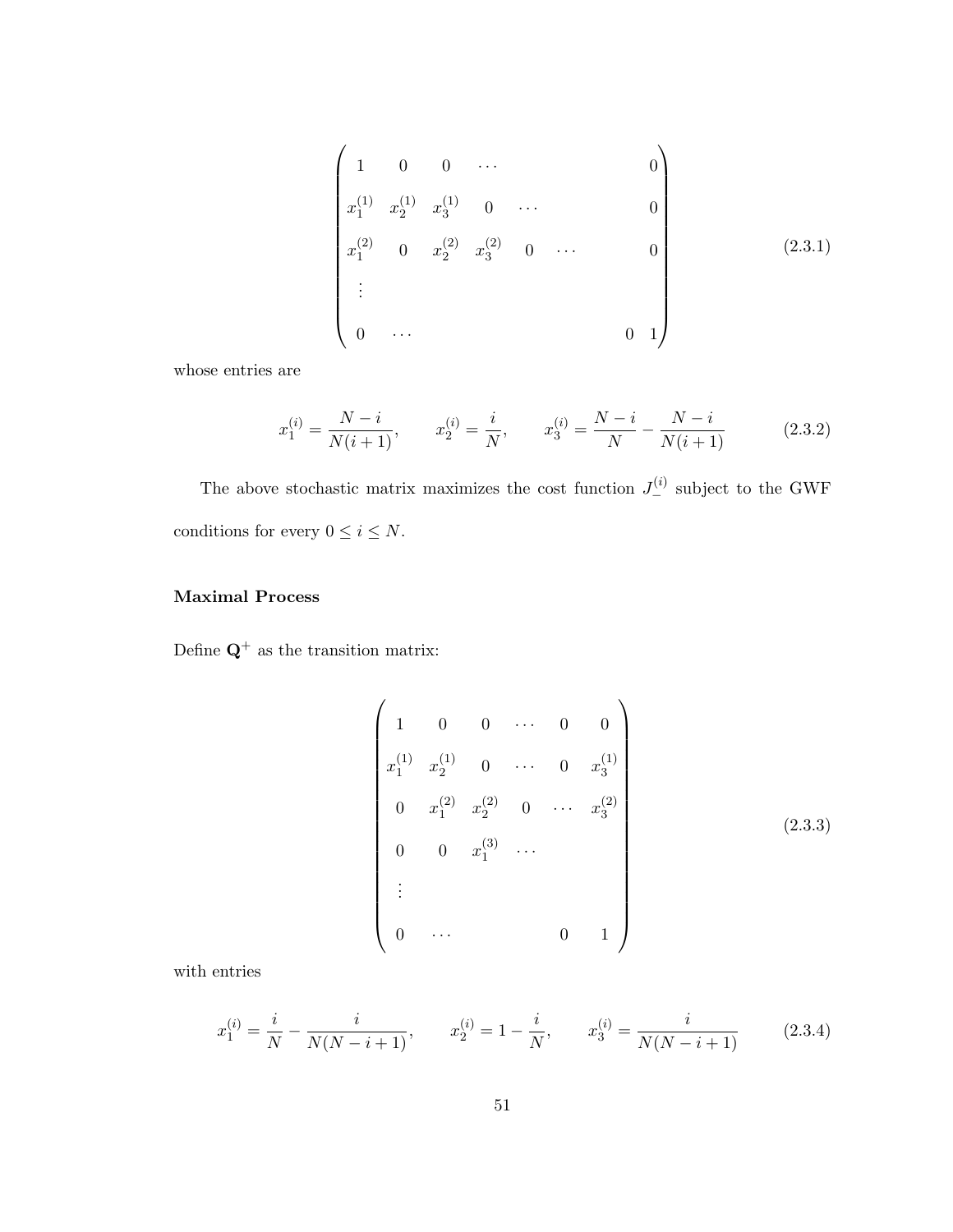The above stochastic matrix maximizes the cost function  $J_{+}^{(i)}$  subject to the GWF conditions for every  $0 \leq i \leq N$ .

#### 2.3.1 Expected Absorption Times of Extreme Processes

We shall compute the expected absorption and fixation times of the above extreme processes. This is tenable, due to the special structure and sparseness of the transition matrix.

Theorem 2.3.1. (Absorption/Fixation Times for Extreme Processes)

1. Started at a fixed fraction x of the population size, the mean time to absorption  $E_{\mathcal{T}_N}$ for the Maximal Process satisfies (as  $N \to \infty$ ):

$$
(1-x)N\log N \le E\tau \le N\log N\tag{2.3.5}
$$

2. Started in state i, the conditional time to fixation  $E\tau_N^*$  for the Minimal Process is asymptotically

$$
E\tau^* \sim N \log(N - i) \tag{2.3.6}
$$

Proof. We consider the maximal process because the analagous results for the minimal process can be obtained by reflection. The upper bound of the theorem is simply that recorded from Theorem 1.3.6. Suppose we begin in state  $0 < i < N$ . The process monotonically decreases until either a jump to state N occurs, or until 0 is reached. Let  $t_j$  be the expected time spent in state j, with  $X_0 = i$ , conditioned on the event the process reaches level j. We have  $E_i \tau = \sum_{j=1}^i t_j \cdot P_j$ , where  $P_j$  is the probability that the process reaches state j. If in state j, the probability of maintaining the state for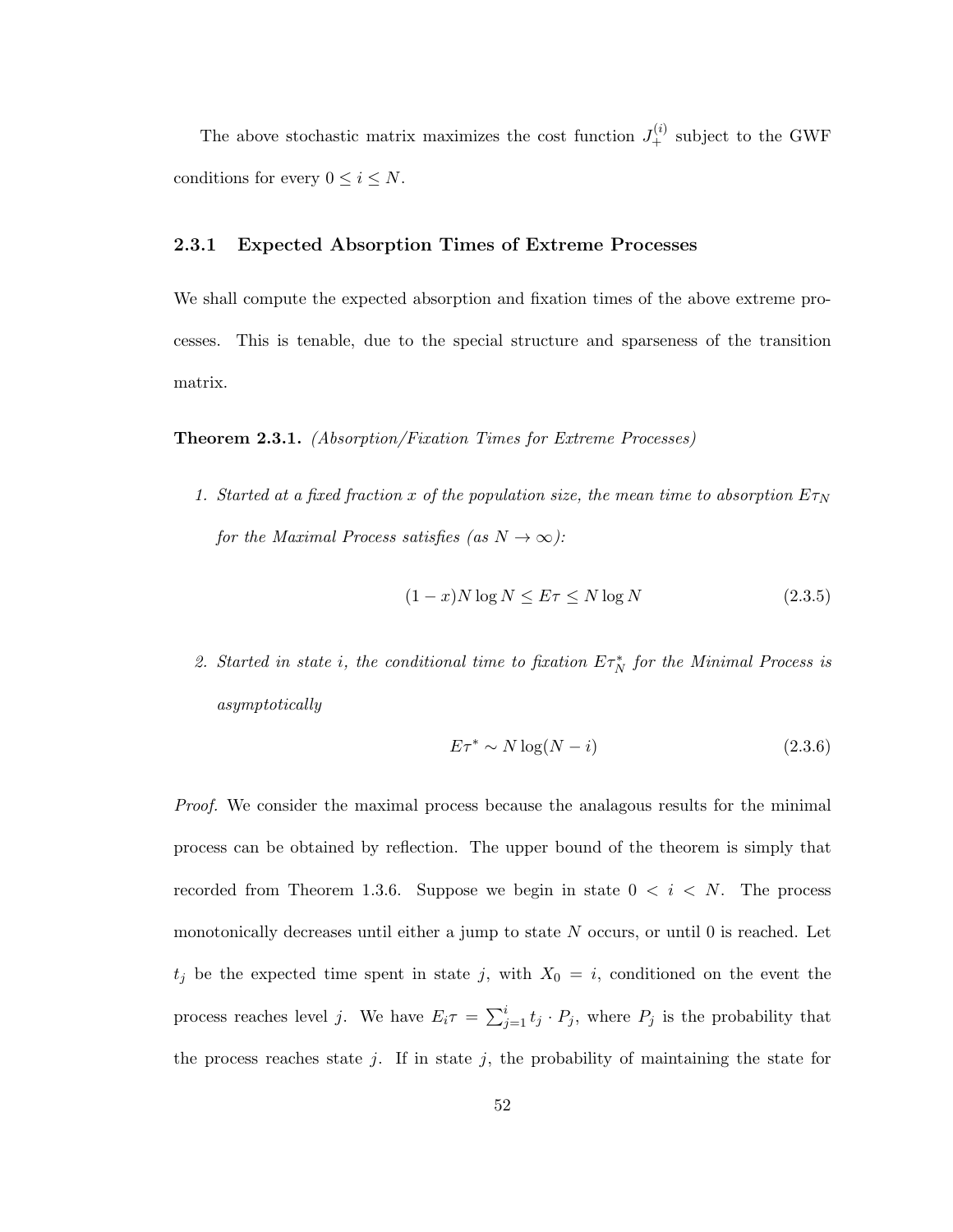*n* consecutive generations is  $(1 - j/N)^n$ . It follows  $t_j = N/j$ , and calculating  $P_j$  via conditional probabilities produces

$$
E_i \tau = \frac{N}{i} + N \sum_{j=1}^{i-1} \frac{1}{j} \prod_{k=j+1}^{i} (1 - \frac{1}{N-k})
$$
 (2.3.7)

The equation can be clarified by examination of the hitting time to zero conditioned that  $X_n$  fixates at zero. Here, the probability that the process in state j maintains such a state for *n* generations is  $[(1-j/N)/(1-j/(N(N-j+1)))]^n$ . Consequently,

$$
E_i[\tau|X_\infty = 0] = \sum_{j=1}^i \sum_{n=0}^\infty \left( \frac{1 - j/N}{1 - j/N(N - j + 1)} \right)^n \tag{2.3.8}
$$

$$
=\sum_{j=1}^{i} \frac{N+1}{j} \sim (N+1) \log i \tag{2.3.9}
$$

Given that

$$
E_i[\tau] = E_i[\tau | X_{\infty} = 0] \cdot (1 - \frac{i}{N}) + E_i[\tau | X_{\infty} = N] \cdot \frac{i}{N}
$$
 (2.3.10)

this proves the first part of the theorem. The second part follows from (2.3.8) and reflec- $\Box$ tion of the maximal process.

We make the observation that these results have the same asymptotic orders and even meet the upper bounds in Theorems 1.3.6, 1.4.5.

# 2.4 Power-Law Models.

The preceding models are technically useful in obtaining an intuition about the very large space of possible generalization population models, but are perhaps somewhat inadequate from the perspective of biology in offering viable alternatives to the Wright-Fisher process. If the conditional distributions of the Wright-Fisher model are the discrete analogues of the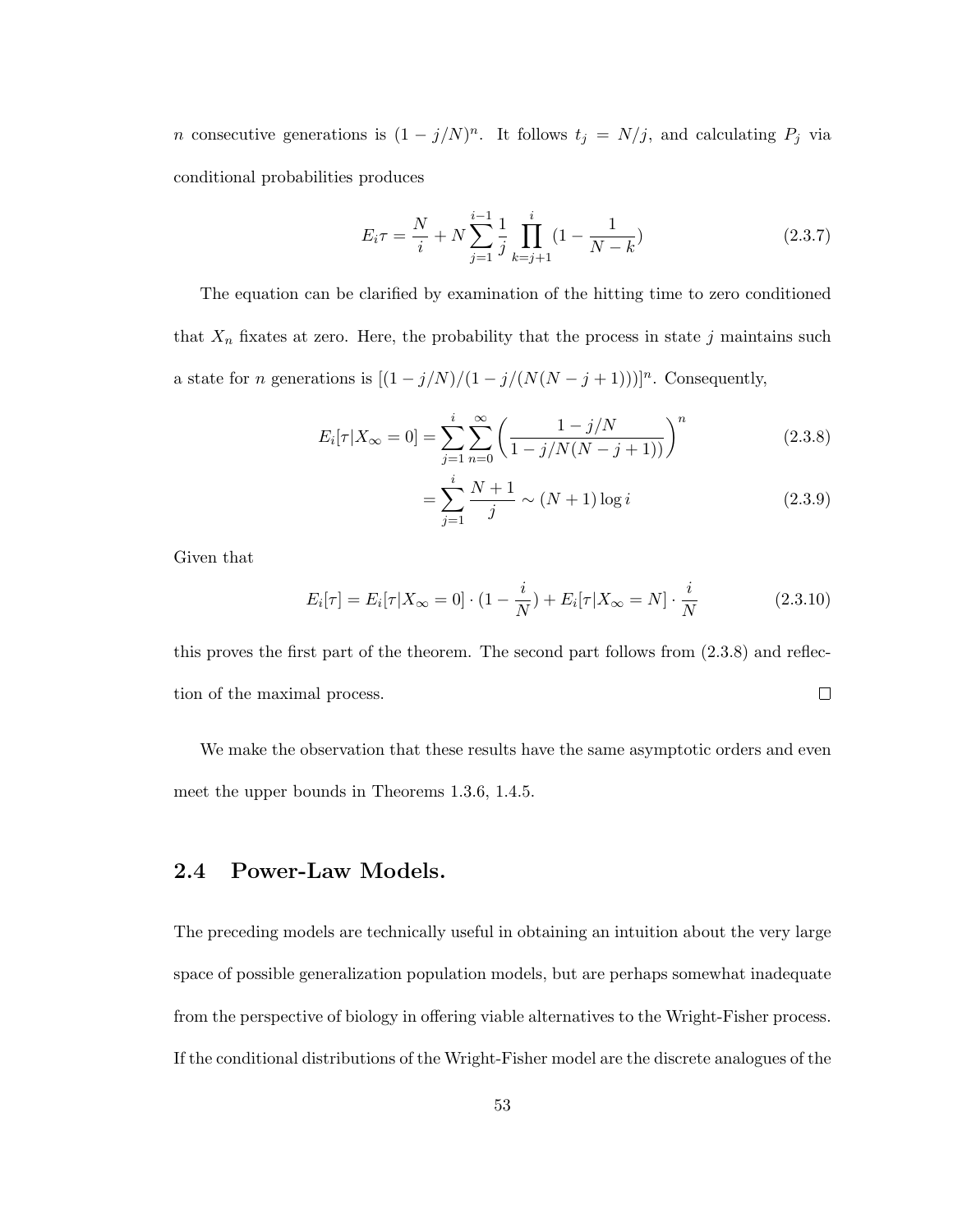Gaussian distribution, a natural class of alternatives to consider are those with conditional distributions with power-law decay of index  $\alpha$ .

#### 2.4.1 Construction of the Models

Define the transition Q matrix:

$$
\mathbf{Q}_{ij} = \begin{cases} \frac{c_i}{1 + b_{1,i}|j - i|^{\alpha}}, & j < i, 0 < i < N \\ \frac{c_i}{1 + b_{2,i}|j - i|^{\alpha}}, & j \geq i, 0 < i < N \\ \delta_{0,j}, & i = 0 \\ \delta_{N,j}, & i = N \end{cases} \tag{2.4.1}
$$

We hope for slope parameters  $b_{1,i}$ ,  $b_{2,i} > 0$ , and a normalisation  $c_i$  making **Q** stochastic and satisfying the GWF conditions (1.2.5, 1.2.6). This is borne out in the next theorem, which proves the existence and uniqueness of solutions to the associated nonlinear equations.

**Theorem 2.4.1.** For each  $0 < \alpha \leq 3$ , there exist unique positive  $b_{1,i} > 0, b_{2,i} > 0, c_i > 0$ satisfying the GWF conditions (1.2.5,1.2.6), for all population sizes  $N \ge 12$ .

*Proof.* Existence: Fix a row  $i \geq 1$ , and write for ease of notation  $b_1, b_2$  in place of  $b_{1,i}, b_{2,i}$ . From symmetry  $(b_{1,i} = b_{2,N-i})$ , we need only prove the result for rows  $i \leq N/2$ . The normalization  $c_i$  must have the value

$$
c_i = \left(\sum_{j=0}^{i-1} \frac{1}{1+b_1|j-i|^\alpha} + \sum_{j=i}^N \frac{1}{1+b_2|j-i|^\alpha}\right)^{-1}
$$
(2.4.2)

The mean  $m(b_1, b_2)$ , and second moment  $s(b_1, b_2)$  of the resulting probability distribution take the forms:

$$
m(b_1, b_2) = \frac{\sum_{j=1}^{i-1} \frac{j}{1+b_1|j-i|^\alpha} + \sum_{j=i}^N \frac{j}{1+b_2|j-i|^\alpha}}{\sum_{j=0}^{i-1} \frac{1}{1+b_1|j-i|^\alpha} + \sum_{j=i}^N \frac{1}{1+b_2|j-i|^\alpha}}
$$
(2.4.3)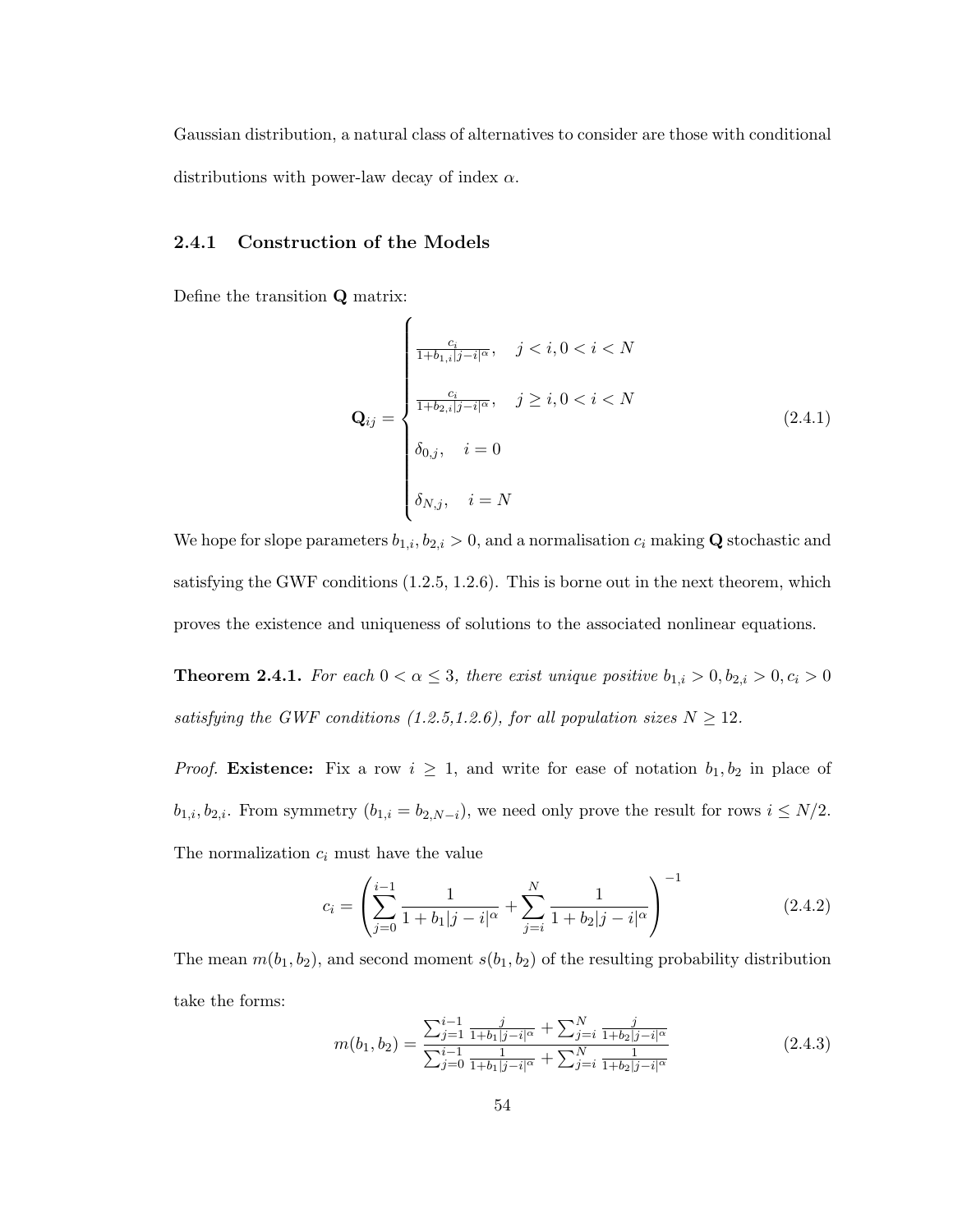$$
s(b_1, b_2) = \frac{\sum_{j=1}^{i-1} \frac{j^2}{1+b_1|j-i|^{\alpha}} + \sum_{j=i}^{N} \frac{j^2}{1+b_2|j-i|^{\alpha}}}{\sum_{j=0}^{i-1} \frac{1}{1+b_1|j-i|^{\alpha}} + \sum_{j=i}^{N} \frac{1}{1+b_2|j-i|^{\alpha}}}
$$
(2.4.4)

A direct computation, or a simple probabilistic argument shows that  $\frac{\partial m}{\partial b_2}$ ,  $\frac{\partial s}{\partial b_2}$  $\frac{\partial s}{\partial b_2} < 0$ , and ∂m  $\frac{\partial m}{\partial b_1}, \frac{\partial s}{\partial b_1}$  $\frac{\partial s}{\partial b_1} > 0$ , for all  $b_1, b_2 \geq 0$ . Fix now any  $b_1 \geq 0$ , and let  $f(b_2) = m(b_1, b_2)$ . We have  $f(b_1) \geq i$ , and

$$
f(\infty) = \frac{\sum_{j=1}^{i-1} \frac{j}{1+b_1|j-i|^{\alpha}} + i}{\sum_{j=0}^{i-1} \frac{1}{1+b_1|j-i|^{\alpha}} + 1} < i
$$
 (2.4.5)

The previous inequality can be verified by multiplication of both sides by the denominator and simplifying to the obvious inequality

$$
0 < \frac{i}{1 + b_1 i^{\alpha}} + \sum_{j=1}^{i-1} \frac{i - j}{1 + b_1 |j - i|^{\alpha}} \tag{2.4.6}
$$

It follows that for each value of  $b_1$ , there exists a unique value of  $b_2 \geq b_1$  for which  $m(b_1, b_2) = i$ . Combined with the implicit function theorem, this gives us a differentiable curve  $b_2 = \gamma_m(b_1)$ , defined for all  $b_1 \geq 0$ , such that  $m(b_1, \gamma_m(b_1)) = i$ . Some further facts about  $\gamma_m(b_1)$  come from the previous observations: it lies above the line  $b_2 = b_1$ , and is strictly increasing, since  $-\frac{\partial m}{\partial b_1}$  $\frac{\partial m}{\partial b_1}/\frac{\partial m}{\partial b_2}$  $\frac{\partial m}{\partial b_2} > 0.$ 

A similar analysis can be performed on the second moment function s. Fix  $b_1 \geq 0$ , and let  $g(b_2) = s(b_1, b_2)$ , a strictly decreasing function. One checks that

$$
g(\infty) = \frac{\sum_{j=1}^{i-1} \frac{j^2}{1+b_1|j-i|^{\alpha}} + i^2}{\sum_{j=0}^{i-1} \frac{1}{1+b_1|j-i|^{\alpha}} + 1} < i(1 - i/N) + i^2
$$
 (2.4.7)

the inequality being verified once again by reduction to a simple inequality, this time,

$$
0 < i(1 - i/N) \left( \sum_{j=0}^{i-1} \frac{1}{1 + b_1 |j - i|^{\alpha}} + 1 \right) + \frac{i^2}{1 + b_1 i^{\alpha}} + \sum_{j=1}^{i-1} \frac{i^2 - j^2}{1 + b_1 |j - i|^{\alpha}} \tag{2.4.8}
$$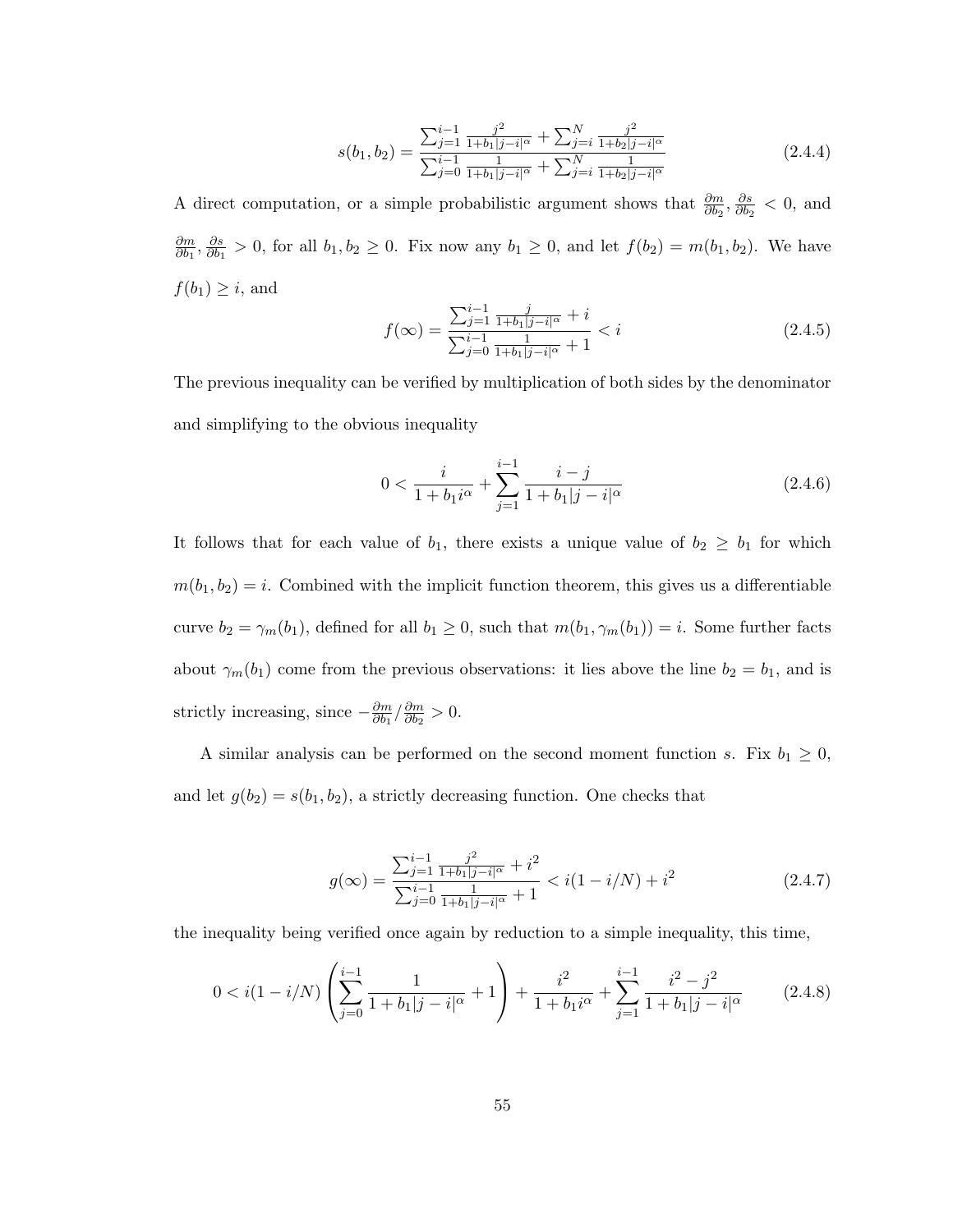Also,

$$
g(0) = \frac{\sum_{j=1}^{i-1} \frac{j^2}{1+b_1|j-i|^\alpha} + \sum_{j=i}^N j^2}{\sum_{j=0}^{i-1} \frac{1}{1+b_1|j-i|^\alpha} + N - i + 1} \ge \frac{\sum_{j=i}^N j^2}{N+1} \ge i(1-i/N) + i^2
$$
(2.4.9)

for all  $i \leq N/2$ . The final inequality can be verified by checking only at  $i = N/2$  or  $i = (N-1)/2$ , depending on whether N is odd or even, since the left-hand side is minimized, and the right-hand side is maximized at that value.

We now have a differentiable, strictly increasing curve  $b_2 = \gamma_s(b_1)$ , defined for  $b_1 \geq 0$ , for which  $s(b_1, b_2) = i(1 - i/N) + i^2$  if and only if  $(b_1, b_2)$  is on the graph of the curve  $\gamma_s$ . The intersection points of  $\gamma_m$  and  $\gamma_s$  (if any exist), then produce all the pairs  $(b_1, b_2)$  in the positive quadrant which realise the GWF conditions. Let us establish the existence of at least one intersection point. First we demonstrate that  $\gamma_s(0) > \gamma_m(0)$ . We again consider a row  $1 \leq i \leq N/2$ . Let  $b_1 = 0$ . To ease the notation, it will to suffice to prove that  $\gamma_s(0) \ge \gamma_m(0)$  when the  $\gamma_s$  curve is a constant  $i^2 + i$  second moment, as opposed to constant  $i^2 + i(1 - i/N)$  curve. By multiplying by the denominators in (2.4.3) and (2.4.4), it is an easy matter of algebra to show that the mean condition is satisfied iff  $b_2$  solves

$$
\sum_{k=1}^{N-i} \frac{k}{1 + b_2 k^{\alpha}} = \frac{1}{2} (i^2 + i)
$$
\n(2.4.10)

and satisfies the (modified) second moment condition iff

$$
\sum_{k=1}^{N-i} \frac{k^2 - i}{1 + b_2 k^{\alpha}} = \frac{2}{3} i^3 + \frac{3}{2} i^2 + \frac{5}{6} i - 2i \sum_{k=1}^{N-i} \frac{k}{1 + b_2 k^{\alpha}}
$$
(2.4.11)

We shall now show that if  $b_2$  is chosen so that the mean condition is satisfied, then the left-hand side of (2.4.11) is larger or equal than its right-hand side, indicating  $\gamma_s(0)$  must be greater than or equal to that value of  $b_2$  (because the LHS at  $b_2 = \infty$  is 0, and the RHS at  $b_2 = \infty$  is positive).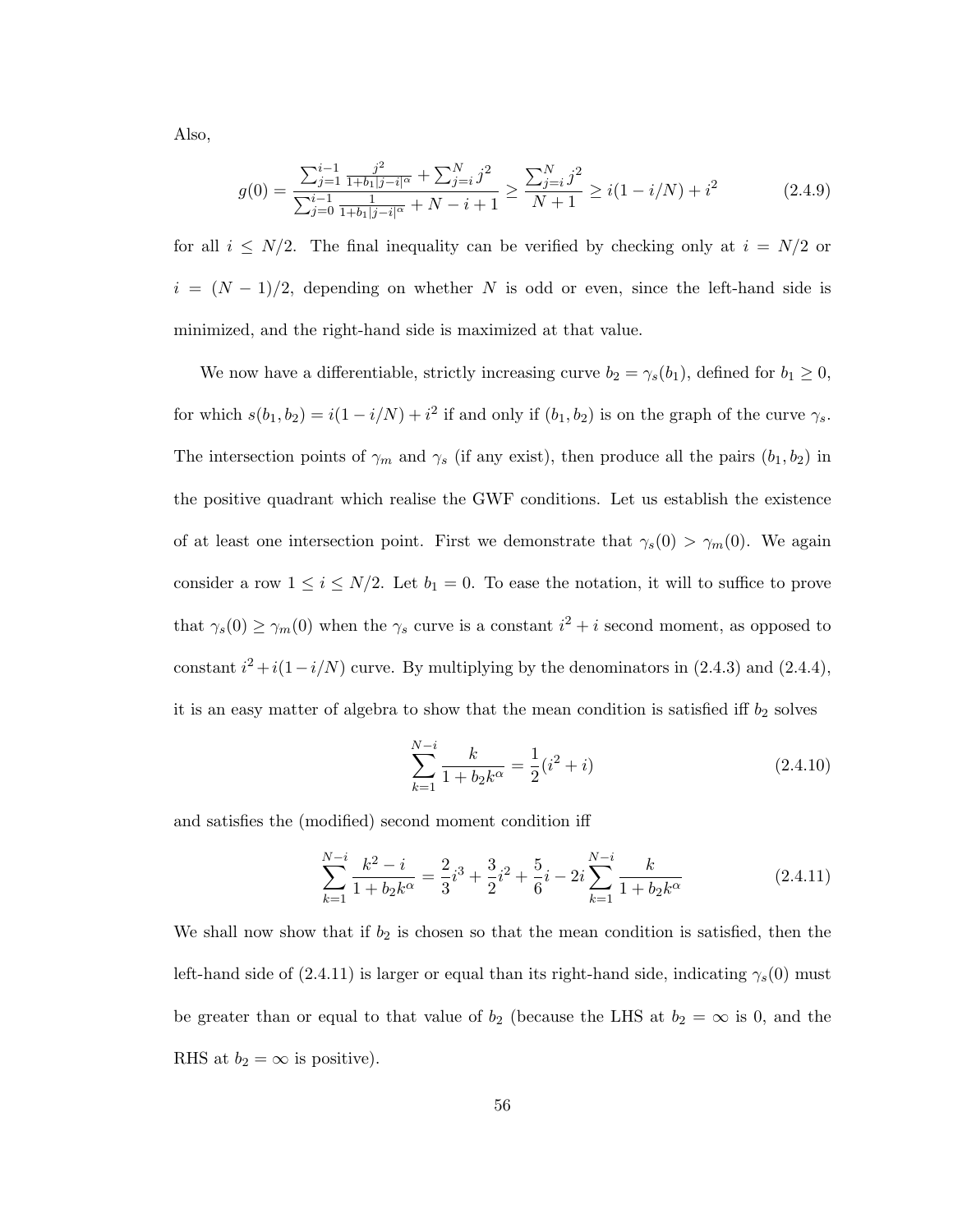When  $b_2$  is chosen such that (2.4.10) is satisfied, the RHS of (2.4.11) becomes  $\frac{-1}{3}i^3 +$ 1  $\frac{1}{2}i^2 + \frac{5}{6}$  $\frac{5}{6}i$ , which is negative for all  $i \geq 3$ . The smallest value that the LHS of (2.4.11) can attain is:

$$
\sum_{k=1}^{N-i} \frac{k^2 - i}{1 + b_2 k^{\alpha}} \ge \sum_{k=1}^{\lfloor \sqrt{i} \rfloor} (k^2 - i) = \frac{1}{3} [\sqrt{i}]^3 + \frac{1}{2} [\sqrt{i}]^2 + \frac{1}{6} [\sqrt{i}] - i [\sqrt{i}] \tag{2.4.12}
$$

which is easily verified to be larger or equal to  $\frac{-1}{3}i^3 + \frac{1}{2}$  $rac{1}{2}i^2 + \frac{5}{6}$  $\frac{5}{6}i$  as long as  $i \geq 3$ . Finally, consider the cases  $i = 1, 2$ , which require a slight variation on this argument. First, it is easy to verify by factorization that

$$
\sum_{k=1}^{9} \frac{k^2 - 1 - k}{1 + b_2 k^3} > 0
$$
\n(2.4.13)

for all  $b_2 \geq 0$ . Since only the first term of that sum is negative, we deduce

$$
\sum_{k=1}^{N-1} \frac{k^2 - 1 - k}{1 + b_2 k^{\alpha}} > 0
$$
\n(2.4.14)

for all  $0<\alpha\leq 3,$  and  $N\geq 10.$ 

Now let  $i = 1$ , and  $b_2$  solve (2.4.10). The RHS of both (2.4.10) and (2.4.11) are now 1, and we can estimate the LHS of (2.4.11) with (2.4.14)

$$
\sum_{k=1}^{N-1} \frac{k^2 - 1}{1 + b_2 k^{\alpha}} > \sum_{k=1}^{N-1} \frac{k}{1 + b_2 k^{\alpha}} = 1 = \text{RHS of (2.4.11)}
$$
\n(2.4.15)

which proves the case  $i = 1$  under the proviso  $N \geq 10$ .

Finally, let  $i = 2$ . This time, we use

$$
\sum_{k=1}^{10} \frac{k^2 - 2 - k/3}{1 + b_2 k^3} > 0
$$
\n(2.4.16)

and hence

$$
\sum_{k=1}^{N-2} \frac{k^2 - 2 - \frac{1}{3}k}{1 + b_2 k^{\alpha}} > 0
$$
\n(2.4.17)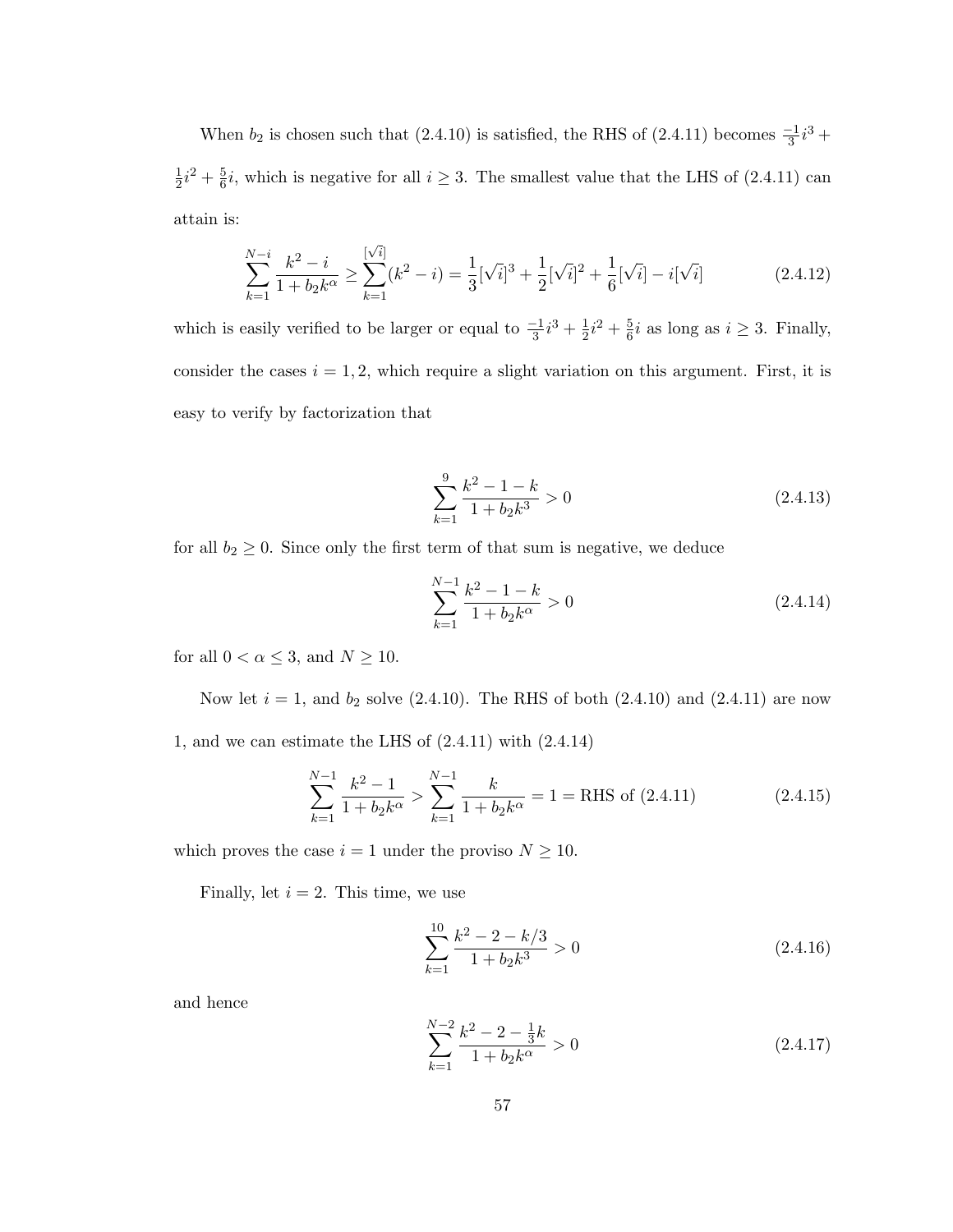for all  $b_2 \ge 0$ ,  $N \ge 12$  and  $0 < \alpha \le 3$ . If  $b_2$  solves (2.4.10), the RHS of (2.4.11) is 3, and the RHS of  $(2.4.11)$  is 1, thus:

LHS of (2.4.11) = 
$$
\sum_{k=1}^{N-2} \frac{k^2 - 2}{1 + b_2 k^{\alpha}} > \frac{1}{3} \sum_{k=1}^{n-2} \frac{k}{1 + b_2 k^{\alpha}} = 1 =
$$
RHS of (2.4.11) (2.4.18)

We have thus proved  $\gamma_s(0) > \gamma_m(0)$  for every row, as long as  $N \geq 12$ . To complete our proof of existence, we shall show that  $\lim_{b_1\to\infty} \gamma_s(b_1) = \text{const.}$  First recall  $\gamma_s$  is increasing; we need only show it is bounded. Let  $K = i(1 - i/N) + i^2$ . Rearranging the equation  $s = K$  in (2.4.4) shows that  $(b_1, b_2)$  satisfies

$$
\sum_{j=i}^{N} \frac{j^2 - K}{1 + b_2 |j - i|^{\alpha}} = \sum_{j=0}^{i-1} \frac{K - j^2}{1 + b_1 |j - i|^{\alpha}}
$$
(2.4.19)

We had proven that for each positive  $b_1$ , there exists a unique  $b_2 > 0$  satisfying the above. In the left-hand side of (2.4.19), the first term is negative, and the remaining terms are positive:

$$
\sum_{j=i}^{N} \frac{j^2 - K}{1 + b_2 |j - i|^{\alpha}} = -i(1 - i/N) + \sum_{j=i+1}^{N} \frac{j^2 - K}{1 + b_2 |j - i|^{\alpha}} \tag{2.4.20}
$$

At  $b_2 = 0$ , the RHS of the above expression is positive (exercise in algebra), and as  $b_2 \rightarrow \infty$ , strictly negative, already implying the curve  $\gamma_s$  is bounded, since the RHS of  $(2.4.19)$  is always positive. Additionally, there exists a finite value of  $b<sub>2</sub>$  for which

$$
-i(1 - i/N) + \sum_{j=i+1}^{N} \frac{j^2 - K}{1 + b_2 |j - i|^{\alpha}} = 0,
$$
\n(2.4.21)

and this constant is the asymptotic value of  $\gamma_s$ . This fact, combined with the previouslynoted property that  $\gamma_m(b_1)$  lies above the line  $b_2 = b_1$ , gives the existence of an intersection point.

#### Uniqueness: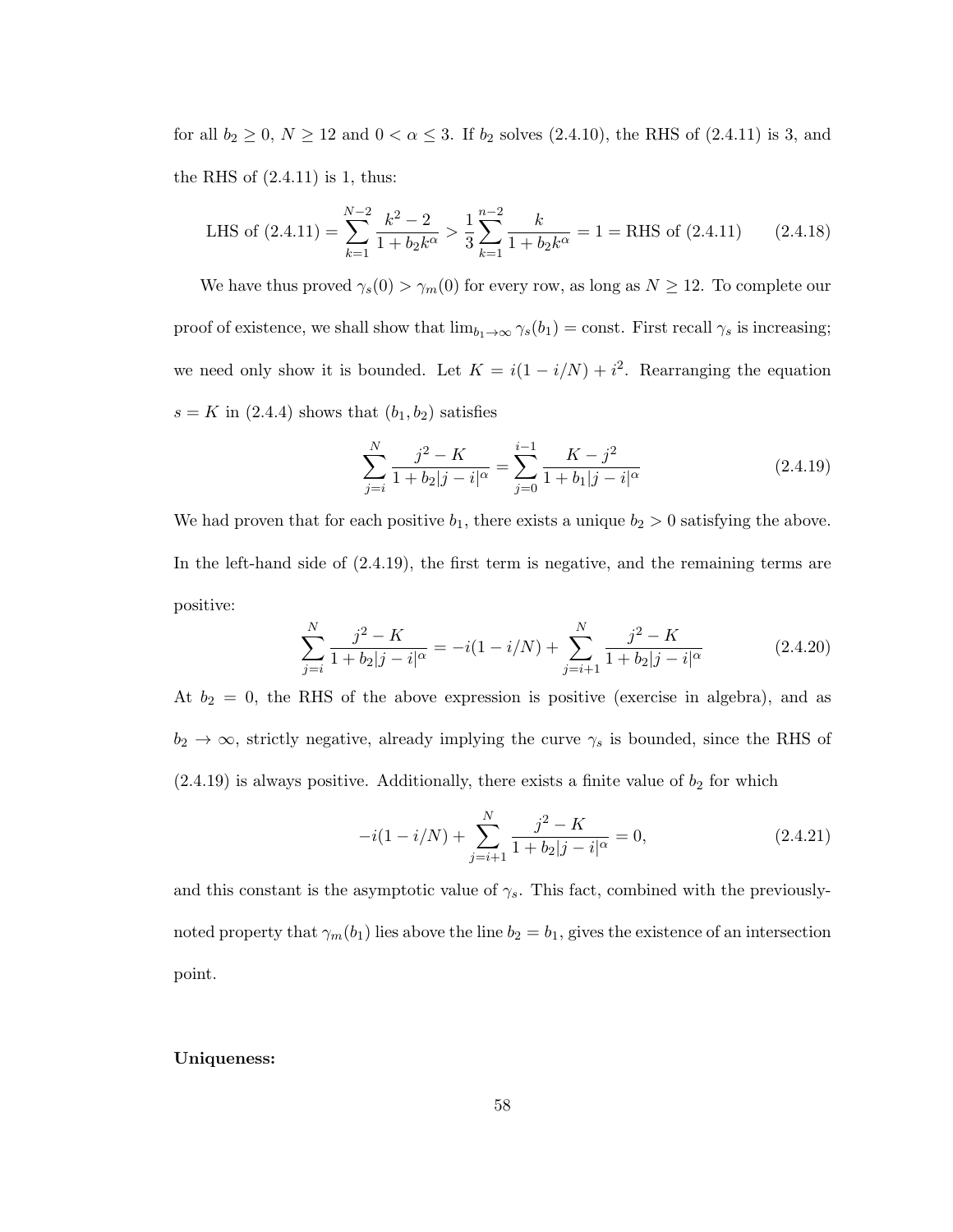Because the constant mean curve  $\gamma_m$  is strictly increasing, the variance function restricted to  $\gamma_m$  is strictly decreasing in  $b_1$  (this intuitively obvious statement can be verified simply with an elementary probabilistic argument). Hence  $\gamma_m$  intersects  $\gamma_s$  at exactly one  $\Box$ point.

Remark: The actual proof goes beyond the statement of the theorem, to establish the existence of appropriate parameters for all  $\alpha > 0$  and all  $N \ge 12$ , for rows  $3 \le i \le N - 2$ . In our continuum theory (Chapter 3), it will be useful to be in possession of power-law processes for parameters  $\alpha > 3$ . Since continuum limits ignore rows a fixed distance from the boundaries, we will simply assign arbitrary probability distributions to the first two rows when  $\alpha > 3$  for the required extension.

#### 2.4.2 An Algorithm for Computation of the Parameters

Our proof suggests an iterative algorithm that can be used to compute the parameters  $b_1, b_2$ , given N and a row  $i -$  an algorithm necessary for simulations. Observe that  $\gamma_s \geq \gamma_m$  for all  $b_1$  smaller than the intersection point, and both curves strictly increase. Thus given a point on  $\gamma_m$  lying before the intersection, its second component can be increased until the point lies on  $\gamma_s$ ; similarly the first component of a point (lying before intersection) residing on  $\gamma_s$  can be increased until  $\gamma_m$  is hit. Initializing at  $(0,0)$  and then alternately finding these hitting points via a bisection algorithm on equations (2.4.3), (2.4.4), one obtains a sequence of points converging to the desired intersection.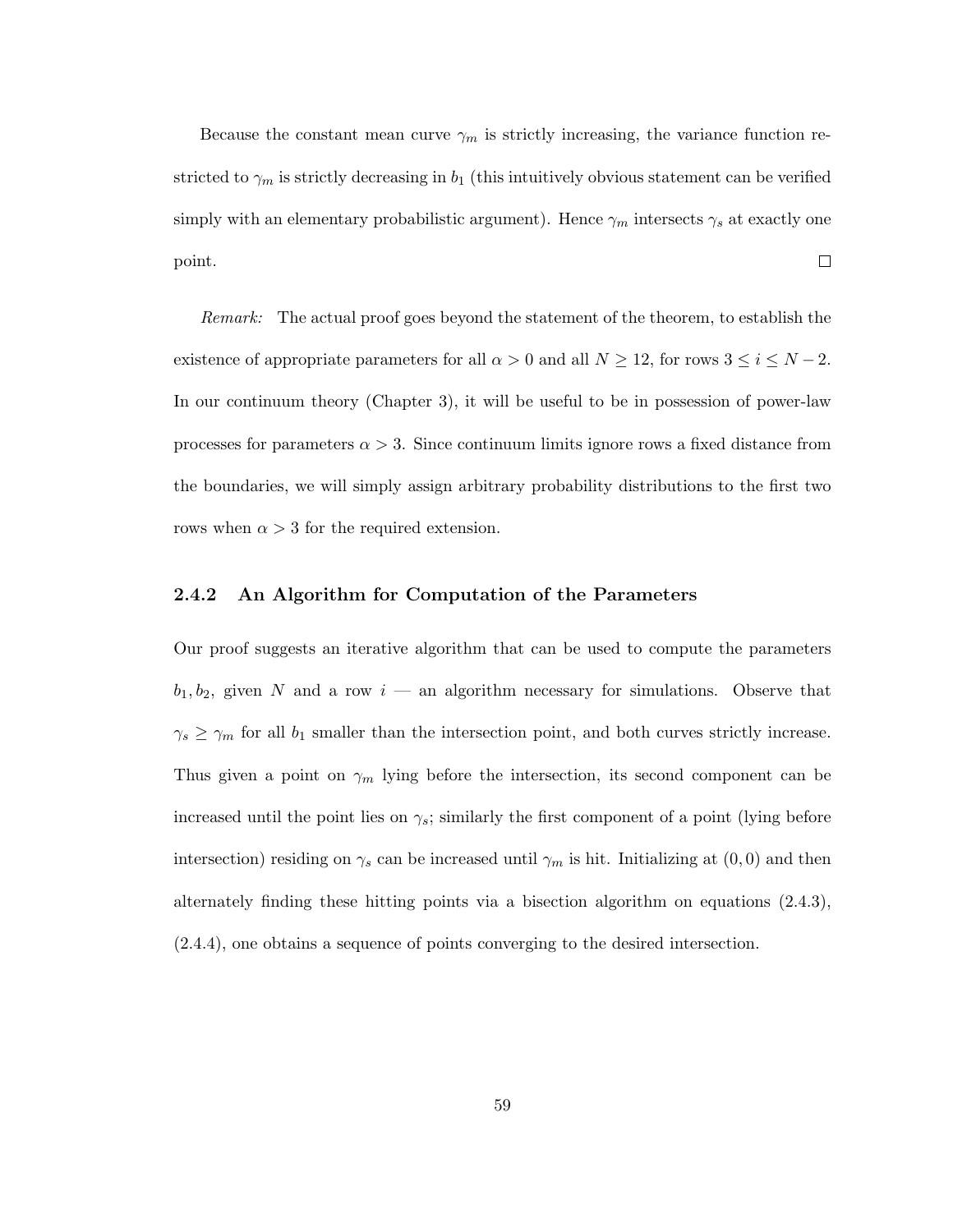#### 2.4.3 Absorption times of Power-law models

Having introduced the power-law models, we proceed to study their neutral absorption times near a boundary for these models, still restricting ourselves to discrete methods. These times will turn out to be considerably longer than the absorption time for the Wright-Fisher model. The general problem of exit times where the initializing frequency occurs at fixed frequencies of  $N$  — and hence away from the boundary — can be attacked with the methods of Chapter 4.

#### Absorption Time near the Boundary of the Cauchy Model

We will call the case  $\alpha = 2$  the *Cauchy* model. As usual, let  $E_j \tau_N$ ,  $j = 0...N$  be the expected absorption time for the Cauchy process  $X_k$  of population size N, started at  $X_0 = j$ . Let  $\mathbf{P}_{ij}$  be the Markov transition matrix for  $X_k$ . Of vital importance is the consideration of the *holding time in state 1*,  $\tau^* = \inf\{k : X_k \neq 1, X_0 = 1\} - 1$ .

First, a very simple Lemma:

**Lemma 2.4.2.** 
$$
E_1 \tau = E \tau^* + \sum_{j=2}^{N-1} \frac{\mathbf{P}_{1j}}{1-\mathbf{P}_{11}} \cdot E_j \tau
$$

In words, this lemma simply states that the mean absorption time is the mean time spent in the initial state 1, plus the average time to absorption starting at any of the states 2 through  $N-1$ , weighted by the conditional probabilities of actually jumping to that state upon exit of state 1.

*Proof.* Let  $\tau^{**}$  be the random time to fixation after the state 1 exit; so that  $(\tau | X_0 = 1)$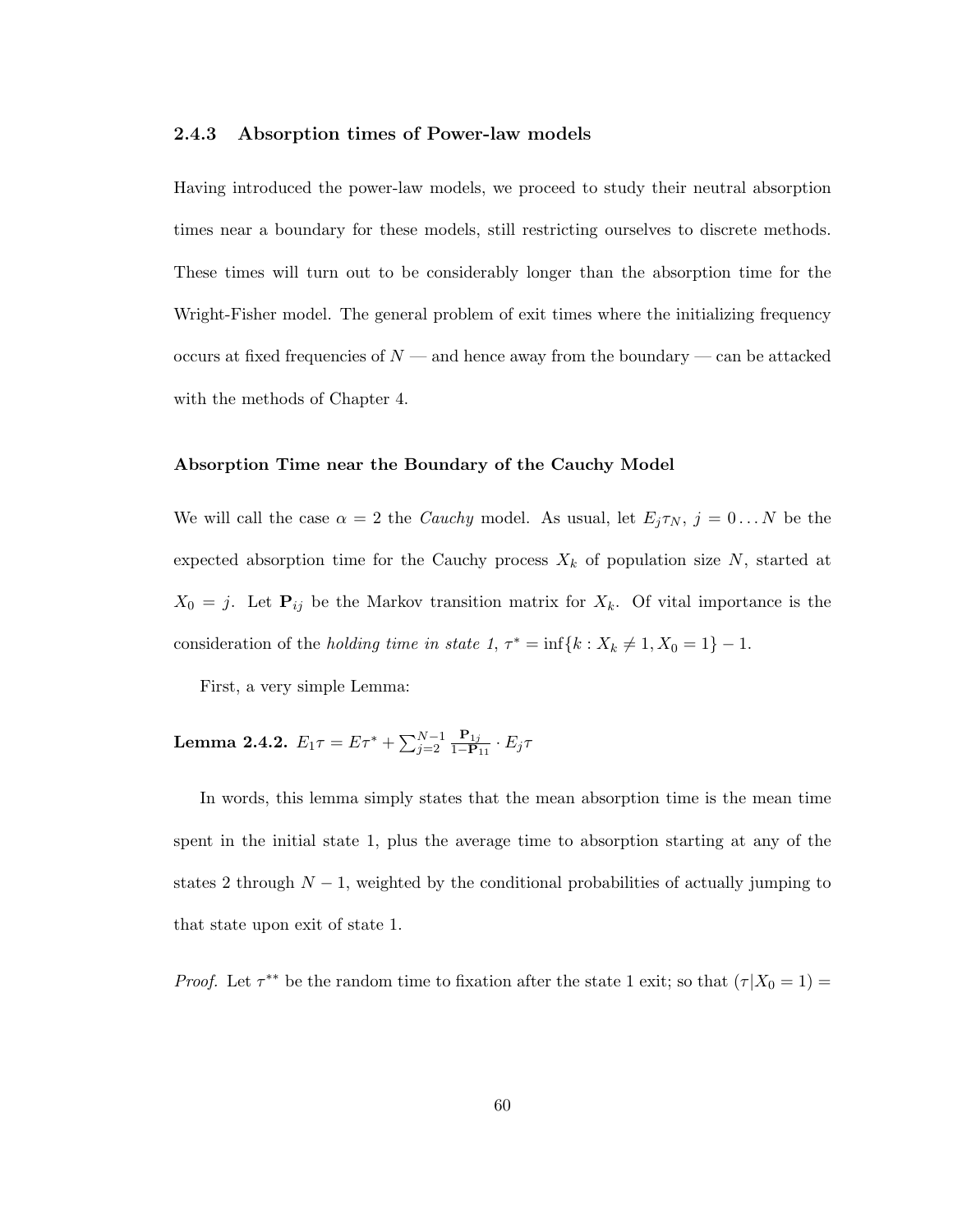$\tau^* + \tau^{**}$ . Let  $A_j$  be the event that  $X_{\tau^*+1} = j$ . Then  $\{A_j\}$  partitions the sample space, so

$$
P(\tau^{**} = a) = \sum_{j=0}^{n} P(\tau^{**} = a | A_j) P(A_j)
$$
 (2.4.22)

Multiplying both sides by  $a$  and summing,

$$
\sum_{a=0}^{\infty} aP(\tau^{**} = a) = \sum_{j=0}^{n} \sum_{a=0}^{\infty} aP(\tau^{**} = a|A_j)P(A_j)
$$
\n(2.4.23)

$$
E\tau^{**} = \sum_{j=0}^{n} E[\tau^{**}|A_j]P(A_j)
$$
 (2.4.24)

From the Markov property,  $E[\tau^{**}|A_j] = E_j \tau$ , and noting that  $P(A_1) = 0$ ,  $P(A_j) = \frac{P_{1j}}{1 - P_{11}}$ for  $j \neq 1$ , and  $E_0 \tau = E_N \tau = 0$ , the result follows.  $\Box$ 

We will use Lemma 2.4.2 to estimate lower and upper bounds for  $E[\tau|X_0 = 1]$ , by computing the expected holding time  $E\tau^*$ , and finding upper bounds on the second summand. Let us now estimate more definitely the probabilities  $P_{1j}$ .

Lemma 2.4.3. In the Cauchy model, one has the estimates

$$
c = \mathbf{P}_{11} = 1 - \frac{\log N}{N} + o(N^{-1} \log N)
$$
 (2.4.25)

$$
\mathbf{P}_{10} \sim \frac{\log N}{N} \tag{2.4.26}
$$

Proof. Recall that the first row of the transition matrix for the Cauchy model is of form:

$$
\mathbf{P}_{1j} = \begin{cases} \frac{c}{1 + b_1^{(N)}}, & j = 0\\ \frac{c}{1 + b_2^{(N)}(j-1)^2}, & j \ge 1 \end{cases}
$$
 (2.4.27)

with c a normalization, and  $b_1^{(N)}$  $\binom{N}{1}$ ,  $b_2^{(N)} > 0$  chosen to match the first two GWF statistics. We aim to obtain the asymptotics for  $b_1^{(N)}$  $b_1^{(N)}$  and  $b_2^{(N)}$  $2^{(N)}$ . Writing out the Wright-Fisher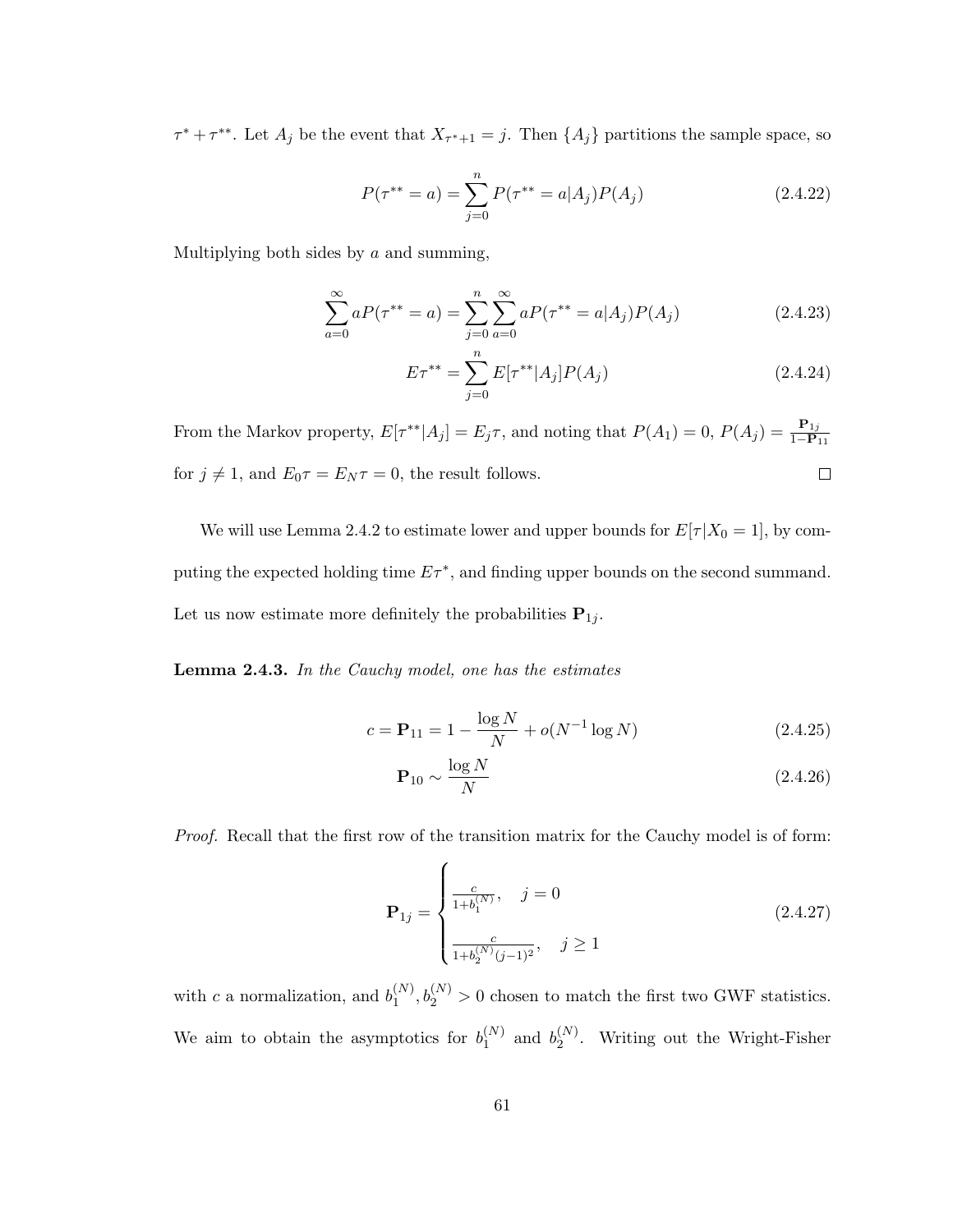constraints on mean and variance, one finds the following two equations must be satisfied (we shall suppress the superscript  $N$  for ease of notation):

$$
\frac{1}{1+b_1} = \sum_{m=0}^{N-1} \frac{m}{1+b_2m^2}
$$
 (2.4.28)

$$
\sum_{m=1}^{N-1} \frac{m^2 + \frac{m}{N} - 1 + \frac{1}{N}}{1 + b_2 m^2} = 1 - \frac{1}{N}
$$
 (2.4.29)

Equation (2.4.29) immediately implies  $b_2^{(N)} \sim N$ . Equation (2.4.28) allows us to eliminate  $\mathfrak{b}_1$  and write all probabilities in terms of  $\mathfrak{b}_2$  alone, from which one deduces the statements:

$$
c = \mathbf{P}_{11} = \frac{1}{1 + \sum_{m=1}^{N-1} \frac{1}{1 + b_2 m^2} + \sum_{m=1}^{N-1} \frac{m}{1 + b_2 m^2}} = 1 - \frac{\log N}{N} + o(N^{-1} \log N) \tag{2.4.30}
$$

$$
\mathbf{P}_{10} = c \cdot \sum_{m=0}^{N-1} \frac{m}{1 + b_2 m^2} \sim \frac{\log N}{N}
$$
\n(2.4.31)

Now we can prove the following asymptotic for the absorption time of the Cauchy model:

**Theorem 2.4.4.** In the Cauchy process started at  $X_0 = 1$ , the expected absorption time  $E_1 \tau_N$  satisfies (as  $N \to \infty$ ):

$$
\frac{N}{\log N} \le E\tau_1 \le C\frac{N}{\log N} \tag{2.4.32}
$$

where  $C = 1 + \sum_{j=2}^{\infty}$  $\frac{1+\log j}{(j-1)^2} \approx 4.44$ 

#### Proof. Asymptotic Lower Bound

Since  $P(\tau^* \ge k) = \mathbf{P}_{11}^k$ , by Lemma 2.4.3,

$$
E\tau^* = \sum_{k\geq 0} \mathbf{P}_{11}^k = 1/(1 - \mathbf{P}_{11}) \sim \frac{N}{\log N}
$$
 (2.4.33)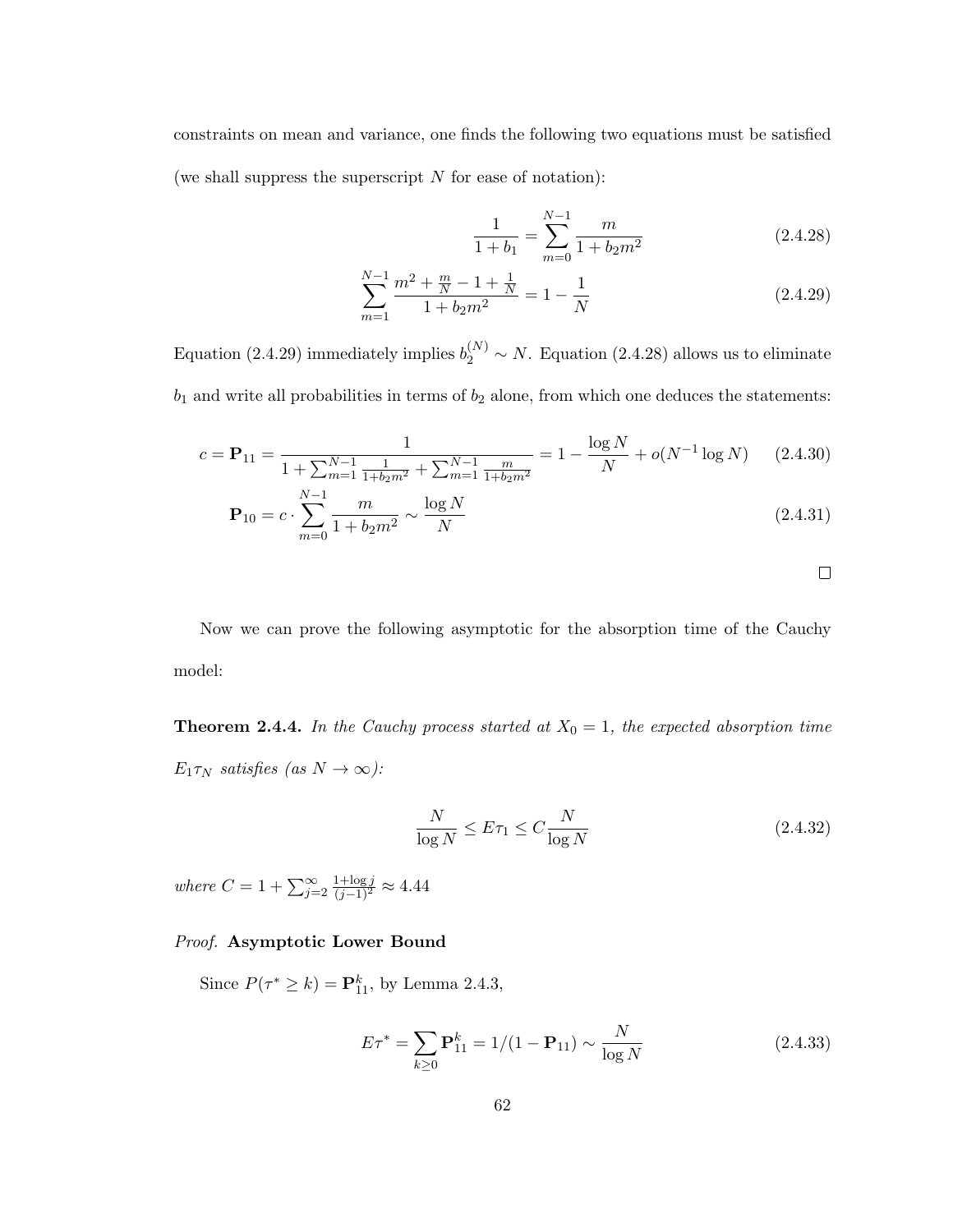And hence from Lemma 2.4.2,

$$
E_1 \tau \ge \frac{N}{\log N} \qquad (N \to \infty) \tag{2.4.34}
$$

#### Asymptotic Upper Bound

Next we shall make use of our previously derived upper bounds on the expected fixation time  $E_j \tau$  for any GWF process. From the upper bound in Theorem 1.3.5, one deduces the asymptotic inequality:

$$
E_j \tau \le N \log \left( \frac{j(N-j)}{N} \right) + j(N-j) \left( 1 - \frac{1}{N} \right)^{N \log \left( \frac{j(N-j)}{N} \right)} \tag{2.4.35}
$$

Therefore, the second term of Lemma 2.4.2 has the asymptotic upper bound  $(N \to \infty)$ :

$$
\sum_{j=2}^{N-1} \frac{\mathbf{P}_{1j}}{1 - \mathbf{P}_{11}} E_j \tau \le \frac{N}{\log N} \sum_{j=2}^{N-1} \frac{E_j \tau}{1 + N(j-1)^2}
$$
(2.4.36)

$$
\leq \frac{1}{\log N} \sum_{j=2}^{N-1} \frac{E_j \tau}{(j-1)^2} \tag{2.4.37}
$$

$$
\leq \frac{N}{\log N} \sum_{j=2}^{\infty} \frac{1 + \log j}{(j-1)^2}
$$
\n(2.4.38)

from which we finally conclude the statement, via Lemma 2.4.2.

 $\Box$ 

#### Absorption Time Near the Boundary of Power-law Modelss,  $2 < \alpha < 3$

We observed in the last section that, started at a single individual  $X_0 = 1$ , it required on average  $O((\log N)/N)$  generation for absorption to occur in the Cauchy  $(\alpha = 2)$  model —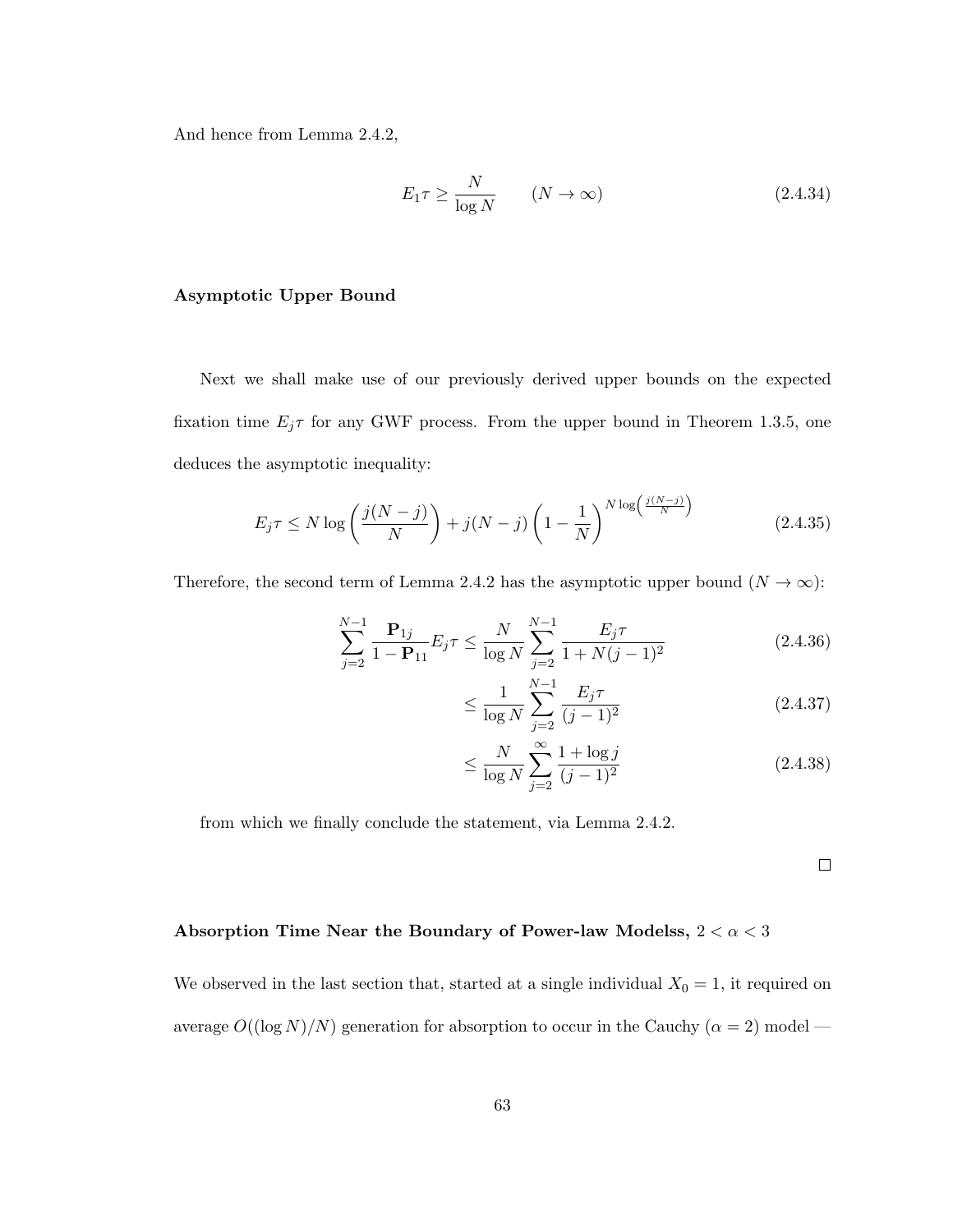not nearly as long as the  $O(N)$  length for that of the  $\Lambda_1$ -model, but significantly longer than the  $O(\log N)$  generations of the Wright-Fisher model.

If the Wright-Fisher model is to be identified roughly as that  $\alpha$  process associated to  $\alpha = \infty$ , one expects the above absorption time to decrease with increasing  $\alpha$ . Our next theorem is suggestive of this fact, and can be proved by identical methods to those in the previous section.

**Theorem 2.4.5.** The expected absorption time  $E_1\tau$  for the power-law models started at  $X_0 = 1$  satisfies  $(N \to \infty)$ :

$$
E\tau_1 \ge C_\alpha N^{3-\alpha} \tag{2.4.39}
$$

for all  $2 < \alpha < 3$ .

We remark that these absorption times are still of considerably larger orders than that of the Wright-Fisher process; interestingly, the lower bound becomes trivial at  $\alpha = 3$ . This is no coincidence: with continuum theory we shall prove that at  $\alpha = 3$ , the Kimura diffusion limit holds, and hence the processes for  $\alpha \geq 3$  can already be well approximated by the Wright-Fisher system.

# 2.5 Discussion of GWF Absorption and Fixation Times

Having, in the last two chapters, proved a number of theorems mostly regarding aspects of fixation and absorption in pure-drift GWF processes, we will pause here to give some qualitative comments on our theory so far.

One of the original motivations in introducing a theory of generalised population processes was to determine which aspects of the Wright-Fisher model were robust to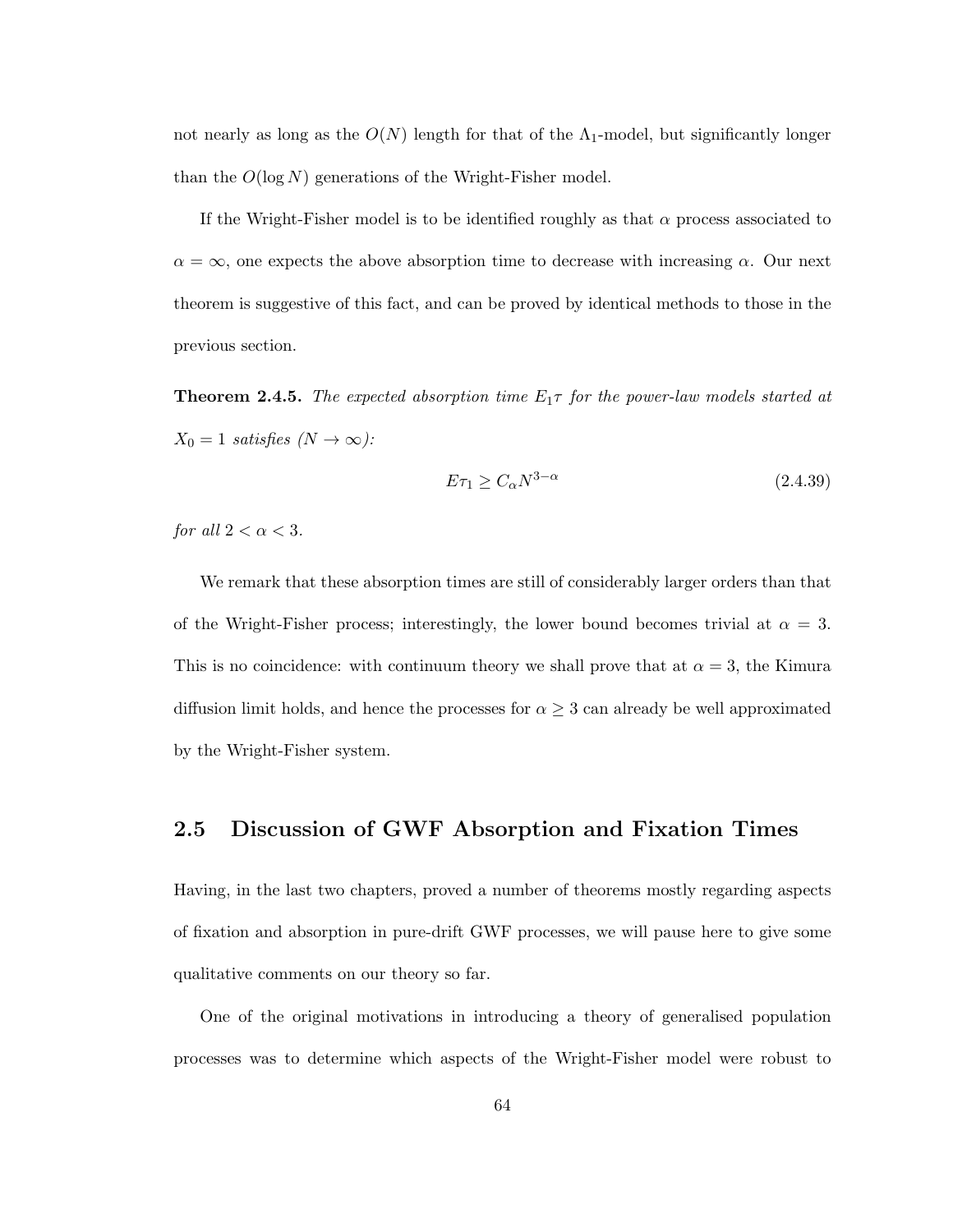changes to its offspring mechanism (as encoded, in Cannings models for example, in the exchangeable variable  $\nu$ ). In the case of pure-drift processes, a number of quantities remain unchanged to such perturbations — those, for instance, which are functions solely of the lower-order symmetry properties, including fixation probabilities and the first two unconditional moments. These stabilities carry over even under non-zero mutation, where a special linear dependence on allele frequency preserves the closed structure of moments. For functionals not exactly preserved over all pure-drift processes our study indicates that sensitivity is highly dependent on the initial starting frequency of the process. For example, the stability of absorption times increases as the initial frequency increases in distance to an absorbing state(s). On the other hand, enormous deviations will be seen to result when selection is introduced, regardless of initial distance to absorption, as evidenced by variations in fixation probabilities over several orders of magnitude (Chapter 4).

These phenomena have a unified explanation, which we now delineate via a thoughtexperiment on the probabilistic behavior induced by rows of the drift matrix. The center row of  $\mathbf{Q}_N$  for the Wright-Fisher process is a discrete symmetric distribution about  $N/2$ , approximately Gaussian. Consider a deformation of this distribution, with the object of maintaining its mean, or even its symmetry. Two directions of deformation arise: probability mass may be moved to the tails of the distribution, or further concentrated about the mean. The additional constraint of a fixed variance, however, implies that for any mass moved to the extremes, a compensating mass must be concentrated near its center; similar injunctions hold in the reverse direction. Our two GWF moment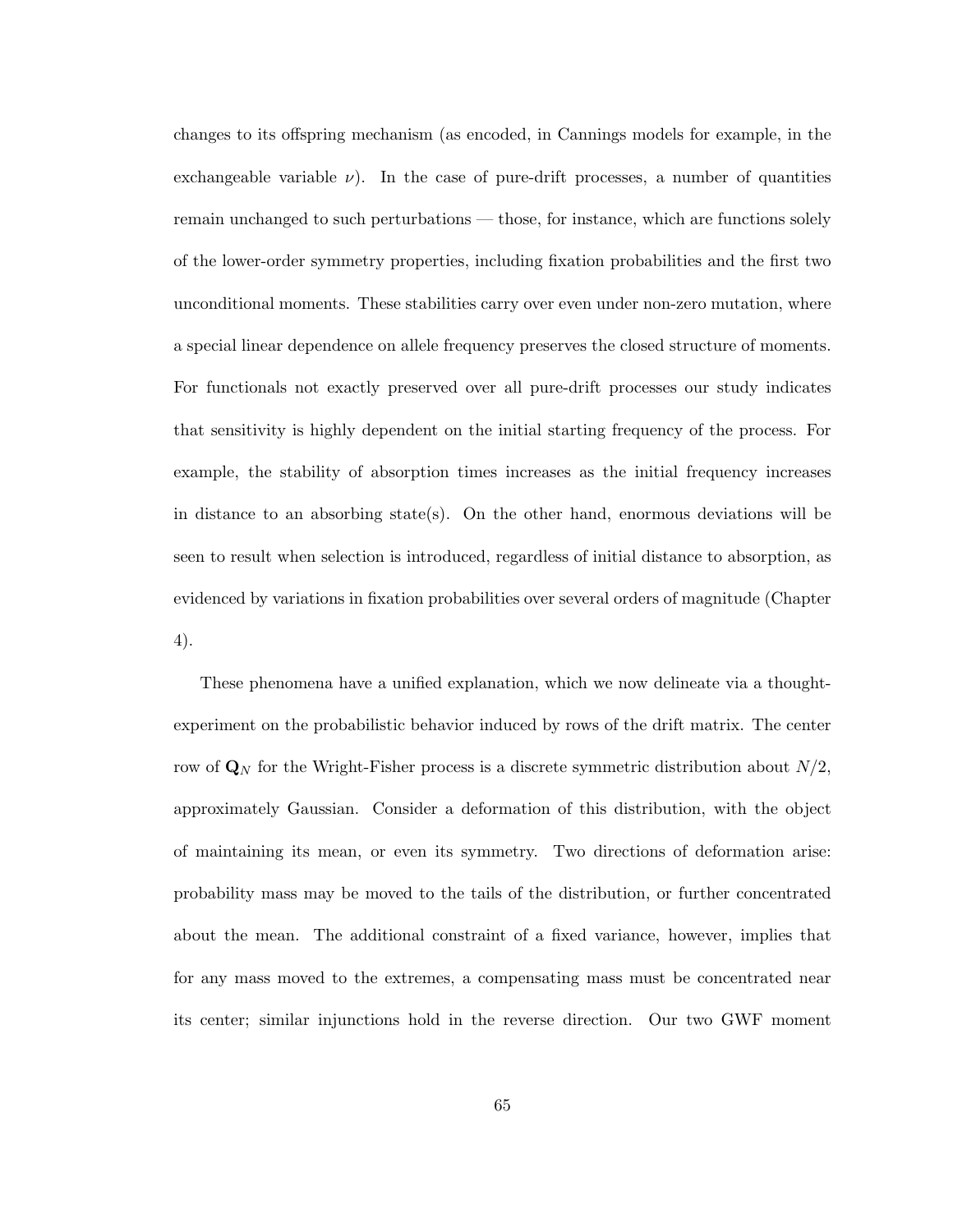prescriptions (1.2.5, 1.2.6) then imply a range of distributions, some with heavier tails than the Wright-Fisher model, but correspondingly more strongly peaked about their mean, or conversely, possessing tails of greater decay, and smaller central peaks. These two directions of deformation are associated with increases and decreases, respectively, of the higher (centered) moments of the distribution.

One of these directions is fruitless, if models with significantly divergent dynamics from the Wright-Fisher process are sought, for *reductions* in the size of the higher moments only improves the applicability of a diffusion approximation. Hence non-standard behavior only occurs for deformations which broaden the tails, along with the concomitant concentration of mass about a distribution's mean. Figure 1 illustrates the principles described above through plots of the center row of  $\mathbf{Q}_N$  associated to our model GWF processes: in each case, the distributions are more strongly peaked and have heavier tails than the Wright-Fisher counterpart. Similar ideas clearly hold for any of the rows.

One consequence of a strongly-peaked transition distribution is that the holding time of states is lengthened. Indeed, the holding time ranges from  $O(1)$  in the Wright-Fisher model to  $O(N)$  in the  $\Lambda_1$  model. This enormous variation is what principally accounts for the great sensitivity of mean absorption times when initialized near absorbing states, since such times are dominated by the holding period in the initial state. Conversely, when started away from absorbing states, initial holding times contribute only a small fraction to overall absorption times, the latter then more dictated by global conditions imposed by the lower moments: thus their improved stability. This also explains the robustness of conditional fixation times of new mutants in Theorem 1.4.5, despite an initialization near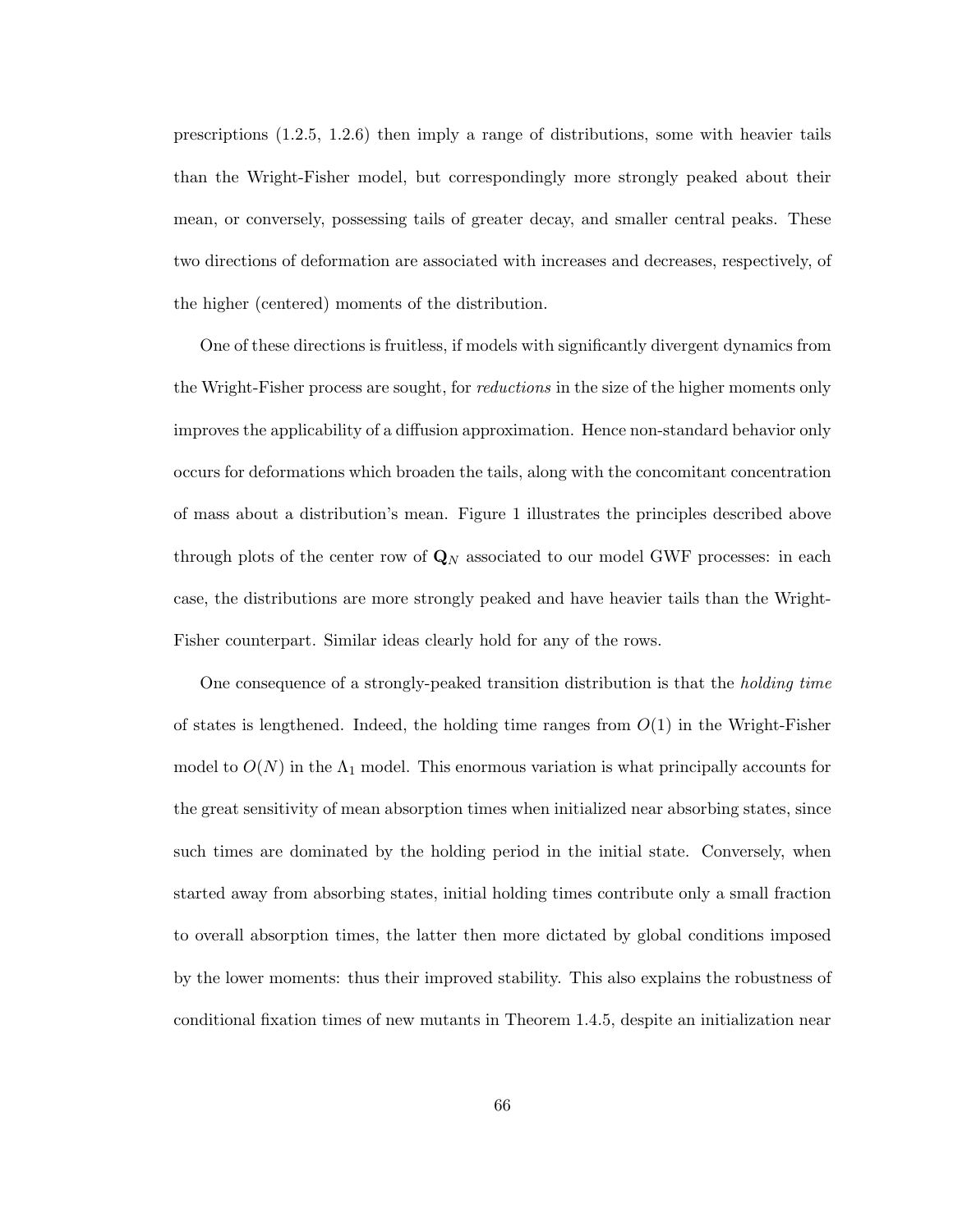

Figure 2.1: Center transition distributions of  $\mathbf{Q}_N$ ,  $N = 30$ . Solid: Wright-Fisher, Bold:  $\alpha=2,$  Dashed:  $\alpha=1,$  circle-stem:  $\Lambda_1.$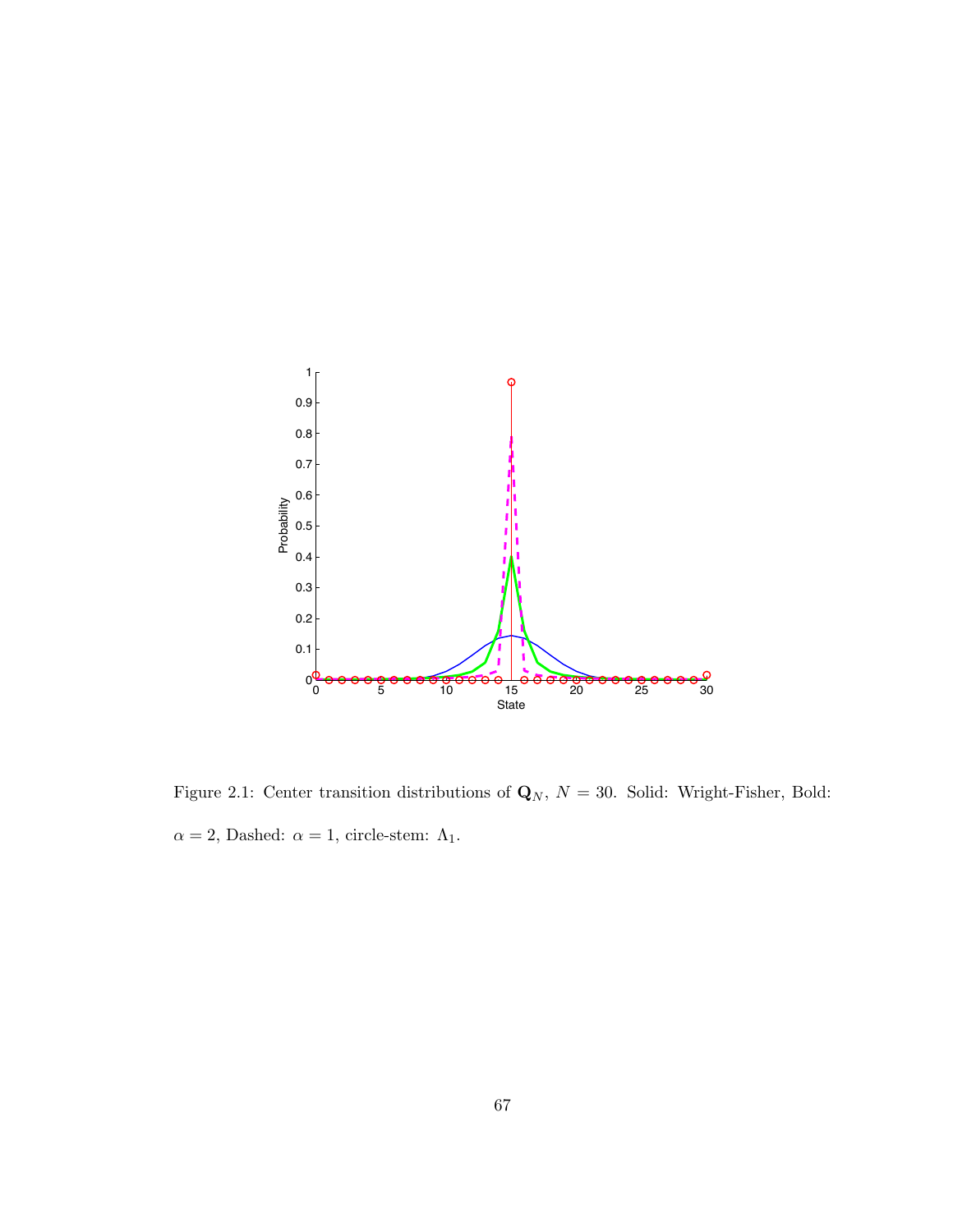the boundary: conditioning effectively removes the absorbing state at 0, and once more the initial holding period contributes negligibly to the overall fixation time.

#### 2.6 The Convex Space of GWF Processes.

Let  $P_1$  and  $P_2$  be any two GWF transition matrices for a fixed population size N and of some offspring variance  $\sigma_N^2$ . Because the GWF conditions are linear constraints, their convex combination  $P = aP_1 + (1 - a)P_2$ ,  $0 < a < 1$ , defines another GWF process of the same offspring variance. Hence the set of all GWF processes is a convex set. Moreover, it is obvious that this set is compact in the standard topology for finite-dimensional matrices. The Krein-Milman theorem then states that there must be extreme points, and that the space of all GWF processes is the convex hull of these points. Our present aim is to characterise these extreme points. The study will also prove useful later, since these aptly named extreme points will also turn out to be extremal with respect to a number of important biological quantities.

Let  $\mathbf{p} = (p_0, \ldots, p_N)$  be a probability mass function on the states, i.e. a non-negative vector summing to 1. It is clear that the space of probability mass functions with a prescribed mean i and second moment  $s_i$  also form a compact convex set K, and that a GWF transition matrix is extremal if and only if each of its rows is extremal in K.

**Theorem 2.6.1.** Let  $\mathbf{p} = (p_0, \ldots, p_N)$  be a probability mass function  $\mathbf{p}$  with a given mean i and second moment  $s_i$ . Let  $n = \#\{j : p_j \neq 0\}.$ 

- (a) If  $n \geq 4$ , then **p** is not extreme in K.
- (b) If  $n \leq 3$ , then **p** is extreme in K.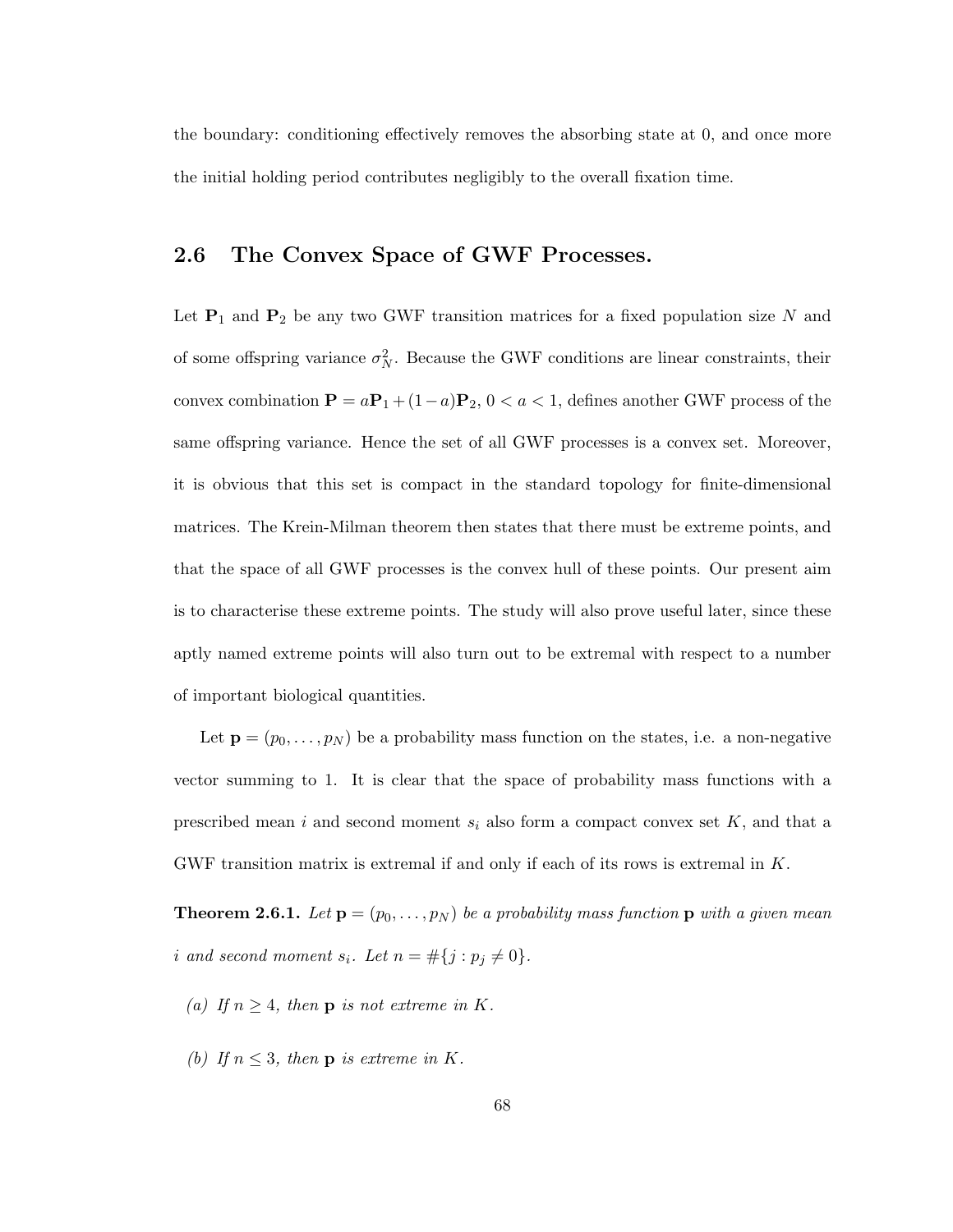Proof. For (a), define the linear (Vandermonde) transformation on the strictly positive pmf values  $p_{k_1}, \ldots, p_{k_n}$  with indices  $k_1, \ldots, k_n$ .

$$
f(p_{k_1}, p_{k_2}, \dots, p_{k_n}) = \left(\sum_j p_{k_j}, \sum_j k_j p_{k_j}, \sum_i k_j^2 p_{k_j}\right) \tag{2.6.1}
$$

We have  $f(\mathbf{p}) = (1, i, s_i)$ . Say  $n \geq 4$ ; then as  $f(p_{k_1}, p_{k_2}, p_{k_3}, 0, 0, ...)$  is invertible, the implicit function theorem gives the existence of a second pmf defined on supp  $\mathbf{p}, \mathbf{p}' \neq \mathbf{p}$ (continuity allows for positivity) such that  $f(\mathbf{p}') = (1, i, s_i)$ . Define  $\mathbf{p}'' = \frac{\mathbf{p} - a\mathbf{p}'}{1 - a}$  which is positive for small a as well as satisfying  $f(\mathbf{p}'') = (1, i, s_i)$ . Then  $\mathbf{p} = a\mathbf{p}' + (1 - a)\mathbf{p}''$  is a non-trivial convex decomposition.

To (b), note that the convex decomposants must have support a subset of supp p. For  $n \leq 3$ , f is injective, and so only a trivial decomposition is possible.

 $\Box$ 

Let us now turn to the existence of extreme three-point pmfs. Certainly the support of such measures cannot be arbitrary.

**Theorem 2.6.2.** Let  $i_1 < i_2 < i_3$  be indices in  $\{0, \ldots, N\}$ , with corresponding pmf (possibly zero) weights  $(p_1, p_2, 1 - p_1 - p_2)$ . Then there exists a unique mass function on  $(i_1, i_2, i_3)$  which has Wright-Fisher mean i and variance  $v_i$ , if and only if the conditions

(a)  $i_1 < i < i_3$ 

(b) 
$$
d_3d_1 \ge v_i \ge d_2 \max(d_3, d_1)
$$

are satisfied, where  $d_1 = |i - i_1|, d_2 = |i - i_2|, d_3 = |i - i_3|$ . Under these circumstances, the pmf is extreme and  $p_1, p_2$  are the unique solution to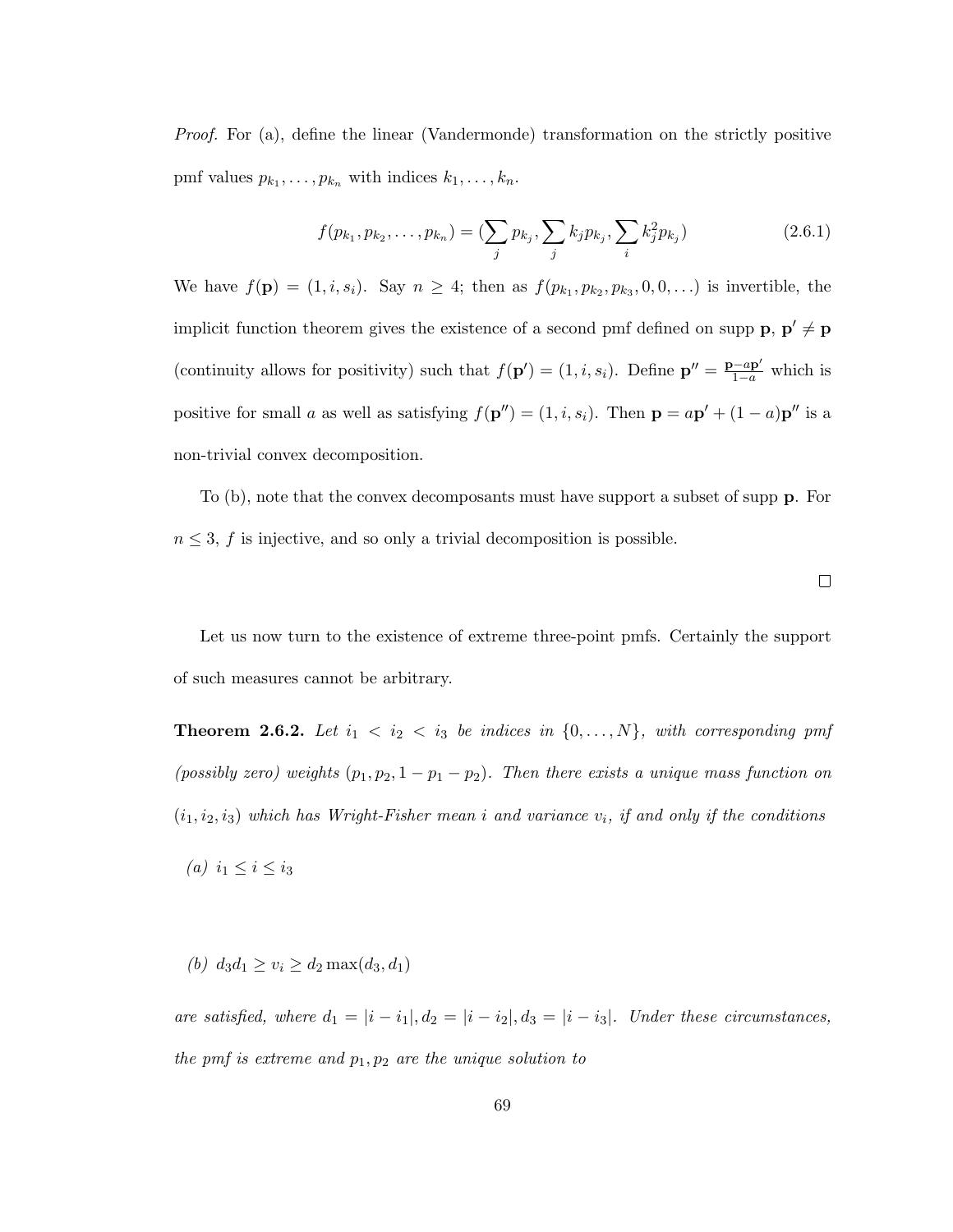$$
\begin{pmatrix} i_1 - i_3 & i_2 - i_3 \ i_1^2 - i_3^2 & i_2^2 - i_3^2 \end{pmatrix} \begin{pmatrix} p_1 \ p_2 \end{pmatrix} = \begin{pmatrix} i - i_3 \ i(1 - i/N) + i^2 - i_3^2 \end{pmatrix}
$$
 (2.6.2)

*Proof.* Matrix equation (2.6.2) records the mean and variance conditions; the  $2 \times 2$  matrix is always invertible when  $i_1 \neq i_2 \neq i_3$ ; we simply find the algebraic conditions ensuring  $p_1, p_2 \geq 0$ , and  $p_1 + p_2 \leq 1$ . Criterion (a) is obviously necessary, since the sought-after mean must lie between  $i_1$  and  $i_3$ . Assuming this, it is elementary algebra to show from (2.6.2) that the three conditions reduce to  $(i_3 - i)(i - i_1) \ge v_i, v_i \ge (i_3 - i)(i - i_2)$ , and  $v_i \geq (i-i_1)(i_2-i)$ , which is equivalent to (b). Extremity of the pmf comes from Theorem 2.6.1b.  $\Box$ 

Theorem 2.6.2 gives a fairly explicit characterisation of all extreme GWF processes in terms of extremal probability distributions supported on at most three points. It is immediate from this that the Minimal, Maximal, and  $\Lambda_1$ -processes introduced earlier are in fact extreme points in this space. We shall study these extreme processes at greater length with the aid of continuum theory in the next chapter, and also make use of Theorem 2.6.2 in the proof of our continuum representation Theorem 3.5.1.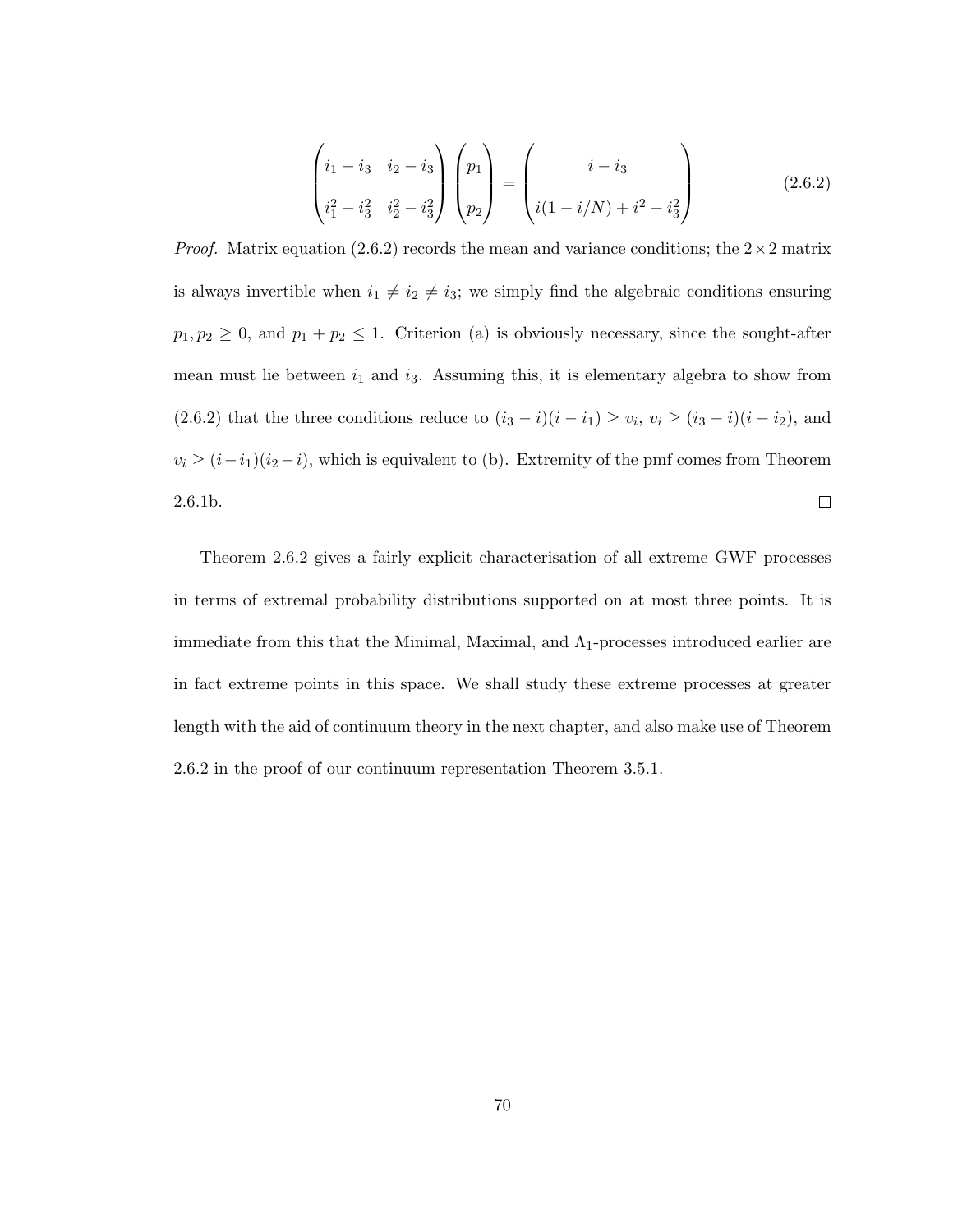### Chapter 3

## Continuum Theory

In this chapter we introduce a theory of continuum limits, which generalises the diffusion equation approach traditionally used to explore population genetic models. This theory becomes critical since it turns out that the continuous-time limits of GWF processes do not generally possess continuous sample paths, and hence cannot be approximated by diffusive processes. We derive the general representation theorem for the generators of GWF processes, discuss the approximation of Markov chains by such processes, and calculate the continuum limits for a number of the discrete models previously introduced.

#### 3.1 Preliminary Ideas

In previous sections, we introduced a number of models for evolution, all having the structure of a Markov chain  $X_k^{(N)}$  $\mathbf{R}_k^{(N)}$  on states  $\{0, \ldots, N\}$  with transition matrix  $\mathbf{P}_{ij}^{(N)}$ . When no mutation was present,  $\{0, N\}$  were absorbing states, and the quantities of scientific interest were the expected absorption time  $E_j \tau$  started at initial number j, and the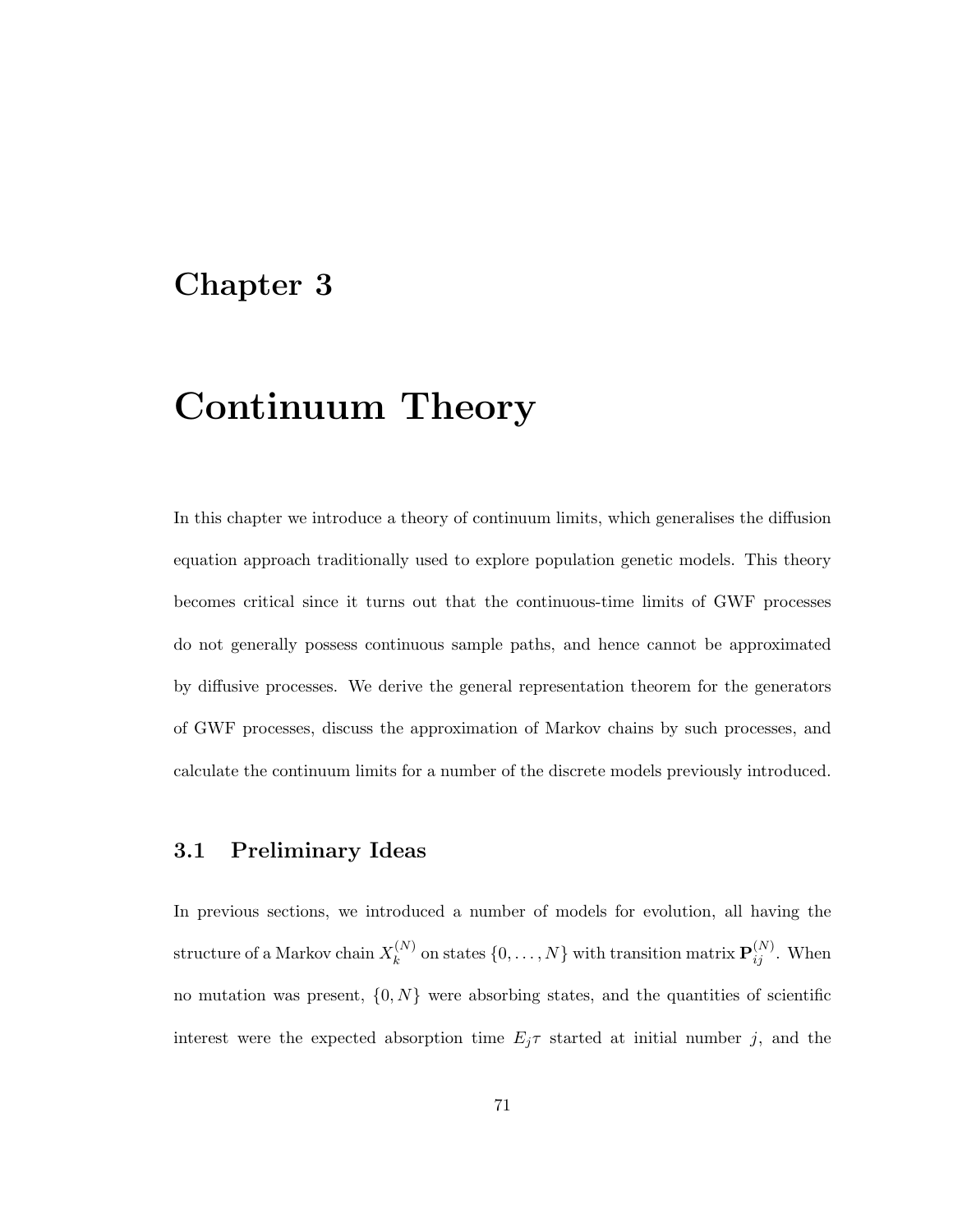probabilities of fixation at N. Under the influence of mutation, the germane questions were expected time to loss of an allele, or the form of the stationary distribution  $\mu$ .

The classical theory of Markov chains provides answers to these questions in the form of solutions of systems of linear equations, specifically of the following type:

$$
(\mathbf{P}^{(N)} - \mathbf{I})u_N = g \tag{3.1.1}
$$

$$
(\mathbf{P}^{(N)} - \mathbf{I})^* \mu_N = 0 \tag{3.1.2}
$$

When  $g = 0$ , the solution u to (3.1.1) solves the fixation probability problem (subject to appropriate boundary conditions); when  $g = -1$ , u solves the absorption time problem; finally,  $(3.1.2)$  is the equation satisfied by the stationary distribution  $\pi$ .

While there are certain classes of transition matrices (e.g. so-called continuant chains), for which the exact computations to  $(3.1.1, 3.1.2)$  are possible, the solution to these equations generally becomes rapidly untenable for large  $N$ . Even if one can solve the associated problems numerically, very little qualitative insight is afforded into the nature of the solutions.

An alternative approach is the following. We consider scaling the Markov chains by some natural parameter — population size  $N$ , for example, and hope that the scaled processes converge to limiting, continuous-time Markov processes. Under many circumstances, the respective discrete solutions  $u<sub>N</sub>$  converge to functions u which satisfy the continuous counterparts of  $(3.1.1,3.1.2)$ , i. e.  $Gu = g$  and  $G^*\mu = 0$ , where G is the generator of the limiting process. The solutions to the continuum problem are typically easier to study, since they involve, in the diffusion case, the analysis of second-order differential and partial differential equations — a classical and well-mined field. Qualitative insight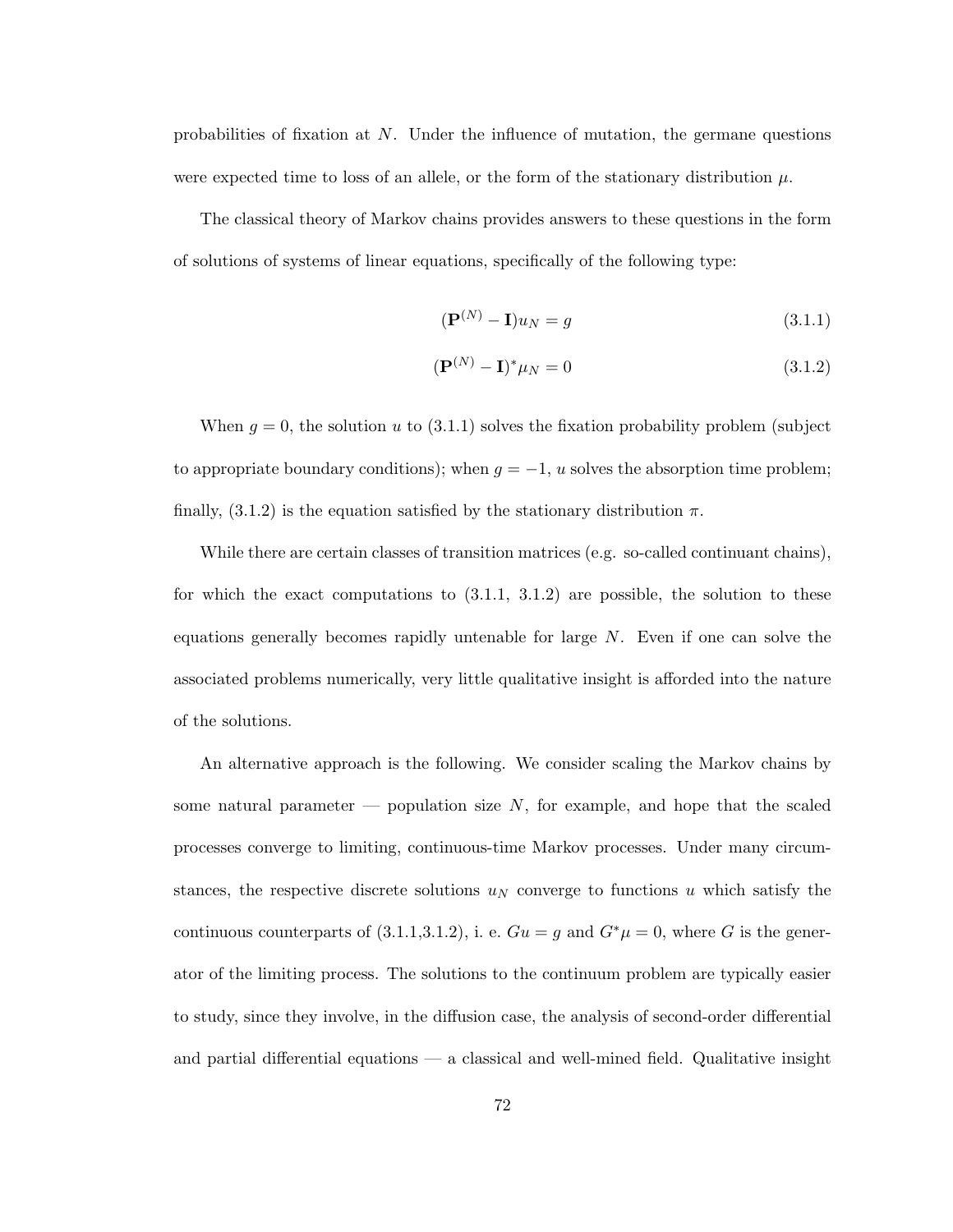is achieved because the continuum limit is very much a first-order approximation to the dynamics of a discrete system: chains differing only in second-order effects have the same continuum limit. The act of taking a continuum limit thereby collapses the number of models to a simpler and, in many ways, more elegant space.

The seminal work in continuum approximation for the classical Wright-Fisher model was pioneered by Kimura [11], and later put on a rigorous basis by Trotter and Feller. There, it was shown that when  $X_k$  is the pure-drift Wright-Fisher model, then  $\frac{1}{N}X_{[N_t]}$ converges to a continuous-time process  $X_t$  with generator  $Gu = \frac{1}{2}$  $\frac{1}{2}x(1-x)u''(x)$ , and domain described by a local boundary condition, à la Feller's classification.

In our consideration of Cannings, and, more generally, GWF processes, we will find that the limiting generator  $G$  is very rarely a second-order differential operator. There will exist a class of GWF processes which do converge to the standard Kimura diffusion, but the continuum space will also contain many other interesting limits, with radically different properties. The apposite questions in our theory will be: what form does the limit G take? Can one rigorously prove the convergence (in some sense) of the discrete model to the continuum? What characterisations can one prove about those processes that do converge to the standard diffusion population genetic model? Can one solve or obtain qualitative understanding of the solutions to the resulting continuum equations (which may be non-differential)? We propose to answer these questions in the remainder of this chapter and the next.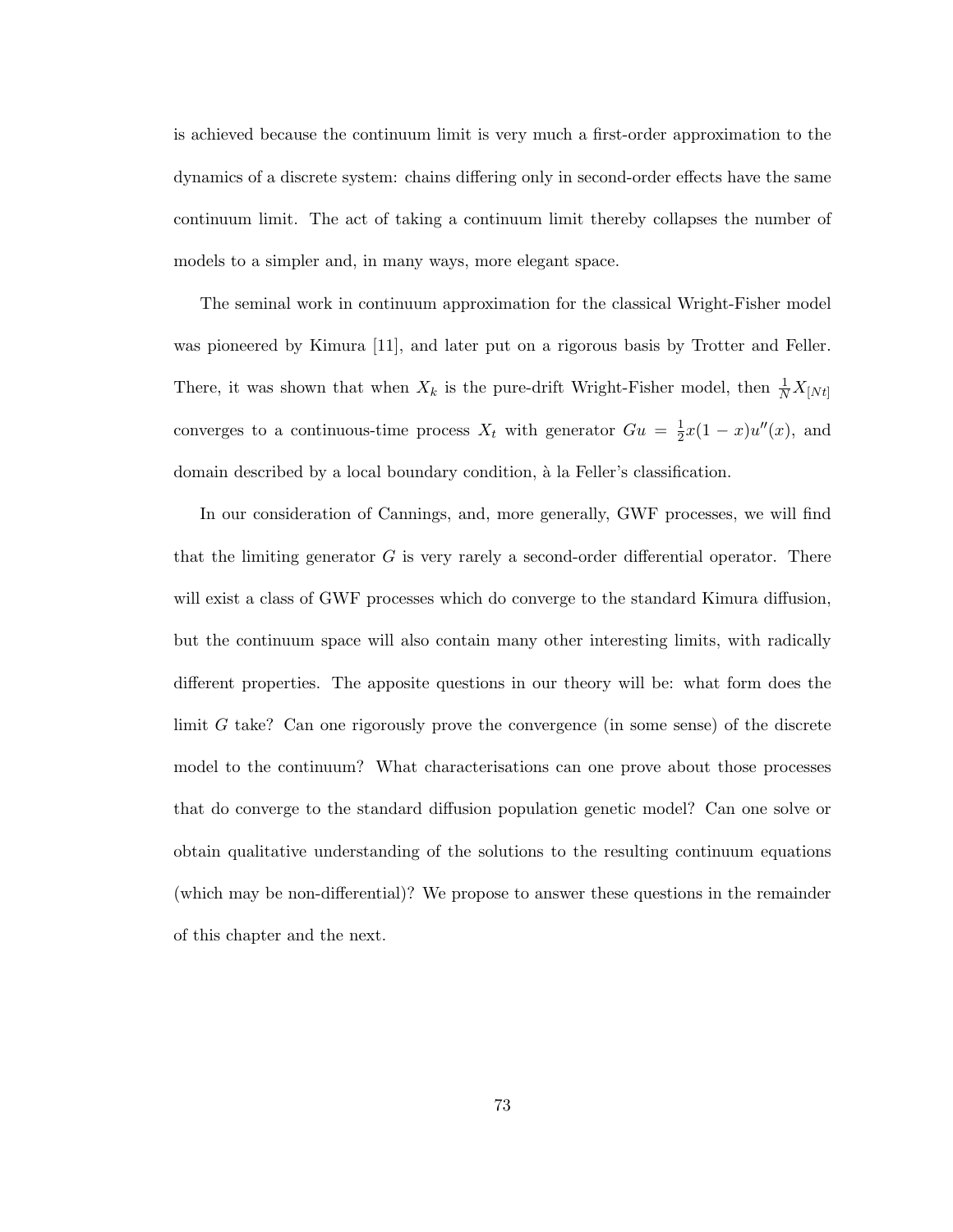#### 3.2 The GWF Operator

We will begin our study by analyzing the operator, which we call the pure drift GWF operator  $G: D \subset C[0,1] \to [0,1]^{\mathbb{R}}$ , given by

$$
Gu(x) = \sigma^2 x (1-x) \int_0^1 \frac{u(y) - u(x) - u'(x)(y-x)}{(y-x)^2} d\Omega_x(y)
$$
 (3.2.1)

for a family of (Borel) probability measures  $\{\Omega_x, 0 < x < 1\}$  supported on [0,1]. Its importance will become apparent as the chapter progresses. We will sometimes use the notation  $G_{\Omega}$  to emphasize the dependence of the operator on the family of measures  $\Omega$ . Also, in the sequel we will use  $\mathcal{M}_1([0,1])$ , or more simply  $\mathcal{M}_1$  to denote the space of Borel probability measures on [0, 1].

#### 3.2.1 Domain and Range

Since G can be an unbounded operator,  $D = \mathcal{D}(G)$  can in general only be a dense subset of the continuous functions. What should its domain include? This depends greatly on the Markov chains for which  $G$  will be a putative limiting generator. A clue is taken from the Wright-Fisher generator, wherein  $D \supset C^2[0,1]$ . In many of our examples (for instance, in the Cannings construction to come later), the polynomials  $\mathscr P$  on [0, 1] will also play a role, since many of our physical models have important structural regularities involving polynomials. Indeed, for the purposes of construction of generators,  $\mathscr P$  will serve as the simplest choice for a core. In any case, in what follows below, we make the assumption that D contains at least  $\mathscr{P}$ , and in many settings also  $C^2[0,1]$ . In each case we will indicate if the theorem holds true if the domain of  $G$  is known only to contain the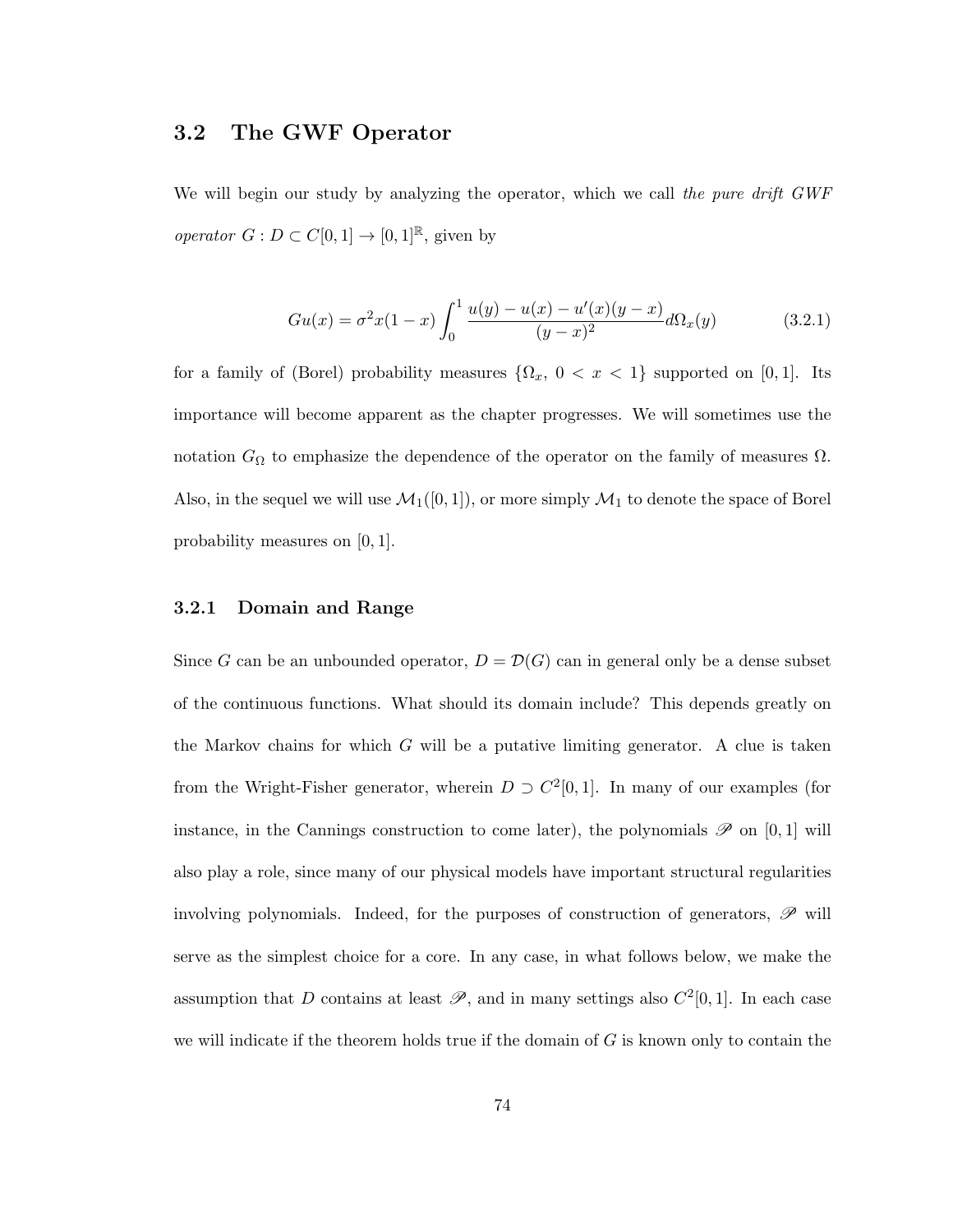polynomials, or the respective modification of the theorem under that scenario.

The specification of G only on  $C^2$  or  $\mathscr P$  will be insufficient to make G the generator of a  $C^0$ -semigroup. In such circumstances we will take the closure of  $G$  (which must be proven to exist) — in other words, the smallest closed set in the graph topology containing  $\{(u,Gu), u \in \mathcal{D}(G)\}.$ 

For notational purposes we write

$$
h_u(x,y) = \frac{u(y) - u(x) - u'(x)(y-x)}{(y-x)^2}
$$
\n(3.2.2)

It follows from Taylor's theorem that  $h_u$  is continuous on  $[0, 1] \times [0, 1]$  whenever  $u \in$  $C^2[0,1]$ , with the obvious definition of  $h_u$  at the removable singularity  $x = y$ . The following lemma is now useful.

**Lemma 3.2.1.** For any fixed  $0 < x^* < 1$ , and given  $f \in C^2[0,1]$  (or  $\mathscr{P}$ ), there exists a  $u \in C^2[0,1]$  (respectively  $\mathscr{P})$  such that  $h_u(x^*, y) = f(y)$  for  $y \in [0,1]$ .

*Proof.* It is easy to check that 
$$
u(y) = f(y)(y - x^*)^2
$$
 fits the bill.

Further topological restrictions on the family of measures  $\Omega_x$  must be made, if G is to map into the continuous functions: specifically, the measure-valued function  $\Omega: (0,1) \rightarrow$  $\mathcal{M}_1$  must satisfy a continuity condition. This is addressed in the following proposition.

**Proposition 3.2.2.** Let  $G: C^2[0,1] \to (0,1)^\mathbb{R}$  be defined above, for some Borel probability measure valued function  $\Omega$  :  $(0,1) \rightarrow M_1$ . Then  $Im(G) \subset C(0,1)$  if and only if  $\Omega$ is sequentially weak- $*$  continuous: for any  $x \in (0,1)$  and  $x_n \to x$ , one has, for any  $f \in C[0,1],$ 

$$
\lim_{n \to \infty} \int_0^1 f d\Omega_{x_n} = \int_0^1 f d\Omega_x \tag{3.2.3}
$$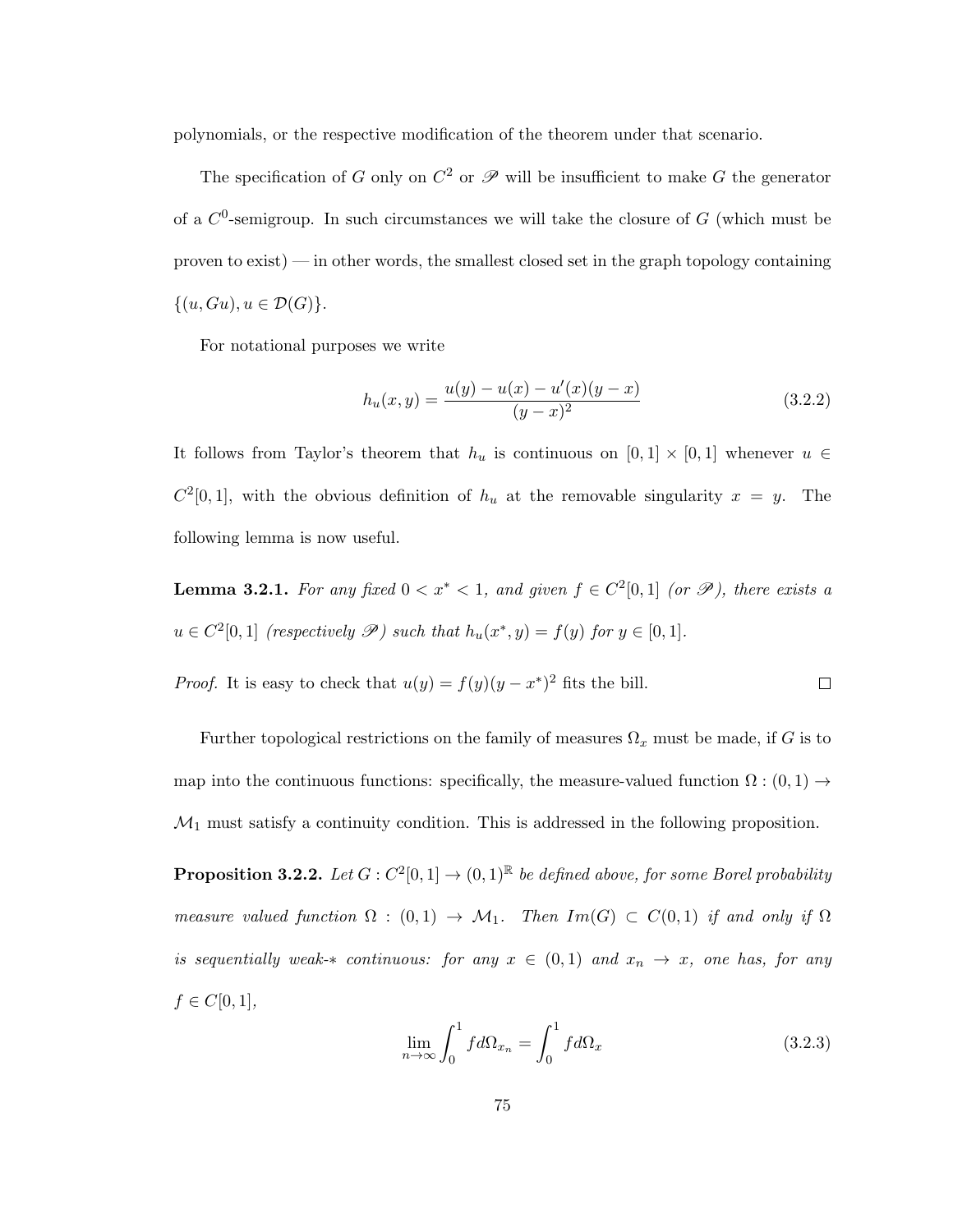Proof. For necessity, assume the continuity condition is not satisfied: then there exists a point  $x^*$  and a sequence  $x_n \to x^*$ , and a continuous function f, which can in fact be taken to be  $C^2$ , so that  $\left| \int_0^1 f d\Omega_{x_n} - \int_0^1 f d\Omega_x \right| > \epsilon$ , for all n. Select u as in Lemma 3.2.1, so that  $h_u(x^*, y) = f(y)$ . Because of uniform continuity of  $h_u$ , the functions  $h_u(x_n, y)$  viewed as functions of y, converge uniformly to  $h_u(x^*, y)$ ; from this, it is easy to see Gu must be discontinuous at the point  $x^*$ . For the sufficiency, let  $x_n \to x$ , then

$$
\left| \int_0^1 h_u(x_n, y) d\Omega_{x_n} - \int_0^1 h_u(x, y) d\Omega_x \right| \leq \tag{3.2.4}
$$

$$
\left| \int_0^1 h_u(x_n, y) d\Omega_{x_n} - \int_0^1 h_u(x, y) d\Omega_{x_n} \right| + \left| \int_0^1 h_u(x, y) d\Omega_{x_n} - h_u(x, y) d\Omega_x \right|
$$
\n(3.2.5)

The first term is small from continuity of  $h_u$ ; the second term is small from continuity of  $\Box$ Ω.

Remark: The above proposition remains true if G is only defined on  $\mathscr P$  instead of  $C^2$ .

In the sequel we shall assume  $\Omega$  satisfies the continuity condition. Observe that by applying Taylor's theorem,  $G: C^2[0,1] \to C(0,1)$  satisfies  $|Gu(x)| \leq \frac{\sigma^2}{2}$  $\frac{\sigma^2}{2}x(1-x)\|u''\|_{\infty}.$ Therefore we can assign the value 0 to  $Gu$  at the endpoints, and we learn then  $G$  must map  $C^2$  into continuous functions vanishing at the boundaries.

Here is a very simple thing: let  $\Phi$  be the map taking  $\Omega \mapsto (G_{\Omega}: C^2[0,1] \to C[0,1])$ . Then

#### **Lemma 3.2.3.**  $\Phi$  is injective.

*Proof.* Let  $\Omega^1$  and  $\Omega^2$  be different families, and say  $\Omega^1_x \neq \Omega^2_x$  at x. Then there is a  $C^2$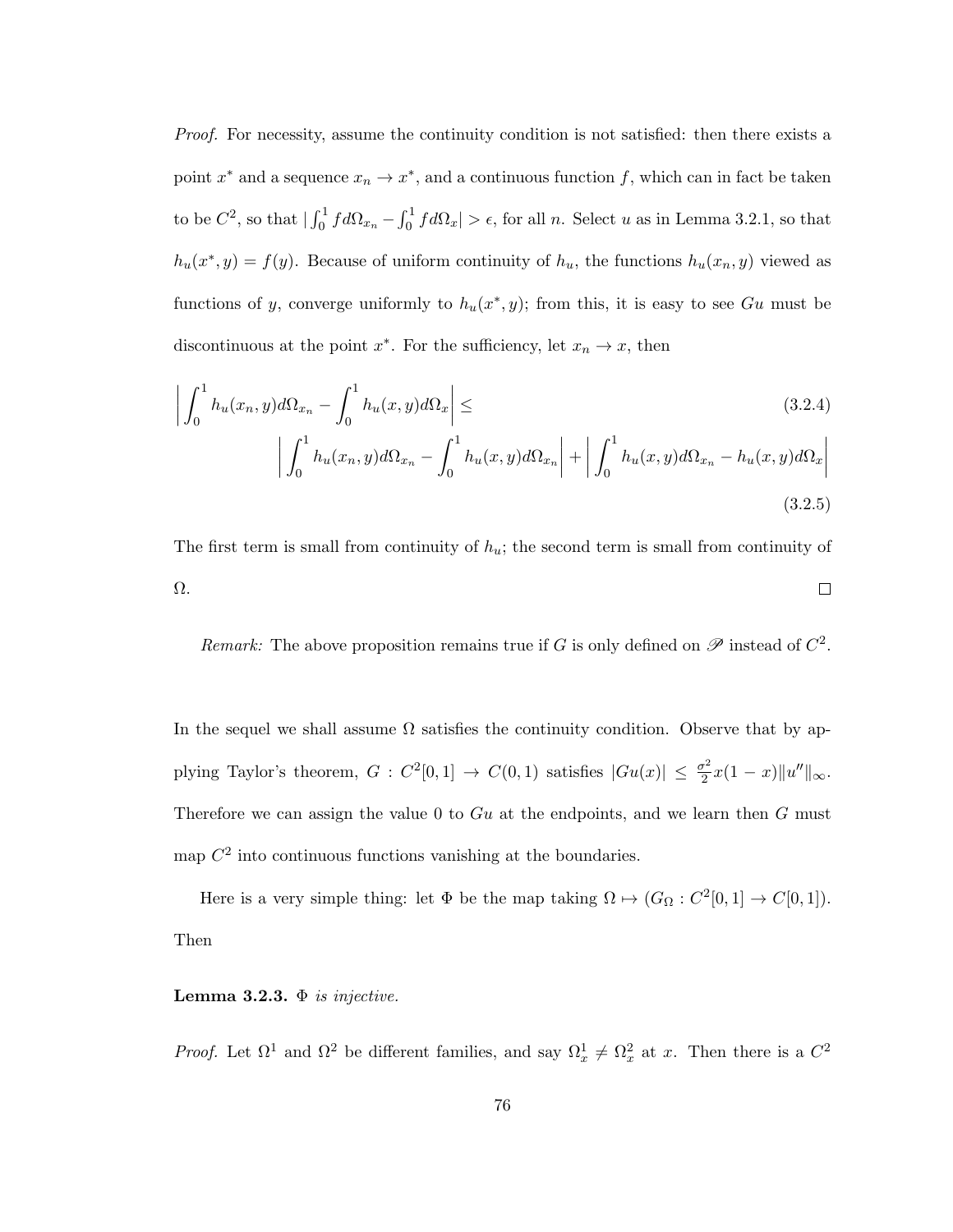function f distinguishing them:  $\int_0^1 f(y)d\Omega_x^1(y) \neq \int_0^1 f(y)d\Omega_x^2(y)$ . Now select a  $u \in C^2$  so that  $h_u(x, y) = f(y)$  as in Lemma 3.2.1, and then  $G_{\Omega^1}u(x) \neq G_{\Omega^2}u(x)$ .  $\Box$ 

Remark: Lemma 3.2.3 also remains true if  $D(G_{\Omega}) = \mathscr{P}$ , instead of  $C^2$ .

#### 3.2.2 Topology of GWF Operators

Let  $\mathcal{M}_1([0,1])$  denote the set of probability Borel measures on the unit interval. The usual weak- $*$  topology put on  $\mathcal{M}_1$  is the weakest topology which makes all the linear functionals  $l_f(\mu) = \int_0^1 f d\mu, f \in C[0,1]$  continuous. While in general weak-\* topologies are not metrizable, when restricted to bounded sets they sometimes are, and  $\mathcal{M}_1$  is precisely one of those cases: its topology can be induced by the so-called Levy-Prokhorov metric. Let us quickly review some of the salient facts.

If  $(S, d)$  is a metric space, we shall denote by  $\mathcal{M}_1(S)$  the set of Borel measures on S. For any closed set F, define its  $\epsilon$ -neighborhood by  $F_{\epsilon} = \{x \in S : d(x, F) < \epsilon\}$ . Then the Prokhorov distance between the measures  $\mu, \nu$  is:

$$
\rho(\mu, \nu) = \inf \{ \epsilon > 0, \mu(F) \le \nu(F_{\epsilon}) + \epsilon, \text{ for all } F \text{ closed} \}
$$
\n(3.2.6)

For notation, we let  $\overline{C}(S)$  denote the bounded and continuous functions on a S. The important properties of the Prokhorov metric are summarised in the following, highly useful, theorem:

**Theorem 3.2.4.** (Prokhorov). Let  $(S, d)$  be a complete, separable metric space. Then:

- 1.  $\int f d\mu_N \to \int f d\mu$  for all uniformly continuous  $f \in \overline{C}(S)$  if and only if  $\rho(\mu_N, \mu) \to 0$ .
- 2.  $\mathcal{M}_1(S)$  is complete and separable under the Prokhorov metric.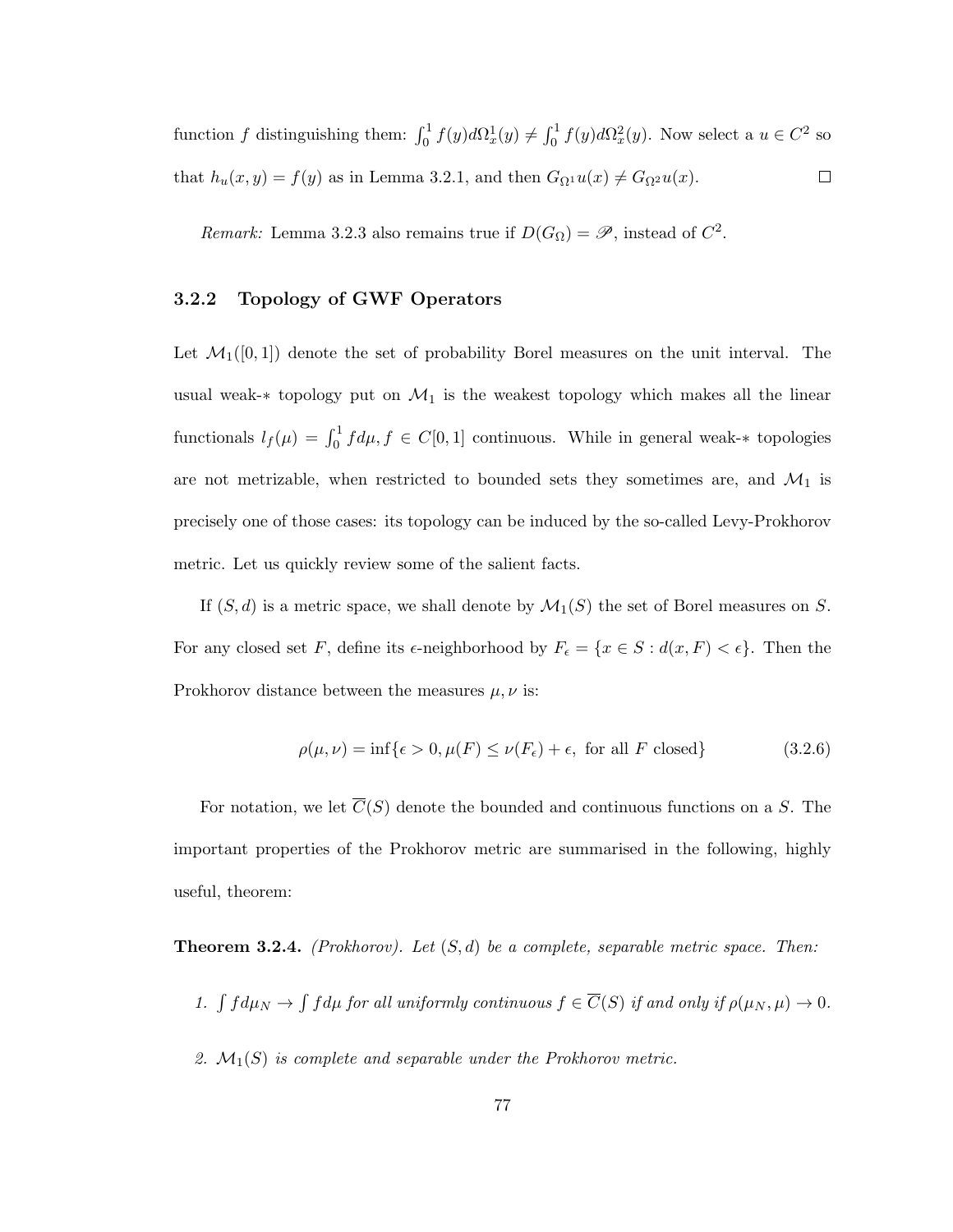3. (Characterization of compacta).  $\mathcal{M} \subset \mathcal{M}_1(S)$  is relatively compact if and only if M is a tight family, i.e. for every  $\epsilon > 0$  there exists a compact subset K such that  $\inf_{\mu \in \mathcal{M}} \mu(K) \geq 1 - \epsilon.$ 

This theorem has relevance in our situation, for our state-space  $S = [0, 1]$  is compact, and thus all families of measures on S are tight. It follows from Prokhorov's theorem that  $(\mathcal{M}_1([0,1]), \rho)$  is a compact metric space, and in particular, any family of measures from  $\mathcal{M}_1([0,1])$  has a weakly convergent subsequence to some other probability measure — a fact which will be used often in the sequel. The theorem also gives an alternative way to describe the topological weak- $*$  constraint of Proposition 3.2.2 on  $\{\Omega_x\}$ : it is equivalent to say that it is simply any continuous function  $\Omega : (0,1) \to (\mathcal{M}_1([0,1]), \rho)$ .

Finally, let  $C((0,1),\mathcal{M}_1([0,1])$  be the set of all weak- $*$  continuous families of Borel probability measures. We can topologize this set with the usual compact-open topology, metrised by  $d(\Omega^1, \Omega^2) = \sup_{x \in (0,1)} \rho(\Omega^1_x, \Omega^2_x)$ ; this gives a notion of closeness to the different GWF operators. Note, however, the resulting metric space is not compact, nor even complete.

#### 3.3 Semigroups

We would like to associate G with a  $C^0$ -semigroup of bounded operators  $T_t: C^0 \to C^0$ . This entails that G be so defined as to satisfy the Hille-Yosida conditions [13]. If  $T_t$  is contractive ( $||T_t|| \leq 1$ ), positivity preserving  $(T_t f \geq 0$  whenever  $f \geq 0$ ) and conservative  $(G1 = 0)$ , then it is called a *Feller* semigroup. A major theorem of Markov processes is that to every Feller semigroup, there corresponds a strong Markov process (aptly named a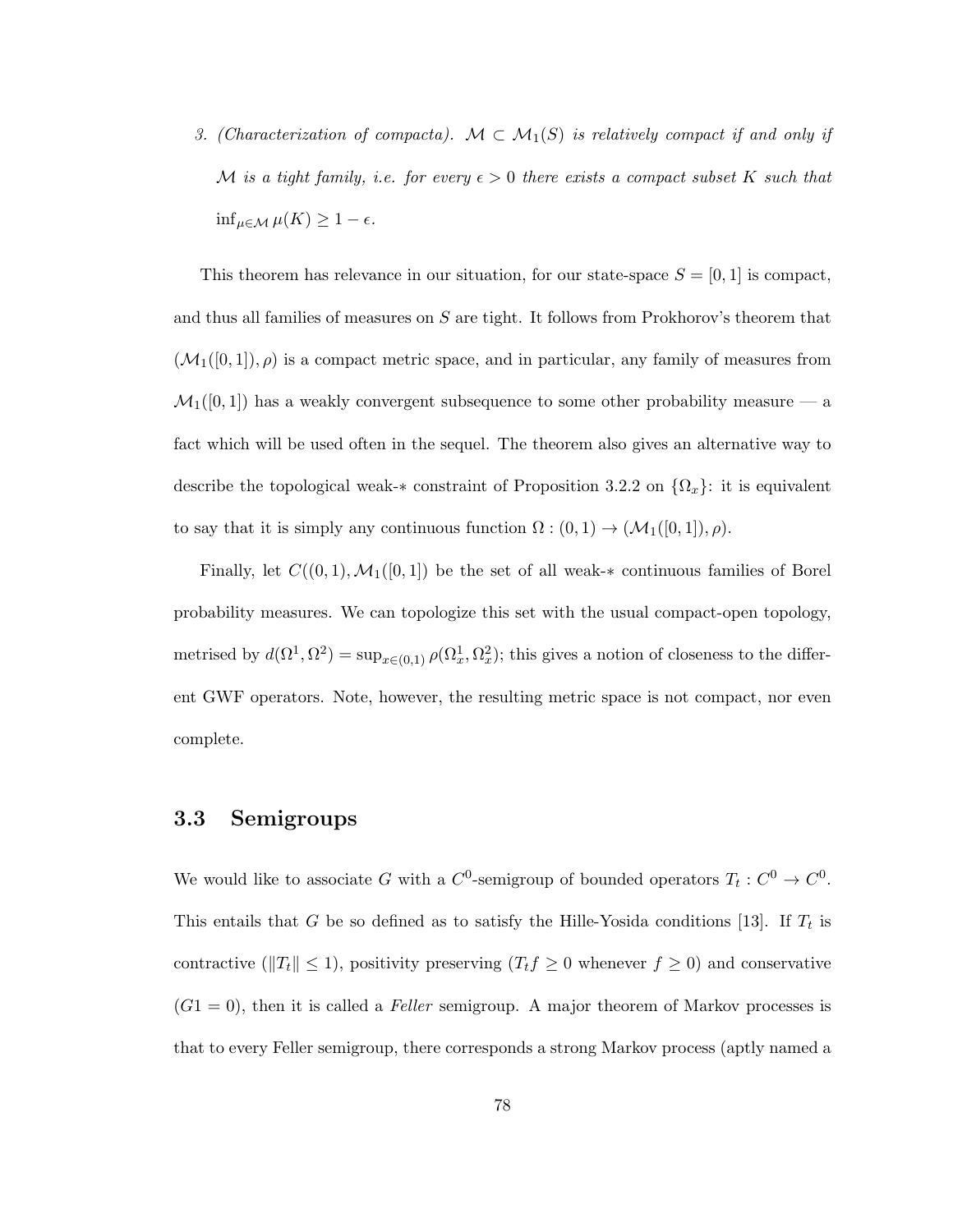Feller process) on the space of cadlag paths [12]. We shall now quickly review the relevant ideas from semigroup theory.

**Definition 3.3.1.** A linear operator  $A: D \to C[0,1]$  is said to satisfy the maximum *principle* if for every  $f \in D$  and  $x_0 \in [0,1]$  satisfying  $f(x_0) = \sup_{x \in [0,1]} f(x)$ , it follows  $Af(x_0) \leq 0.$ 

Important consequences of the maximum principle are the dissipativity of the linear operator A, which allows one to prove the Yosida resolvent estimate, and positivity of the resolvent. It is simple to see that our GWF operator (3.2.1) satisfies the maximum principle on  $C^2[0,1]$  (or any subset).

**Lemma 3.3.2.** The operator G defined by (3.2.1) on  $\mathcal{D} = C^2[0,1]$  satisfies the maximum principle.

*Proof.* Let  $f \in C^2$ , and  $x_0$  be a maximum, i.e.  $f(x_0) = \sup f(x)$ . If  $x_0$  is at the boundary, then we have previously shown that  $Gf(x_0) = 0$ . If  $x_0$  is an interior point,  $f'(x_0) = 0$ , and  $f(z) \le f(x_0)$  for all z, immediately implying  $Gf(x_0) \le 0$ .  $\Box$ 

The important theorem which permits an operator  $G$  to induce a Feller semigroup is the following:

**Theorem 3.3.3.** (Hille-Yosida Theorem c.f. [12]) Let  $G : D \rightarrow C[0,1]$  be a linear operator defined on a domain D dense in  $C^0$ , satisfying the maximum principle,  $G1 = 0$ , and Im( $\lambda - G$ ) dense in C[0,1] for some  $\lambda > 0$ . Then G is closable, and its closure  $\overline{G}$ generates a Feller semigroup.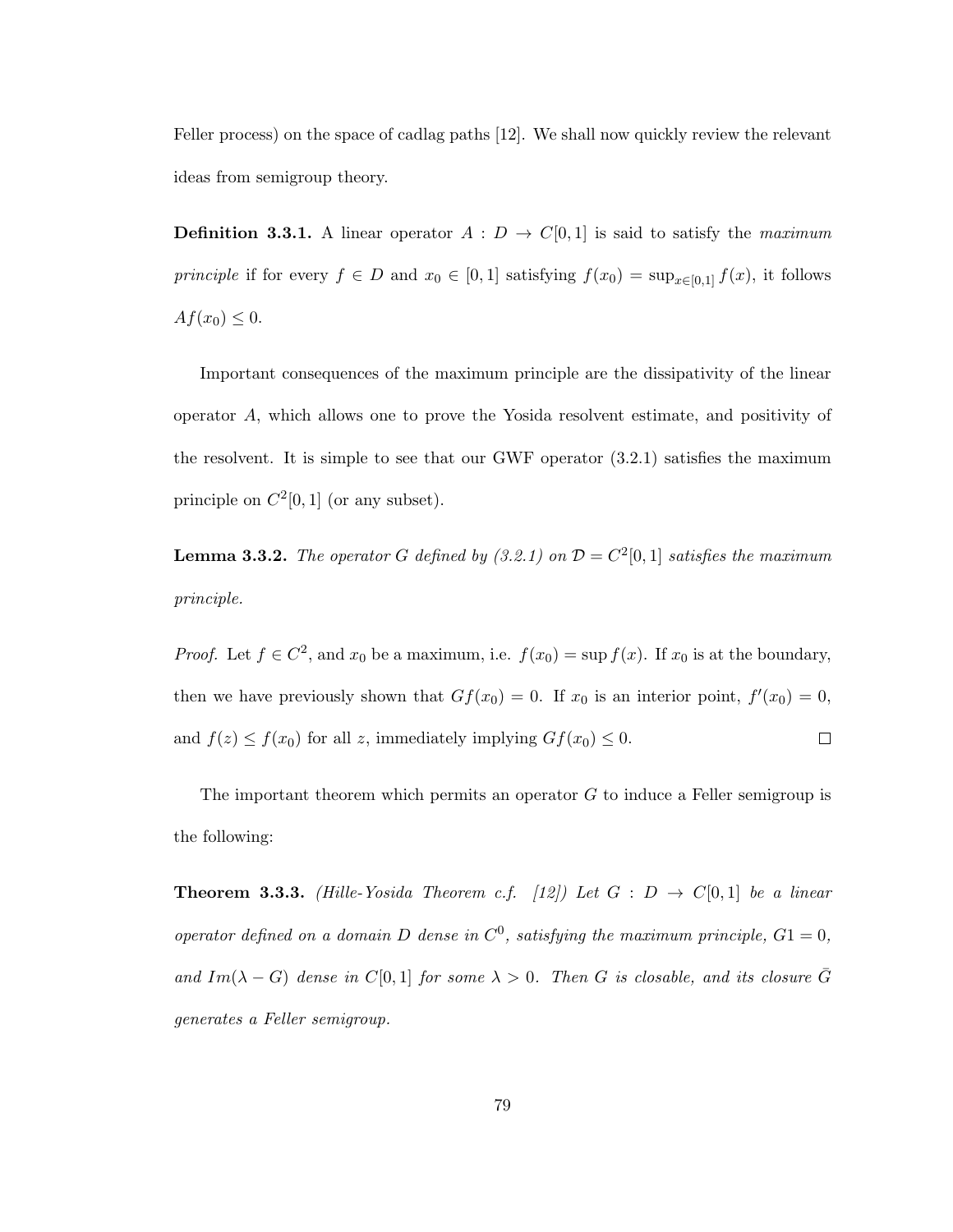Given any closed linear operator  $G : \mathcal{D}(G) \to C[0,1]$ , a subset  $\mathcal{C} \subset \mathcal{D}(G)$  of functions is called a *core* for G if  $\overline{\{(f, Gf), f \in \mathcal{C}\}} = \{(f, Gf), f \in \mathcal{D}(G)\}\$ , where the closure of the set is defined with respect to the topology induced by of the graph norm  $||(f, Gf)||$  =  $||f|| + ||Gf||.$ 

Abstractly, with the GWF operator G defined in  $C^2$  (or  $\mathscr{P}$ ), all the conditions of the Hille-Yosida Theorem are fulfilled, with the possible exception of the range condition  $\overline{Im(\lambda - G)} = C[0,1],$  which depends on the particular form of the family of measures  $\Omega$ . In the constructions to come at the end of this chapter, we will perform an explicit check of this density. Should the range condition be satisfied,  $C^2$  (respectively  $\mathscr{P}$ ) then becomes a core for  $\overline{G}$ .

Suppose we start with a pre-generator  $G$  as defined by the GWF operator on  $C^2$ or  $\mathscr{P}$ , and we are able to verify the density condition on  $\lambda - G$  for a chosen family  $\Omega$ . Because  $\lambda - \bar{G}$  must then biject onto C[0, 1], there is only one closed extension  $\tilde{G}$  of G for which  $\lambda - \tilde{G}$  is still injective, namely  $\tilde{G} = \overline{G}$ . From this we get the following uniqueness principle:

**Proposition 3.3.4.** (Uniqueness of semigroup). If  $\Omega$  is a sequentially weak- $*$  continuous  $family~of~measures,~G_\Omega$  the associated GWF operator with domain containing  $C^2$  (respectively  $\mathscr{P}$ ), and  $G_{\Omega}C^2$  (respectively  $G_{\Omega}\mathscr{P}$ ) is dense in  $C[0,1]$ , then there is exactly one Feller semigroup with a generator  $\tilde{G}$  extending  $G_{\Omega}$ .

In other words, the specification of an appropriate family of measures  $\{\Omega_x\}$  and that the domain of the generator include enough functions such that  $(\lambda - G)D$  is dense in  $C[0, 1]$  suffices to uniquely prescribe the semigroup.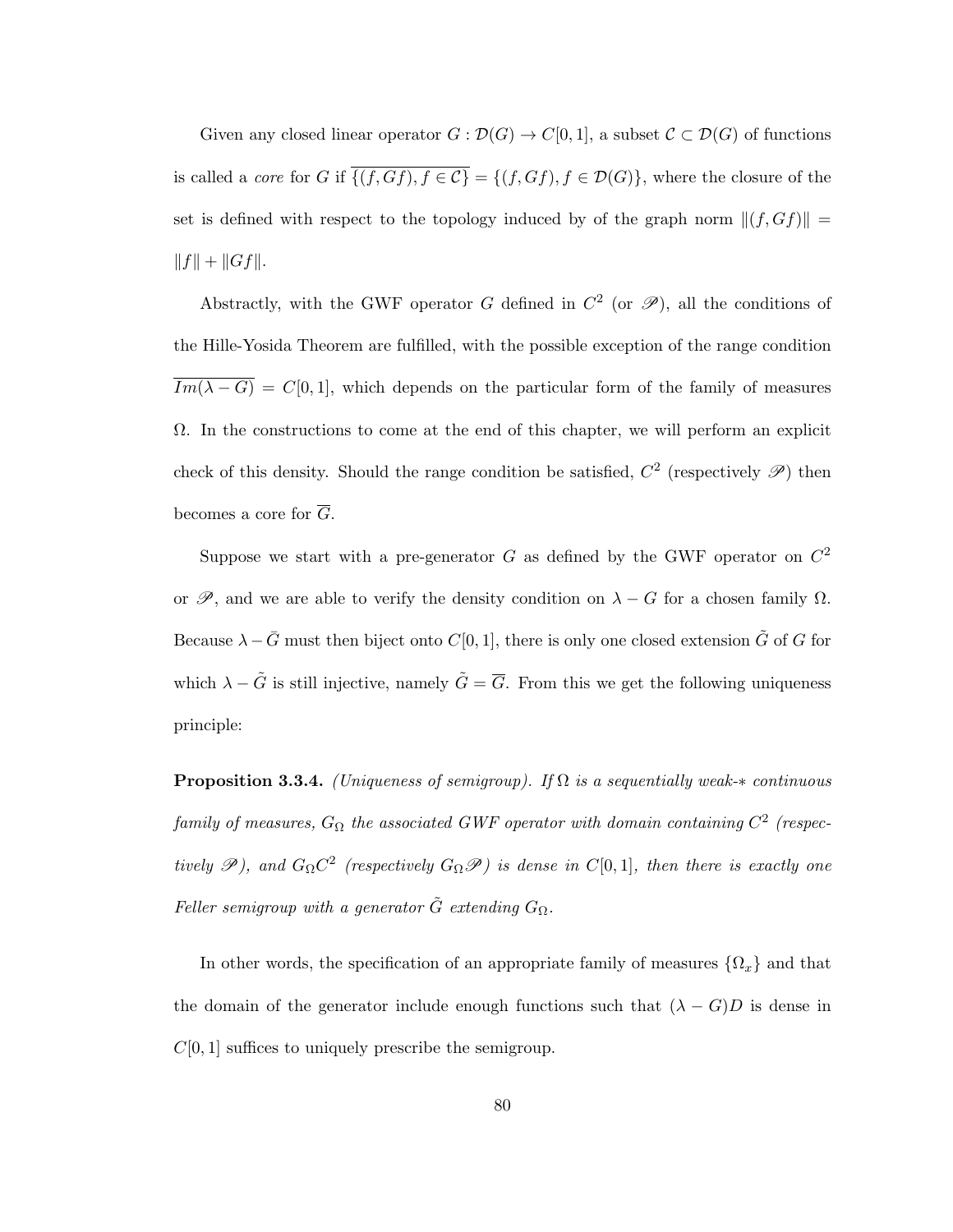In the theory of diffusion processes, the infinitesimal first and second-order parameters (and hence the formal symbol of the generator) suffice to only characterize the behavior of a random process on the interior of its state-space. To fully prescribe the random process, boundary knowledge must be appended, and this information is encoded in the domain of the generator. Similar considerations would generally attend for the formal symbol  $G_{\Omega}$ ; but if we suppose that  $C^2$ , or the polynomials, form a core for  $G_{\Omega}$ , then this boundary behavior is fixed, as the next proposition shows.

**Proposition 3.3.5.** Let  $X_t$  be a Feller process on [0,1] with generator  $\tilde{G}$  which extends  $G_{\Omega}: C^2 \to C^0$ , and where  $C^2$  is a core for G. Then  $\{0,1\}$  are absorbing states of  $X_t$ .

*Proof.* Since  $G_{\Omega}u$  vanishes at the endpoints for all  $u \in C^2$ , this extends to its closure, and  $\tilde{G}$  annihilates every function in its domain at  $\{0, 1\}$ . That these are absorbing points now follows from Dynkin's characterization on absorbing states  $(x$  is an absorbing state if and only if for every  $u \in \mathcal{D}(\tilde{G})$  one has  $\tilde{G}u(x) = 0$ , see [4]).  $\Box$ 

Remark: The above clearly holds with  $\mathscr P$  replacing  $C^2$ .

### 3.4 Markov Chains, their Limits, and Approximation of Semigroups

Let  $\mathbf{P}_{ij}^{(N)}$  be a sequence of Markov chains on the states  $\{0,\ldots,N\}$  associated to the random processes  $X_k^{(N)}$  $\binom{N}{k}$ . We shall define the *continuum limit* for this sequence as the limiting process when time and state are scaled by  $N$ :

$$
X(t) = \lim_{N \to \infty} \frac{1}{N} X_{[Nt]}^{(N)}
$$
\n(3.4.1)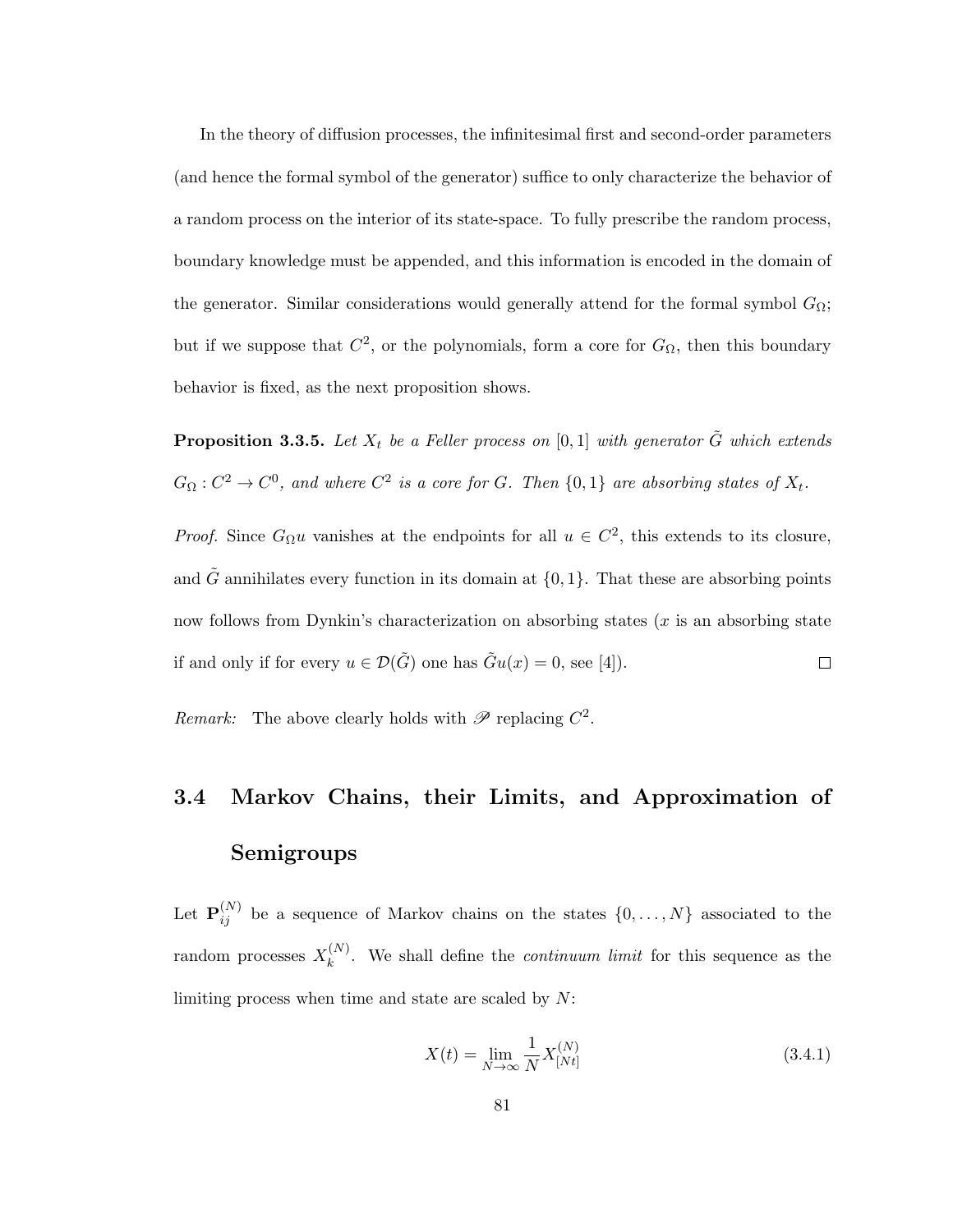whenever the above limit  $X$  exists as a Feller process. The type of convergence we will desire will be made precise in the course of this chapter, and amounts to convergence in the strong operator topology with respect to the generators, and weak convergence of measures on the function space of cadlag paths.

The situation can also be looked at analytically, in terms of the corresponding semigroups. If  $X_t$  is a putative limiting Feller process, then  $T_t f(x) = E[f(X(t))|X_0 = x]$ defines a  $C^0$ -semigroup  $T_t$ . Let  $G: \mathcal{D}(G) \to C[0,1]$  be its generator. Then it is one of the first results of semigroup theory that the semigroup  $u(x,t) = T_t f(x)$  solves the parabolic equation

$$
\frac{\partial u}{\partial t} = Gu \tag{3.4.2}
$$

with initial data  $u(x, 0) = f(x)$ . Moreover, if G satisfies appropriate maximum principles (often the case when  $G$  is associated to a random process), the solution is unique up to a specification on the parabolic boundary.

The sequences of Markov chains  $\mathbf{P}^{(N)}$  can be thought of as defining approximating semigroups to the solution of the parabolic equation (3.4.2). Indeed, we can embed  $\mathbf{P}^{(N)}$ into the space of bounded operators from  $C[0, 1]$  to itself as follows: first for  $x = i/N$ ,  $i = 0, \ldots, N$ , define

$$
\tilde{P}_N f(x) = \sum_{j=0}^N \mathbf{P}_{ij}^{(N)} f(j/N)
$$
\n(3.4.3)

and then linearly interpolate the values of  $\tilde{P}_N f(x)$  to define  $\tilde{P}_N f(x)$  for all  $x \in [0,1]$ . It is easy to check that  $\tilde{P}_N$  is a bounded operator on  $C[0, 1]$ .

If discrete approximations are defined recursively as  $u_{k+1} = \tilde{P}_N u_k$ , with  $u_0 = f$ , one intuitively expects the sequence  $u_k$  to approximate the actual solution of  $(3.4.2)$ , as long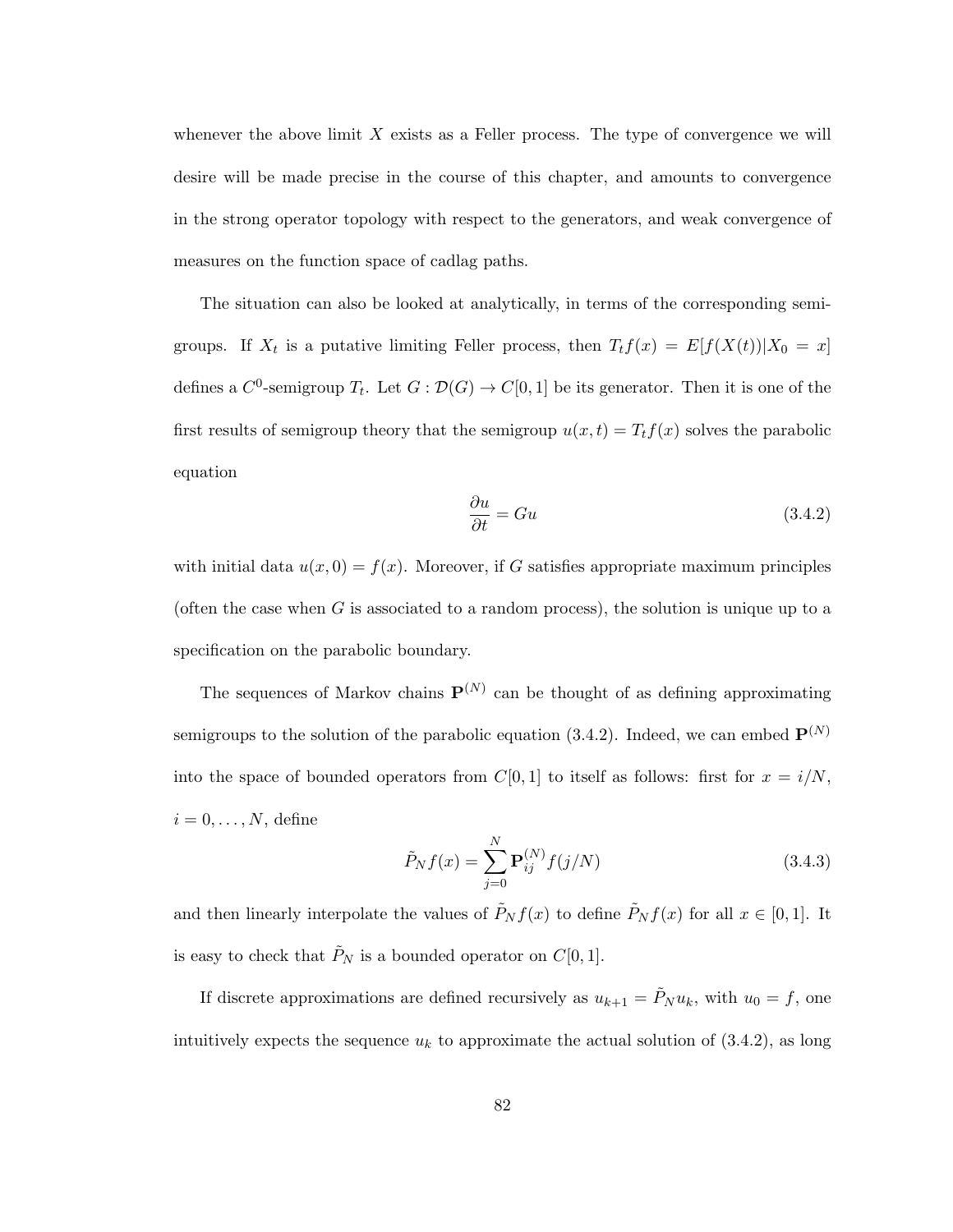as the following "consistency" condition is satisfied:

$$
\lim_{N \to \infty} ||(N(\tilde{P}_N - I) - G)u|| = 0
$$
\n(3.4.4)

for a sufficiently large set of u in the domain of  $G$ . These hopes are borne out in the Markov approximation theorem of Trotter and Skorohod (c.f. [12]), a theorem already presaged in analytic form by the so-called Lax equivalence theorem [13]. It will be our main tool for establishing and justifying the use of continuum limits to analyse properties of the discrete system. Before stating it in a form most congenial for our purposes, we remind the reader that  $D_E(A)$  is the space of cadlag functions on a state space A having values in a metric space E.

**Theorem 3.4.1.** (Trotter-Skorohod-Lax Approximation Theorem) Let  $X_t$  be a Feller process on state-space [0,1] with generator G and a core  $C \subset C[0,1]$ . Let  $T_t$  be the associated semigroup to G. Let  $Z_k^N$  be a time-homogeneous Markov chain on state-space  $\{0,1/N,\ldots,1\}$  associated to a transition matrix  ${\bf P}_{ij}^{(N)}$ , and define the extended process  $X^{(N)}$  with sample paths in cadlag space  $D_{[0,1]}[0,\infty)$  by  $X^{(N)}(t)=Z_{[Nt]}^{(N)}$  $\tilde{P}_N^{(N)}.$  Also let  $\tilde{P}_N$  be the bounded operators defined above in  $(3.4.3)$  associated to the Markov chain transition matrices  $\mathbf{P}_{ij}^{(N)}$ . Then if for each  $u \in \mathcal{C}$ , we have

$$
\lim_{N \to \infty} ||(N(\tilde{P}_N - I) - G)u|| = 0,
$$
\n(3.4.5)

then the approximations  $u_k = \tilde{P}_N^k f$  tend to  $T_t f$  as  $k/N$  tends to t, for all  $f \in C[0,1]$ . Even more, if  $X^{(N)}(0)$  converges weakly to  $X(0)$ , then  $X^{(N)}$  converges weakly to X in  $D_{[0,1]}[0,\infty)$ , i.e. for every function  $f : D_{[0,1]}[0,\infty) \to \mathbb{R}$  continuous in the Skorohod topology,  $Ef(X^{(N)}) \to Ef(X)$ . In particular, the finite-dimensional distributions of  $X^{(N)}$ converge to those of X.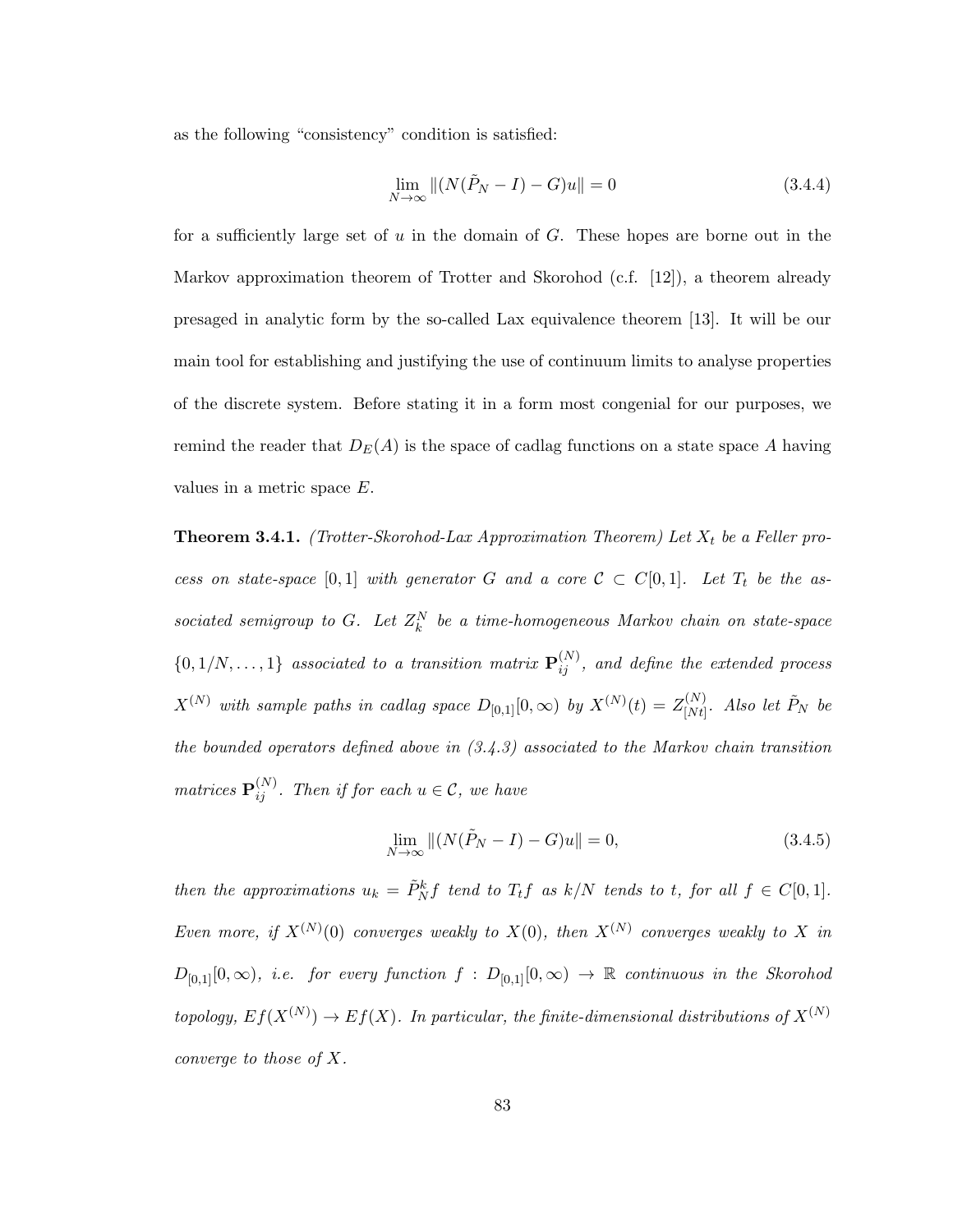Remark: In the above theorem, one must begin with an operator G that is already known to be the generator for a semigroup or Markov process (for instance, by checking the Hille-Yosida conditions), before one attempts to verify the convergence of the chains. It is tempting to wish to *deduce* that  $G$  is a generator of a semigroup, on the basis of such convergence. While this does not appear generally possible, we will give an example where such a conclusion can be made, in the construction of Cannings generators (see Section 3.9). Additional comments on this issue appear in that section.

The following lemma will make some of our calculations less burdensome:

**Lemma 3.4.2.** The convergence in  $(3.4.5)$  is equivalent to uniform convergence only on the sampling sets  $K_N = \{0, 1/N, 2/N, ..., 1\}$ :

$$
\lim_{N \to \infty} \sup_{x \in K_N} |(N(\tilde{P}_N - I) - G)u(x)| = 0
$$
\n(3.4.6)

Its proof is simple and will be omitted.

As a complement and converse which is slightly stronger than Theorem 3.4.1 above, the following proposition in the theory of approximating semigroups will be useful to us, quoted here from [12] and recast for our purposes into the language of Markov chains.

**Theorem 3.4.3.** Let  $T_t$  be a strongly continuous contraction semigroup on  $C[0,1]$  with generator A, and let C be a core for A. Let  $\mathbf{P}^{(N)}$  be a Markov transition matrix,  $\mathbf{A}_N =$  $N(\mathbf{P}^{(N)} - I)$ , and  $\pi_N : C[0,1] \to C(K_N)$  the canonical projection onto the samples  $K_N = \{0, 1/N, \ldots, 1\}$ . Then the following are equivalent:

1. For each  $f \in C[0,1], T > 0$ ,  $\sup_{0 \le t \le T} ||P_N^{[tN]}||$  $\int_N^{\lfloor tIV \rfloor} \pi_N f - \pi_N T_t f \Vert \to 0$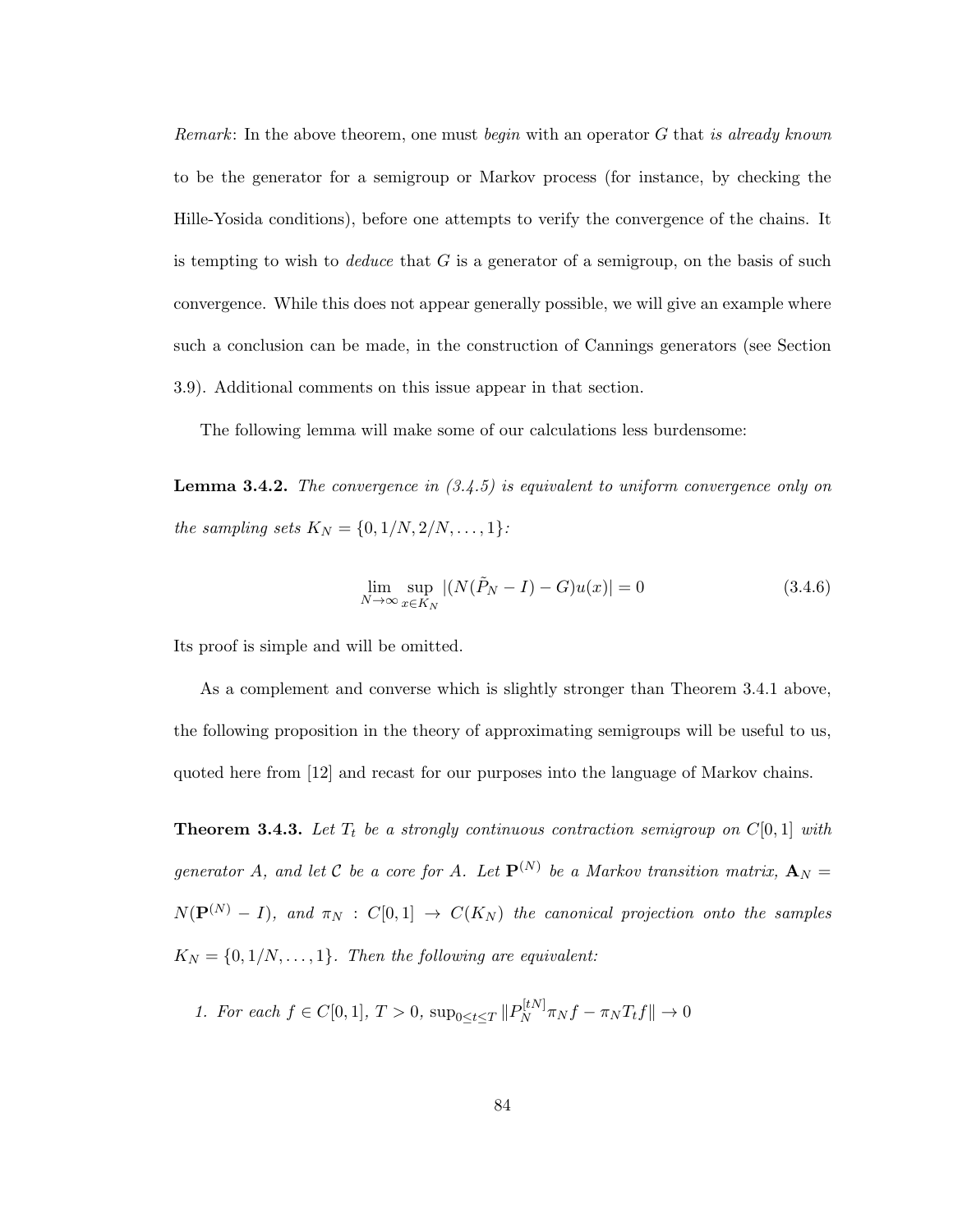2. For each  $f \in \mathcal{C}$ , there exists  $f_N \in C(K_N)$  such that  $||f_N - \pi_N f|| \to 0$  and  $||\mathbf{A}_N f_N \pi_N Af \|\to 0.$ 

The implication (2) implies (1) in the preceding will be the direction employed in justifying our continuum limits.

We have been using the term continuum limit somewhat loosely up to this point. We now make the formal definition.

Definition 3.4.4. Let  $X_k^{(N)}$  $\kappa_k^{(N)}$  be a sequence of pure-drift GWF processes normalised to the state space  $\{0, 1/N, \ldots, 1\}$ . We will say that the Feller process  $X_t$  is a *continuum* limit for  $\{X^{(N)}\}$  if the generator G of  $X_t$  satisfies

$$
\| (N(\mathbf{P}^{(N)} - I)\pi_N u) - \pi_N Gu \| \to 0 \tag{3.4.7}
$$

for every  $u \in \mathcal{D}(G)$ , and  $\pi_N$  is the projection in Theorem 3.4.3.

Remark: It is clear that  $(3.4.7)$  need only be verified on a core of G.

#### 3.5 A Representation Theorem

In this section we shall prove a representation theorem for the continuum limits of puredrift GWF processes, which demonstrates that the generator for any limiting GWF model must take on the form of the GWF operator (3.2.1).

As a reminder, we say that a Markov chain with transition matrix  ${\bf P}_{ij}^{(N)}$  on states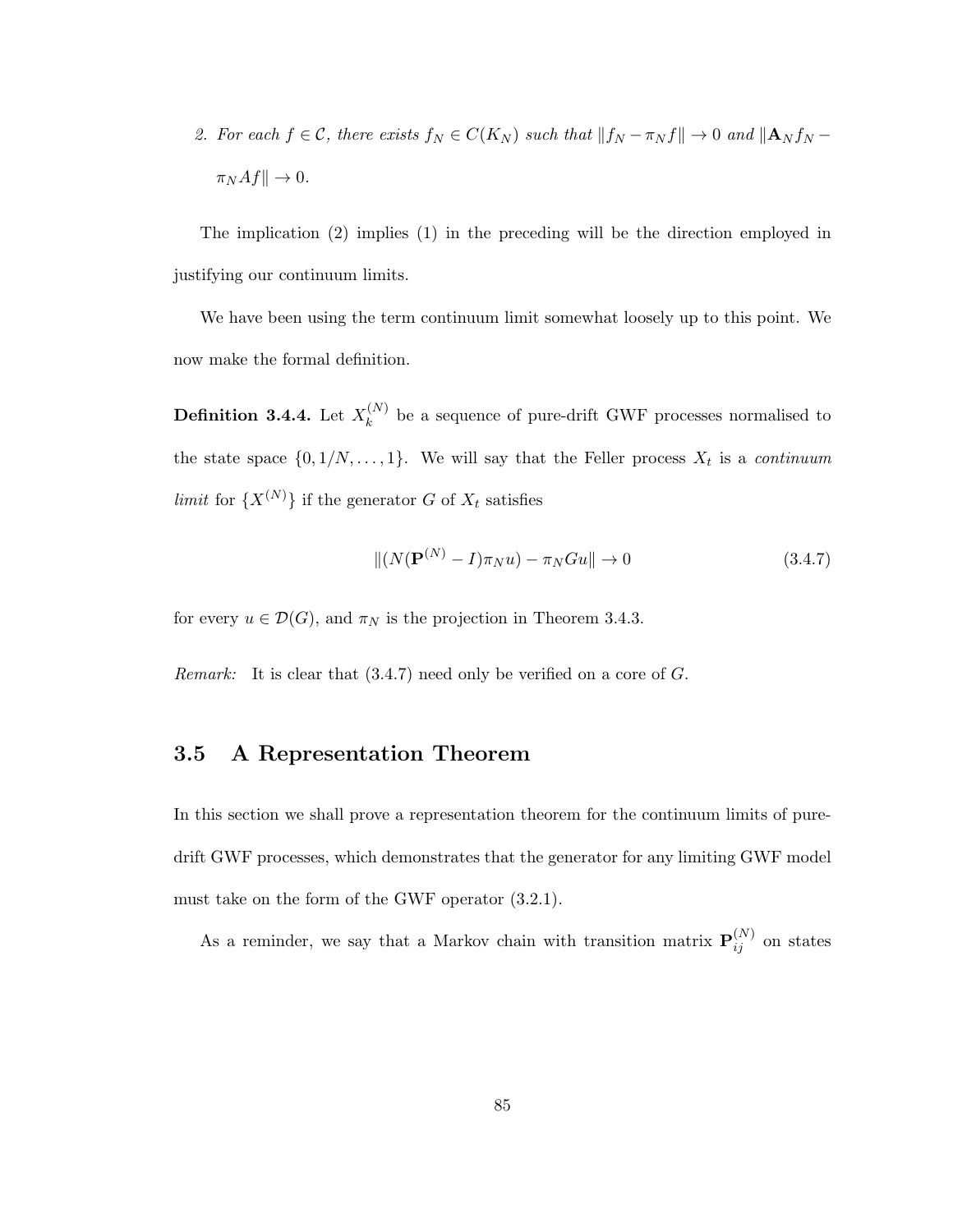$\{0, \ldots, N\}$  is GWF if its first two moments have the form

$$
\sum_{j=0}^{N} j P_{ij}^{(N)} = i \tag{3.5.1}
$$

$$
\sum_{j=0}^{N} (j-i)^2 P_{ij}^{(N)} = \sigma_N^2 i (1 - i/N)
$$
\n(3.5.2)

with  $\sigma_N^2 \to \sigma^2 < \infty$ . Our motivating question is this: can anything be said about the form of  $G$ , if the convergence  $(3.4.5)$  takes place?

To fix notation, and also to introduce an important transformation, let S be the set of all probability measures  $\mu$  with positive variance on [0, 1]. For notational purposes, we let  $\rho: S \to \mathcal{M}_1([0,1])$  be the transformation:

$$
(\rho(\mu))(A) = \int_{A} \frac{(y-m)^2}{v} d\mu(y)
$$
\n(3.5.3)

where m and v are respectively the mean and variance of  $\mu$ . Also, we let  $\zeta$  be the map taking measures of positive variance on  $\{0, \ldots, N\}$  to measures on the sampling sets  $K_N\subset [0,1]$  by simple scaling of the state by  $N.$  Finally define

$$
\Gamma = \rho \circ \zeta \tag{3.5.4}
$$

The following is our principal structure theorem.

**Theorem 3.5.1.** (Representation of Continuum Limits). Let  $\tilde{P}_N$  be the sequence of bounded operators on  $C[0, 1]$  associated to a sequence of Pure-Drift GWF Markov chains  ${\bf P}_{ij}^{(N)}$  as described in Section 3.4, and suppose there is a linear operator  $G: D \to C[0,1],$ with  $C^2[0,1] \subset D$  (respectively  $\mathscr{P} \subset D$ ), for which

$$
\lim_{N \to \infty} ||(N(\tilde{P}_N - I) - G)u|| = 0
$$
\n(3.5.5)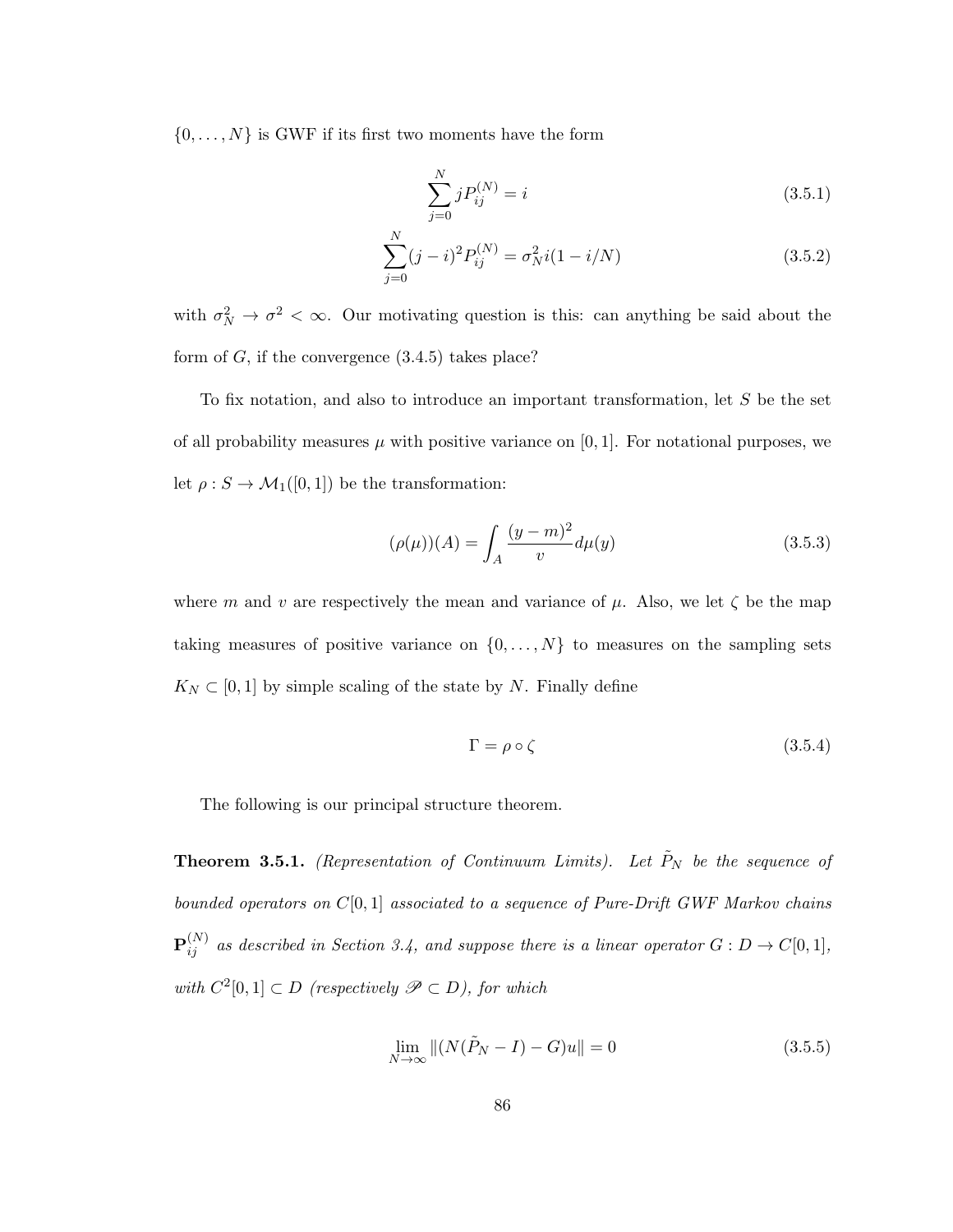for each  $u \in C^2$  (respectively  $\in \mathscr{P}$ ). Then there exists a continuous function  $\Omega : (0,1) \to$  $\mathcal{M}_1([0,1])$  from the interval to Borel probability measures topologized with the Prokhorov metric, such that

$$
Gu(x) = \sigma^2 x (1-x) \int_0^1 \frac{u(y) - u(x) - u'(x)(y-x)}{(y-x)^2} d\Omega_x(y)
$$
(3.5.6)

for all  $u \in C^2[0,1]$  (respectively  $\mathscr{P}$ ).

*Proof.* We will prove it for  $D \supset C^2[0,1]$ ; the proof for when D only contains the polynomials  $\mathscr P$  goes through similarly. The convergence condition (3.5.5) implies, in particular, that given any fixed  $0 < x < 1$ , and  $u \in C^2$ ,  $\lim_N N(\tilde{P}_N - I)u([xN]/N)$  exists, and has value  $Gu(x)$ . Let  $F_{N,i}$ , with support in  $K_N$  be the atomic measure associated with the *i*-th row of the transition  $\mathbf{P}_{ij}^N$ . We can rewrite  $N(\tilde{P}_N - I)$  as:

$$
N(\tilde{P}_N - I)u([xN]/N) = N \int_0^1 u(y)dF_{N,[Nx]}(y) - Nu([xN]/N)
$$
\n(3.5.7)

$$
= N \int_0^1 (u(y) - u([xN]/N)) dF_{N,[xN]}(y)
$$
\n(3.5.8)

$$
= N \int_0^1 (u(y) - u([xN]/N) - u'([xN]/N)(y - [xN]/N))dF_{N,[xN]}(y)
$$
(3.5.9)

$$
= \sigma_N^2 \frac{[xN]}{N} \left(1 - \frac{[xN]}{N}\right) \int_0^1 \frac{u(y) - u([xN]/N) - u'([xN]/N)(y - [xN]/N)}{(y - [xN]/N)^2} dF_{N,[xN]}^*(y) \tag{3.5.10}
$$

$$
= \sigma_N^2 \frac{[xN]}{N} \left(1 - \frac{[xN]}{N}\right) \int_0^1 h_u([xN]/N, y) dF_{N,[xN]}^*(y) \tag{3.5.11}
$$

where  $F_{i,N}^* = \Gamma(F_{i,N})$  is the measure defined by (when  $i \neq 0, N$ ):

$$
dF_{N,i}^*(y) = \frac{N(y - i/N)^2}{\sigma_N^2(i/N)(1 - i/N)} dF_{N,i}(y)
$$
\n(3.5.12)

and for  $i \in \{0, N\}$ ,  $F_{N,i}^*$  can be an arbitrary measure. Equation (3.5.9) follows because of the mean condition (3.5.1) on GWF processes. Fix  $0 < x < 1$ . Because of the variance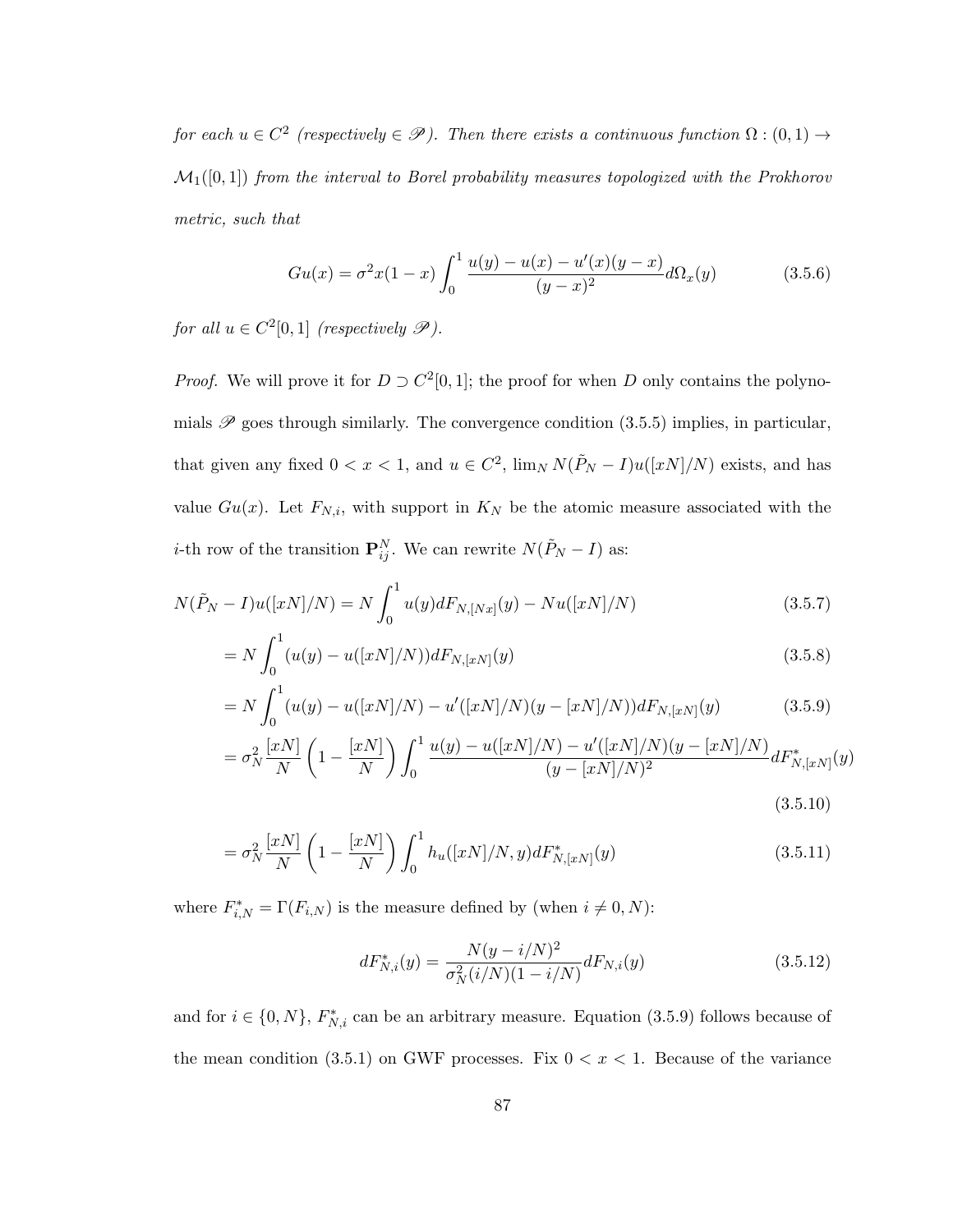condition of GWF processes, the sequence of measures  ${F_{N,[Nx]}^*}$  are Borel probability measures. We claim that this sequence has a weak limit. Indeed, if not, we can select two subsequences  $\{F_{N_k,[N_kx]}^*\}$ ,  $\{F_{N_j,[N_jx]}^*\}$  which converge to different measures  $\Omega_x^1$  and  $\Omega_x^2$ . Let f be a  $C^2$  function which distinguishes them:  $\int_0^1 f(y)d\Omega_x^1(y) \neq \int_0^1 f(y)d\Omega_x^2(y)$ , and select a  $u \in C^2$  as in Lemma 3.2.1 such that  $h_u(x, y) = f(y)$ . Then along the two subsequences, we have the different limits

$$
\int_0^1 h_u([xN_k]/N_k, y)dF_{N_k, [N_k x]}^*(y) \to \int_0^1 h_u(x, y)d\Omega_x^1(y) = \int_0^1 f(y)d\Omega_x^1(y) \tag{3.5.13}
$$

$$
\int_0^1 h_u([xN_j]/N_j, y) dF_{N_j, [N_j x]}^*(y) \to \int_0^1 h_u(x, y) d\Omega_x^2(y) = \int_0^1 f(y) d\Omega_x^2(y) \tag{3.5.14}
$$

which contradicts the existence of the limit  $\int_0^1 h_u([xN]/N, y)dF^*_{N,[Nx]}(y)$ .

So we have proved, for each  $x \in (0,1)$ , that  $F_{N, [Nx]}^*$  converges to a measure  $\Omega_x$ . This measure must be a probability measure, because of tightness of the sequence  $F_N^*$ . Finally, taking the limit of (3.5.10), we see that

$$
Gu(x) = \lim_{N \to \infty} N(P_N - I)u([xN]/N)
$$
\n(3.5.15)

$$
= \lim_{N \to \infty} \sigma_N^2 \frac{[xN]}{N} \left(1 - \frac{[xN]}{N}\right) \int_0^1 h_u([xN]/N, y) dF_{N,[xN]}^*(y) \tag{3.5.16}
$$

$$
= \sigma^2 x (1-x) \int_0^1 h_u(x, y) d\Omega_x(y)
$$
\n(3.5.17)

The continuity of  $\Omega$  has already been observed from Theorem 3.2.2 and our remarks  $\Box$ following Theorem 3.2.4.

#### 3.6 Convergence of GWF Markov Chains

The actual criterion for convergence in (3.4.4) is posed in terms of generators. In our applications it will be helpful to reformulate this convergence in simpler terms, using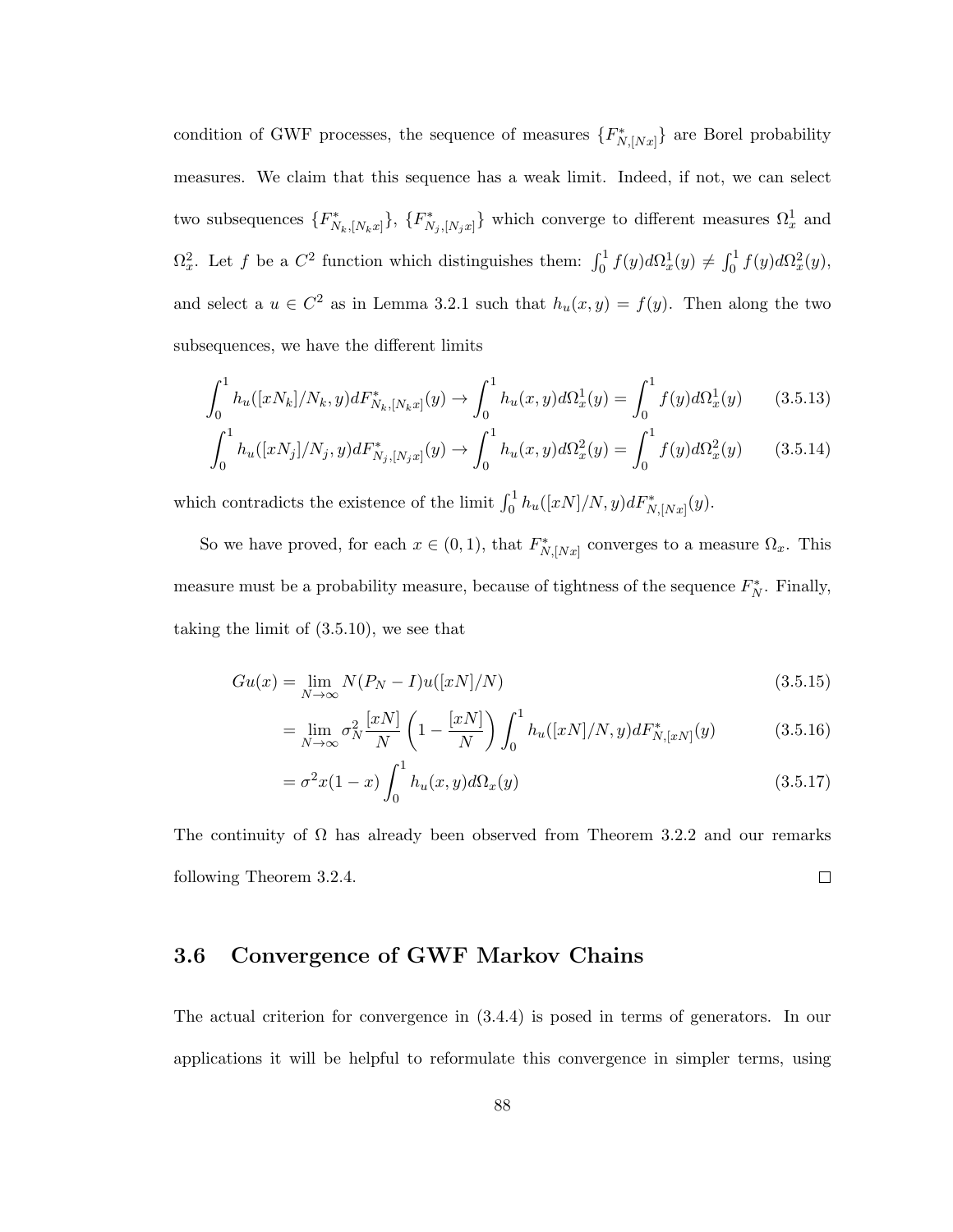the corresponding measure-valued function  $\Omega$ . This easy-to-verify condition comes in the form of a type of "uniform convergence in distribution" — posed in terms of a weighted uniform convergence of the moments.

**Theorem 3.6.1.** (Condition for convergence of GWF processes). Let  $\mathbf{P}_{ij}^{(N)}$  be a sequence of GWF Markov chains,  $\tilde{P}_N$  the associated bounded linear operators, and let  $F_{N,i}^*$  be the measures

$$
F_{N,i}^*(\cdot) = \Gamma(\mathbf{P}_{i,\cdot}^{(N)})\tag{3.6.1}
$$

with  $\Gamma$  as defined by (3.5.4, 3.5.3). Let  $\Omega \in C([0,1], \mathcal{M}_1([0,1])$ . If for each  $k = 1, 2, ...,$ 

$$
\lim_{N \to \infty} \sup_{0 \le i \le N} \frac{i}{N} \left( 1 - \frac{i}{N} \right) \left| \int_0^1 y^k dF_{N,i}^*(y) - \int_0^1 y^k d\Omega_{i/N}(y) \right| = 0, \tag{3.6.2}
$$

Then one has convergence of the generators: for each  $u \in C^2$ ,

$$
\lim_{N \to \infty} \|N(\tilde{P}_N - I)u - G_\Omega u\| = 0
$$
\n(3.6.3)

Proof. As in the proof of Theorem 3.5.1, we can write

$$
N(\tilde{P}_N - I)u(i/N) - G_{\Omega}u(i/N)
$$
\n
$$
= \sigma^2 \frac{i}{N} (1 - i/N) \left( \int_0^1 h_u(i/N, y) dF_{N,i}^*(y) - \int_0^1 h_u(i/N, y) d\Omega_{i/N}(y) \right)
$$
\n(3.6.4)

Now note that if  $r(x, y)$  is any bivariate polynomial:  $r(x, y) = \sum_{j=0}^{K} q_j(x) y^j$ , the assumptions of our theorem easily implies

$$
\sup_{i=0,\dots,N} \left| \sigma^2 \frac{i}{N} (1 - i/N) \left( \int_0^1 r(i/N, y) dF_{N,i}^*(y) - \int_0^1 r(i/N, y) d\Omega_{i/N}(y) \right) \right| \to 0 \quad (3.6.5)
$$

If  $u \in C^2$ ,  $h_u \in C([0,1]^2)$ , so approximate  $h_u$  by  $r(x,y)$  to within  $\epsilon$  uniformly; then the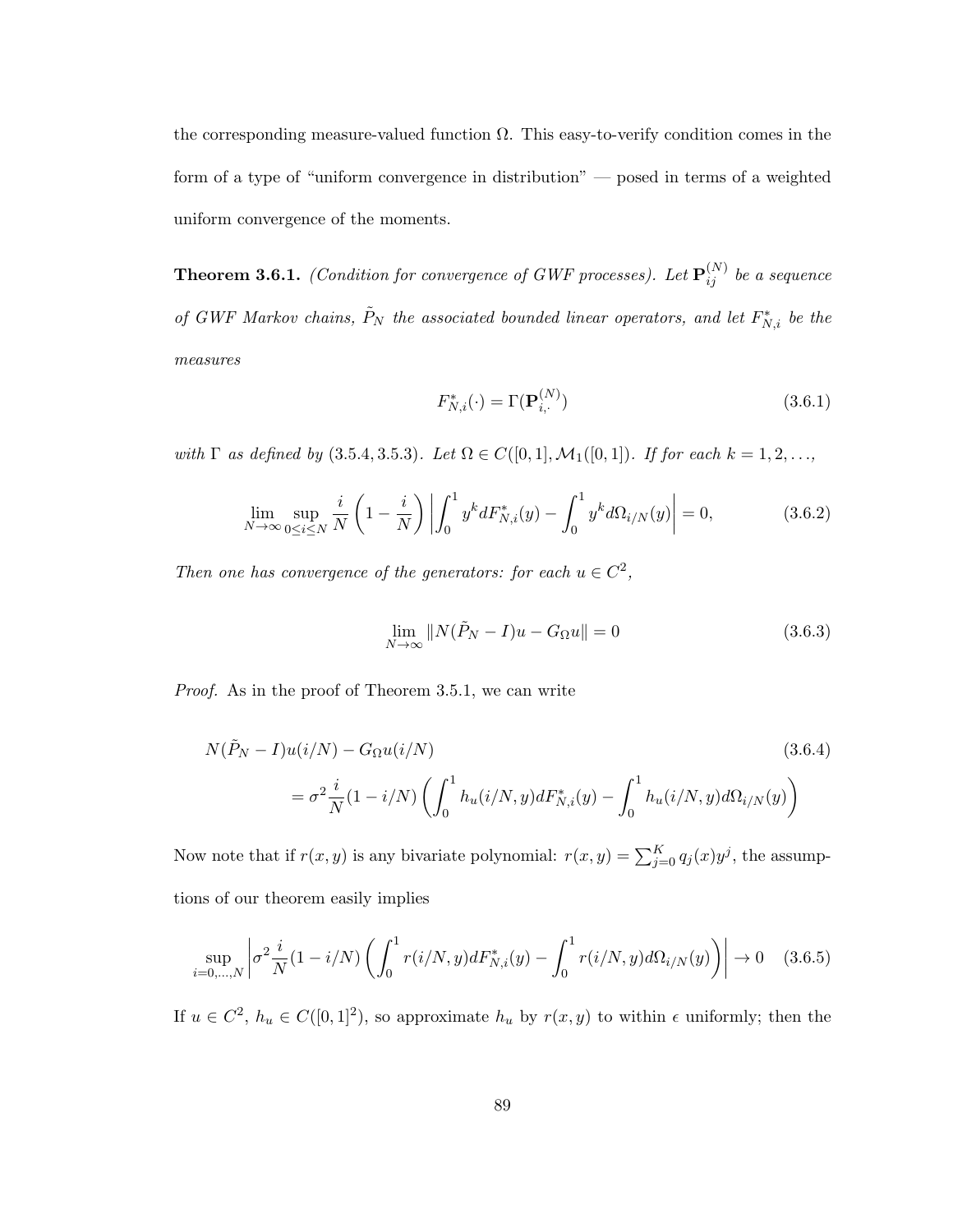usual argument adduces from (3.6.4) that

$$
\sup_{i} \left| N(\tilde{P}_{N} - I)u(i/N) - G_{\Omega}u(i/N) \right|
$$
\n
$$
= \sup_{i} \left| \sigma^{2} \frac{i}{N} (1 - i/N) \left( \int_{0}^{1} h_{u}(i/N, y) dF_{N,i}^{*}(y) - \int_{0}^{1} h_{u}(i/N, y) d\Omega_{i/N}(y) \right) \right| \to 0
$$
\n(3.6.7)

This implies the theorem, from Lemma 3.4.2.

#### 3.7 Converse to the Representation Theorem

The representation Theorem 3.5.1 showed that if the semigroups corresponding to the discrete Markov chain converged to that of a limiting semigroup, then the generator for that semigroup had to satisfy the particular form of a GWF operator, assuming that  $C^2[0,1]$  or  $\mathscr P$  was contained in the domain of that generator. We can ask the converse question: Given a GWF operator, is there a sequence of GWF chains converging to it? To answer this, we will make use of our study on the convex space of GWF chains (Section 2.6).

#### 3.7.1 Approximation of  $\Omega$  by Extreme Measures

We shall construct a sequence of GWF chains which converge to a given  $G_{\Omega}$  in the sense of Theorems 3.5.1 and 3.6.1. This result will require several stages of approximation.

First let us consider a sequence of measures  $Q_N$ , with the trait that  $Q_N$  is a Dirac mass at the point  $j_N / N$ ,  $j_N \in \{0, ..., N\}$ . We will show how  $Q_N$  can be approximated by  $\Gamma(\mu)$ , where  $\Gamma$  is as usual defined by (3.5.4, 3.5.3), and  $\mu$  is an extreme GWF measure of a pre-specified mean *i* and variance  $v_i = \sigma^2 i(1 - i/N)$ .

 $\Box$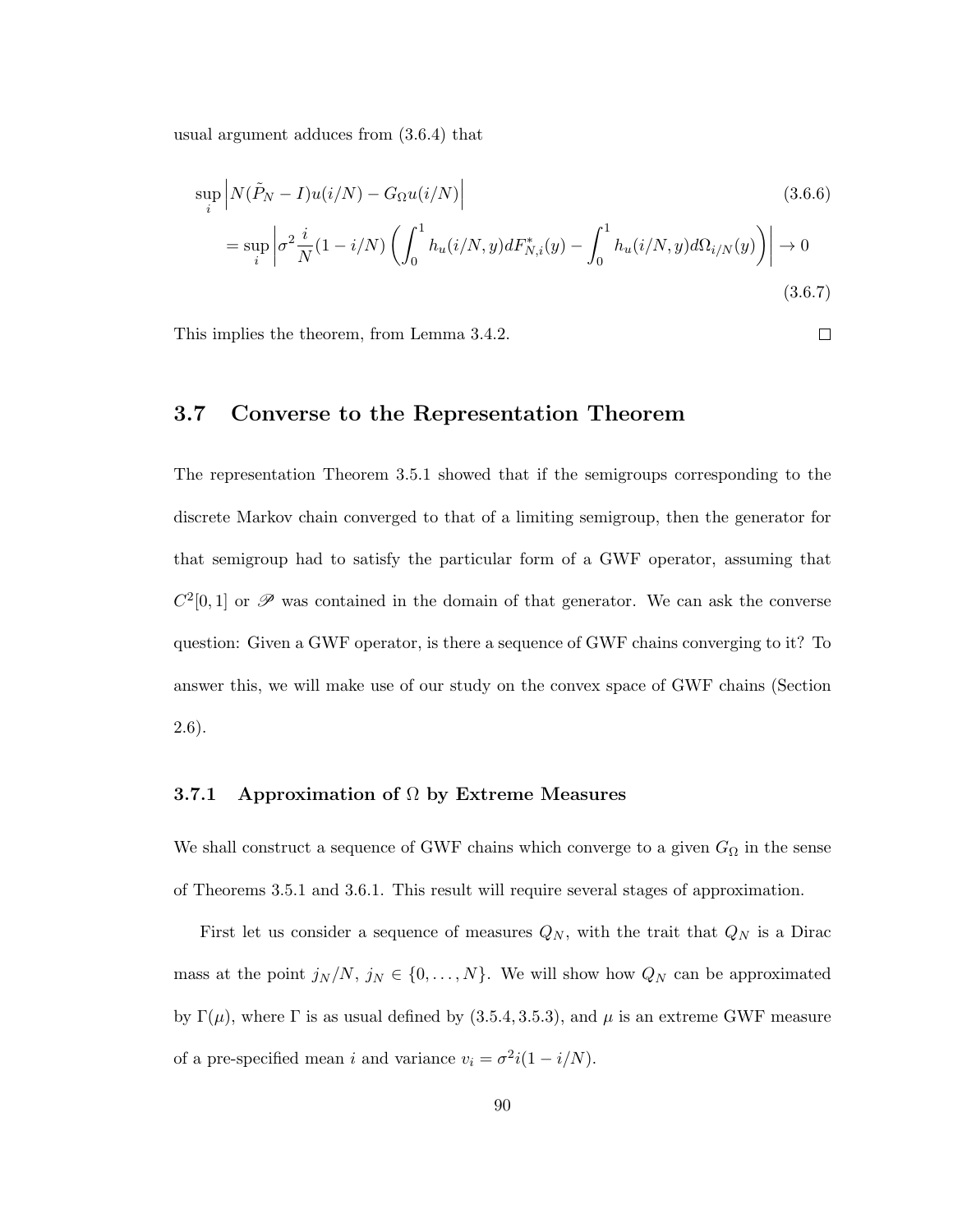It will be enough to restrict ourselves to the case  $\sigma$ √  $N \leq i \leq N - \lceil \sigma \rceil$ √ N]. Note that the variance is always bounded by  $\sigma^2 N/4$ . Now given a  $Q_N$  of the type above, always place  $i_2 = i$ , so that  $d_2 = 0$  and the lower-bound condition on existence in Theorem 2.6.2 is always satisfied. Our scheme divides into two cases. Case 1:  $|j_n - i| \leq [\sigma N^{3/4}]$ . In this case put  $i_1 = i - [\sigma]$ √ N], and  $i_3 = i + [\sigma]$ √ N, and since  $d_1 d_3 = (\sigma$  $\sqrt{N}|$ <sup>2</sup> >  $\sigma^2 N/4$ , Theorem 2.6.2 gives us the existence of an extreme GWF measure  $\mu$ <sub>N</sub> supported on  $i_1, i_2, i_3$ . For case 2, we assume that  $|j_N - i| > [\sigma N^{3/4}]$ , and  $j_N > i$ . Put  $i_2 = i$  again,  $i_3 = j_N$ , and  $i_1 = i - [\sigma]$ √ N]. Then  $d_1 d_3 \geq v_i$  once more, and we obtain here again the existence of an extreme measure  $\mu_N$ . In the last case 3:  $j_N < i$ , and  $|j_N - i| > [\sigma N^{3/4}]$ . Put  $i_2 = i$ ,  $i_1 = j_N$ , and  $i_3 = i + [\sigma]$ √  $N$ , and apply Theorem  $(2.6.2)$  to find the extreme measure. For each  $Q_N$  then, and a pre-specified index i, we have constructed a sequence of extreme GWF measures  $\mu_N$ , each concentrated on 3 points, according to the scheme above. Let us calculate the distributional error between  $Q_N$  and  $F_N^* = \Gamma(\mu_N)$ .

**Lemma 3.7.1.** Let  $f \in C^1$ . Under the scheme set forth above,

$$
\left| \int_0^1 f(y) dQ_N(y) - \int_0^1 f(y) dF_N^* \right| \le \frac{\max\{4\sigma, 1\} \|f'\|}{N^{1/4}} \tag{3.7.1}
$$

Of prime important is that the RHS goes to zero and is *independent* of the indices  $i$ and  $j_N$ .

Proof. One needs to check the statement in each of the three cases of the scheme set forth. The measure  $F_N^*$  is always concentrated on at most two points, whose values are:

$$
F_{i,j}^{*}(i_{1}/N) = r_{1} = \frac{i - i_{1}}{i_{3} - i_{1}} \tag{3.7.2}
$$

$$
F_{i,j}^{*}(i_{3}/N) = r_{2} = \frac{i_{3} - i}{i_{3} - i_{1}} \tag{3.7.3}
$$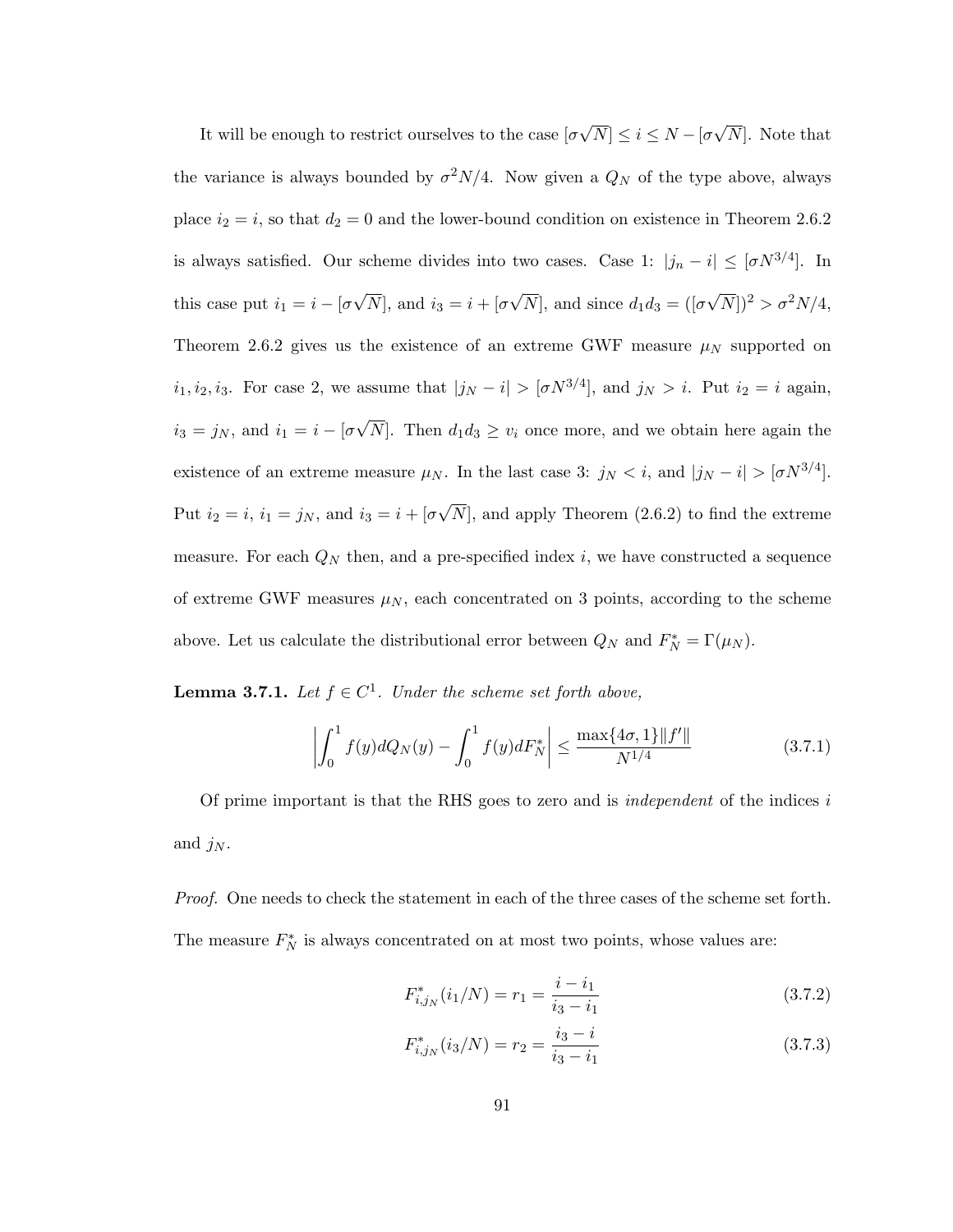where  $r_1 + r_2 = 1$ . In case 1,

$$
\left| \int_{0}^{1} f(y) dQ_{N}(y) - \int_{0}^{1} f(y) dF_{N}^{*} \right| = |f(i_{1}/N)r_{1} + f(i_{3}/N)r_{2} - f(j_{N}/N)| \qquad (3.7.4)
$$

$$
\leq |f(i_{1}/N) - f(j_{N}/N)| + |f(i_{3}/N) - f(j_{N}/N)|
$$

(3.7.5)

Since  $|i_1 - j_N| \leq \sigma$  $\sqrt{N} + \sigma N^{3/4}$ , and  $|i_3 - j_N| \le \sigma$  $\sqrt{N} + \sigma N^{3/4}$ , the result follows. In case 2,

$$
\left| \int_0^1 f(y) dQ_N(y) - \int_0^1 f(y) dF_N^* \right| = |f(i_1/N)r_1 + f(j_N/N)r_2 - f(j_N/N)| \tag{3.7.6}
$$

$$
= |f(i_1/N) - f(j_N/N)| r_1
$$
\n(3.7.7)

Note  $r_1 \n\t\leq \frac{\sigma \sqrt{N}}{\sigma N^{3/4}} = N^{-1/4}$ . Hence the result. Case three is handled similarly.

 $\Box$ 

We can take now convex combinations of the extreme points above to generalise to the case where  $Q_N$  is any discrete measure.

Lemma 3.7.2. Let  $f \in C^1$ . Fix [ √  $|N| \leq i \leq N-$ [ √  $[N]$ , and let  $R_i$  be the set of probability mass functions on  $\{0, \ldots, N\}$  with mean i and variance  $\sigma^2 i(1 - i/N)$ . Given a sequence of discrete measures  $Q_N$  each supported on  $K_N$ , there exists a sequence of GWF measures  $\mu_N \in R_i$  such that

$$
\left| \int_0^1 f(y) dQ_N(y) - \int_0^1 f(y) dF_N^*(y) \right| \le \frac{\max\{4\sigma, 1\} \|f'\|}{N^{1/4}} \tag{3.7.8}
$$

where  $F^* = \Gamma(\mu_N)$ .

*Proof.* Write  $Q_N = \sum_{j=0}^N a_j \delta_{j/N}$ . For each j, find the extreme  $\mu_l^j$  $N \text{ as in the scheme}$ above, and then put  $\mu_N = \sum_{j=0}^N a_j \mu_j^j$  $N$ . Finally, observe that  $\Gamma$  preserves/respects convex  $\Box$ combinations, and apply Lemma 3.7.1 to each term.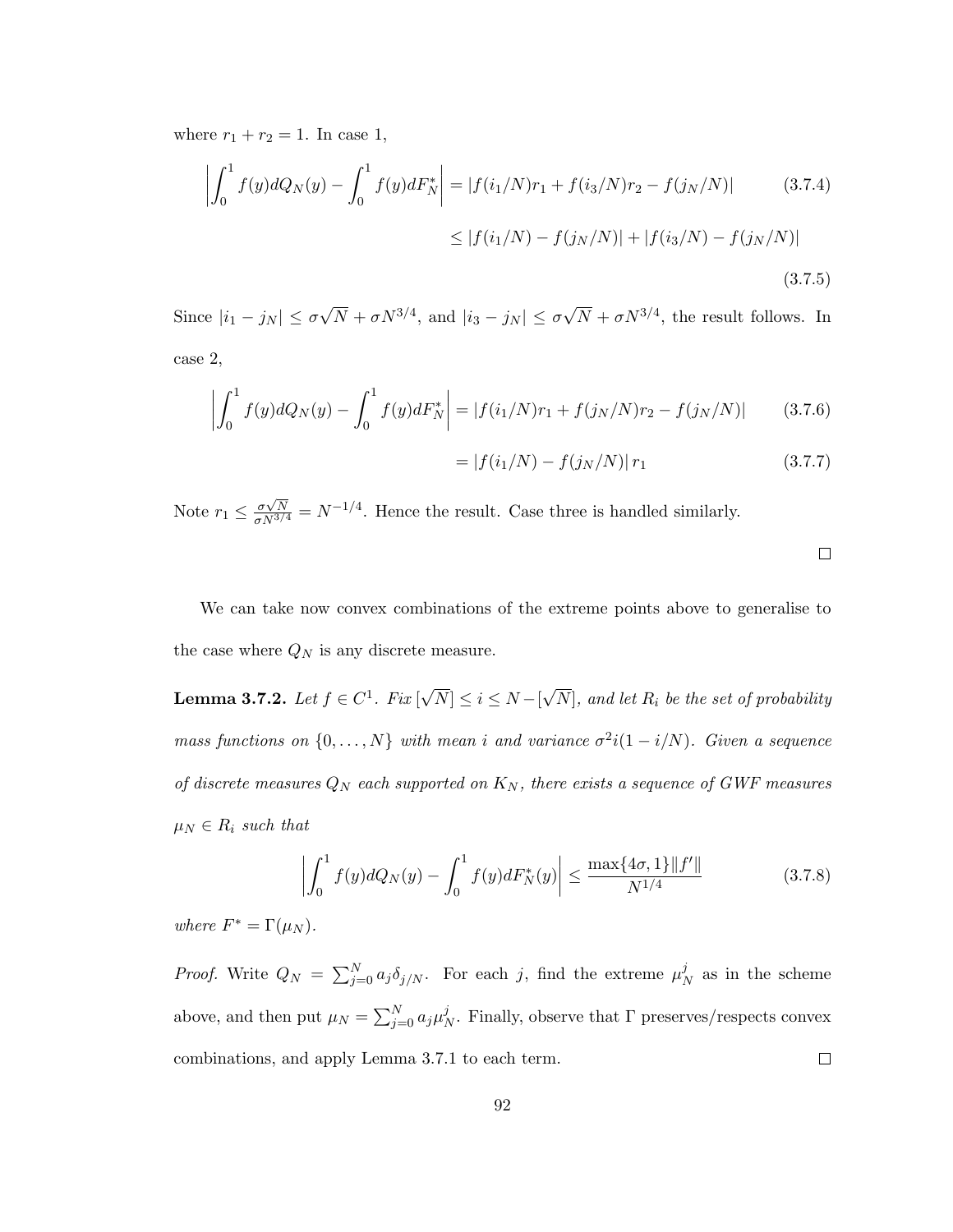Finally, we require a lemma on the approximation of any measure by an atomic one. Let  $Q_N$  be any Borel measure on [0, 1], and let  $F_N$  denote its distribution function. We denote  $\tilde{F}_N$  its quantization: constant on the semi-open interval  $[j/N,(j+1)/N)$ , for  $j = 0, ..., N - 1$ , and  $\tilde{F}_N(j/N) = F_N(j/N)$ ,  $j = 0, ..., N$ . We let  $\mu_N$  be the atomic measure constructed from  $\tilde{F}_N$ , it has support on  $K_N$ . Then

Lemma 3.7.3. If  $f \in C^1$ ,

$$
\left| \int_{0}^{1} f(y) dQ_{N}(y) - \int_{0}^{1} f(y) d\mu_{N}(y) \right| \leq \frac{\|f'\|}{N}
$$
\n(3.7.9)

*Proof.* Integration by parts shows  $\int_0^1 f dG = f(1) - \int_0^1 G(y)f'(y)dy$ , where G is the distribution function of measure  $dG$ . Thus we can write:

$$
\left| \int_0^1 f(y) dQ_N(y) - \int_0^1 f(y) d\mu_N(y) \right| = \left| \int_0^1 f'(y) F_N(y) dy - \int_0^1 f'(y) \tilde{F}_N(y) dy \right| \quad (3.7.10)
$$
  

$$
< ||f'|| \int_{-1}^1 |F_N(y) - \tilde{F}_N(y)| dy < \frac{||f'||}{||f||} \quad (3.7.11)
$$

$$
\leq \|f'\| \int_0^1 |F_N(y) - \tilde{F}_N(y)| dy \leq \frac{\|f'\|}{N} \tag{3.7.11}
$$

We can now prove the following converse to the representation theorem.

**Theorem 3.7.4.** Let  $\Omega$  be any continuous function from  $(0, 1) \rightarrow M_1([0, 1])$ , and  $G_{\Omega}$ :  $C^2 \rightarrow C[0,1]$  the associated GWF operator defined by (3.2.1). Then there exists a sequence of GWF Markov chain  $\mathbf{P}_{ij}^{(N)}$ , with associated operators  $\tilde{P}_N$ , such that  $\lim_{N\to\infty}||N(\tilde{P}_N I)u - G_{\Omega}u \rVert = 0$  for every  $u \in C^2$ .

Proof. We only need to verify the convergence condition of Theorem 3.6.1 for our discrete chains. To construct the approximating sequence, let  $\mathbf{P}_{ij}^{(N)}$  have arbitrary GWF measures for rows near the boundary  $i \leq$ √  $N$  and  $i \geq N -$ √ N]; these rows go automatically to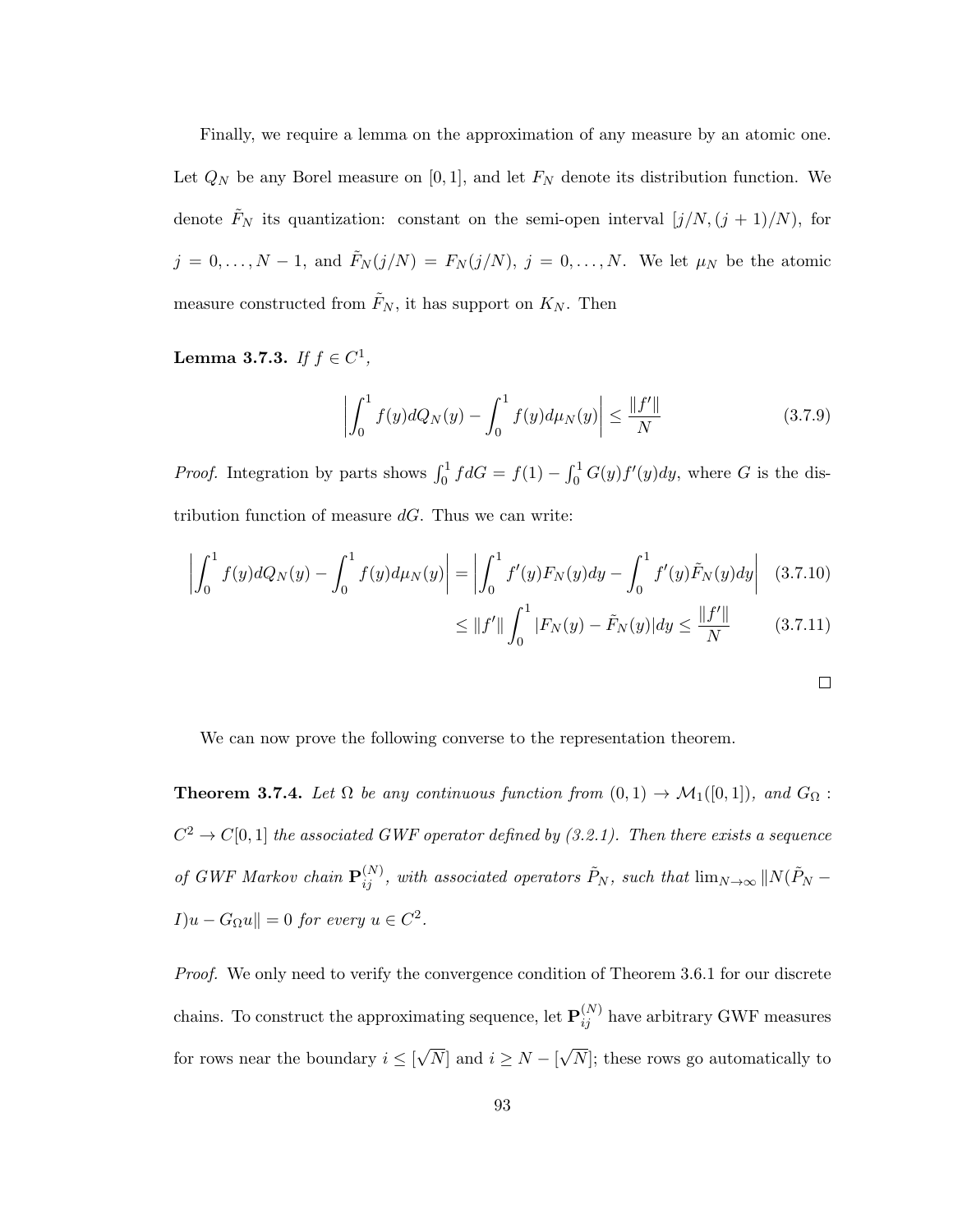zero (as long as they have the right mean i and variance  $v_i$ ) because of the variance weights in Theorem 3.6.1. For each N, consider the measures  $\{\Omega_{i/N}\},\ [\sqrt{N}] \le i \le N -$ √ N. For each row *i*, now, approximate  $\Omega_{i/N}$  first by an atomic measure  $Q_N$  on  $K_N$  as in Lemma 3.7.3, then use Lemma 3.7.2 to find the GWF measures  $\mu_N^i$  with mean i and variance  $\sigma^2 i(1 - i/N)$  whose transform under  $\Gamma$  approximates  $Q_N$ . The estimates in the lemmas above are independent of the row means  $i$ , and so by triangle inequality one discovers:

$$
\sup_{i \in K_N} \frac{i}{N} (1 - i/N) \left| \int_0^1 f(y) d\Gamma(\mu_N^i) - \int_0^1 f(y) d\Omega_{i/N} \right| \le ||f'|| \left( \frac{1}{N} + \frac{\max\{4\sigma, 1\}}{N^{1/4}} \right) + \frac{2||f||}{\sqrt{N}}
$$
\n(3.7.12)

for every  $f \in C^1$  (the last  $\sqrt{N}$  term is the maximum possible contribution from the boundaries), which approaches zero as desired.  $\Box$ 

Theorems 3.5.1 and 3.7.4 taken together give a representation formula for the generator of the continuum limits of GWF chains. Any sequence of convergent chains in the sense of 3.4.4 has a continuum limit of type (3.2.1); moreover the limiting measure  $\Omega$  can be computed from (3.5.12). Conversely, for any operator of type (3.2.1) there is a sequence of GWF chains converging to it. Applications of our representation formula will appear in Chapter 4.

#### 3.7.2 The Kimura Diffusion Limit

The standard Wright-Fisher diffusion limit can be defined as that Markov process with generator  $\tilde{G}$ , which is the closure of  $Gu(x) = \frac{1}{2}\sigma^2 x(1-x)u''(x)$  where  $\mathcal{D}(G) = C^2[0,1]$ . From Lemma 3.2.3,  $G_{\Omega} = G$  on  $C^2$  if and only if  $\Omega$  is the family of Dirac measures  $\Omega_x(y) = \delta_x(y)$ . Thus a Corollary of Theorem 3.6.1 is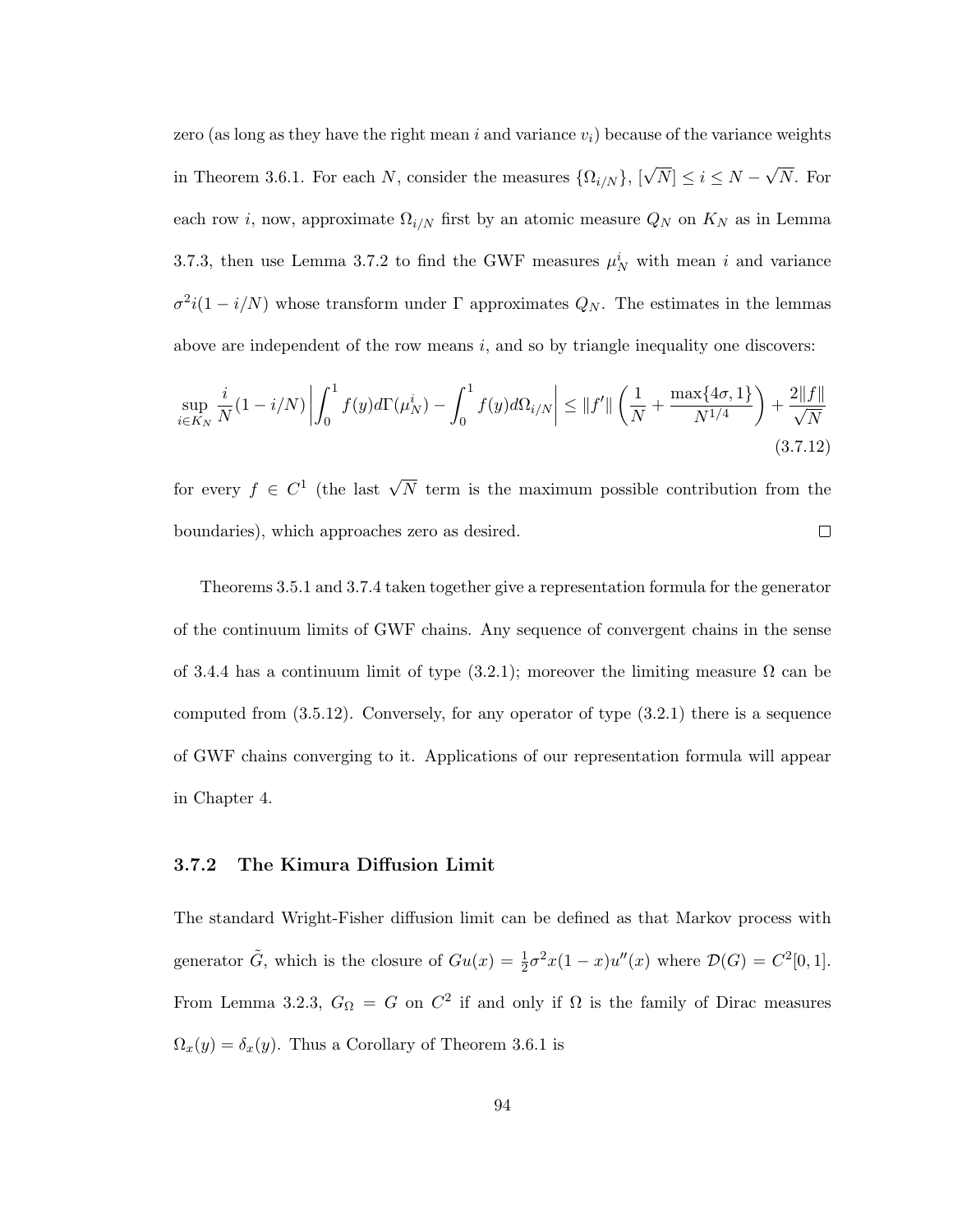**Corollary 3.7.5.** Let  $\mathbf{P}_{ij}^{(N)}$  be the transition matrices for a sequence of GWF Markov chains  $X_k^{(N)}$  $k^{(N)}$ . Let  $F_{N,i}^*$  be the measures

$$
F_{N,i}^*(\cdot) = \Gamma(P_{i,\cdot}^{(N)})\tag{3.7.13}
$$

where  $\Gamma$  is defined by (3.5.4, 3.5.3). If for each continuous function  $f \in C[0,1]$ ,

$$
\lim_{N \to \infty} \sup_{0 \le i \le N} \frac{i}{N} \left( 1 - \frac{i}{N} \right) \left| \int_0^1 f(y) dF_{N,i}^* - f(i/N) \right| = 0 \tag{3.7.14}
$$

Then  $\frac{X_{[Nt]}^{(N)}}{N}$  converges weakly to the Kimura diffusion  $X(t)$ .

Proof. Condition  $(3.7.14)$  clearly implies the moment hypothesis of Theorem 3.6.1 with  $\Omega_x(y) = \delta_x(y)$ : it is equivalent to it by a standard Weierstrass approximation argument.  $\Box$ The conclusion of Theorem 3.6.1 demonstrates the weak convergence.

The previous corollary gives a non-trivial condition — essentially necessary and sufficient — for the convergence of a GWF chain to the Kimura diffusion, and is more discriminating than the  $(2 + \delta)$ -moment condition of Norman [17].

#### Continuity of Sample Paths

Let  $X_t$  be a Feller process on [0, 1] with generator G which is the continuum limit of a sequence of pure-drift GWF chains. When does  $X_t$  have continuous sample paths — in other words, is a diffusive process? D. Ray has given the following characterization:

**Theorem 3.7.6.** (D. Ray).  $X_t$  has continuous sample paths almost surely if and only if G is of local character: given  $f \in \mathcal{D}(G)$ , if f vanishes identically in a neighborhood of  $x^*$ , then  $Gf(x^*)=0$ .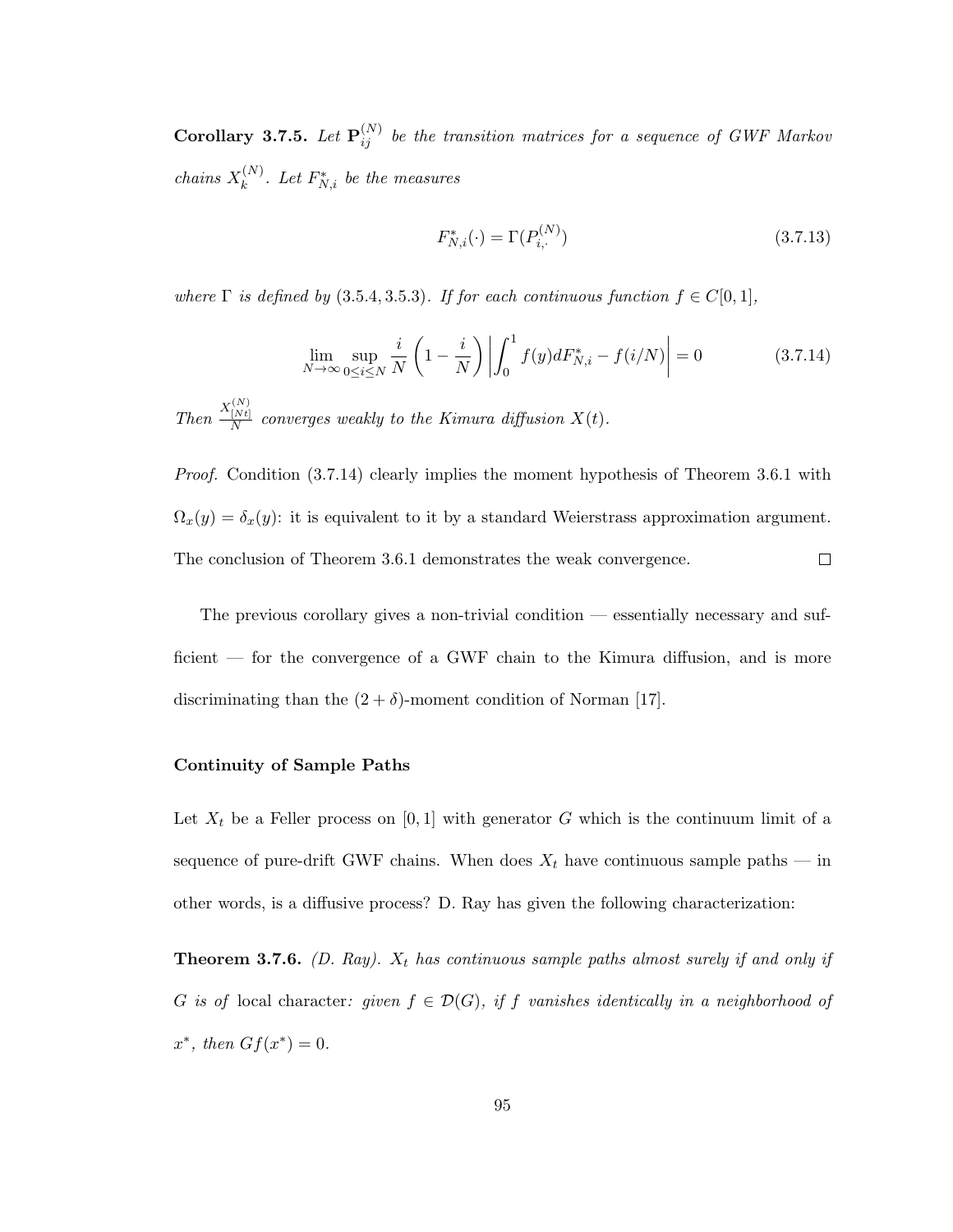We can apply the foregoing to show that the Kimura diffusion is the only GWF continuum process with continuous sample paths.

**Theorem 3.7.7.** Let  $X_t$  be a GWF continuum process with generator  $G_{\Omega}$ , for some  $\Omega$ . Then  $X_t$  has continuous sample paths almost surely only if  $X_t$  is the Kimura diffusion.

*Proof.* If  $X_t$  is the Kimura diffusion,  $\Omega_x(y) = \delta_x(y)$ , leading to  $G_{\Omega}u(x) = \frac{\sigma^2}{2}$  $rac{y^2}{2}x(1-x)u''(x),$ which is clearly of local character. On the other hand, suppose  $\Omega : (0,1) \to \mathcal{M}_1([0,1])$ is any other family of measures: then there exists a point  $0 < x^* < 1$  and an open set A excluding a neighborhood of  $x^*$  such that  $\Omega_{x^*}(A) > 0$ . Construct a non-negative  $C^2$ function f on [0,1] such that f vanishes in a neighborhood of  $x^*$ , and strictly positive on A. Define the function  $u(y) = f(y)(y - x^*)^2$  as in Lemma 3.2.1; thus u vanishes in a neighborhood of  $x^*$ . But from Lemma 3.2.1,

$$
G_{\Omega}u(x^*) = \sigma^2 x^*(1 - x^*) \int_0^1 f(y) d\Omega_{x^*}(y) > 0
$$
\n(3.7.15)

 $\Box$ 

and so  $G_{\Omega}$  is not of local character.

#### 3.8 Continuum Limits and the Generator Problem

The machinery developed so far gives us a recipe for the computation and justified use of a continuum limit to approximate any discrete GWF Markov chain. It consists of the following steps:

1. Given  $\mathbf{P}_{ij}^{(N)}$ , the transition matrices for the sequence of GWF chain  $X_k^{(N)}$  $k^{(N)}$ , form the measures:

$$
F_{N,i}^*(\cdot) = \Gamma(\mathbf{P}_{i,\cdot}^{(N)})\tag{3.8.1}
$$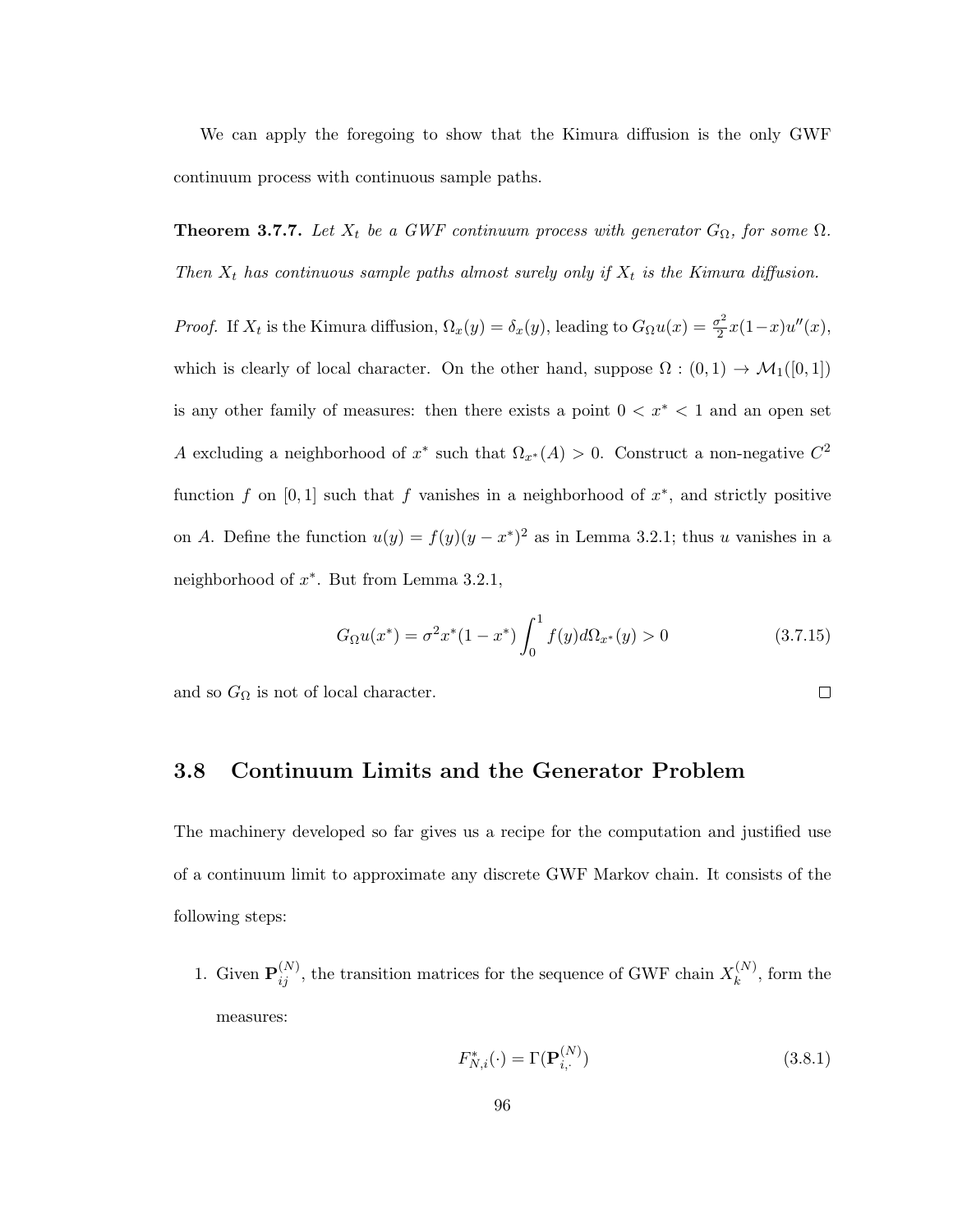where  $\Gamma$  is given by  $(3.5.4, 3.5.3)$ .

2. Compute a putative limiting family of measures,  $\Omega_x$ , defined by the weak limit

$$
\Omega_x = w \cdot \lim_{N \to \infty} F_{N,[xN]}^* \tag{3.8.2}
$$

- 3. Check that the resulting GWF operator  $G_{\Omega}$  defined on  $C^2$  or  $\mathscr{P}$  by (3.2.1) possesses an appropriate closed extension, i. e. is actually the generator for a continuous-time Markov process (see the Generator Problem below)
- 4. Verify that the convergence condition of Theorem 3.6.1 holds to rigorously justify the approximation.

#### 3.8.1 The Generator Problem

Given an operator  $G : \mathcal{D}(G) \to C[0,1]$  with  $\mathcal{D}(G)$  dense in  $C[0,1]$ , an important problem is to determine whether G possesses an extension  $\tilde{G}$  which is the generator for a  $C^0$ semigroup. As already previously discussed, according to the semigroup theory, this would then imply existence of a solution to the backward equation

$$
\frac{\partial u}{\partial t} = \tilde{G}u, \quad u(x,0) = f(x) \tag{3.8.3}
$$

as well as the existence of a time-homogeneous Markov process with cadlag paths with generator  $\tilde{G}$ .

Since GWF operators satisfy the maximum principle, the main task of solving the generator problem consists in verifying the third Hille-Yosida condition: that for some  $\lambda > 0$ , there is a set of functions C in the domain of G for which  $(\lambda - G)\mathcal{C}$  is dense in  $C[0, 1]$ . In each of the applications and continuum limits we consider in the next chapter,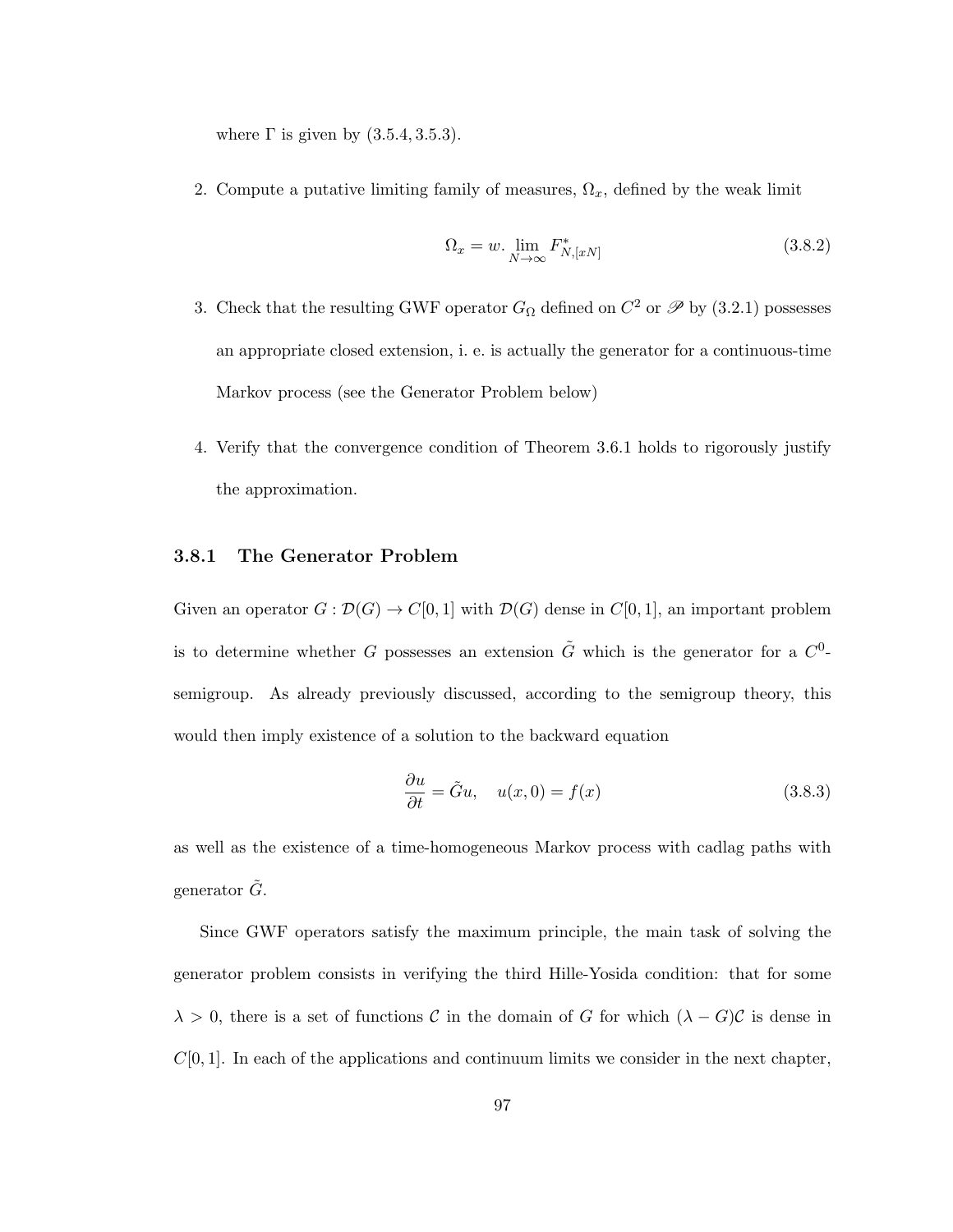this verification will be simple, due to the structure of the generator. But can any general argument be made?

We have shown that, for every GWF operator defined on  $C<sup>2</sup>$  into the continuous functions, there exists a sequence of Markov chains whose discrete generators converge to it. It is tempting on this basis to conclude that the limiting GWF operator then indeed possesses a requisite extension which makes it the generator for a  $C^0$  semigroup. For this it would be natural to employ the approximating semigroups  $\tilde{P}_N$  (with  $G_N = N(\tilde{P}_N - I)$ ), and verify the density condition by a limiting argument. This argument can succeed if the limiting  $G_{\Omega}$  is a bounded operator (which, unfortunately, is not the interesting case, since the semigroup  $\exp(t)$ , defined by functional calculus already gives an independent solution to the generator problem), but fails in general when  $G$  is unbounded, because the  $C_0$  limit of functions in the domain of G generally fails to fall back in the domain of G. For its success, one would require additional control on the approximating semigroups: at least some information about the regularity of the limits of classes of functions under the operation of  $G_N$ .

If we cannot expect this deduction to be possible at present, there are nevertheless forebodings that the conclusion may yet be true. For example, one can show, using results from functional analysis, that our converse Theorem 3.7.4 already implies the existence of a weak solution to (3.8.3). An ongoing project of ours is to determine whether our theorem, with sufficient additional control over the approximating bounded operators  $P_N$ , can be used to prove the existence of a strong classical solution. One would expect this to be true, for example, when  $\Omega$  has sufficient smoothness properties.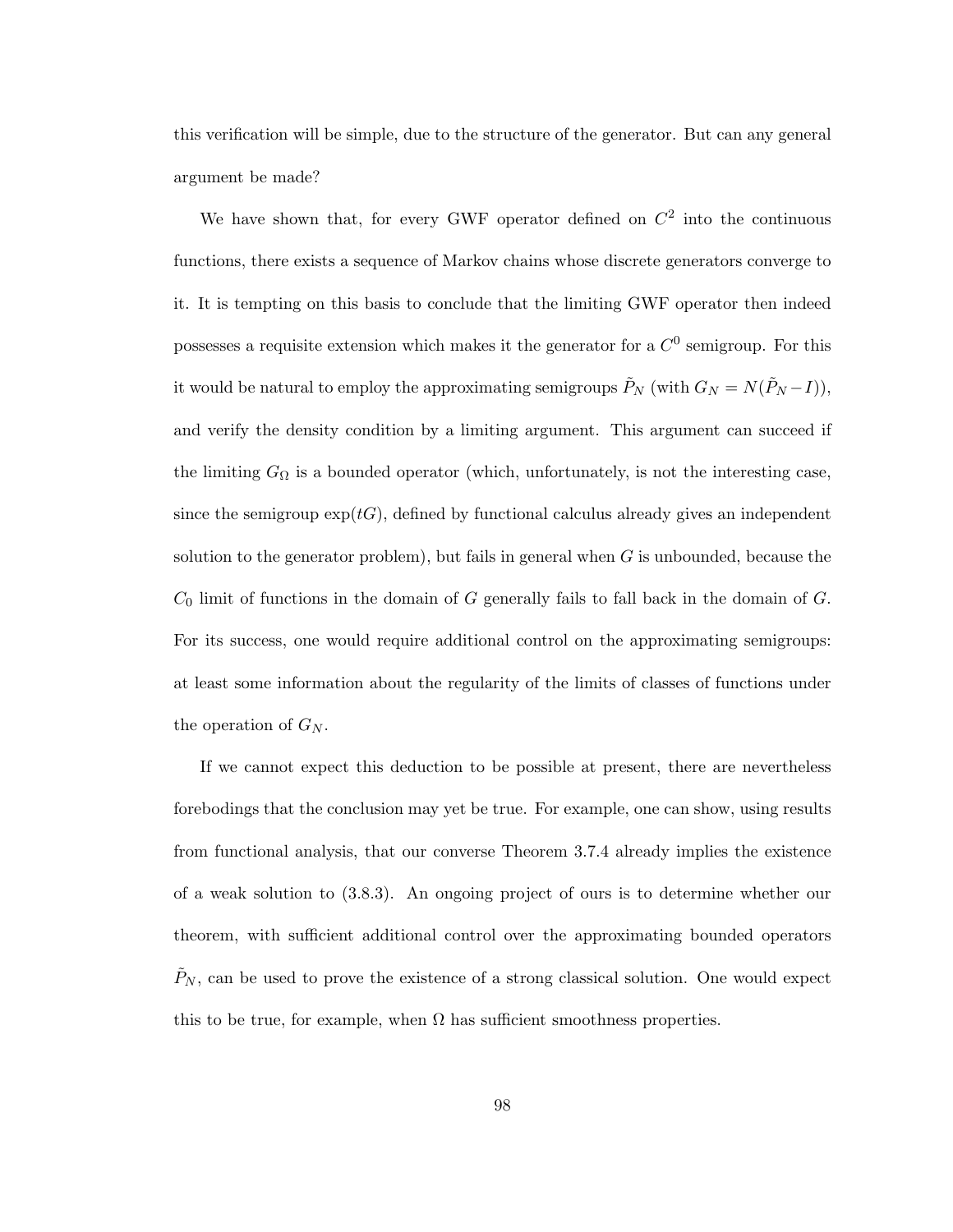Despite the generic obstacles outlined above, there do exist classes of regular GWF chains which, due to their special properties, allow the above plan to work with no further restrictions. We study these in the "abstract" Cannings construction of Section 3.9. For now, and as a preparation for the sequel, we note that if  $G_{\Omega}$  satisfies the special constraint of mapping polynomials to polynomials of a certain degree, than it is simple to solve the generator problem.

**Theorem 3.8.1.** Let a continuous  $\Omega$  be prescribed, and suppose that  $G_{\Omega}x^m$  is a polynomial of degree at most m, for every  $m = 0, 1, 2, \ldots$  Then  $G_{\Omega}$  has a closure  $\overline{G_{\Omega}}$  which generates a  $C_0$  semi-group, and  $\mathscr P$  is a core for  $\overline{G_{\Omega}}$ .

Proof. As discussed above, we need only check the Hille-Yosida density condition. As  $G_{\Omega}x^m$  is a polynomial, let  $A = \{a_m : m = 0, 1, 2, ...\}$  be the sequence of coefficients multiplying the leading term in this series of polynomials, and let  $\lambda > 0$  be any number not in A. It then follows  $(\lambda - G_{\Omega})x^m$  is a polynomial of degree m; by taking linear combinations it follows  $(\lambda - G_{\Omega})\mathscr{P}$  is dense in  $C[0, 1]$ , and so the closure  $\overline{G_{\Omega}}$  generates a  $C_0$  semi-group, and  $\mathscr P$  is a core for this generator.  $\Box$ 

The hypotheses of the preceding theorem seem special, but in fact it will suffice for many of our most important examples and applications. We use it next to establish the existence of continuum limits for Cannings processes.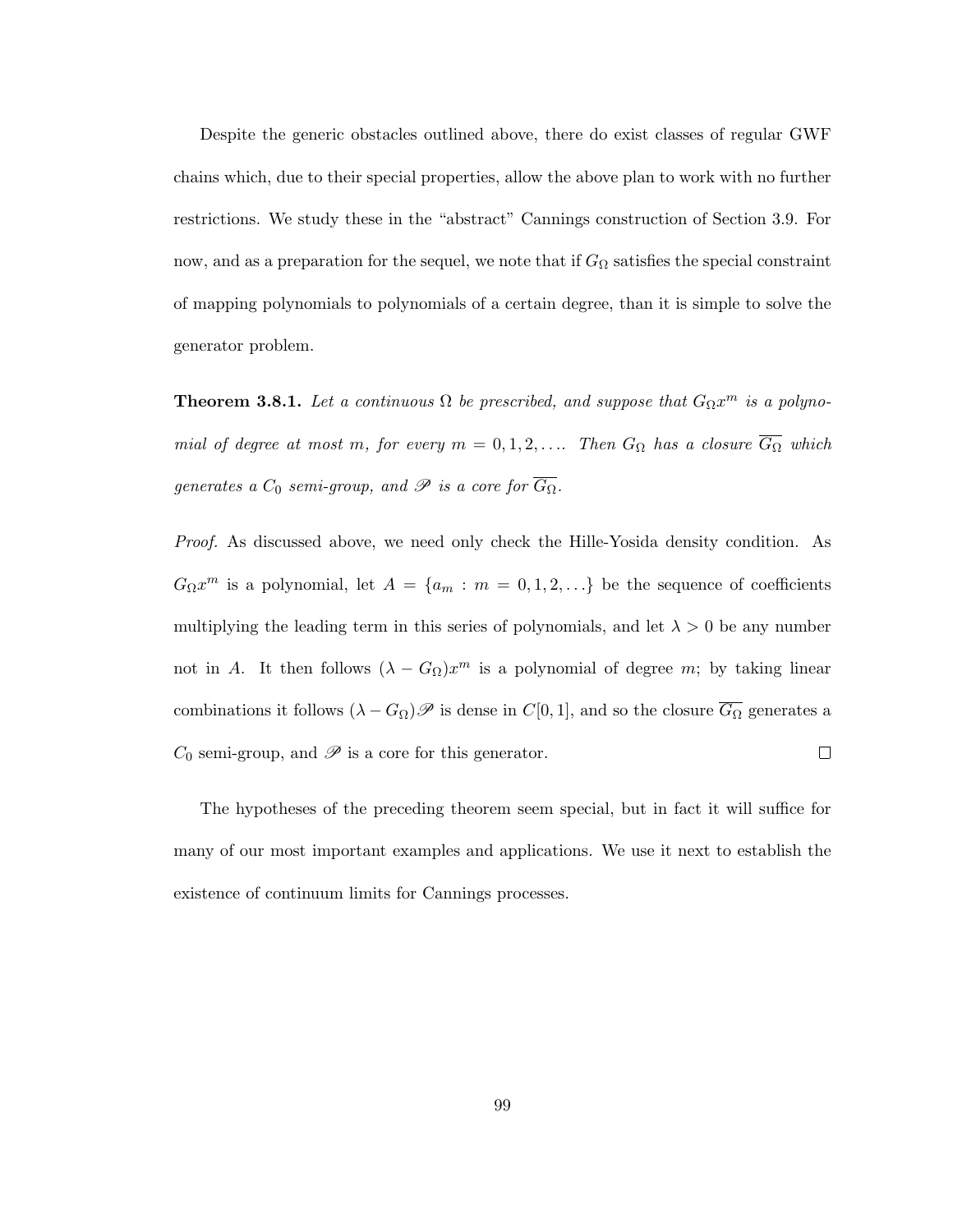# 3.9 An Abstract Construction of Continuum Cannings Processes

The discrete Cannings processes have a very special property, which is a consequence of exchangeability. We recall that these were processes whose transitions are defined by

$$
X_k | X_{k-1} \stackrel{d}{=} \sum_{i=1}^{X_{k-1}} \nu_i \tag{3.9.1}
$$

where  $(\nu_1, \ldots, \nu_N)$  is a positive exchangeable vector summing to N. By induction, it is trivial to prove that the conditional moments are polynomials, in the following way:

$$
E[X_{k+1,N}^m | X_{k,N}] = p_{N,m}(X_{k,N})
$$
\n(3.9.2)

where  $p_{N,m}$  is a polynomial whose coefficients depend on the power m and chain size N. Even more importantly, deg  $p_{N,m} = m$ , and hence depends on m only, not N.

This special property can be generalised to the following class, which we will call Polynomial-moment GWF (PGWF) processes:

**Definition 3.9.1.** A Markov chain on states  $\{0, \ldots, N\}$  will be called a PGWF process if its first two conditional moments satisfy the GWF conditions, and the higher moments satisfy (3.9.2), where deg  $p_{N,m} \leq m$ , and is a function of m only.

We prove the existence of a continuum limit for any sequence of "convergent" PGWF chains, with the theory delineated previously. The success of solving the generator problem for the limiting  $G_{\Omega}$  hinges upon the fact the uniform limit of polynomials of a given degree or lower is itself a polynomial. Therefore, regularity of the limit is assured.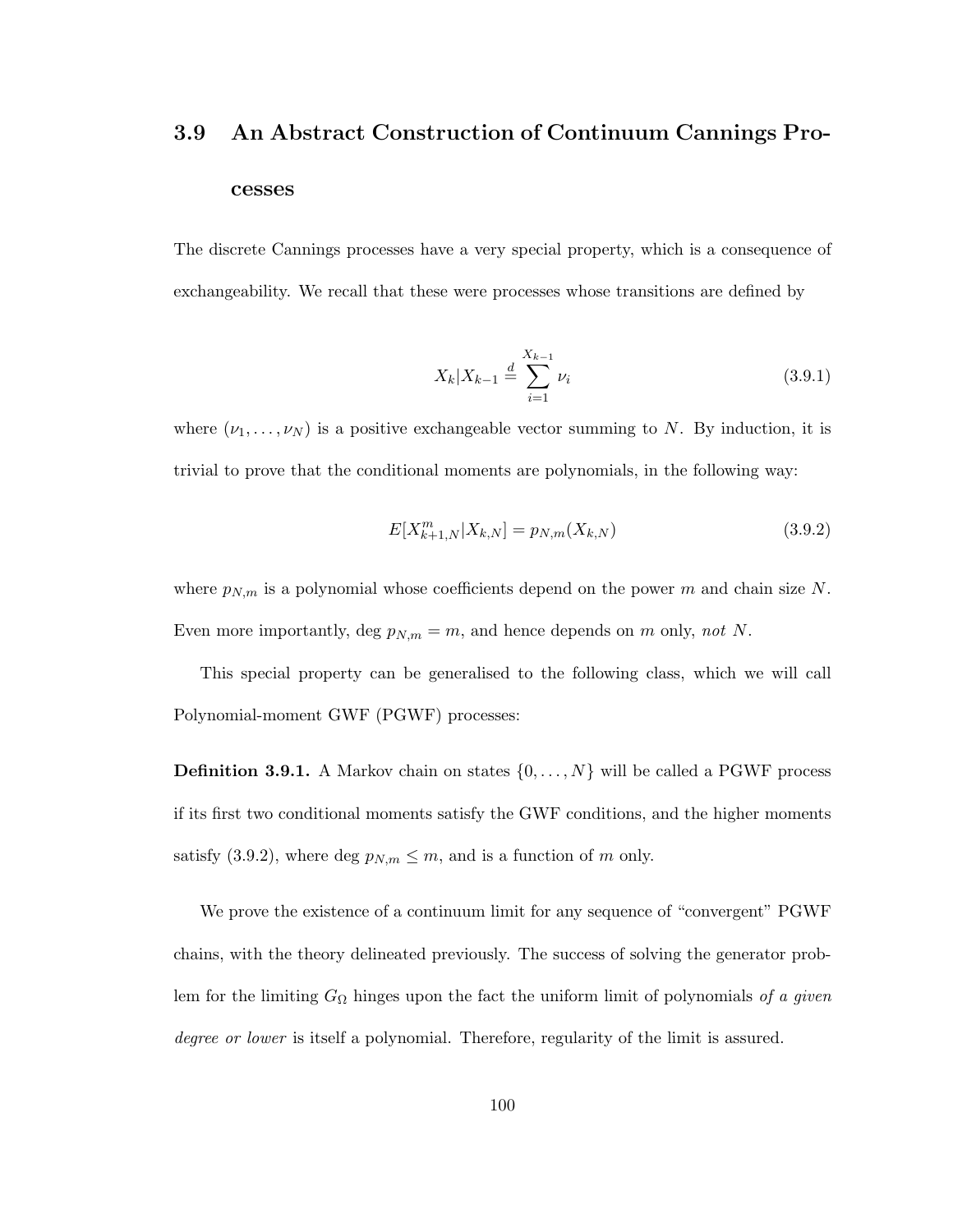**Theorem 3.9.2.** Let  $\mathbf{P}^{(N)}$  be the transition matrix of a GWFP chain,  $\pi_N : C[0,1] \rightarrow$  $K_N$  the canonical projection and suppose that for every  $u \in \mathscr{P}$ ,  $N(\mathbf{P}^{(N)} - I)\pi_N u$  is uniformly Cauchy sequence. Then there exists a continuous measure-valued function  $\Omega$ and associated operator  $G_{\Omega} : \mathscr{P} \to C[0,1]$ , such that  $\overline{G_{\Omega}}$  is the generator for a  $C_0$ semigroup  $T_t$ ; the polynomials  $\mathscr P$  are a core for  $\overline{G_{\Omega}}$ , and we have convergence of the approximating semigroups to  $T_t$ : for each  $f \in C[0,1],$ 

$$
||P_N^{[tN]}\pi_N f - \pi_N T_t f|| \to 0, \quad \forall t \ge 0.
$$
\n(3.9.3)

The limiting generator has the property that  $\overline{G_{\Omega}}x^m$  is a polynomial of degree at most m.

*Proof.* If  $u \in \mathscr{P}$ ,  $f = \lim_{N} N(P^{(N)} - I)\pi_N u$  exists as a continuous function; define  $G: \mathscr{P} \to C[0,1]$  by  $Gu = f$ . In fact, because  $\mathbf{P}^{(N)}$  is a GWFP chain, the sequence is a uniform limit of polynomials of bounded degree whenever  $u$  is a polynomial, and hence  $G$ maps polynomials of degree  $m$  to polynomials of degree at most  $m$ . It is trivially verified that G is linear. Now use Theorem 3.5.1 to see that  $G = G_{\Omega}$  for some continuous family of measures  $\Omega_x$ . The density condition in the Hille-Yosida Theorem is valid by Theorem  $\Box$ 3.8.1. Convergence of the semigroups follows from Theorem 3.4.3.

The preceding theorem establishes the existence of a continuum limit for all convergence Cannings processes, and shows that the generator must be of the form of a GWF operator for some  $G_{\Omega}$ . The particular family of measures  $\Omega$  was constructed abstractly, as a weak limit. On the surface, it appears that our construction gives very little quantitative information as to the nature of the process, but it turns out we will be able to prove, with the modest aid of qualitative methods, quite interesting properties of such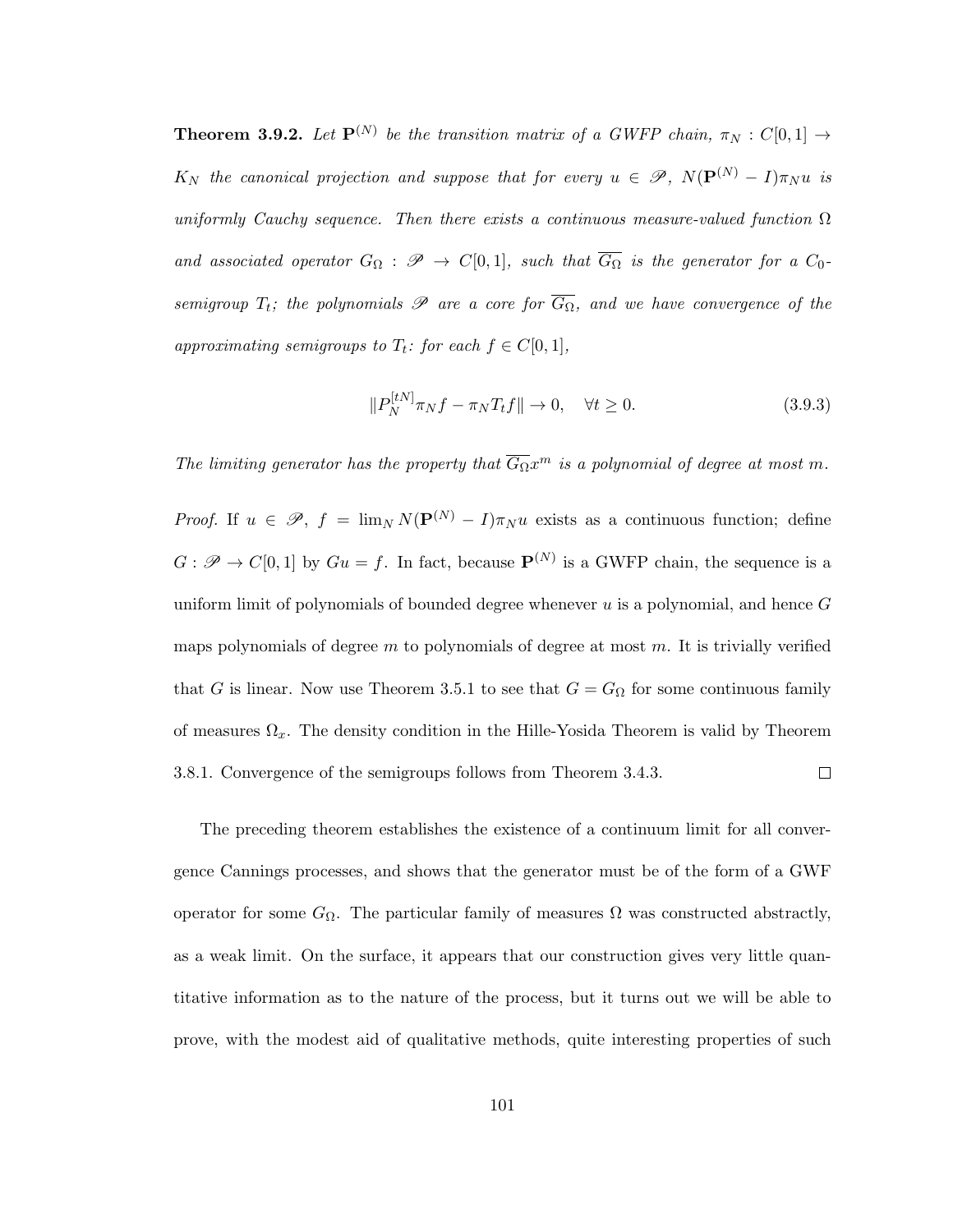features as probability of fixation and the evolution of moments. Our representation thus has decided advantages over the infinite-series representation of the generator established by Moehle for Cannings processes in [16].

### 3.10 Incorporating Selection and Mutation

The representation of Theorem 3.5.1 holds only for pure-drift GWF processes, since its proof heavily depends upon the martingale property. But it is easy to deduce the correct representation for processes in the presence of selection and mutation. Recall in Section 1.6 that we had defined, given any pure-drift transition  $\mathbf{Q}_N$ , the corresponding full model of evolution by the composite  $P_N = S_N Q_N M_N$ , where  $S_N, M_N$  were selection and mutation matrices satisfying conditions:

$$
\lim_{N \to \infty} \| (\mathbf{S}_N - I)\pi_N u - \pi_N(\beta x (1 - x) u'(x)) \| = 0
$$
\n(3.10.1)

$$
\lim_{N \to \infty} \| (\mathbf{M}_N - I)\pi_N u - \pi_N \left( \frac{1}{2} (-\theta_1 x + \theta_2 (1 - x)) u'(x) \right) \| = 0 \tag{3.10.2}
$$

for every  $u \in C^2[0,1]$ , and where  $\pi_N$  is the projection onto the sampling points  $\{0, 1/N, \ldots, 1\}$ , as usual. In particular, it is easy to prove using a Taylor expansion that the specific selection and mutation matrices introduced in Section 1.6 satisfy the above two considerations.

**Theorem 3.10.1.** Let  $\mathbf{Q}_{ij}^{(N)}$  be a sequence of pure-drift GWF processes which have a continuum limit associated with operator  $G_{\Omega}: C^2[0,1] \to C[0,1]$ . Define the composite sequence of processes  $\mathbf{P}^{(N)} = \mathbf{S}^{(N)} \mathbf{Q}^{(N)} \mathbf{M}^{(N)}$ . Then  $\mathbf{P}^{(N)}$  has a continuum limit associ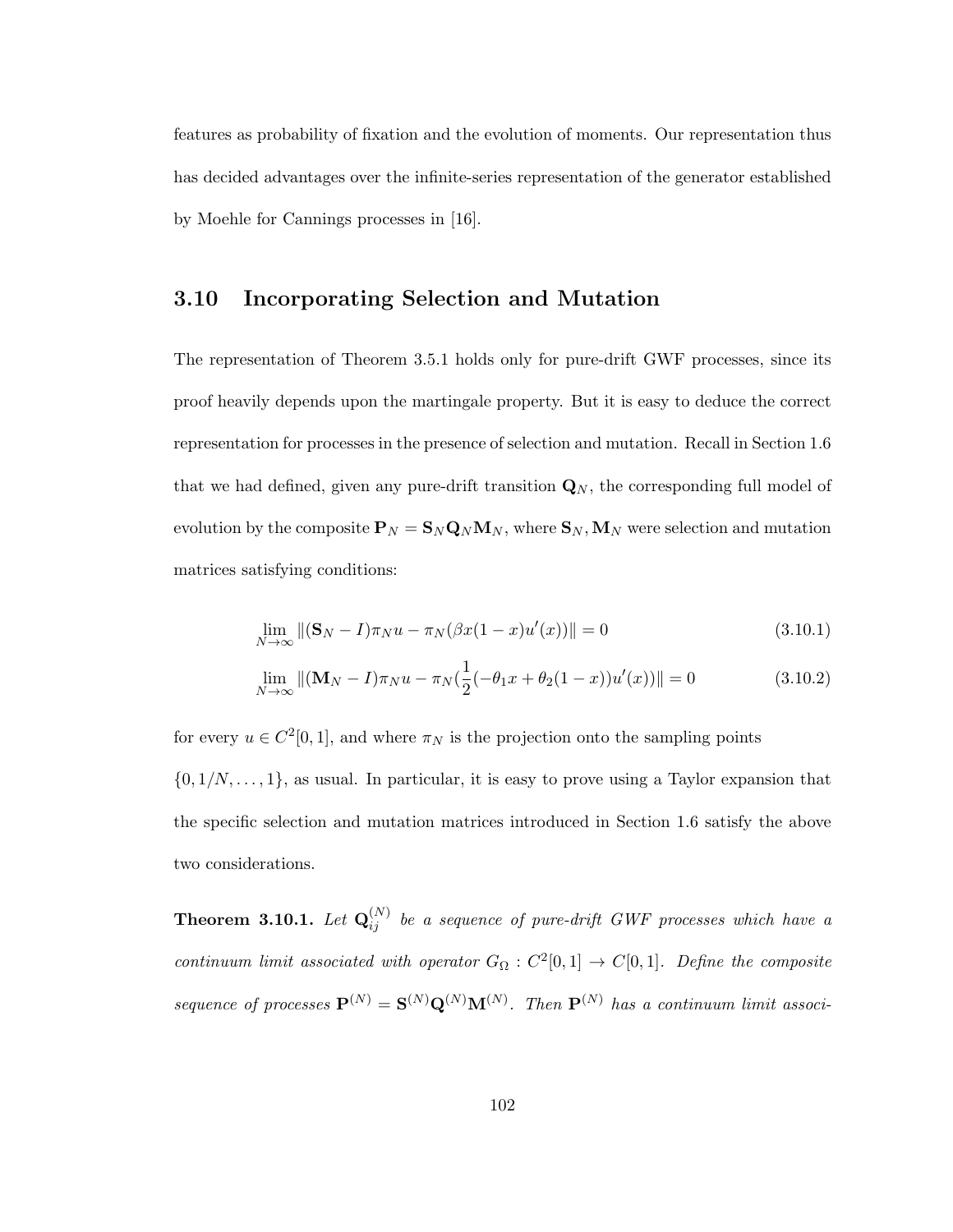ated with the operator  $\hat{G}: C^2[0,1] \to C[0,1]$  given by:

$$
\hat{G}u(x) = \beta x(1-x)u'(x) + \frac{1}{2}(-\theta_1 x + \theta_2 (1-x))u'(x) + G_{\Omega}u(x)
$$
\n(3.10.3)

and  $\|(\mathbf{P}^{(N)} - I)\pi_N u - \pi_N \hat{G}u\| \to 0.$ 

Proof. From the algebraic identity

$$
N(\mathbf{S}^{(N)}\mathbf{Q}^{(N)}\mathbf{M}^{(N)}-I) = N(\mathbf{S}^{(N)}-I) + N\mathbf{S}^{(N)}(\mathbf{Q}^{(N)}-I) + N\mathbf{S}^{(N)}\mathbf{Q}^{(N)}(\mathbf{M}^{(N)}-I) (3.10.4)
$$

we deduce that

$$
||N(\mathbf{P}^{(N)} - I)\pi_N u - \pi_N \hat{G}u|| \le ||N(\mathbf{S}^{(N)} - I)\pi_N u - \pi_N(\beta x(1 - x)u'(x))|| \tag{3.10.5}
$$

$$
+ \left\| N\mathbf{S}^{(N)}(\mathbf{Q}^{(N)} - I)\pi_N u - \pi_N G_\Omega u \right\| \tag{3.10.6}
$$

$$
+ \|N\mathbf{S}^{(N)}\mathbf{Q}^{(N)}(\mathbf{M}^{(N)} - I) - \pi_N(\frac{1}{2}(-\theta_1 x + \theta_2 (1 - x))u'(x))\|
$$
\n(3.10.7)

which goes to zero from (3.10.1, 3.10.2), the hypotheses on the pure-drift process  $\mathbf{Q}^{N}$  and the observation that  $\|\mathbf{R}^{(N)}\pi_N u - \pi_N u\| \to 0$  for each of  $\mathbf{R} = \mathbf{S}, \mathbf{Q}, \mathbf{M}$ .  $\Box$ 

Remark: The preceding proof also shows that as long as the selection and mutation matrices satisfy (3.10.1) and (3.10.2), the order in which they are composed in  $\mathbf{P}^{(N)}$  =  $\mathbf{S}^{(N)}\mathbf{Q}^{(N)}\mathbf{M}^{(N)}$  is immaterial in the continuum limit.

### 3.10.1 The Generator Problem for  $\hat{G}$

We now define the complete GWF operator  $\hat{G}_{\Omega,\beta,\theta_1,\theta_2}$  incorporating all the forces of drift, selection, and mutation as the linear map  $\hat{G}: C^2[0,1] \to C[0,1]$ 

$$
\hat{G}_{\Omega,\beta,\theta_1,\theta_2}u(x) = \beta x(1-x)u'(x) + \frac{1}{2}(-\theta_1 x + \theta_2 (1-x))u'(x) + G_{\Omega}u(x)
$$
(3.10.8)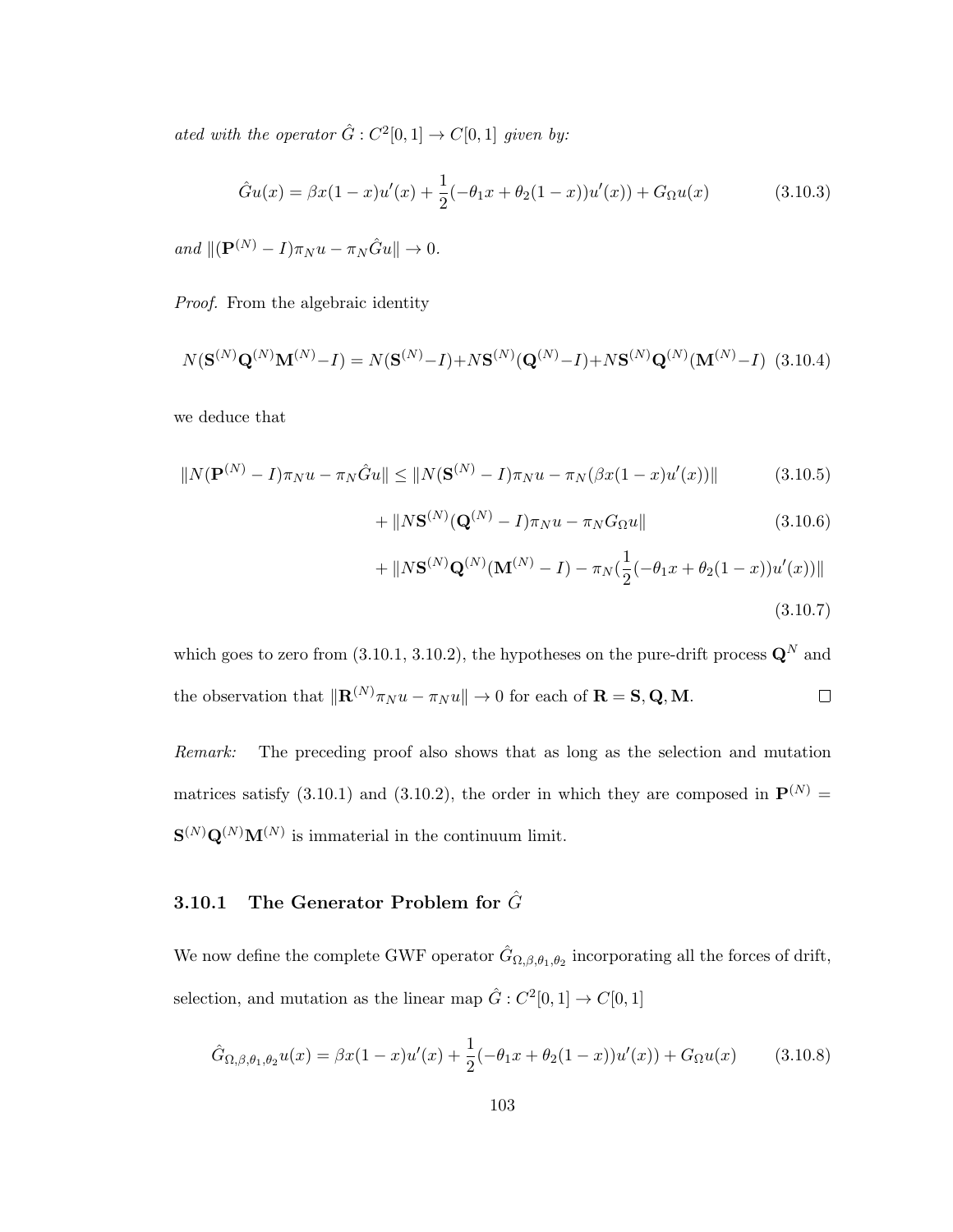Does  $\hat{G}$  have an extension which makes it the generator of a continuous-time Markov process? We again must verify the Hille-Yosida conditions. It is obvious that  $\hat{G}$  is conservative:  $G1 = 0$ . Also,

**Lemma 3.10.2.** For  $\beta \in \mathbb{R}$  and  $\theta_1, \theta_2 \geq 0$ ,  $\hat{G}_{\Omega,\beta,\theta_1,\theta_2}$  satisfies the maximum principle.

*Proof.* If  $x_0$  is an interior maximum,  $u'(x_0) = 0$  and it is obvious as in Lemma 3.3.2 that  $\hat{G}u(x_0) \leq 0$ . If  $x_0 = 0$ , then  $u'(0) \leq 0$ , and since  $\theta_2 \geq 0$  we again have  $\hat{G}u(0) \leq 0$ . If  $x_0 = 1$ , then  $u'(1) \geq 0$ , and the result follows again because  $\theta_1 \geq 0$ .  $\Box$ 

The most difficult hypothesis to check is, as usual, the range condition. For a pure mutation process it is trivial for polynomial generators:

**Theorem 3.10.3.** Let a continuous  $\Omega$  be prescribed, and suppose  $G_{\Omega}x^m$  is a polynomial of degree at most m, for every  $m = 0, 1, \ldots$  Then for every  $\theta_1, \theta_2 \geq 0, \beta = 0, \hat{G}_{\Omega, \beta, \theta_1, \theta_2}$ has a closure  $\overline{\hat{G}}$  that generates a  $C_0$  semi-group, and  $\mathscr P$  is a core for this extension. In consequence  $\overline{\hat{G}}$  is the generator for a time-homogeneous Markov process with cadlag paths.

*Proof.* It remains only to verify the density condition. If  $\beta = 0$ , then  $(\lambda - \hat{G}x^m)$  is a polynomial of degree m whenever  $\lambda$  is not chosen from the set of coefficients multiplying the leading term in the series of polynomials  $\hat{G}x^m$ . Thus  $(\lambda - G_{\Omega})\mathscr{P}$  is dense in  $C[0, 1]$ by taking linear combinations.  $\Box$ 

When  $\beta$  is not zero,  $\hat{G}x^m$  is still a polynomial, but of degree  $m+1$ , and so the function  $g(x) = x$  is not in  $\hat{G}P$ : the triangulization argument above fails. Nevertheless, it is likely that the conclusion still holds.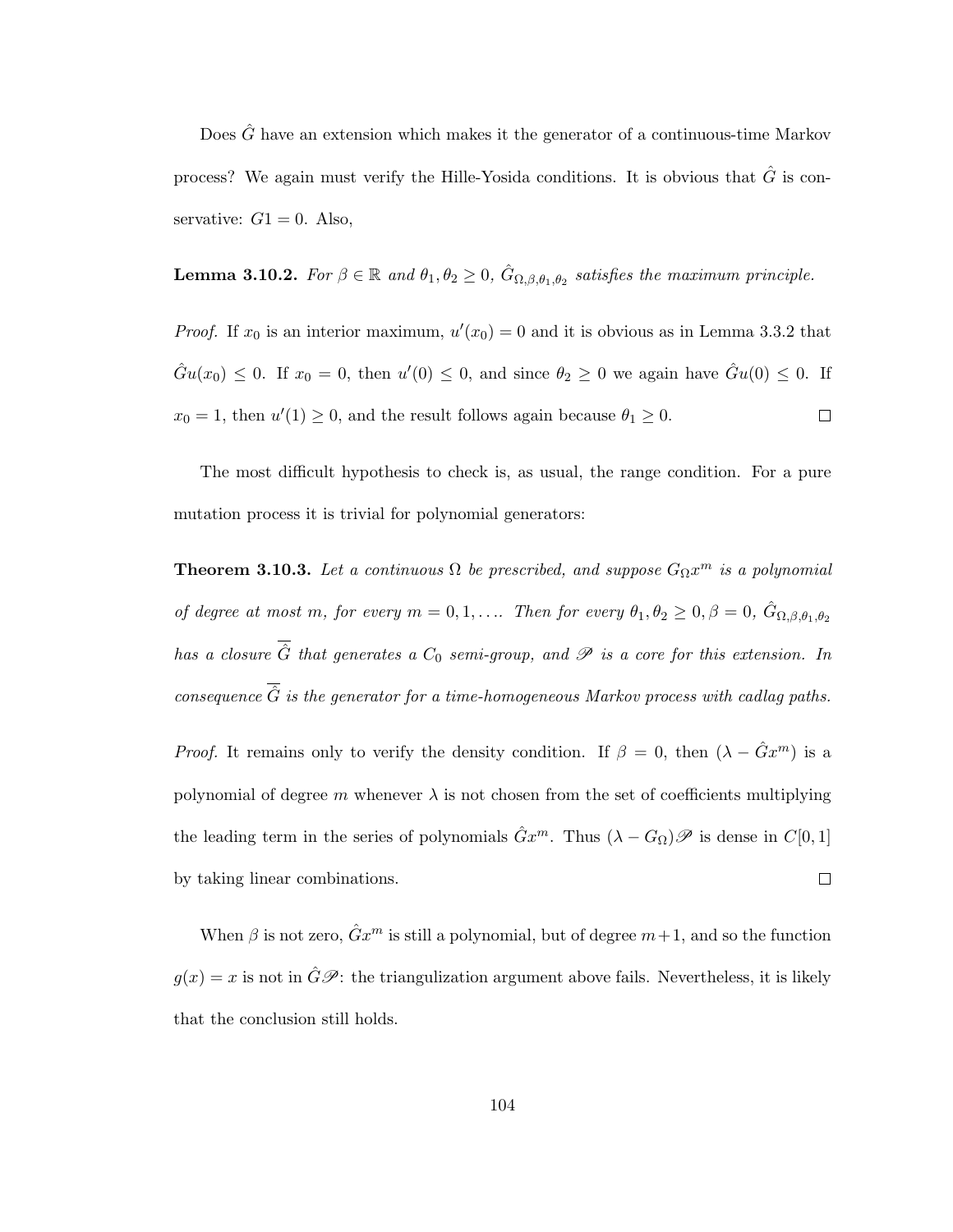The generator problem can also be tackled by perturbation methods: for instance, if the order of  $G_{\Omega}$  is larger than one, then the selection term can be viewed as a perturbation, and the generator problem for  $\hat{G}$  is effectively reduced to the generator problem for the pure-drift operator  $G_{\Omega}$ . A similar situation holds if  $G_{\Omega}$  can be dominated by the selection and mutation operators — which will sometimes be the case in a few of our important examples. In that scenario, the following perturbation theorem, due to Hille-Phillips will be vital:

**Theorem 3.10.4.** (Hille-Phillips Perturbation Theorem [9]) If A is the generator of a  $C_0$  contraction semigroup, and B is a bounded operator on  $C_0$ , then  $A + B$  with domain  $\mathcal{D}(A)$  generates a  $C_0$  semigroup.

### 3.11 Continuum Limits of Example Processes

In this section we will give concrete calculations of the continuum limits of a number of our pure-drift example processes, in each case deriving the limiting generator. We shall follow the recipe given in Section 3.8.

### 3.11.1 Wright-Fisher Model

Since this is the classical model, we only review it from the perspective of our continuum theory. One finds that

$$
dF_{N,i}^*(y) = \frac{(y-i)^2}{i(1-i/N)} \binom{N}{y} \left(\frac{i}{N}\right)^y \left(1 - \frac{i}{N}\right)^{N-y}
$$
(3.11.1)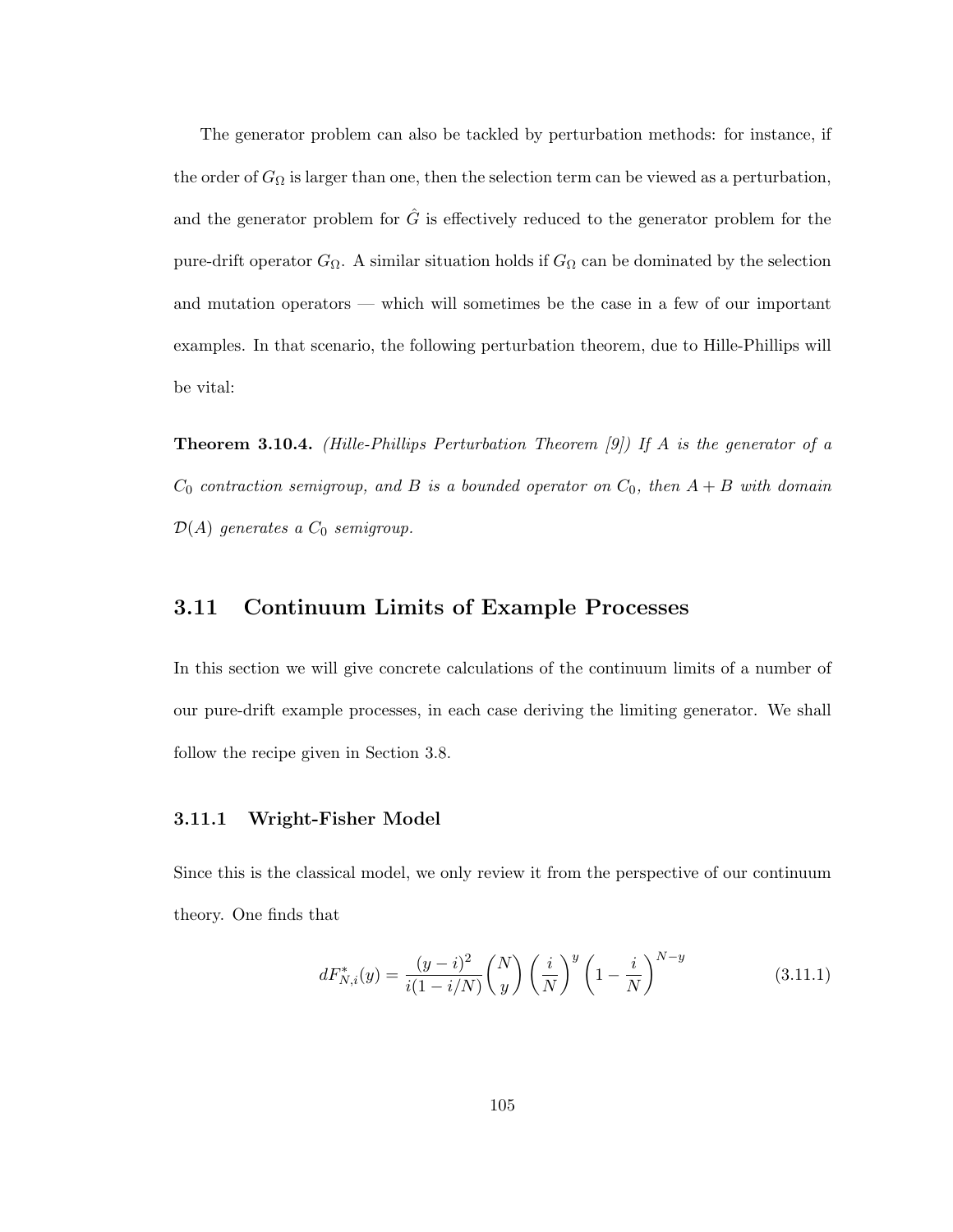If we fix  $0 < x < 1$ , let  $i = [xN]$  and take  $N \to \infty$ , it is easy to show that, due to the lightness of the tails,

$$
\lim_{N \to \infty} dF_{N,[xN]}^*(y) = \delta_x(y) \tag{3.11.2}
$$

Thus we deduce that  $\Omega_x(y) = \delta_x(y)$ , in which case  $G_{\Omega} = \frac{1}{2}$  $\frac{1}{2}x(1-x)u''(x)$ , which is a polynomial operator of the type described in Theorem 3.8.1, and thus possesses a requisite extension which makes it the generator for a continuous-time Markov process. The question of convergence of the chain to  $G_{\Omega}$  is easy and classical, requiring only a uniform Taylor expansion to third order [22].

### 3.11.2  $\Lambda_1$ -Cannings Model

By using the definition of the transition matrix (2.2.1) one easily computes that for  $0 < x < 1$ ,

$$
d\Omega_x(y) = \lim_{N \to \infty} dF_{N,[xN]}^*(y) = x\delta_0(y) + (1-x)\delta_1(y)
$$
\n(3.11.3)

and thus that

$$
G_{\Omega}u(x) = (1 - x)u(0) - u(x) + xu(1)
$$
\n(3.11.4)

 $G_{\Omega}$  on  $C^2$  is a polynomial operator satisfying the hypotheses of Theorem 3.8.1, and hence has closure generating a  $C_0$  contractive semigroup. The convergence condition  $(3.6.1)$  of Theorem 3.6.1 is trivial to verify.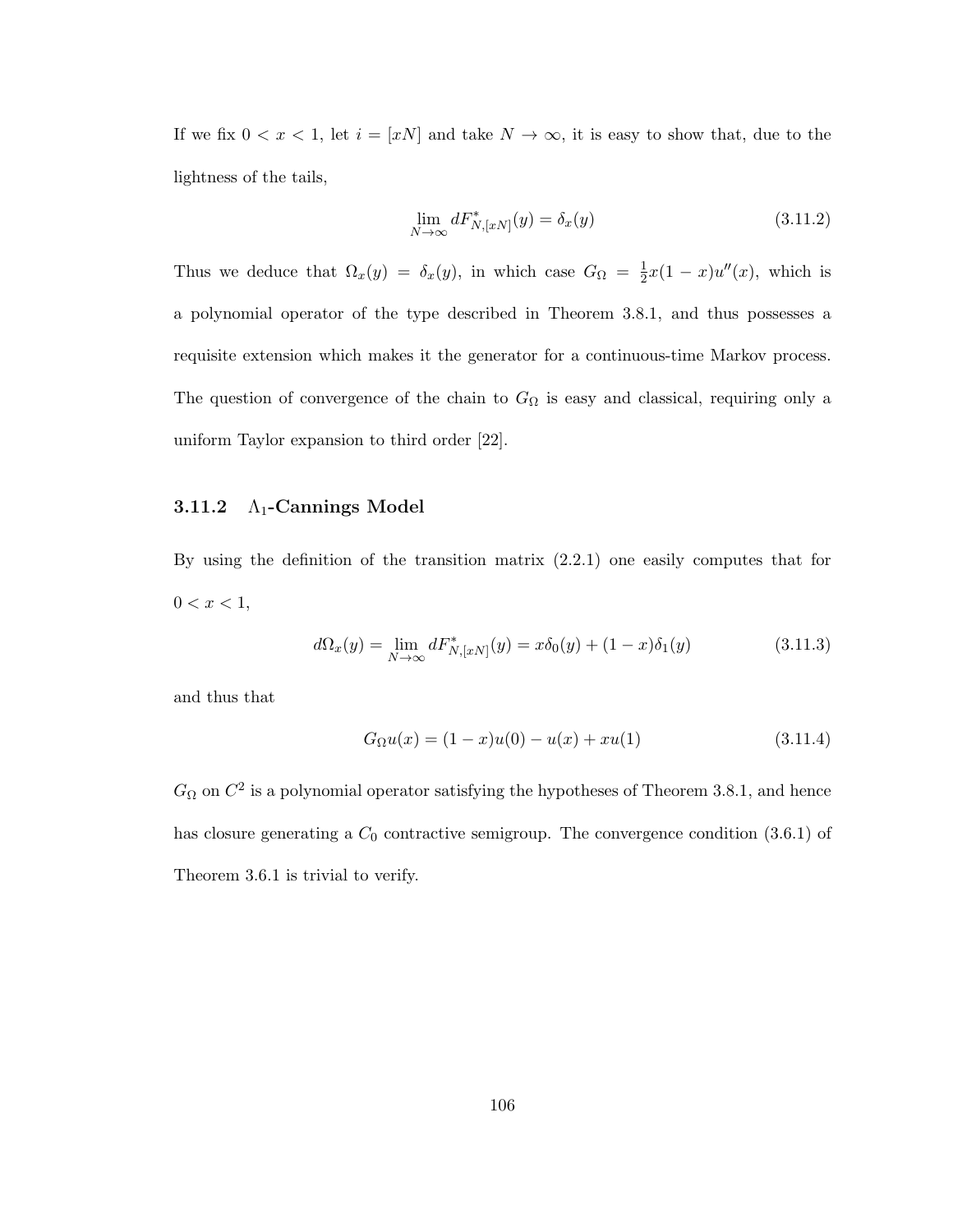#### 3.11.3 Minimal and Maximal Processes

A straightforward calculation with the matrices (2.3.1) and (2.3.3) show that in this case,

$$
d\Omega_x(y)^{-} = \lim_{N \to \infty} dF_{N,[xN],-}^{*}(y) = \delta_0(y)
$$
\n(3.11.5)

$$
d\Omega_x(y)^{+} = \lim_{N \to \infty} dF_{N,[xN],+}^{*}(y) = \delta_1(y)
$$
\n(3.11.6)

where  $\Omega^-, \Omega^+$  are the families of measures associated with the minimal and maximal continuum limits, respectively. Thus the minimal and maximal GWF operators have the form:

$$
G_{-}u(x) = \frac{1-x}{x}(u(0) - u(x) + xu'(x))
$$
\n(3.11.7)

$$
G_{+}u(x) = \frac{x}{1-x}(u(1) - u(x) - (1-x)u'(x))
$$
\n(3.11.8)

These two GWF operators are of polynomial type, and so have closures which generate  $C_0$  semigroups. The convergence condition of Theorem 3.6.1 is once again easy to verify.

### 3.11.4 Power-law Models

We now come to a significantly more elaborate and realistic set of processes: the  $\alpha$ -powerlaw processes. The derivation of their continuum limit is far more involved. Theorem 2.4.1 proved the existence of their transition matrices for every  $0 < \alpha \leq 3$ , but as remarked at the end of that section, the proof actually gave a construction for all  $\alpha > 0$ , for rows  $3 \leq i \leq N-2$ . Since continuum limits are unaffected by rows that are a fixed distance from the boundaries, we define power-law processes for all  $\alpha$  by placing arbitrary transition measures in the states  $i = 1, 2, N - 2, N - 1$ .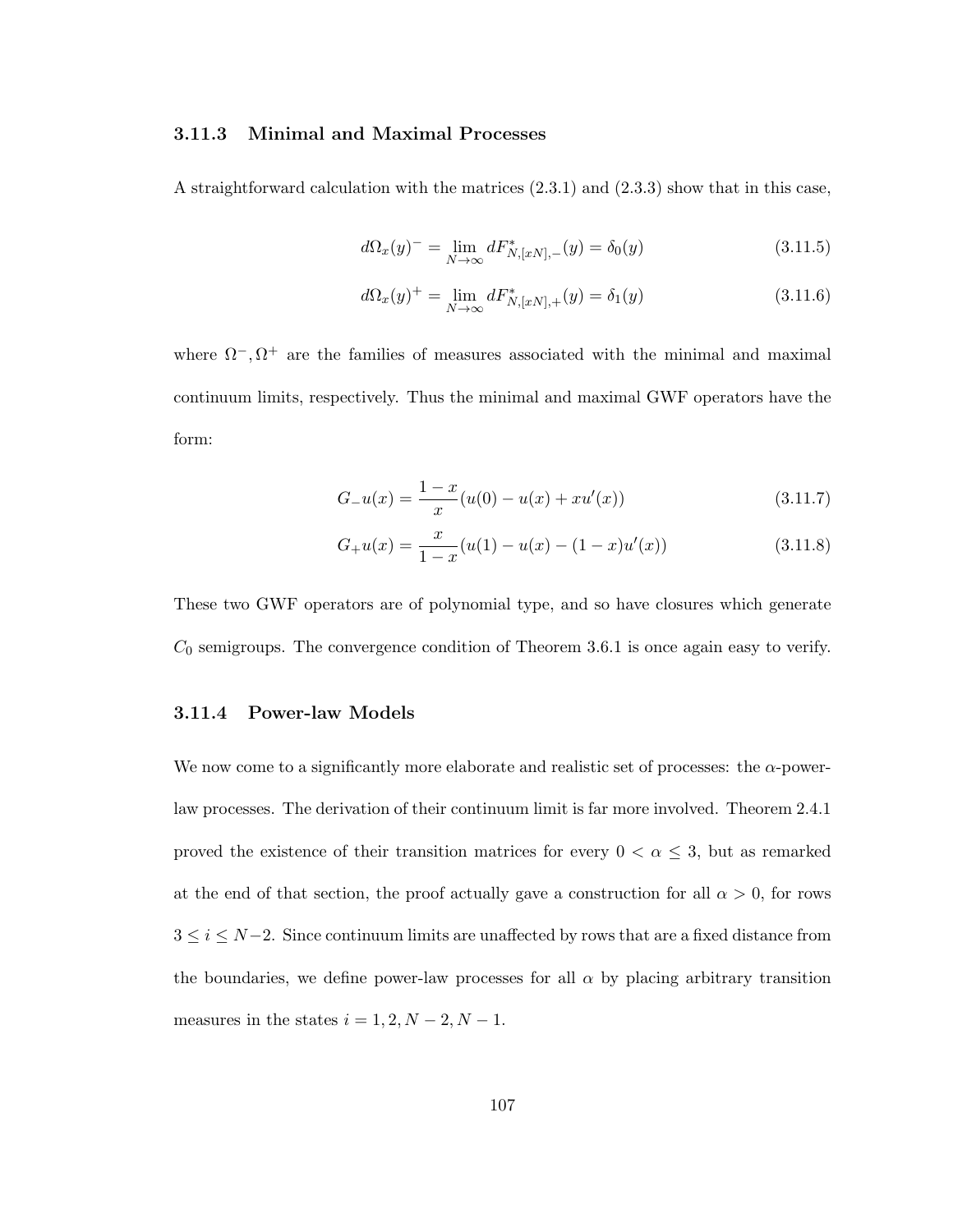#### Parameter limits

We shall first need to compute  $\lim_N dF^*_{N, [xN]}(y)$ , which entails detailed knowledge of the asymptotics of the parameters  $b_{1,i}^{(N)}$ ,  $b_{2,i}^{(N)}$ . The theorem below produces this, and also intimates the presence of a phase change at the critical value  $\alpha = 2$ .

**Theorem 3.11.1.** Fix  $0 < x < 1$ . In the power-law process with  $0 < \alpha < 3$ , the sequence of parameters  $(b_{1}^{(N)})$  $\binom{(N)}{1,[xN]}, b_{2,[xN]}^{(N)}$  have the asymptotic forms:

$$
(b_{1,[xN]}^{(N)}, b_{2,[xN]}^{(N)}) \sim (d_{\alpha}(x), d_{\alpha}(x))N^{\frac{2-\alpha}{1-1/\alpha}}, \qquad 2 \le \alpha < 3 \tag{3.11.9}
$$

$$
(b_{1,[xN]}^{(N)}, b_{2,[xN]}^{(N)}) \sim (d_{\alpha}^{(1)}(x), d_{\alpha}^{(2)}(x))N^{2-\alpha}, \qquad 0 \le \alpha < 2
$$
\n(3.11.10)

where  $d_{\alpha}(x), d_{\alpha}^{(1)}(x), d_{\alpha}^{(2)}(x)$  are non-zero finite values for each x and  $\alpha$ .

Remark: Observe that the exponent in the asymptotics of N changes continuously but non-smoothly at  $\alpha = 2$ .

*Proof.* Fix  $0 < x \leq 1$ , and let  $i = [xN]$ . Let  $b_{1}^{(N)}$  $\binom{N}{1,[xN]},$   $\binom{N}{2,[xN]},$  be the unique values simultaneously satisfying (2.4.3), (2.4.4),  $N \ge 12$  as in Theorem 2.4.1. First let us demonstrate the parameter sequence lies in a bounded set. By re-indexing, we can rewrite (2.4.3), (2.4.4) equivalently as the two constraints: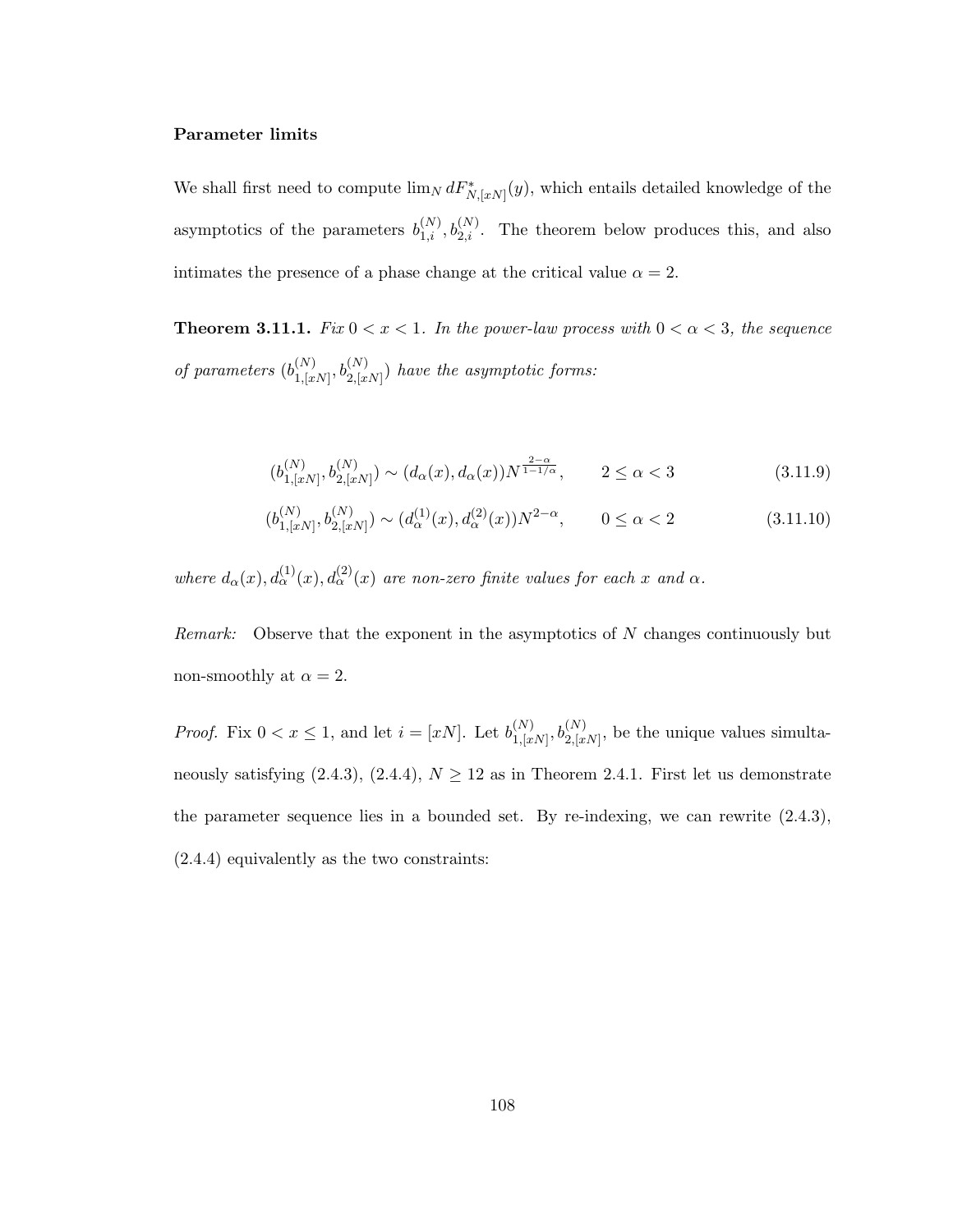$$
\sum_{m=0}^{[Nx]} \frac{m}{1 + b_{1,[xN]}^{(N_k)} m^{\alpha}} = \sum_{m=0}^{N-[Nx]} \frac{m}{1 + b_{2,[xN]}^{(N_k)} m^{\alpha}}
$$
\n(3.11.11)

$$
\frac{1}{N} \sum_{m=1}^{[Nx]} \frac{m^2}{1 + b_{1,[xN]}^{(N)} m^{\alpha}} + \frac{1}{N} \sum_{m=1}^{n-[Nx]} \frac{m^2}{1 + b_{2,[xN]}^{(N)} m^{\alpha}} \n= \frac{[Nx](1 - [Nx]/n)}{N} \left( \sum_{m=1}^{[Nx]} \frac{1}{1 + b_{1,[xN]}^{(N)} m^{\alpha}} + \sum_{m=1}^{n-[Nx]} \frac{1}{1 + b_{2,[xN]}^{(N)} m^{\alpha}} + 1 \right)
$$
\n(3.11.12)

Let us define  $k(\alpha) = 2 - \alpha$ , or  $k(\alpha) = \frac{2-\alpha}{1-1/\alpha}$  depending on whether  $0 < \alpha < 2$  or  $2 \leq \alpha < 3$ . Write  $b_{1,[xN]} = d_{1,[xN]} N^{k(\alpha)}$ , and  $b_{2,[xN]} = d_{2,[xN]} N^{k(\alpha)}$ . First claim: the  $d_i$ lie in a bounded set. First assume  $2 < \alpha \leq 3$ . For instance, say we have subsequences  $d_1\rightarrow\infty,$  and  $d_2\rightarrow const.$  Using the Euler-Maclaurin formula to discover the asymptotics of the sums on either side of (3.11.11), both sides are asymptotic to

$$
\frac{1}{d_i^{2/\alpha} N^{\frac{4-2\alpha}{\alpha-1}}} \int_0^\infty \frac{u}{1+u^\alpha} du
$$
\n(3.11.13)

But this is a contradiction, since by after multiplying by  $N^{\frac{4-2\alpha}{\alpha-1}}$ , one side tends to zero and the other will be larger than a positive constant. The other case  $\alpha \leq 2$  is handled similarly, by finding a contradiction in the rates of either side of (3.11.11). We have learned that if one component  $d_i$  diverges, the other also diverges. From the variance equation  $(3.11.12)$ , now take a subequence of  $d_i$  both tending to infinity. In case  $2 \leq \alpha < 3$ , an integral asymptotic evaluation of both sides shows that the LHS of  $(3.11.12)$  is  $\sim C_1 d_i^{-1} N^{\frac{\alpha-2}{\alpha-1}},$ while the RHS is equivalent to  $C_2 d_i^{-1/\alpha} N^{\frac{\alpha-2}{\alpha-1}}$ : this again is a contradiction, since  $d_i \to \infty$ . If  $\alpha < 2$ , from the variance equation, LHS is less than  $\frac{1}{N_k d_{1,x}^{(N)} N^{2-\alpha}}$  $\sum_{m=1}^{N_k x} m^{2-\alpha} + \text{similar} \leq$ 1  $d_{1,x}^{(N)}$  $O(1) \rightarrow 0$ . But the RHS is always larger than  $Nx(1-x) > 0$  — contradiction again. We have now proved that for all  $0 < \alpha < 3$ ,  $d_i$  are bounded away from infinity.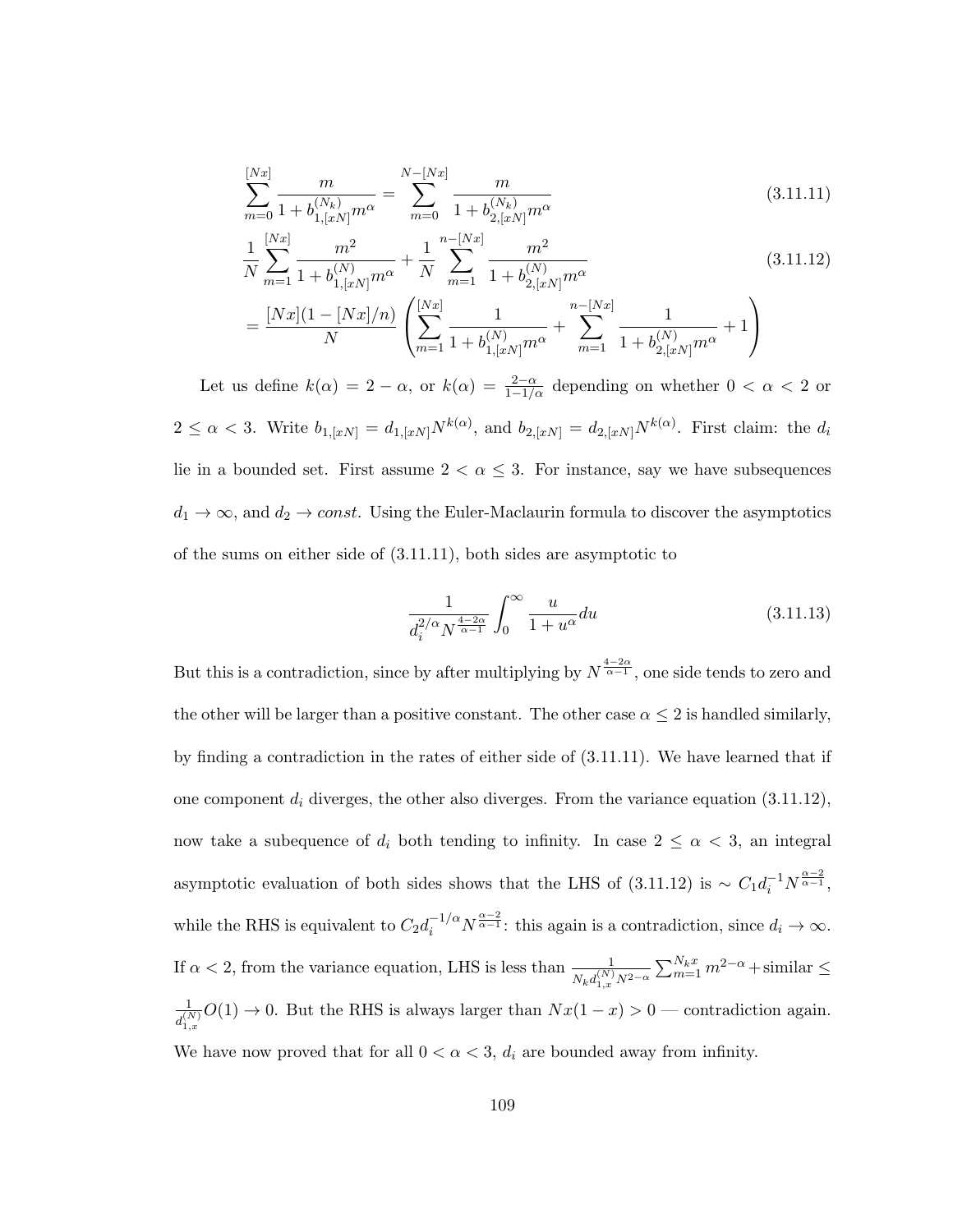The d's are also bounded away from zero. Again we split into cases. Suppose that  $2 \geq \alpha$ . Say  $d_1$  goes to zero. Passing to subsequence, say however,  $d^{(N)}N^2$  converges to a c. Bound the LHS of variance equation (3.11.12):

$$
LHS > \frac{1}{N} \sum_{m=1}^{Nx} \frac{m^2}{1 + d_1 N^2} = \frac{1}{const} O(N^2)
$$
\n(3.11.14)

But the RHS is at most  $O(N)$ . We learn that  $d^{(N)}N^2$  is unbounded. So pass to a subsequence so  $d^{(N)}N^2$  diverging to infinity. Multiply the variance equation on both sides by  $d^{(N)}$ . The LHS is now (replacing  $m^{\alpha}$  by  $N^{\alpha}$ ):

$$
\frac{1}{N} \sum_{m=1}^{N} \frac{d^{(N)}m^2}{1 + d^{(N)}N^{2-\alpha}m^{\alpha}} > \frac{d^{(N)}}{N(1 + d^{(N)}N^2)}(N^3/3 + O(N^2)) \to 1/3
$$
\n(3.11.15)

However, the RHS will converge to zero. Indeed

$$
RHS = K \sum_{m=1}^{N} \frac{d^{(N)}}{1 + d^{(N)}N^{2-\alpha}m^{\alpha}} + o(1) < K \sum_{m=1}^{N} \frac{d^{(N)}}{1 + d^{(N)}m^{2-\alpha}m^{\alpha}} = K \sum_{m=1}^{n} \frac{d^{(N)}}{1 + d^{(N)}m^{2}} \tag{3.11.16}
$$

This latter goes to zero by integral approximation:

$$
\sum_{m=1}^{N} \frac{d^{(N)}}{1+d^{(N)}m^2} < d^{(N)} \int_0^N \frac{d^{(N)}x}{1+d^{(N)}x^2} < \sqrt{d^{(N)}} \int_0^\infty \frac{d^{(N)}u}{1+u^2} \to 0 \tag{3.11.17}
$$

This argument was for each respective component on both sides; now we can combine the argument on both terms (the respective LHS majorizes the RHS term  $+1/2$ ). That covers the case  $0 < \alpha < 2$ . By similar calculations, it is not more difficult to demonstrate that  $(d_1, d_2)$  are bounded away from zero when  $2 \leq \alpha < 3$  — we leave the details to the reader.

The above confirms that the asymptotic rates for the parameters  $b_i$  stated in the theorem are correct, since  $(d_1, d_2)$  lie in a bounded set. Now take convergence subsequences of the sequence, to the limits  $(d_1(x), d_2(x))$ , necessarily positive. By using the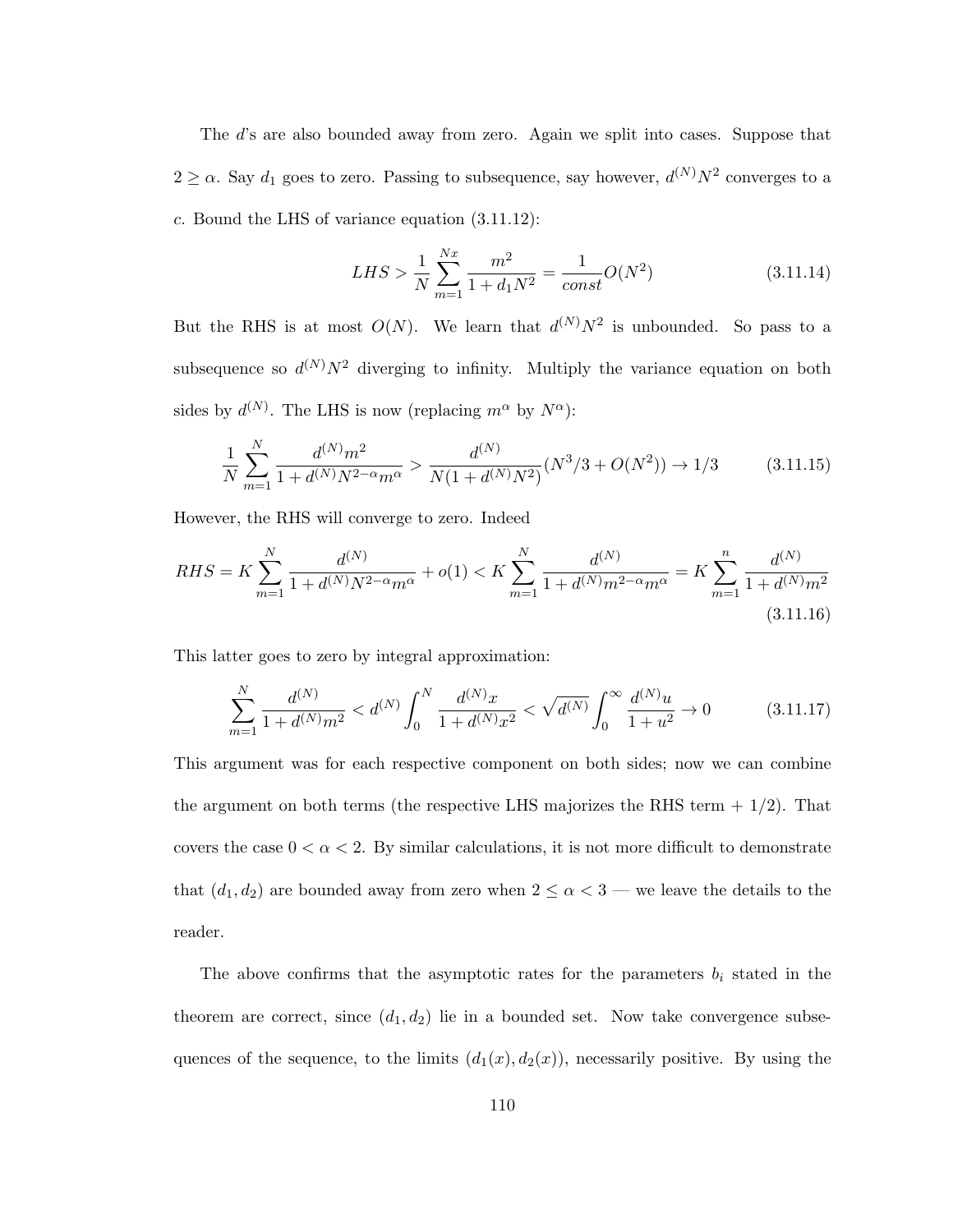Euler-Maclaurin formula on (3.11.11, 3.11.12), we can derive a pair of equations which the limits must satisfy. Taking  $N_k \to \infty$  in (3.11.11), the limiting version of (3.11.11) states that

$$
d_2(x) = \left(\frac{1-x}{x}\right)^{2-\alpha} d_1(x), \qquad 0 < \alpha < 2 \tag{3.11.18}
$$

$$
d_2(x) = d_1(x), \t\t 2 \le \alpha < 3 \t (3.11.19)
$$

On the other hand, taking the limit of (3.11.12) adduces

$$
\frac{x^{3-\alpha}}{(3-\alpha)d_1(x)} + \frac{(1-x)^{3-\alpha}}{(3-\alpha)d_2(x)} = x(1-x), \qquad 0 < \alpha < 2
$$
\n
$$
\frac{x}{d_1(x)} + \frac{1-x}{d_2(x)} = x(1-x)\left(1 + \sum_{m=1}^{\infty} \frac{1}{1+d_1(x)m^2} + \sum_{m=1}^{\infty} \frac{1}{1+d_2(x)m^2}\right), \quad \alpha = 2
$$
\n(3.11.20)\n(3.11.21)

$$
\frac{x^{3-\alpha}}{(3-\alpha)d_1(x)} + \frac{(1-x)^{3-\alpha}}{(3-\alpha)d_2(x)} = \left(\frac{1}{d_1^{1/\alpha}(x)} + \frac{1}{d_2^{1/\alpha}(x)}\right)x(1-x)\int_0^\infty \frac{1}{1+u^\alpha}, \quad 2 < \alpha < 3
$$
\n(3.11.22)

Now we are nearly done, because for each  $\alpha$ , the pairs of equations satisfied by  $d_1(x), d_2(x)$  characterize d uniquely. If  $\alpha \neq 2$ , this is obvious, because  $d_1, d_2$  can be solved in closed form. For  $\alpha = 2$ , we observe that constraint (3.11.21), in conjunction with  $d_1 = d_2$ , may be rewritten as the transcendental equation

$$
\pi x (1 - x) \sqrt{d(x)} \coth\left(\frac{\pi}{\sqrt{d(x)}}\right) = 1 \tag{3.11.23}
$$

We already have proved, for each  $0 < x < 1$ , that there exists a  $d(x) > 0$  solving the above equation (it was the limit of some convergent subsequence of the  $d$ 's); this  $d(x)$  is unique because it is readily verified that  $u \coth(\pi/u)$  is a strictly increasing function for  $u > 0$ .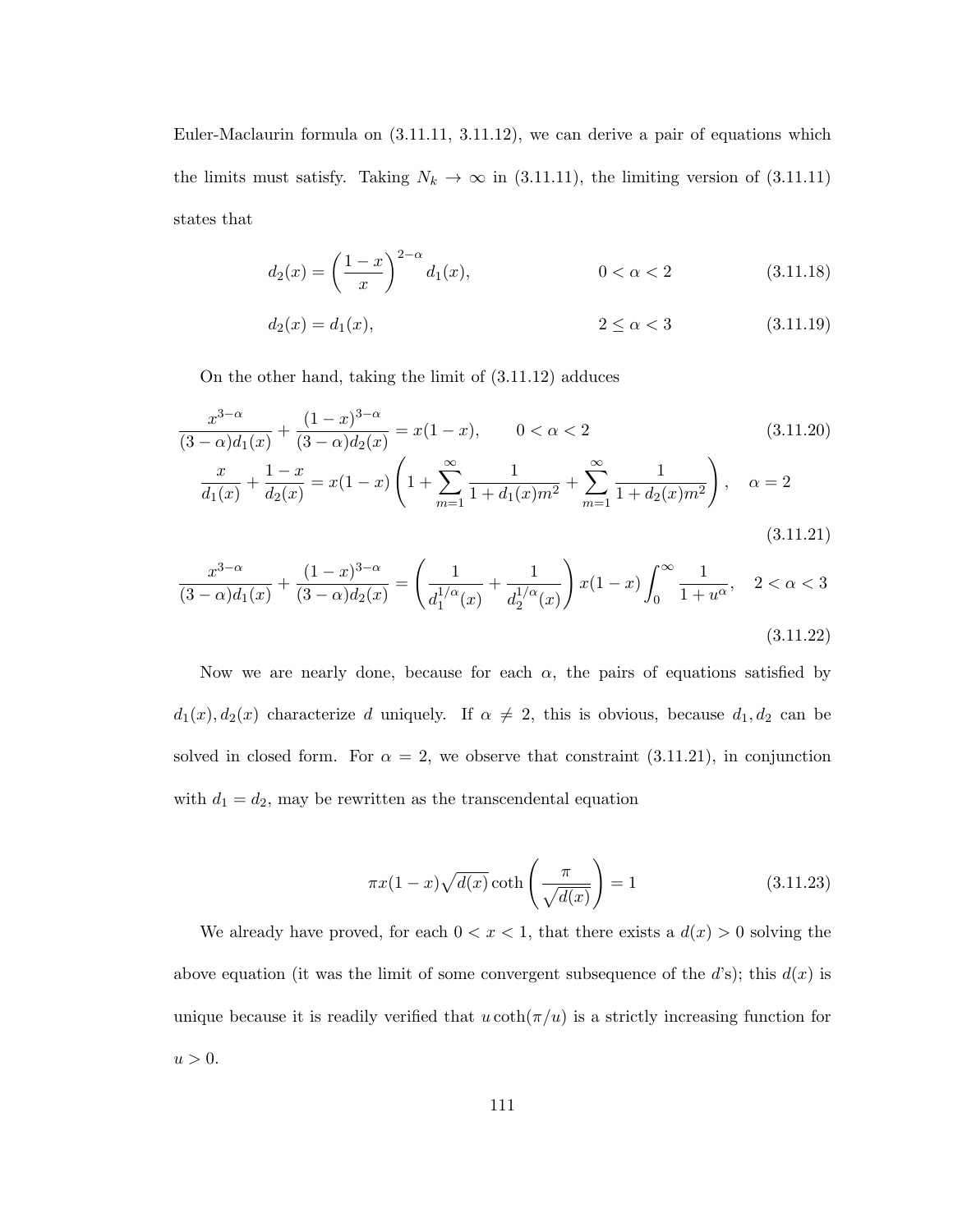To sum up, we have shown that every convergence subsequence of  $(d_{1,[Nx]}, d_{2,[Nx]})$ converges to the same limits  $(d_1(x), d_2(x))$  given as the unique solution to the pairs of equations above; it follows that the sequence  $(d_{1,[Nx]}, d_{2,[Nx]})$  itself is convergent to  $\Box$  $d_1(x), d_2(x)$ , and the asymptotic representations of the theorem follow.

By using the previous theorem, and the specific limiting forms involved in the proof of that theorem in conjunction with the quantization Lemma 3.7.3, one can now calculate the weak limits

**Theorem 3.11.2.** In the power-law processes  $0 < \alpha < 3$ , one has

$$
d\Omega_x^{(\alpha)}(y) = w. \lim_{N \to \infty} dF_{N,[xN]}^*(y) = \begin{cases} \frac{(3-\alpha) dy}{x^{2-\alpha}|y-x|^{\alpha-2}}, & y < x \\ \frac{(3-\alpha) dy}{(1-x)^{2-\alpha}|y-x|^{\alpha-2}}, & y \ge x \end{cases} \qquad 0 < \alpha < 2
$$
 (3.11.24)

$$
= \frac{(3-\alpha) dy}{(x^{3-\alpha} + (1-x)^{3-\alpha})|y-x|^{\alpha-2}}, \qquad 2 \le \alpha < 3
$$
\n(3.11.25)

It is remarkable to observe that as  $\alpha \uparrow 3$ ,  $d\Omega_x^{(\alpha)}$  approaches the delta measure at x,  $d\Omega_x = \delta_x$  — indicating the diffusion limit occurs at  $\alpha \geq 3$ . Indeed, in a manner similar to what has been presented above, the asymptotics for the power-law processes three and larger can be easily worked out, obtaining:

**Theorem 3.11.3.** In the power-law processes  $\alpha \geq 3$ , one has

$$
d\Omega_x^{(\alpha)}(y) = w. \lim_{N \to \infty} dF_{N,[xN]}^*(y) = \delta_x(y)
$$
\n(3.11.26)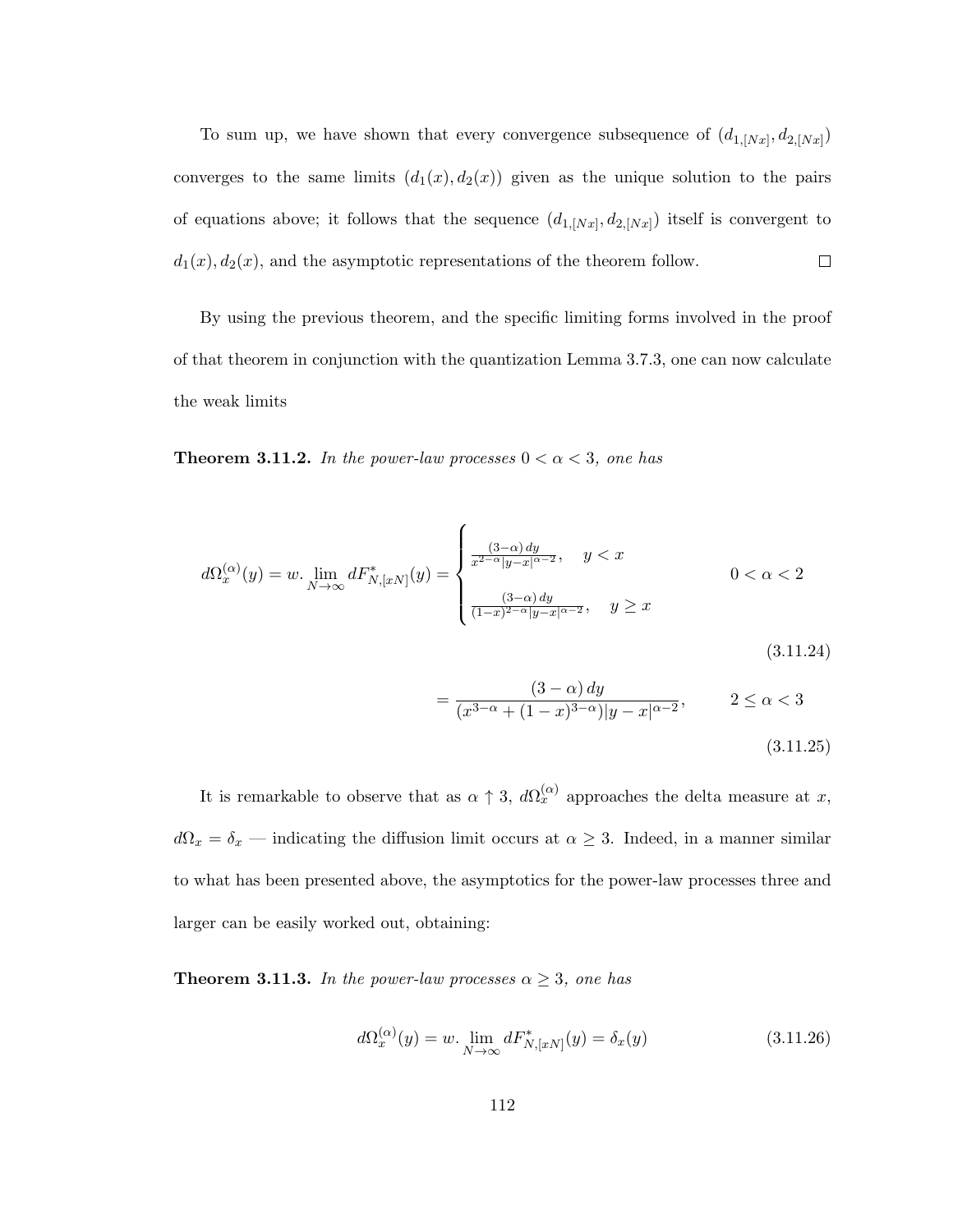The preceding theorems reveal then two phase changes: at the location  $\alpha = 2$ , where the asymptotics for the parameters  $b_1, b_2$  change in a non-smooth way, and at  $\alpha = 3$ , where the Kimura diffusion becomes applicable. Since the case  $\alpha > 3$  is classical, we now propose to study the regime  $0 < \alpha \leq 2$ ; unfortunately the techniques which follow cannot be easily applied to  $2 < \alpha < 3$ . In some sense that interval remains mysterious to us.

Let us denote by  $G_{\alpha}$  the pure-drift GWF operator associated to  $\Omega^{(\alpha)}$  as revealed in Theorem 3.11.2. We shall first derive an alternative representation for the  $\alpha$  operators, valid on a slightly larger domain than  $C^2[0,1]$ .

**Theorem 3.11.4.** Let  $D$  be the functions  $u \in C[0,1]$  for which  $u''$  exists (but is not necessarily bounded) on  $(0,1)$  and  $|u'| \in L^1[0,1]$  is integrable. Fix  $0 < \alpha < 2$ , and  $\alpha \neq 1$ . Then the following expressions are well-defined for  $x \in (0,1)$  and equivalent:

1. 
$$
G_{\alpha}u(x) = x(1-x) \int_0^1 \frac{u(z) - u(x) - (z-x)u'(x)}{(z-x)^2} d\Omega_x^{(\alpha)}(z)
$$
  
\n2.  $G_{\alpha}u(x) = \frac{3-\alpha}{\alpha-1} [u(x) - xu(1) - (1-x)u(0)] - \frac{x(1-x)}{x^{2-\alpha}} \int_0^x \frac{(x-z)^{1-\alpha}}{\alpha-1} u'(z) dz$   
\n $+ \frac{x(1-x)}{(1-x)^{2-\alpha}} \int_x^1 \frac{(z-x)^{1-\alpha}}{\alpha-1} u'(z) dz$ 

Moreover,  $G_{\alpha}$  maps  $\mathcal D$  to functions continuous on  $(0,1)$ .

*Proof.* Fix  $0 < x < 1$ ; the integrand in (1) is continuous and so the integral is welldefined. Moreover, if  $N_{x_0}$  is a neighborhood of  $x_0$  bounded away from 0 and 1, the function  $g(x, z) = \frac{u(z) - u(x) - (z-x)u'(x)}{(z-x)^2}$  $\frac{x)-(z-x)u(x)}{(z-x)^2}f(x,z)$  is (uniformly) continuous on  $\overline{N_{x_0}}\times [0,1],$ hence  $\int_0^1 g(x, z) dz$  is continuous on  $(0, 1)$ . To show the equivalence of the expressions,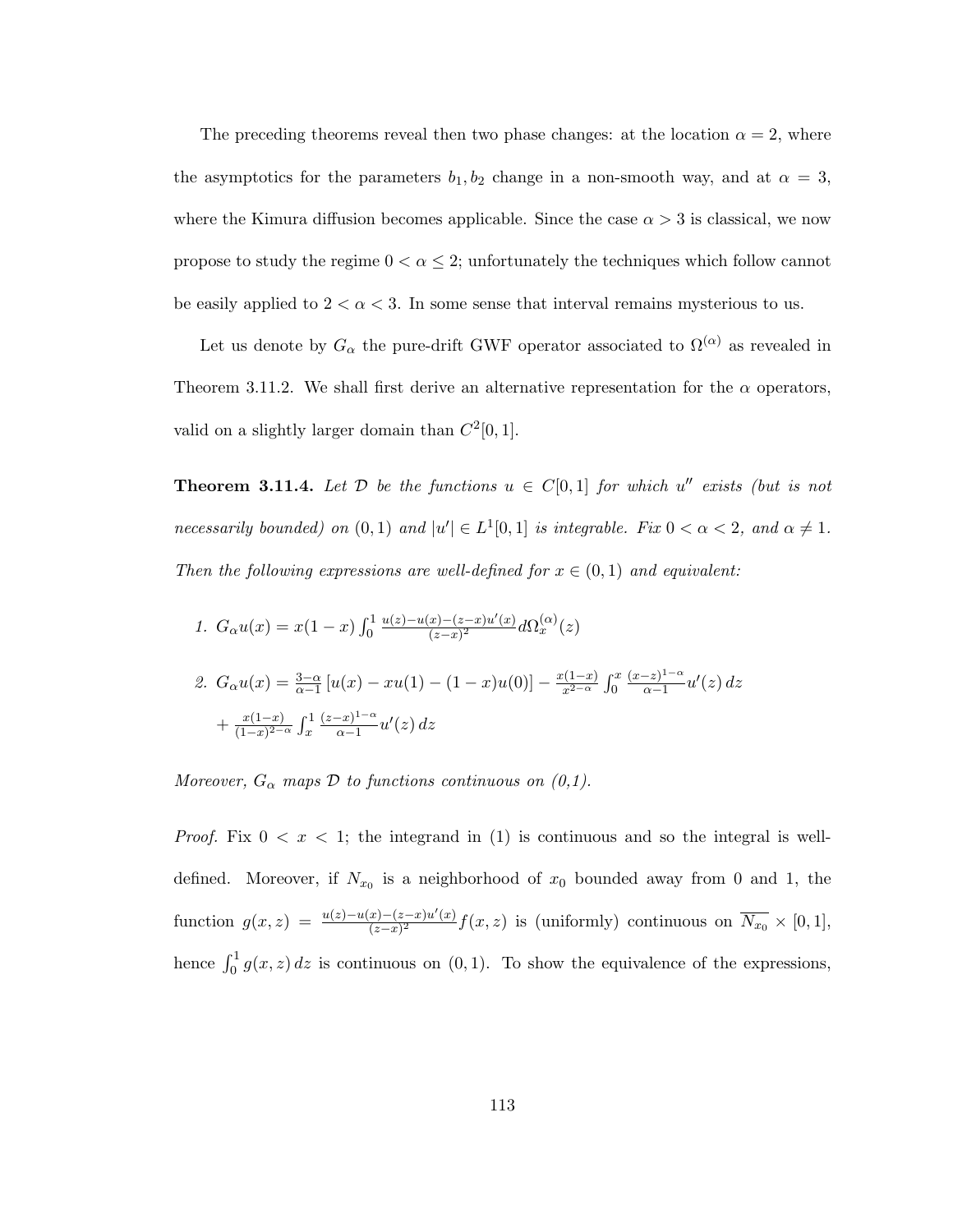split (1) into two parts and integrate each by parts. The first piece  $V_1$  has form

$$
V_1 = \frac{x(1-x)}{3-\alpha} \int_0^{x-\epsilon} \frac{u(z) - u(x) - (z-x)u'(x)}{(z-x)^2} d\Omega_x^{(\alpha)}(z)
$$
(3.11.27)

$$
= \frac{x(1-x)}{x^{2-\alpha}} \int_0^{x-\epsilon} (u(z) - u(x) - (z-x)u'(x)) \frac{1}{(x-z)^{\alpha}} dz
$$
 (3.11.28)

$$
= \frac{x(1-x)}{x^{2-\alpha}} \Big[ (u(z) - u(x) - (z-x)u'(x)) \Big( \frac{1}{\alpha - 1} (x-z)^{1-\alpha} \Big|_{z=0}^{z=x-\epsilon} \Big) \tag{3.11.29}
$$
\n
$$
\int_0^{x-\epsilon} (x-z)^{1-\alpha} (f(x) - f(x)) \, dx
$$

$$
-\int_0^{x^{-c}} \frac{(x-z)^{1-\alpha}}{\alpha-1} (u'(z) - u'(x)) dz \Big|
$$
  
= 
$$
\frac{x(1-x)}{x^{2-\alpha}} \left[ (u(x-\epsilon) - u(x) + \epsilon u'(x)) \frac{\epsilon^{1-\alpha}}{\alpha-1} - (u(0) - u(x) + xu'(x)) \frac{x^{1-\alpha}}{\alpha-1} - I \right]
$$
  
(3.11.30)

where  $I$  is the integral term in (3.11.29). The second piece  $V_2$  is worked out as:

$$
V_2 = \frac{x(1-x)}{3-\alpha} \int_{x+\epsilon}^1 \frac{u(z) - u(x) - (z-x)u'(x)}{(z-x)^2} d\Omega_x^{(\alpha)}(z)
$$
(3.11.31)

$$
= \frac{x(1-x)}{(1-x)^{2-\alpha}} \int_{x+\epsilon}^{1} (u(z) - u(x) - (z-x)u'(x)) \frac{1}{(z-x)^{\alpha}} dz
$$
 (3.11.32)

$$
= \frac{x(1-x)}{(1-x)^{2-\alpha}} \Big[ (u(z) - u(x) - (z-x)u'(x)) \left( \frac{-1}{\alpha - 1} (z-x)^{1-\alpha} \Big|_{z=x+\epsilon}^{z=1} \right] \tag{3.11.33}
$$

$$
+\int_{x+\epsilon}^{1} \frac{(z-x)^{1-\alpha}}{\alpha-1} (u'(z) - u'(x)) dz\Big]
$$
  
= 
$$
\frac{x(1-x)}{(1-x)^{2-\alpha}} \Big[ (u(1) - u(x) - (1-x)u'(x)) \frac{-1}{\alpha-1} (1-x)^{1-\alpha}
$$
 (3.11.34)  

$$
-(u(x+\epsilon) - u(x) + \epsilon u'(x)) \frac{-1}{\alpha-1} \epsilon^{1-\alpha} + I_2 \Big]
$$

with  $I_2$  is the integral in  $(3.11.34)$ .

As u is locally Lipschitz, all terms with  $\epsilon$  vanish as  $\epsilon \to 0$ , and we find that:

$$
V_1 = \frac{x(1-x)}{x^{2-\alpha}} \left[ (-u(0) + u(x) - xu'(x)) \frac{x^{1-\alpha}}{\alpha - 1} - I \right]
$$
 (3.11.35)

and the second part:

$$
V_2 = \frac{x(1-x)}{(1-x)^{2-\alpha}} \left[ (u(1) - u(x) - (1-x)u'(x))(\frac{-1}{\alpha-1})(1-x)^{1-\alpha} + I_2 \right] \tag{3.11.36}
$$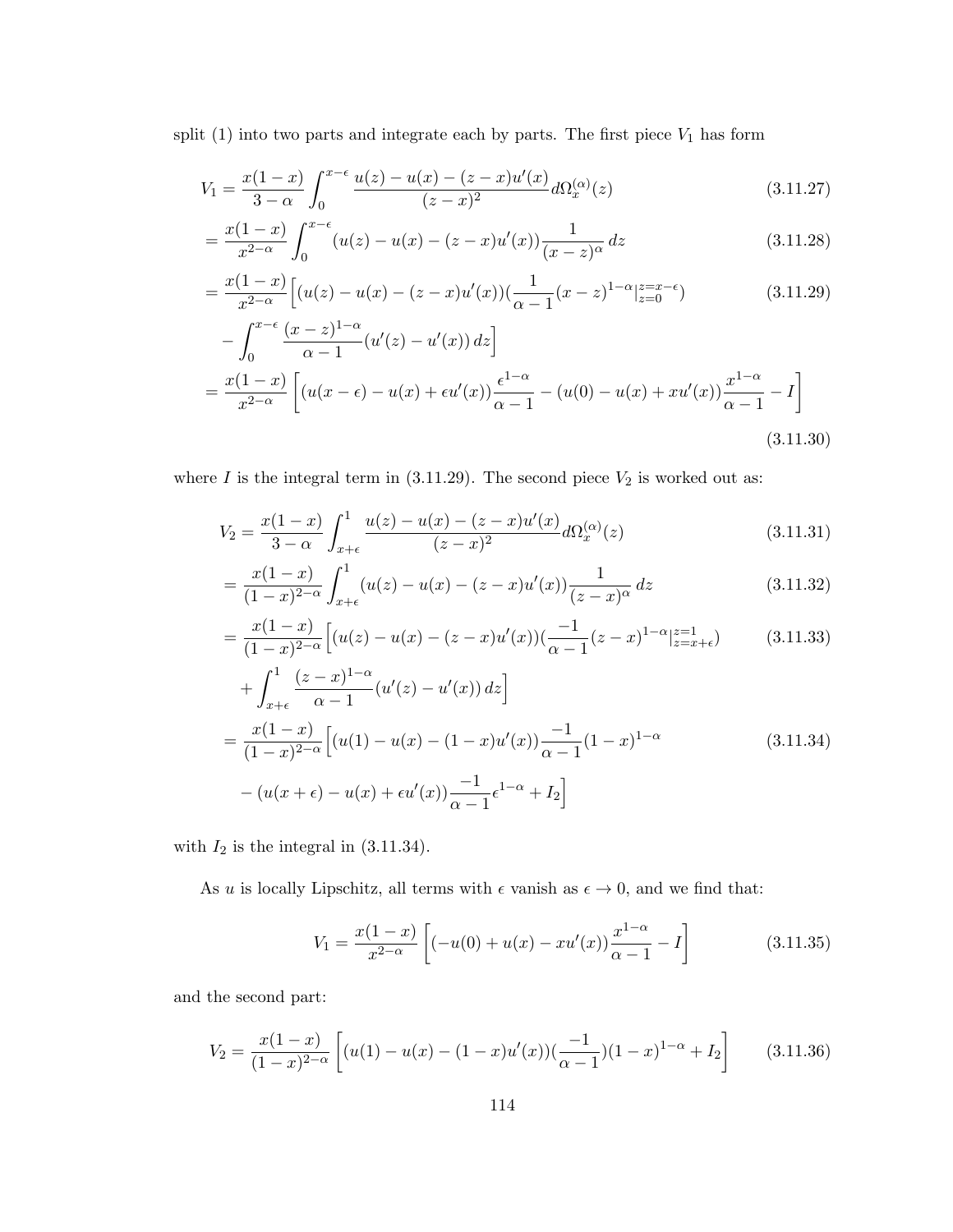Adding these:

$$
V_1 + V_2 = \frac{1}{\alpha - 1} \left[ u(x) - xu(1) - (1 - x)u(0) \right] - \frac{x(1 - x)}{x^{2 - \alpha}} I + \frac{x(1 - x)}{(1 - x)^{2 - \alpha}} I_2 \tag{3.11.37}
$$

 $\Box$ What remains after the cancelations is the desired form (2).

With this representation we can now show  $G_{\alpha}$  does generate a  $C_0$  semigroup.

**Theorem 3.11.5.** The GWF operator  $G_{\alpha}: C^2 \to C^0$ , for  $0 < \alpha \leq 2$ ,  $\alpha \neq 1$  is a polynomial operator, and hence has a closure generating a  $C^0$  contraction semigroup.

Proof. Using the classical Abel integral identity and a fortuitous cancellation in the signs of the two integrals, it is simple to calculate that  $G_{\alpha}x^m$  is a polynomial of degree m, and hence by Theorem 3.8.1 has an extension which generates a  $C^0$ -semigroup.  $\Box$ 

The continuum limit calculation of Theorem 3.11.1 is a pointwise calculation: weak convergence of the measure valued function is established for each fixed state  $x$ . We now strengthen this convergence to a uniform convergence across  $x$ , in the sense of Theorem 3.6.1.

**Theorem 3.11.6.** For each  $0 < \alpha \leq 2$ ,  $\alpha \neq 1$ , let  $Y_t^{(\alpha)}$  $t_t^{(\alpha)}$  be the Feller process associated with the generator  $G_{\Omega}^{(\alpha)}$  $\Omega^{(\alpha)}$ . If  $X_k^{(\alpha)}$  $\kappa^{(\alpha)}$  are the Markov chains associated to the discrete powerlaw processes, then the scaled processes  $\{\frac{1}{N}X_{[Nt]}\}\$ converge weakly to  $Y^{(\alpha)}$ . If  $\alpha \geq 3$ , the processes  $\{\frac{1}{N}X_{[N t]}\}$  converge weakly to the standard Kimura diffusion.

Proof. We must verify the uniform convergence condition of Theorem 3.6.1. For brevity the proof will be given in full only for  $\alpha = 2$ ; similar asymptotics refining those in the proof of Theorem 3.11.1 establish for the range under consideration.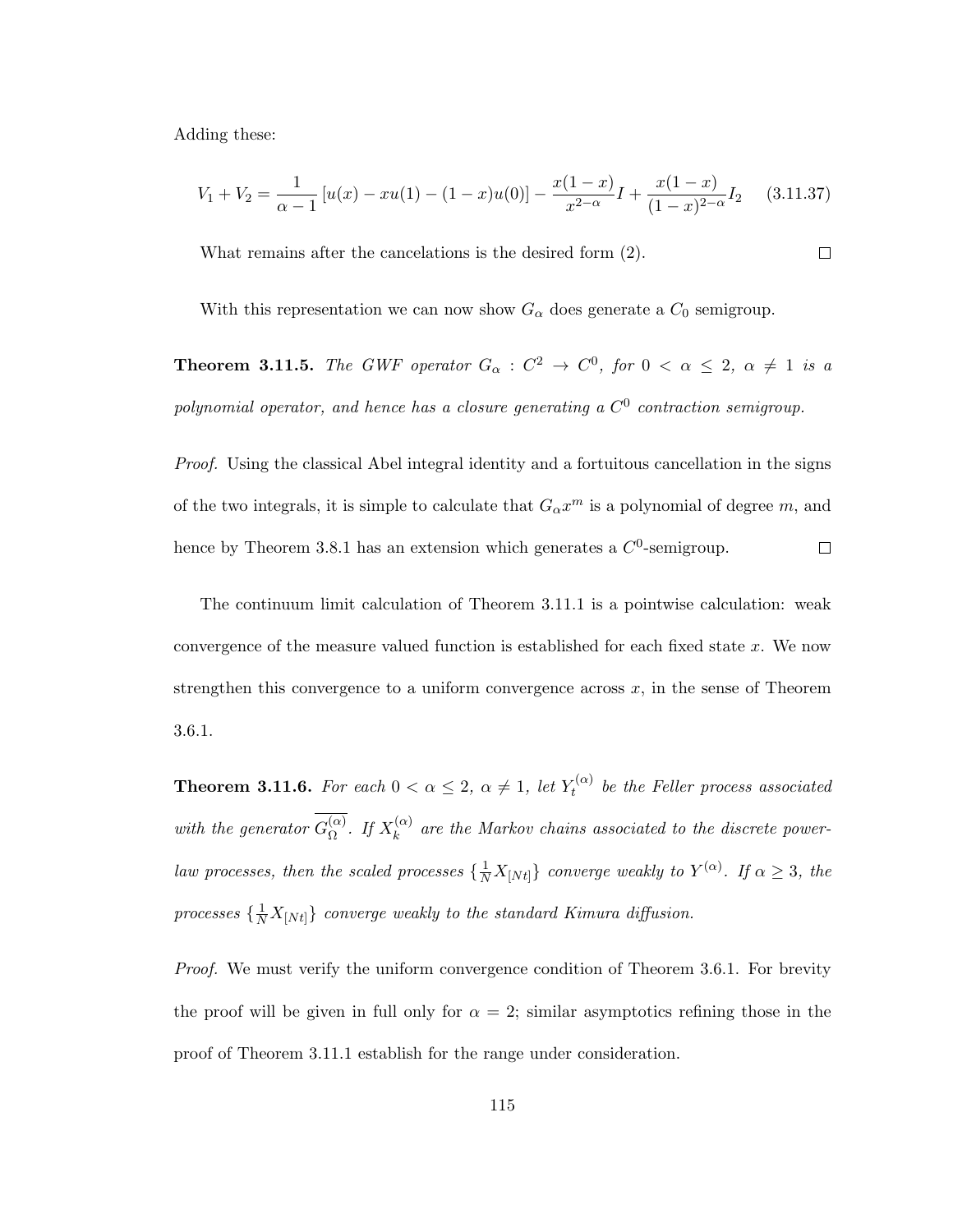Because of the symmetry of the transition matrix, it suffices to prove uniform convergence on  $1 \leq i \leq N/2$ . Our strategy is to divide the indices into two regimes  $i < N^{3/4}$ , and  $N^{3/4} < i < N/2$ , establishing uniformity on each regime separately. We do this because, roughly speaking, a different behavior occurs depending on whether  $i$  is small or large. The choice of  $N^{3/4}$  is convenient for this splitting. It is obvious that for indices  $i < N^{3/4}$ , that the convergence hypothesis of Theorem 3.6.1 occurs trivially because each term *separately* converges to zero.

To suppress notational redundancy the shorthand  $\mathcal{I} = \{i : N^{3/4} \le i \le N/2\}$  is adopted.

**Lemma 3.11.7.** The set  $\{(b_{1,i}^{(N)}, b_{2,i}^{(N)} : i \in \mathcal{I}, N \in \mathbb{Z}^+\}$  is bounded away from zero.

Proof. Recall the "variance" equation derived from the Wright-Fisher conditions:

$$
\frac{1}{N} \sum_{m=1}^{i} \frac{m^2}{1 + b_{1,i}^{(N)} m^2} + \frac{1}{N} \sum_{m=1}^{N-i} \frac{m^2}{1 + b_{2,i}^{(N)} m^2} = \frac{i}{N} (1 - i/N) \left( 1 + \sum_{m=1}^{i} \frac{1}{1 + b_{1,i}^{(N)} m^2} \right)
$$
(3.11.38)  

$$
+ \sum_{m=1}^{N-i} \frac{1}{1 + b_{2,i}^{(N)} m^2} \right)
$$

Now suppose that  $b_{1,i}^{N_k}$  $_{1,i_{N_k}}^{N_k}$  is a subsequence converging to zero. First, if  $b_{1,i}^{N_k}$  $_{1,i_{N_k}}^{N_k}$  ·  $N_k^2$  is bounded, then the LHS of the above equation is at least  $C \cdot (i_{N_k}^3/N_k)$ , while the RHS is at most  $C_2N_k$ . But this is impossible since  $i_{N_k} \geq N_k^{3/4}$  implies the LHS is larger than  $C(N_k^{5/4})$  $k^{(0/4)}$ . It follows that  $b_{1,i}^{(N)}$  cannot decay too quickly, WLOG pass to a subsequence converging to zero for which  $b_{1,i}^{(N)}N^2 \to \infty$ . Since  $b_{2,i}^{(N)} \ge b_{1,i}^{(N)}$  on the set indicated,  $b_{2,i}^{(N)}N^2 \to \infty$ . Then the Euler-Maclaurin development of the LHS shows that it is at least  $C_{\frac{1}{\lambda}}$ 1 , whereas N  $b_{1,i}^{(N)}$ the RHS, after a similar development, is bounded by  $C_2\frac{i}{\Lambda}$ 1 — contradiction. Thus  $\overline{N}$   $\overline{\phantom{.}}$  $b_{1,i}^{(N)}$  ${b_{1,i}^{(N)}}$  is bounded away from zero, as is  ${b_{2,i}^{(N)}}$ .  $\Box$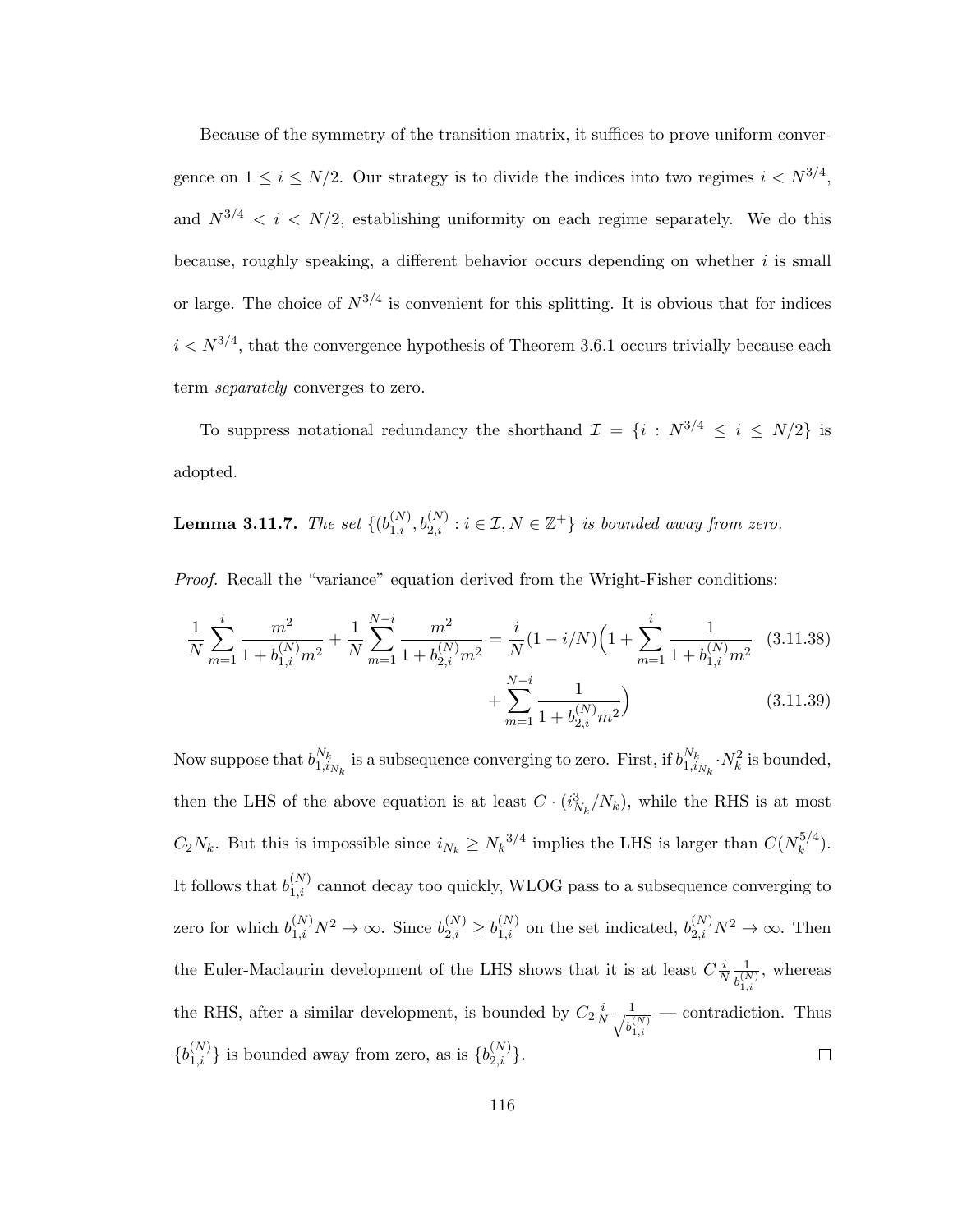Asymptotically, the ratio  $b_{2,i}/b_{1,i}$  is determined by the first-order WF condition, while the absolute sizes of  $b_{1,i}, b_{2,i}$  are controlled by the variance restraint.

**Lemma 3.11.8.** On the set  $I$ ,

$$
\frac{b_{2,i}^{(N)}}{b_{1,i}^{(N)}} = \frac{\log(N-i)}{\log i} \left( 1 + O\left(\frac{1}{i \log i}\right) \right)
$$
(3.11.40)

Proof. Recall the first-order WF condition, which may be written as:

$$
\sum_{m=0}^{i} \frac{m}{1 + b_{1,i}^{(N)} m^2} = \sum_{m=0}^{N-i} \frac{m}{1 + b_{2,i}^{(N)} m^2}
$$
(3.11.41)

The LHS is  $\sum_{m=1}^i \frac{1}{b^{(N)}}$  $b_{1,i}^{(N)}m$  $+ O(1/((b_{1,i}^{(N)})^2m^3))$ , which is

$$
\sum_{m=1}^{i} \frac{1}{b_{1,i}^{(N)} m} + O(1/((b_{1,i}^{(N)})^2 m^3)) = \frac{1}{b_{1,i}^{(N)}} (\log i + O(1/i)) + O(1/((b_{1,i}^{(N)})^2 i^2)) \tag{3.11.42}
$$

$$
= \frac{1}{b_{1,i}^{(N)}} [\log i + O(1/i)] \tag{3.11.43}
$$

where we have used Lemma 3.11.7 in the last line. By an identical development, the RHS of  $(3.11.41)$  is  $\frac{1}{b_{2,i}^{(N)}}$  $[\log(N-i) + O(1/(N-i))] = \frac{1}{b_{2,i}^{(N)}}$  $[\log(N - i) + O(1/i)],$  because  $N/2 \geq i$ . Equating these two expressions and solving for  $b_{2,i}/b_{1,i}$  we obtain the desired estimate.  $\Box$ 

From Lemma 3.11.8 it is clear that

**Corollary 3.11.9.** The ratios 
$$
\frac{b_{1,i}^{(N)}}{b_{2,i}^{(N)}}
$$
 and  $\frac{b_{2,i}^{(N)}}{b_{1,i}^{(N)}}$  are bounded away from 0 and  $\infty$  on  $\mathcal{I}$ .

It will be useful to give a name to the quantity appearing in the LHS of (3.11.38). We make the definition

$$
\gamma_{i,N} \equiv \left[ \frac{1}{N} \sum_{m=1}^{i} \frac{m^2}{1 + b_{1,i}^{(N)} m^2} + \frac{1}{N} \sum_{m=1}^{N-i} \frac{m^2}{1 + b_{2,i}^{(N)} m^2} \right]^{-1}
$$
(3.11.44)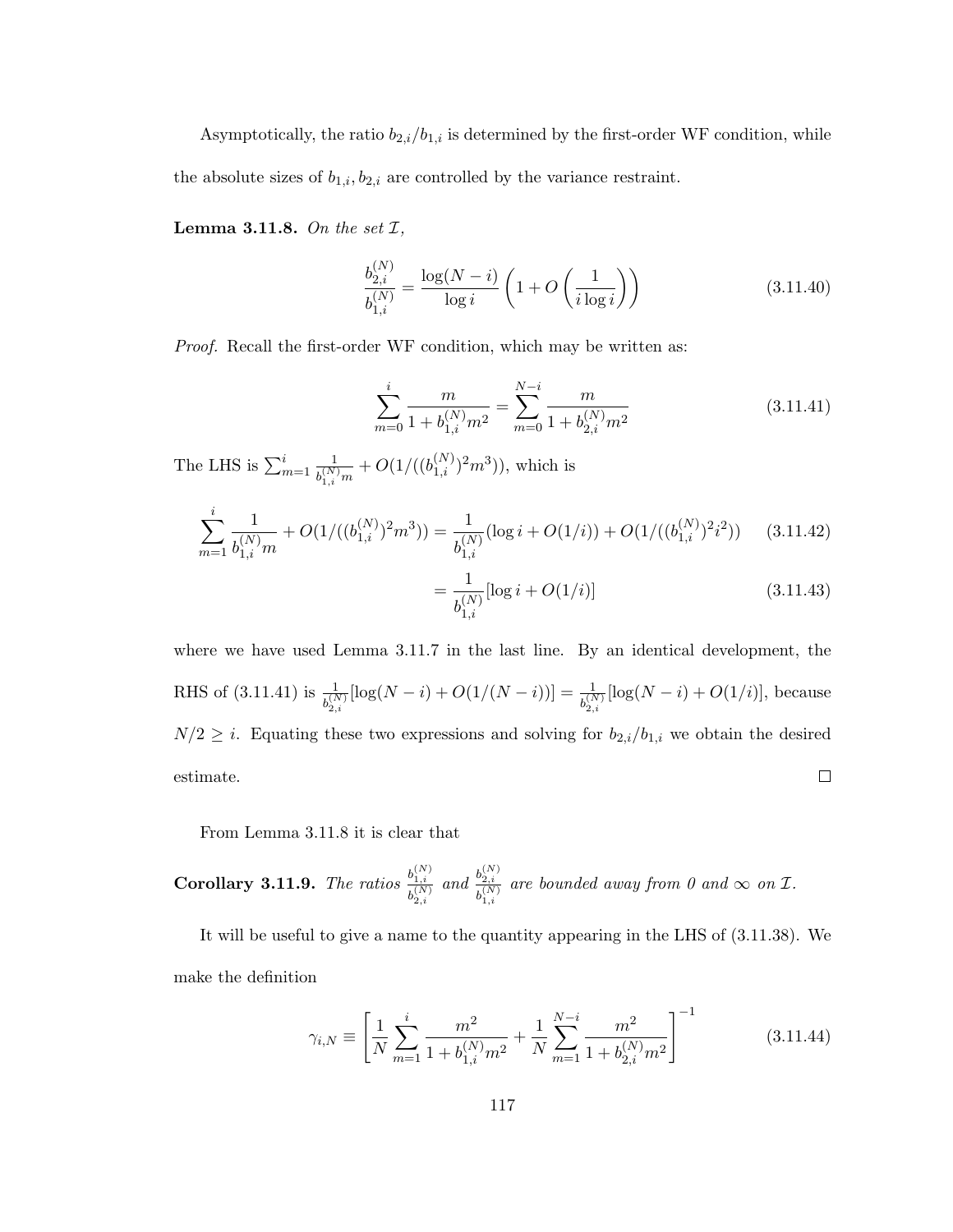In the point-wise analysis for i a fixed proportion of N, this  $\gamma_{i,N}$  converges to  $b_1(x) = b_2(x)$ . This is no longer true for the range of indices  $i \in \mathcal{I}$ , but nonetheless the quantities  $\frac{\gamma_{i,N} - b_{1,i}^{(N)}}{\sqrt{N}}$  $b_{1,i}^{(N)}$ and  $\frac{\gamma_{i,N} - b_{2,i}^{(N)}}{\sqrt{(N)}}$  $b_{2,i}^{(N)}$ will be small, with the appropriate weights.

**Lemma 3.11.10.** 
$$
\frac{\gamma_{i,N}}{b_{1,i}^{(N)}} = \left[\frac{i}{N} + \frac{N-i}{N} \frac{b_{1,i}^{(N)}}{b_{2,i}^{(N)}}\right]^{-1} + O\left(\frac{1}{iN}\right)
$$

Proof.

$$
\gamma_{i,N}/b_{1,i}^{(N)} = \left[\frac{1}{N} \sum_{m=1}^{i} \frac{b_{1,i}^{(N)} m^2}{1 + b_{1,i}^{(N)} m^2} + \frac{1}{N} \sum_{m=1}^{N-i} \frac{b_{1,i}^{(N)} m^2}{1 + b_{2,i}^{(N)} m^2}\right]^{-1}
$$
(3.11.45)

$$
= \left[\frac{1}{N}\sum_{m=1}^{i} 1 + O\left(\frac{1}{b_{1,i}m^2}\right) + \frac{1}{N}\sum_{m=1}^{N-i} \frac{b_{1,i}^{(N)}}{b_{2,i}^{(N)}} + O\left(\frac{b_{1,i}^{(N)}}{(b_{2,i}^{(N)})^2 m^2}\right)\right]^{-1} \quad (3.11.46)
$$

.

$$
= \left[ \frac{i}{N} + \frac{1}{b_{1,i}^{(N)}} O(1/(Ni)) + \frac{N-i}{N} \frac{b_{1,i}^{(N)}}{b_{2,i}^{(N)}} + \frac{1}{N} \frac{b_{1,i}^{(N)}}{(b_{2,i}^{(N)})^2} O\left(\frac{1}{N-i}\right) \right]
$$
(3.11.47)

$$
= \left[\frac{i}{N} + \frac{N - i}{N} \frac{b_{1,i}^{(N)}}{b_{2,i}^{(N)}} + O\left(\frac{1}{iN}\right)\right]^{-1} \tag{3.11.48}
$$

$$
= \left[\frac{i}{N} + \frac{N - i}{N} \frac{b_{1,i}^{(N)}}{b_{2,i}^{(N)}}\right]^{-1} + O\left(\frac{1}{iN}\right)
$$
\n(3.11.49)

The penultimate inequality makes use of  $i \in \mathcal{I}$  and  $b_{2,i} \geq b_{1,i}$ , the last because the second term in the brackets is bounded away from zero, from Corollary 3.11.9.  $\Box$ 

Combining Lemma 3.11.8, 3.11.10 and Corollary 3.11.9, we find

**Lemma 3.11.11.** 
$$
\frac{\gamma_{i,N}}{b_{1,i}^{(N)}} = \left(\frac{i}{N} + \frac{N-i}{N} \frac{\log i}{\log(N-i)}\right)^{-1} + O\left(\frac{1}{i \log i}\right).
$$

We can now establish the key uniform estimate:

Proposition 3.11.12.

$$
\sup_{i \in \mathcal{I}} \frac{i}{N} \left| \frac{\gamma_{i,N}}{b_{1,i}^{(N)}} - 1 \right| \le \frac{C}{\log N} \tag{3.11.50}
$$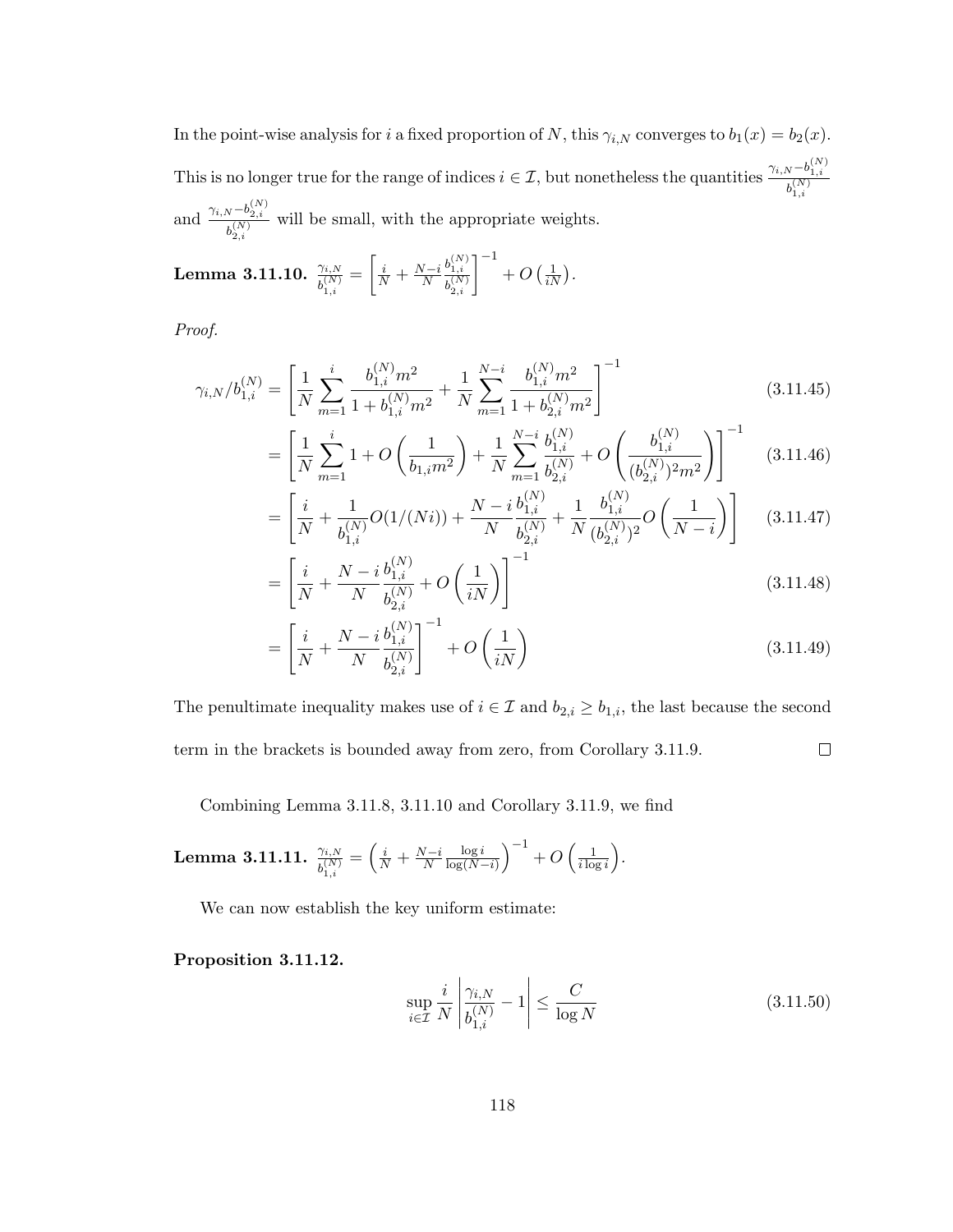Proof. We use Lemma 3.11.4. The error term in that lemma is obviously dominated by the estimate in the present proposition. One has, after some algebra

$$
\frac{i}{N} \left| \left( \frac{i}{N} + \frac{N-i}{N} \frac{\log i}{\log(N-i)} \right)^{-1} - 1 \right| = \frac{i}{N} \left( \frac{(N-i)\log(N/i - 1)}{i\log(N-i) + (N-i)\log i} \right) \tag{3.11.51}
$$

$$
\leq \frac{i \log(N/i - 1)}{i \log(N - i) + (N - i) \log i} \tag{3.11.52}
$$

$$
= \frac{i \log(N/i - 1)}{N \log i + i \log(N/i - 1)}
$$
(3.11.53)

$$
= \frac{1}{1 + \log i \cdot \frac{N/i}{\log(N/i - 1)}}\tag{3.11.54}
$$

Finally there exists  $K > 0$  such that  $\frac{N/i}{\log(N/i-1)} > K$  for  $i \in \mathcal{I}$ , and now the proposition  $\Box$ follows since  $i \geq N^{3/4}$ .

In identical manner, one proves the other required inequality:

### Proposition 3.11.13.

$$
\sup_{i \in \mathcal{I}} \frac{i}{N} \left| \frac{\gamma_{i,N}}{b_{2,i}^{(N)}} - 1 \right| \le \frac{C'}{\log N} \tag{3.11.55}
$$

We are now sufficiently prepared to prove

$$
\lim_{n \to \infty} \sup_{i \in \mathcal{I}} \frac{i}{N} (1 - i/N) \int_0^1 \left| dF_{N,i}^*(y) - \mu_N \right| dy = 0.
$$
 (3.11.56)

where  $\mu_N$  is the discrete uniform distribution given equal weight to the sampling points  $\{0, 1/N, \ldots, 1\}$ . This may be rewritten as:

$$
\lim_{n \to \infty} \sup_{i \in \mathcal{I}} \frac{i}{N} (1 - i/N) \frac{1}{N} \sum_{j=0}^{i} \left| \frac{(j-i)^2 [\gamma_{i,N} - b_{1,i}^{(N)}] - 1}{1 + b_{1,i}^{(N)} (j-i)^2} \right|
$$
\n(3.11.57)

$$
+\frac{1}{N} \sum_{j=i+1}^{N} \frac{(j-i)^2[\gamma_{i,N} - b_{2,i}^{(N)}] - 1}{1 + b_{2,i}^{(N)}(j-i)^2} = 0
$$
\n(3.11.58)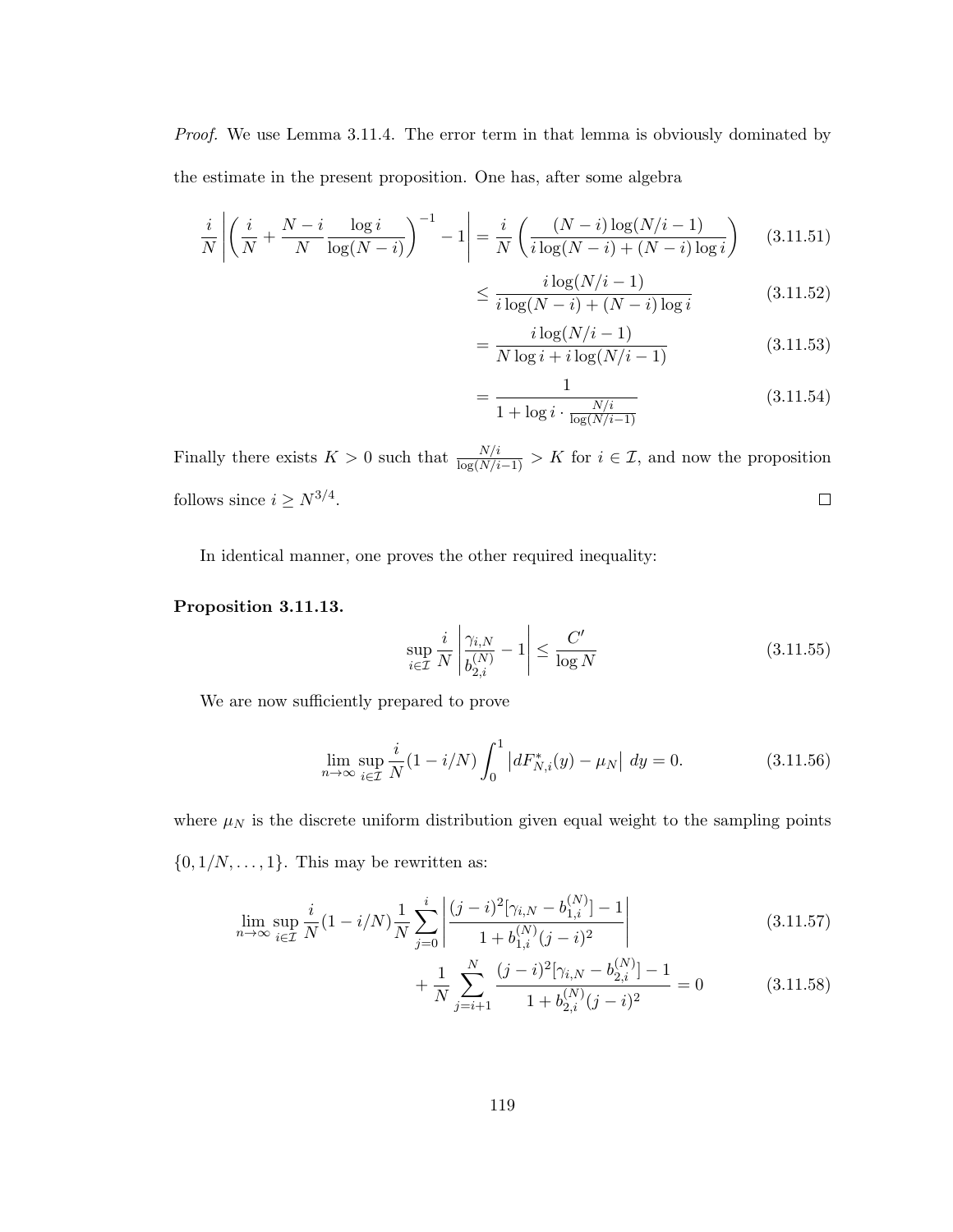Each term can be separated into two parts; for instance the first term is

$$
\frac{i}{N} \left( 1 - \frac{i}{N} \right) \left| \frac{1}{N} \sum_{j=0}^{i} \frac{(j-i)^2 [\gamma_{i,N} - b_{1,i}^{(N)}]}{1 + b_{1,i}^{(N)} (j-i)^2} + \frac{1}{N} \sum_{j=0}^{i} \frac{-1}{1 + b_{1,i}^{(N)} (j-i)^2} \right| \tag{3.11.59}
$$

The first term of the above is smaller than  $\frac{i}{N} \left(1 - \frac{i}{N}\right)$  $\frac{i}{N}$ )  $\frac{1}{N}$  $\frac{1}{N} \sum_{j=0}^{i}$  $\gamma_{i,N}$  $\frac{\gamma_{i,N}}{b_{1,i}}-1\Big|$ , which by Proposition 3.11.12 approaches zero uniformly. The second sum in (3.11.59) is a convergent series because of Lemma 3.11.7, and thus is bounded by  $K/N \rightarrow 0$ . A repeat of this argument with the application of Proposition 3.11.13 proves the second term of 3.11.57 uniformly approaches zero. Thus (3.11.56) is true. This, in conjunction with the quantization Lemma 3.7.3 and Theorem 3.6.1, finishes the proof.

 $\Box$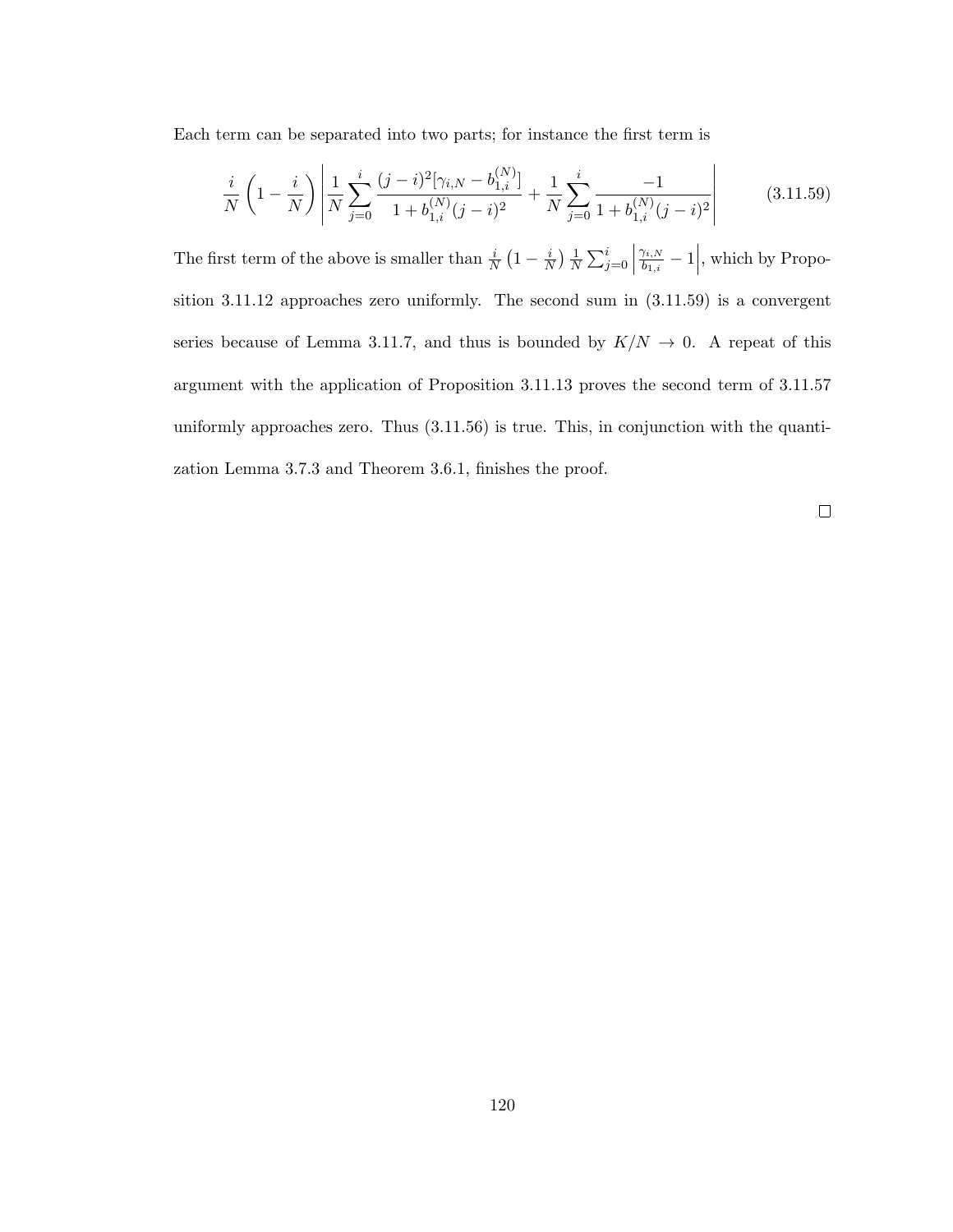### Chapter 4

# Applications of Continuum

### Theory

In the preceding chapter we derived a representation formula for the generator of any continuum limit of GWF chains, and calculated these explicitly for our example processes. Since the operators are no longer differential, but rather integro-differential, and indeed may be of fractional order, the functional calculations  $Gf = g$  associated to stopping time problems are quite difficult to solve explicitly, except in very simple cases.

In the present chapter, we develop the maximum principle for GWF operators, and show how this technique can be applied to obtain both qualitative insight and in some cases precise quantitative information concerning the solutions of the associated operator equations — those connected with fixation probabilities and the evolution of moments of the processes, for instance. We pose an interesting extremal problem and solve it with the aid of our continuum representation. Next we discuss aspects of the stationary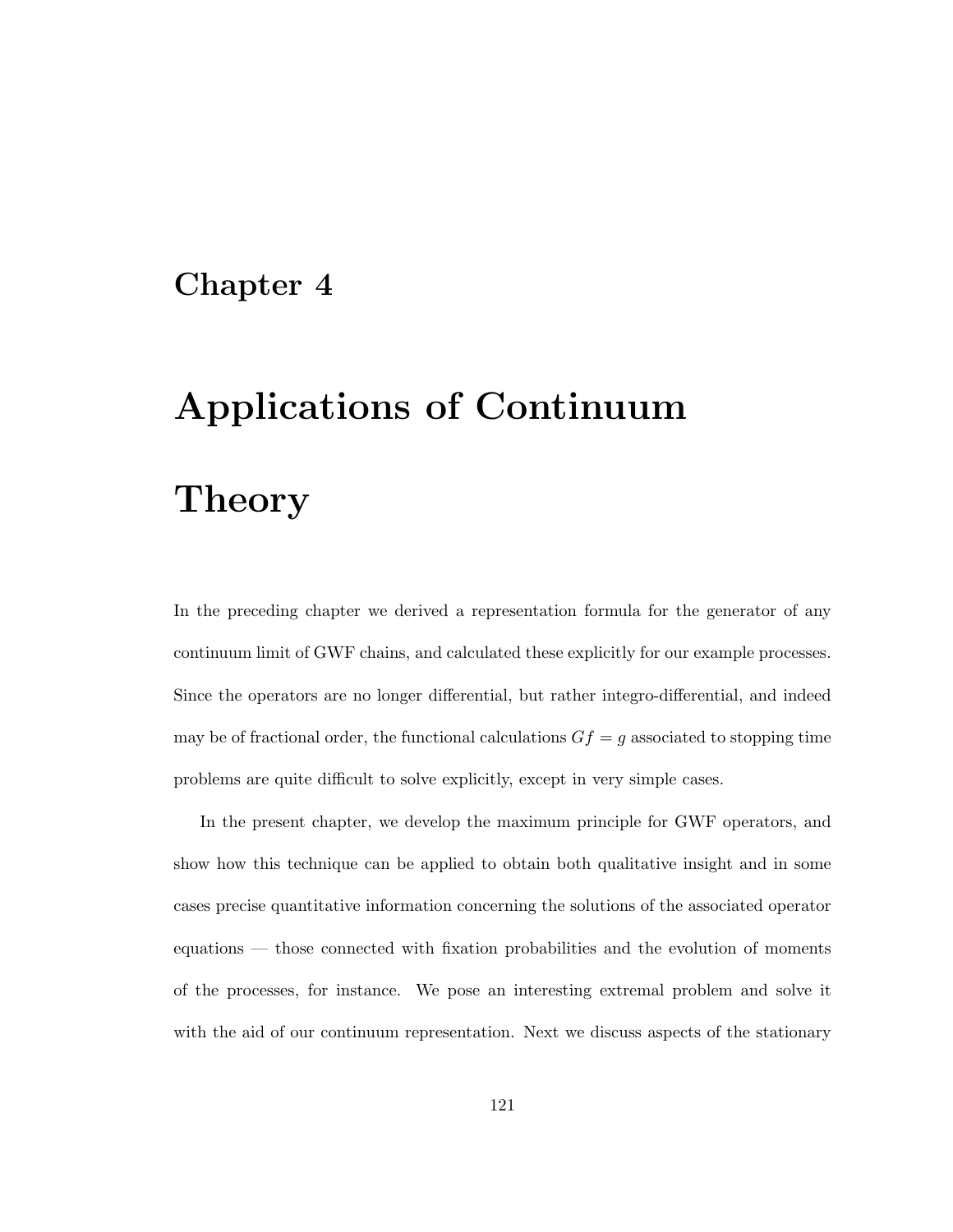distribution of continuum limits, proving their uniqueness and existence for the Cannings class. The statistical theory of GWF equilibrium measures is taken up, and a generalised Poisson Random Field approximation proven for the sampled frequency spectrum.

### 4.0.5 Extreme Processes in the Continuum Limit

The space of measure-valued functions  $C([0,1], \mathcal{M}_1([0,1]))$  is convex, and because the map  $\Phi : \Omega \mapsto G_{\Omega}$  respects this property, the space of GWF operators is also convex. With the topology induced from the metric d defined in Section 3.2.2 , the space is not compact: we cannot apply the Krein-Milman theorem. Nonetheless, there are extreme points, and it is of interest to discover them. Quickly, the functions of type  $d\Omega_x(y) = \delta_{f(x)}(y)$  come under examination, where  $f : [0,1] \rightarrow [0,1]$ , and indeed, it is readily seen that such families are weak-∗ continuous if and only if f is continuous, which then induce extreme GWF operators. It also appears likely that these are the only extreme processes, though the proof of that statement would take us too far afield.

On this basis, we see that of our example processes, the minimal, maximal and Kimura diffusion processes are extreme points. That this property holds for the minimal and maximal processes comes as no surprise: they were extreme in the discrete space. But that the Wright-Fisher model is asymptotically extreme, even in this very large space, is an interesting insight, which is gleaned only from our continuum representation formula, since the Wright-Fisher process is very far from extreme in the space of discrete GWF chains.

A generic function defined on a convex set rarely achieves its maximum or minimum at the extreme points. This is true generically; but it is also true that some of the most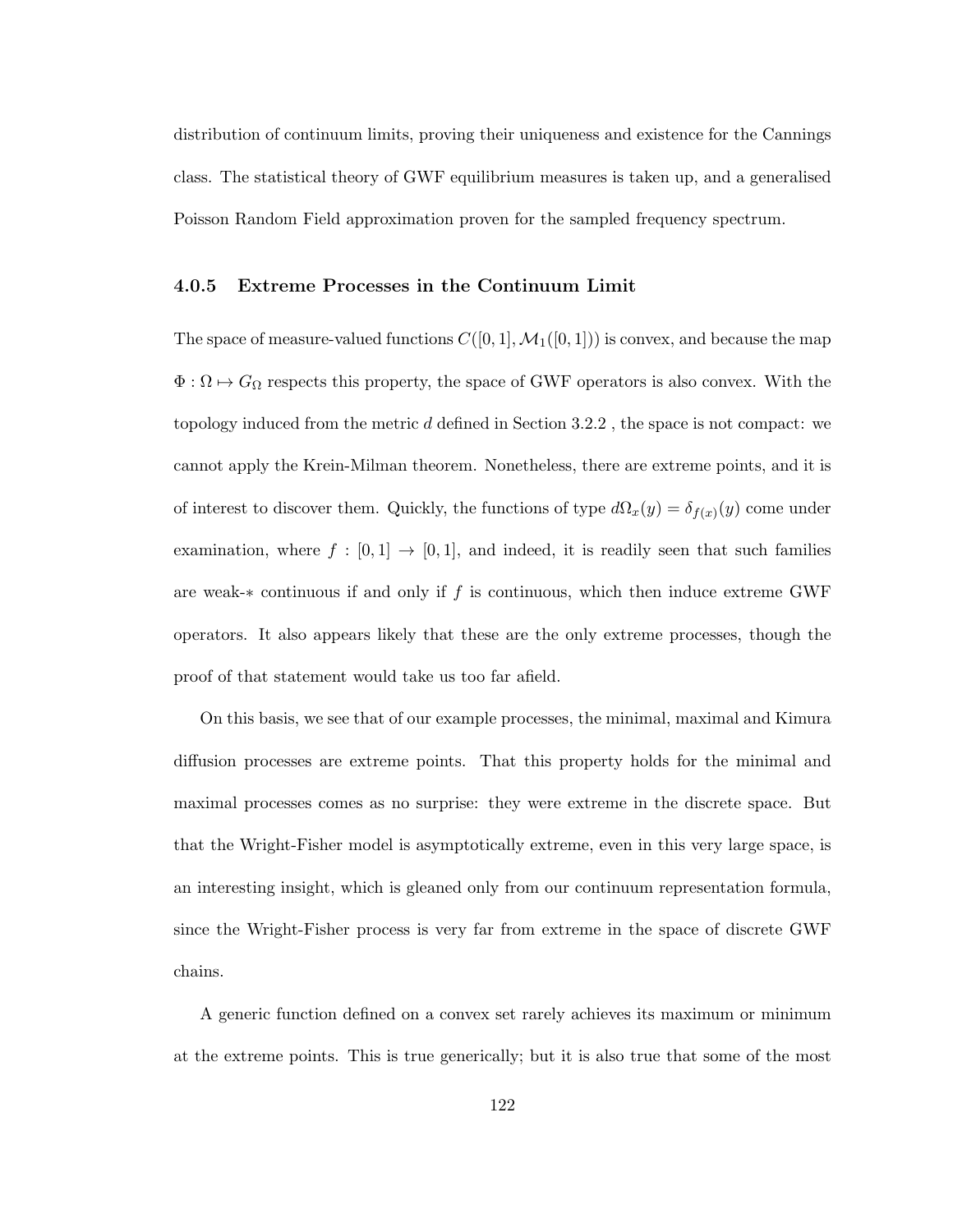biologically interesting functionals will in fact achieve their maximum or minimum at certain extreme points. It is to this that we now turn to.

## 4.1 The Generalized Wright-Fisher Operator with Selection

One of the principal advantages of the continuum representation is the ability to study GWF processes under the influence of non-zero selection. To begin, we develop some important maximum principles associated with the GWF operator. We shall write:

$$
G_{\beta,\Omega}u(x) = \beta x(1-x)u'(x) + x(1-x)\int_0^1 \frac{u(y) - u(x) - u'(x)(y-x)}{(y-x)^2}d\Omega_x(y) \tag{4.1.1}
$$

defined on at least  $C^2[0,1]$ , and parameterized by selection pressure  $\beta$ , and a continuous family of measures  $\Omega_x$ . Subscripts will be omitted whenever typographical compression is warranted.

Some of the succeeding results pertain to the case of positive selection  $\beta \geq 0$ ; if G is associated to a symmetric process  $(d\Omega_x(y) = d\Omega_{1-x}(1-y))$ , the necessary results for negative selection  $\beta < 0$  can be obtained simply by reflection. In the analysis in Section 4.4 of the parabolic equation we make no restriction on symmetry or the range of the selection coefficient.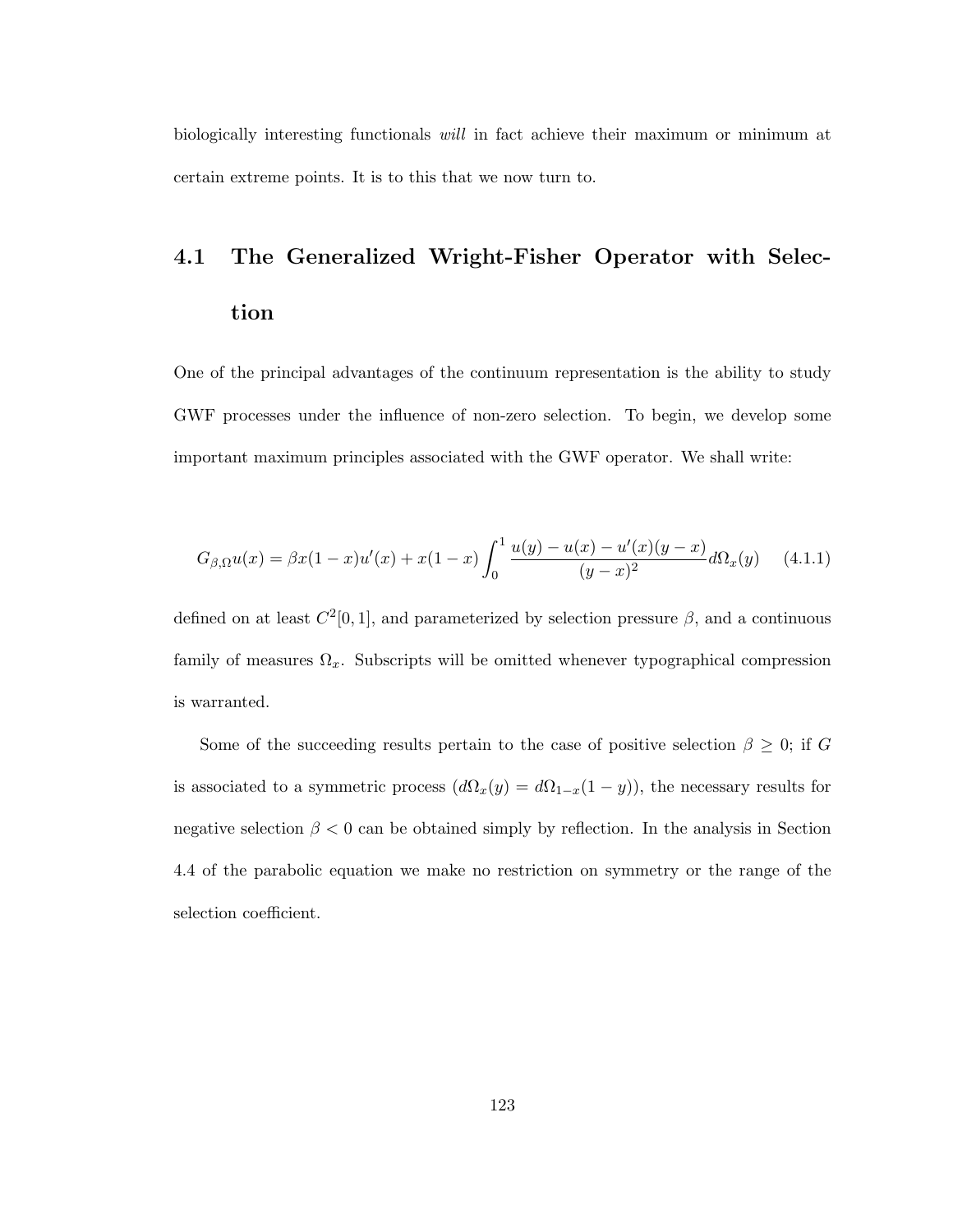### 4.2 Maximum Principles

The maximum principle for  $G$  is a limiting form for the discrete positive maximum principle associated to  $P-I$ , where P is a Markov transition matrix. It is a simple consequence of the fact that the rows of  $P$  are probability distributions. We have already touched upon the principle in Section 3.3, we now refine that discussion and prove a number of such principles. In the following, some laxness in the domain of G will be inevitable, since we will not wish to restrict ourselves to defining  $G$  only on its domain as a putative generator, but possibly on its extension as the characteristic operator of a Markov process (so that, for example, the absorption time problem is soluble). In every case, nonetheless, we assume that  $u \in C[0,1] \cap C^1(0,1)$ .

**Lemma 4.2.1.** (Basic Maximum Property) If  $x_0$  is an interior global maximum of  $u$ ,  $G_{\beta,\Omega}u(x_0)\leq 0.$ 

*Proof.* If  $x_0$  is an interior global maximum,  $u'(x_0) = 0$ , and  $u(y) - u(x_0) \leq 0$  for all y.

**Lemma 4.2.2.** (Proto-Maximum Principle) Suppose  $G_{\beta,\Omega}u(x) > 0$  for all  $x \in (0,1)$ . Then any global maximum of u occurs only at the boundaries  $x = 0, 1$ .

 $\Box$ 

Proof. Immediate from Lemma 4.2.1.

The strict inequality in the preceding lemma will not be sufficient to prove any of our desired results. So we refine this to a true (weak) maximum principle for the inequality  $Gu \geq 0$ , which explicitly uses  $\beta \geq 0$  (or at least  $\beta > -1/2$ ).

**Theorem 4.2.3.** (Maximum Principle) Let  $\beta \geq 0$ , and suppose u satisfies  $G_{\beta,\Omega}u(x) \geq 0$ on  $x \in (0,1)$ . Then  $\max_{x \in [0,1]} u(x) = \max\{u(0), u(1)\}.$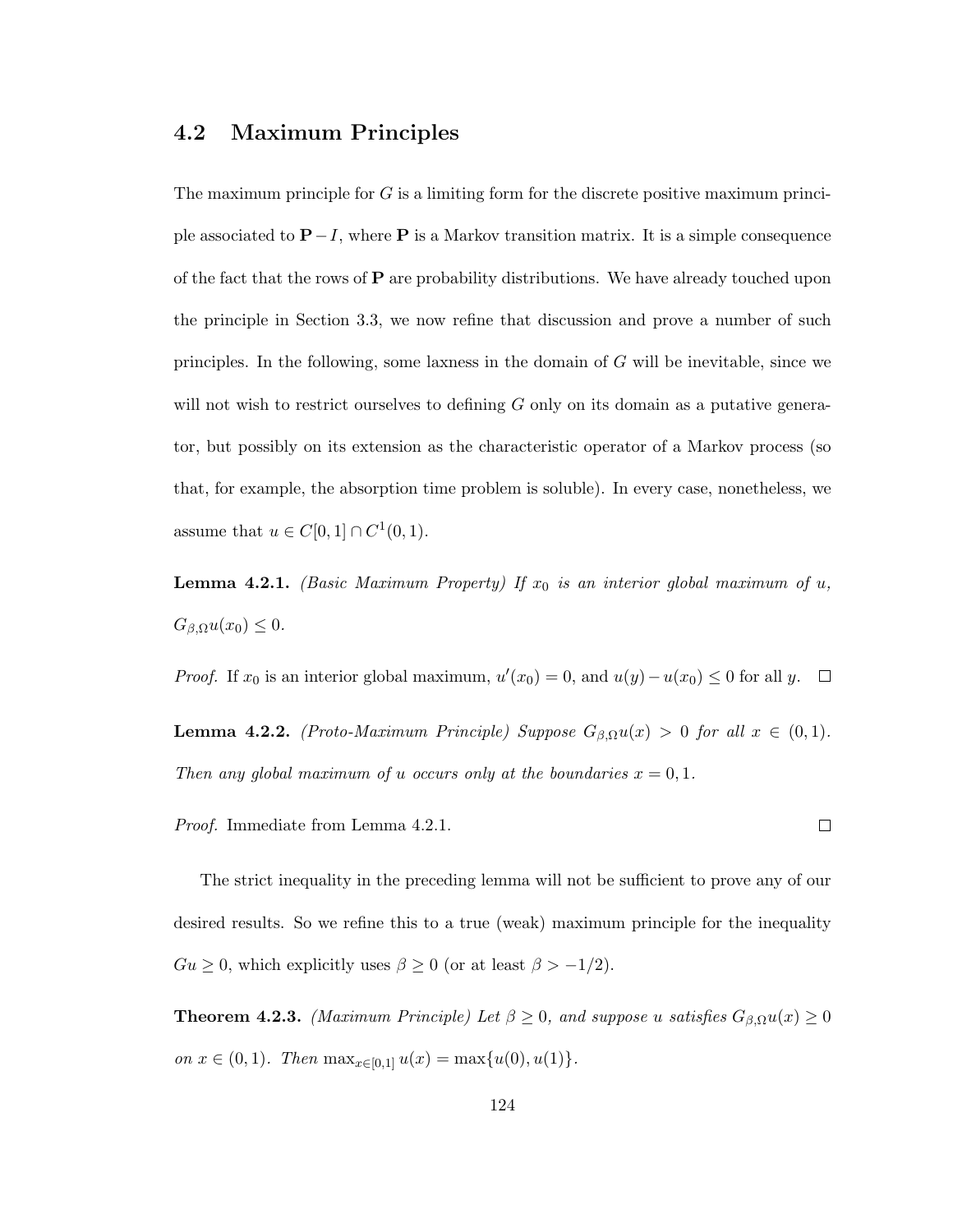*Proof.* Say  $u(c) = \max_{x \in [0,1]} u(x) = M$ , c is an interior point. We will prove  $u(1) = M$ . For if  $u(1) < M$ , define the function  $z(x) = x^2 - c^2$ . A simple computation shows (as  $d\Omega_x$ ) are probability measures),

$$
Gz(x) = x(1-x)(1+\beta 2x) > 0
$$
\n(4.2.1)

Now look at  $w(x) = u(x) + \epsilon z(x)$ ,  $\epsilon > 0$ . We have the strict inequality  $Gw(x) > 0$ throughout the open interval, and  $w(0) < M$ ,  $w(c) = M$ , and  $w(1) = u(1) + \epsilon z(1) < M$ for sufficiently small  $\epsilon$ . This constructed w would then have an interior global maximum, contradicting Lemma 4.2.2.  $\Box$ 

By applying the maximum principle to  $-u(x)$ , we obtain the minimum principle.

**Theorem 4.2.4.** (Minimum Principle) Let  $\beta \geq 0$ . If  $G_{\beta,\Omega}u \leq 0$  throughout  $(0,1)$ , then  $\min_{x \in [0,1]} u(x) = \min\{u(0), u(1)\}.$ 

A basic corollary of these properties, which is used repeatedly in the sequel is

Corollary 4.2.5. If  $Gu = 0$  on  $(0, 1)$  and  $u(0) = u(1)$ , then  $u \equiv const.$ 

Proof. Immediate from maximum and minimum principles.

 $\Box$ 

Remark: While it is unnecessary for the succeeding results, it can be asked whether a strong, Hopf-like maximum principle is available — i.e  $Gu \geq 0$  and u has a global interior maximum implies  $u$  is a constant. This is a possibility less likely than for the case of local operators (where it is generally true). Indeed, we see below that the non-local nature of G does not generally gainsay the existence of local maxima/minima.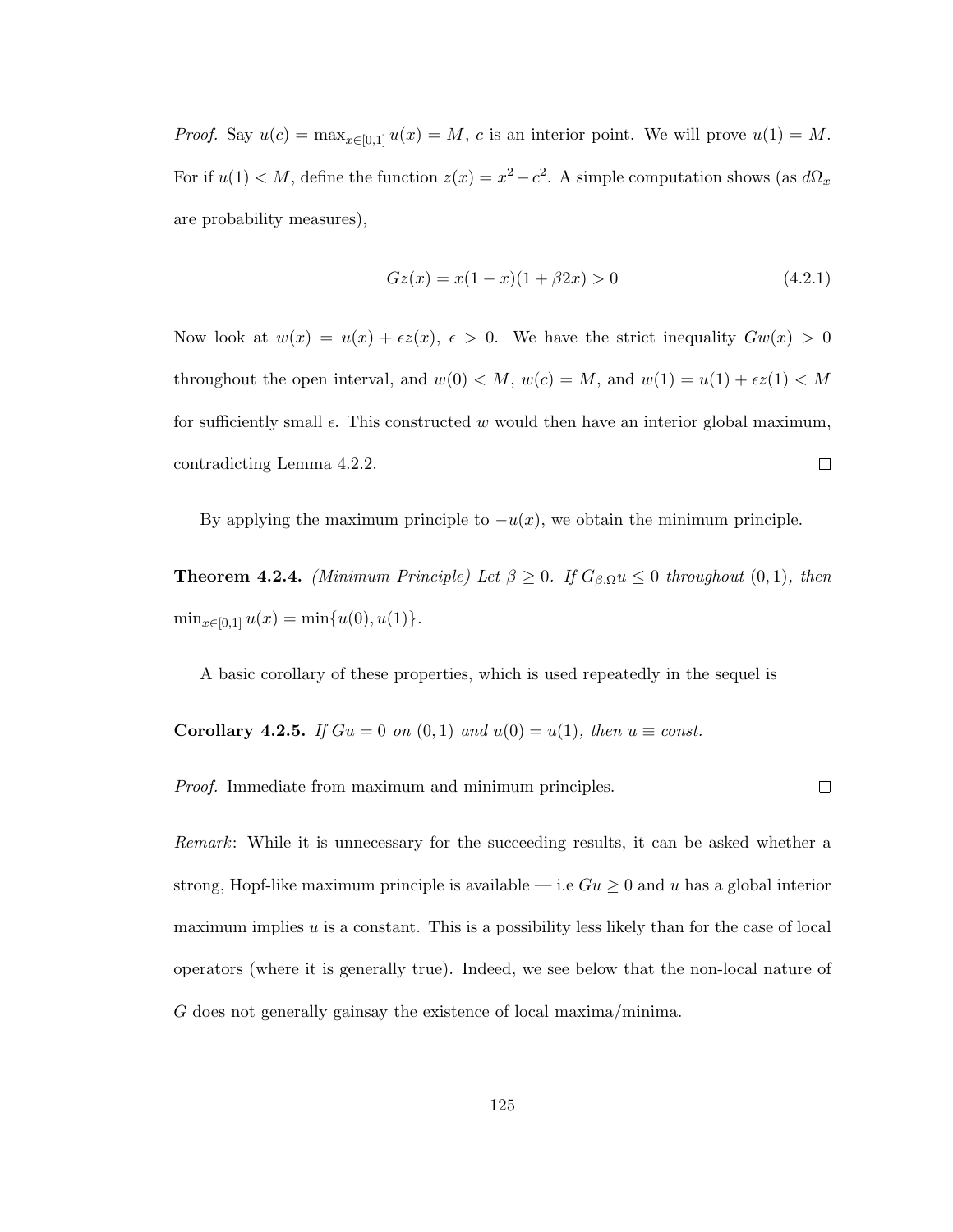### 4.3 Comparison and Uniqueness Principles

We can use the preceding maximum principles to obtain some basic results on the properties of solutions to typical genetics problems. Later, it will be important to study the Dirichlet problem  $Gu = 0$ , which is related to asymptotic probability of fixation (see Theorem 4.5.5). It is convenient here to establish a uniqueness principle.

**Probability of Fixation Problem (PFP):** Solve  $Gu = 0$ , subject to  $u(0) = a$ ,  $u(1) = a$ b.

We shall see below that a solution to this problem may not exist (for instance, in some power-law processes, for sufficiently large selective pressure and  $a \neq b$ ). But if the solution exists, it must be unique:

**Proposition 4.3.1.** The solution to **PFP** is unique in the space of continuous functions it exists.

*Proof.* If  $u_1$  and  $u_2$  are two solutions, then  $h = u_1 - u_2$  satisfies  $Gh = 0$  with conditions  $h(0) = 0, h(1) = 0$ ; now the maximum principle implies  $h \equiv 0$ .  $\Box$ 

**Proposition 4.3.2.** For  $a \leq b$ , if a continuous solution u to **PFP** exists then it satisfies  $a \le u \le b$ . In particular, for the selection problem  $a = 0, b = 1, u$  can be interpreted as a probability.

Proof. Immediate from max/min principles.  $\Box$ 

We can also ascertain the dimension of the null space of  $G$ :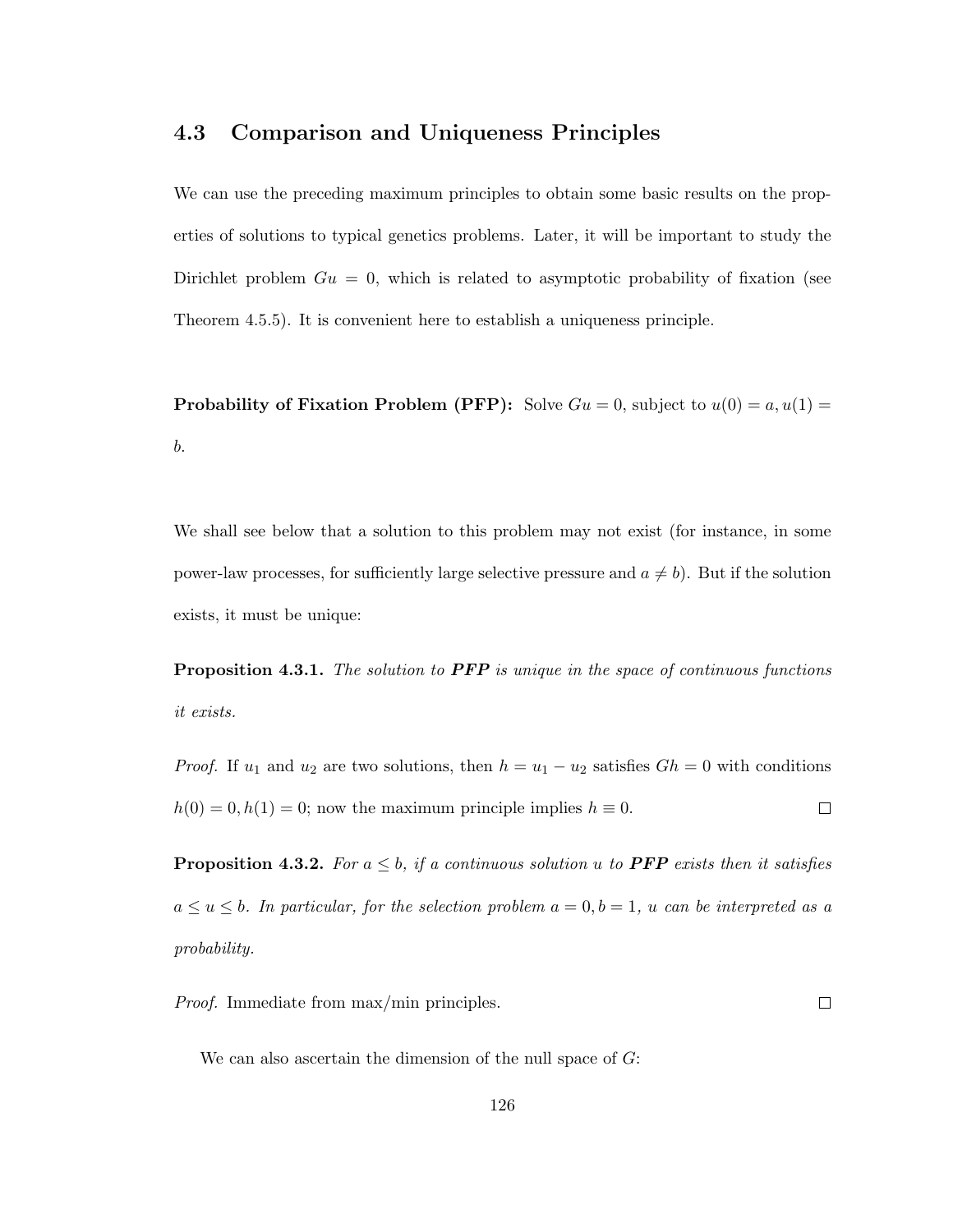**Proposition 4.3.3.** G annihilates constant functions. The null space of G, has either dimension 1 or 2.

*Proof.* That G annihilates constants is obvious. Let  $D$  be the domain of functions continuous up to the boundary. Suppose that  $f \in D$  is non-constant and annihilated by G. We can assume  $f(0) = 0$ . Now  $f(1)$  cannot be zero, or else  $f \equiv 0$  by the maximum principle. Let h be any other function in  $D$  annihilated by  $G$ . Consider the function  $k(x) = h(x) - h(0) - [h(1) - h(0)]f(x)/f(1)$ . Note  $k(x)$  is annihilated by G, and  $k(0) = 0, k(1) = 0$ . Therefore k is identically zero, and  $h(x)$  is a linear combination of a constant and  $f(x)$ .  $\Box$ 

One can reformulate this as an alternative characterization of the existence of a solution to the two-point problem:

**Proposition 4.3.4.** There is a solution to  $Gu = 0$  satisfying  $u(0) = a \neq b = u(1)$  if and only if dim ker  $G = 2$ , where the domain is restricted to functions continuous up to the boundary.

*Proof.* If G has null-space of dimension 1, then only constant functions satisfy  $Gu = 0$ , and so there is no solution if  $a \neq b$ . On the other hand, suppose dim ker  $G = 2$ , and let  $f$  be a non-constant function annihilated by  $G$ . Then the maximum principle tells us  $f(0) \neq f(1)$ , and so the equations  $c_1 + c_2f(0) = a$ ,  $c_1 + c_2f(1) = b$  can be solved for  $c_1, c_2.$  $\Box$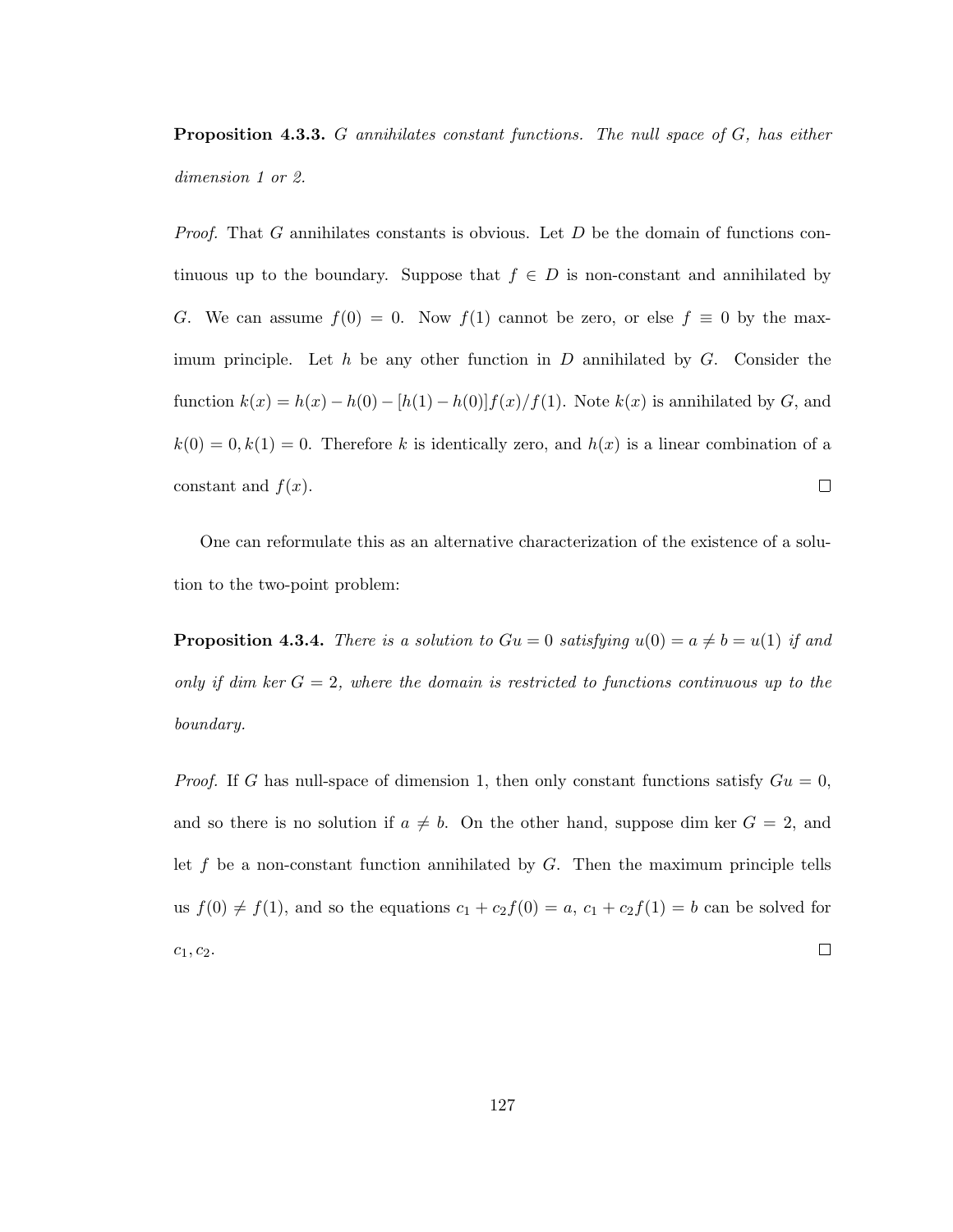#### 4.3.1 Selective Monotonicity

In this section we fix a measure-valued drift  $\Omega$ , and compare two GWF operators with possibly different selective pressures. We have the following intuitive property, evidence of the submartingale nature of pure-selection processes.

**Theorem 4.3.5.** If u solves  $G_{\beta}u = 0$ , with  $u(0) = 0, u(1) = 1$ , then  $u(x) \ge x$  if  $\beta > 0$ , and  $u(x) \leq x$  if  $\beta < 0$ .

*Proof.* Suppose  $\beta > 0$ . Define  $h(x) = u(x) - x$ . Note that the function  $f(x) = x$  is annihilated by the pure drift part of the operator, so

$$
G_{\beta}h = G_{\beta}u - \beta x(1 - x) = -\beta x(1 - x)
$$
\n(4.3.1)

and  $h(0) = 0, h(1) = 0$ . If h is strictly negative somewhere, it has a global interior minimum somewhere, and so there is a  $x_0$  for which  $G_h(x_0) \geq 0$ , which would contradict the above equation. Same proof for  $\beta < 0$ .  $\Box$ 

One would also like to prove the more general monotonicity property that probabilities of fixation are always increasing functions of  $\beta$ . This can be established under the assumption that at least one of the fixation curves is an increasing function of initial allele frequency (recall that this was not always true: but see Section 1.6.3 for the derivation of a large class of processes for which this holds).

**Theorem 4.3.6.** Let  $\beta_1 \geq \beta_2 \geq 0$ , and  $G_{\beta_1}u_1 = 0$ ,  $G_{\beta_2}u_2 = 0$ , and the boundary conditions  $u(0) = 0$ ,  $u(1) = 1$ . Further suppose that  $u_2$  is increasing. Then  $u_1 \ge u_2$ .

*Proof.* This time if  $h = u_1 - u_2$ , one discovers  $G_{\beta_1}h = G_{\beta_1}u_1 - \beta_1x(1-x)u_2'(x) + \beta_2x(1-x)u_2'(x)$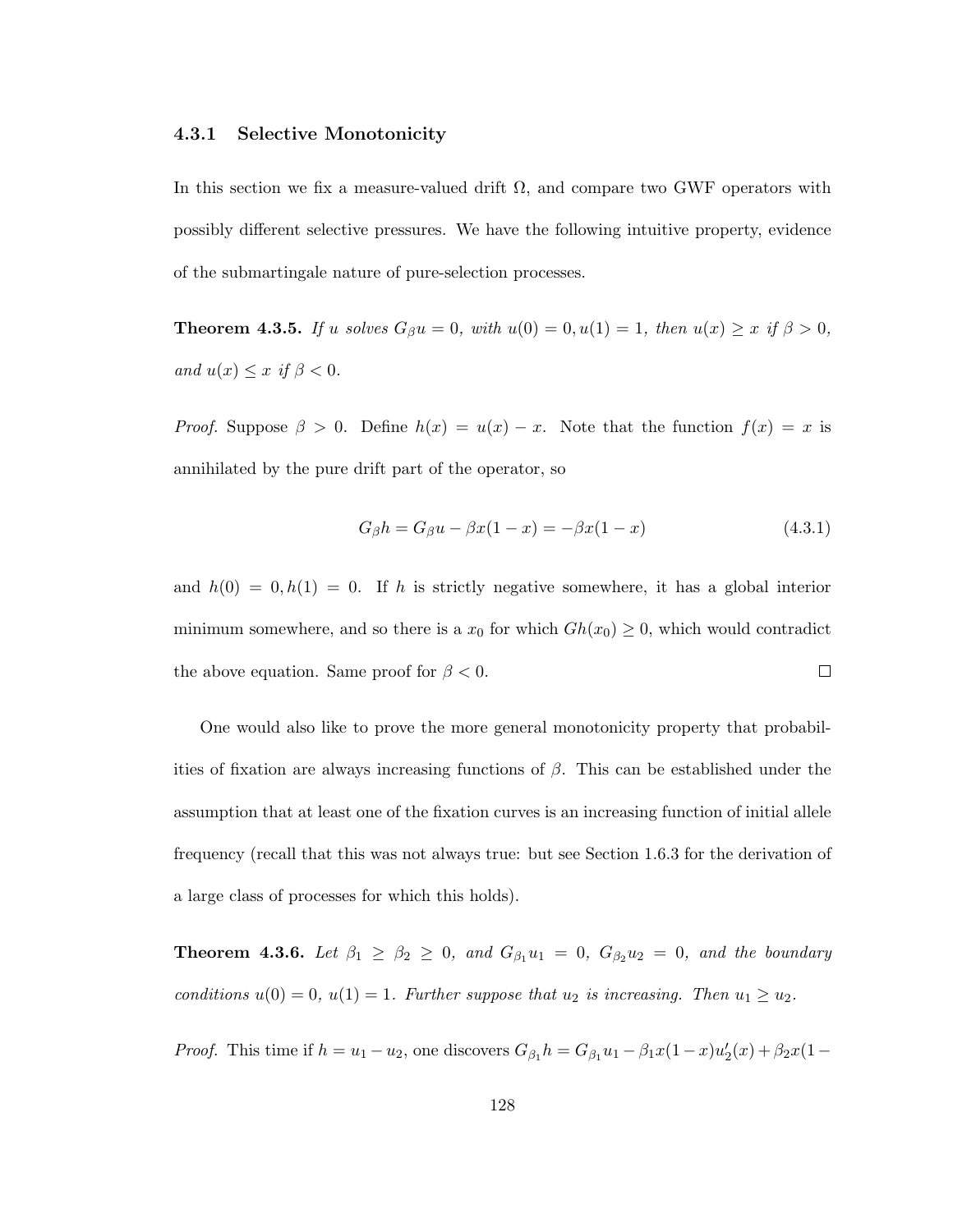$x)u'_2(x) = (-\beta_1 + \beta_2)x(1-x)u'_2(x)$ , which is  $\leq 0$ . Since  $h(0) = 0, h(1) = 0$ , h cannot be strictly negative, by the minimum principle.  $\Box$ 

### 4.4 The Parabolic Equation

We shall now study the Kolmogorov backward operator connected to  $G$ :

$$
L_{\beta,\Omega}u(x,t) = G_{\beta,\Omega}u(x,t) - \partial_t u(x,t)
$$
\n(4.4.1)

When associated to a generator G for a time-homogeneous Markov process  $X_t$ , a function  $u(x, t)$  in the null space of L satisfying  $u(x, 0) = f(x)$  gives the value of the probabilistic quantity  $E[f(X_t)|X_0=x]$ .

We can also establish weak maximum principles for  $L$ , this time valid for all selection parameters  $\beta$ . As a setup, we look at functions  $u(x,t)$  in the rectangle  $R = \{(x,t) \in$  $[0, 1] \times [0, T]$ , and label three of the respective sides  $S_1 = [0, 1] \times 0$ ,  $S_2 = 0 \times [0, T]$ ,  $S_3 = 1 \times [0, T].$ 

**Theorem 4.4.1.** (Parabolic maximum principle). Let  $u$  be continuous on  $R$ , and suppose  $Lu \geq 0$  throughout the interior of R. Then

$$
\max_{R} u = \max_{S_1 \cup S_2 \cup S_3} u \tag{4.4.2}
$$

*Proof.* First we prove the statement for a function satisfying the more stringent  $Lu > 0$ throughout R. In this case, if u has an interior global maximum at  $(x_0, t_0)$ ,  $\partial_t u(x_0, t_0) = 0$ , and because  $Gu(x_0, t_0) \leq 0$  from the 1-D maximum principle, we obtain a contradiction. If the global maximum occurs at  $(x_0, T)$ , one still has  $Gu(x_0, t_0) \leq 0$  which implies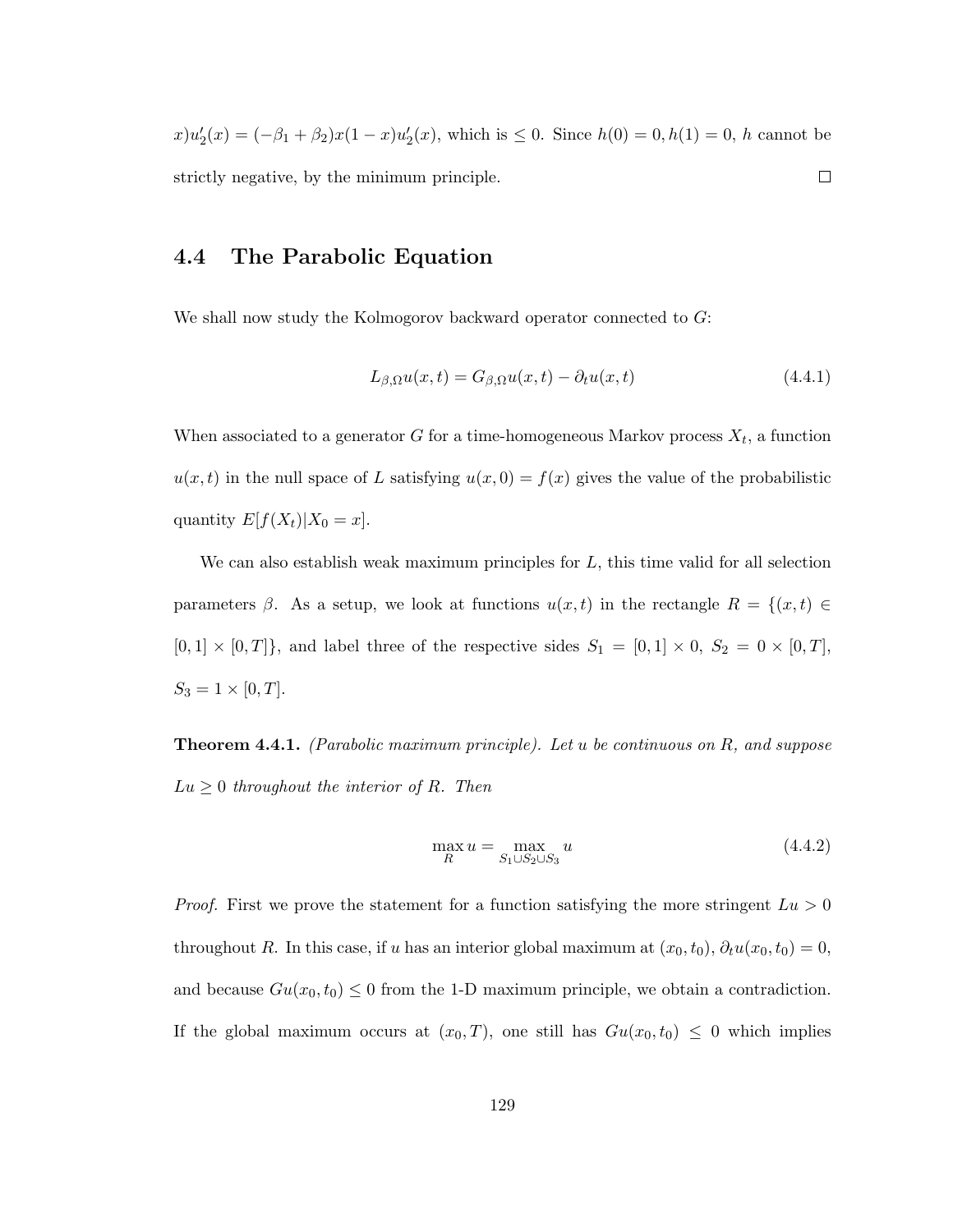$\partial_t u(x_0, t_0)$  < 0, contradicting the maximality of  $(x_0, t_0)$ . The conclusion then follows whenever  $Lu > 0$ .

Now suppose only  $Lu \geq 0$  throughout R. Setting  $u_{\epsilon} = u - \epsilon t$ , we have  $Lu_{\epsilon} > 0$  for all  $\epsilon > 0$ . Thus

$$
\max_{R} u_{\epsilon} = \max_{S_1 \cup S_2 \cup S_3} u_{\epsilon} \tag{4.4.3}
$$

and the statement follows by taking  $\epsilon \downarrow 0$ .

The corresponding minimum principle is arrived at by using the preceding on  $-u$ :

**Theorem 4.4.2.** (Parabolic minimum principle). Let u be continuous on R, and  $Lu \leq 0$ throughout the interior of R. Then

$$
\min_{R} u = \min_{S_1 \cup S_2 \cup S_3} u \tag{4.4.4}
$$

### 4.5 Aspects of Fixation Probabilities and Asymptotic Moments under Selection

We discussed in Section 1.6.2 the difficulty of using discrete methods to analyze GWF processes once non-zero selection is introduced. By virtue of the martingale property, pure-drift GWF processes all have identical probabilities of fixation. Once non-zero selection is introduced, this no longer holds, and a large and interesting spectrum of possibilities arises. The lower moments no longer satisfy systems of linear recurrence relations, and so even basic questions such as the evolution of the mean of a process were unapproachable. In this, our continuum theory has provided one important advantage over the discrete

 $\Box$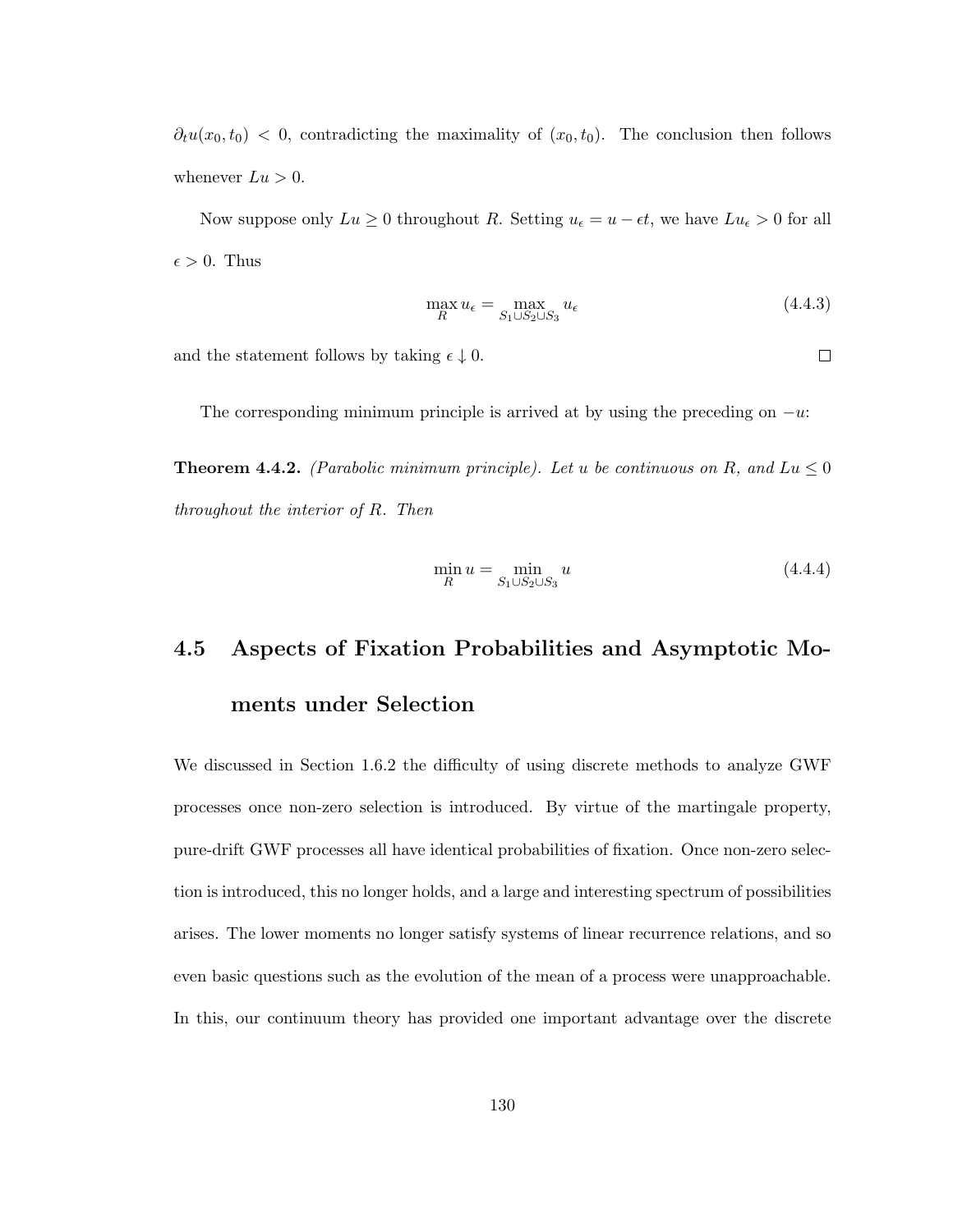methods: it has allowed us to elegantly obtain optimal bounds for these quantities over the class of GWF processes, as a function of initial allele frequency.

### 4.5.1 Absorption Time

If  $X_k^{(N)}$  $\kappa_k^{(N)}$  is a pure-selection discrete GWF process, we defined a stopping time  $\tau = \inf\{k :$  $X_k \in \{0, N\}$ , and proved that  $P(\tau < \infty) = 1$  (Theorem 1.6.8). If  $X_k^{(N)}$  $k^{(N)}$  converges to a continuum limit  $X_t$ , one can define an analagous stopping time  $\tau = \inf\{t, X_t \in \{0, 1\}\}.$ Unfortunately, in the continuum limit, it is *not* true that  $P(\tau < \infty) = 1$ ; this is foretold already in the strictly super-linear growth in expected absorption time  $(O(N \log N))$  for certain processes such as the minimal and maximal processes. Nevertheless,  $X_t$  has one important regularity property, which gets around this difficulty: it is a bounded submartingale if the selection pressure  $\beta \geq 0$ , and it is a supermartingale if  $\beta \leq 0$ . To see this, assume  $\beta \geq 0$ , and note that from the Markov property, we only need check that  $E[X_t|X_0] \ge X_0$  for all  $X_0$  and all t, and this holds because the analagous equation holds in the discrete models. The verification is complete by taking  $N \to \infty$  and using weak convergence of the marginal distributions.

Bounded submartingales have limits:  $X_t \to X_\infty$  almost surely. With this we can now define the stopping time  $\tau = \inf\{t : X_t \in \{0,1\}\}\)$  for a continuum process, with the understanding it may be infinite;  $X_{\tau}$  is well-defined. And in keeping with the terminology of the discrete processes, we shall call  $P(X_\tau = 1 | X_0 = x)$  the fixation probability of a pure-selection continuum process, again with the recognition that such fixation may, with non-zero probability, take an infinite amount of time. What follows is the continuum version of Theorem 1.6.10.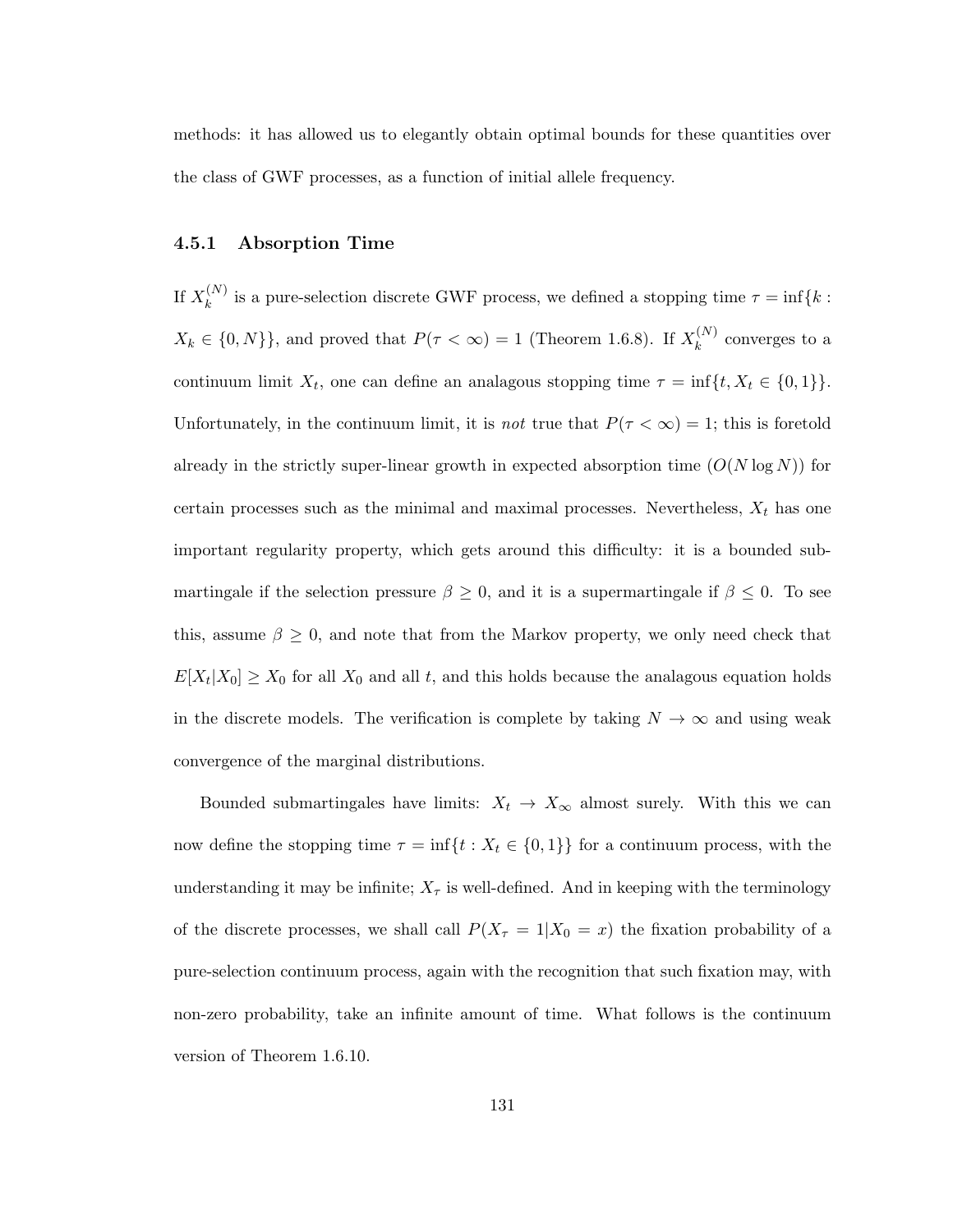**Theorem 4.5.1.** Let  $X_t$  be the continuum limit of a sequence of GWF chains. If  $\tau$  is the absorption time of X defined above, then for any  $f \in C[0,1]$  and  $f(0) = 0, f(1) = 1$ , we have

$$
P(X_{\tau} = 1 | X_0 = x) = E(f(X_{\infty}) | X_0 = x) = \lim_{t \to \infty} E[f(X_t) | X_0 = x]
$$
\n(4.5.1)

*Proof.* We assume  $\beta \geq 0$ , a similar proof holds for  $\beta$  the opposite sign. The second equality is merely dominated convergence. For the first, note that  $X_{\infty}$  must be concentrated on  $\{0,1\}$ . To see this, let  $\mu$  be the distribution of  $X_{\infty}$ ; it must be a stationary distribution so if G is the generator of  $X_t$ ,  $\int_0^1 Gu \, d\mu = 0$  for every  $u \in \mathcal{D}(G)$  (see the characterization of stationary distribution in Theorem 4.6.1). For a pure selection GWF process, if  $u(x) = x^2$ , then  $Gu = x(1-x) + 2\beta x^2(1-x)$  which is strictly positive on the interior of [0, 1] and vanishing at its boundaries. We deduce that  $\mu$  can only be concentrated on  $\{0, 1\}$ , and hence also for  $X_{\infty}$ . The first equality now holds because if  $\tau = \infty$ , it is a tautology, and if  $\tau < \infty$ ,  $X_{\infty} = 1$  if and only if  $X_{\tau} = 1$ .  $\Box$ 

How is  $P_x(X_\tau = 1)$  connected to  $\lim_{N \to \infty} P_{[xN]}(X_{\tau_N}^{(N)} = N)$ ? It is quite likely they are always the same, though in fact it cannot be deduced from the uniform convergence of the semigroup over only bounded time intervals as implied by Theorem 3.4.3 (a uniform convergence over all time would be the most forceful hypothesis for the result to be true). We shall let this matter rest for the present. What remains is that indeed, just as was the case in discrete time,  $\lim_{t\to\infty} E_x X_t$  is a surrogate computation that may be used in place of  $P_x(X_\tau = 1)$ .

We now intend to derive, with the tool of the maximum principle, effective bounds for the continuum fixation probability. Even more, the problem of finding the processes at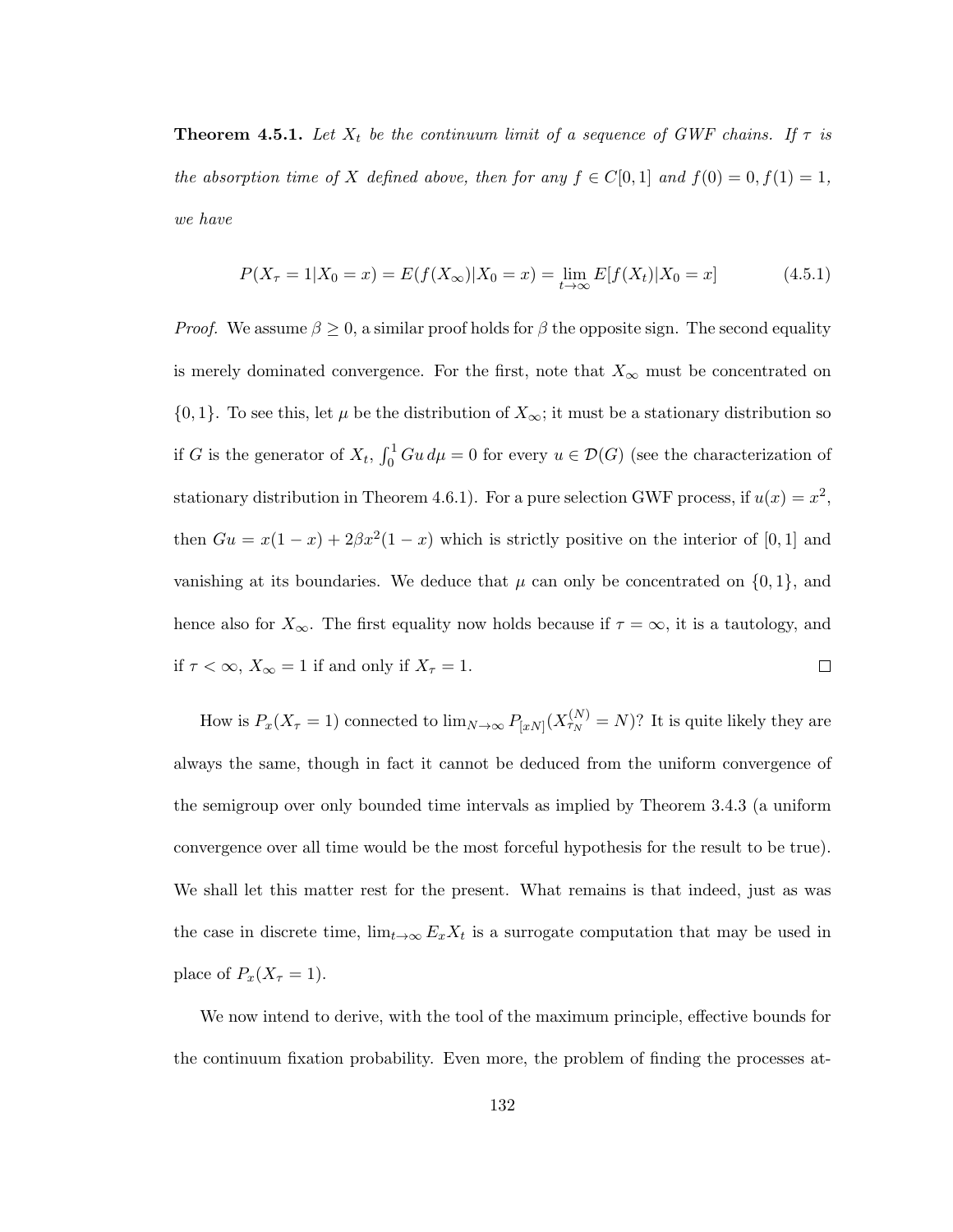taining these bounds can be solved. Specifically, we pose the following infinite-dimensional extremal problem.

Extremal Problem: Let  $\pi(x) = P_x(X_\tau = 1)$  be the probability of fixation of a continuum pure-selection GWF process started at initial frequency  $x$ . For a fixed selection pressure  $\beta = Ns$ , what GWF drift measures  $\Omega$  maximize and minimize  $\pi(x)$  for all x?

This is interesting from a biological point of view, because it relates to processes which are maximal and minimal selection amplifiers. A priori, it appears doubtful that a solution could exist, demanding as it would that a single process, at once, for all initializing frequencies, proves to be the extremizer. And indeed, no solution can exist over certain classes of processes — for example, the set of Cannings processes, since for any two such models with respective fixation probabilities  $\pi_1$  and  $\pi_2$ , if  $\pi_1(x_0) \geq \pi_2(x_0)$  at a point  $x_0$ , symmetry demands  $\pi_1(1-x_0) \leq \pi_2(1-x_0)$ . Yet remarkably, a solution does exist over the space of GWF processes. We devote the remainder of this section to solving the above extremal problem.

### 4.5.2 Maximal and Minimal GWF Processes and the Evolution of Means

We have previously distinguished two special processes: a minimal process  $X_t^-$  associated to the family of measures  $d\Omega_x(y) = \delta_0(y)$ , and a maximal process  $X_t^+$  corresponding to  $d\Omega_x(y) = \delta_1(y)$ . Referring to Section 3.11.3 for the form of their pure-drift generators, we can form the operators  $G_{\pm}u: C^2 \to C^0$  with the addition of selection: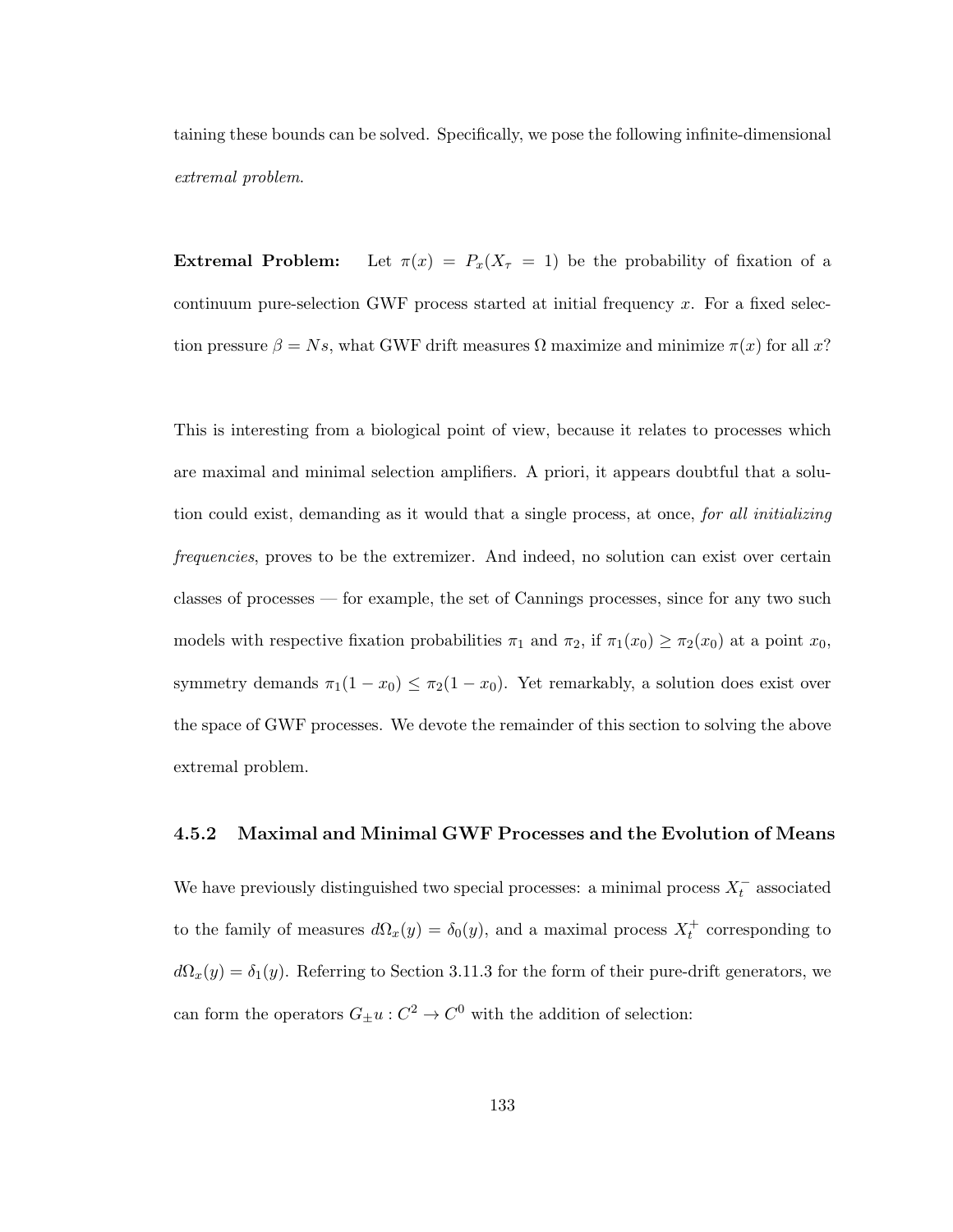$$
G_{-}u(x) = \beta x (1-x)u'(x) + (1-x)u'(x) + \frac{1-x}{x}(u(0) - u(x))
$$
\n(4.5.2)

$$
G_{+}u(x) = \beta x(1-x)u'(x) - xu'(x) + \frac{x}{1-x}(u(1) - u(x))
$$
\n(4.5.3)

Since these operators are first-order, it is simple to show that  $\lambda u - G_{\pm}u = f$  can be solved for enough smooth functions  $f$ , and thereby  $G_{\pm}$  satisfy the Hille-Yosida conditions and have unique extensions  $\tilde{G}_\pm$  which are the generators for the minimal and maximal pure selection Feller process  $X^{\beta,\pm}$ .

Let us consider the evolution of the means  $m_-(x,t)$  and  $m_+(x,t)$  of these two processes. They are solutions to the backward equation  $L^{\pm}_{\beta}$  $\frac{1}{\beta}u=0$ , subject to the initializing prescription  $u(x, 0) = x$ . Using the method of characteristics, one can derive the following solutions, which are readily checked to satisfy  $L^{\pm}_{\beta} m_{\pm} = 0$  and the condition  $m_{\pm}(x, 0) = x$ .

$$
m_{-}(x,t) = \frac{(1+\beta)x}{1+\beta x+\beta(1-x)e^{-(1+\beta)t}}
$$
\n(4.5.4)

$$
m_{+}(x,t) = \frac{x(1 - \beta e^{-(1-\beta)t})}{1 - \beta + \beta x(1 - e^{-(1-\beta)t})}
$$
(4.5.5)

These solutions are valid for all real  $\beta$ , with  $\beta = -1$  for  $m_-\$  and  $\beta = 1$  for  $m_+\$  taken as the appropriate limits. It is immediate via the parabolic maximum and minimum principles of the previous section that they are the unique continuous solutions on the strip  $[0, 1] \times [0, \infty)$  satisfying the initial condition  $m(x, 0) = x$  and the boundary conditions  $m(0, t) = 0, m(1, t) = 1$ . As in the argument of Proposition 3.3.5,  $\tilde{G}u$  vanishes at  $\{0, 1\}$ for every u in its domain, and thus the boundaries are absorbing states of  $X^{\pm}$ , hence  $E[X_t^{\pm}|X_0^{\pm}=x]$  is constant for all time whenever  $x \in \{0,1\}$ ; this proves that indeed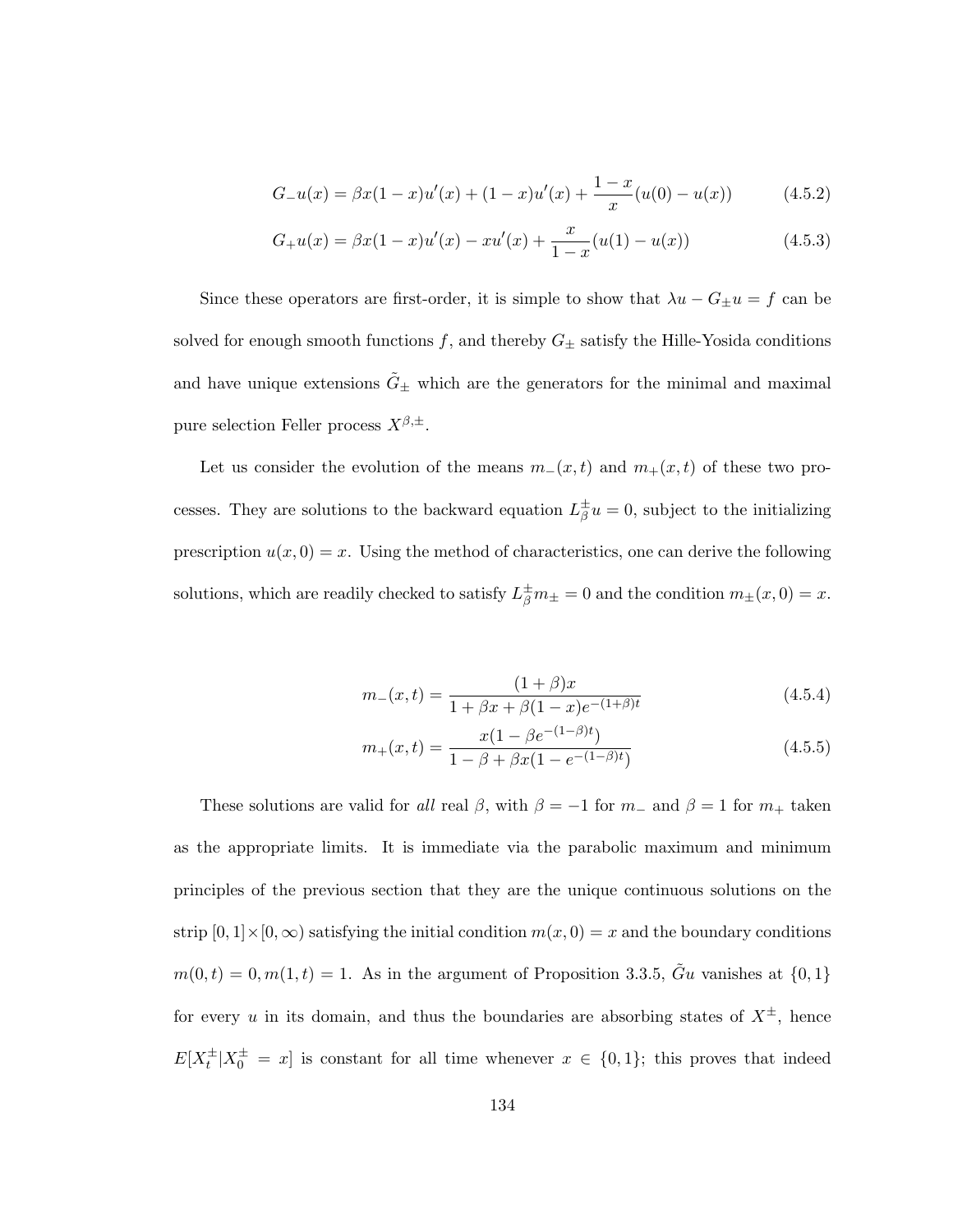$E[X_t^{\pm}|X_0^{\pm}=x] = m_{\pm}(x,t).$ 

Some hint of the properties of these extreme processes become apparent in the time evolution of the mean: they are extreme selection amplifiers/supressors, in different directions: the minimal process reaches a singularity at  $\beta = -1$ , wherein the asymptotic mean  $m_{\pm}(\infty)$  is zero for all interior starting frequencies x, while the maximal processes has a singularity at  $\beta = 1$ , for which the asymptotic mean is 1, independently of the initializing frequency. Nonetheless, the means are strictly positive and sub-unital at any finite time t, no matter the size of selection  $-$  a superb balance.

We now proceed to the principal result: that the functions  $m_{\pm}$  optimally bound the solutions to the evolution of means over all generalized Wright-Fisher processes.

**Theorem 4.5.2.** Let  $u(x,t)$  be a continuous solution on  $[0,1] \times [0,\infty)$  to  $L_{\beta,\Omega}u = 0$ , satisfying the boundary conditions  $u(x, 0) = x$ , and  $u(0,t) = 0, u(1,t) = 1$  for all time. Then

$$
m_{-}(x,t) \le u(x,t) \le m_{+}(x,t), \qquad \forall (x,t) \in [0,1] \times [0,\infty) \tag{4.5.6}
$$

*Proof.* Fix a rectangle  $R = [0, 1] \times [0, T]$ . For the lower bound, one need only to prove  $L_{\Omega}m_{-} \geq 0$  throughout the interior of R; for then  $L(u - m_{-}) \leq 0$  and the parabolic minimum principle tells us  $u - m_-\geq 0$  due to the zero boundary conditions of  $u - m_-\sim$ . So let us try: inserting the expression for  $m_-\,$  into the formula for L, one needs to verify, after some algebra:

$$
1 - (1 + \beta e^{-(1+\beta)t}) \int_0^1 \frac{d\Omega_x(y)}{1 + \beta y + \beta e^{-(1+\beta)t} - \beta y e^{-(1+\beta)t}} \ge 0, \qquad \beta \ge 0 \tag{4.5.7}
$$

$$
1 - (1 + \beta e^{-(1+\beta)t}) \int_0^1 \frac{d\Omega_x(y)}{1 + \beta y + \beta e^{-(1+\beta)t} - \beta y e^{-(1+\beta)t}} \le 0, \qquad \beta \le 0 \qquad (4.5.8)
$$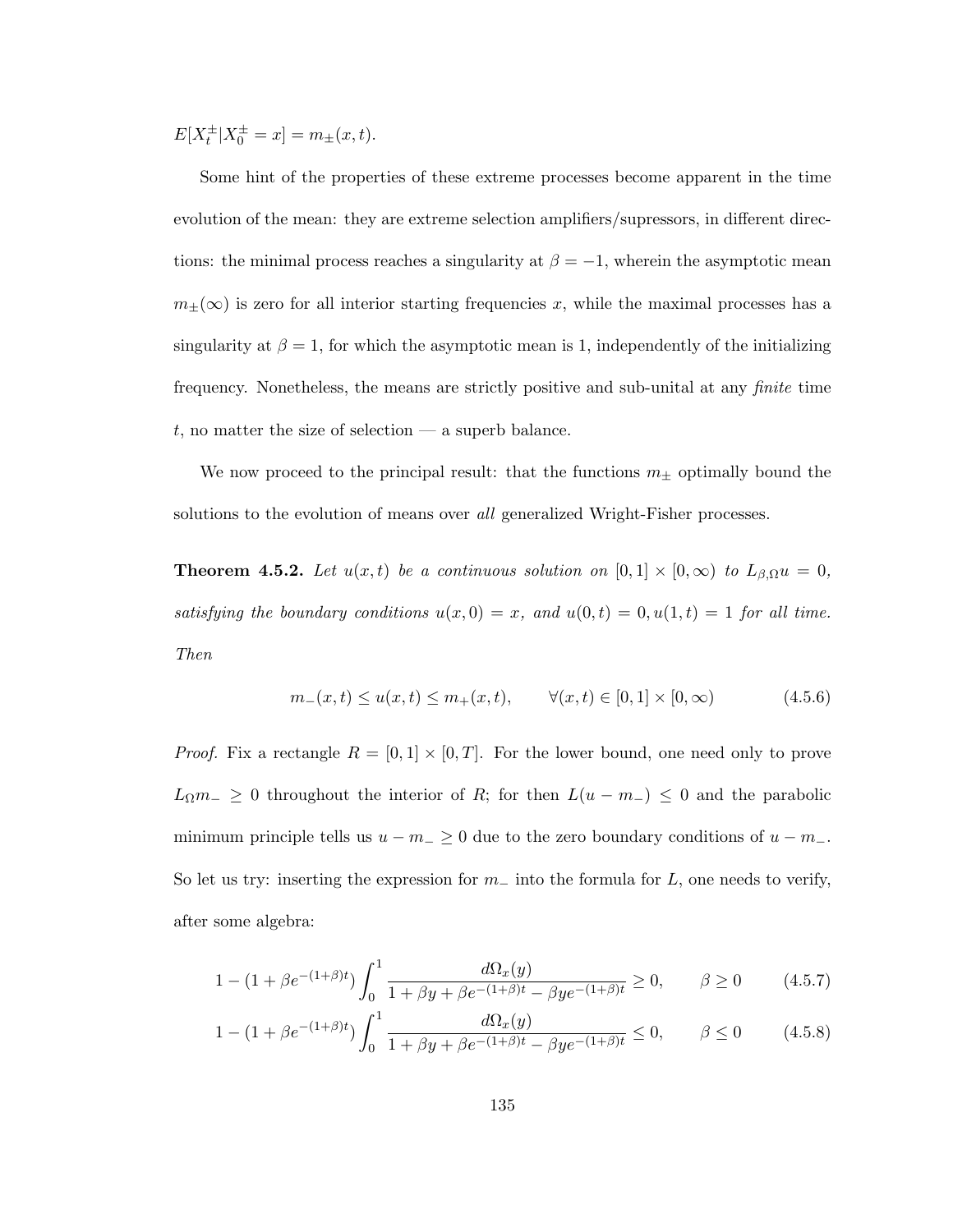By dividing into the cases  $\beta\geq 0, -1\leq \beta\leq 0, \beta\leq -1,$  the two inequalities

$$
\frac{1 + \beta e^{-(1+\beta)t}}{1 + \beta e^{-(1+\beta)t} + \beta y (1 - e^{-(1+\beta)t})} \le 1, \qquad \beta \ge 0
$$
\n(4.5.9)

$$
\frac{1 + \beta e^{-(1+\beta)t}}{1 + \beta e^{-(1+\beta)t} + \beta y (1 - e^{-(1+\beta)t})} \ge 1, \qquad \beta \le 0
$$
\n(4.5.10)

can be readily checked on R. From this follow the equations (4.5.7), (4.5.8) since  $d\Omega_x$  is a probability measure for each  $0 < x < 1$ . One proves the upper bound in similar fashion,  $\Box$ via the maximum principle and verifying  $L_{\Omega}m_{+} \leq 0$ .

The preceding theorem is significantly stronger than that sought by the extremal problem, since it shows that the minimal and maximal processes have respectively the smallest and largest means amongst all GWF processes, for *all* time. By letting time tend to infinity, we can calculate the fixation probabilities of the extreme processes as:

$$
p_{-}(x) = \lim_{t \to \infty} m_{-}(x, t) = \begin{cases} \frac{(1+\beta)x}{1+\beta x}, & \beta > -1 \\ 1 - 1_{[0,1)}(x), & \beta \le -1 \end{cases}
$$
(4.5.11)  

$$
p_{+}(x) = \lim_{t \to \infty} m_{+}(x, t) = \begin{cases} \frac{x}{1-\beta(1-x)}, & \beta < 1 \\ 1_{(0,1]}(x), & \beta \ge 1 \end{cases}
$$
(4.5.12)

The probabilistic version of the foregoing analytic result is

Corollary 4.5.3. Let  $X_t$  be the continuum limit of a sequence of pure-selection GWF chains. Let  $\tau$  be the absorption time of  $X_t$  as defined above. Then

$$
m_{-}(x,t) \le E[X_t | X_0 = x] \le m_{+}(x,t), \quad (x,t) \in [0,1] \times [0,\infty)
$$
\n(4.5.13)

$$
p_{-}(x) \le P(X_{\tau} = 1 | X_0 = x) \le p_{+}(x), \quad 0 \le x \le 1
$$
\n(4.5.14)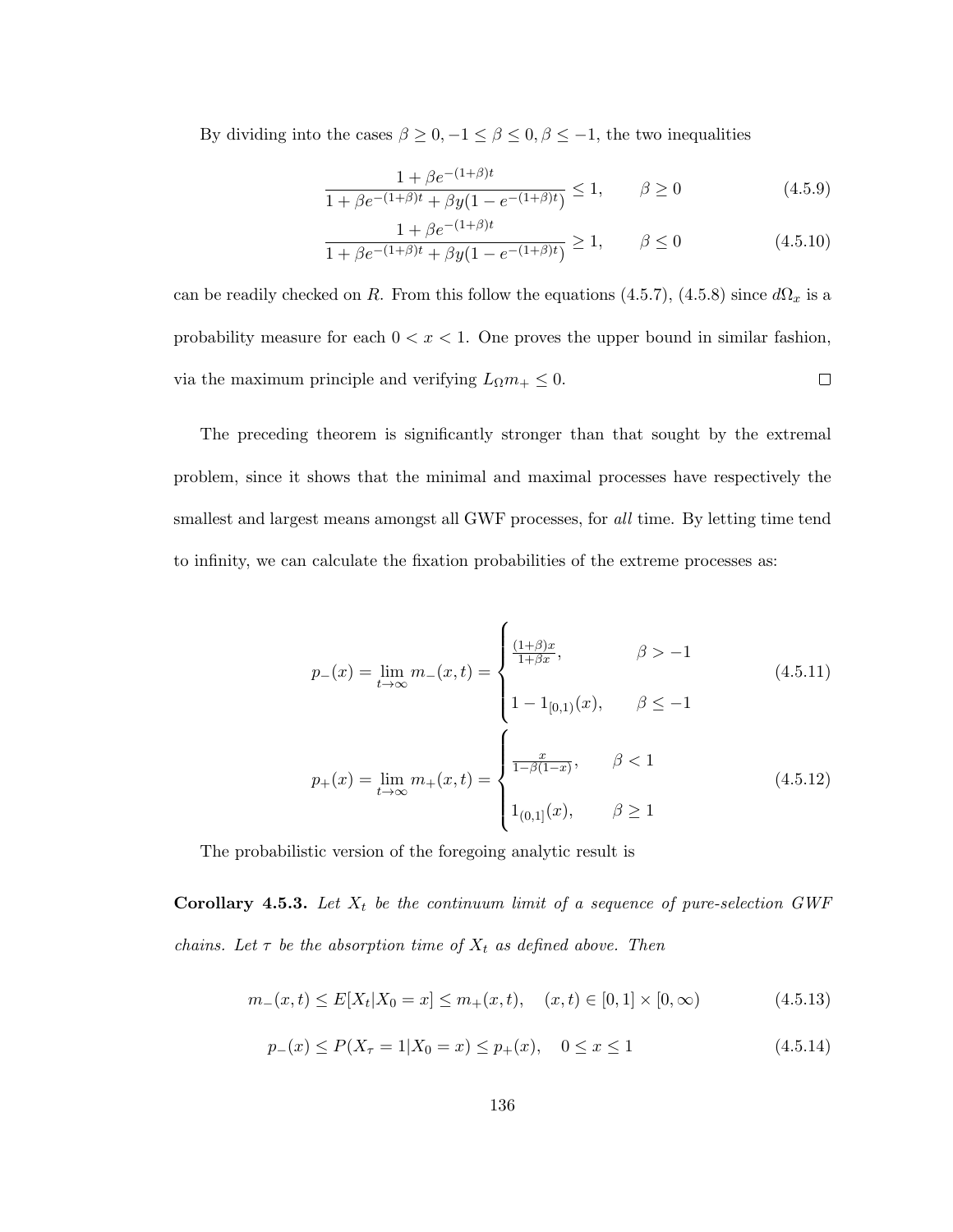*Proof.* Because  $X_t$  must have absorbing boundaries,  $u(x,t) = E[X_t | X_0 = x]$  satisfies all the hypotheses of Theorem 4.5.2, and so the first part follows. For the second, take  $t \to \infty$ and apply Theorem 4.5.1.  $\Box$ 

The second part of the above theorem effectively solves the extremal problem posed above: it demonstrates that the minimal and maximal processes have respectively the minimum ad maximum probabilities of fixation for a given selection pressure, uniformly across all initializing frequencies x.

The first part of Theorem 4.5.3 can now be related back to the discrete GWF processes in the following theorem, which provide optimal asymptotic bounds for the mean of a pure-selection GWF process, from the weak convergence of the discrete models:

Theorem 4.5.4. Let  $X_k^{(N)}$  $\kappa_k^{(N)}$  be a sequence of discrete pure-selection GWF chains with continuum limit  $X_t$ . Then For any fixed  $t > 0$ , and initial frequency  $0 \le x \le 1$ ,

$$
m_{-}(t,x) \le \lim_{N \to \infty} E(X_{[tN]} | X_0 = [xN]) \le m_{+}(t,x)
$$
\n(4.5.15)

### 4.5.3 Probability of Fixation for Example Processes

We will now use our continuum theory to obtain more precise results for fixation probabilities of our non-standard example processes, results which cannot be approached with discrete methods.

In the preceding section, the evolution of the mean of the minimal and maximal process was employed to obtain universal bounds on the asymptotic probability of fixation of a sequence of converging discrete GWF processes. Instead of the mean function  $f(x) = x$ , we could have employed any other reasonably continuous function fixing the boundaries,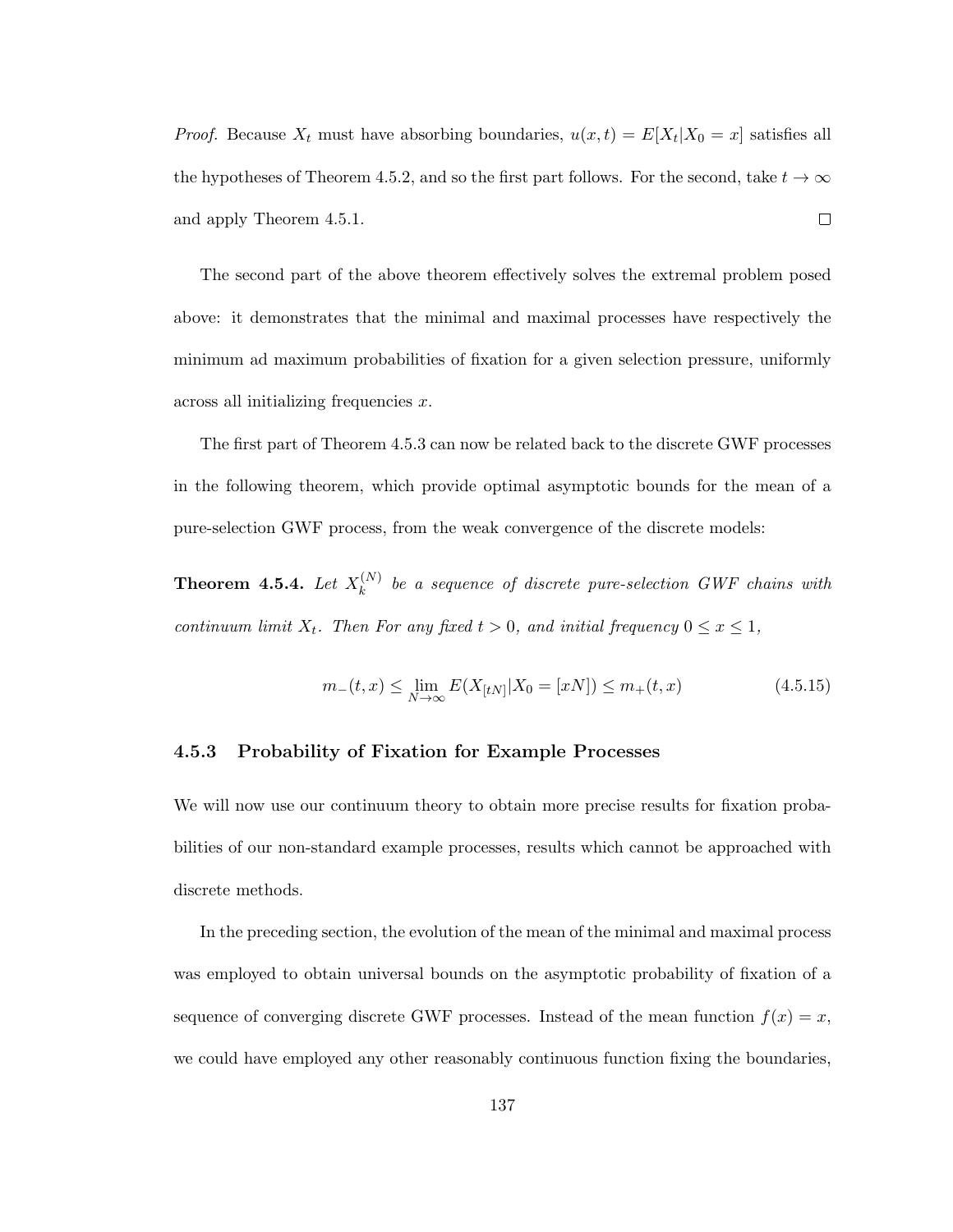because of the identification in Theorem 4.5.1. This fact allows us to prove the following highly pertinent theorem:

**Theorem 4.5.5.** Suppose  $X_t$  is the continuum limit of a sequence of pure selection GWF chains, whose generator is G. Suppose that  $f_1, f_2 \in \mathcal{D}(G)$ ,  $f_1, f_2$  have  $\{0,1\}$  as fixed points and  $Gf_1 \geq 0$ ,  $Gf_2 \leq 0$ . Let  $\tau$  be the absorption time of  $X_t$ . Then for all  $0 \leq x \leq 1$ ,

$$
f_1(x) \le P(X_\tau | X_0 = x) \le f_2(x) \tag{4.5.16}
$$

In particular, if  $Gf = 0$ ,  $f(x)$  is the probability of fixation started at frequency x.

Proof. We prove the lower bound; the upper bound is established in the same way. We know that  $u(x,t) = E_x f_1(X_t)$  solves the backward equation  $Lu = Gu - \partial u_t = 0$ , with initial condition  $u(x, 0) = f_1(x)$ . Define  $v(x,t) = f_1(x)$  for all time, then  $L(v - u) \ge 0$ ; since  $v - u$  vanishes on the parabolic boundary, the parabolic maximum principle gives  $v \leq u$  on  $(x, t) \in [0, 1] \times [0, \infty)$ . Take  $t \to \infty$ , and we obtain  $v(x) \leq E_x f_1(X_\infty)$ . The proof is finished by applying Theorem 4.5.1, which identifies  $E_x f_1(X_\infty)$  with the probability of fixation.  $\Box$ 

We now apply this to several of our example models.

#### Wright-Fisher Model

This model is classical, and so the probability of fixation is known. We list it here for comparison with our other models:

**Theorem 4.5.6.** (Ethier-Kimura) If  $X_t$  is the Kimura diffusion model with selection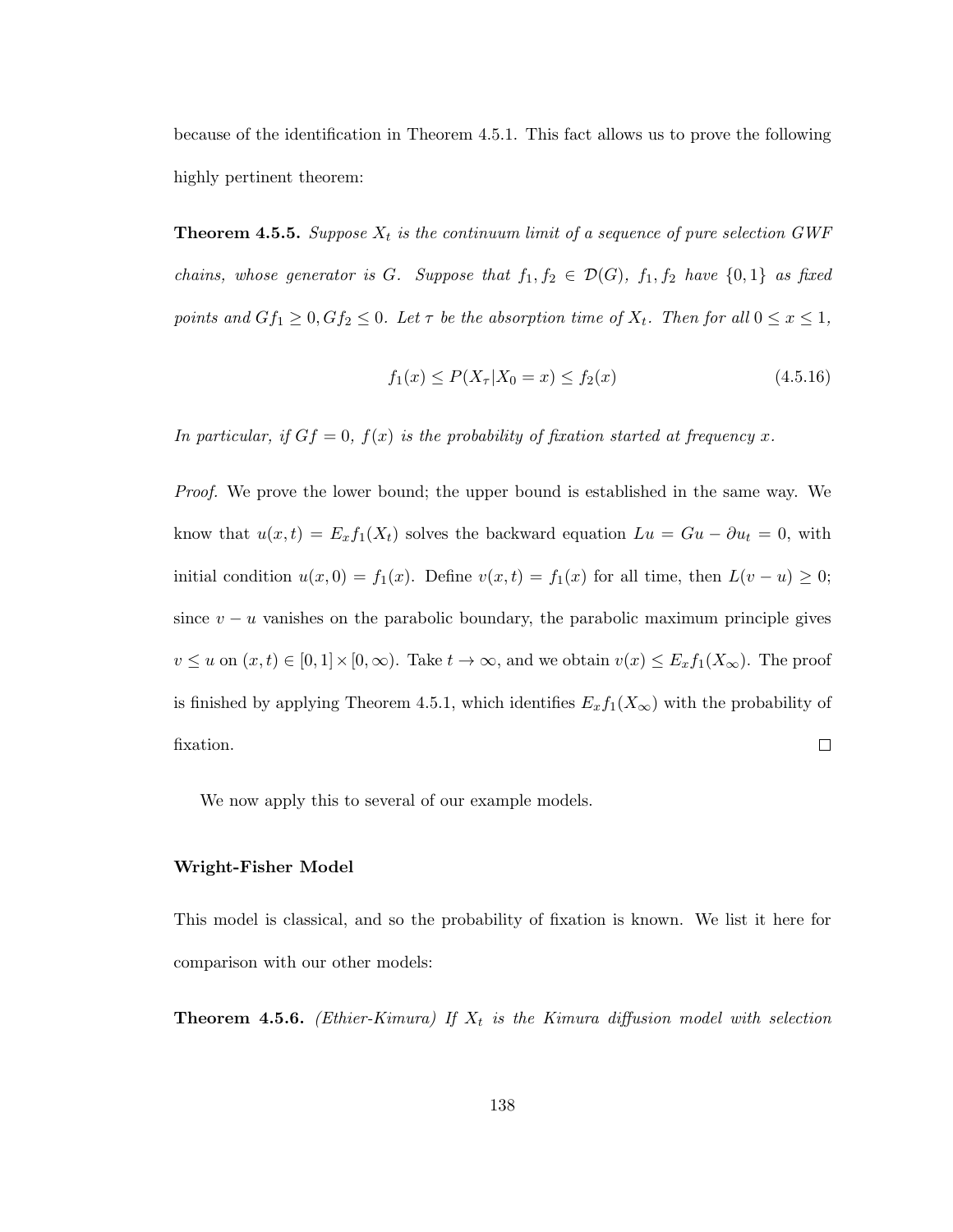pressure  $\beta$ , and  $\tau$  its absorption time, then

$$
P_x(X_\tau = 1) = \frac{1 - e^{-2\beta x}}{1 - e^{-2\beta}},\tag{4.5.17}
$$

## Probability of Fixation for Extreme Processes

We have already proved the theorem which follows, but we state it here formally and use the method of proof outlined above, which does not require us to compute the entire trajectory of the mean.

**Theorem 4.5.7.** Let  $X_t^{\pm}$  be the continuum maximal and minimal processes undergoing selection pressure  $\beta$ , and  $\tau^{\pm}$  the respective absorption times. Then:

$$
P(X_{\tau^-}^- = 1) = p_-(x) = \frac{(1+\beta)x}{1+\beta x}, \quad \beta > -1
$$
\n(4.5.18)

$$
P(X_{\tau^+}^+ = 1) = p_+(x) = \frac{x}{1 - \beta(1 - x)}, \quad \beta < 1 \tag{4.5.19}
$$

*Proof.* The functions  $p_-, p_+$  are in  $C^2$ , and so clearly are in the domain of the generators  $G_{\pm}$  given by the formulae (4.5.2), (4.5.3). It is then easily checked that  $G_{\pm}p_{\pm}=0$  and  $\Box$ all the hypotheses of Theorem 4.5.5 are satisfied.

Attention should be drawn to a very striking effect revealed in the above theorem. In the Maximal process,  $p_+(x) \to 1$  as  $\beta \uparrow 1$ , and thus *probability one fixation* occurs in this model for a *finite* limiting value of  $\beta$ . To compare, (4.5.17) indicates that the probability of fixation for the Wright-Fisher model is always strictly less than one, for all  $\beta < \infty$ . The Maximal process may thus be viewed as a very strong *selection amplifier* for  $\beta > 0$ and as a suppressor of negative selection for  $\beta < 0$ .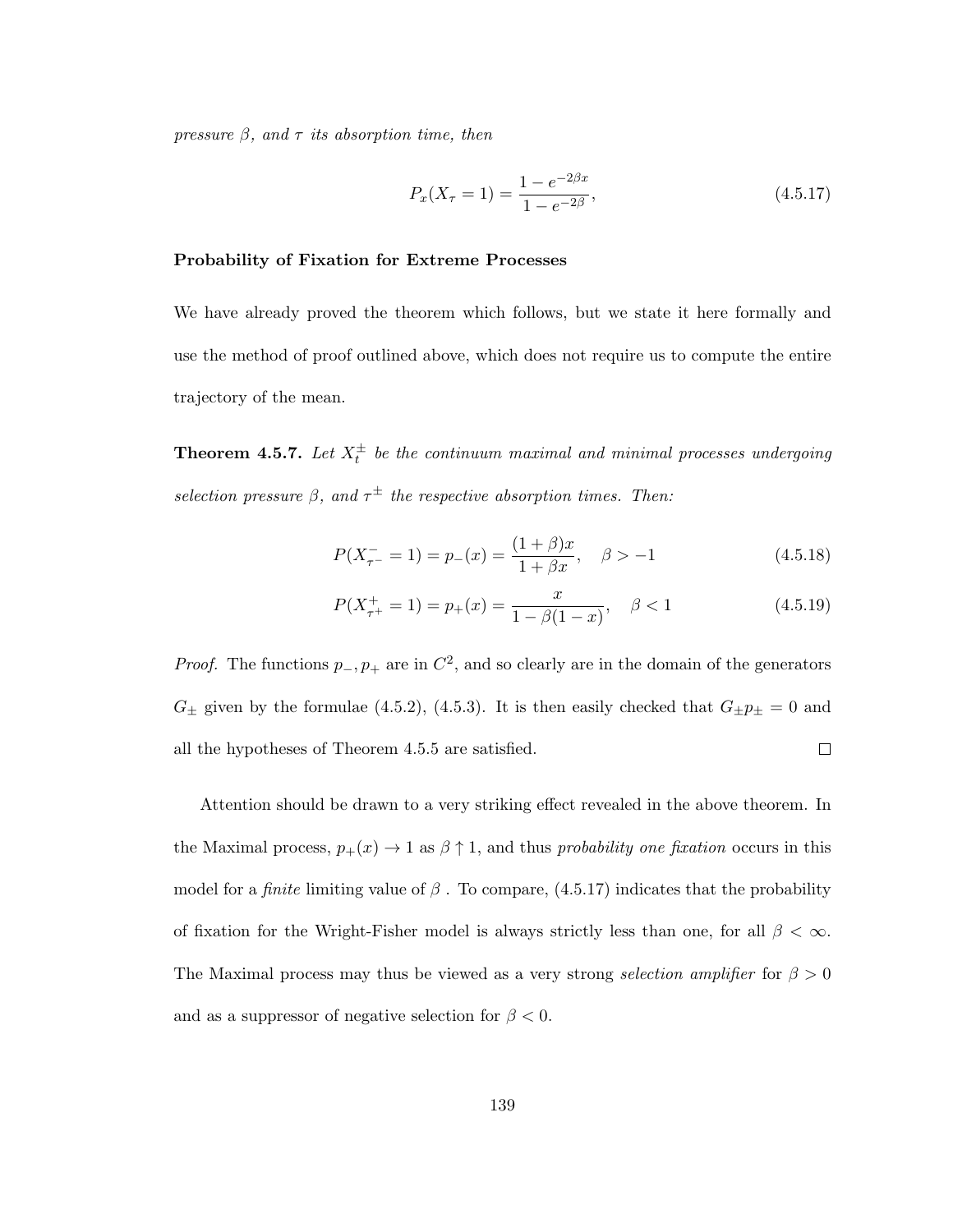#### Λ1-Cannings Model with Selection

Let  $X_k^{(N)}$  $\kappa_k^{(N)}$  be a sequence of  $\Lambda_1$ -Cannings models with selection. We consider the GWF operator  $G: C^2 \to C[0, 1]$  defined by

$$
Gu(x) = \beta x (1 - x) u'(x) + (1 - x) u(0) - u(x) + xu(1)
$$
\n(4.5.20)

Let  $G_S$  be the semigroup associated with only the selection portion of the operator  $G_S u(x) = \beta x (1-x) u'(x)$ . By Feller's boundary classification,  $G_S$  generates a  $C^0$  contraction semigroup whose domain consists of functions continuously differentiable on the open interval  $(0, 1)$  (but not necessarily bounded), and for which  $\lim_{x\downarrow 0} G_S u(x) =$  $\lim_{x\uparrow 1} G_S u(x) = 0$ . Since the neutral part of G is a bounded operator, by the Hille-Phillips perturbation Theorem 3.10.4, G generates a  $C^0$  semigroup with domain equal to that of  $G_S$ .

Now we investigate solutions of  $Gu(x) = 0$ , subject to  $u(0) = 0$ ,  $u(1) = 1$ . Since it is merely a first-order differential equation, this is easy, and its unique solution is

$$
u(x) = \frac{1}{\beta} \left(\frac{x}{1-x}\right)^{1/\beta} \int_x^1 y^{-1/\beta} (1-y)^{1/\beta - 1} dy \tag{4.5.21}
$$

The function  $u$  is clearly in the domain of  $G$ , and thus we have, by Theorem 4.5.5,

**Theorem 4.5.8.** Let  $X_t$  be the continuum  $\Lambda_1$  Cannings model with selection pressure  $\beta$ , and  $\tau$  the absorption time. Then

$$
P(X_{\tau} = 1) = \frac{1}{\beta} \left(\frac{x}{1-x}\right)^{1/\beta} \int_{x}^{1} y^{-1/\beta} (1-y)^{1/\beta - 1} dy \tag{4.5.22}
$$

It is interesting to note that  $u'(0)$  can be significantly larger than the corresponding quantity in the Wright-Fisher model (in fact it diverges for  $\beta$  large), which names this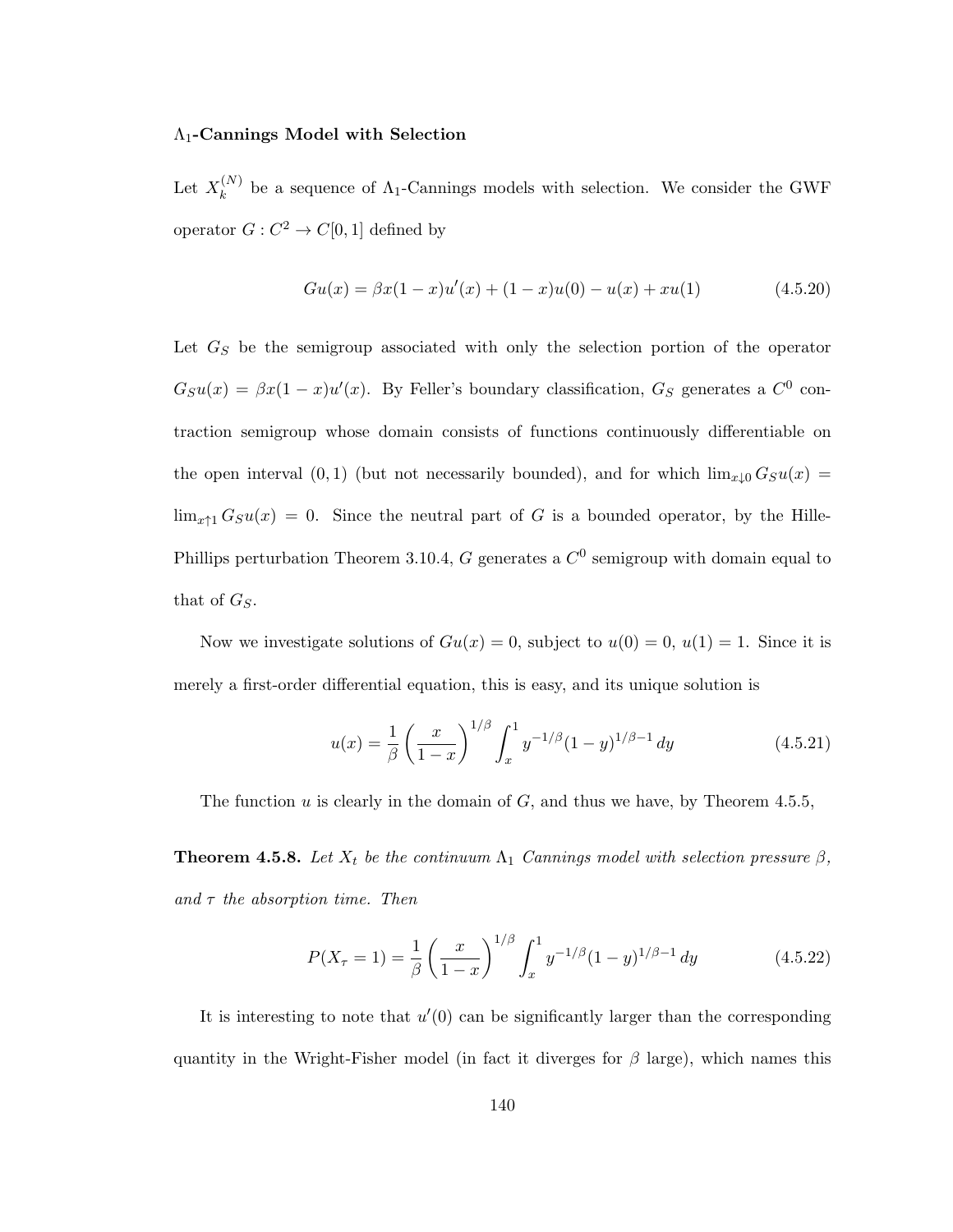model a relative selection amplifier, for small initializing frequencies. But unlike the Maximal process, no finite value of  $\beta$  can obtain almost sure fixation.

#### Fixation Probabilities for Power-law Models with Selection,  $0 < \alpha < 1$

We saw that the Maximal process possessed the astonishing property of almost sure fixation of paths whenever  $\beta > \beta^*$ , where  $\beta^*$  was a finite selective pressure (there  $\beta^* = 1$ ). It turns out that the much less pathological power-law processes also possess this property for a certain range of  $\alpha$ , but to see this will require an analysis of much greater difficulty. To begin, recall that the pure-drift generator for  $\alpha < 2$  took on the form of Theorem 3.11.4:

$$
G_{\alpha}u(x) = \frac{1}{\alpha - 1} \left[ u(x) - xu(1) - (1 - x)u(0) \right] - \frac{x(1 - x)}{x^{2 - \alpha}} \int_0^x \frac{(x - z)^{1 - \alpha}}{\alpha - 1} u'(z) dz
$$
\n(4.5.23)

$$
+\frac{x(1-x)}{(1-x)^{2-\alpha}}\int_{x}^{1}\frac{(z-x)^{1-\alpha}}{\alpha-1}u'(z)\,dz\tag{4.5.24}
$$

When  $0 < \alpha < 1$ , an even more useful alternative form is available:

**Proposition 4.5.9.** For parameters  $0 < \alpha < 1$ , one has the equivalent formula for  $u \in C^1[0,1]$ :

$$
G_{\alpha}u(x) = \frac{3-\alpha}{1-\alpha} \Big( -u(x) + (1-\alpha)x^{\alpha-1}(1-x) \int_0^x (x-z)^{-\alpha} u(z) dz \qquad (4.5.25)
$$

$$
+(1-\alpha)x(1-x)^{\alpha-1}\int_{x}^{1}(z-x)^{-\alpha}u(z)\,dz\Big)\tag{4.5.26}
$$

 $\Box$ 

Proof. Simply integrate by parts, as in the proof of Theorem 3.11.4.

We can use the above form to see that  $G_{\alpha}$  can be defined as a bounded operator on all of  $C^0$ . As in the discussion of the  $\Lambda_1$  model, the Hille-Phillips perturbation theorem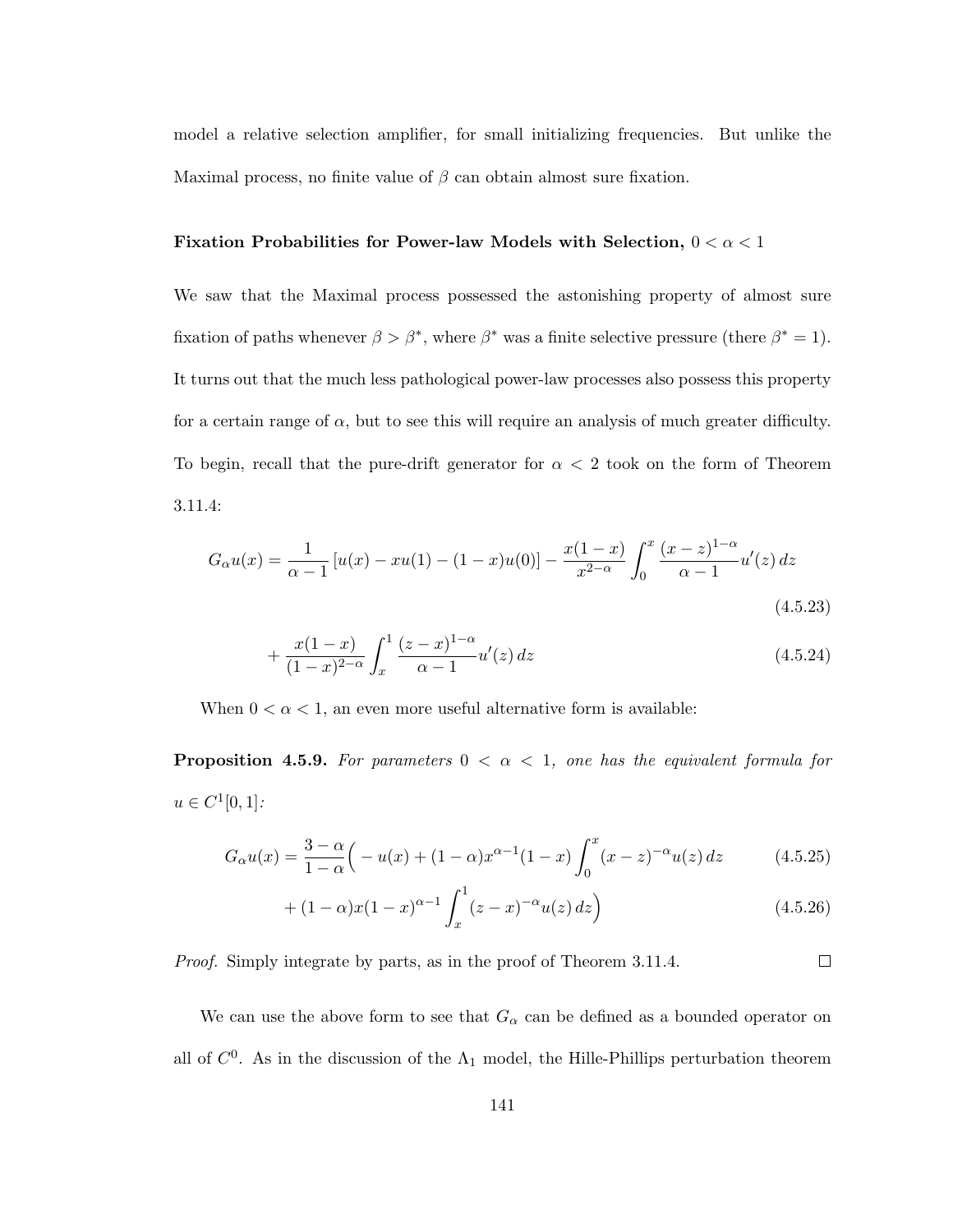shows that that  $G_{\beta,\alpha}u = \beta x(1-x)u'(x) + G_{\alpha}u$  defined on  $\mathcal{D}(G_S)$  is the generator for a  $C^0$  semigroup, and  $\mathcal{D}(G_S)$  contains functions u continuously differentiable on the interior of the interval with  $G_S u$  vanishing at the endpoints.

Now we study solutions to

$$
G_{\beta,\alpha}u = 0, \qquad u(0) = 0, u(1) = 1 \tag{4.5.27}
$$

or equivalently, after a simple scaling:

$$
Lu = kx(1-x)u' - u(x) + (1-\alpha)x^{\alpha-1}(1-x)\int_0^x (x-z)^{-\alpha}u(z) dz
$$
 (4.5.28)

$$
+ (1 - \alpha)x(1 - x)^{\alpha - 1} \int_{x}^{1} (z - x)^{-\alpha} u(z) dz = 0 \qquad (4.5.29)
$$

with  $k = \beta \frac{1-\alpha}{3-\alpha}$  $rac{1-\alpha}{3-\alpha}$ .

The complicated nature of the integro-differential equation which is involved with L makes it unlikely that any closed-form solution exists; nevertheless we can obtain significant understanding of the properties of its solutions as a function of the selective pressure by applying the maximum principle, which L satisfies.

It is important to first analyze the auxiliary operator defined by

$$
L_0 u = kxu' - u + (1 - \alpha)x^{\alpha - 1} \int_0^x \frac{u(z)}{(x - z)^{\alpha}} dz
$$
 (4.5.30)

As  $x \downarrow 0$ , all the terms have homogeneous order. This suggests inserting expressions of the form  $x^p$ : and indeed  $L_0$  has a large number of eigenfunctions of that form. By considering  $u(x) = x^p$ , and applying the change of variables  $t = z/x$ , one finds

$$
L_0 x^p = kpx^p - x^p + (1 - \alpha)x^p \int_0^1 \frac{t^p}{(1 - t)^\alpha} dt
$$
 (4.5.31)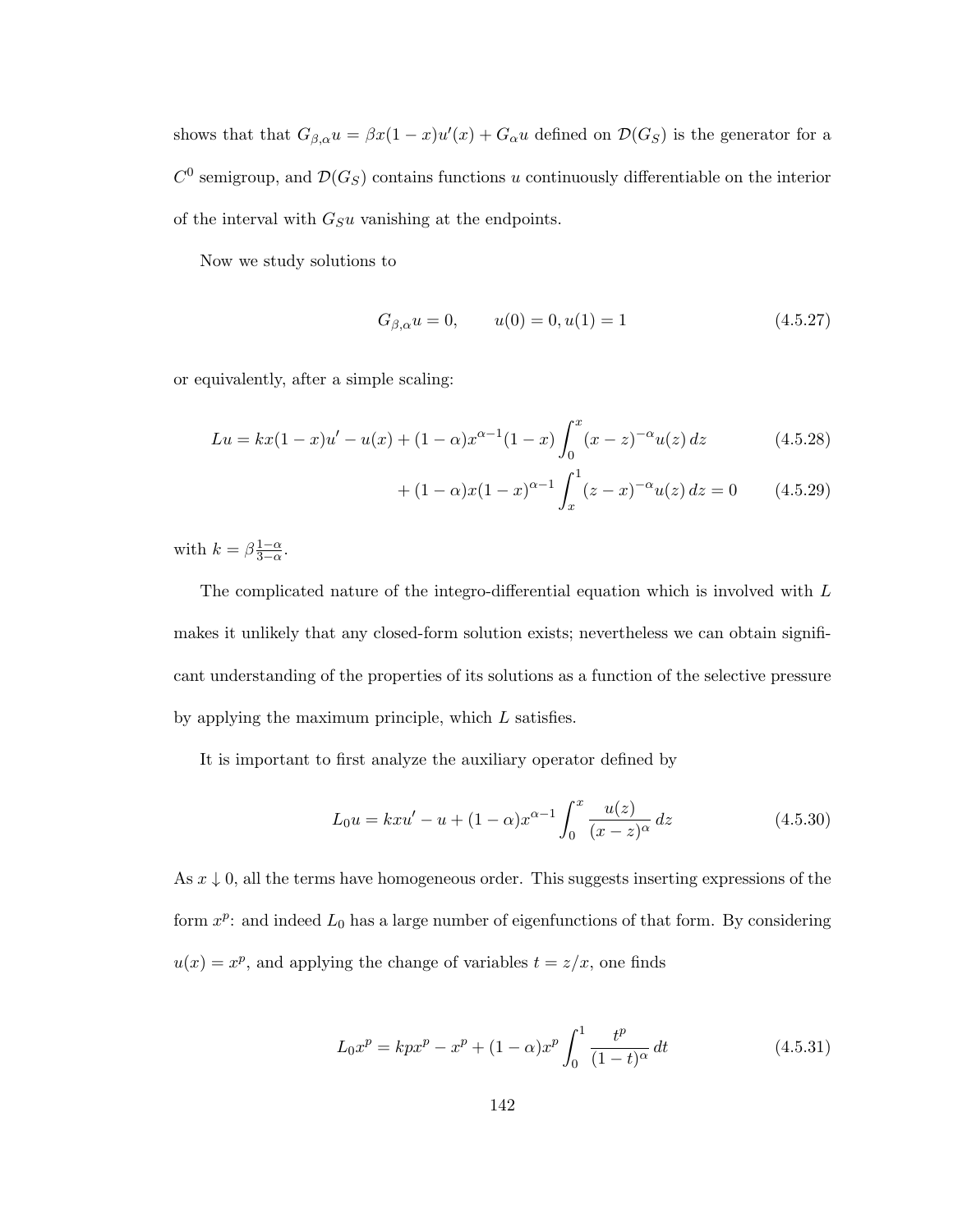One therefore sees that  $u(x) = x^p$  for  $p > -1$  is an eigenvector of  $L_0$  associated to the eigenvalue  $\lambda_p = kp - 1 + (1 - \alpha)B(p + 1, 1 - \alpha)$ , with  $B(\cdot, \cdot)$  the Beta-function.

Since we expect the operator  $L_0$  to mimic that of L near  $x = 0$ , we examine the critical points in the spectrum. Define

$$
S(p) = \beta \frac{1 - \alpha}{3 - \alpha} p - 1 + (1 - \alpha) \int_0^1 t^p (1 - t)^{-\alpha} dt
$$
 (4.5.32)

for values  $p > -1$ ,  $0 < \alpha < 1$ ,  $\beta > 0$ . As  $p \downarrow -1$ , the integral term diverges, and  $S(-1) = \infty$ . When  $p \to \infty$ , the first term becomes large, so  $S(\infty) = -\infty$ . We also have  $S(0) = 0$ . The derivative is

$$
S'(p) = \beta \frac{1-\alpha}{3-\alpha} + (1-\alpha) \int_0^1 t^p \log t (1-t)^{-\alpha} dt \qquad (4.5.33)
$$

The integral term is strictly monotonic in  $p$ , so  $S'(p)$  is strictly monotonic increasing, with  $S'(-1) = -\infty$  and  $S'(\infty) = \beta \frac{1-\alpha}{3-\alpha} > 0$ , so there is a unique value where  $S'(p^*) = 0$ . We conclude that S has at most one other root  $p_r$  besides  $p = 0$ , and the shape of the graph of S is convex. Examining the equation  $S'(p^*) = 0$ , one sees that the two terms are of opposite sign. If  $\beta$  is small,  $p^*$  must be very large, and if  $\beta$  is large,  $p^*$  decreases. Indeed, it is clear that as  $\beta \to \infty$ ,  $p^* \downarrow -1$ , which implies that the other root  $p_r$  tends to -1 as  $\beta \to \infty$ . We also have the other statement, if  $\beta \downarrow 0$ ,  $p^* \to \infty$ , and so the other root  $p_r \to \infty$  as well.

It then follows from monotonicity that there is a single value of  $\beta$  for which one has  $p_r = 0$  exactly; and from all of the foregoing this occurs exactly when  $p^* = p_r = 0$ . Thus the double-root manifests when  $S'(0) = 0$ , or

$$
\beta \frac{1-\alpha}{3-\alpha} + (1-\alpha) \int_0^1 \log t (1-t)^{-\alpha} dt = 0 \qquad (4.5.34)
$$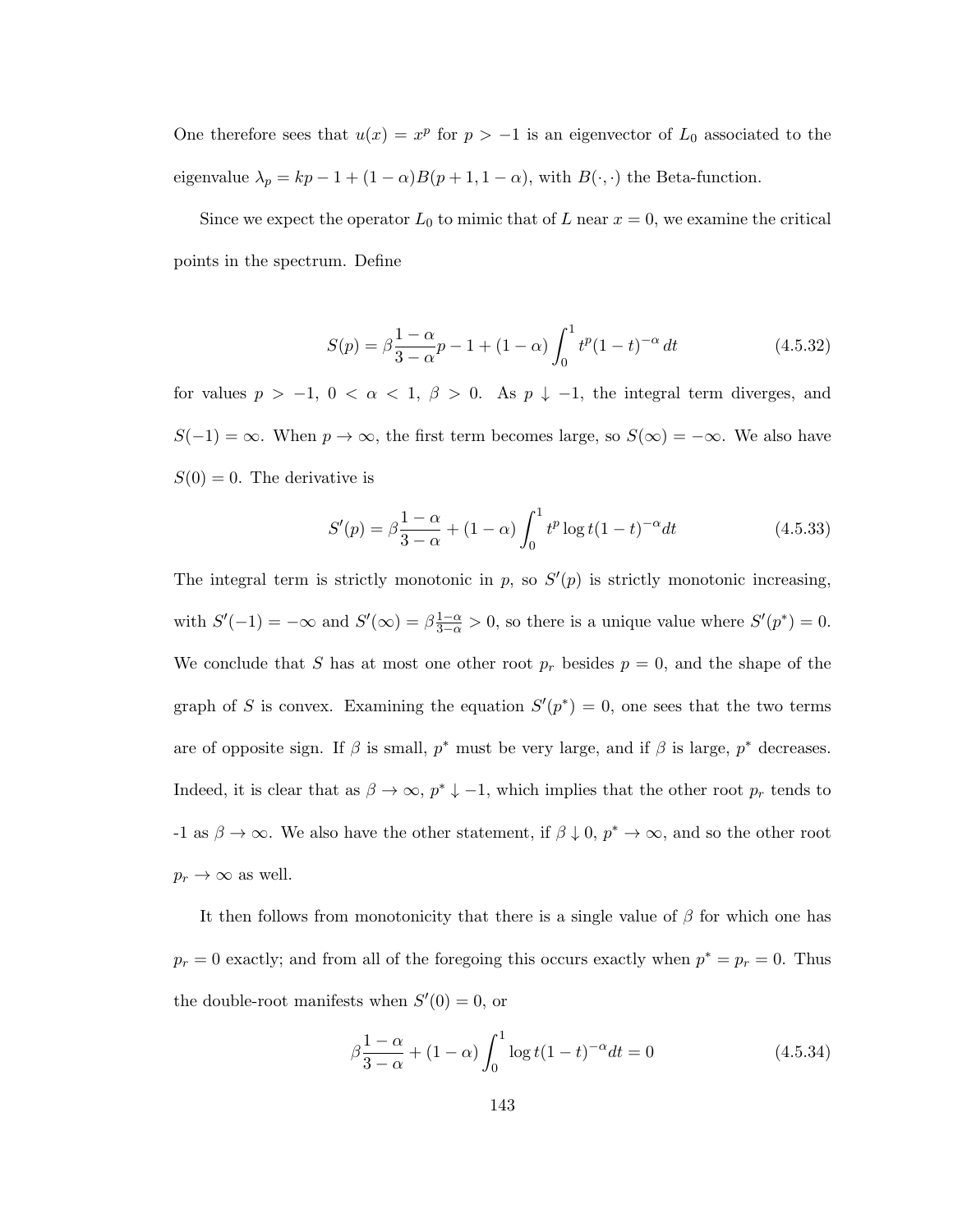or equivalently

$$
\beta^* = -(3 - \alpha) \int_0^1 (1 - t)^{-\alpha} \log t \, dt \tag{4.5.35}
$$

It will also be useful to identify the selective value when first  $p_r = 1$ . Solving the equation  $S(1) = 0$  gives

$$
\beta^{**} = \frac{3-\alpha}{2-\alpha} \tag{4.5.36}
$$

The preceding analysis is summarised in

**Theorem 4.5.10.** Let  $S_\beta(p)$  be defined by (4.5.32). Then there is a unique non-trivial root  $p(\beta)$  to  $S_{\beta}(p) = 0$ ;  $p(\beta)$  is monotonically decreasing, and descends from infinity to 1 as  $\beta$  increases from 0 to  $\beta^{**}$ , and descends to zero as  $\beta$  further increases to  $\beta^*$ , where  $\beta^*$ and  $\beta^{**}$  are given by (4.5.35 )and (4.5.36).

Next, note that the operator  $L$  can be written as

$$
Lu = L_0 u - x(L_0 u + u) + (1 - \alpha)x(1 - x)^{\alpha - 1} \int_x^1 (z - x)^{-\alpha} u(z) dz \qquad (4.5.37)
$$

**Theorem 4.5.11.** Let p be the non-trivial root of  $kp-1+(1-\alpha)B(p+1,1-\alpha)=0$ , where  $k = \beta \frac{1-\alpha}{3-\alpha}$  $\frac{1-\alpha}{3-\alpha}$ . Setting  $u(x) = x^p$ , one has  $Lu \ge 0$ .

*Proof.* For any  $\rho > 0$ , setting  $u(x) = x^{\rho}$  gives

$$
Lx^{\rho} = \lambda_{\rho}x^{\rho}(1-x) - x^{\rho+1} + (1-\alpha)x(1-x)^{\alpha-1} \int_{x}^{1} (z-x)^{-\alpha} z^{\rho} dz
$$
 (4.5.38)

In particular, choose  $\rho = p$  such that  $\lambda_p = 0$ , then

$$
Lx^{\rho} = -x^{p+1} + (1 - \alpha)x(1 - x)^{\alpha - 1} \int_{x}^{1} (z - x)^{-\alpha} z^{p} dz
$$
 (4.5.39)

The above is clearly larger than zero everywhere, by using the simple bound  $z \geq x$  in the  $\Box$ integral.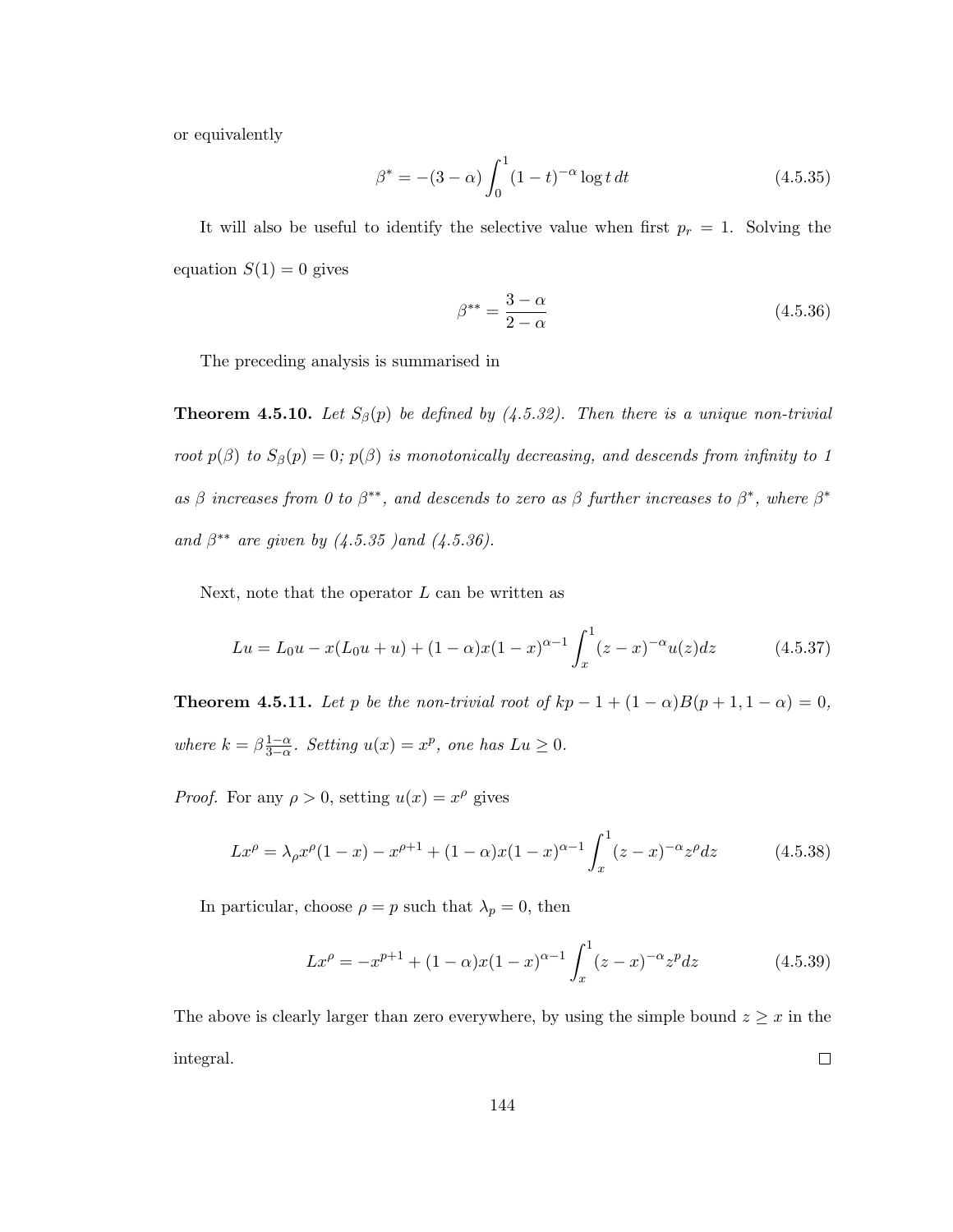Our next theorem gives an upper bound.

**Theorem 4.5.12.** Let p be the non-trivial root of  $kp-1+(1-\alpha)Beta(p+1,1-\alpha)=0$ , with  $k = \beta \frac{1-\alpha}{3-\alpha}$  $\frac{1-\alpha}{3-\alpha}$ . Then there exists a  $\rho < p$  and a  $C > 1$  such that  $u(x) = Cx^{\rho} + (1 - C)x^{\rho}$ satisfies  $Lu(x) \leq 0$ .

*Proof.* We consider the function  $u(x) = Cx^{\rho} + (1 - C)x$ , which satisfies the desired boundary conditions. Since the neutral part of  $L$  annihilates linear functions,

$$
L(Cx^{\rho} + (1 - C)x) = C[\lambda_{\rho}x^{\rho}(1 - x) - x^{\rho+1} + (1 - \alpha)x(1 - x)^{\alpha-1} \int_{x}^{1} (z - x)^{-\alpha} z^{\rho} dz]
$$

$$
+ (1 - C)kx(1 - x) \tag{4.5.40}
$$

We wish to make the above expression negative. Now consider  $\rho$  in the range  $0 < \rho < p^*$ , where  $p^*$  makes  $\lambda_{p^*} = 0$ . For these values,  $\lambda_{\rho} < 0$ . The first term is negative then: let us not worry about it. By bounding the integral term by  $x$ , we are led to consider

$$
C[-x^{\rho+1} + x] + (1 - C)kx(1 - x)
$$
\n(4.5.41)

This formula vanishes at the endpoints. Its derivative is

$$
C[-(\rho+1)x^{\rho}+1] + (1-C)k(1-2x) \qquad (4.5.42)
$$

Fixing an  $x_1$  near zero, we see that for all sufficiently large  $C > C_0$  and  $\rho < \rho_0$  near to zero, the derivative is strictly negative, uniformly for all  $x < x_1$ . Thus the above expression is negative on  $[0, x_1]$ . If we fix an  $x_2$  near to 1, then for large  $C > C_1$  and all  $\rho < \rho_1$  the derivative is positive on  $[x_2, 1]$ , and hence again the function is negative there. It remains to be seen it is negative on  $[x_1, x_2]$ . But this is clear from the original expression (4.5.41), as  $-x^{\rho+1}+x$  converges uniformly to zero on  $[x_1, x_2]$  as  $\rho \downarrow 0$ , and by making C very large the value becomes negative. This establishes the result.  $\Box$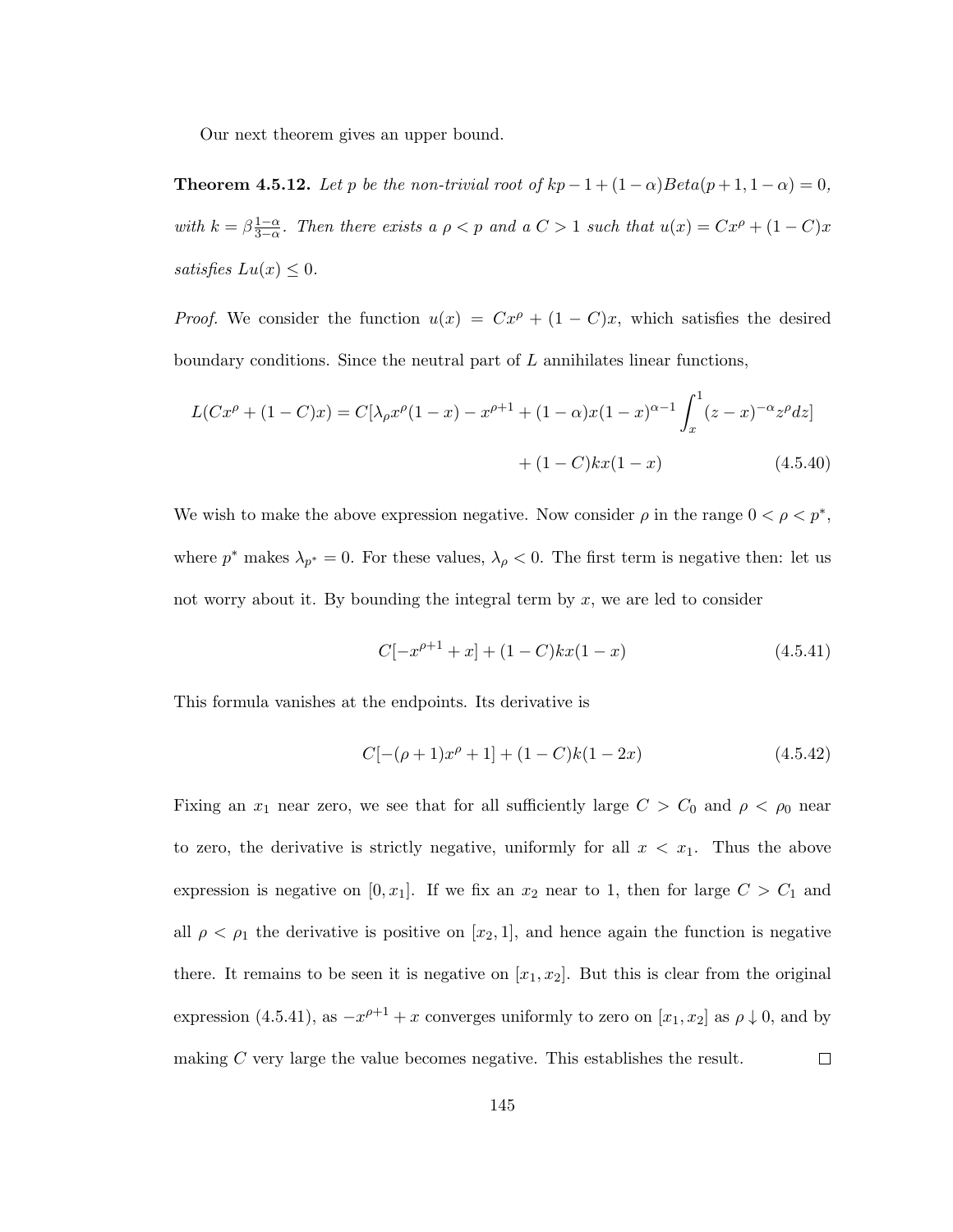Since the functions involved in Theorems 4.5.11 and 4.5.12 are in the domain of  $\mathcal{D}(G_S) = \mathcal{D}(G_\alpha)$ , and satisfy the  $\{0,1\}$  fixed point condition, we can apply Theorem 4.5.5 to obtain

Theorem 4.5.13. Let  $X_t^{(\alpha)}$  $\mathbf{t}_{t}^{(\alpha)}$  be the continuum  $\alpha$ -process undergoing selection pressure β, and  $τ_α$  its absorption time,  $0 < α < 1$ . Let  $ρ$  be the positive root of the equation  $\beta \frac{1-\alpha}{3-\alpha}$  $\frac{1-\alpha}{3-\alpha}\rho-1+(1-\alpha)B(\rho+1,1-\alpha)=0$ , with selective pressure  $0<\beta<\beta^*$ , where  $\beta^*$  is given by (4.5.35). Then there exist constants  $C > 0, 0 < r < \rho$ , such that

$$
x^{\rho} \le P(X_{\tau^{\alpha}}^{(\alpha)} = 1 | X_0^{(\alpha)} = x) \le Cx^r + (1 - C)x \tag{4.5.43}
$$

Theorem 4.5.13 reveals the *precise* selective pressure which ensures almost sure fixation, for every positive initializing frequency. The lower bound indicates this singularity must occur, at the very least for the finite value  $\beta = \beta^*$ . On the other hand, the upper bound indicates that the probability of fixation curve is strictly sub-unital in a neighborhood of zero whenever  $\beta < \beta^*$ . Therefore  $\beta^* = -(3-\alpha) \int_0^1 (1-t)^{-\alpha} \log t \, dt$  is indeed the critical value of selection upon which almost sure fixation turns.

Equation (4.5.35) was derived under the assumption that  $0 < \alpha < 1$ , but the formula on the right-hand side has an analytic extension to  $\alpha$  in the range  $0 < \alpha < 2$ . It appears likely this formula correctly predicts the critical value of  $\beta$  under which almostsure fixation occurs in the power-law models, even in the range  $1 < \alpha < 2$ .

#### Further Comments on Fixation Probabilities

The preceding results are rich in insights into what is and is not possible in the space of generalized processes, and the location of the Wright-Fisher process itself within the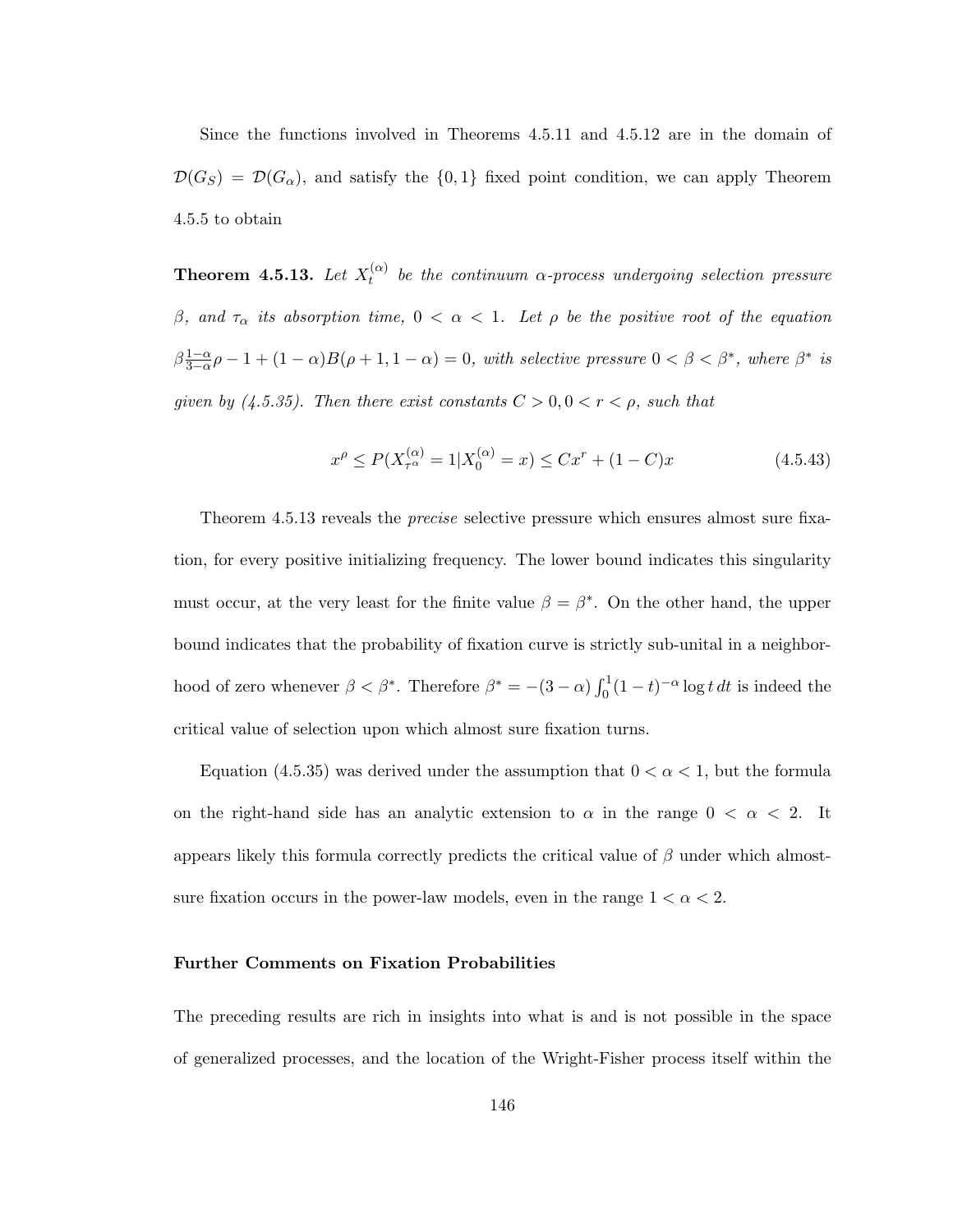generalized class.

The extreme values indicated in (4.5.18,4.5.19) are those that are achieved by the maximal and minimal processes, but we have seen that the power-law processes,  $0 < \alpha < 1$ exhibit much the same characteristics. Namely, in each case, there exists a finite value of selection pressure  $\beta^*$  leading to almost sure fixation of all paths, regardless of initial frequency. In the Maximal process, this occurred at  $\beta^* = 1$ , in the power-law processes, this value starts at  $\beta^* = 3$  for  $\alpha = 0$ , and increases as  $\alpha$  increases. Our solution to the extremal problem also proved a sort of converse: namely that if  $\beta$  < 1, then almost sure fixation is impossible in any model.

We can also observe that as  $\beta \to \infty$ ,  $p_-(x) \to 1$ , and hence every process fixates almost surely in the limit of  $\beta \to \infty$ : this has the interpretation that no ultimate GWF selection-suppressors exist.

More heuristically, we can use Theorem 4.5.3 to obtain a rough estimate of probabilities of fixation of single mutants by inserting the initializing "frequency"  $x = 1/N$ . This gives:

$$
s \le P(\text{fixation}|X_0 = 1/N) \le 1\tag{4.5.44}
$$

It is instructive to compare these bounds to the actual achievements of the Wright-Fisher process. There:

$$
P_{\rm WF}(\text{fixation}|X_0 = 1/N) = 2s, \qquad s > 0 \tag{4.5.45}
$$

In population biology, s is quite small, and hence the Wright-Fisher model is seen to lie very near the absolute lower bound across all GWF processes. This is commensurate with the intuitive belief that the Wright-Fisher process has the "strongest drift" out of all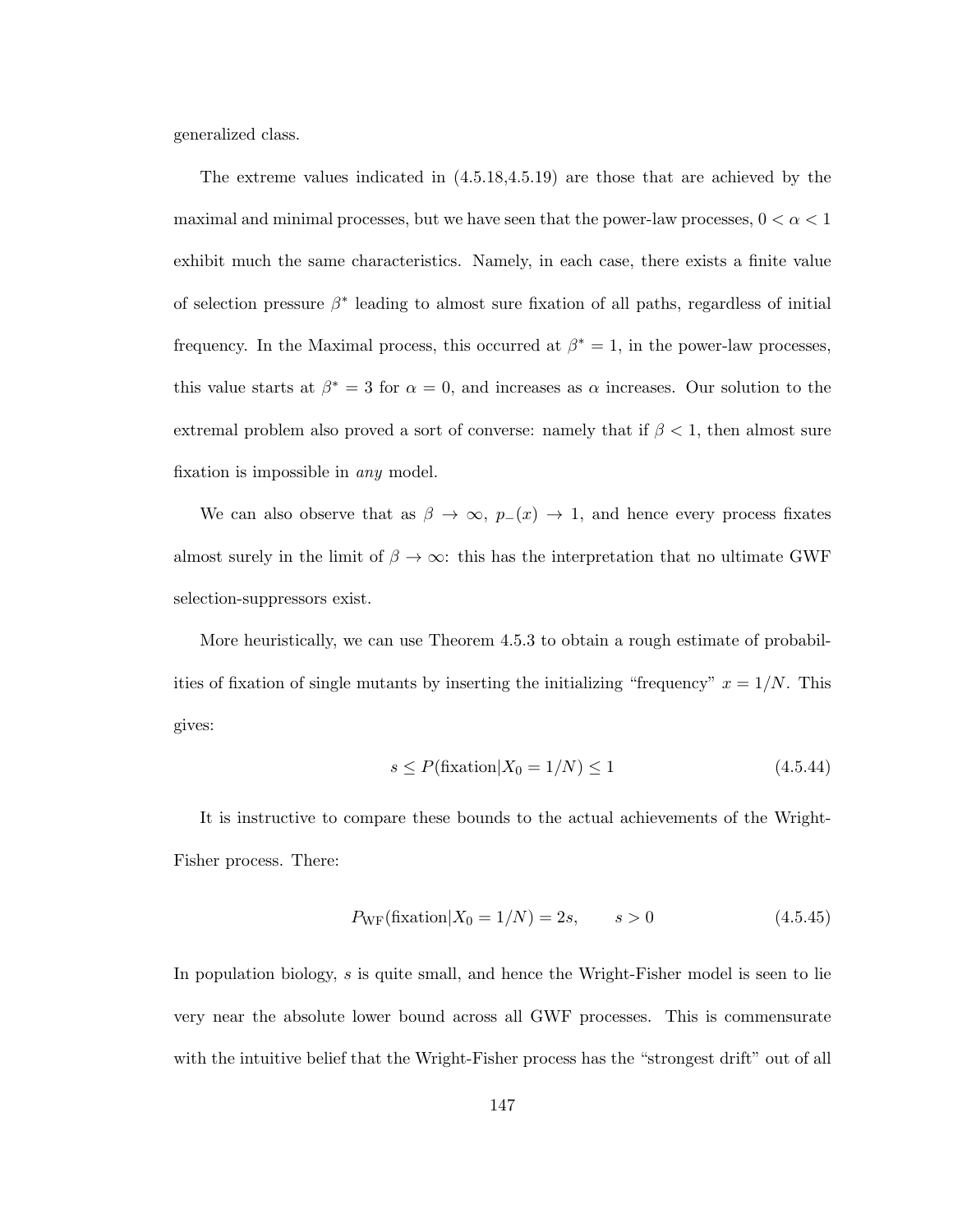processes, and is in fact a very strong selection depressor. To contrast, the  $\Lambda_1$ -Cannings model has a much larger fixation probability for new mutants.

## 4.6 Aspects of the Stationary Distribution

In this section we consider the continuum limits of pure-mutation processes where both mutation rates are strictly positive, and analyze aspects of the resulting stationary distributions.

Let  $X_k^{(N)}$  $\lambda_k^{(N)}$  be a sequence of GWF chains with mutation parameters  $\theta_1, \theta_2 > 0$ , and arbitrary selection, as defined in Section 1.6. According to Theorem 1.6.2, there exists a unique stationary distribution  $\mu_N$  for  $X^{(N)}$ . If  $X^{(N)}$  has continuum limit  $X_t$ , one might suppose that  $\mu_N$  would converge in distribution to a stationary measure  $\mu$  of  $X_t$ . This need not be true in the most general case, but we will work towards a proof of the statement for a certain class of GWF processes.

To begin, the following standard characterization of stationary distributions is very useful:

**Theorem 4.6.1.** (c.f. [12]). The probability measure  $\mu$  is a stationary distribution for the process associated to a  $C^0$  semigroup  $T_t$  with generator G if and only if either of the following equivalent conditions is satisfied:

- 1.  $\int T_t f d\mu = \int f d\mu$ ,  $f \in C^0, t \ge 0$
- 2.  $\int G f d\mu = 0$ ,  $f \in \mathcal{D}(G)$

Let us first tackle the question of the existence of stationary distributions for the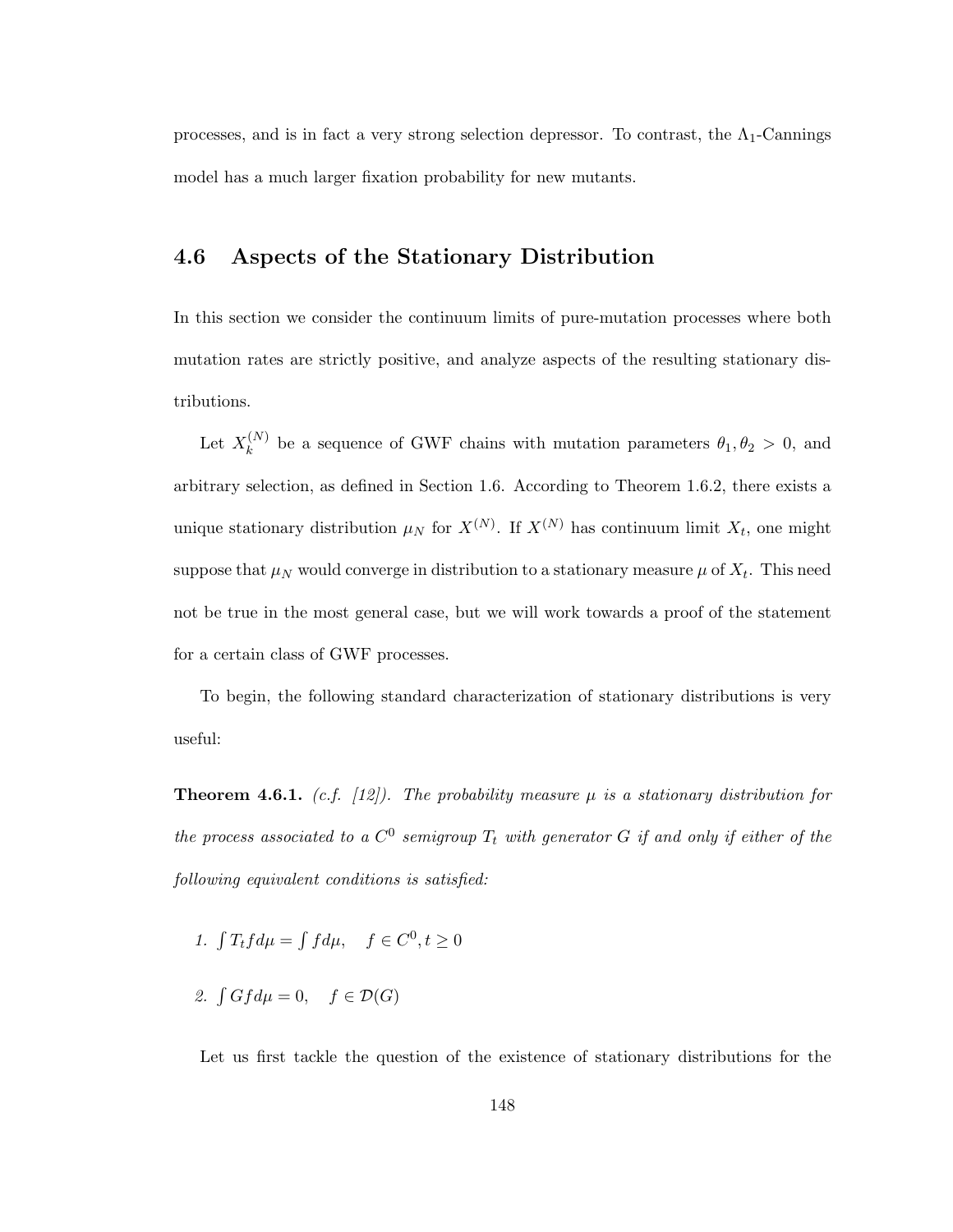continuum limit.

Theorem 4.6.2. Suppose  $X_k^{(N)}$  $\binom{N}{k}$  is a sequence of GWF chains with strictly positive mutation parameters  $\theta_1, \theta_2 > 0$ , and arbitrary selection. Further suppose that  $X^{(N)}$  has a continuum limit X. Then there exists a stationary measure  $\mu$  for X.

*Proof.* Let  $\mu_N$  be the sequence of stationary measures for  $X^{(N)}/N$ , associated to the transition matrices  $\mathbf{P}^{(N)}$ , by Theorem 1.6.2. The sequence of  $\mu_N$  are tight, and let  $\mu$  be any weak limit point, so that  $\mu_{N_k} \to \mu$ . Then for each continuous f:

$$
\int_{0}^{1} T_{t} f d\mu = \lim_{N_{k} \to \infty} \int_{0}^{1} T_{t} f d\mu_{N_{k}}
$$
\n(4.6.1)

$$
= \lim_{N_k \to \infty} \int_0^1 \mathbf{P}^{[N_k t]}(\pi_{N_k} f) d\mu_{N_k}
$$
\n(4.6.2)

$$
= \lim_{N_k \to \infty} \int_0^1 \pi_{N_k}(f) d\mu_{N_k}
$$
\n(4.6.3)

$$
=\int_0^1 f d\mu \tag{4.6.4}
$$

where the second line follows from the definition of convergence to the continuum limit. Hence  $\mu$  is a stationary distribution for X from Theorem 4.6.1.  $\Box$ 

We have learnt that the continuum limit always has a stationary distribution. When is it unique? Our study of this question is restricted to the special case of Cannings processes.

**Theorem 4.6.3.** Let  $X^{(N)}$  be a sequence of convergent Cannings chains normalised to the unit interval, with a continuum limit X, generated by G. Then  $Gx^n = \sum_{j=0}^n -a_{jn}x^j$ , where  $a_{n,n} > 0$ , for all  $n \geq 2$ .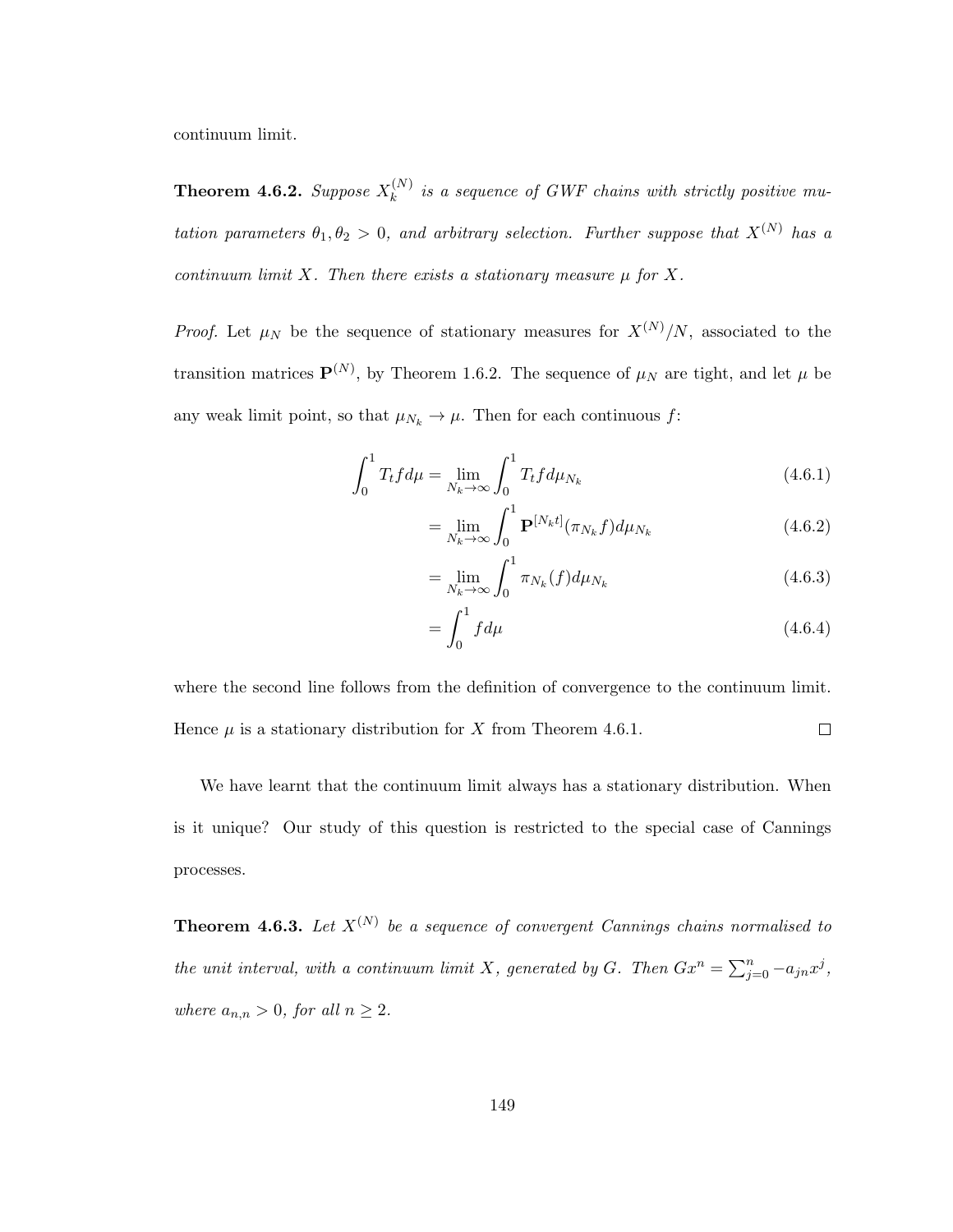Proof. The reader is referred to the proof of Theorem 3.9.2 for the basic setup. We have the strong limit  $Gu = \lim_{N \to \infty} N(\mathbf{P}^{(N)} - I)\pi_N u$ . If  $u(x) = x^j$ , it is easily verified that

$$
(\mathbf{P}^{(N)}\pi_N u)(i) = (i^{[j]}/N^j)E(y_1 \cdots y_j) + \text{terms in } (i/N)^{j-1}, (i/N)^{j-2}
$$
(4.6.5)

where  $i^{[j]} = i(i-1)\cdots(i-j+1)$ , and  $y_j = \nu_j/N$  are the normalised exchangeable variables. Note that  $E(y_1 \cdots y_j) < 1$ : specifically  $E(y_1 \cdots y_j) = 1 - c/N + O(N^2)$ , where  $c > 0$ , so we can deduce that  $\lim_{N\to\infty} N(\mathbf{P}^{(N)}-I)\pi_N u = p(x)$ , where  $p(x)$  is a polynomial of degree  $j$  and the coefficient in front of the highest power is strictly negative.  $\Box$ 

The Cannings processes are not the only process to satisfy this constraint — in fact every single one of our example polynomial generators has this property. For them, we can obtain the following theorem on the stationary distribution, which is stated for Cannings processes, but obviously generalises to any process satisfying the conclusion of the foregoing Theorem.

**Theorem 4.6.4.** Let X be a Cannings continuum limit with mutation rates  $\theta_1, \theta_2 > 0$ , and zero selection. Then X has a unique stationary distribution  $\mu$ , and denoting the j-th moments of  $\mu$  by  $m_1, m_2, \ldots, m_j$ , they have the form

$$
m_1(\theta_1, \theta_2) = \frac{\theta_2}{\theta_1 + \theta_2} \tag{4.6.6}
$$

$$
m_2(\theta_1, \theta_2) = \frac{(1 + \theta_2)\theta_2}{(1 + \theta_1 + \theta_2)(\theta_1 + \theta_2)}
$$
(4.6.7)

$$
\vdots \hspace{1.5cm} (4.6.8)
$$

$$
m_k(\theta_1, \theta_2) = \frac{\sum_{j=0}^{k-1} b_{jk} m_j(\theta_1, \theta_2)}{c_k + k(\theta_1 + \theta_2)}
$$
(4.6.9)

where  $c_k > 0$  for all  $k \geq 3$ , and  $b_{jk}$  are some constants, and  $m_0 = 1$ .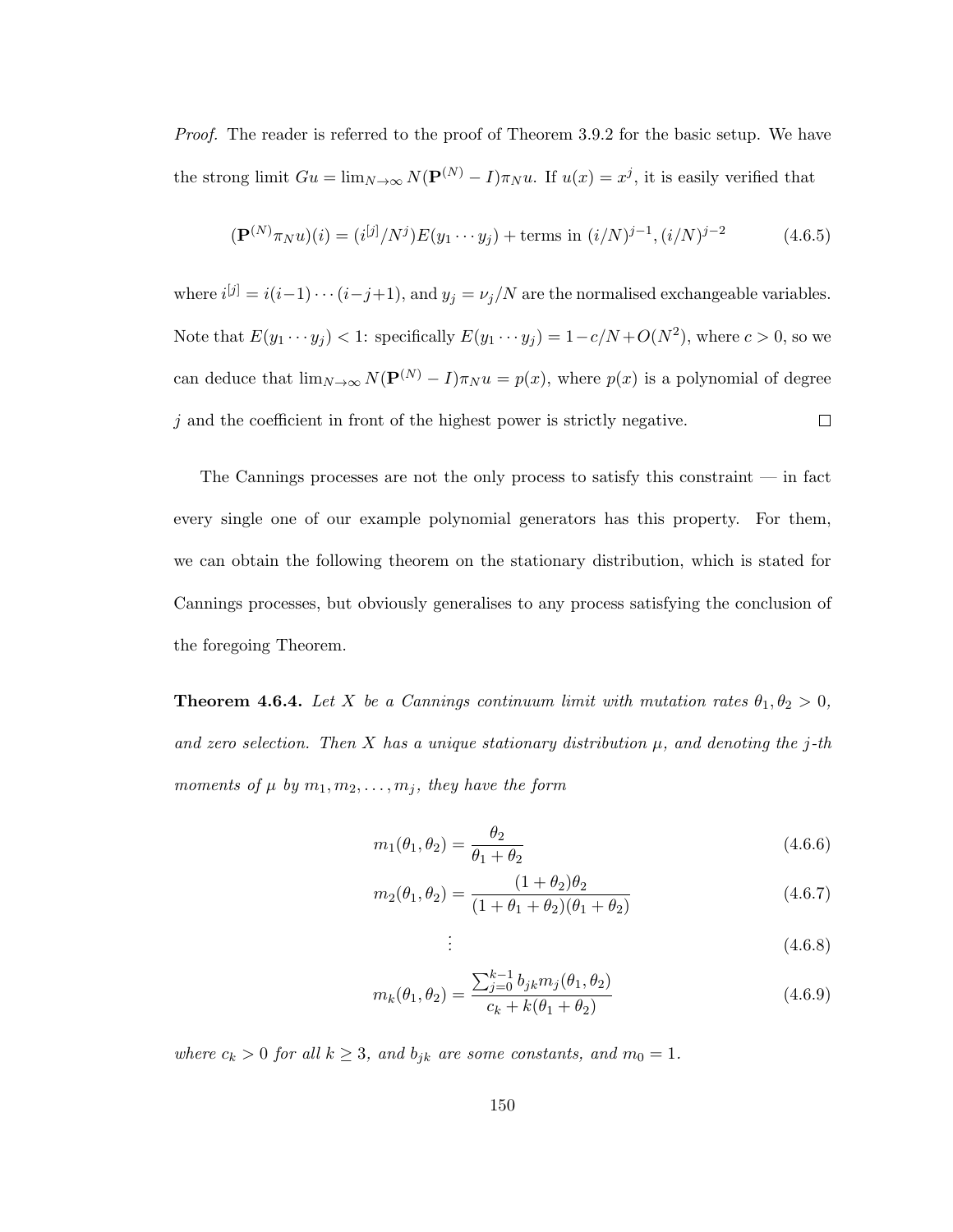*Proof.* Write  $Gu(x) = \frac{1}{2}(-\theta_1 x + \theta_2(1-x))u'(x) + G_{\Omega}u(x)$ , where  $G_{\Omega}$  is the pure-drift part of the generator. We have that  $Gx = 0$ ,  $Gx^2 = x(1-x)$ , and more generally that  $Gx^k$  is a polynomial with negative leading coefficient for  $k \geq 2$ . Then the relation

$$
\int_0^1 \left[ \frac{1}{2} (-\theta_1 x + \theta_2 (1 - x)) k x^{k-1} + G x^k \right] d\mu = 0 \tag{4.6.10}
$$

holds for every  $m \geq 1$ . If  $Gx^k = \sum_{j=0}^k -a_{j,k}x^j$ , collecting terms, one derives:

$$
-(a_{k,k} + \frac{1}{2}(\theta_1 + \theta_2))m_k + \frac{k}{2}\theta_2 m_{k-1} - \sum_{j=0}^{k-1} a_{j,k-1}m_j = 0
$$
 (4.6.11)

which is a recursive equation that can be solved for  $m_k$  whenever  $k \geq 2$ , since  $\theta_1, \theta_2 > 0$ and  $a_{k,k} \geq 0$  for all k and equal to zero only when for  $k = 1$ . Since all the moments of  $\mu$ are uniquely specified by this recurrence relation, and since a bounded random variable  $\Box$ is uniquely determined from knowledge of its moments,  $\mu$  is unique.

Finally, we terminate this section by proving a convergence theorem for the stationary distributions.

**Theorem 4.6.5.** Let  $X^{(N)}$  be Cannings chains with continuum limit X, with fixed mutation rates  $\theta_1, \theta_2$ , and zero selection. Let  $\mu_N$  be the unique stationary distribution for each  $X^{(N)}$ , and let  $\mu$  be the unique stationary distribution for X. Then  $\mu_N$  converges weakly to  $\mu$ .

*Proof.* The  $\mu_N$  are relatively compact; the proof of Theorem 4.6.2 shows that any weak limit point of  $\mu_N$  is a stationary distribution of X, but this limit point is uniquely characterized by Theorem 4.6.4, and so every weakly convergent subsequence of  $\mu$ <sub>N</sub> converges  $\Box$ to  $\mu$ .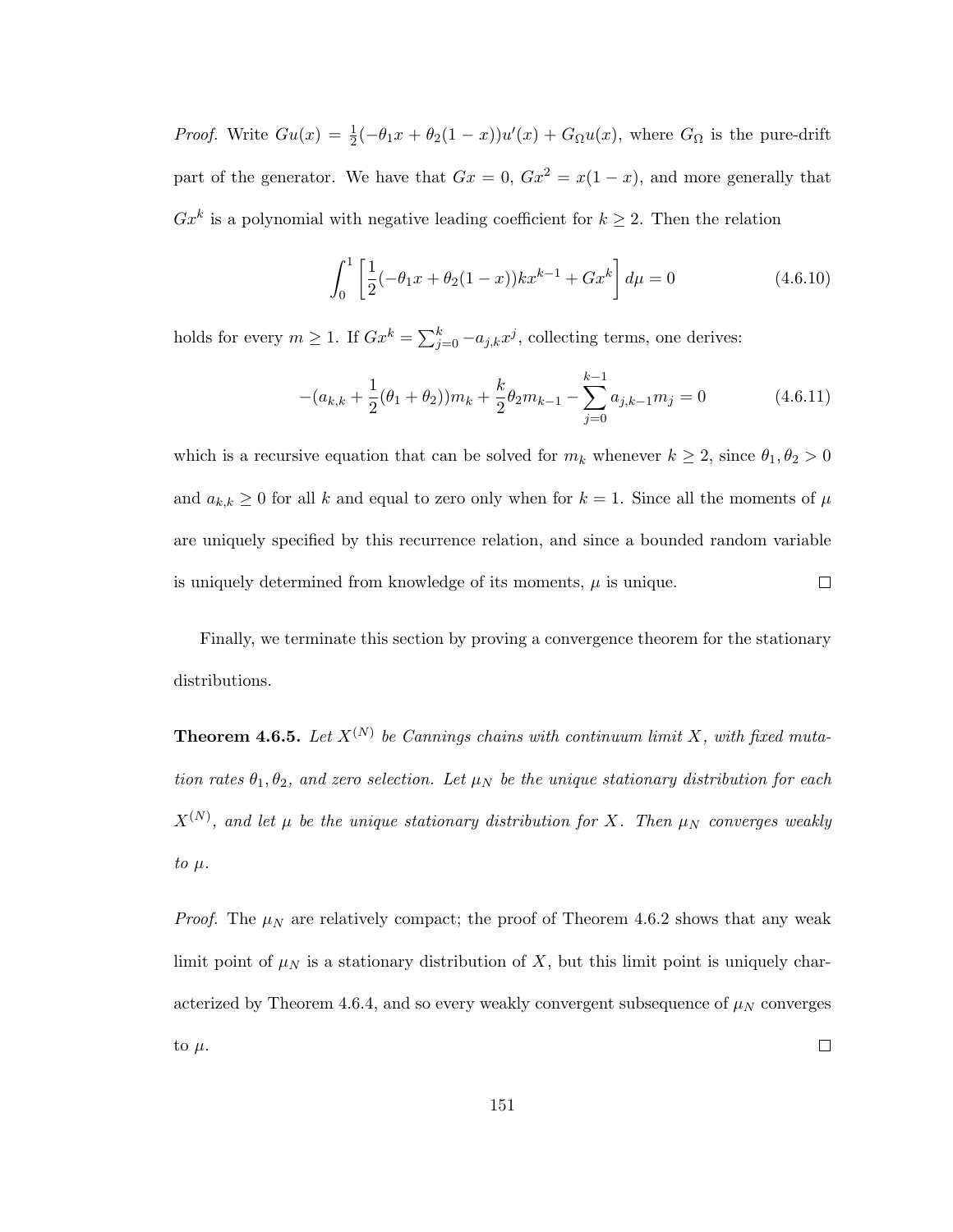## 4.7 Statistical Properties of the Stationary Distribution

## 4.7.1 Inference and Identifiability from Equilibrium

In our theory of GWF processes, each continuum population model was parameterized by three objects: 1) a measure-valued function  $\Omega$  on [0, 1] (random drift), 2) a selection pressure  $\beta$ , and 3) mutation rates  $\theta_1, \theta_2$ . Biologists have long used Kimura's model, in the special case  $\Omega_x = \delta_x$ , to infer from physical data the values of selection and mutation rates. Typically the field biologist does not have access to a collection of sample paths from the process; rather, only samples from population frequencies ostensibly assumed to be at equilibrium are accessible. These samples come in the form of population frequencies collected from sites in the genome, all assumed to be evolving under independent Wright-Fisher processes undergoing the same selection, mutation rates and drift patterns. From this coarse-grained histogram of the stationary distribution, inference of  $\beta$ ,  $\theta_1$ ,  $\theta_2$  can be performed in the standard (e.g. maximum-likelihood) manner.

In the GWF framework, the introduction of a general drift variable  $\Omega$  raises a number of interesting and complex questions, since the stationary distribution  $\mu$  now depends on an infinite-dimensional parameter. Perhaps the most basic question is identifiability: what aspects of the process can be inferred from the stationary distribution of a GWF process alone?

The first illusion to be shattered is this:  $\Omega$  cannot be identified from the equilibrium in general. For a counterexample, consider the continuum  $\Lambda_1$ -process with mutation parameters  $\theta_1 = \theta_2 = \theta$ .

**Proposition 4.7.1.** The stationary distribution  $\mu$  for the  $\Lambda_1$ -process undergoing symmet-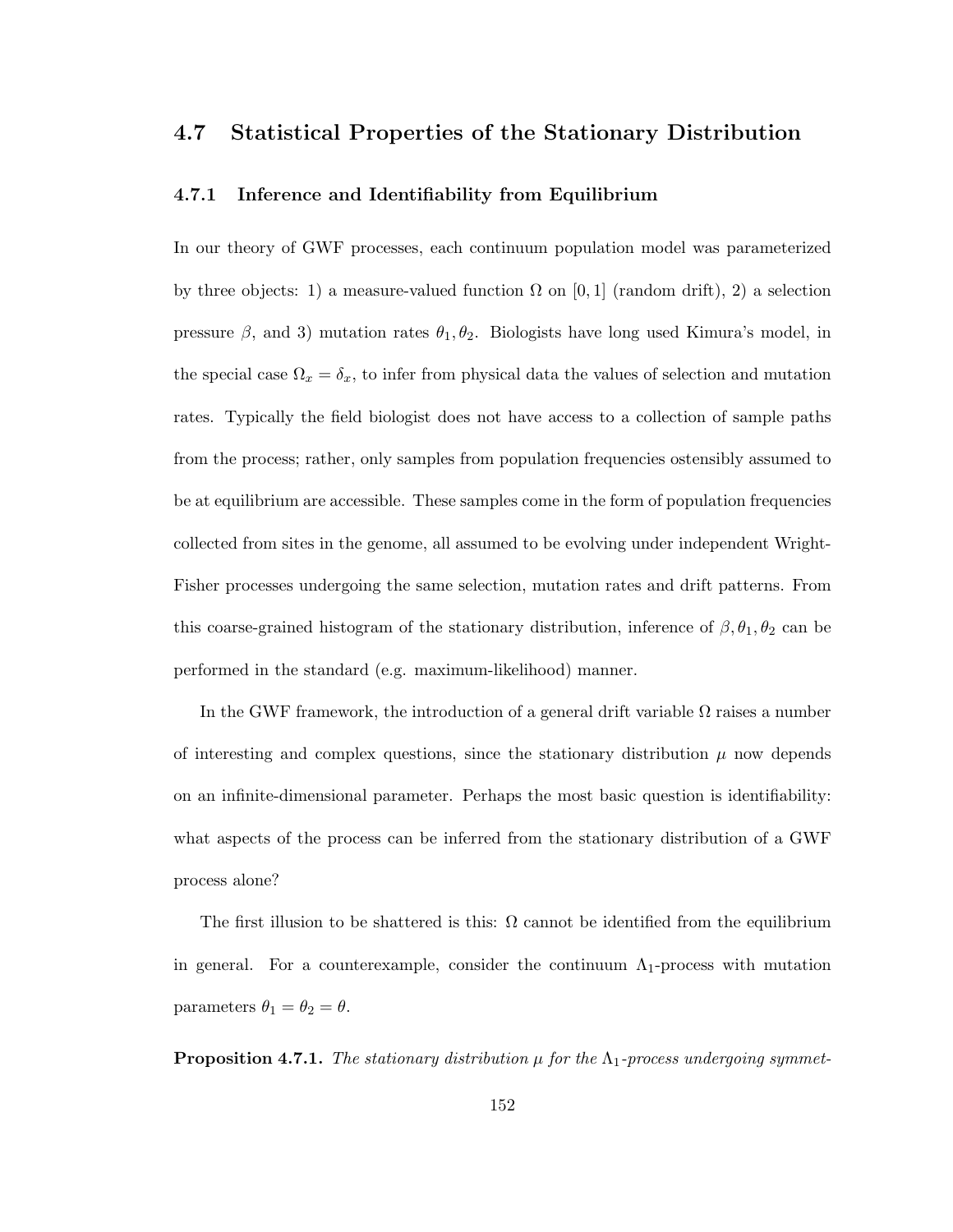ric mutation has density

$$
\frac{d\mu}{dx} = \frac{1}{\theta} |1 - 2x|^\frac{1 - \theta}{\theta} \tag{4.7.1}
$$

*Proof.* The generator for the process is  $Gu = \frac{1}{2}$  $\frac{1}{2}\theta(1-2x)u'(x) + (1-x)u(0) - u(x) +$  $xu(1)$ , and  $C^2[0,1]$  is a core for G. Noting that the density  $d\mu/dx$  satisfies the equation  $-d/dx(\frac{\theta}{2})$  $\frac{\partial}{\partial x}(1-2x)d\mu/dx$  –  $d\mu/dx=0$  and integrating by parts, it can be readily verified that  $\int_0^1 Gu \, d\mu = 0$  for every  $u \in C^2$ . Thus  $\mu$  is the stationary distribution for the process, by the uniqueness of Theorem 4.6.4.  $\Box$ 

For comparison, the Kimura diffusion possesses a Dirichlet-type equilibrium measure:

$$
\frac{d\mu_{WF}}{dx} = \frac{\Gamma(2\theta)}{(\Gamma(\theta))^2} x^{\theta - 1} (1 - x)^{\theta - 1}
$$
\n(4.7.2)

We observe that at  $\theta = 1$ , both measures (4.7.1) and (4.7.2) coincide at the uniform distribution — this despite the enormous difference between their drift measures Ω! Hence the map from  $\Omega$  to the stationary distribution is not injective, and therefore  $\Omega$  is not identifiable.

This has disappointing consequences for the biologist:  $\Omega$  captures information concerning stochastic aspects of offspring production, and it is perhaps surprising that there are situations in which even markedly contrasting offspring distributions cannot be distinguished in equilibrium (they can, of course, be distinguished from sample path data).

If we cannot hope to identify  $\Omega$  from the stationary measure, is it nonetheless possible to estimate  $\theta_1, \theta_2$  from equilibrium? This is a semiparametric problem: one regards the infinite-dimensional parameter  $\Omega$  as a nuisance object. Remarkably, and with a quite simple proof, this turns out to be well-posed.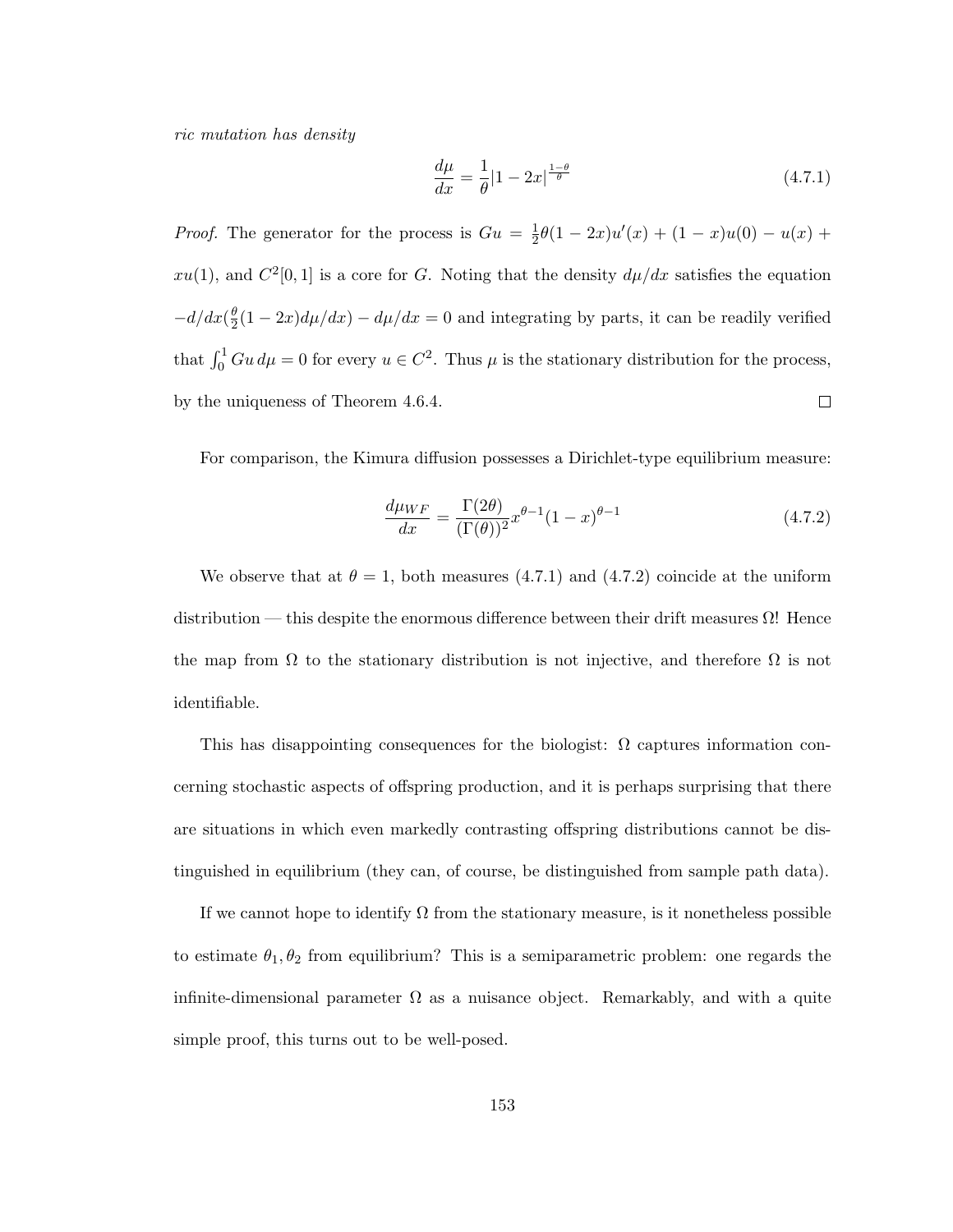**Theorem 4.7.2.** (Identifiability of mutation parameters) Let  $(\theta_1^1, \theta_2^1, \Omega^1)$  and  $(\theta_1^2, \theta_2^2, \Omega^2)$ be given parameters for two continuum Cannings processes, and let  $\mu^1, \mu^2$  be the unique stationary measures for  $G^1$  and  $G^2$ . If  $(\theta_1^1, \theta_2^1) \neq (\theta_1^2, \theta_2^2)$ , then  $\mu_1 \neq \mu_2$ , irrespective of  $\Omega^1$  and  $\Omega^2$ .

*Proof.* According to Theorem 4.6.4, independently of  $\Omega^{i}$ , the first two moments of the stationary distributions  $\mu_1, \mu_2$  are given by

$$
m_1(\theta_1, \theta_2) = \frac{\theta_2}{\theta_1 + \theta_2} \tag{4.7.3}
$$

$$
m_2(\theta_1, \theta_2) = \frac{(1 + \theta_2)\theta_2}{(1 + \theta_1 + \theta_2)(\theta_1 + \theta_2)}
$$
(4.7.4)

and it is straightforward to verify that the map  $(\theta_1, \theta_2) \mapsto (m_1, m_2)$  is injective whenever  $\theta_1, \theta_2 > 0.$  $\Box$ 

Remark: The above remains true for all GWF processes admitting unique stationary measures, not merely those of Cannings type. Theorem 4.7.2 actually suggests a consistent estimator for  $(\theta_1, \theta_2)$ , namely the inverse map  $(m_1, m_2) \mapsto (\theta_1, \theta_2)$  of the first two sample moments.

### 4.7.2 The Sampled Frequency Spectrum

In practice, biologists do not actually have access to samples from the continuum stationary distribution, but rather only a coarsened version of it. This histogram is called the "sampled frequency spectrum" and we now describe one version of it.

We have a population of very large size  $N$ , modeled as a continuum pure mutation Cannings process  $X_t$  which records the fraction of individuals of a particular type A at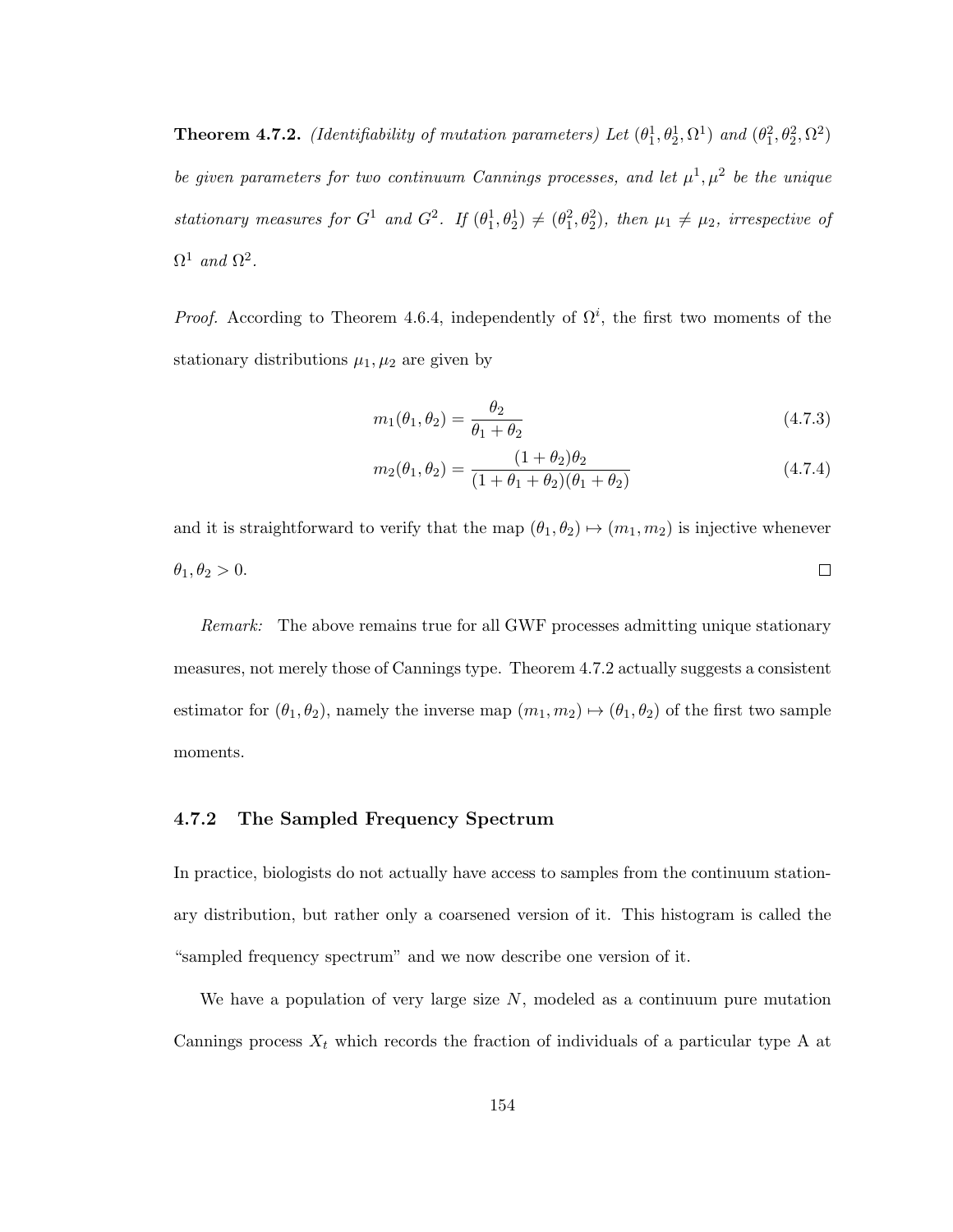time t. We assume symmetric mutation rates  $\theta = \theta_1 = \theta_2$ . Let  $\mu_{\theta}$  be the stationary distribution for this process. Suppose we sample  $n$  individuals from the population at equilibrium, assuming  $n \ll N$ , and let Y be the number of individuals in the sample of type A. Then

$$
p_j = P(Y = j) = \int_0^1 {n \choose j} x^j (1 - x)^{n - j} d\mu_{\theta}(x), \quad 0 \le j \le n \tag{4.7.5}
$$

Observe that this probability function incorporates explicitly higher moments of heterozygosity related to the stationary distribution. Now presume that there exist  $L$  "sites" along the genome for which the above population process occurs, identically and independently, and with associated random variables  $Y_1, \ldots, Y_L$  representing the number of individuals at site i with a particular binary choice of allele. The distribution for  $Y$  has the form

$$
P(Y_1 = y_1, ..., Y_L = y_L) = \prod_{i=1}^{L} \int_0^1 {n \choose y_i} x^{y_i} (1-x)^{n-y_i} d\mu_{\theta}(x)
$$
 (4.7.6)

An associated vector of random variables, derived from  $Y_i$ , may be defined as

$$
Z_k = \sum_{i=1}^{L} 1_{Y_i = k}, \quad k = 0, \dots, n
$$
\n(4.7.7)

The variables  $Z_k$  record the number of sites with precisely k (out of n) individuals of a given type, and hence represents a sampled version of the stationary distribution  $\mu$ . Since  $\sum_{k=0}^{n} Z_k = L$ , the probability function for  $(Z_0, \ldots, Z_n)$  is defined on a discrete simplex. It is easy to see that the  $Z_k$  have the form of the multinomial distribution with parameters  $(L, p_0, \ldots, p_n)$ . The vector  $(Z_0, \ldots, Z_n)$  is called the sampled frequency spectrum, the sites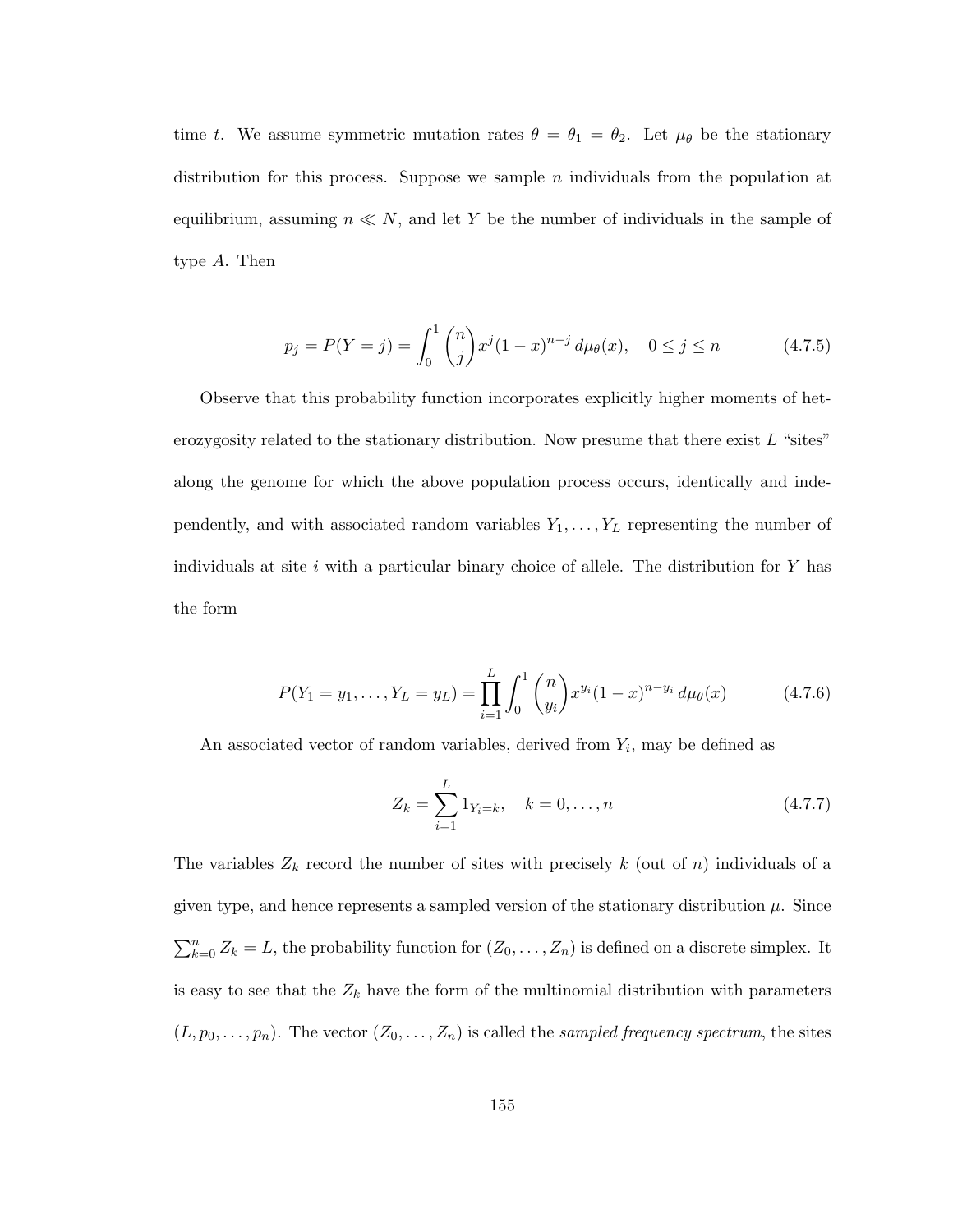$Z_1, \ldots, Z_{n-1}$  are called the *segregating sites*, since they represent sites where there is an observed diversity in type;  $Z_0, Z_n$  are called *monomorphic* sites for equally clear reasons.

## 4.7.3 The Finite Sites Poisson Random Field Model

There is a limiting approximation for the segregating site variables  $Z_1, \ldots, Z_{n-1}$  known, as the Poisson Random Field, or PRF model. It is the model derived in the limit of infinite sites  $L \to \infty$ , and under the assumption that the "global mutation rate"  $\Theta = L\theta$ converges, as given by the following classic result (c.f. [20]):

Theorem 4.7.3. (PRF Approximation). Assume that a Wright-Fisher process occurs at each of the sites, and hence  $\mu$  is the equilibrium measure given by (4.7.2). If  $L\theta \to \Theta < \infty$ , as  $L \to \infty$ , then the segregating site variables  $(Z_1, \ldots, Z_{n-1})$  converge to a sequence of independent Poisson random variables with means  $\frac{\Theta}{2}$ n  $\frac{n}{j(n-j)}$  for  $j = 1, \ldots, n-1$ .

We now will present a large generalization of the preceding theorem, which shows that the PRF model holds with significantly wider scope. It makes use of the structure of the moments of the stationary distribution as found in Theorem 4.6.4. First we require a preliminary lemma.

**Lemma 4.7.4.** Let  $\mu_{\theta}$  be the stationary distribution of a Cannings process undergoing symmetric mutation  $\theta$ . Then there exist constants  $c_j \geq 0$ , for  $1 \leq j \leq n-1$ ,

$$
p_j(\theta) = \int_0^1 {n \choose j} x^j (1-x)^{n-j} d\mu(\theta) = c_j \theta + o(\theta), \quad \theta \downarrow 0 \tag{4.7.8}
$$

*Proof.* The lemma is equivalent to saying  $p_j(0) = 0$  and  $p_j$  has a derivative at  $\theta = 0$ . First observe from Theorem 4.6.4 that under  $\theta_1 = \theta_2$ , all the moments  $m_k(\theta)$  of the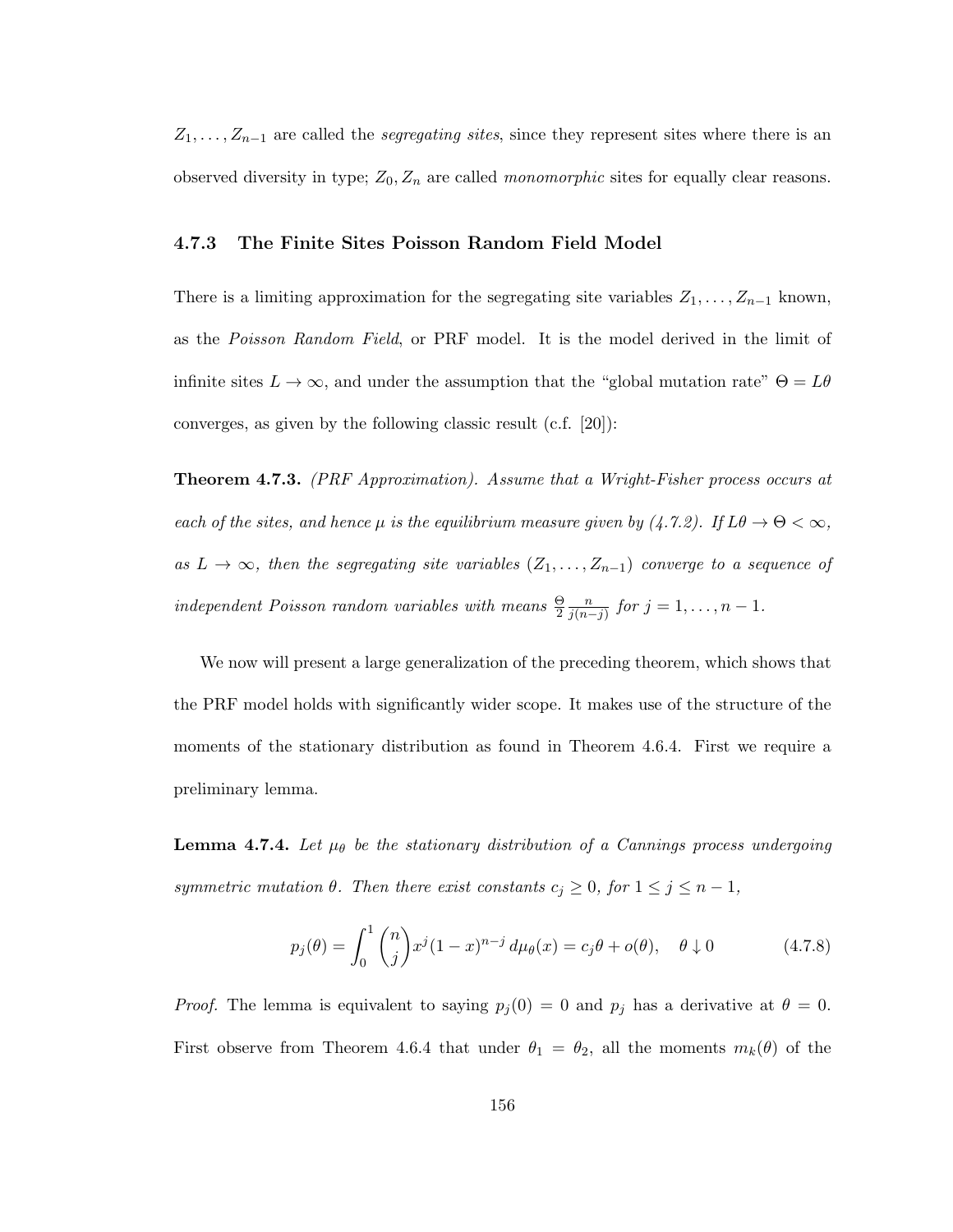stationary distribution are differentiable in  $\theta$  for all  $\theta \geq 0$ , and hence  $p_j(\theta)$  is differentiable everywhere. Applying the moment formulae of Theorem 4.6.4, we learn that

$$
|p_j(\theta)| \leq {n \choose j} \int_0^1 x(1-x) d\mu_{\theta}(x) = {n \choose j} \frac{2\theta}{1+2\theta} \tag{4.7.9}
$$

 $\Box$ 

hence  $p_j(\theta) \to 0$  as  $\theta \downarrow 0$ .

Now we can prove a general PRF representation theorem.

Theorem 4.7.5. (General PRF Approximation). Assume that a continuum Cannings process occurs at each of the sites, and  $\mu_{\theta}$  is its respective equilibrium measure. If  $L \cdot \theta \rightarrow$  $\Theta \leq \infty$  as  $L \to \infty$ , then the segregating site variables  $(Z_1, \ldots, Z_{n-1})$  converge to a sequence of independent Poisson random variables with means  $c_j\Theta$ , where the  $c_j$  are given by

$$
c_j = \lim_{\theta \downarrow 0} \frac{1}{\theta} \int_0^1 {n \choose j} x^j (1-x)^{n-j} d\mu_{\theta}(x)
$$
 (4.7.10)

Proof. All we need to do is apply the well-known Poisson approximation to the multinomial distribution: many such theorems exist in the literature. One which more than suffices for our purposes is a result due to McDonald (c.f. [15]), stated here simply for our application:

**Theorem 4.7.6.** (Poisson-Multinomial Approximation). If  $(Z_0, \ldots, Z_n)$  is multinomial with parameters  $(L, p_0, \ldots, p_n)$ , and  $(V_1, \ldots, V_{n-1})$  are independent Poissons with means  $L_{p_j}$ , then

$$
||(Z_1, \ldots, Z_{n-1}) - (V_1, \ldots, V_{n-1})|| \le 2L \left(\sum_{j=1}^{n-1} p_j\right)^2
$$
 (4.7.11)

where  $\|\cdot\|$  is the total variation norm of measures.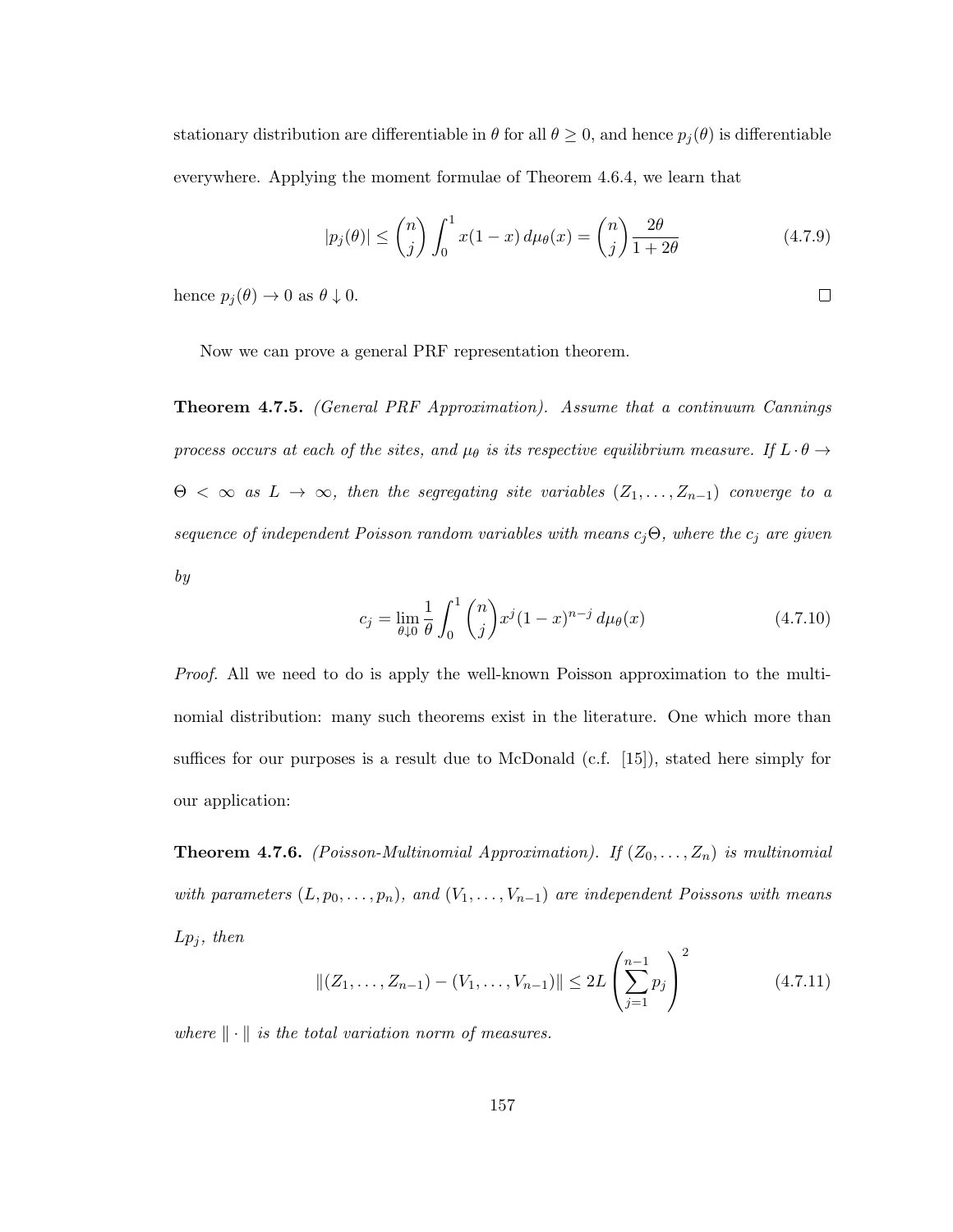The PRF approximation is now obvious, since  $p_j(\theta) = O(\theta) = O(1/L)$  by Lemma 4.7.4 and therefore the right-hand side of 4.7.11 goes to zero as  $L \to \infty$ . Since  $(V_1, \ldots, V_{n-1})$ are converging to a sequence of independent Poisson distributions with finite means  $c_j\Theta$ , where  $c_j$  are as in Lemma 4.7.4, so must  $(Z_1, \ldots, Z_{n-1})$ .  $\Box$ 

Theorem 4.7.5 shows that in the limit of a large number of sites, the sampled frequency spectrum still converges to that of a Poisson Random Field. Note, however, that the means of the Poisson variables are in general  $c_j = \lim_{L\to\infty} L p_j$ , which depend upon the heterozygotic moments of the stationary distribution, and in general do *not* coincide with those of the Wright-Fisher distribution.

The PRF model releases some interesting insights which are enshrouded in the finite site system. As an example, in the Wright-Fisher PRF, one learns that the number of segregating sites, i.e. the statistic  $T(\Theta) = \sum_{i=1}^{n-1} Z_i$ —is sufficient for  $\Theta$ , a statistic which vastly compresses the data. This follows simply from Neyman's factorization criterion applied to the sequence of independent Poisson distributions  $Z_i$ . Our extended PRF Theorem 4.7.5 demonstrates this fact remains true even in the generality of Cannings models.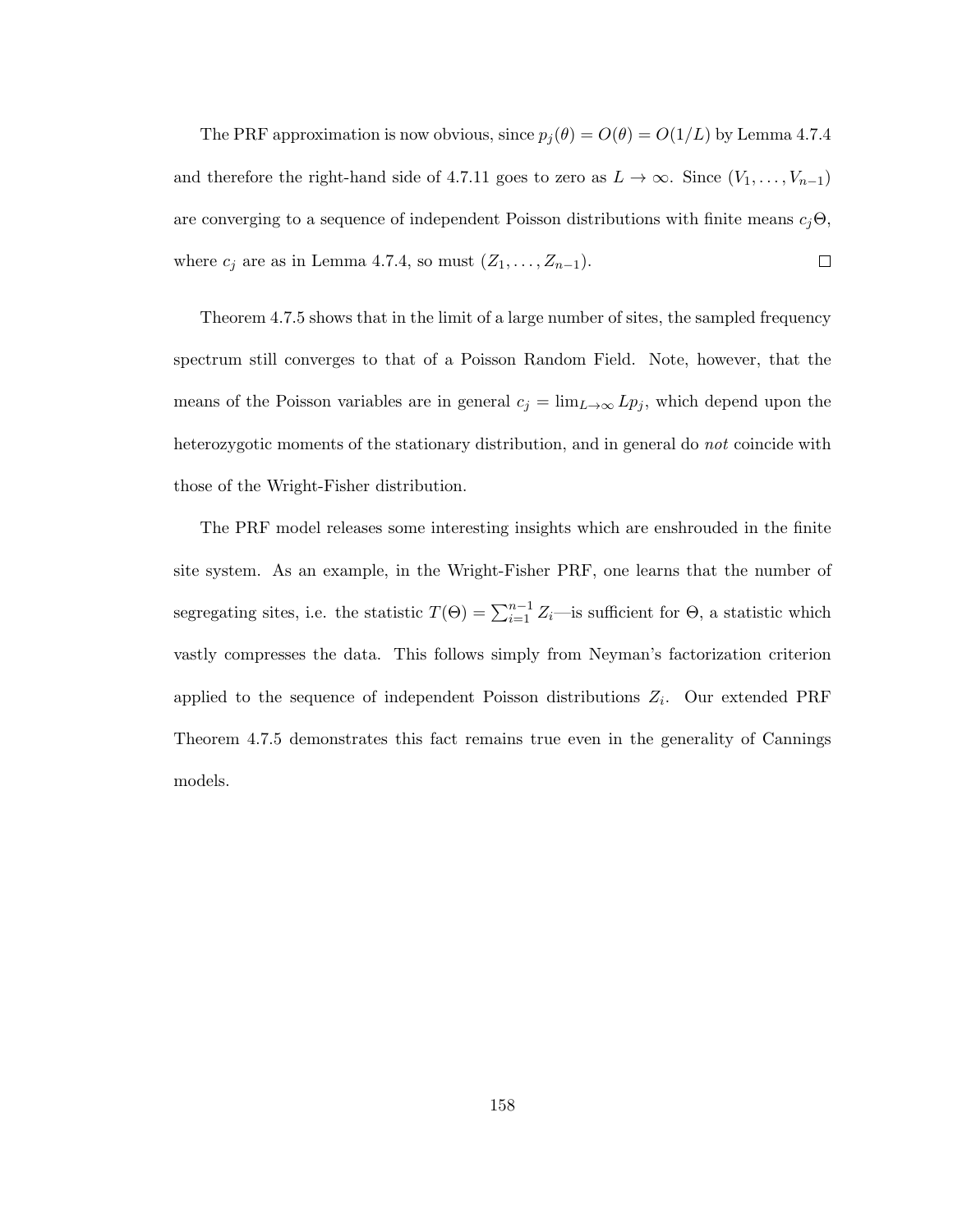## Concluding Remarks

Our research originated in the aim of trying to understand the classical and biologically ubiquitous Wright-Fisher model at a deeper level, and with the goal of generalising its analysis to a larger class of processes which, in many cases, are biologically more sensible. To this end, the set of Generalised Wright Fisher (GWF) processes was introduced, containing as special cases many of the previously known Wright-Fisher generalisations: these include S. Karlin's conditional branching process, the Schweinsberg sampling model, and the Cannings processes. A canonical way of incorporating selective and mutational forces into the processes was discovered, and their basic discrete theory studied, using techniques from Markov and martingale theory. Bounds on the distribution of the absorption times of the models were obtained, in particular optimal estimates of the mean absorption and conditional fixation times. These results showed that in the neutral models, the exit time of a set S lies within a narrow range when the processes are initialised in the interior of S, but can range over practically large orders when initialised near the boundary of S.

In order to study the finer aspects of generalised processes, a continuum approximation theory of the Markov chains was developed to replace the traditional diffusion theory approach — the latter found inadequate due to the importance of higher-order moments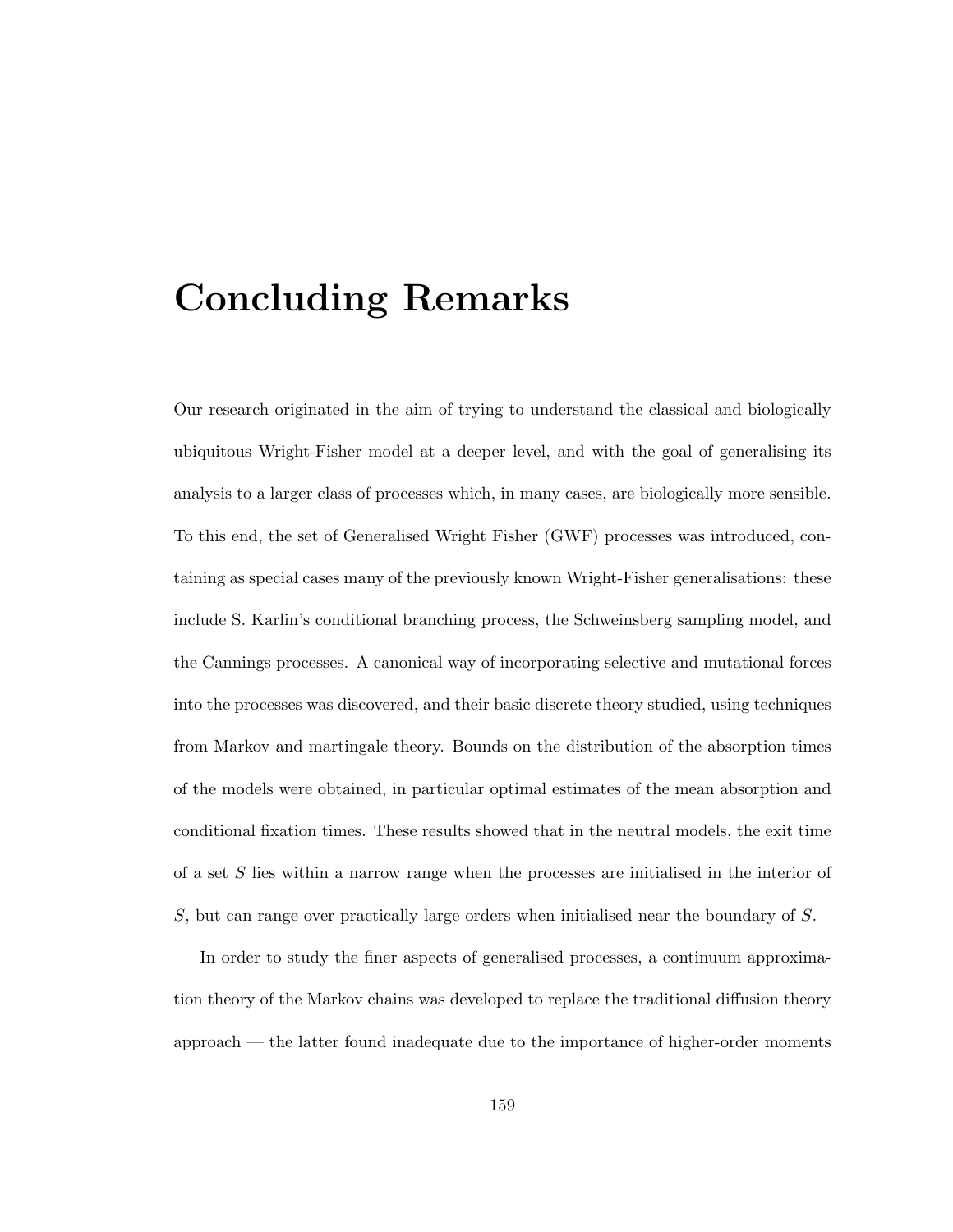in the limiting processes, and the observation that all GWF processes coincide in their first two conditional moments. A representation theorem for the generators  $G_{\Omega,\beta,\theta}$  of the continuum limits was derived, parameterized by a Levy-like kernel  $\Omega_x(y)$ , which has the interpretation of describing a generalised conception of biological random drift, and selection and mutation parameters  $\beta$ ,  $\theta_1$ ,  $\theta_2$ . We also provided a converse to the representation formula, which showed that for any parameters  $\beta$ ,  $\theta_i \geq 0$  and continuous  $\Omega$ , there exists a sequence of GWF chains converging in a strong-operator sense to the  $G_{\Omega,\beta,\theta}$ ; this result in effect gives a weak solution to the generator problem associated to  $G_{\Omega,\beta,\theta}$ . More discriminating convergence conditions than those announced in the literature were derived, under the assumption that the continuum process is the standard Wright-Fisher diffusion; this diffusion was also characterized as the only continuum process with continuous sample paths.

For the purposes of illustrating our theory and offering interesting, biologically pertinent models, a number of GWF processes with non-Wright-Fisherian features were constructed, most notably the power-law  $\alpha$ -processes,  $\alpha > 0$ . By a study of the asymptotics of these processes, their limiting continuum generators were calculated, and it was shown that the continuum limit was Kimura diffusive if and only if  $\alpha \geq 3$ . That the corresponding  $\alpha$ -operators admitted closures inducing Feller semigroups and processes was deduced using the Hille-Yosida theory; we were also able to establish the existence of continuum limits for converging Cannings processes in the same way, by applying the polynomial structure of the moments of these models.

Further, we studied the maximum principles appropriate for GWF operators and the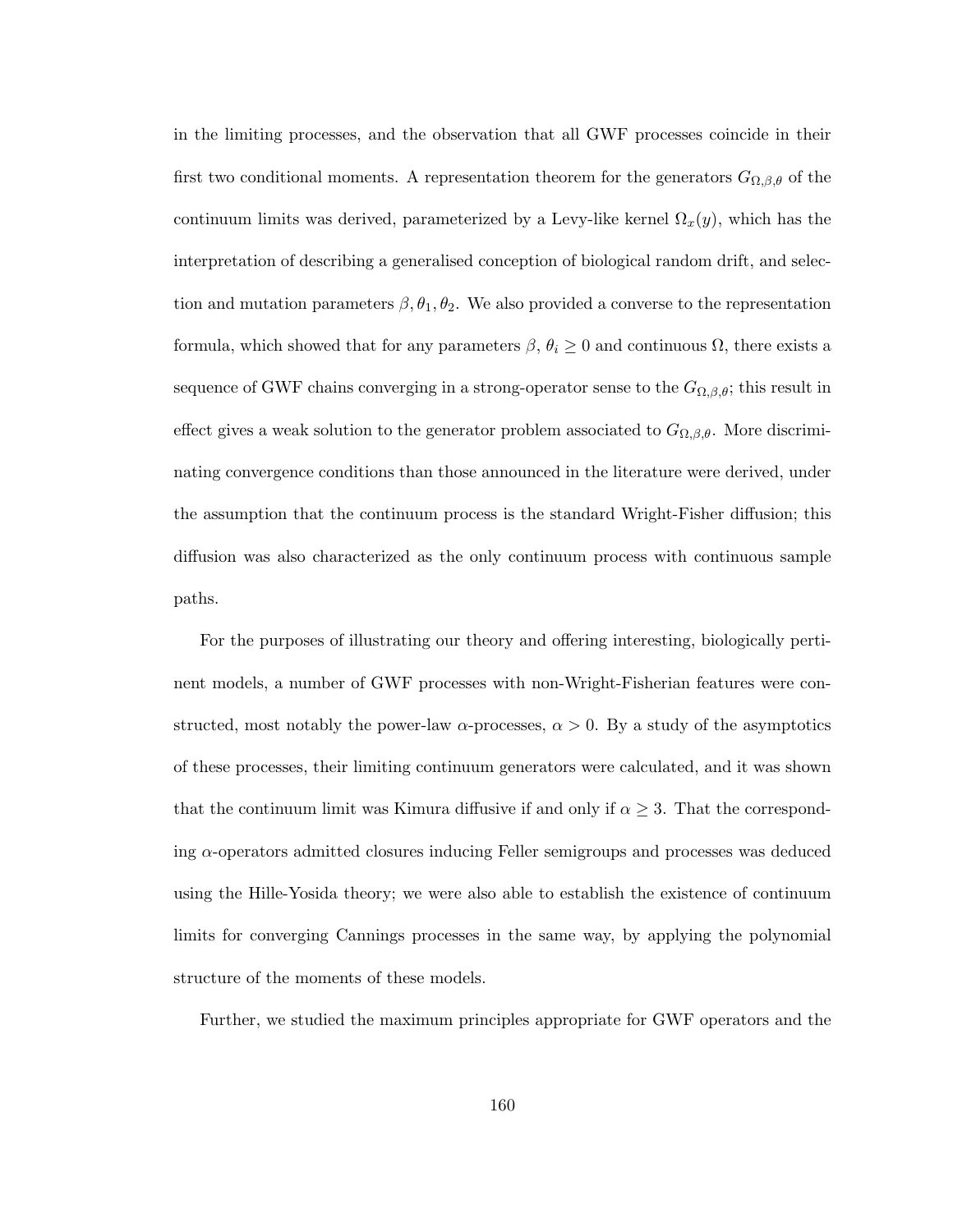parabolic backward operator; these were rallied to solve a number of important genetic problems, including the extremal problem of finding the GWF processes with the maximal and minimal fixation probabilities under a given fixed selection pressure  $\beta$ . In doing so we succeeded in deriving universal bounds on the evolution of means of pure-selection processes. Maximum principles were also invoked to study properties of the harmonic functions connected to the  $\alpha$ -generators; there we proved the startling result that for each index  $\alpha$  between 0 and 1, there existed a *finite* selection pressure  $\beta^*$  which ensured the absorption of almost every sample path at only one of the boundaries. This contrasts strongly with the classical model, where  $\beta^* = \pm \infty$ .

Finally, the stationary distributions of pure-mutation GWF processes were considered: we were able to prove existence and uniqueness of a stationary measure for all Cannings processes, and gave formulae for the structure of the moments of this measure. This information was applied to prove a generalised Poisson Random Field approximation theorem for the sampled frequency spectrum of any Cannings model. We also explored the question of which features of GWF processes could be identified from knowledge of its stationary distribution alone: the mutation parameters  $\theta_i$  proved to be identifiable, but unfortunately for the field scientist, not the drift  $\Omega$ .

The technique and analysis in this thesis has been mostly mathematical, but the questions it presumes to shed light on include scientific ones; and so it does not appear supererogatory at this point to allude to some interesting biological implications.

Perhaps most surprising is that, far from being an average model, the classical Wright-Fisher model is an extreme process, even when viewed in the enormous space of GWF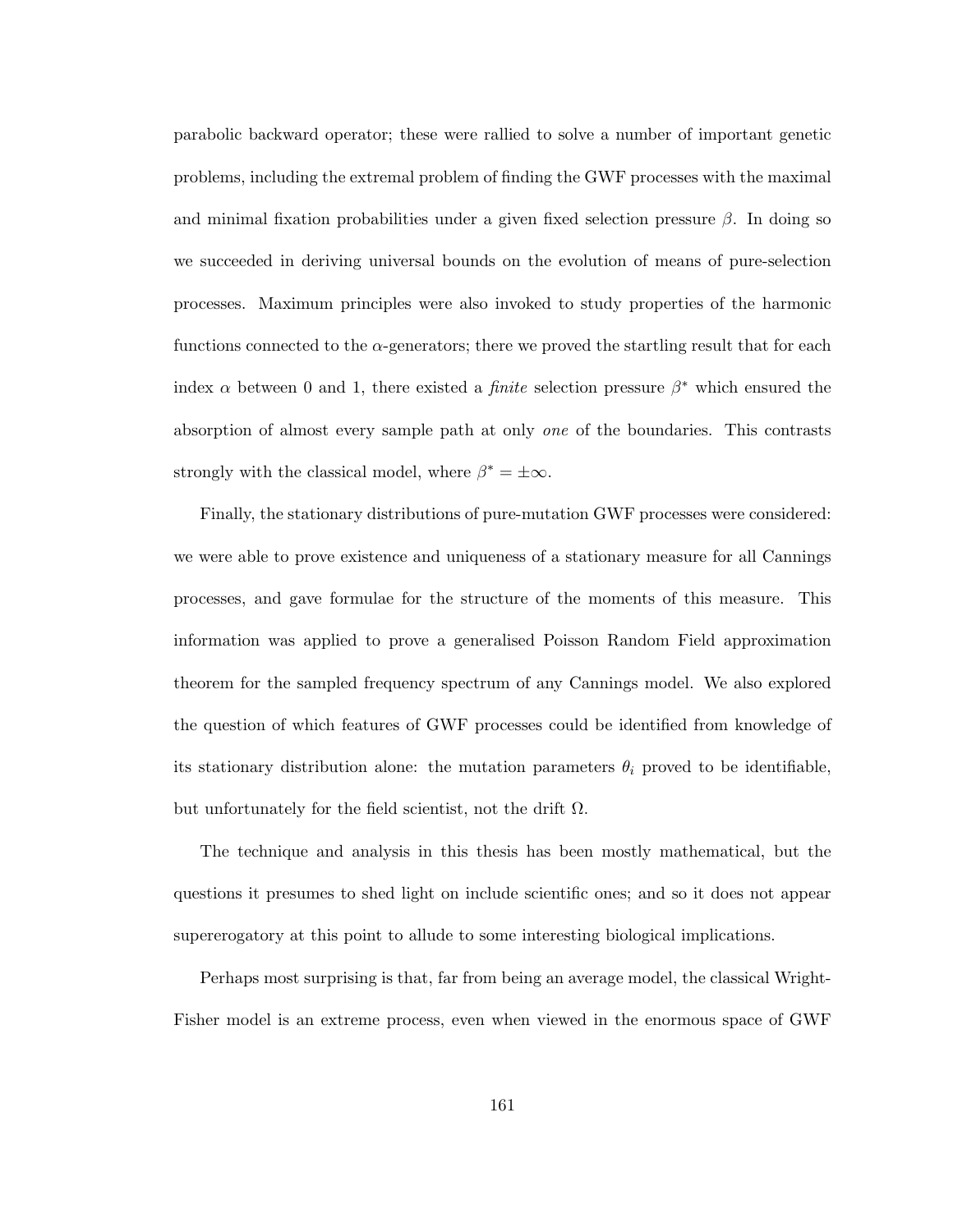processes. This extremity can be summarised in the doctrine that it is the model with the "strongest drift"; the tenet has exact manifestations in a number of forms. First, it is mathematically an extreme point of the convex space of continuum models. Second, its generator, as a second-order differential operator, dominates all other GWF operators, which have orders less than two at every interior point of the state space. Related to this fact, the Wright-Fisher diffusion is the only process with continuous sample paths: all other processes possess discontinuities. Finally, the classical model proves to be the minimizer or near minimizer for a number of genetic functionals: expected absorption times started at low frequencies, and fixation probability among them. The strength of Wright-Fisherian drift indeed makes it the model most *disadvantageous* for the propagation and fixation of new mutants of superior fitness. This makes the well-known observation in evolutionary biology — that the rates of substitution of new mutants in populations appears constant, even over many diverse lineages and over many eras — even more remarkable, owing to the fact that non-Wright-Fisherian processes possess significantly greater ability, relative to the classical model, to discriminate small selective pressures from the neutral case. Our work then only lends even greater support to the sobering substance of Kimura's Neutral Theory: that the majority of mutations which have fixed in evolutionary history have done so not by any real inherent superiority of trait, but rather by pure chance.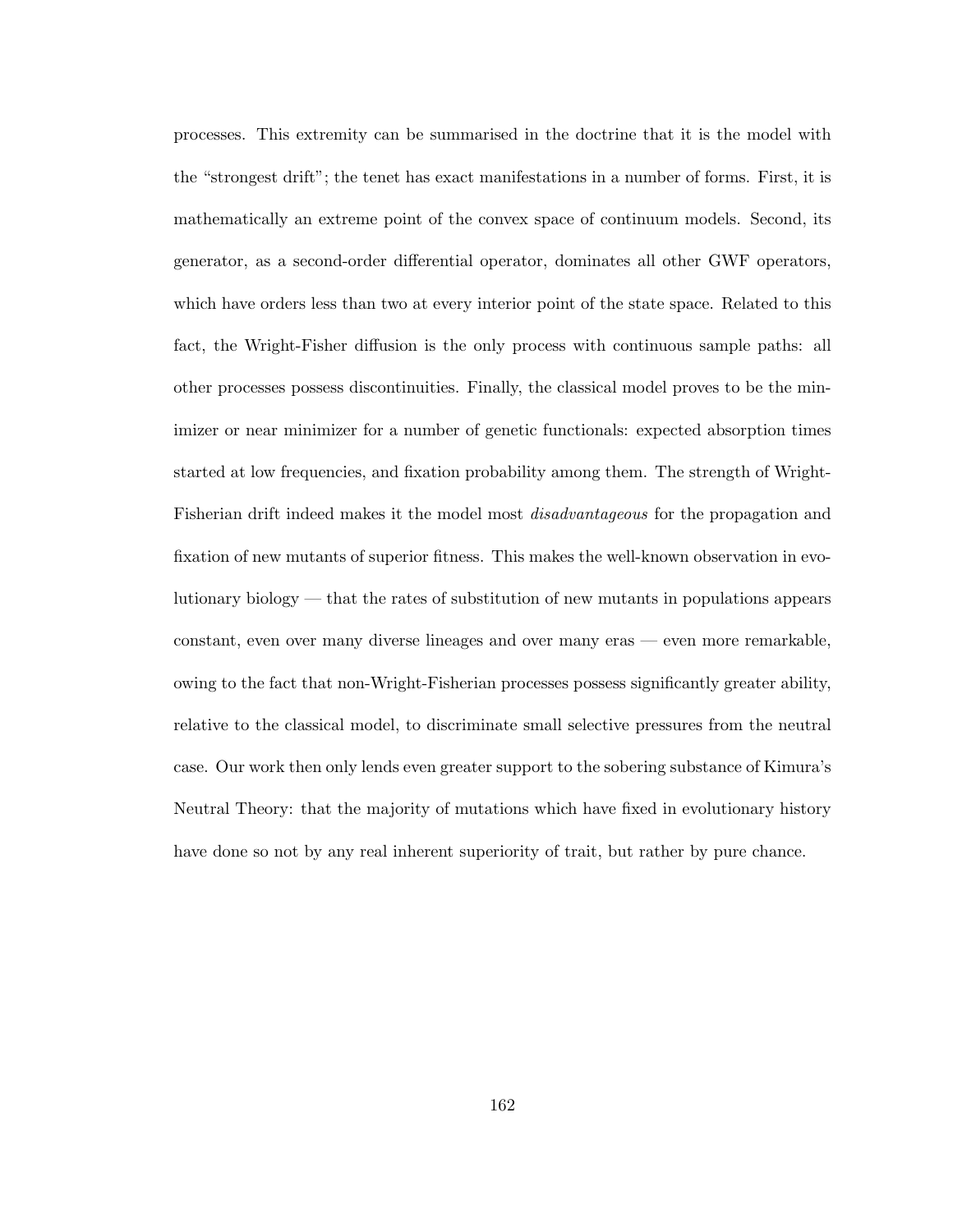# Bibliography

- [1] P Buri. Gene frequency in small populations of mutant drosophila. Evolution, 10:367– 402, 1956.
- [2] C Cannings. The latent roots of certain Markov chains arising in genetics: A new approach, i. haploid models. Advances in Applied Probability, 6:260–290, 1974.
- [3] R Der, C L Epstein, and J Plotkin. Generalized population processes and the natures of genetic drift (forthcoming). Genetics, 2010.
- [4] E Dynkin. Markov Processes. Springer-Verlag, Berlin, 1965.
- [5] W Ewens. Mathematical Population Genetics, I. Theoretical Introduction. Springer, New York, 2004.
- [6] W Feller. The parabolic differential equations and the associated semigroups of transformations. Annals of Mathematics, 55:468–519, 1952.
- [7] R Fisher. The Genetical Theory of Natural Selection. Dover, New York, 1958.
- [8] J Haldane. A mathematical theory of natural and artificial selection, part ix, rapid selection. Proc. Camb. Phil. Soc., 28:244–248, 1932.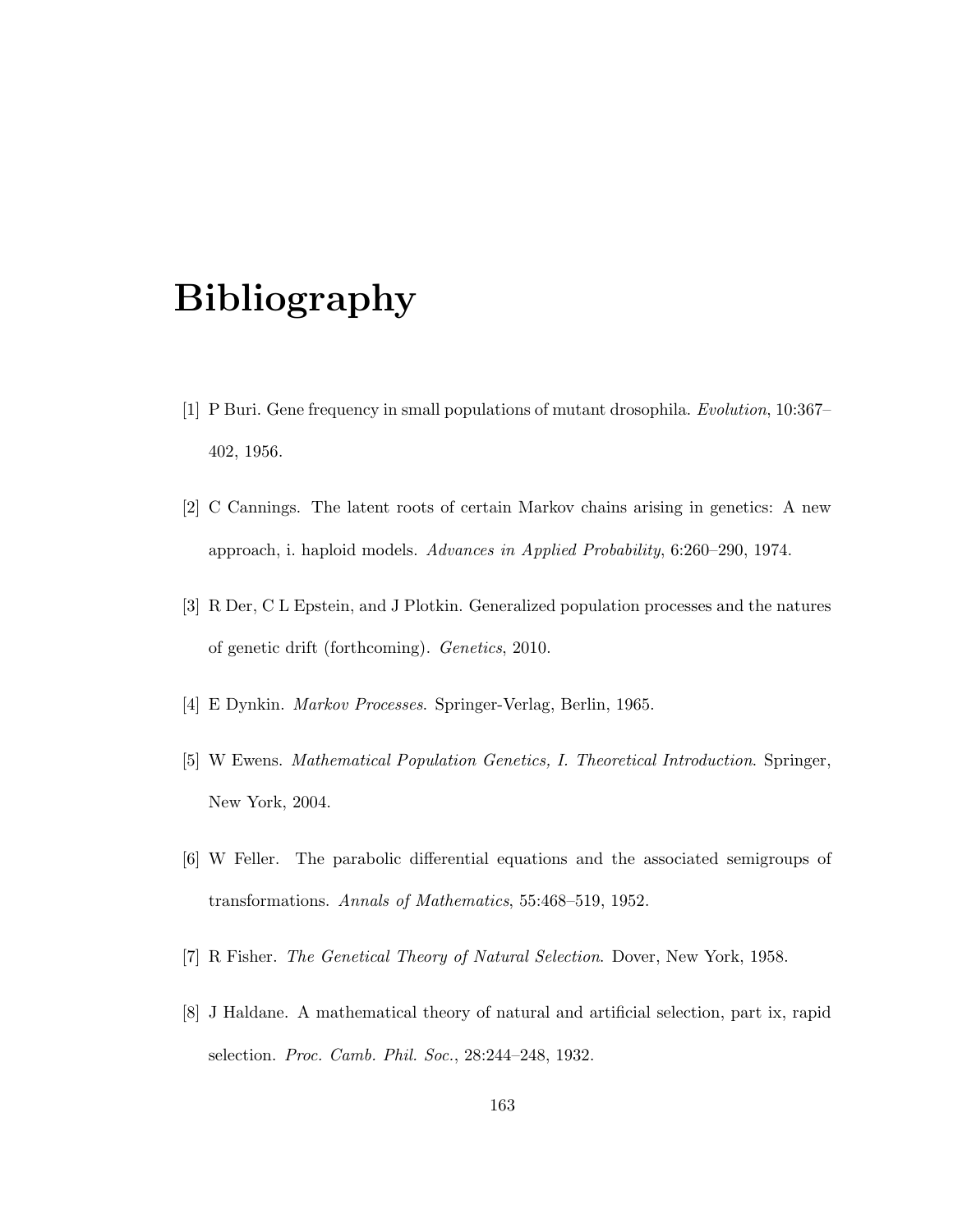- [9] E Hille and R Phillips. Functional Analysis and Semigroups. American Mathematical Society Colloquium Publications, New York, 1957.
- [10] S Karlin and J McGregor. Direct product branching processes and related markoff chains. Proceedings of the National Academy of Sciences, 51:598–602, 1964.
- [11] M Kimura. Solution of a process of random genetic drift with a continuous model. Proc. Natl. Acad. Sci., 41:144–150, 1955.
- [12] T Kurtz and S Ethier. Markov Processes: Characterization and Convergence. Wiley, New York, 1986.
- [13] P Lax. Functional Analysis. Wiley-Interscience, New York, 2002.
- [14] R Littler and E Fackerell. Transition densities for neutral multi-allele diffusion models. Biometrics, 31:117–123, 1975.
- [15] D McDonald. On the Poisson approximation to the multinomial distribution. The Canadian Journal of Statistics, 8:115–118, 1980.
- [16] M Moehle. Forward and backward diffusion approximations for haploid exchangeable population models. Stochastic Processes and their Applications, 95:133–149, 2001.
- [17] F Norman. Diffusion approximation of non-Markovian processes. Annals of Probability, 3:358–364, 1975.
- [18] J Pitman. Coalescents with multiple collisions. Annals of Probability, 27:1870–1902, 1999.